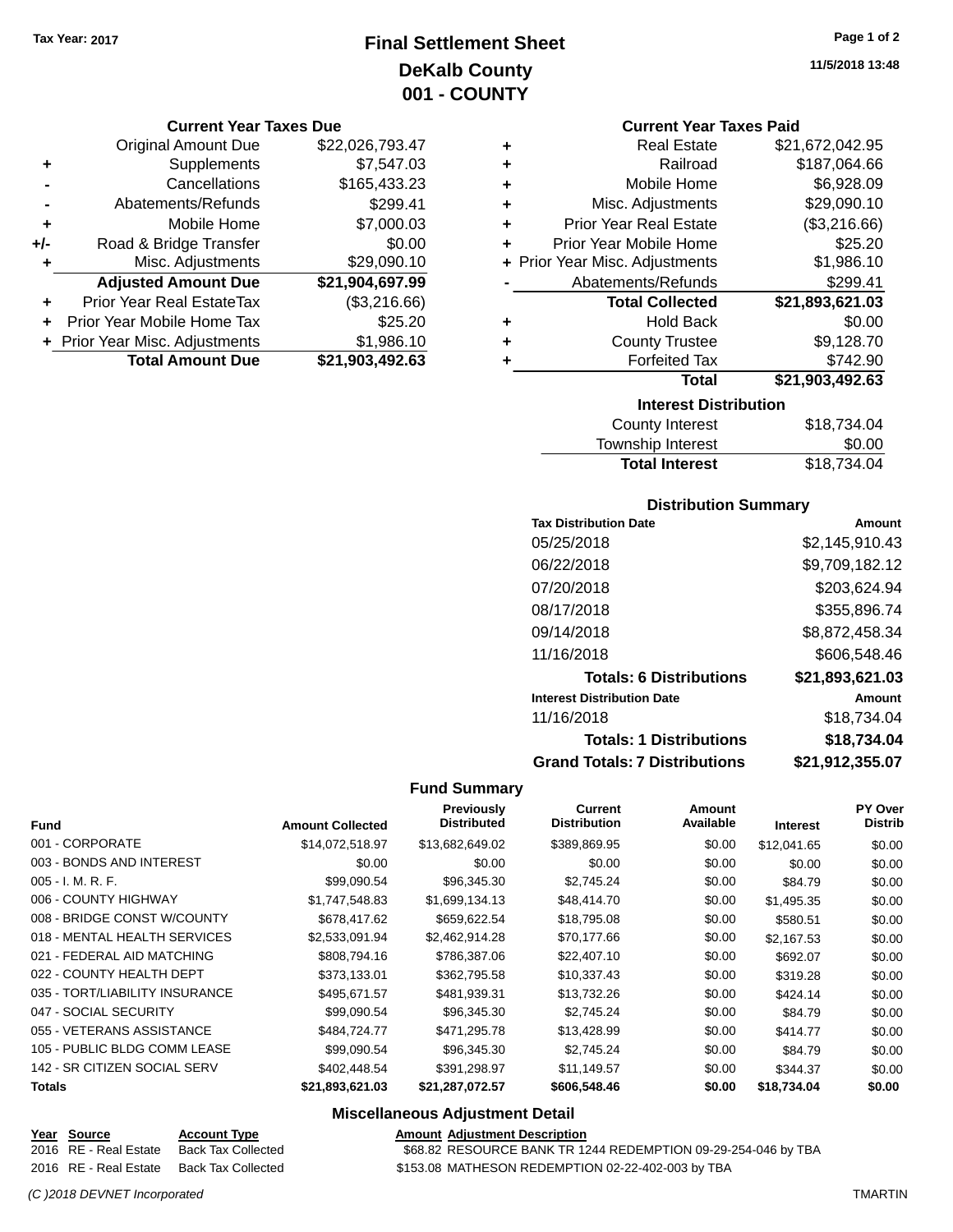# **Final Settlement Sheet Tax Year: 2017 Page 2 of 2 DeKalb County**

**Miscellaneous Adjustment Detail**

| Year Source                              | <b>Account Type</b>                      | <b>Amount Adjustment Description</b>                        |
|------------------------------------------|------------------------------------------|-------------------------------------------------------------|
| 2016 RE - Real Estate                    | <b>Back Tax Collected</b>                | \$144.12 DOBSON REDEMPTION 19-26-481-012 by TBA             |
| 2016 RE - Real Estate                    | <b>Back Tax Collected</b>                | \$1,489.31 CHICAGO TITLE LAND TR CO 19-26-484-016 by TBA    |
| 2016 RE - Real Estate                    | <b>Back Tax Collected</b>                | \$36.62 ORIK WILKINSON REDEMPTION 08-12-377-001 by TBA      |
| 2016 RE - Real Estate                    | <b>Back Tax Collected</b>                | \$23.96 TRUSTEE SALE 06-21-440-012 by TBA                   |
| 2017 RE - Real Estate                    | <b>Back Tax Collected</b>                | \$22,552.00 2008 & 2009 AMB TRUST #2567 by TBA              |
|                                          | 2017 MH - Mobile Home Back Tax Collected | \$7.81 MATEOS REDEMPTION 06-29-400-016 0057O by TBA         |
|                                          | 2017 MH - Mobile Home Back Tax Collected | \$5.75 MORENO REDEMPTION 09-29-400-016 0002O by TBA         |
| 2017 RE - Real Estate                    | Paymt In Lieu of Tax                     | \$113.43 HOUSING AUTHORITY SUNSET VIEW APTS. by TBA         |
| 2017 RE - Real Estate                    | Paymt In Lieu of Tax                     | \$119.65 HOUSING AUTHORITY SEQUOYA APTS by TBA              |
| 2017 RE - Real Estate                    | Paymt In Lieu of Tax                     | \$1,619.48 HOUSING AUTHORITY DEKALB UNITS by TBA            |
| 2017 RE - Real Estate                    | Paymt In Lieu of Tax                     | \$1,405.68 HOUSING AUTHORITY DEKALB UNITS by TBA            |
| 2017 RE - Real Estate                    | <b>Back Tax Collected</b>                | \$45.96 KETTLESON REDEMPTION 01-19-335-001 by TBA           |
| 2017 RE - Real Estate                    | <b>Back Tax Collected</b>                | \$15.53 BALDWIN REDEMPTION 07-23-326-001 by TBA             |
|                                          | 2017 MH - Mobile Home Back Tax Collected | \$13.64 HERNANDEZ REDEMPTION 09-26-400-016 0059O by TBA     |
|                                          | 2017 MH - Mobile Home Back Tax Collected | \$19.99 AGUIRRE REDEMPTION 08-01-401-005 2537I by TBA       |
| 2017 MH - Mobile Home Back Tax Collected |                                          | \$6.25 HERNANDEZ REDEMPTION 09-29-400-016 0029O by TBA      |
|                                          | 2017 MH - Mobile Home Back Tax Collected | \$6.25 DRAUS REDEMPTION 09-29-400-016 0047O by TBA          |
|                                          | 2017 MH - Mobile Home Back Tax Collected | \$10.50 DILLION REDEMPTION 03-30-131-001 0016O by TBA       |
| 2017 RE - Real Estate                    | <b>Back Tax Collected</b>                | \$36.28 TRUSTEE SALE 02-24-476-008 by TBA                   |
| 2017 RE - Real Estate                    | Paymt In Lieu of Tax                     | \$1,619.48 HOUSING AUTHORITY- PAYMENT IN LIEU OF TAX by TBA |
| 2017 RE - Real Estate                    | Paymt In Lieu of Tax                     | \$1,405.68 HOUSING AUTHORITY- PAYMENT IN LIEU OF TAX by TBA |
| 2017 RE - Real Estate                    | <b>Back Tax Collected</b>                | \$16.40 TRUSTEE SALE 08-14-305-018 by TBA                   |
| 2017 RE - Real Estate                    | <b>Back Tax Collected</b>                | \$18.90 TRUSTEE SALE 02-25-227-001 by TBA                   |
| 2017 RE - Real Estate                    | <b>Back Tax Collected</b>                | \$20.52 TRUSTEE SALE 02-24-430-001 by TBA                   |
| 2017 RE - Real Estate                    | <b>Back Tax Collected</b>                | \$17.17 TRUSTEE SALE 09-28-351-003 by TBA                   |
| 2017 RE - Real Estate                    | <b>Back Tax Collected</b>                | \$17.78 TRUSTEE SALE 09-33-100-009 by TBA                   |
| 2017 RE - Real Estate                    | <b>Back Tax Collected</b>                | \$20.98 TRUSTEE SALE 13-06-332-004 by TBA                   |
| 2017 RE - Real Estate                    | <b>Back Tax Collected</b>                | \$45.18 TRURAN REDEMPTION 01-19-332-011 by TBA              |

| Year Source           | <b>Account Type</b> |          | <b>Amount Adjustment Description</b> |
|-----------------------|---------------------|----------|--------------------------------------|
| 2016 RE - Real Estate | <b>RE</b> Abatement |          | \$1.54 PTAB INTEREST REFUN           |
| 2016 RE - Real Estate | <b>RE</b> Abatement |          | \$0.53 PTAB INTEREST REFUN           |
| 2017 RE - Real Estate | <b>RE</b> Abatement |          | \$0.04 PTAB INTEREST REFUN           |
| 2017 RE - Real Estate | <b>RE</b> Abatement |          | \$0.04 PTAB INTEREST REFUN           |
| 2017 RE - Real Estate | <b>RE</b> Abatement |          | \$0.76 PTAB INTEREST REFUN           |
| 2017 RE - Real Estate | <b>RE</b> Abatement |          | \$0.06 PTAB INTEREST REFUN           |
| 2017 RE - Real Estate | <b>RE</b> Abatement |          | \$0.20 PTAB INTEREST REFUN           |
| 2017 RE - Real Estate | <b>RE</b> Abatement |          | \$0.17 PTAB INTEREST REFUN           |
| 2017 RE - Real Estate | <b>RE</b> Abatement |          | \$285.11 SIE COURT ORDER 14T         |
| 2017 RE - Real Estate | <b>RE</b> Abatement |          | \$5.09 PTAB INTEREST REFUN           |
| 2017 RE - Real Estate | <b>RE</b> Abatement |          | \$5.54 PTAB INTEREST REFUN           |
| 2017 RE - Real Estate | <b>RE</b> Abatement |          | \$0.07 PTAB INTEREST REFUN           |
| 2017 RE - Real Estate | <b>RE</b> Abatement |          | \$0.07 PTAB INTEREST REFUN           |
| 2017 RE - Real Estate | <b>RE</b> Abatement |          | \$0.19 PTAB INTEREST REFUN           |
| Totals 14 entries     |                     | \$299.41 |                                      |

#### 2011 and 2017 Collected S36.28 TRUSTEE SALE 02-24-476-008 by TBA eu of Tax  $$1,619.48$  HOUSING AUTHORITY- PAYMENT IN LIEU OF TAX by TBA ieu of Tax  $$1,405.68$  HOUSING AUTHORITY- PAYMENT IN LIEU OF TAX by TBA

20.52 TRUSTEE SALE 02-24-430-001 by TBA 0llected **2018 STRUSTEE SALE 09-28-351-003 by TBA** 0llected **2017 8 S17.78 TRUSTEE SALE 09-33-100-009 by TBA** 0llected **\$20.98 TRUSTEE SALE 13-06-332-004 by TBA** ollected **2017 S45.18 TRURAN REDEMPTION 01-19-332-011 by TBA Totals \$31,076.20 30 entries**

| rear source           | Account Type        | Alliount Adjustment Description                      |
|-----------------------|---------------------|------------------------------------------------------|
| 2016 RE - Real Estate | <b>RE</b> Abatement | \$1.54 PTAB INTEREST REFUND 08-29-200-003 by TBA     |
| 2016 RE - Real Estate | <b>RE</b> Abatement | \$0.53 PTAB INTEREST REFUND 08-29-200-003 by TBA     |
| 2017 RE - Real Estate | <b>RE</b> Abatement | \$0.04 PTAB INTEREST REFUND 08-23-105-006 by TBA     |
| 2017 RE - Real Estate | <b>RE</b> Abatement | \$0.04 PTAB INTEREST REFUND 08-14-352-008 by TBA     |
| 2017 RE - Real Estate | <b>RE</b> Abatement | \$0.76 PTAB INTEREST REFUND 08-16-401-008 by TBA     |
| 2017 RE - Real Estate | <b>RE</b> Abatement | \$0.06 PTAB INTEREST REFUND 08-21-426-011 by TBA     |
| 2017 RE - Real Estate | <b>RE</b> Abatement | \$0.20 PTAB INTEREST REFUND 08-23-105-009 by TBA     |
| 2017 RE - Real Estate | <b>RE</b> Abatement | \$0.17 PTAB INTEREST REFUND 08-24-128-026 by TBA     |
| 2017 RE - Real Estate | <b>RE</b> Abatement | \$285.11 SIE COURT ORDER 14TX38 09-33-100-009 by TBA |
| 2017 RE - Real Estate | <b>RE</b> Abatement | \$5.09 PTAB INTEREST REFUND 08-13-151-039 by TBA     |
| 2017 RE - Real Estate | <b>RE</b> Abatement | \$5.54 PTAB INTEREST REFUND 08-12-252-003 by TBA     |
| 2017 RE - Real Estate | <b>RE</b> Abatement | \$0.07 PTAB INTEREST REFUND 08-22-228-016 by TBA     |
| 2017 RE - Real Estate | <b>RE</b> Abatement | \$0.07 PTAB INTEREST REFUND 14-16-434-002 by TBA     |
| 2017 RE - Real Estate | <b>RE</b> Abatement | \$0.19 PTAB INTEREST REFUND 09-20-103-002 by TBA     |
| Totale 11 optries     |                     | <b>COOO 11</b>                                       |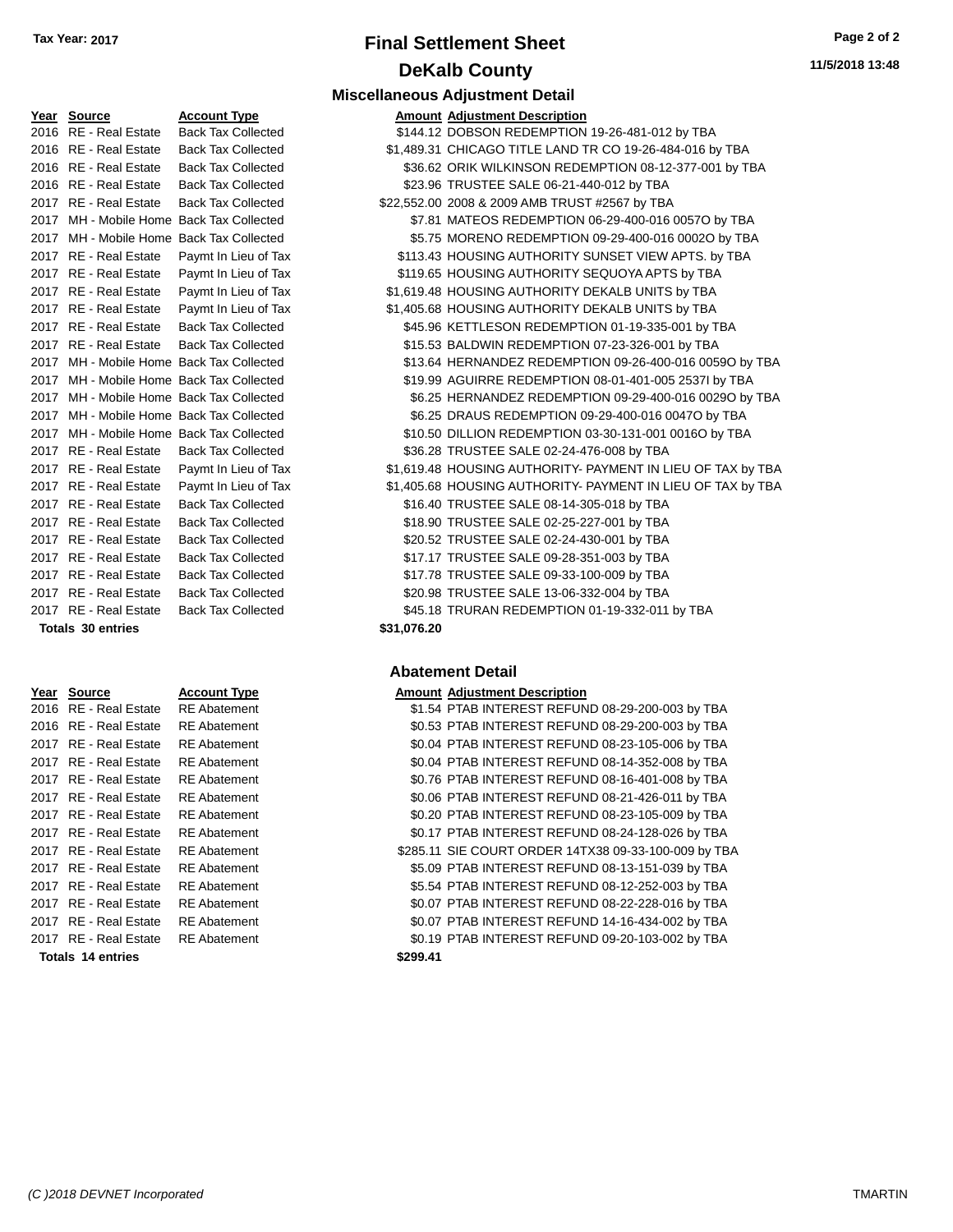# **Final Settlement Sheet Tax Year: 2017 Page 1 of 2 DeKalb County 002 - FOREST PRESERVE**

## **Current Year Taxes Due**

|     | <b>Original Amount Due</b>     | \$1,539,901.68 |
|-----|--------------------------------|----------------|
| ٠   | Supplements                    | \$527.63       |
|     | Cancellations                  | \$2,201.60     |
|     | Abatements/Refunds             | \$21.82        |
| ٠   | Mobile Home                    | \$489.39       |
| +/- | Road & Bridge Transfer         | \$0.00         |
| ٠   | Misc. Adjustments              | \$2,033.11     |
|     | <b>Adjusted Amount Due</b>     | \$1,540,728.39 |
|     | Prior Year Real EstateTax      | (\$222.97)     |
|     | Prior Year Mobile Home Tax     | \$1.76         |
|     | + Prior Year Misc. Adjustments | \$138.84       |
|     | <b>Total Amount Due</b>        | \$1,540,646.02 |

|   | <b>Interest Distribution</b><br>. |                |  |  |  |
|---|-----------------------------------|----------------|--|--|--|
|   | <b>Total</b>                      | \$1,540,646.02 |  |  |  |
| ٠ | <b>Forfeited Tax</b>              | \$51.92        |  |  |  |
| ٠ | <b>County Trustee</b>             | \$638.16       |  |  |  |
| ٠ | <b>Hold Back</b>                  | \$0.00         |  |  |  |
|   | <b>Total Collected</b>            | \$1,539,955.94 |  |  |  |
|   | Abatements/Refunds                | \$21.82        |  |  |  |
|   | + Prior Year Misc. Adjustments    | \$138.84       |  |  |  |
| ٠ | Prior Year Mobile Home            | \$1.76         |  |  |  |
| ٠ | <b>Prior Year Real Estate</b>     | (\$222.97)     |  |  |  |
| ÷ | Misc. Adjustments                 | \$2,033.11     |  |  |  |
| ÷ | Mobile Home                       | \$484.36       |  |  |  |
| ٠ | Railroad                          | \$13,077.98    |  |  |  |
| ٠ | <b>Real Estate</b>                | \$1,524,464.68 |  |  |  |

| <b>Total Interest</b> | \$1,317.72 |
|-----------------------|------------|
| Township Interest     | \$0.00     |
| County Interest       | \$1,317.72 |

# **Distribution Summary**

| Amount         |
|----------------|
| \$150,098.76   |
| \$683,410.43   |
| \$14.235.49    |
| \$24,881.82    |
| \$624,923.48   |
| \$42,405.96    |
| \$1,539,955.94 |
| Amount         |
| \$1,317.72     |
| \$1.317.72     |
| \$1.541.273.66 |
|                |

# **Fund Summary**

| Fund                                         | <b>Amount Collected</b> | Previously<br><b>Distributed</b> | Current<br><b>Distribution</b> | Amount<br>Available | <b>Interest</b> | PY Over<br><b>Distrib</b> |
|----------------------------------------------|-------------------------|----------------------------------|--------------------------------|---------------------|-----------------|---------------------------|
| 001 - CORPORATE                              | \$1.165.144.52          | \$1.133.059.79                   | \$32,084.73                    | \$0.00              | \$997.00        | \$0.00                    |
| 005 - I. M. R. F.                            | \$2.949.00              | \$2,867.80                       | \$81.20                        | \$0.00              | \$2.52          | \$0.00                    |
| 035 - TORT JUDGEMENTS/LIABILITY<br>INSURANCE | \$341.971.86            | \$332.554.93                     | \$9,416.93                     | \$0.00              | \$292.62        | \$0.00                    |
| 047 - SOCIAL SECURITY                        | \$29.890.56             | \$29.067.46                      | \$823.10                       | \$0.00              | \$25.58         | \$0.00                    |
| Totals                                       | \$1,539,955,94          | \$1,497,549,98                   | \$42,405.96                    | \$0.00              | \$1,317.72      | \$0.00                    |

## **Miscellaneous Adjustment Detail**

| Year Source           | <b>Account Type</b>                        | <b>Amount Adjustment Description</b>                         |
|-----------------------|--------------------------------------------|--------------------------------------------------------------|
| 2016 RE - Real Estate | <b>Back Tax Collected</b>                  | \$4.81 RESOURCE BANK TR 1244 REDEMPTION 09-29-254-046 by TBA |
| 2016 RE - Real Estate | <b>Back Tax Collected</b>                  | \$10.70 MATHESON REDEMPTION 02-22-402-003 by TBA             |
| 2016 RE - Real Estate | <b>Back Tax Collected</b>                  | \$10.07 DOBSON REDEMPTION 19-26-481-012 by TBA               |
| 2016 RE - Real Estate | <b>Back Tax Collected</b>                  | \$104.11 CHICAGO TITLE LAND TR CO 19-26-484-016 by TBA       |
| 2016 RE - Real Estate | <b>Back Tax Collected</b>                  | \$2.56 ORIK WILKINSON REDEMPTION 08-12-377-001 by TBA        |
| 2016 RE - Real Estate | <b>Back Tax Collected</b>                  | \$1.68 TRUSTEE SALE 06-21-440-012 by TBA                     |
|                       | 2017 RE - Real Estate Back Tax Collected   | \$1,576.00 2008 & 2009 AMB TRUST #2567 by TBA                |
|                       | 2017 MH - Mobile Home Back Tax Collected   | \$0.55 MATEOS REDEMPTION 06-29-400-016 0057O by TBA          |
|                       | 2017 MH - Mobile Home Back Tax Collected   | \$0.40 MORENO REDEMPTION 09-29-400-016 0002O by TBA          |
|                       | 2017 RE - Real Estate Paymt In Lieu of Tax | \$7.93 HOUSING AUTHORITY SUNSET VIEW APTS. by TBA            |
|                       | 2017 RE - Real Estate Paymt In Lieu of Tax | \$8.37 HOUSING AUTHORITY SEQUOYA APTS by TBA                 |
|                       |                                            |                                                              |

**11/5/2018 13:48**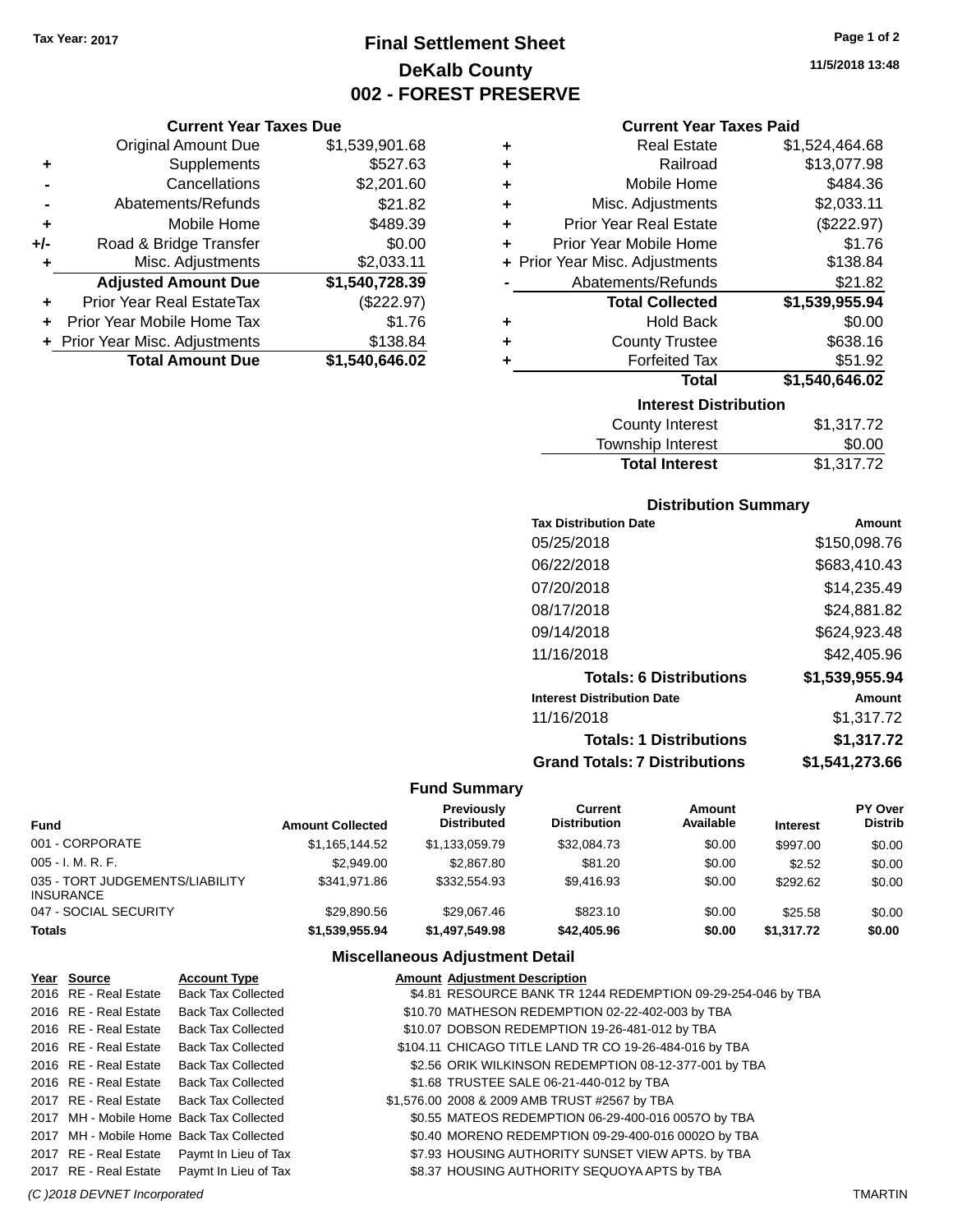# **Final Settlement Sheet Tax Year: 2017 Page 2 of 2 DeKalb County**

| Year | Source                  | Account Typ          |
|------|-------------------------|----------------------|
| 2017 | RE - Real Estate        | Paymt In Lieu        |
| 2017 | RE - Real Estate        | Paymt In Lieu        |
| 2017 | <b>RE</b> - Real Estate | Back Tax Coll        |
| 2017 | RE - Real Estate        | Back Tax Coll        |
| 2017 | MH - Mobile Home        | <b>Back Tax Coll</b> |
| 2017 | MH - Mobile Home        | Back Tax Coll        |
| 2017 | MH - Mobile Home        | <b>Back Tax Coll</b> |
| 2017 | MH - Mobile Home        | <b>Back Tax Coll</b> |
| 2017 | MH - Mobile Home        | <b>Back Tax Coll</b> |
| 2017 | RE - Real Estate        | Back Tax Coll        |
| 2017 | RE - Real Estate        | Paymt In Lieu        |
| 2017 | RE - Real Estate        | Paymt In Lieu        |
| 2017 | RE - Real Estate        | Back Tax Coll        |
| 2017 | RE - Real Estate        | Back Tax Coll        |
| 2017 | RE - Real Estate        | Back Tax Coll        |
| 2017 | RE - Real Estate        | Back Tax Coll        |
| 2017 | RE - Real Estate        | Back Tax Coll        |
| 2017 | RE - Real Estate        | Back Tax Coll        |
| 2017 | RE - Real Estate        | Back Tax Coll        |

#### **Totals \$2,171.95 30 entries**

| Year | Source                | <b>Account Type</b> |         | <b>Amount Adjustment Description</b> |
|------|-----------------------|---------------------|---------|--------------------------------------|
|      | 2016 RE - Real Estate | <b>RE</b> Abatement |         | \$0.11 PTAB INTEREST REFUN           |
|      | 2016 RE - Real Estate | <b>RE</b> Abatement |         | \$0.04 PTAB INTEREST REFUN           |
|      | 2017 RE - Real Estate | <b>RE</b> Abatement |         | \$0.00 PTAB INTEREST REFUN           |
|      | 2017 RE - Real Estate | <b>RE</b> Abatement |         | \$0.00 PTAB INTEREST REFUN           |
|      | 2017 RE - Real Estate | <b>RE</b> Abatement |         | \$0.05 PTAB INTEREST REFUN           |
|      | 2017 RE - Real Estate | <b>RE</b> Abatement |         | \$0.00 PTAB INTEREST REFUN           |
|      | 2017 RE - Real Estate | <b>RE</b> Abatement |         | \$0.01 PTAB INTEREST REFUN           |
|      | 2017 RE - Real Estate | <b>RE</b> Abatement |         | \$0.01 PTAB INTEREST REFUN           |
|      | 2017 RE - Real Estate | <b>RE</b> Abatement |         | \$20.84 SIE COURT ORDER 14T          |
|      | 2017 RE - Real Estate | <b>RE</b> Abatement |         | \$0.35 PTAB INTEREST REFUN           |
|      | 2017 RE - Real Estate | <b>RE</b> Abatement |         | \$0.39 PTAB INTEREST REFUN           |
|      | 2017 RE - Real Estate | <b>RE</b> Abatement |         | \$0.01 PTAB INTEREST REFUN           |
|      | 2017 RE - Real Estate | <b>RE</b> Abatement |         | \$0.00 PTAB INTEREST REFUN           |
|      | 2017 RE - Real Estate | <b>RE</b> Abatement |         | \$0.01 PTAB INTEREST REFUN           |
|      | Totals 14 entries     |                     | \$21.82 |                                      |

## **Miscellaneous Adjustment Detail Peart Source Account Adjustment Description** of Tax 6113.22 HOUSING AUTHORITY DEKALB UNITS by TBA of Tax 698.28 HOUSING AUTHORITY DEKALB UNITS by TBA 2017 Real Estate Ass.21 KETTLESON REDEMPTION 01-19-335-001 by TBA ected **2017 SM - REALDWIN REDEMPTION 07-23-326-001 by TBA** 20.95 HERNANDEZ REDEMPTION 09-26-400-016 00590 by TBA lected **2017 12017 ST.40 AGUIRRE REDEMPTION 08-01-401-005 2537I by TBA** 2017 MH - Mobile Home S0.44 HERNANDEZ REDEMPTION 09-29-400-016 00290 by TBA 2017 MH - Mobile Home Tax - Mobile Home Tax Collected State State State Tax Collected State Tax Collected State Tax Collected State Tax Collected State Tax Collected State Tax Collected State Tax Collected State Tax Collec 20.73 DILLION REDEMPTION 03-30-131-001 0016O by TBA

ected **\$2.54 TRUSTEE SALE 02-24-476-008 by TBA** of Tax 6113.22 HOUSING AUTHORITY- PAYMENT IN LIEU OF TAX by TBA of Tax 698.28 HOUSING AUTHORITY- PAYMENT IN LIEU OF TAX by TBA ected **2017 81.15 TRUSTEE SALE 08-14-305-018 by TBA** ected **\$1.32 TRUSTEE SALE 02-25-227-001 by TBA** 2017 RUSTEE SALE 02-24-430-001 by TBA ected **2018 STATE SALE 09-28-351-003 by TBA** ected **2017 81.24 TRUSTEE SALE 09-33-100-009 by TBA** 2017 Bected 2017 Back ALE 55 SALE 13-06-332-004 by TBA ected **2017 83.16 TRURAN REDEMPTION 01-19-332-011 by TBA** 

| Amount Adjustment Description |  |
|-------------------------------|--|
|                               |  |

| 2016 RE - Real Estate    | <b>RE</b> Abatement | \$0.11 PTAB INTEREST REFUND 08-29-200-003 by TBA    |
|--------------------------|---------------------|-----------------------------------------------------|
| 2016 RE - Real Estate    | <b>RE</b> Abatement | \$0.04 PTAB INTEREST REFUND 08-29-200-003 by TBA    |
| 2017 RE - Real Estate    | <b>RE</b> Abatement | \$0.00 PTAB INTEREST REFUND 08-23-105-006 by TBA    |
| 2017 RE - Real Estate    | <b>RE</b> Abatement | \$0.00 PTAB INTEREST REFUND 08-14-352-008 by TBA    |
| 2017 RE - Real Estate    | <b>RE</b> Abatement | \$0.05 PTAB INTEREST REFUND 08-16-401-008 by TBA    |
| 2017 RE - Real Estate    | <b>RE</b> Abatement | \$0.00 PTAB INTEREST REFUND 08-21-426-011 by TBA    |
| 2017 RE - Real Estate    | <b>RE</b> Abatement | \$0.01 PTAB INTEREST REFUND 08-23-105-009 by TBA    |
| 2017 RE - Real Estate    | <b>RE</b> Abatement | \$0.01 PTAB INTEREST REFUND 08-24-128-026 by TBA    |
| 2017 RE - Real Estate    | <b>RE</b> Abatement | \$20.84 SIE COURT ORDER 14TX38 09-33-100-009 by TBA |
| 2017 RE - Real Estate    | <b>RE</b> Abatement | \$0.35 PTAB INTEREST REFUND 08-13-151-039 by TBA    |
| 2017 RE - Real Estate    | <b>RE</b> Abatement | \$0.39 PTAB INTEREST REFUND 08-12-252-003 by TBA    |
| 2017 RE - Real Estate    | <b>RE</b> Abatement | \$0.01 PTAB INTEREST REFUND 08-22-228-016 by TBA    |
| 2017 RE - Real Estate    | <b>RE</b> Abatement | \$0.00 PTAB INTEREST REFUND 14-16-434-002 by TBA    |
| 2017 RE - Real Estate    | <b>RE</b> Abatement | \$0.01 PTAB INTEREST REFUND 09-20-103-002 by TBA    |
| <b>Totals 14 entries</b> |                     | \$21.82                                             |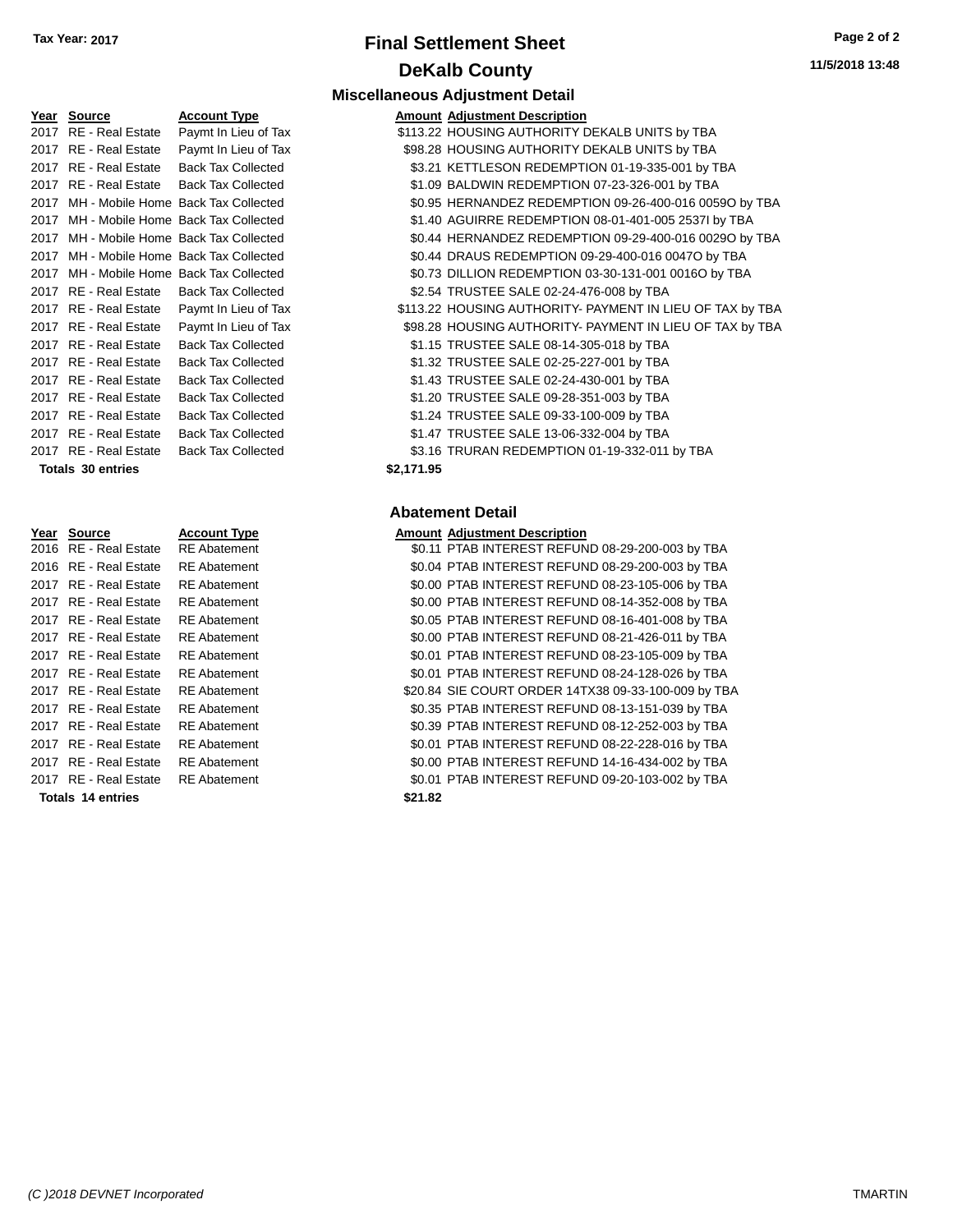# **Final Settlement Sheet Tax Year: 2017 Page 1 of 1 DeKalb County 003 - AFTON TOWNSHIP**

**11/5/2018 13:48**

## **Current Year Taxes Due**

|     | <b>Original Amount Due</b>     | \$77,642.49 |
|-----|--------------------------------|-------------|
| ٠   | Supplements                    | \$11.67     |
|     | Cancellations                  | \$53.08     |
|     | Abatements/Refunds             | \$0.00      |
| ÷   | Mobile Home                    | \$2.63      |
| +/- | Road & Bridge Transfer         | \$0.00      |
| ٠   | Misc. Adjustments              | \$0.00      |
|     | <b>Adjusted Amount Due</b>     | \$77,603.71 |
| ٠   | Prior Year Real EstateTax      | (\$182.44)  |
|     | Prior Year Mobile Home Tax     | \$0.00      |
|     | + Prior Year Misc. Adjustments | \$0.00      |
|     | <b>Total Amount Due</b>        | \$77,421.27 |

|   | <b>Current Year Taxes Paid</b> |             |  |  |  |
|---|--------------------------------|-------------|--|--|--|
| ٠ | <b>Real Estate</b>             | \$75,761.98 |  |  |  |
| ٠ | Railroad                       | \$1,776.44  |  |  |  |
| ٠ | Mobile Home                    | \$2.63      |  |  |  |
| ٠ | Misc. Adjustments              | \$0.00      |  |  |  |
| ٠ | <b>Prior Year Real Estate</b>  | (\$182.44)  |  |  |  |
| ٠ | Prior Year Mobile Home         | \$0.00      |  |  |  |
|   | + Prior Year Misc. Adjustments | \$0.00      |  |  |  |
|   | Abatements/Refunds             | \$0.00      |  |  |  |
|   | <b>Total Collected</b>         | \$77,358.61 |  |  |  |
| ٠ | <b>Hold Back</b>               | \$0.00      |  |  |  |
| ÷ | <b>County Trustee</b>          | \$62.66     |  |  |  |
| ÷ | <b>Forfeited Tax</b>           | \$0.00      |  |  |  |
|   | <b>Total</b>                   | \$77,421.27 |  |  |  |
|   | <b>Interest Distribution</b>   |             |  |  |  |
|   | <b>County Interest</b>         | \$66.19     |  |  |  |
|   | <b>Township Interest</b>       | \$0.00      |  |  |  |
|   | <b>Total Interest</b>          | \$66.19     |  |  |  |

# **Distribution Summary**

| <b>Tax Distribution Date</b>         | Amount      |
|--------------------------------------|-------------|
| 05/25/2018                           | \$7,477.38  |
| 06/22/2018                           | \$38,261.04 |
| 07/20/2018                           | \$615.98    |
| 08/17/2018                           | \$949.05    |
| 09/14/2018                           | \$27,926.70 |
| 11/16/2018                           | \$2,128.46  |
| <b>Totals: 6 Distributions</b>       | \$77,358.61 |
| <b>Interest Distribution Date</b>    | Amount      |
| 11/16/2018                           | \$66.19     |
| <b>Totals: 1 Distributions</b>       | \$66.19     |
| <b>Grand Totals: 7 Distributions</b> | \$77,424.80 |

|                                                     |                         | <b>Previously</b>  | <b>Current</b>      | <b>Amount</b> |                 | <b>PY Over</b> |
|-----------------------------------------------------|-------------------------|--------------------|---------------------|---------------|-----------------|----------------|
| <b>Fund</b>                                         | <b>Amount Collected</b> | <b>Distributed</b> | <b>Distribution</b> | Available     | <b>Interest</b> | <b>Distrib</b> |
| 001 - CORPORATE                                     | \$58,519.22             | \$56,909.15        | \$1,610.07          | \$0.00        | \$50.08         | \$0.00         |
| $005 - I. M. R. F.$                                 | \$6,480.03              | \$6.301.72         | \$178.31            | \$0.00        | \$5.54          | \$0.00         |
| 027 - AUDIT                                         | \$1,988.97              | \$1,934.25         | \$54.72             | \$0.00        | \$1.70          | \$0.00         |
| 035 - TORT JUDGEMENTS/LIABILITY<br><b>INSURANCE</b> | \$3,190.26              | \$3.102.48         | \$87.78             | \$0.00        | \$2.73          | \$0.00         |
| 047 - SOCIAL SECURITY                               | \$6,480.03              | \$6,301.72         | \$178.31            | \$0.00        | \$5.54          | \$0.00         |
| 054 - GENERAL ASSISTANCE                            | \$700.10                | \$680.83           | \$19.27             | \$0.00        | \$0.60          | \$0.00         |
| <b>Totals</b>                                       | \$77,358.61             | \$75,230.15        | \$2,128.46          | \$0.00        | \$66.19         | \$0.00         |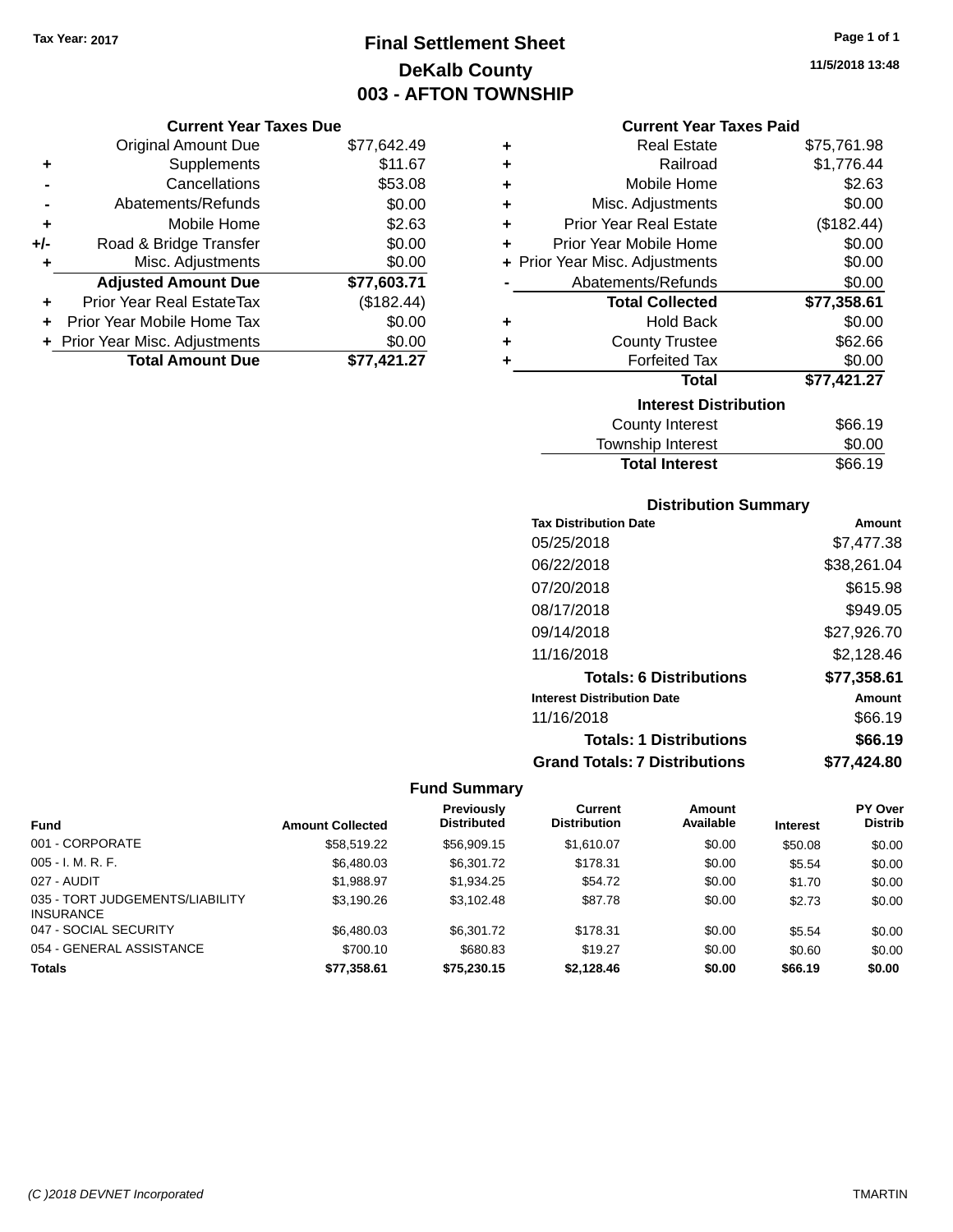# **Final Settlement Sheet Tax Year: 2017 Page 1 of 1 DeKalb County 004 - AFTON ROAD**

**11/5/2018 13:48**

| OAD & BRIDGE                   |                                |              |
|--------------------------------|--------------------------------|--------------|
|                                | <b>Current Year Taxes Paid</b> |              |
| ٠                              | <b>Real Estate</b>             | \$285,764.11 |
| ٠                              | Railroad                       | \$7,014.88   |
| ÷                              | Mobile Home                    | \$10.40      |
| ٠                              | Misc. Adjustments              | \$0.00       |
| ÷                              | <b>Prior Year Real Estate</b>  | (\$723.76)   |
| ÷                              | Prior Year Mobile Home         | \$0.00       |
| + Prior Year Misc. Adjustments | \$0.00                         |              |
|                                | \$0.00                         |              |
|                                | <b>Total Collected</b>         | \$292,065.63 |
| ٠                              | <b>Hold Back</b>               | \$0.00       |
| ٠                              | <b>County Trustee</b>          | \$247.44     |
| ٠                              | <b>Forfeited Tax</b>           | \$0.00       |
|                                | Total                          | \$292,313.07 |
|                                | <b>Interest Distribution</b>   |              |
|                                | <b>County Interest</b>         | \$249.91     |
|                                | <b>Township Interest</b>       | \$0.00       |
|                                | <b>Total Interest</b>          | \$249.91     |

|                     | <b>Road and Bridge Summary</b> |               |
|---------------------|--------------------------------|---------------|
| <b>Municipality</b> | Amt. Due                       | Amt. Distrib. |
| CITY OF DEKALB      | \$13,418.61                    | \$13,407.47   |

**Totals \$13,418.61 \$13,407.47**

**Current Year Taxes Due** Original Amount Due \$306,597.44

**Adjusted Amount Due \$293,036.83**

**Total Amount Due \$292,313.07**

**+** Supplements \$46.07 **-** Cancellations \$209.61 **-** Abatements/Refunds \$0.00 **+** Mobile Home \$10.40 **+/-** Road & Bridge Transfer (\$13,407.47) **+** Misc. Adjustments \$0.00

**+** Prior Year Real EstateTax (\$723.76) **+** Prior Year Mobile Home Tax \$0.00 **+ Prior Year Misc. Adjustments**  $$0.00$ 

|  | <b>Distribution Summary</b> |  |
|--|-----------------------------|--|
|  |                             |  |

| <b>Tax Distribution Date</b>         | Amount       |
|--------------------------------------|--------------|
| 05/25/2018                           | \$28,196.90  |
| 06/22/2018                           | \$144,458.42 |
| 07/20/2018                           | \$2,323,09   |
| 08/17/2018                           | \$3,579.44   |
| 09/14/2018                           | \$105,479.93 |
| 11/16/2018                           | \$8,027.85   |
| <b>Totals: 6 Distributions</b>       | \$292,065.63 |
| <b>Interest Distribution Date</b>    | Amount       |
| 11/16/2018                           | \$249.91     |
| <b>Totals: 1 Distributions</b>       | \$249.91     |
| <b>Grand Totals: 7 Distributions</b> | \$292,315.54 |

| <b>Fund</b>                  | <b>Amount Collected</b> | <b>Previously</b><br><b>Distributed</b> | Current<br><b>Distribution</b> | Amount<br>Available | <b>Interest</b> | PY Over<br><b>Distrib</b> |
|------------------------------|-------------------------|-----------------------------------------|--------------------------------|---------------------|-----------------|---------------------------|
| 007 - ROAD AND BRIDGE        | \$146,515,05            | \$142,491.92                            | \$4.023.13                     | \$0.00              | \$130.83        | \$0.00                    |
| 008 - BRIDGE CONST W/COUNTY  | \$15,680.84             | \$15,249.42                             | \$431.42                       | \$0.00              | \$12.83         | \$0.00                    |
| 009 - PERMANENT ROAD         | \$98.702.94             | \$95.987.17                             | \$2.715.77                     | \$0.00              | \$80.75         | \$0.00                    |
| 010 - EQUIPMENT AND BUILDING | \$31,166.80             | \$30,309.27                             | \$857.53                       | \$0.00              | \$25.50         | \$0.00                    |
| <b>Totals</b>                | \$292,065.63            | \$284,037.78                            | \$8,027.85                     | \$0.00              | \$249.91        | \$0.00                    |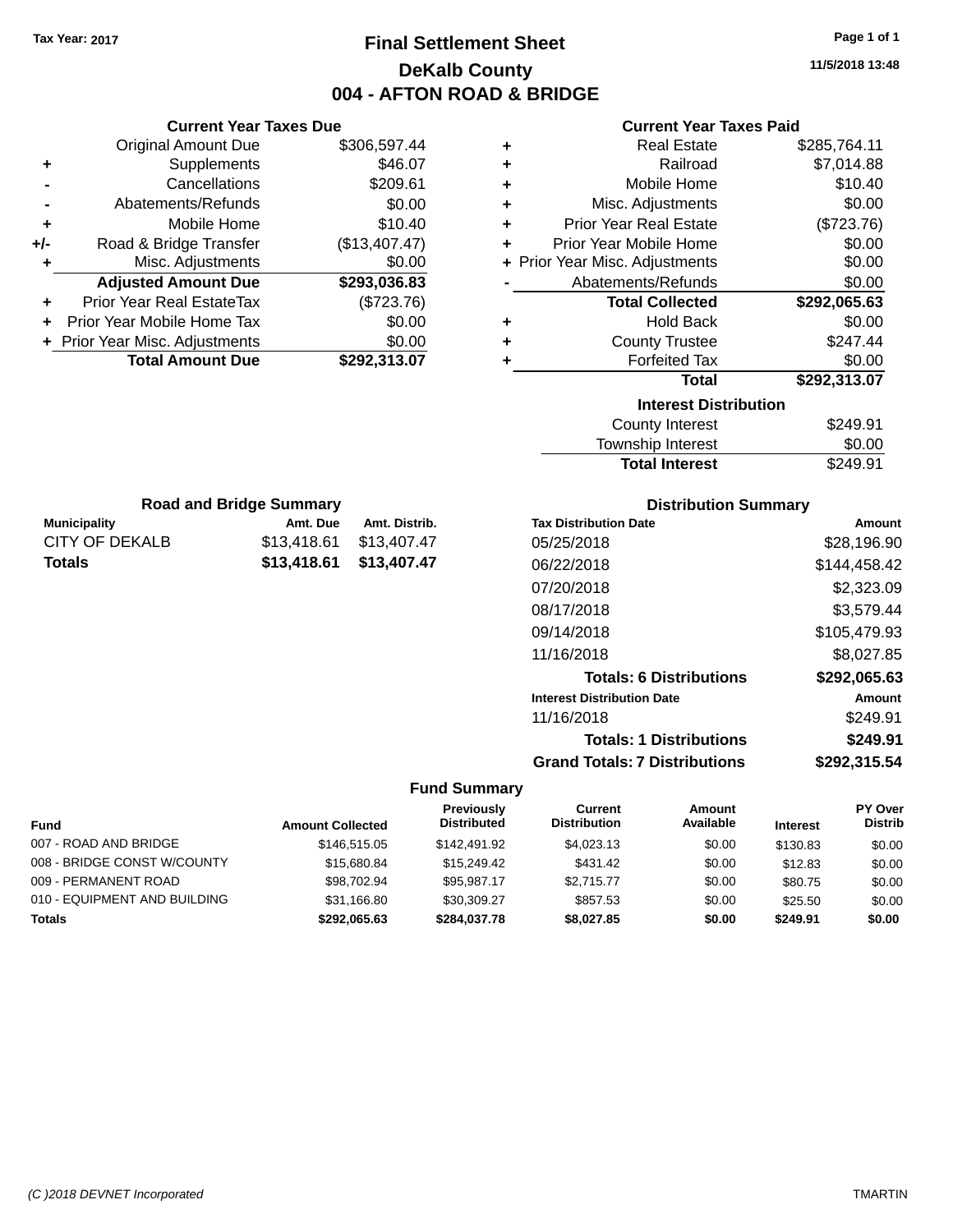# **Final Settlement Sheet Tax Year: 2017 Page 1 of 1 DeKalb County 005 - CLINTON TOWNSHIP**

**11/5/2018 13:48**

### **Current Year Taxes Paid**

|     | <b>Current Year Taxes Due</b>  |             |
|-----|--------------------------------|-------------|
|     | <b>Original Amount Due</b>     | \$99,215.08 |
| ٠   | Supplements                    | \$0.00      |
|     | Cancellations                  | \$72.16     |
|     | Abatements/Refunds             | \$0.01      |
| ٠   | Mobile Home                    | \$27.11     |
| +/- | Road & Bridge Transfer         | \$0.00      |
| ٠   | Misc. Adjustments              | \$0.00      |
|     | <b>Adjusted Amount Due</b>     | \$99,170.02 |
| ٠   | Prior Year Real EstateTax      | (\$9.43)    |
| ÷   | Prior Year Mobile Home Tax     | \$0.00      |
|     | + Prior Year Misc. Adjustments | \$0.00      |
|     | <b>Total Amount Due</b>        | \$99,160.59 |

| ٠ | Real Estate                    | \$96,701.92 |
|---|--------------------------------|-------------|
| ٠ | Railroad                       | \$2,428.90  |
| ٠ | Mobile Home                    | \$25.66     |
| ٠ | Misc. Adjustments              | \$0.00      |
| ٠ | Prior Year Real Estate         | (\$9.43)    |
| ٠ | Prior Year Mobile Home         | \$0.00      |
|   | + Prior Year Misc. Adjustments | \$0.00      |
|   | Abatements/Refunds             | \$0.01      |
|   | <b>Total Collected</b>         | \$99,147.04 |
| ٠ | <b>Hold Back</b>               | \$0.00      |
| ٠ | <b>County Trustee</b>          | \$13.55     |
| ٠ | <b>Forfeited Tax</b>           | \$0.00      |
|   | <b>Total</b>                   | \$99,160.59 |
|   | <b>Interest Distribution</b>   |             |
|   | <b>County Interest</b>         | \$84.84     |
|   | <b>Township Interest</b>       | \$0.00      |
|   | <b>Total Interest</b>          | \$84.84     |

## **Distribution Summary**

| <b>Tax Distribution Date</b>         | Amount      |
|--------------------------------------|-------------|
| 05/25/2018                           | \$9,770.79  |
| 06/22/2018                           | \$47,357.62 |
| 07/20/2018                           | \$1,090.09  |
| 08/17/2018                           | \$1,100.62  |
| 09/14/2018                           | \$37,825.82 |
| 11/16/2018                           | \$2,002.10  |
| <b>Totals: 6 Distributions</b>       | \$99,147.04 |
| <b>Interest Distribution Date</b>    | Amount      |
| 11/16/2018                           | \$84.84     |
| <b>Totals: 1 Distributions</b>       | \$84.84     |
| <b>Grand Totals: 7 Distributions</b> | \$99.231.88 |

# **Fund Summary**

| <b>Fund</b>                                         | <b>Amount Collected</b> | Previously<br><b>Distributed</b> | Current<br><b>Distribution</b> | Amount<br>Available | <b>Interest</b> | PY Over<br><b>Distrib</b> |
|-----------------------------------------------------|-------------------------|----------------------------------|--------------------------------|---------------------|-----------------|---------------------------|
| 001 - CORPORATE                                     | \$86,195.47             | \$84,454.93                      | \$1,740.54                     | \$0.00              | \$73.76         | \$0.00                    |
| $005 - I. M. R. F.$                                 | \$401.44                | \$393.33                         | \$8.11                         | \$0.00              | \$0.34          | \$0.00                    |
| 027 - AUDIT                                         | \$501.78                | \$491.66                         | \$10.12                        | \$0.00              | \$0.43          | \$0.00                    |
| 035 - TORT JUDGEMENTS/LIABILITY<br><b>INSURANCE</b> | \$4,501.17              | \$4,410.26                       | \$90.91                        | \$0.00              | \$3.85          | \$0.00                    |
| 047 - SOCIAL SECURITY                               | \$7.497.01              | \$7,345.62                       | \$151.39                       | \$0.00              | \$6.42          | \$0.00                    |
| 054 - GENERAL ASSISTANCE                            | \$50.17                 | \$49.14                          | \$1.03                         | \$0.00              | \$0.04          | \$0.00                    |
| <b>Totals</b>                                       | \$99,147.04             | \$97,144.94                      | \$2,002.10                     | \$0.00              | \$84.84         | \$0.00                    |

| Year Source                        | <b>Account Type</b> | <b>Amount Adiustment Description</b>             |
|------------------------------------|---------------------|--------------------------------------------------|
| 2017 RE - Real Estate RE Abatement |                     | \$0.01 PTAB INTEREST REFUND 14-16-434-002 by TBA |
| <b>Totals 1 entries</b>            |                     | \$0.01                                           |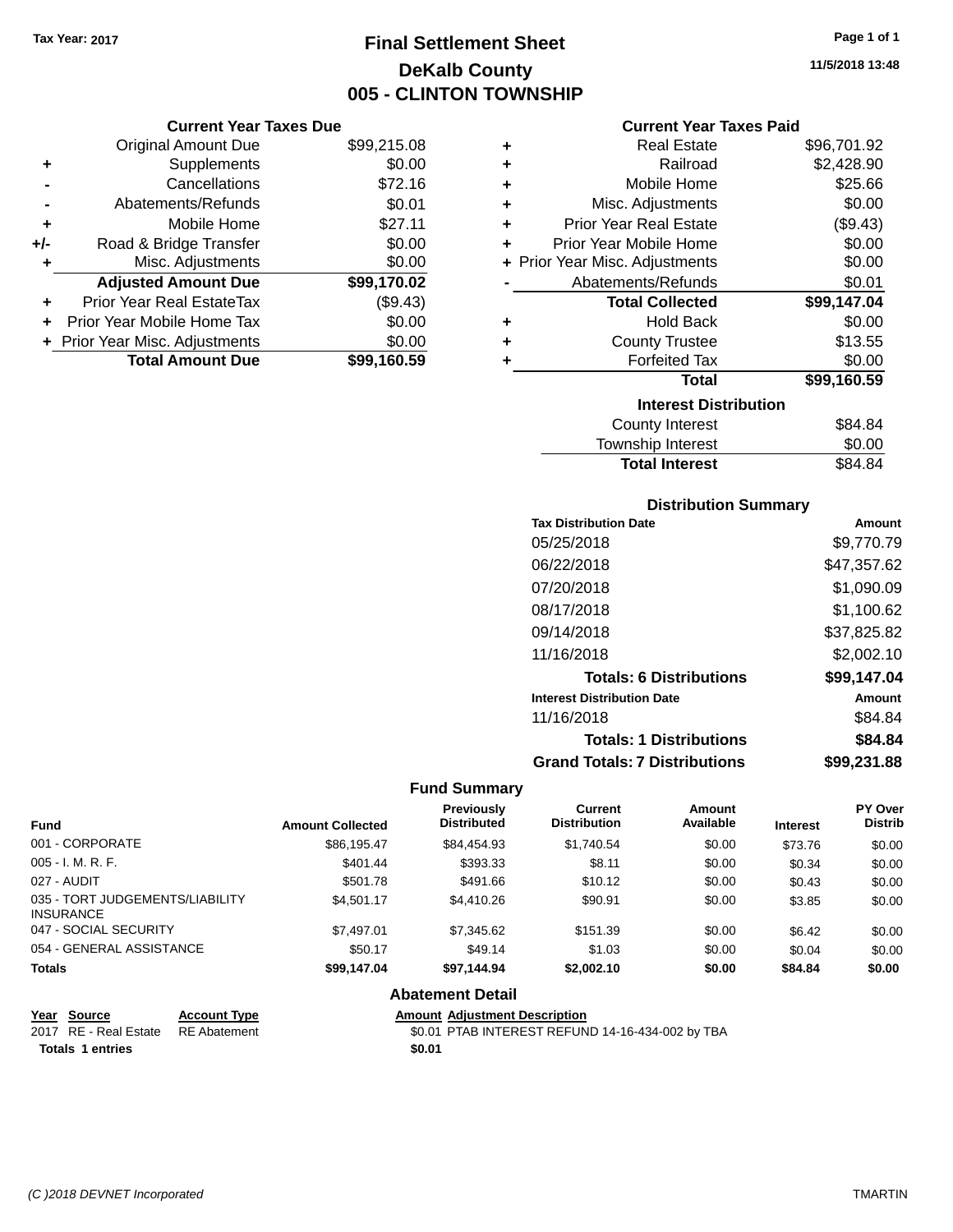# **Final Settlement Sheet Tax Year: 2017 Page 1 of 1 DeKalb County 006 - CLINTON TWP LIBRARY**

**11/5/2018 13:48**

|  | <b>Current Year Taxes Paid</b> |  |  |  |
|--|--------------------------------|--|--|--|
|--|--------------------------------|--|--|--|

|     | <b>Current Year Taxes Due</b>  |             |
|-----|--------------------------------|-------------|
|     | <b>Original Amount Due</b>     | \$93,228.49 |
| ٠   | Supplements                    | \$0.00      |
|     | Cancellations                  | \$67.83     |
|     | Abatements/Refunds             | \$0.01      |
| ٠   | Mobile Home                    | \$25.48     |
| +/- | Road & Bridge Transfer         | \$0.00      |
| ٠   | Misc. Adjustments              | \$0.00      |
|     | <b>Adjusted Amount Due</b>     | \$93,186.13 |
| ٠   | Prior Year Real EstateTax      | (\$8.86)    |
| ٠   | Prior Year Mobile Home Tax     | \$0.00      |
|     | + Prior Year Misc. Adjustments | \$0.00      |
|     | <b>Total Amount Due</b>        | \$93.177.27 |
|     |                                |             |

| ٠ | Real Estate                    | \$90,866.93 |
|---|--------------------------------|-------------|
| ÷ | Railroad                       | \$2,282.36  |
| ÷ | Mobile Home                    | \$24.11     |
| ÷ | Misc. Adjustments              | \$0.00      |
| ٠ | <b>Prior Year Real Estate</b>  | (\$8.86)    |
| ٠ | Prior Year Mobile Home         | \$0.00      |
|   | + Prior Year Misc. Adjustments | \$0.00      |
|   | Abatements/Refunds             | \$0.01      |
|   | <b>Total Collected</b>         | \$93,164.53 |
| ٠ | Hold Back                      | \$0.00      |
| ٠ | <b>County Trustee</b>          | \$12.74     |
| ٠ | <b>Forfeited Tax</b>           | \$0.00      |
|   | <b>Total</b>                   | \$93,177.27 |
|   | <b>Interest Distribution</b>   |             |
|   | <b>County Interest</b>         | \$79.72     |
|   | <b>Township Interest</b>       | \$0.00      |
|   | <b>Total Interest</b>          | \$79.72     |

# **Distribution Summary**

| <b>Tax Distribution Date</b>         | Amount      |
|--------------------------------------|-------------|
| 05/25/2018                           | \$9,181.30  |
| 06/22/2018                           | \$44,500.80 |
| 07/20/2018                           | \$1,024.32  |
| 08/17/2018                           | \$1,034.18  |
| 09/14/2018                           | \$35,542.73 |
| 11/16/2018                           | \$1.881.20  |
| <b>Totals: 6 Distributions</b>       | \$93.164.53 |
| <b>Interest Distribution Date</b>    | Amount      |
| 11/16/2018                           | \$79.72     |
| <b>Totals: 1 Distributions</b>       | \$79.72     |
| <b>Grand Totals: 7 Distributions</b> | \$93,244.25 |
|                                      |             |

# **Fund Summary**

| <b>Fund</b>   | <b>Amount Collected</b> | <b>Previously</b><br><b>Distributed</b> | Current<br><b>Distribution</b> | Amount<br>Available | <b>Interest</b> | PY Over<br><b>Distrib</b> |
|---------------|-------------------------|-----------------------------------------|--------------------------------|---------------------|-----------------|---------------------------|
| 016 - LIBRARY | \$93.164.53             | \$91.283.33                             | \$1,881.20                     | \$0.00              | \$79.72         | \$0.00                    |
| <b>Totals</b> | \$93.164.53             | \$91.283.33                             | \$1,881.20                     | \$0.00              | \$79.72         | \$0.00                    |

| Year Source                        | <b>Account Type</b> | <b>Amount Adiustment Description</b>             |
|------------------------------------|---------------------|--------------------------------------------------|
| 2017 RE - Real Estate RE Abatement |                     | \$0.01 PTAB INTEREST REFUND 14-16-434-002 by TBA |
| Totals 1 entries                   |                     | \$0.01                                           |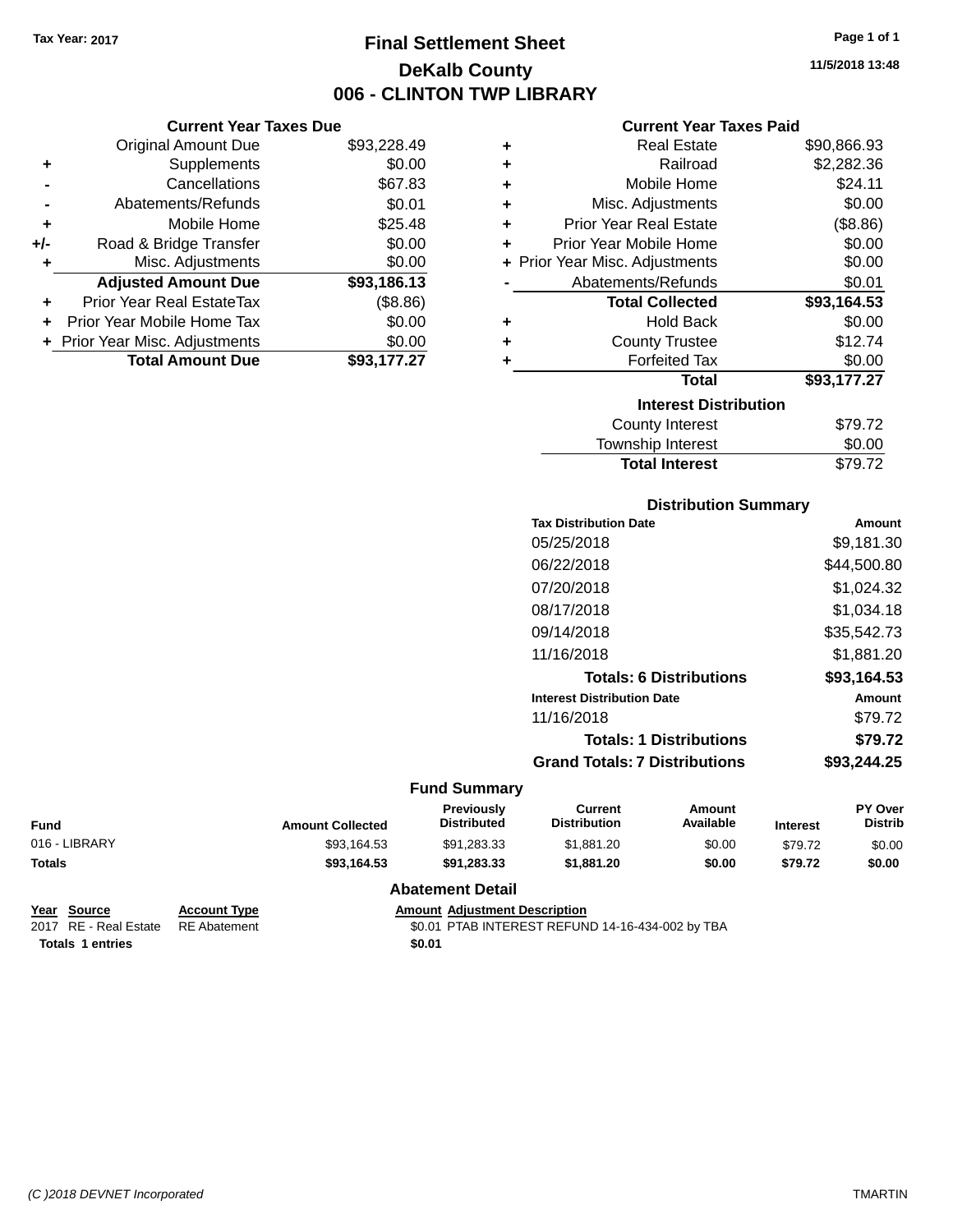# **Final Settlement Sheet Tax Year: 2017 Page 1 of 1 DeKalb County 007 - CLINTON TWP CEMETERY**

**11/5/2018 13:48**

#### **Current Year Taxes Paid**

|     | <b>Current Year Taxes Due</b>  |             |
|-----|--------------------------------|-------------|
|     | <b>Original Amount Due</b>     | \$22,054.20 |
| ٠   | Supplements                    | \$0.00      |
|     | Cancellations                  | \$16.04     |
|     | Abatements/Refunds             | \$0.00      |
| ٠   | Mobile Home                    | \$6.03      |
| +/- | Road & Bridge Transfer         | \$0.00      |
| ٠   | Misc. Adjustments              | \$0.00      |
|     | <b>Adjusted Amount Due</b>     | \$22,044.19 |
| ٠   | Prior Year Real EstateTax      | (\$2.15)    |
| ÷   | Prior Year Mobile Home Tax     | \$0.00      |
|     | + Prior Year Misc. Adjustments | \$0.00      |
|     | <b>Total Amount Due</b>        | \$22.042.04 |

| ٠ | <b>Real Estate</b>             | \$21,495.53 |
|---|--------------------------------|-------------|
| ٠ | Railroad                       | \$539.94    |
| ٠ | Mobile Home                    | \$5.70      |
| ٠ | Misc. Adjustments              | \$0.00      |
| ٠ | <b>Prior Year Real Estate</b>  | (\$2.15)    |
| ٠ | Prior Year Mobile Home         | \$0.00      |
|   | + Prior Year Misc. Adjustments | \$0.00      |
|   | Abatements/Refunds             | \$0.00      |
|   | <b>Total Collected</b>         | \$22,039.02 |
| ٠ | <b>Hold Back</b>               | \$0.00      |
| ٠ | <b>County Trustee</b>          | \$3.01      |
| ٠ | <b>Forfeited Tax</b>           | \$0.01      |
|   | <b>Total</b>                   | \$22,042.04 |
|   | <b>Interest Distribution</b>   |             |
|   | County Interest                | \$18.86     |
|   | <b>Township Interest</b>       | \$0.00      |
|   | <b>Total Interest</b>          | \$18.86     |

# **Distribution Summary Tax Distribution Date Amount** 05/25/2018 \$2,171.99 06/22/2018 \$10,526.54 07/20/2018 \$242.33 08/17/2018 \$244.62 09/14/2018 \$8,408.45 11/16/2018 **\$445.09 Totals: 6 Distributions \$22,039.02 Interest Distribution Date Amount** 11/16/2018 \$18.86 **Totals: 1 Distributions \$18.86 Grand Totals: 7 Distributions \$22,057.88**

#### **Fund Summary**

| <b>Amount Collected</b> | <b>Distributed</b> | <b>Distribution</b> | Available | <b>Interest</b>                        | <b>PY Over</b><br><b>Distrib</b> |
|-------------------------|--------------------|---------------------|-----------|----------------------------------------|----------------------------------|
| \$22,039.02             | \$21.593.93        | \$445.09            | \$0.00    | \$18.86                                | \$0.00                           |
| \$22.039.02             | \$21.593.93        | \$445.09            | \$0.00    | \$18.86                                | \$0.00                           |
|                         |                    |                     |           | <b>Previously</b><br>Current<br>Amount |                                  |

| Year Source                        | <b>Account Type</b> | <b>Amount Adiustment Description</b>             |
|------------------------------------|---------------------|--------------------------------------------------|
| 2017 RE - Real Estate RE Abatement |                     | \$0.00 PTAB INTEREST REFUND 14-16-434-002 by TBA |
| <b>Totals 1 entries</b>            |                     | \$0.00                                           |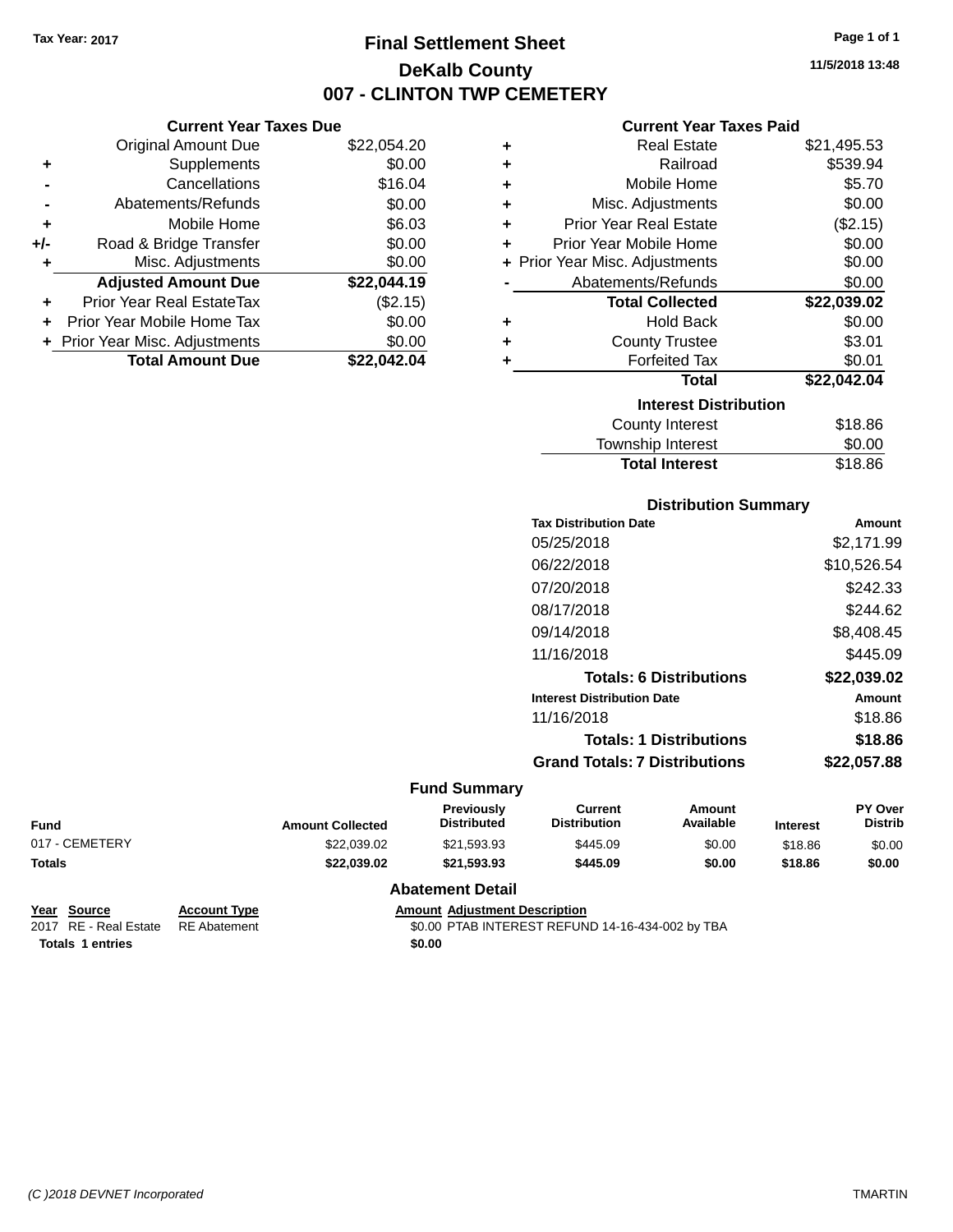**Current Year Taxes Due** Original Amount Due \$9,399.92

**Adjusted Amount Due \$9,395.64**

**Total Amount Due \$9,394.72**

**+** Supplements \$0.00 **-** Cancellations \$6.85 **-** Abatements/Refunds \$0.00 **+** Mobile Home \$2.57 **+/-** Road & Bridge Transfer \$0.00 **+** Misc. Adjustments \$0.00

**+** Prior Year Real EstateTax (\$0.92) **+** Prior Year Mobile Home Tax \$0.00 **+ Prior Year Misc. Adjustments**  $$0.00$ 

# **Final Settlement Sheet Tax Year: 2017 Page 1 of 1 DeKalb County 008 - CLINTON COMM BLDG**

#### **Current Year Taxes Paid**

| ÷ | <b>Real Estate</b>             | \$9,161.78 |
|---|--------------------------------|------------|
| ٠ | Railroad                       | \$230.14   |
| ٠ | Mobile Home                    | \$2.43     |
| ٠ | Misc. Adjustments              | \$0.00     |
| ٠ | <b>Prior Year Real Estate</b>  | (\$0.92)   |
| ÷ | Prior Year Mobile Home         | \$0.00     |
|   | + Prior Year Misc. Adjustments | \$0.00     |
|   | Abatements/Refunds             | \$0.00     |
|   | <b>Total Collected</b>         | \$9,393.43 |
| ٠ | <b>Hold Back</b>               | \$0.00     |
| ٠ | <b>County Trustee</b>          | \$1.29     |
| ٠ | <b>Forfeited Tax</b>           | \$0.00     |
|   |                                |            |
|   | <b>Total</b>                   | \$9,394.72 |
|   | <b>Interest Distribution</b>   |            |
|   | <b>County Interest</b>         | \$8.04     |

## **Distribution Summary**

**Total Interest** \$8.04

| <b>Tax Distribution Date</b>         | Amount     |
|--------------------------------------|------------|
| 05/25/2018                           | \$925.77   |
| 06/22/2018                           | \$4,487.05 |
| 07/20/2018                           | \$103.28   |
| 08/17/2018                           | \$104.22   |
| 09/14/2018                           | \$3,583.38 |
| 11/16/2018                           | \$189.73   |
| <b>Totals: 6 Distributions</b>       | \$9,393.43 |
| <b>Interest Distribution Date</b>    | Amount     |
| 11/16/2018                           | \$8.04     |
| <b>Totals: 1 Distributions</b>       | \$8.04     |
| <b>Grand Totals: 7 Distributions</b> | \$9,401.47 |
|                                      |            |

#### **Fund Summary**

| <b>Fund</b>     | <b>Amount Collected</b> | <b>Previously</b><br><b>Distributed</b> | Current<br><b>Distribution</b> | Amount<br>Available | <b>Interest</b> | <b>PY Over</b><br><b>Distrib</b> |
|-----------------|-------------------------|-----------------------------------------|--------------------------------|---------------------|-----------------|----------------------------------|
| 001 - CORPORATE | \$9.393.43              | \$9,203.70                              | \$189.73                       | \$0.00              | \$8.04          | \$0.00                           |
| <b>Totals</b>   | \$9,393,43              | \$9,203,70                              | \$189.73                       | \$0.00              | \$8.04          | \$0.00                           |

| Year Source                        | <b>Account Type</b> | <b>Amount Adiustment Description</b>             |
|------------------------------------|---------------------|--------------------------------------------------|
| 2017 RE - Real Estate RE Abatement |                     | \$0.00 PTAB INTEREST REFUND 14-16-434-002 by TBA |
| <b>Totals 1 entries</b>            |                     | \$0.00                                           |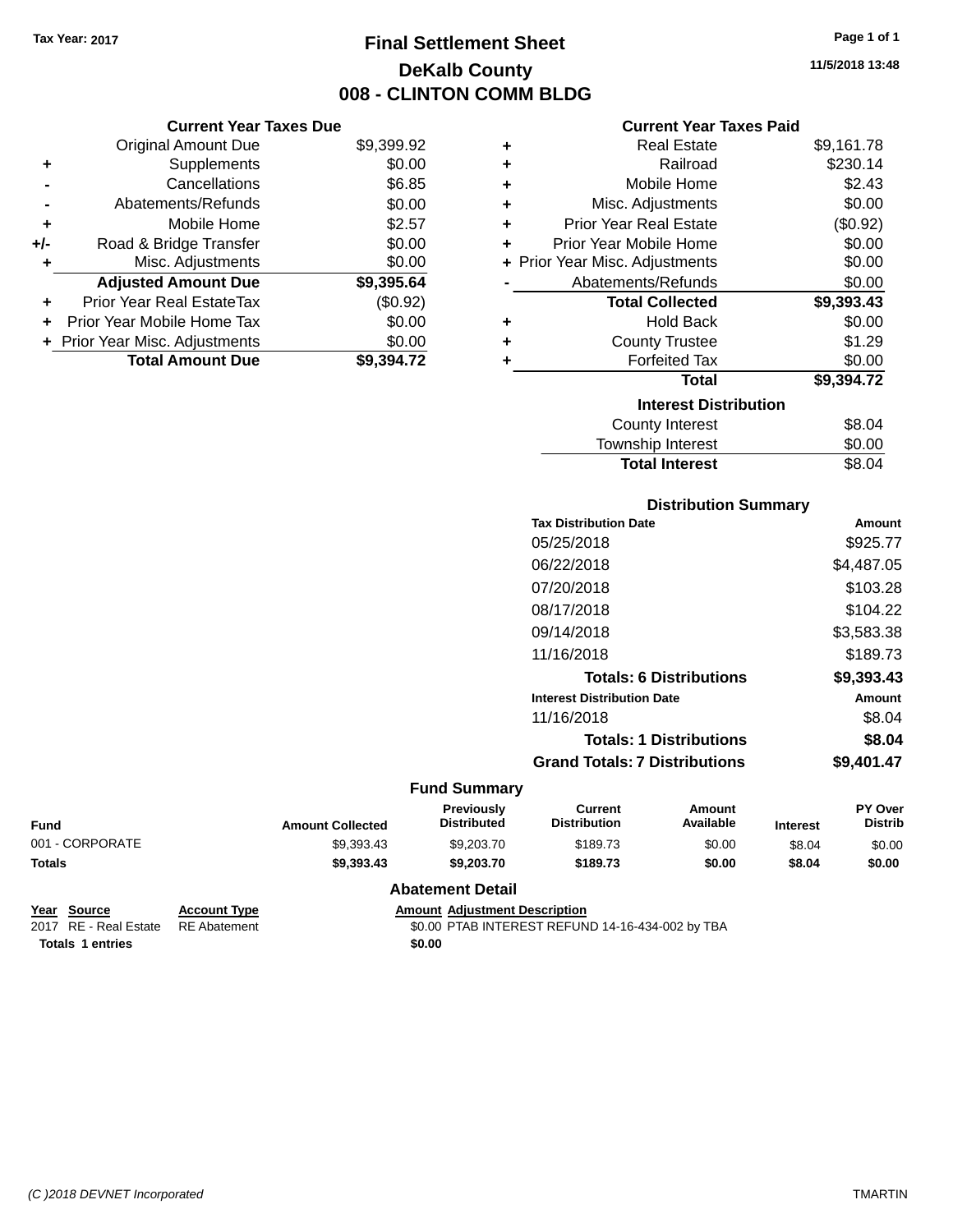# **Final Settlement Sheet Tax Year: 2017 Page 1 of 1 DeKalb County 009 - CLINTON ROAD & BRIDGE**

**11/5/2018 13:48**

### **Current Year Taxes Paid**

|     | <b>Current Year Taxes Due</b>  |               |
|-----|--------------------------------|---------------|
|     | <b>Original Amount Due</b>     | \$256,009.77  |
| ٠   | Supplements                    | \$0.00        |
|     | Cancellations                  | \$186.26      |
|     | Abatements/Refunds             | \$0.02        |
| ٠   | Mobile Home                    | \$69.98       |
| +/- | Road & Bridge Transfer         | (\$32,167.74) |
| ٠   | Misc. Adjustments              | \$0.00        |
|     | <b>Adjusted Amount Due</b>     | \$223,725.73  |
| ٠   | Prior Year Real EstateTax      | (\$24.67)     |
|     | Prior Year Mobile Home Tax     | \$0.00        |
|     | + Prior Year Misc. Adjustments | \$0.00        |
|     | <b>Total Amount Due</b>        | \$223,701.06  |
|     |                                |               |

**Municipality Municipality** Amt. Due Amt. Distrib. **Road and Bridge Summary**

VILLAGE OF WATERMAN \$32,171.75 \$32,167.74 **Totals \$32,171.75 \$32,167.74**

| ٠ | Real Estate                    | \$217,357.09 |
|---|--------------------------------|--------------|
| ٠ | Railroad                       | \$6,267.46   |
| ٠ | Mobile Home                    | \$66.21      |
| ٠ | Misc. Adjustments              | \$0.00       |
| ٠ | <b>Prior Year Real Estate</b>  | (\$24.67)    |
| ٠ | Prior Year Mobile Home         | \$0.00       |
|   | + Prior Year Misc. Adjustments | \$0.00       |
|   | Abatements/Refunds             | \$0.02       |
|   | <b>Total Collected</b>         | \$223,666.07 |
| ٠ | <b>Hold Back</b>               | \$0.00       |
| ٠ | <b>County Trustee</b>          | \$34.98      |
| ٠ | <b>Forfeited Tax</b>           | \$0.01       |
|   | <b>Total</b>                   | \$223,701.06 |
|   | <b>Interest Distribution</b>   |              |
|   | County Interest                | \$191.39     |
|   | <b>Township Interest</b>       | \$0.00       |
|   | <b>Total Interest</b>          | \$191.39     |

|                                   | <b>Distribution Summary</b> |
|-----------------------------------|-----------------------------|
| <b>Tax Distribution Date</b>      | Amount                      |
| 05/25/2018                        | \$21,990.48                 |
| 06/22/2018                        | \$106,842.54                |
| 07/20/2018                        | \$2,453.41                  |
| 08/17/2018                        | \$2,476.77                  |
| 09/14/2018                        | \$85,388.53                 |
| 11/16/2018                        | \$4,514.34                  |
| <b>Totals: 6 Distributions</b>    | \$223,666.07                |
| <b>Interest Distribution Date</b> | Amount                      |
| 11/16/2018                        | \$191.39                    |
| <b>Totals: 1 Distributions</b>    | \$191.39                    |

# **Grand Totals: 7 Distributions \$223,857.46**

| <b>Fund</b>                             |                     | <b>Amount Collected</b>              | Previously<br><b>Distributed</b>                 | <b>Current</b><br><b>Distribution</b> | Amount<br>Available | <b>Interest</b> | PY Over<br><b>Distrib</b> |
|-----------------------------------------|---------------------|--------------------------------------|--------------------------------------------------|---------------------------------------|---------------------|-----------------|---------------------------|
| 007 - ROAD AND BRIDGE                   |                     | \$84.752.15                          | \$83.042.86                                      | \$1.709.29                            | \$0.00              | \$87.47         | \$0.00                    |
| 009 - PERMANENT ROAD                    |                     | \$85,943.78                          | \$84,208.34                                      | \$1,735.44                            | \$0.00              | \$64.29         | \$0.00                    |
| 010 - EQUIPMENT AND BUILDING            |                     | \$45,970.02                          | \$45.041.75                                      | \$928.27                              | \$0.00              | \$34.39         | \$0.00                    |
| 035 - TORT JUDGEMENTS/LIABILITY<br>INS. |                     | \$7,000.12                           | \$6,858,78                                       | \$141.34                              | \$0.00              | \$5.24          | \$0.00                    |
| <b>Totals</b>                           |                     | \$223.666.07                         | \$219.151.73                                     | \$4.514.34                            | \$0.00              | \$191.39        | \$0.00                    |
|                                         |                     |                                      | <b>Abatement Detail</b>                          |                                       |                     |                 |                           |
| Source<br>Year                          | <b>Account Type</b> | <b>Amount Adiustment Description</b> |                                                  |                                       |                     |                 |                           |
| 2017 RE - Real Estate                   | <b>RE</b> Abatement |                                      | \$0.02 PTAB INTEREST REFUND 14-16-434-002 by TBA |                                       |                     |                 |                           |
| <b>Totals 1 entries</b>                 |                     |                                      | \$0.02                                           |                                       |                     |                 |                           |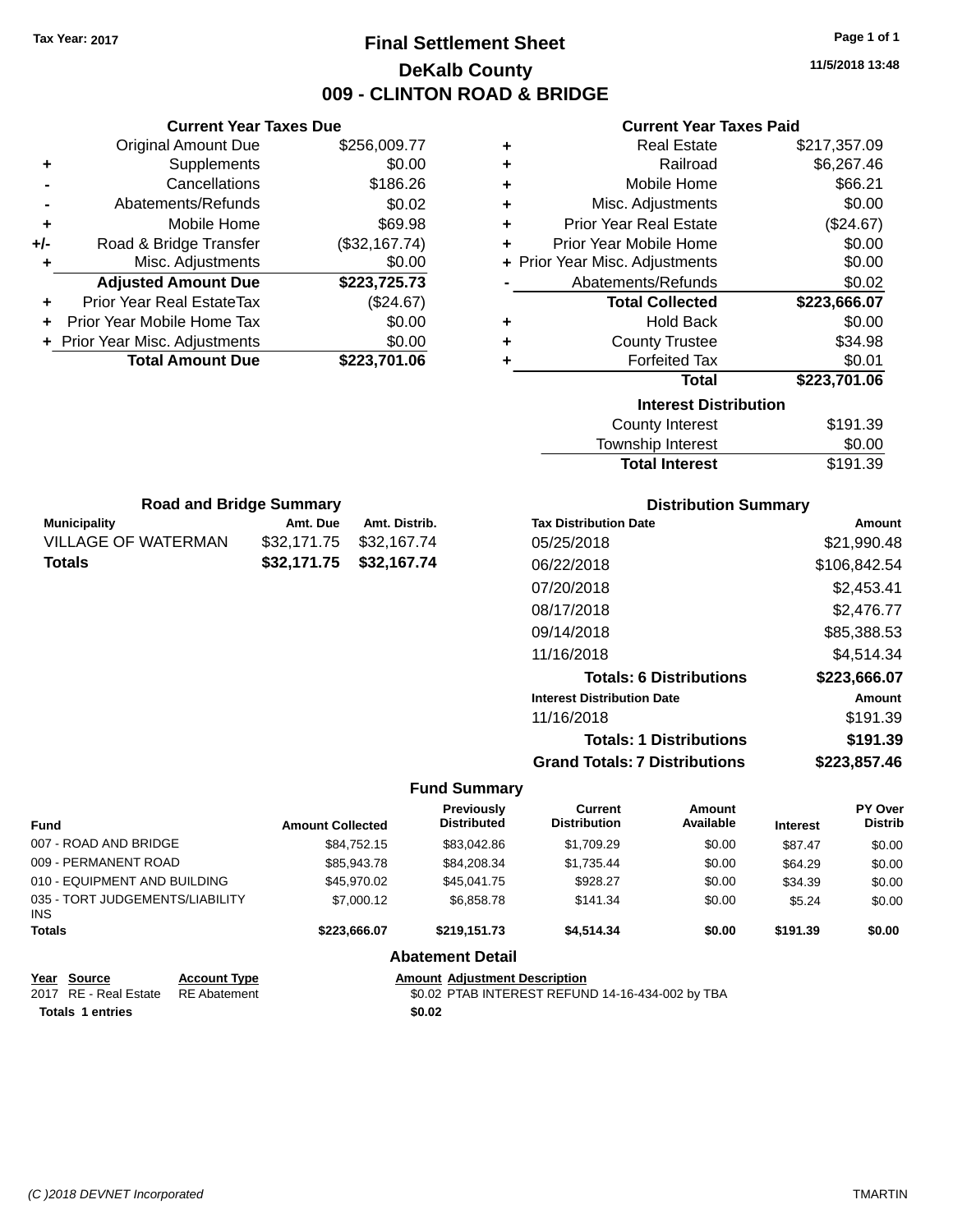# **Final Settlement Sheet Tax Year: 2017 Page 1 of 2 DeKalb County 010 - CORTLAND TOWNSHIP**

## **Current Year Taxes Due**

|       | <b>Original Amount Due</b>       | \$275,302.03 |
|-------|----------------------------------|--------------|
| ٠     | Supplements                      | \$13.33      |
|       | Cancellations                    | \$332.63     |
|       | Abatements/Refunds               | \$28.36      |
| ÷     | Mobile Home                      | \$56.63      |
| $+/-$ | Road & Bridge Transfer           | \$0.00       |
| ٠     | Misc. Adjustments                | \$3.46       |
|       | <b>Adjusted Amount Due</b>       | \$275,014.46 |
|       | <b>Prior Year Real EstateTax</b> | (\$16.00)    |
|       | Prior Year Mobile Home Tax       | \$0.46       |
|       | + Prior Year Misc. Adjustments   | \$11.05      |
|       | <b>Total Amount Due</b>          | \$275.009.97 |

### **Current Year Taxes Paid**

| ٠ | <b>Real Estate</b>             | \$273,035.73 |
|---|--------------------------------|--------------|
| ÷ | Railroad                       | \$1,854.10   |
| ٠ | Mobile Home                    | \$54.64      |
| ٠ | Misc. Adjustments              | \$3.46       |
| ٠ | <b>Prior Year Real Estate</b>  | (\$16.00)    |
| ٠ | Prior Year Mobile Home         | \$0.46       |
|   | + Prior Year Misc. Adjustments | \$11.05      |
|   | Abatements/Refunds             | \$28.36      |
|   |                                |              |
|   | <b>Total Collected</b>         | \$274,915.08 |
| ٠ | <b>Hold Back</b>               | \$0.00       |
| ٠ | <b>County Trustee</b>          | \$68.19      |
| ٠ | <b>Forfeited Tax</b>           | \$26.70      |
|   | <b>Total</b>                   | \$275,009.97 |
|   | <b>Interest Distribution</b>   |              |
|   | <b>County Interest</b>         | \$235.26     |

| <b>Total Interest</b> | \$235.26 |
|-----------------------|----------|
| Township Interest     | \$0.00   |
| County Interest       | \$235.26 |

# **Distribution Summary**

| <b>Tax Distribution Date</b>         | Amount       |
|--------------------------------------|--------------|
| 05/25/2018                           | \$21,572.53  |
| 06/22/2018                           | \$124,036.50 |
| 07/20/2018                           | \$2,943.89   |
| 08/17/2018                           | \$3,640.87   |
| 09/14/2018                           | \$115,578.77 |
| 11/16/2018                           | \$7,142.52   |
| <b>Totals: 6 Distributions</b>       | \$274,915.08 |
| <b>Interest Distribution Date</b>    | Amount       |
| 11/16/2018                           | \$235.26     |
| <b>Totals: 1 Distributions</b>       | \$235.26     |
| <b>Grand Totals: 7 Distributions</b> | \$275,150.34 |

# **Fund Summary**

| <b>Fund</b>                             | <b>Amount Collected</b> | Previously<br><b>Distributed</b> | Current<br><b>Distribution</b> | Amount<br>Available | <b>Interest</b> | PY Over<br><b>Distrib</b> |
|-----------------------------------------|-------------------------|----------------------------------|--------------------------------|---------------------|-----------------|---------------------------|
| 001 - CORPORATE                         | \$227,672.04            | \$221,756.92                     | \$5,915.12                     | \$0.00              | \$194.84        | \$0.00                    |
| 005 - I. M. R. F.                       | \$17.976.15             | \$17,509.11                      | \$467.04                       | \$0.00              | \$15.38         | \$0.00                    |
| 027 - AUDIT                             | \$2,773.06              | \$2,701.04                       | \$72.02                        | \$0.00              | \$2.37          | \$0.00                    |
| 035 - TORT JUDGEMENTS/LIABILITY<br>INS. | \$4.011.29              | \$3.907.07                       | \$104.22                       | \$0.00              | \$3.43          | \$0.00                    |
| 047 - SOCIAL SECURITY                   | \$10.498.46             | \$10.225.69                      | \$272.77                       | \$0.00              | \$8.98          | \$0.00                    |
| 054 - GENERAL ASSISTANCE                | \$11,984.08             | \$11,672.73                      | \$311.35                       | \$0.00              | \$10.26         | \$0.00                    |
| Totals                                  | \$274,915.08            | \$267,772.56                     | \$7,142.52                     | \$0.00              | \$235.26        | \$0.00                    |

# **Miscellaneous Adjustment Detail**

| <u>Year Source</u>                       | <b>Account Type</b>                      | <b>Amount Adjustment Description</b>                         |
|------------------------------------------|------------------------------------------|--------------------------------------------------------------|
|                                          | 2016 RE - Real Estate Back Tax Collected | \$7.11 RESOURCE BANK TR 1244 REDEMPTION 09-29-254-046 by TBA |
|                                          | 2017 MH - Mobile Home Back Tax Collected | \$0.78 MATEOS REDEMPTION 06-29-400-016 0057O by TBA          |
|                                          | 2017 MH - Mobile Home Back Tax Collected | \$0.57 MORENO REDEMPTION 09-29-400-016 0002O by TBA          |
| 2017 MH - Mobile Home Back Tax Collected |                                          | \$1.35 HERNANDEZ REDEMPTION 09-26-400-016 00590 by TBA       |
|                                          | 2017 MH - Mobile Home Back Tax Collected | \$0.62 HERNANDEZ REDEMPTION 09-29-400-016 00290 by TBA       |
| 2017 MH - Mobile Home Back Tax Collected |                                          | \$0.62 DRAUS REDEMPTION 09-29-400-016 0047O by TBA           |
|                                          | 2017 RE - Real Estate Back Tax Collected | \$1.70 TRUSTEE SALE 09-28-351-003 by TBA                     |

**11/5/2018 13:48**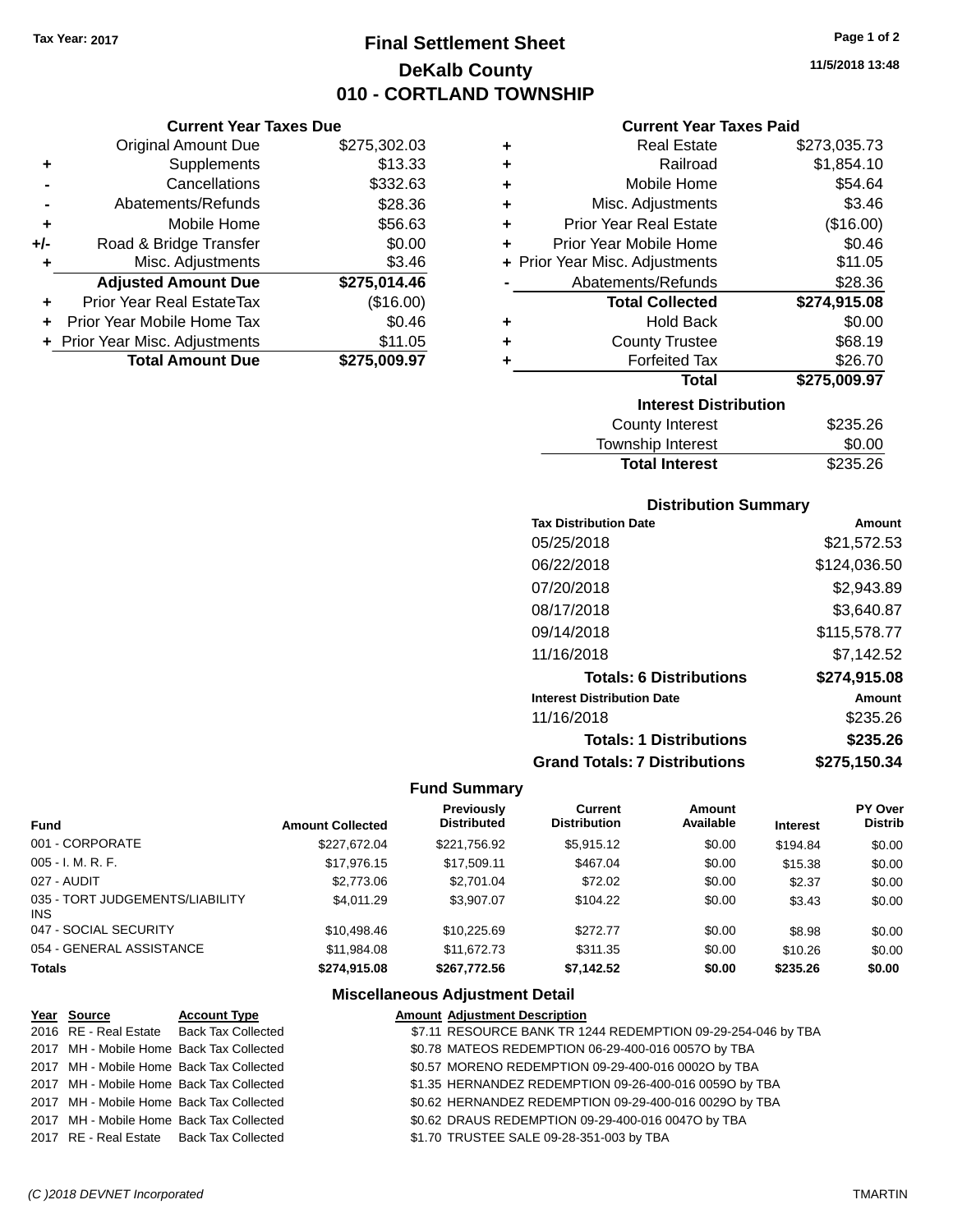# **Final Settlement Sheet Tax Year: 2017 Page 2 of 2 DeKalb County**

## **11/5/2018 13:48**

# **Miscellaneous Adjustment Detail**

# **Year** Source **Account Type Account Adjustment Description**

**Totals \$14.51 8 entries**

2017 RE - Real Estate Back Tax Collected \$1.76 TRUSTEE SALE 09-33-100-009 by TBA

### **Abatement Detail**

\$28.34 SIE COURT ORDER 14TX38 09-33-100-009 by TBA 2017 RE - Real Estate RE Abatement \$0.02 PTAB INTEREST REFUND 09-20-103-002 by TBA

**Year Source Account Type Amount Adjustment Description**<br>2017 RE - Real Estate RE Abatement \$28.34 SIE COURT ORDER 14T. **Totals \$28.36 2 entries**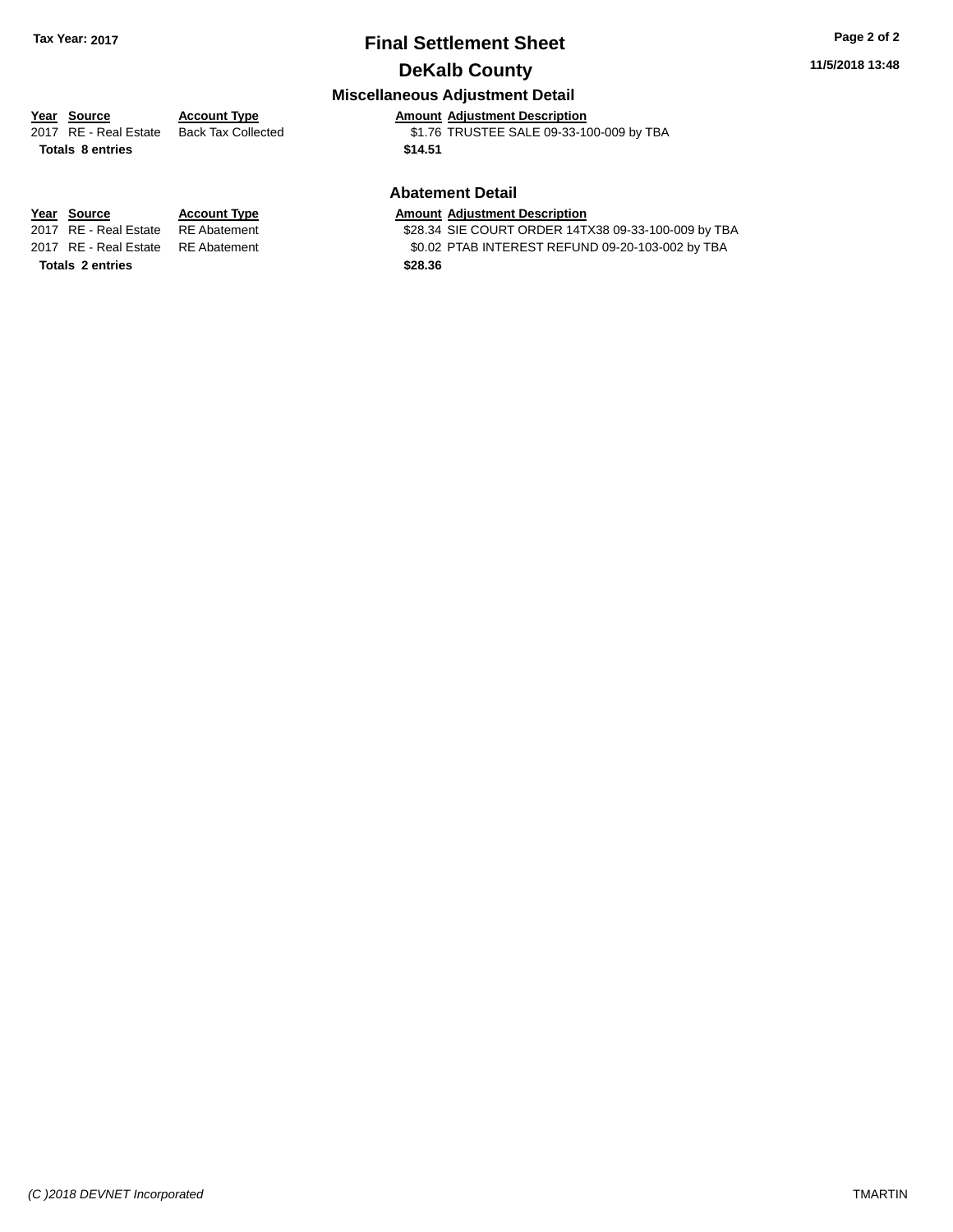# **Final Settlement Sheet Tax Year: 2017 Page 1 of 2 DeKalb County 011 - CORTLAND ROAD & BRIDGE**

**11/5/2018 13:48**

#### **Current Year Taxes Paid**

|     | <b>Original Amount Due</b>       | \$497,815.24  |
|-----|----------------------------------|---------------|
| ٠   | Supplements                      | \$24.09       |
|     | Cancellations                    | \$601.44      |
|     | Abatements/Refunds               | \$51.45       |
| ٠   | Mobile Home                      | \$102.43      |
| +/- | Road & Bridge Transfer           | (\$76,015.05) |
| ٠   | Misc. Adjustments                | \$6.27        |
|     | <b>Adjusted Amount Due</b>       | \$421,280.09  |
| ٠   | <b>Prior Year Real EstateTax</b> | (\$28.99)     |
| ٠   | Prior Year Mobile Home Tax       | \$0.84        |
|     | + Prior Year Misc. Adjustments   | \$19.99       |
|     | <b>Total Amount Due</b>          | \$421,271.93  |
|     |                                  |               |

**Municipality Municipality** Amt. Due Amt. Distrib. **Road and Bridge Summary**

TOWN OF CORTLAND \$21,859.92 \$21,854.84 CITY OF DEKALB \$1,537.57 \$1,537.25 VILLAGE OF MAPLE PARK \$5,060.65 \$5,059.50 CITY OF SYCAMORE \$47,574.75 \$47,563.46 **Totals \$76,032.89 \$76,015.05**

**Current Year Taxes Due**

| ٠ | <b>Real Estate</b>             | \$417,702.18 |
|---|--------------------------------|--------------|
| ÷ | Railroad                       | \$3,352.66   |
| ÷ | Mobile Home                    | \$98.82      |
| ٠ | Misc. Adjustments              | \$6.27       |
| ÷ | <b>Prior Year Real Estate</b>  | (\$28.99)    |
| ٠ | Prior Year Mobile Home         | \$0.84       |
|   | + Prior Year Misc. Adjustments | \$19.99      |
|   | Abatements/Refunds             | \$51.45      |
|   |                                |              |
|   | <b>Total Collected</b>         | \$421,100.32 |
| ٠ | <b>Hold Back</b>               | \$0.00       |
| ÷ | <b>County Trustee</b>          | \$123.30     |
| ٠ | <b>Forfeited Tax</b>           | \$48.31      |
|   | Total                          | \$421,271.93 |
|   | <b>Interest Distribution</b>   |              |
|   | <b>County Interest</b>         | \$360.37     |

# **Distribution Summary**

Total Interest \$360.37

| PIJUINUUVII VUIIIIIIAI Y             |              |  |  |  |  |
|--------------------------------------|--------------|--|--|--|--|
| <b>Tax Distribution Date</b>         | Amount       |  |  |  |  |
| 05/25/2018                           | \$33,006.93  |  |  |  |  |
| 06/22/2018                           | \$190,010.12 |  |  |  |  |
| 07/20/2018                           | \$4,504.35   |  |  |  |  |
| 08/17/2018                           | \$5,570.76   |  |  |  |  |
| 09/14/2018                           | \$177,071.00 |  |  |  |  |
| 11/16/2018                           | \$10,937.16  |  |  |  |  |
| <b>Totals: 6 Distributions</b>       | \$421,100.32 |  |  |  |  |
| <b>Interest Distribution Date</b>    | Amount       |  |  |  |  |
| 11/16/2018                           | \$360.37     |  |  |  |  |
| <b>Totals: 1 Distributions</b>       | \$360.37     |  |  |  |  |
| <b>Grand Totals: 7 Distributions</b> | \$421,460.69 |  |  |  |  |

#### **Fund Summary**

| <b>Fund</b>                             | <b>Amount Collected</b> | Previously<br><b>Distributed</b> | Current<br><b>Distribution</b> | Amount<br>Available | <b>Interest</b> | <b>PY Over</b><br><b>Distrib</b> |
|-----------------------------------------|-------------------------|----------------------------------|--------------------------------|---------------------|-----------------|----------------------------------|
| 005 - I. M. R. F.                       | \$7,998.08              | \$7.790.26                       | \$207.82                       | \$0.00              | \$5.80          | \$0.00                           |
| 007 - ROAD AND BRIDGE                   | \$94.509.94             | \$92,058,01                      | \$2,451.93                     | \$0.00              | \$123.62        | \$0.00                           |
| 009 - PERMANENT ROAD                    | \$249,659.30            | \$243.172.86                     | \$6,486.44                     | \$0.00              | \$180.98        | \$0.00                           |
| 010 - EQUIPMENT AND BUILDING            | \$62,916.42             | \$61.281.77                      | \$1,634.65                     | \$0.00              | \$45.61         | \$0.00                           |
| 027 - AUDIT                             | \$1,015.10              | \$988.73                         | \$26.37                        | \$0.00              | \$0.74          | \$0.00                           |
| 035 - TORT JUDGEMENTS/LIABILITY<br>INS. | \$2,996.13              | \$2.918.27                       | \$77.86                        | \$0.00              | \$2.17          | \$0.00                           |
| 047 - SOCIAL SECURITY                   | \$2,005.35              | \$1,953.26                       | \$52.09                        | \$0.00              | \$1.45          | \$0.00                           |
| <b>Totals</b>                           | \$421,100.32            | \$410,163.16                     | \$10,937.16                    | \$0.00              | \$360.37        | \$0.00                           |

| Year Source                              | <b>Account Type</b>                      | <b>Amount Adjustment Description</b>                          |
|------------------------------------------|------------------------------------------|---------------------------------------------------------------|
|                                          | 2016 RE - Real Estate Back Tax Collected | \$12.88 RESOURCE BANK TR 1244 REDEMPTION 09-29-254-046 by TBA |
|                                          | 2017 MH - Mobile Home Back Tax Collected | \$1.40 MATEOS REDEMPTION 06-29-400-016 0057O by TBA           |
| 2017 MH - Mobile Home Back Tax Collected |                                          | \$1.03 MORENO REDEMPTION 09-29-400-016 0002O by TBA           |
| 2017 MH - Mobile Home Back Tax Collected |                                          | \$2.44 HERNANDEZ REDEMPTION 09-26-400-016 00590 by TBA        |
| 2017 MH - Mobile Home Back Tax Collected |                                          | \$1.12 HERNANDEZ REDEMPTION 09-29-400-016 0029O by TBA        |
|                                          | 2017 MH - Mobile Home Back Tax Collected | \$1.12 DRAUS REDEMPTION 09-29-400-016 0047O by TBA            |
| 2017 RE - Real Estate Back Tax Collected |                                          | \$3.08 TRUSTEE SALE 09-28-351-003 by TBA                      |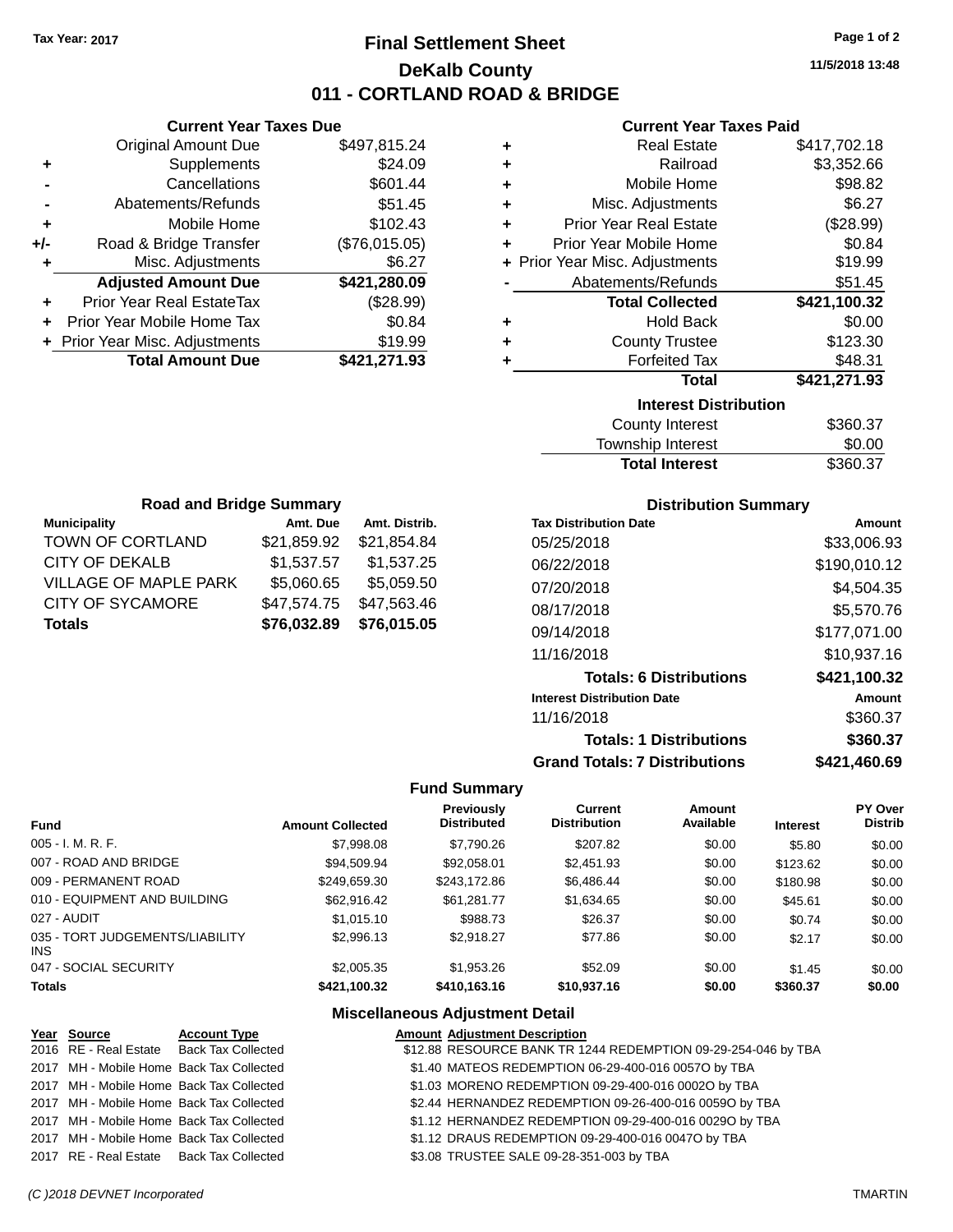# **Final Settlement Sheet Tax Year: 2017 Page 2 of 2 DeKalb County**

## **11/5/2018 13:48**

# **Miscellaneous Adjustment Detail**

**Year** Source **Account Type Account Adjustment Description** 2017 RE - Real Estate Back Tax Collected \$3.19 TRUSTEE SALE 09-33-100-009 by TBA **Totals \$26.26 8 entries**

#### **Abatement Detail**

\$51.42 SIE COURT ORDER 14TX38 09-33-100-009 by TBA 2017 RE - Real Estate RE Abatement \$0.03 PTAB INTEREST REFUND 09-20-103-002 by TBA

**Year Source Account Type Amount Adjustment Description**<br>2017 RE - Real Estate RE Abatement **Amount Adjustment Description Totals \$51.45 2 entries**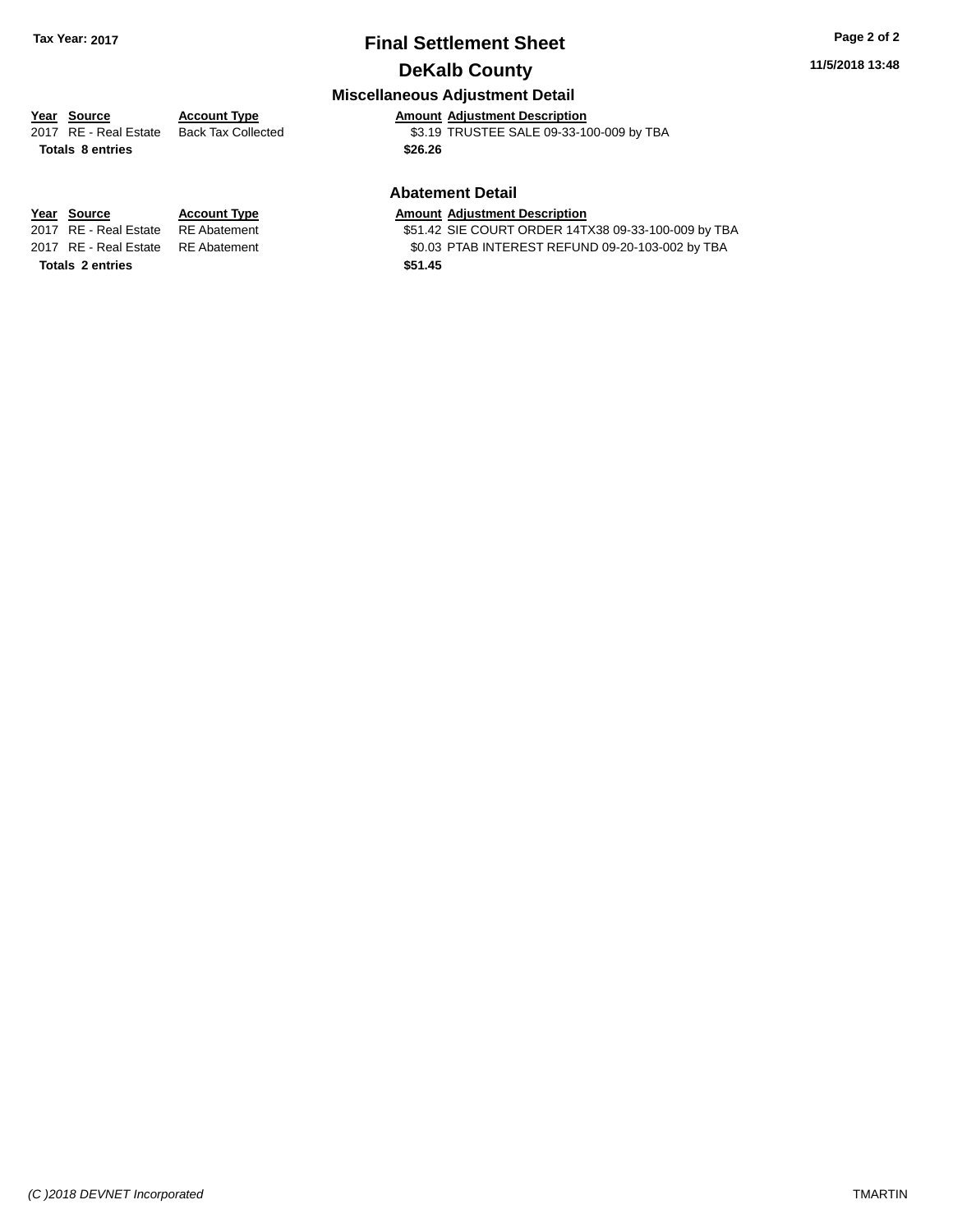**Current Year Taxes Due** Original Amount Due \$1,004,117.06

**Adjusted Amount Due \$984,689.17**

**Total Amount Due \$984,274.12**

**+** Supplements \$1,003.84 **-** Cancellations \$21,574.83 **-** Abatements/Refunds \$2.13 **+** Mobile Home \$648.67 **+/-** Road & Bridge Transfer \$0.00 **+** Misc. Adjustments \$496.56

**+** Prior Year Real EstateTax (\$425.91) **+** Prior Year Mobile Home Tax \$2.29 **+** Prior Year Misc. Adjustments  $$8.57$ 

# **Final Settlement Sheet Tax Year: 2017 Page 1 of 2 DeKalb County 012 - DEKALB TOWNSHIP**

**11/5/2018 13:48**

#### **Current Year Taxes Paid**

| ٠ | <b>Real Estate</b>             | \$978,234.25 |  |  |  |  |
|---|--------------------------------|--------------|--|--|--|--|
| ٠ | Railroad                       | \$4,858.60   |  |  |  |  |
| ÷ | Mobile Home                    | \$646.18     |  |  |  |  |
| ÷ | Misc. Adjustments              | \$496.56     |  |  |  |  |
| ÷ | <b>Prior Year Real Estate</b>  | (\$425.91)   |  |  |  |  |
| ÷ | Prior Year Mobile Home         | \$2.29       |  |  |  |  |
|   | + Prior Year Misc. Adjustments | \$8.57       |  |  |  |  |
|   | Abatements/Refunds             | \$2.13       |  |  |  |  |
|   | <b>Total Collected</b>         | \$983,818.41 |  |  |  |  |
| ٠ | <b>Hold Back</b>               | \$0.00       |  |  |  |  |
| ٠ | <b>County Trustee</b>          | \$455.70     |  |  |  |  |
| ٠ | <b>Forfeited Tax</b>           | \$0.01       |  |  |  |  |
|   | <b>Total</b>                   | \$984,274.12 |  |  |  |  |
|   | <b>Interest Distribution</b>   |              |  |  |  |  |
|   | <b>County Interest</b>         | \$841.83     |  |  |  |  |
|   | Townehin Interest              | ደስ ሰስ        |  |  |  |  |

# Township Interest  $$0.00$ Total Interest \$841.83

| <b>Distribution Summary</b>          |              |
|--------------------------------------|--------------|
| <b>Tax Distribution Date</b>         | Amount       |
| 05/25/2018                           | \$94,285.25  |
| 06/22/2018                           | \$421,065.96 |
| 07/20/2018                           | \$8,391.21   |
| 08/17/2018                           | \$19,688.23  |
| 09/14/2018                           | \$413,351.46 |
| 11/16/2018                           | \$27.036.30  |
| <b>Totals: 6 Distributions</b>       | \$983,818.41 |
| <b>Interest Distribution Date</b>    | Amount       |
| 11/16/2018                           | \$841.83     |
| <b>Totals: 1 Distributions</b>       | \$841.83     |
| <b>Grand Totals: 7 Distributions</b> | \$984.660.24 |

#### **Fund Summary**

| Fund                     | <b>Amount Collected</b> | <b>Previously</b><br><b>Distributed</b> | Current<br><b>Distribution</b> | Amount<br>Available | <b>Interest</b> | <b>PY Over</b><br><b>Distrib</b> |
|--------------------------|-------------------------|-----------------------------------------|--------------------------------|---------------------|-----------------|----------------------------------|
| 001 - CORPORATE          | \$752,531.56            | \$731.851.21                            | \$20,680.35                    | \$0.00              | \$643.92        | \$0.00                           |
| 054 - GENERAL ASSISTANCE | \$231,286.85            | \$224,930.90                            | \$6,355.95                     | \$0.00              | \$197.91        | \$0.00                           |
| Totals                   | \$983,818,41            | \$956.782.11                            | \$27,036.30                    | \$0.00              | \$841.83        | \$0.00                           |

#### **Miscellaneous Adjustment Detail**

| Year Source             | <b>Account Type</b>                        | <b>Amount Adjustment Description</b>                      |
|-------------------------|--------------------------------------------|-----------------------------------------------------------|
|                         | 2016 RE - Real Estate Back Tax Collected   | \$5.52 ORIK WILKINSON REDEMPTION 08-12-377-001 by TBA     |
|                         | 2017 RE - Real Estate Paymt In Lieu of Tax | \$247.03 HOUSING AUTHORITY DEKALB UNITS by TBA            |
|                         | 2017 MH - Mobile Home Back Tax Collected   | \$3.05 AGUIRRE REDEMPTION 08-01-401-005 2537I by TBA      |
|                         | 2017 RE - Real Estate Paymt In Lieu of Tax | \$247.03 HOUSING AUTHORITY- PAYMENT IN LIEU OF TAX by TBA |
|                         | 2017 RE - Real Estate Back Tax Collected   | \$2.50 TRUSTEE SALE 08-14-305-018 by TBA                  |
| <b>Totals 5 entries</b> |                                            | \$505.13                                                  |
|                         |                                            |                                                           |
|                         |                                            |                                                           |

| 2017 RE - Real Estate RE Abateme<br>2017 RE - Real Estate RE Abateme |  |  |
|----------------------------------------------------------------------|--|--|
|                                                                      |  |  |
|                                                                      |  |  |

# **Abatement Detail**

# **Year Source Account Type Account Account Adjustment Description**

2016 RE - Real Estate RE Abatement \$0.23 PTAB INTEREST REFUND 08-29-200-003 by TBA 2016 RE - Real Estate RE Abatement \$0.08 PTAB INTEREST REFUND 08-29-200-003 by TBA 2017 Phit 30.00 PTAB INTEREST REFUND 08-23-105-006 by TBA 20.00 PTAB INTEREST REFUND 08-14-352-008 by TBA

#### *(C )2018 DEVNET Incorporated* TMARTIN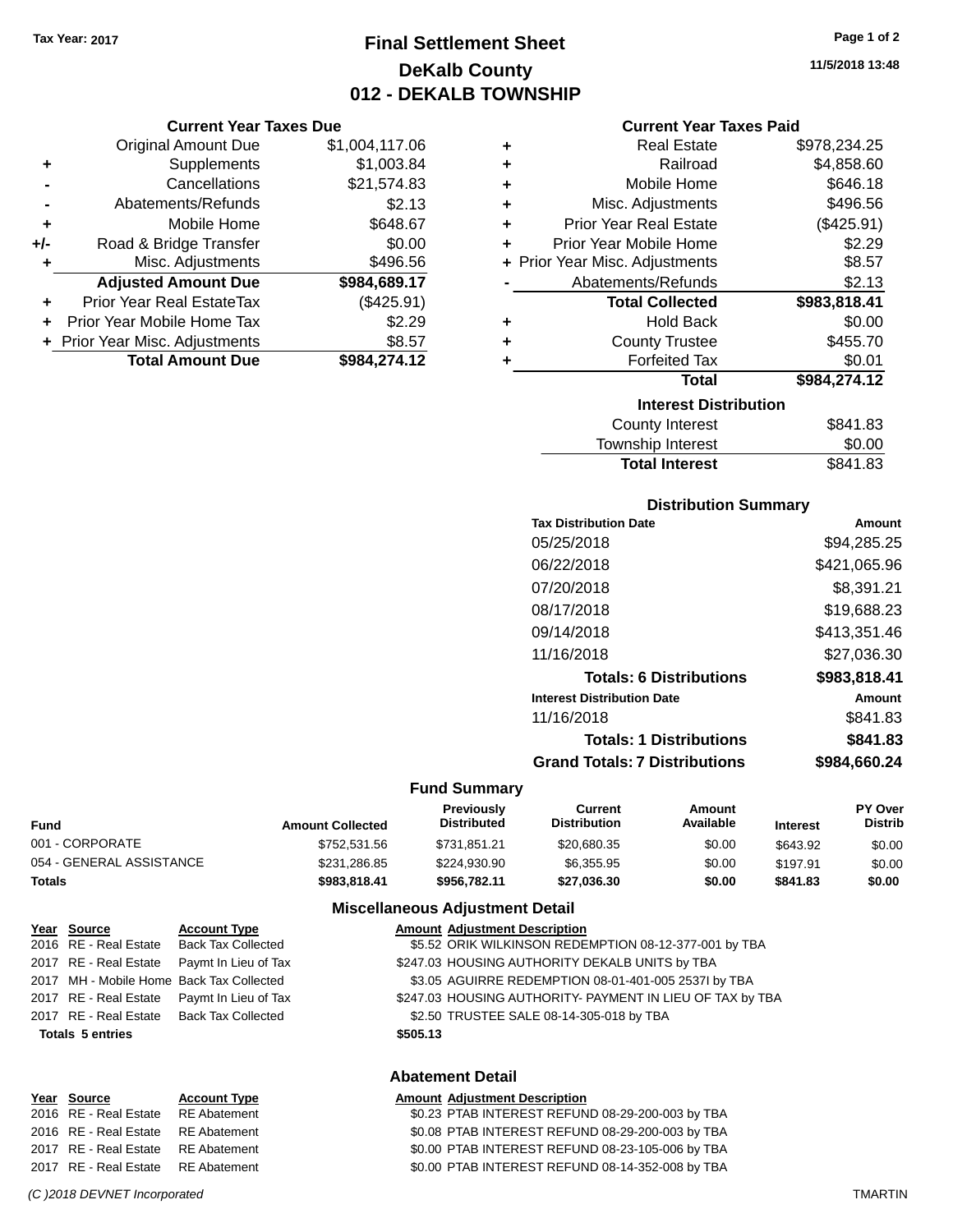# **Final Settlement Sheet Tax Year: 2017 Page 2 of 2 DeKalb County Abatement Detail**

ent 2017 80.12 PTAB INTEREST REFUND 08-16-401-008 by TBA 2017 RE - Real Estate RE Abatement \$0.01 PTAB INTEREST REFUND 08-21-426-011 by TBA 2017 RE - Real Estate RE Abatement \$0.03 PTAB INTEREST REFUND 08-23-105-009 by TBA 2017 RE - Real Estate RE Abatement \$0.03 PTAB INTEREST REFUND 08-24-128-026 by TBA 2017 RE - Real Estate RE Abatement \$0.77 PTAB INTEREST REFUND 08-13-151-039 by TBA 2017 RE - Real Estate RE Abatement \$0.85 PTAB INTEREST REFUND 08-12-252-003 by TBA 2017 RE - Real Estate RE Abatement \$0.01 PTAB INTEREST REFUND 08-22-228-016 by TBA

| Year Source                        | <b>Account Type</b> |        | <b>Amount Adjustment Description</b> |
|------------------------------------|---------------------|--------|--------------------------------------|
| 2017 RE - Real Estate              | <b>RE</b> Abatement |        | \$0.12 PTAB INTEREST REFUN           |
| 2017 RE - Real Estate              | <b>RE</b> Abatement |        | \$0.01 PTAB INTEREST REFUN           |
| 2017 RE - Real Estate              | <b>RE</b> Abatement |        | \$0.03 PTAB INTEREST REFUN           |
| 2017 RE - Real Estate RE Abatement |                     |        | \$0.03 PTAB INTEREST REFUN           |
| 2017 RE - Real Estate              | <b>RE</b> Abatement |        | \$0.77 PTAB INTEREST REFUN           |
| 2017 RE - Real Estate              | <b>RE</b> Abatement |        | \$0.85 PTAB INTEREST REFUN           |
| 2017 RE - Real Estate RE Abatement |                     |        | \$0.01 PTAB INTEREST REFUN           |
| <b>Totals 11 entries</b>           |                     | \$2.13 |                                      |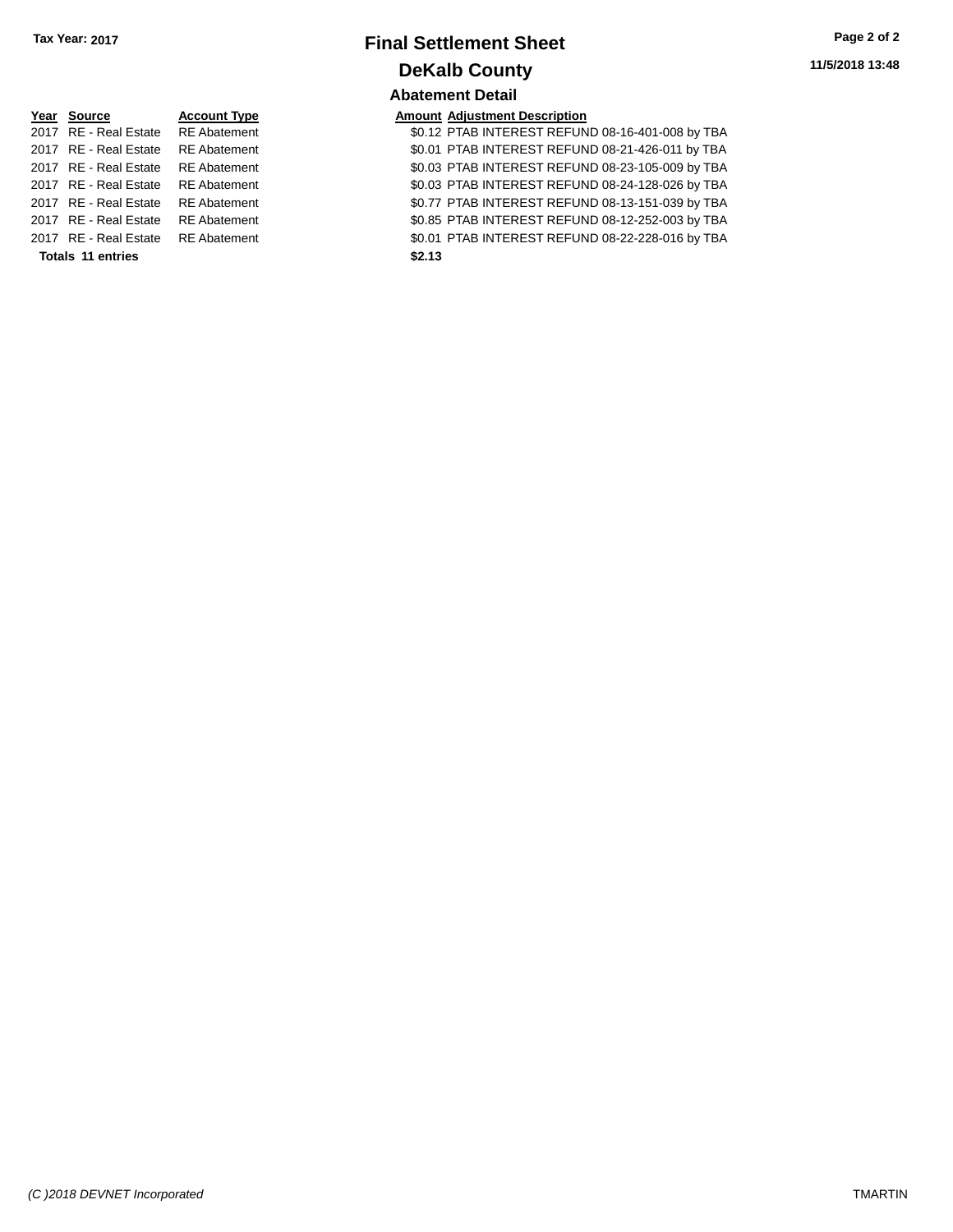**Current Year Taxes Due** Original Amount Due \$1,179,058.21

**Adjusted Amount Due \$1,035,067.15**

**Total Amount Due \$1,034,580.72**

**+** Supplements \$1,178.72 **-** Cancellations \$2,089.75 **-** Abatements/Refunds \$2.49 **+** Mobile Home \$761.68 **+/-** Road & Bridge Transfer (\$144,422.30) **+** Misc. Adjustments \$583.08

**+** Prior Year Real EstateTax (\$499.16) **+** Prior Year Mobile Home Tax \$2.68 **+** Prior Year Misc. Adjustments \$10.05

**Municipality Municipality** Amt. Due Amt. Distrib. **Road and Bridge Summary**

CITY OF DEKALB \$134,188.54 \$134,128.09 CITY OF SYCAMORE \$10,298.69 \$10,294.21 **Totals \$144,487.23 \$144,422.30**

# **Final Settlement Sheet Tax Year: 2017 Page 1 of 2 DeKalb County 013 - DEKALB ROAD & BRIDGE**

**11/5/2018 13:48**

#### **Current Year Taxes Paid**

| ٠ | <b>Real Estate</b>             | \$1,027,487.62 |  |  |  |  |
|---|--------------------------------|----------------|--|--|--|--|
| ٠ | Railroad                       | \$5,705.08     |  |  |  |  |
| ٠ | Mobile Home                    | \$758.76       |  |  |  |  |
| ÷ | Misc. Adjustments              | \$583.08       |  |  |  |  |
| ٠ | <b>Prior Year Real Estate</b>  | (\$499.16)     |  |  |  |  |
| ÷ | Prior Year Mobile Home         | \$2.68         |  |  |  |  |
|   | + Prior Year Misc. Adjustments | \$10.05        |  |  |  |  |
|   | Abatements/Refunds             | \$2.49         |  |  |  |  |
|   | <b>Total Collected</b>         | \$1,034,045.62 |  |  |  |  |
| ٠ | <b>Hold Back</b>               | \$0.00         |  |  |  |  |
| ٠ | <b>County Trustee</b>          | \$535.10       |  |  |  |  |
|   | <b>Forfeited Tax</b>           | \$0.00         |  |  |  |  |
|   | Total                          | \$1,034,580.72 |  |  |  |  |
|   | <b>Interest Distribution</b>   |                |  |  |  |  |
|   | <b>County Interest</b>         | \$884.81       |  |  |  |  |

# Township Interest \$0.00 Total Interest \$884.81

| <b>Distribution Summary</b>          |                |  |  |  |  |
|--------------------------------------|----------------|--|--|--|--|
| <b>Tax Distribution Date</b>         | Amount         |  |  |  |  |
| 05/25/2018                           | \$97,118.25    |  |  |  |  |
| 06/22/2018                           | \$444,002.61   |  |  |  |  |
| 07/20/2018                           | \$8,643.41     |  |  |  |  |
| 08/17/2018                           | \$20,280.00    |  |  |  |  |
| 09/14/2018                           | \$436,058.87   |  |  |  |  |
| 11/16/2018                           | \$27,942.48    |  |  |  |  |
| <b>Totals: 6 Distributions</b>       | \$1,034,045.62 |  |  |  |  |
| <b>Interest Distribution Date</b>    | Amount         |  |  |  |  |
| 11/16/2018                           | \$884.81       |  |  |  |  |
| <b>Totals: 1 Distributions</b>       | \$884.81       |  |  |  |  |
| <b>Grand Totals: 7 Distributions</b> | \$1,034,930.43 |  |  |  |  |
|                                      |                |  |  |  |  |

### **Fund Summary**

| <b>Fund</b>                  | <b>Amount Collected</b> | <b>Previously</b><br><b>Distributed</b> | Current<br><b>Distribution</b> | Amount<br>Available | <b>Interest</b> | <b>PY Over</b><br><b>Distrib</b> |
|------------------------------|-------------------------|-----------------------------------------|--------------------------------|---------------------|-----------------|----------------------------------|
| 007 - ROAD AND BRIDGE        | \$159,768.57            | \$155,378,35                            | \$4.390.22                     | \$0.00              | \$228.39        | \$0.00                           |
| 009 - PERMANENT ROAD         | \$795,336,20            | \$773.910.53                            | \$21.425.67                    | \$0.00              | \$597.15        | \$0.00                           |
| 010 - EQUIPMENT AND BUILDING | \$78,940.85             | \$76.814.26                             | \$2,126.59                     | \$0.00              | \$59.27         | \$0.00                           |
| <b>Totals</b>                | \$1,034,045.62          | \$1,006,103.14                          | \$27,942.48                    | \$0.00              | \$884.81        | \$0.00                           |

### **Miscellaneous Adjustment Detail**

| Year Source             | <b>Account Type</b>                        |          | <b>Amount Adjustment Description</b>                      |
|-------------------------|--------------------------------------------|----------|-----------------------------------------------------------|
|                         | 2016 RE - Real Estate Back Tax Collected   |          | \$6.47 ORIK WILKINSON REDEMPTION 08-12-377-001 by TBA     |
|                         | 2017 RE - Real Estate Paymt In Lieu of Tax |          | \$290.07 HOUSING AUTHORITY DEKALB UNITS by TBA            |
|                         | 2017 MH - Mobile Home Back Tax Collected   |          | \$3.58 AGUIRRE REDEMPTION 08-01-401-005 2537I by TBA      |
|                         | 2017 RE - Real Estate Paymt In Lieu of Tax |          | \$290.07 HOUSING AUTHORITY- PAYMENT IN LIEU OF TAX by TBA |
|                         | 2017 RE - Real Estate Back Tax Collected   |          | \$2.94 TRUSTEE SALE 08-14-305-018 by TBA                  |
| <b>Totals 5 entries</b> |                                            | \$593.13 |                                                           |
|                         |                                            |          |                                                           |

| Year Source                        | <b>Account Type</b> | <b>Amount Adjustment Description</b>             |
|------------------------------------|---------------------|--------------------------------------------------|
| 2016 RE - Real Estate RE Abatement |                     | \$0.27 PTAB INTEREST REFUND 08-29-200-003 by TBA |
| 2016 RE - Real Estate RE Abatement |                     | \$0.09 PTAB INTEREST REFUND 08-29-200-003 by TBA |
| 2017 RE - Real Estate RE Abatement |                     | \$0.00 PTAB INTEREST REFUND 08-23-105-006 by TBA |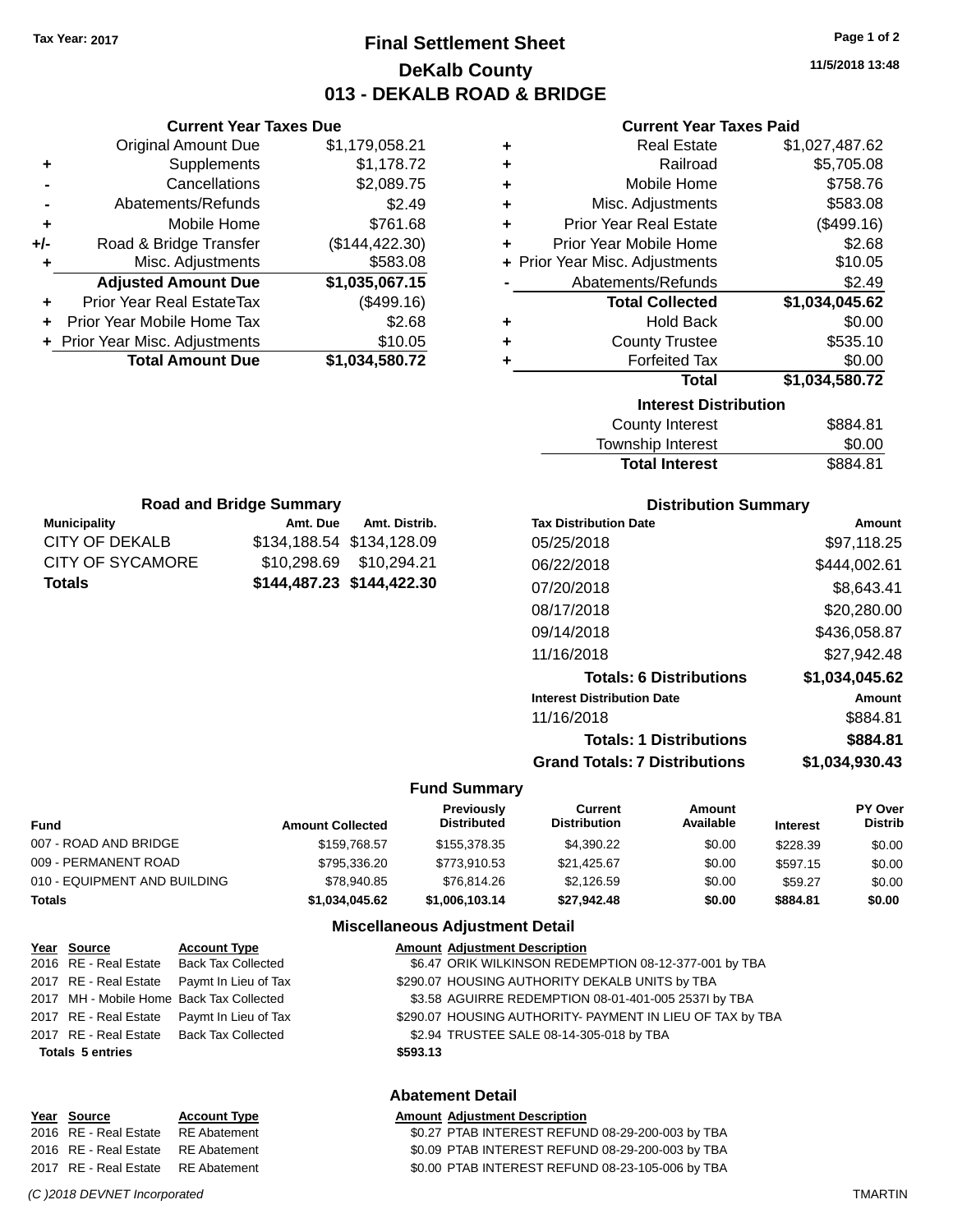| Year Source                                                                                                     | <b>Account Type</b> |
|-----------------------------------------------------------------------------------------------------------------|---------------------|
| 2017 RE - Real Estate                                                                                           | <b>RE</b> Abatement |
| 2017 RE - Real Estate                                                                                           | <b>RE</b> Abatement |
| 2017 RE - Real Estate                                                                                           | <b>RE</b> Abatement |
| 2017 RE - Real Estate                                                                                           | <b>RE</b> Abatement |
| 2017 RE - Real Estate                                                                                           | <b>RE</b> Abatement |
| 2017 RE - Real Estate                                                                                           | <b>RE</b> Abatement |
| 2017 RE - Real Estate                                                                                           | <b>RE</b> Abatement |
| 2017 RE - Real Estate                                                                                           | <b>RE</b> Abatement |
| The second and considered a second considered and considered and considered and considered and considered and a |                     |

#### **Totals \$2.49 11 entries**

# **Final Settlement Sheet Tax Year: 2017 Page 2 of 2 DeKalb County Abatement Detail**

## **Amount Adjustment Description**

\$0.01 PTAB INTEREST REFUND 08-14-352-008 by TBA \$0.14 PTAB INTEREST REFUND 08-16-401-008 by TBA \$0.01 PTAB INTEREST REFUND 08-21-426-011 by TBA \$0.03 PTAB INTEREST REFUND 08-23-105-009 by TBA \$0.03 PTAB INTEREST REFUND 08-24-128-026 by TBA \$0.91 PTAB INTEREST REFUND 08-13-151-039 by TBA \$0.99 PTAB INTEREST REFUND 08-12-252-003 by TBA \$0.01 PTAB INTEREST REFUND 08-22-228-016 by TBA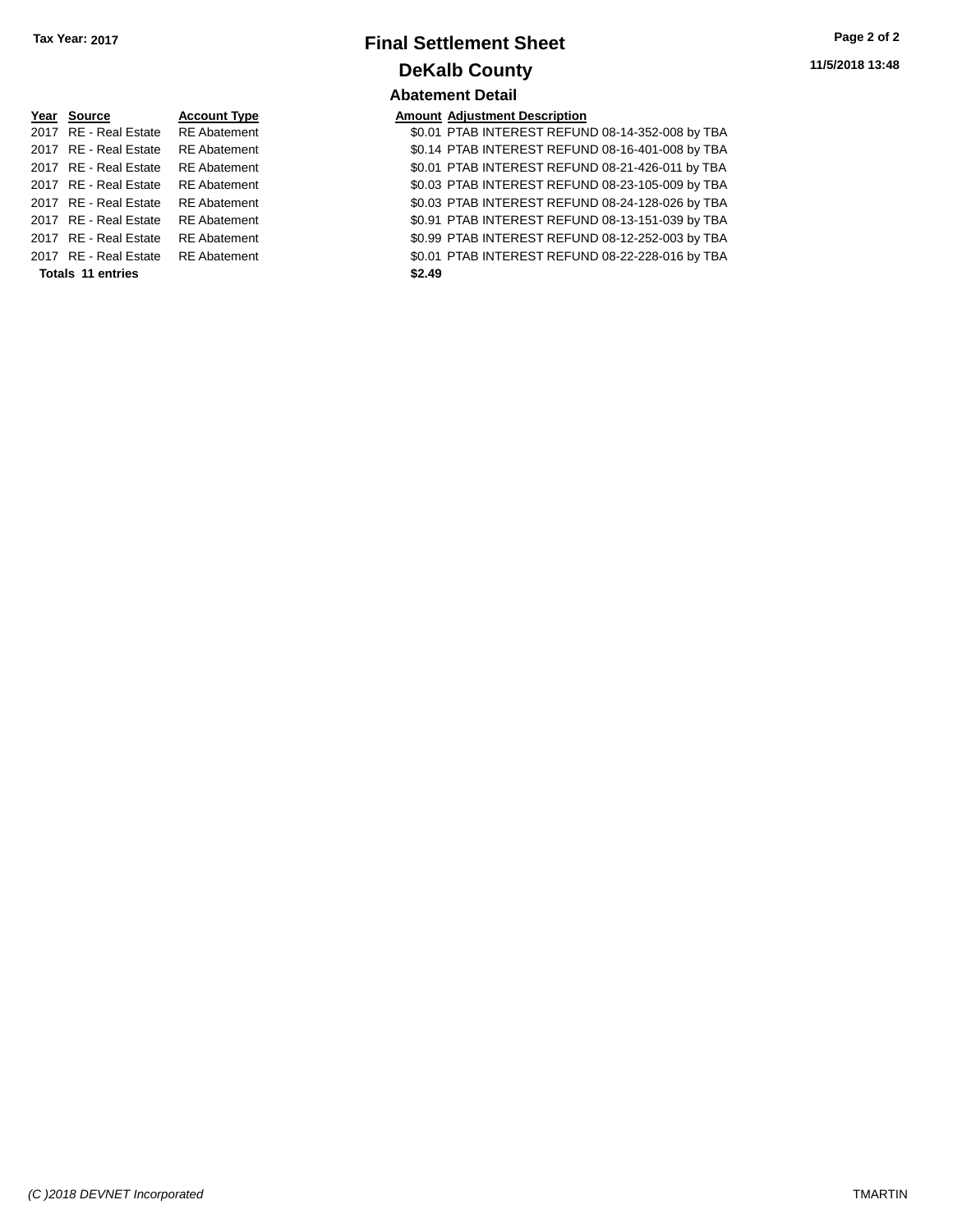# **Final Settlement Sheet Tax Year: 2017 Page 1 of 1 DeKalb County 014 - FRANKLIN TOWNSHIP**

**11/5/2018 13:48**

#### **Current Year Taxes Paid**

|                                  |                                |                               | Curro                   |
|----------------------------------|--------------------------------|-------------------------------|-------------------------|
| <b>Original Amount Due</b>       | \$115,420.35                   | ٠                             | Re                      |
| Supplements                      | \$23.89                        | ٠                             |                         |
| Cancellations                    | \$148.23                       | ٠                             | Mobi                    |
| Abatements/Refunds               | \$0.00                         | ٠                             | Misc. Adju              |
| Mobile Home                      | \$0.00                         | ÷                             | Prior Year Re           |
| Road & Bridge Transfer           | \$0.00                         | ÷                             | Prior Year Mobi         |
| Misc. Adjustments                | \$20.99                        |                               | + Prior Year Misc. Adju |
| <b>Adjusted Amount Due</b>       | \$115,317.00                   |                               | Abatements/             |
| <b>Prior Year Real EstateTax</b> | \$0.00                         |                               | <b>Total C</b>          |
| Prior Year Mobile Home Tax       | \$0.00                         | ٠                             | н                       |
|                                  | \$0.00                         | ٠                             | County                  |
| <b>Total Amount Due</b>          | \$115,317.00                   |                               | Forf                    |
|                                  |                                |                               |                         |
|                                  | + Prior Year Misc. Adjustments | <b>Current Year Taxes Due</b> |                         |

| ٠ | <b>Real Estate</b>             | \$113,951.68 |
|---|--------------------------------|--------------|
| ÷ | Railroad                       | \$1,321.78   |
| ٠ | Mobile Home                    | \$0.00       |
| ٠ | Misc. Adjustments              | \$20.99      |
| ÷ | <b>Prior Year Real Estate</b>  | \$0.00       |
| ÷ | Prior Year Mobile Home         | \$0.00       |
|   | + Prior Year Misc. Adjustments | \$0.00       |
|   | Abatements/Refunds             | \$0.00       |
|   |                                |              |
|   | <b>Total Collected</b>         | \$115,294.45 |
| ٠ | <b>Hold Back</b>               | \$0.00       |
| ÷ | <b>County Trustee</b>          | \$22.55      |
| ٠ | <b>Forfeited Tax</b>           | \$0.00       |
|   | <b>Total</b>                   | \$115,317.00 |
|   | <b>Interest Distribution</b>   |              |
|   | <b>County Interest</b>         | \$98.65      |

# Total Interest \$98.65

| <b>Distribution Summary</b>          |              |
|--------------------------------------|--------------|
| <b>Tax Distribution Date</b>         | Amount       |
| 05/25/2018                           | \$12,220.06  |
| 06/22/2018                           | \$49.183.92  |
| 07/20/2018                           | \$1,963.42   |
| 08/17/2018                           | \$1.772.33   |
| 09/14/2018                           | \$45,651.71  |
| 11/16/2018                           | \$4,503.01   |
| <b>Totals: 6 Distributions</b>       | \$115,294.45 |
| <b>Interest Distribution Date</b>    | Amount       |
| 11/16/2018                           | \$98.65      |
| <b>Totals: 1 Distributions</b>       | \$98.65      |
| <b>Grand Totals: 7 Distributions</b> | \$115,393.10 |

#### **Fund Summary**

| <b>Fund</b>              | <b>Amount Collected</b> | <b>Previously</b><br><b>Distributed</b> | Current<br><b>Distribution</b> | Amount<br>Available | <b>Interest</b> | PY Over<br><b>Distrib</b> |
|--------------------------|-------------------------|-----------------------------------------|--------------------------------|---------------------|-----------------|---------------------------|
| 001 - CORPORATE          | \$101.872.34            | \$97,893.53                             | \$3.978.81                     | \$0.00              | \$87.17         | \$0.00                    |
| $005 - I. M. R. F.$      | \$7.573.34              | \$7.277.55                              | \$295.79                       | \$0.00              | \$6.48          | \$0.00                    |
| 054 - GENERAL ASSISTANCE | \$5.848.77              | \$5,620,36                              | \$228.41                       | \$0.00              | \$5.00          | \$0.00                    |
| <b>Totals</b>            | \$115,294.45            | \$110,791.44                            | \$4,503,01                     | \$0.00              | \$98.65         | \$0.00                    |

| Year Source             | <b>Account Type</b> | <b>Amount Adiustment Description</b>              |
|-------------------------|---------------------|---------------------------------------------------|
| 2017 RE - Real Estate   | Back Tax Collected  | \$10.59 KETTLESON REDEMPTION 01-19-335-001 by TBA |
| 2017 RE - Real Estate   | Back Tax Collected  | \$10.40 TRURAN REDEMPTION 01-19-332-011 by TBA    |
| <b>Totals 2 entries</b> |                     | \$20.99                                           |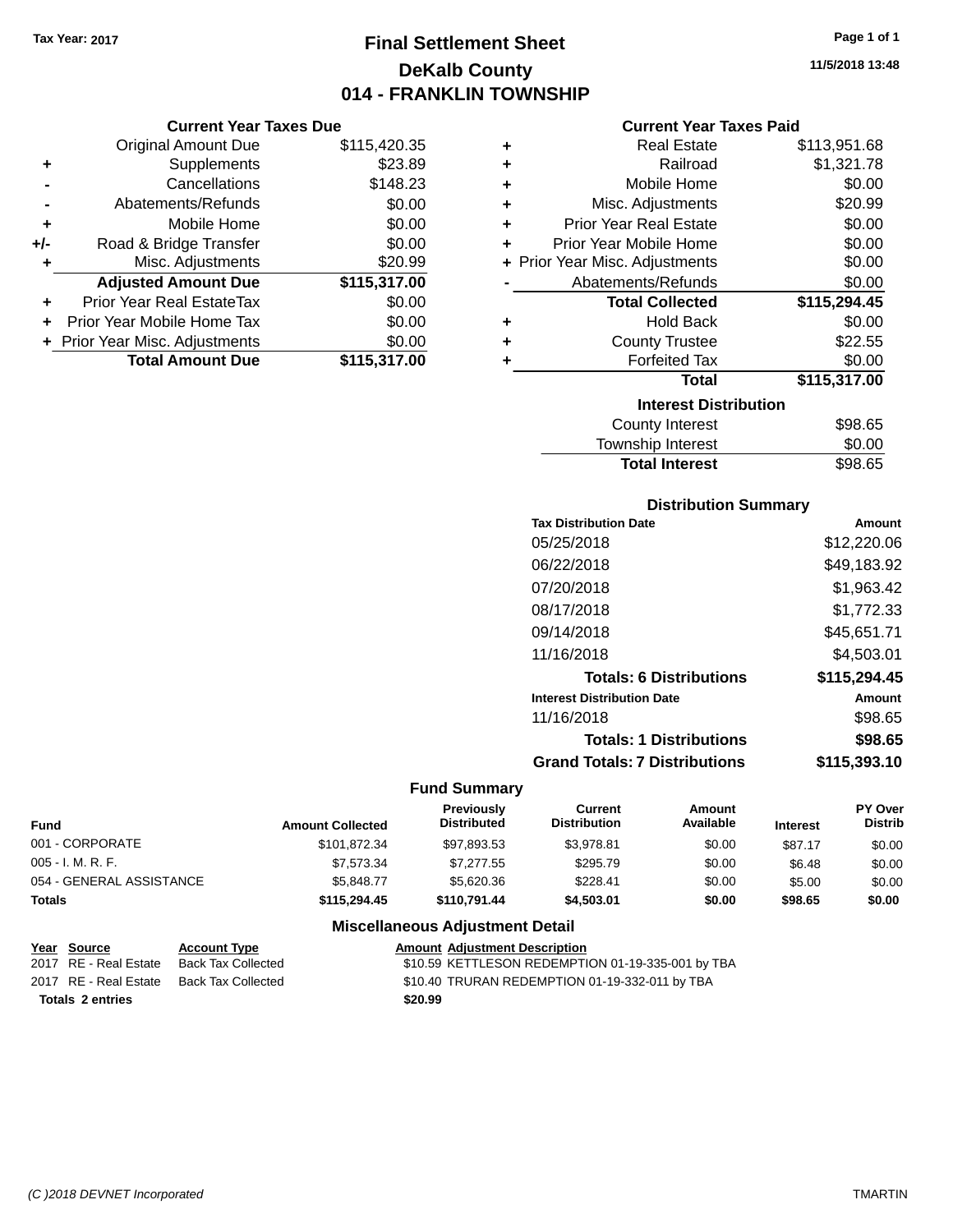# **Final Settlement Sheet Tax Year: 2017 Page 1 of 1 DeKalb County 015 - FRANKLIN TWP CEMETERY**

**11/5/2018 13:48**

## **Current Year Taxes Paid**

| ٠ | <b>Real Estate</b>             | \$34,184.57 |  |  |  |  |
|---|--------------------------------|-------------|--|--|--|--|
| ٠ | Railroad                       | \$396.52    |  |  |  |  |
| ٠ | Mobile Home                    | \$0.00      |  |  |  |  |
| ٠ | Misc. Adjustments              | \$6.30      |  |  |  |  |
| ٠ | <b>Prior Year Real Estate</b>  | \$0.00      |  |  |  |  |
| ÷ | Prior Year Mobile Home         | \$0.00      |  |  |  |  |
|   | + Prior Year Misc. Adjustments | \$0.00      |  |  |  |  |
|   | Abatements/Refunds             | \$0.00      |  |  |  |  |
|   | <b>Total Collected</b>         | \$34,587.39 |  |  |  |  |
| ٠ | <b>Hold Back</b>               | \$0.00      |  |  |  |  |
| ٠ | <b>County Trustee</b>          | \$6.76      |  |  |  |  |
| ٠ | <b>Forfeited Tax</b>           | \$0.00      |  |  |  |  |
|   | Total                          | \$34,594.15 |  |  |  |  |
|   | <b>Interest Distribution</b>   |             |  |  |  |  |
|   | <b>County Interest</b>         | \$29.60     |  |  |  |  |
|   | Township Interest              | \$0.00      |  |  |  |  |
|   | <b>Total Interest</b>          | \$29.60     |  |  |  |  |

# **Distribution Summary**

| <b>Tax Distribution Date</b>         | Amount      |
|--------------------------------------|-------------|
| 05/25/2018                           | \$3,665.85  |
| 06/22/2018                           | \$14,754.92 |
| 07/20/2018                           | \$589.02    |
| 08/17/2018                           | \$531.69    |
| 09/14/2018                           | \$13,695.07 |
| 11/16/2018                           | \$1,350.84  |
| <b>Totals: 6 Distributions</b>       | \$34,587.39 |
| <b>Interest Distribution Date</b>    | Amount      |
| 11/16/2018                           | \$29.60     |
| <b>Totals: 1 Distributions</b>       | \$29.60     |
| <b>Grand Totals: 7 Distributions</b> | \$34,616.99 |
|                                      |             |

# **Fund Summary**

| Fund           | <b>Amount Collected</b> | <b>Previously</b><br><b>Distributed</b> | Current<br><b>Distribution</b> | Amount<br>Available | <b>Interest</b> | <b>PY Over</b><br>Distrib |
|----------------|-------------------------|-----------------------------------------|--------------------------------|---------------------|-----------------|---------------------------|
| 017 - CEMETERY | \$34.587.39             | \$33,236.55                             | \$1,350.84                     | \$0.00              | \$29.60         | \$0.00                    |
| <b>Totals</b>  | \$34.587.39             | \$33,236,55                             | \$1,350.84                     | \$0.00              | \$29.60         | \$0.00                    |

## **Miscellaneous Adjustment Detail**

|                         | Year Source           | <b>Account Type</b> |  | <b>Amount Adiustment Description</b>             |
|-------------------------|-----------------------|---------------------|--|--------------------------------------------------|
|                         | 2017 RE - Real Estate | Back Tax Collected  |  | \$3.18 KETTLESON REDEMPTION 01-19-335-001 by TBA |
|                         | 2017 RE - Real Estate | Back Tax Collected  |  | \$3.12 TRURAN REDEMPTION 01-19-332-011 by TBA    |
| <b>Totals 2 entries</b> |                       | \$6.30              |  |                                                  |

# **Current Year Taxes Due**

|     | <b>Original Amount Due</b>     | \$34,625.13 |
|-----|--------------------------------|-------------|
| ٠   | Supplements                    | \$7.20      |
|     | Cancellations                  | \$44.48     |
|     | Abatements/Refunds             | \$0.00      |
| ٠   | Mobile Home                    | \$0.00      |
| +/- | Road & Bridge Transfer         | \$0.00      |
| ٠   | Misc. Adjustments              | \$6.30      |
|     | <b>Adjusted Amount Due</b>     | \$34,594.15 |
|     | Prior Year Real EstateTax      | \$0.00      |
|     | Prior Year Mobile Home Tax     | \$0.00      |
|     | + Prior Year Misc. Adjustments | \$0.00      |
|     | <b>Total Amount Due</b>        | \$34,594.15 |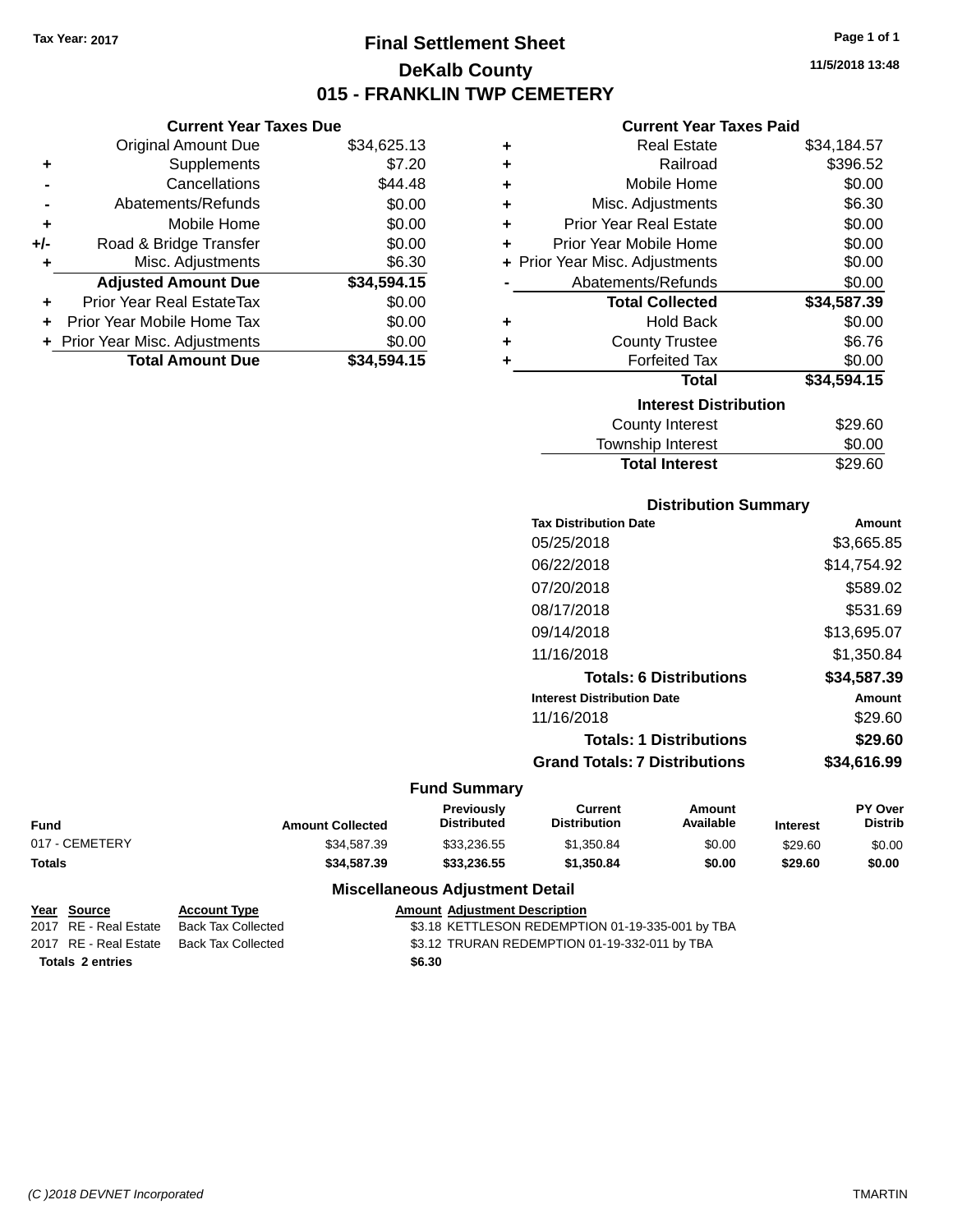# **Final Settlement Sheet Tax Year: 2017 Page 1 of 1 DeKalb County 016 - FRANKLIN ROAD & BRIDGE**

**11/5/2018 13:48**

## **Current Year Taxes Paid**

|   | oan chi toan taxoo na d        |              |
|---|--------------------------------|--------------|
| ÷ | <b>Real Estate</b>             | \$188,504.20 |
| ٠ | Railroad                       | \$2,272.28   |
| ÷ | Mobile Home                    | \$0.00       |
| ٠ | Misc. Adjustments              | \$36.08      |
| ÷ | <b>Prior Year Real Estate</b>  | \$0.00       |
| ٠ | Prior Year Mobile Home         | \$0.00       |
|   | + Prior Year Misc. Adjustments | \$0.00       |
|   | Abatements/Refunds             | \$0.00       |
|   | <b>Total Collected</b>         | \$190,812.56 |
| ٠ | <b>Hold Back</b>               | \$0.00       |
| ٠ | <b>County Trustee</b>          | \$38.77      |
| ٠ | <b>Forfeited Tax</b>           | \$0.00       |
|   | <b>Total</b>                   | \$190,851.33 |
|   | <b>Interest Distribution</b>   |              |
|   | <b>County Interest</b>         | \$163.27     |
|   | <b>Township Interest</b>       | \$0.00       |
|   | <b>Total Interest</b>          | \$163.27     |

|     | <b>Current Year Taxes Due</b>    |              |
|-----|----------------------------------|--------------|
|     | <b>Original Amount Due</b>       | \$198,420.58 |
| ٠   | Supplements                      | \$41.08      |
|     | Cancellations                    | \$254.79     |
|     | Abatements/Refunds               | \$0.00       |
| ٠   | Mobile Home                      | \$0.00       |
| +/- | Road & Bridge Transfer           | (\$7,391.62) |
| ٠   | Misc. Adjustments                | \$36.08      |
|     | <b>Adjusted Amount Due</b>       | \$190,851.33 |
|     | <b>Prior Year Real EstateTax</b> | \$0.00       |
| ÷   | Prior Year Mobile Home Tax       | \$0.00       |
|     | + Prior Year Misc. Adjustments   | \$0.00       |
|     | <b>Total Amount Due</b>          | \$190,851.33 |
|     |                                  |              |

**Municipality Municipality** Amt. Due Amt. Distrib. **Road and Bridge Summary**

VILLAGE OF KIRKLAND \$7,393.08 \$7,391.62 **Totals \$7,393.08 \$7,391.62**

# **Distribution Summary**

| <b>Tax Distribution Date</b>         | Amount       |
|--------------------------------------|--------------|
| 05/25/2018                           | \$20,217.82  |
| 06/22/2018                           | \$81,404.18  |
| 07/20/2018                           | \$3,248.48   |
| 08/17/2018                           | \$2,932.27   |
| 09/14/2018                           | \$75,559.85  |
| 11/16/2018                           | \$7.449.96   |
| <b>Totals: 6 Distributions</b>       | \$190,812.56 |
| <b>Interest Distribution Date</b>    | Amount       |
| 11/16/2018                           | \$163.27     |
| <b>Totals: 1 Distributions</b>       | \$163.27     |
| <b>Grand Totals: 7 Distributions</b> | \$190.975.83 |

#### **Fund Summary**

| <b>Fund</b>                                   | <b>Amount Collected</b> | <b>Previously</b><br><b>Distributed</b> | Current<br><b>Distribution</b> | Amount<br>Available | <b>Interest</b> | PY Over<br><b>Distrib</b> |
|-----------------------------------------------|-------------------------|-----------------------------------------|--------------------------------|---------------------|-----------------|---------------------------|
| 007 - ROAD AND BRIDGE                         | \$22,267.63             | \$21,400.34                             | \$867.29                       | \$0.00              | \$24.43         | \$0.00                    |
| 008 - BRIDGE CONST W/COUNTY                   | \$24,668.30             | \$23,704.85                             | \$963.45                       | \$0.00              | \$20.32         | \$0.00                    |
| 009 - PERMANENT ROAD                          | \$92.194.48             | \$88,593.76                             | \$3,600.72                     | \$0.00              | \$75.94         | \$0.00                    |
| 010 - EQUIPMENT AND BUILDING                  | \$44,680.78             | \$42,935,74                             | \$1,745.04                     | \$0.00              | \$36.81         | \$0.00                    |
| 035 - TORT JUDGEMENTS/LIABILITY<br><b>INS</b> | \$4,999.70              | \$4,804.43                              | \$195.27                       | \$0.00              | \$4.12          | \$0.00                    |
| 047 - SOCIAL SECURITY                         | \$2,001.67              | \$1,923.48                              | \$78.19                        | \$0.00              | \$1.65          | \$0.00                    |
| <b>Totals</b>                                 | \$190,812.56            | \$183,362,60                            | \$7,449.96                     | \$0.00              | \$163.27        | \$0.00                    |

| Year Source             | <b>Account Type</b> |         | <b>Amount Adjustment Description</b>              |
|-------------------------|---------------------|---------|---------------------------------------------------|
| 2017 RE - Real Estate   | Back Tax Collected  |         | \$18.20 KETTLESON REDEMPTION 01-19-335-001 by TBA |
| 2017 RE - Real Estate   | Back Tax Collected  |         | \$17.88 TRURAN REDEMPTION 01-19-332-011 by TBA    |
| <b>Totals 2 entries</b> |                     | \$36.08 |                                                   |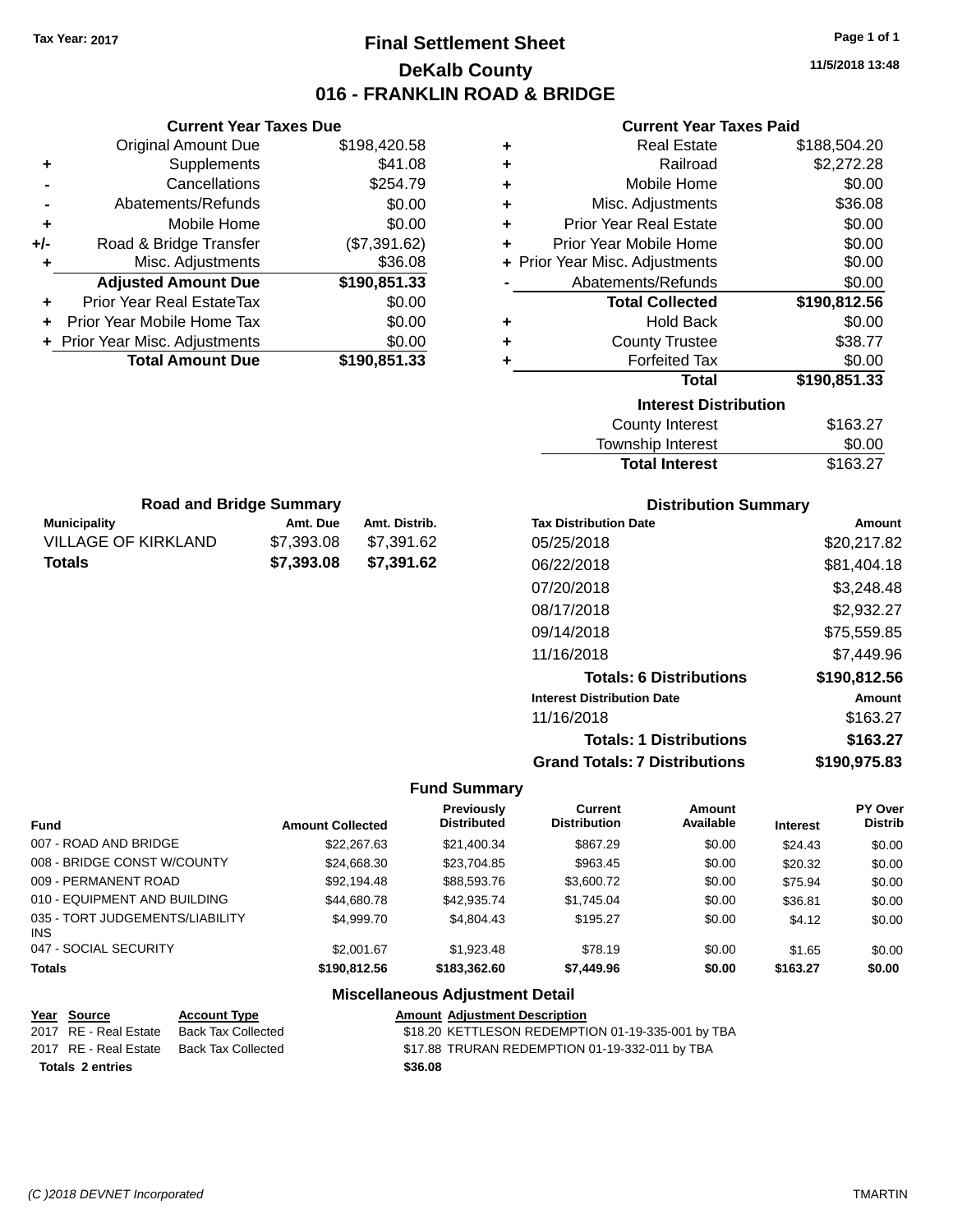# **Final Settlement Sheet Tax Year: 2017 Page 1 of 1 DeKalb County 017 - GENOA TOWNSHIP**

### **Current Year Taxes Due**

|       | <b>Original Amount Due</b>       | \$248,981.04 |
|-------|----------------------------------|--------------|
| ٠     | Supplements                      | \$14.61      |
|       | Cancellations                    | \$1,276.08   |
|       | Abatements/Refunds               | \$0.00       |
| ٠     | Mobile Home                      | \$157.27     |
| $+/-$ | Road & Bridge Transfer           | \$0.00       |
| ٠     | Misc. Adjustments                | \$0.00       |
|       | <b>Adjusted Amount Due</b>       | \$247,876.84 |
| ÷     | <b>Prior Year Real EstateTax</b> | \$0.00       |
|       | Prior Year Mobile Home Tax       | \$1.22       |
|       | + Prior Year Misc. Adjustments   | \$2.28       |
|       | <b>Total Amount Due</b>          | \$247,880.34 |

#### **Current Year Taxes Paid**

| ٠ | <b>Real Estate</b>             | \$245,473.06 |
|---|--------------------------------|--------------|
| ÷ | Railroad                       | \$2,224.30   |
| ÷ | Mobile Home                    | \$154.21     |
| ÷ | Misc. Adjustments              | \$0.00       |
| ÷ | <b>Prior Year Real Estate</b>  | \$0.00       |
| ٠ | Prior Year Mobile Home         | \$1.22       |
|   | + Prior Year Misc. Adjustments | \$2.28       |
|   | Abatements/Refunds             | \$0.00       |
|   | <b>Total Collected</b>         | \$247,855.07 |
| ٠ | Hold Back                      | \$0.00       |
| ٠ | <b>County Trustee</b>          | \$25.27      |
| ٠ | <b>Forfeited Tax</b>           | \$0.00       |
|   | <b>Total</b>                   | \$247,880.34 |
|   | <b>Interest Distribution</b>   |              |
|   | <b>County Interest</b>         | \$212.08     |
|   | <b>Township Interest</b>       | \$0.00       |
|   | <b>Total Interest</b>          | \$212.08     |

## **Distribution Summary**

| <b>Tax Distribution Date</b>         | Amount       |
|--------------------------------------|--------------|
| 05/25/2018                           | \$27.867.47  |
| 06/22/2018                           | \$107,113.67 |
| 07/20/2018                           | \$3,095.47   |
| 08/17/2018                           | \$3,883.24   |
| 09/14/2018                           | \$98,905.54  |
| 11/16/2018                           | \$6,989.68   |
| <b>Totals: 6 Distributions</b>       | \$247,855.07 |
| <b>Interest Distribution Date</b>    | Amount       |
| 11/16/2018                           | \$212.08     |
| <b>Totals: 1 Distributions</b>       | \$212.08     |
| <b>Grand Totals: 7 Distributions</b> | \$248,067.15 |

#### **Fund Summary**

| <b>Fund</b>                             | <b>Amount Collected</b> | Previously<br><b>Distributed</b> | Current<br><b>Distribution</b> | Amount<br>Available | <b>Interest</b> | PY Over<br><b>Distrib</b> |
|-----------------------------------------|-------------------------|----------------------------------|--------------------------------|---------------------|-----------------|---------------------------|
| 001 - CORPORATE                         | \$214.576.58            | \$208,525,33                     | \$6.051.25                     | \$0.00              | \$183.60        | \$0.00                    |
| 035 - TORT JUDGEMENTS/LIABILITY<br>INS. | \$4.710.48              | \$4.577.66                       | \$132.82                       | \$0.00              | \$4.03          | \$0.00                    |
| 047 - SOCIAL SECURITY                   | \$11,801.62             | \$11,468.81                      | \$332.81                       | \$0.00              | \$10.10         | \$0.00                    |
| 054 - GENERAL ASSISTANCE                | \$16,766,39             | \$16,293.59                      | \$472.80                       | \$0.00              | \$14.35         | \$0.00                    |
| <b>Totals</b>                           | \$247.855.07            | \$240,865,39                     | \$6,989,68                     | \$0.00              | \$212.08        | \$0.00                    |

## **Miscellaneous Adjustment Detail**

#### Year Source **Account Type**<br>
2017 MH - Mobile Home Back Tax Collected Amount Adjustment Description<br>\$2.28 DILLION REDEMPTION 03-30-131-001 0016O by TBA

**Totals \$2.28 1 entries**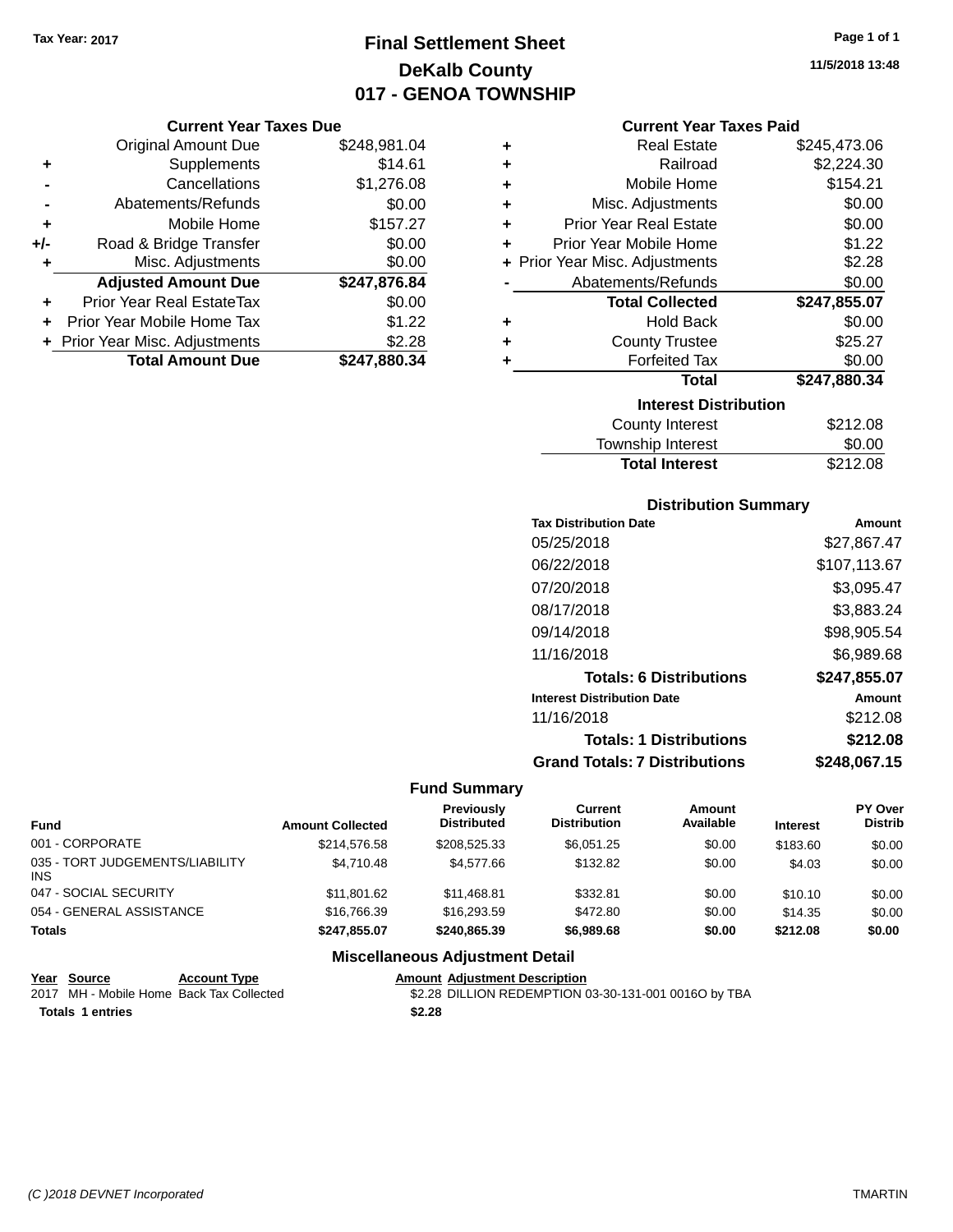# **Final Settlement Sheet Tax Year: 2017 Page 1 of 1 DeKalb County 018 - GENOA ROAD & BRIDGE**

**11/5/2018 13:48**

| <b>Current Year Taxes Paid</b> |  |  |  |
|--------------------------------|--|--|--|
|--------------------------------|--|--|--|

| ٠ | <b>Real Estate</b>             | \$158,982.85 |
|---|--------------------------------|--------------|
| ٠ | Railroad                       | \$1,670.46   |
| ٠ | Mobile Home                    | \$115.80     |
| ٠ | Misc. Adjustments              | \$0.00       |
| ٠ | <b>Prior Year Real Estate</b>  | \$0.00       |
| ÷ | Prior Year Mobile Home         | \$0.91       |
|   | + Prior Year Misc. Adjustments | \$1.71       |
|   | Abatements/Refunds             | \$0.00       |
|   | <b>Total Collected</b>         | \$160,771.73 |
| ٠ | <b>Hold Back</b>               | \$0.00       |
| ٠ | <b>County Trustee</b>          | \$18.98      |
| ٠ | <b>Forfeited Tax</b>           | \$0.00       |
|   | Total                          | \$160,790.71 |
|   | <b>Interest Distribution</b>   |              |
|   | <b>County Interest</b>         | \$137.57     |
|   | <b>Township Interest</b>       | \$0.00       |
|   | <b>Total Interest</b>          | \$137.57     |

|     | <b>Original Amount Due</b>       | \$186,986.47  |
|-----|----------------------------------|---------------|
| ٠   | Supplements                      | \$10.97       |
|     | Cancellations                    | \$276.76      |
| -   | Abatements/Refunds               | \$0.00        |
| ٠   | Mobile Home                      | \$118.10      |
| +/- | Road & Bridge Transfer           | (\$26,050.69) |
| ٠   | Misc. Adjustments                | \$0.00        |
|     | <b>Adjusted Amount Due</b>       | \$160,788.09  |
|     | <b>Prior Year Real EstateTax</b> | \$0.00        |
|     | Prior Year Mobile Home Tax       | \$0.91        |
|     | + Prior Year Misc. Adjustments   | \$1.71        |
|     | <b>Total Amount Due</b>          | \$160,790.71  |

**Current Year Taxes Due**

|                      | <b>Road and Bridge Summary</b> |                         |                   |
|----------------------|--------------------------------|-------------------------|-------------------|
| <b>Municipality</b>  | Amt. Due                       | Amt. Distrib.           | <b>Tax Distri</b> |
| <b>CITY OF GENOA</b> |                                | \$26,053,02 \$26,050,69 | 05/25/2           |
| <b>Totals</b>        |                                | \$26,053.02 \$26,050.69 | 06/22/2           |
|                      |                                |                         | 07/20/20          |

## **Distribution Summary**

| <b>Tax Distribution Date</b>         | Amount       |
|--------------------------------------|--------------|
| 05/25/2018                           | \$18,150.93  |
| 06/22/2018                           | \$69,442.21  |
| 07/20/2018                           | \$1,998.56   |
| 08/17/2018                           | \$2,507.15   |
| 09/14/2018                           | \$64,143.54  |
| 11/16/2018                           | \$4.529.34   |
| <b>Totals: 6 Distributions</b>       | \$160,771.73 |
| <b>Interest Distribution Date</b>    | Amount       |
| 11/16/2018                           | \$137.57     |
| <b>Totals: 1 Distributions</b>       | \$137.57     |
| <b>Grand Totals: 7 Distributions</b> | \$160,909.30 |

## **Fund Summary**

| Fund                                    | <b>Amount Collected</b> | Previously<br><b>Distributed</b> | <b>Current</b><br><b>Distribution</b> | Amount<br>Available | <b>Interest</b> | PY Over<br><b>Distrib</b> |
|-----------------------------------------|-------------------------|----------------------------------|---------------------------------------|---------------------|-----------------|---------------------------|
| 007 - ROAD AND BRIDGE                   | \$56,751.06             | \$55.144.47                      | \$1,606.59                            | \$0.00              | \$60.98         | \$0.00                    |
| 008 - BRIDGE CONST W/COUNTY             | \$929.26                | \$903.12                         | \$26.14                               | \$0.00              | \$0.68          | \$0.00                    |
| 009 - PERMANENT ROAD                    | \$81.627.58             | \$79,334.02                      | \$2,293.56                            | \$0.00              | \$60.11         | \$0.00                    |
| 010 - EQUIPMENT AND BUILDING            | \$9.077.70              | \$8,822.62                       | \$255.08                              | \$0.00              | \$6.68          | \$0.00                    |
| 035 - TORT JUDGEMENTS/LIABILITY<br>INS. | \$9.087.97              | \$8,832.64                       | \$255.33                              | \$0.00              | \$6.69          | \$0.00                    |
| 047 - SOCIAL SECURITY                   | \$3,298.16              | \$3,205.52                       | \$92.64                               | \$0.00              | \$2.43          | \$0.00                    |
| <b>Totals</b>                           | \$160,771.73            | \$156,242,39                     | \$4,529.34                            | \$0.00              | \$137.57        | \$0.00                    |

| Year Source             | <b>Account Type</b>                      |        | <b>Amount Adiustment Description</b>                 |
|-------------------------|------------------------------------------|--------|------------------------------------------------------|
|                         | 2017 MH - Mobile Home Back Tax Collected |        | \$1.71 DILLION REDEMPTION 03-30-131-001 0016O by TBA |
| <b>Totals 1 entries</b> |                                          | \$1.71 |                                                      |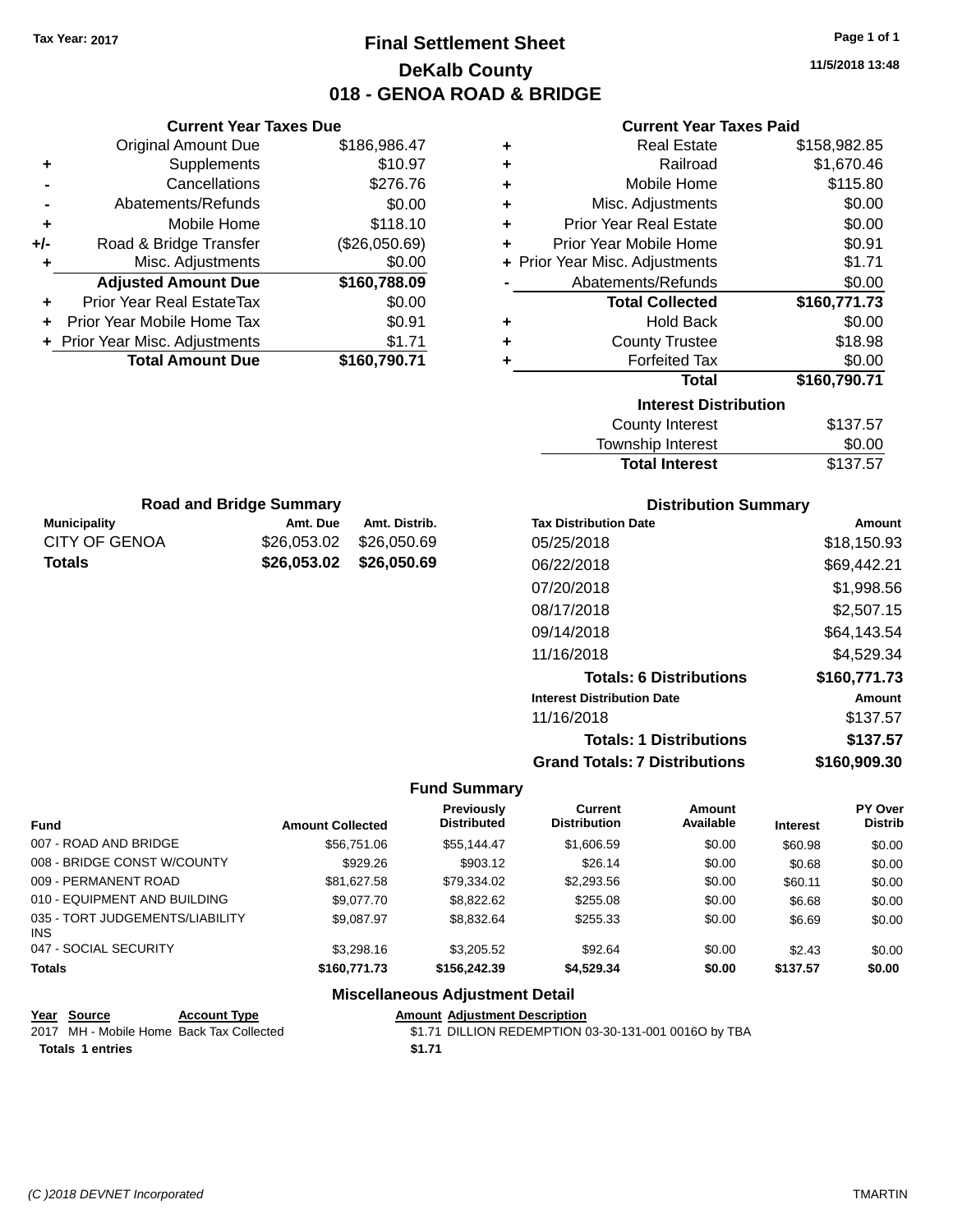# **Final Settlement Sheet Tax Year: 2017 Page 1 of 1 DeKalb County 019 - KINGSTON TOWNSHIP**

#### **Current Year Taxes Due**

|       | <b>Original Amount Due</b>     | \$91,530.66 |
|-------|--------------------------------|-------------|
| ٠     | Supplements                    | \$6.77      |
|       | Cancellations                  | \$251.72    |
|       | Abatements/Refunds             | \$0.00      |
| ٠     | Mobile Home                    | \$10.05     |
| $+/-$ | Road & Bridge Transfer         | \$0.00      |
| ٠     | Misc. Adjustments              | \$7.62      |
|       | <b>Adjusted Amount Due</b>     | \$91,303.38 |
| ÷     | Prior Year Real EstateTax      | \$0.00      |
|       | Prior Year Mobile Home Tax     | \$0.00      |
|       | + Prior Year Misc. Adjustments | \$15.38     |
|       | <b>Total Amount Due</b>        | \$91,318.76 |

|           | <b>Current Year Taxes Paid</b> |             |
|-----------|--------------------------------|-------------|
| ÷         | <b>Real Estate</b>             | \$89,835.62 |
| $\ddot{}$ | Railroad                       | \$1,407.70  |
| $\ddot{}$ | Mobile Home                    | \$10.05     |
| $\ddot{}$ | Misc. Adjustments              | \$7.62      |
| ÷         | <b>Prior Year Real Estate</b>  | \$0.00      |
|           | Prior Year Mobile Home         | \$0.00      |
|           | + Prior Year Misc. Adjustments | \$15.38     |
|           | Abatements/Refunds             | \$0.00      |
|           | <b>Total Collected</b>         | \$91,276.37 |
|           | Hold Back                      | \$0.00      |

| ٠ | <b>County Trustee</b>        | \$42.39     |
|---|------------------------------|-------------|
| ٠ | <b>Forfeited Tax</b>         | \$0.00      |
|   | Total                        | \$91,318.76 |
|   | <b>Interest Distribution</b> |             |
|   | <b>County Interest</b>       | \$78.10     |
|   | Township Interest            | \$0.00      |

## **Distribution Summary**

**Total Interest** \$78.10

| <b>Tax Distribution Date</b>         | Amount      |
|--------------------------------------|-------------|
| 05/25/2018                           | \$9,330.72  |
| 06/22/2018                           | \$40,505.00 |
| 07/20/2018                           | \$883.23    |
| 08/17/2018                           | \$1,482.46  |
| 09/14/2018                           | \$37,145.35 |
| 11/16/2018                           | \$1,929.61  |
| <b>Totals: 6 Distributions</b>       | \$91,276.37 |
| <b>Interest Distribution Date</b>    | Amount      |
| 11/16/2018                           | \$78.10     |
| <b>Totals: 1 Distributions</b>       | \$78.10     |
| <b>Grand Totals: 7 Distributions</b> | \$91,354.47 |

# **Fund Summary**

| Fund                     | <b>Amount Collected</b> | <b>Previously</b><br><b>Distributed</b> | Current<br><b>Distribution</b> | Amount<br>Available | <b>Interest</b> | <b>PY Over</b><br><b>Distrib</b> |
|--------------------------|-------------------------|-----------------------------------------|--------------------------------|---------------------|-----------------|----------------------------------|
| 001 - CORPORATE          | \$90,629.13             | \$88.713.21                             | \$1.915.92                     | \$0.00              | \$77.55         | \$0.00                           |
| 054 - GENERAL ASSISTANCE | \$647.24                | \$633.55                                | \$13.69                        | \$0.00              | \$0.55          | \$0.00                           |
| Totals                   | \$91.276.37             | \$89,346,76                             | \$1.929.61                     | \$0.00              | \$78.10         | \$0.00                           |

| Year Source             | <b>Account Type</b>       | <b>Amount Adjustment Description</b>             |
|-------------------------|---------------------------|--------------------------------------------------|
| 2016 RE - Real Estate   | Back Tax Collected        | \$15.38 MATHESON REDEMPTION 02-22-402-003 by TBA |
| 2017 RE - Real Estate   | <b>Back Tax Collected</b> | \$3.65 TRUSTEE SALE 02-24-476-008 by TBA         |
| 2017 RE - Real Estate   | Back Tax Collected        | \$1.90 TRUSTEE SALE 02-25-227-001 by TBA         |
| 2017 RE - Real Estate   | Back Tax Collected        | \$2.07 TRUSTEE SALE 02-24-430-001 by TBA         |
| <b>Totals 4 entries</b> |                           | \$23.00                                          |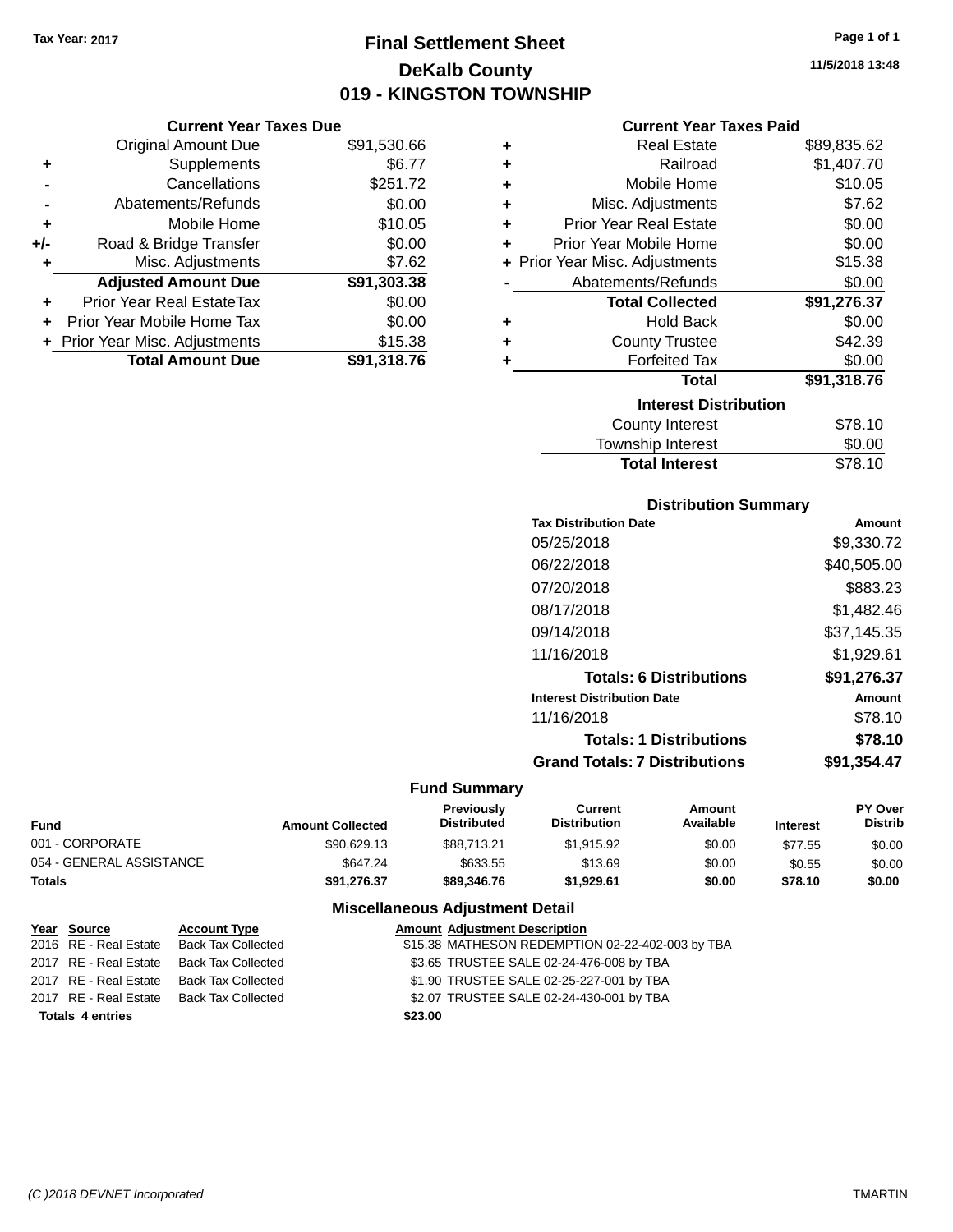**Current Year Taxes Due** Original Amount Due \$329,995.74

**Adjusted Amount Due \$310,850.79**

**Total Amount Due \$310,905.27**

**+** Supplements \$24.41 **-** Cancellations **\$907.43 -** Abatements/Refunds \$0.00 **+** Mobile Home \$36.23 **+/-** Road & Bridge Transfer (\$18,325.65) **+** Misc. Adjustments \$27.49

**+** Prior Year Real EstateTax \$0.00 **+** Prior Year Mobile Home Tax \$0.00 **+** Prior Year Misc. Adjustments \$54.48

**Municipality Municipality** Amt. Due Amt. Distrib. **Road and Bridge Summary**

CITY OF GENOA \$7,474.30 \$7,470.79 VILLAGE OF KINGSTON \$10,860.00 \$10,854.86 **Totals \$18,334.30 \$18,325.65**

# **Final Settlement Sheet Tax Year: 2017 Page 1 of 1 DeKalb County 020 - KINGSTON ROAD & BRIDGE**

**11/5/2018 13:48**

## **Current Year Taxes Paid**

| ٠ | <b>Real Estate</b>             | \$305,559.15 |
|---|--------------------------------|--------------|
| ÷ | Railroad                       | \$5,075.16   |
| ÷ | Mobile Home                    | \$36.23      |
| ÷ | Misc. Adjustments              | \$27.49      |
| ٠ | <b>Prior Year Real Estate</b>  | \$0.00       |
| ÷ | Prior Year Mobile Home         | \$0.00       |
|   | + Prior Year Misc. Adjustments | \$54.48      |
|   | Abatements/Refunds             | \$0.00       |
|   | <b>Total Collected</b>         | \$310,752.51 |
| ÷ | <b>Hold Back</b>               | \$0.00       |
| ٠ | <b>County Trustee</b>          | \$152.76     |
| ٠ | <b>Forfeited Tax</b>           | \$0.00       |
|   | <b>Total</b>                   | \$310,905.27 |
|   | <b>Interest Distribution</b>   |              |
|   | <b>County Interest</b>         | \$265.90     |
|   |                                |              |

# Township Interest \$0.00 Total Interest \$265.90

| <b>Distribution Summary</b>          |              |
|--------------------------------------|--------------|
| <b>Tax Distribution Date</b>         | Amount       |
| 05/25/2018                           | \$31,740.89  |
| 06/22/2018                           | \$137,913.43 |
| 07/20/2018                           | \$3,004.61   |
| 08/17/2018                           | \$5,043.08   |
| 09/14/2018                           | \$126,484.16 |
| 11/16/2018                           | \$6,566.34   |
| <b>Totals: 6 Distributions</b>       | \$310,752.51 |
| <b>Interest Distribution Date</b>    | Amount       |
| 11/16/2018                           | \$265.90     |
| <b>Totals: 1 Distributions</b>       | \$265.90     |
| <b>Grand Totals: 7 Distributions</b> | \$311,018.41 |

#### **Fund Summary**

| Fund                         | <b>Amount Collected</b> | Previously<br><b>Distributed</b> | Current<br><b>Distribution</b> | Amount<br>Available | <b>Interest</b> | PY Over<br><b>Distrib</b> |
|------------------------------|-------------------------|----------------------------------|--------------------------------|---------------------|-----------------|---------------------------|
| 007 - ROAD AND BRIDGE        | \$69.536.24             | \$68,069.34                      | \$1,466.90                     | \$0.00              | \$70.99         | \$0.00                    |
| 008 - BRIDGE CONST W/COUNTY  | \$10.727.95             | \$10.501.17                      | \$226.78                       | \$0.00              | \$8.67          | \$0.00                    |
| 009 - PERMANENT ROAD         | \$202.260.65            | \$197.984.75                     | \$4,275.90                     | \$0.00              | \$163.43        | \$0.00                    |
| 010 - EQUIPMENT AND BUILDING | \$28,227.67             | \$27.630.91                      | \$596.76                       | \$0.00              | \$22.81         | \$0.00                    |
| Totals                       | \$310,752.51            | \$304.186.17                     | \$6,566,34                     | \$0.00              | \$265.90        | \$0.00                    |
|                              |                         |                                  |                                |                     |                 |                           |

| Year Source             | <b>Account Type</b>                      |         | <b>Amount Adjustment Description</b>             |
|-------------------------|------------------------------------------|---------|--------------------------------------------------|
| 2016 RE - Real Estate   | <b>Back Tax Collected</b>                |         | \$54.48 MATHESON REDEMPTION 02-22-402-003 by TBA |
| 2017 RE - Real Estate   | Back Tax Collected                       |         | \$13.18 TRUSTEE SALE 02-24-476-008 by TBA        |
| 2017 RE - Real Estate   | Back Tax Collected                       |         | \$6.86 TRUSTEE SALE 02-25-227-001 by TBA         |
|                         | 2017 RE - Real Estate Back Tax Collected |         | \$7.45 TRUSTEE SALE 02-24-430-001 by TBA         |
| <b>Totals 4 entries</b> |                                          | \$81.97 |                                                  |
|                         |                                          |         |                                                  |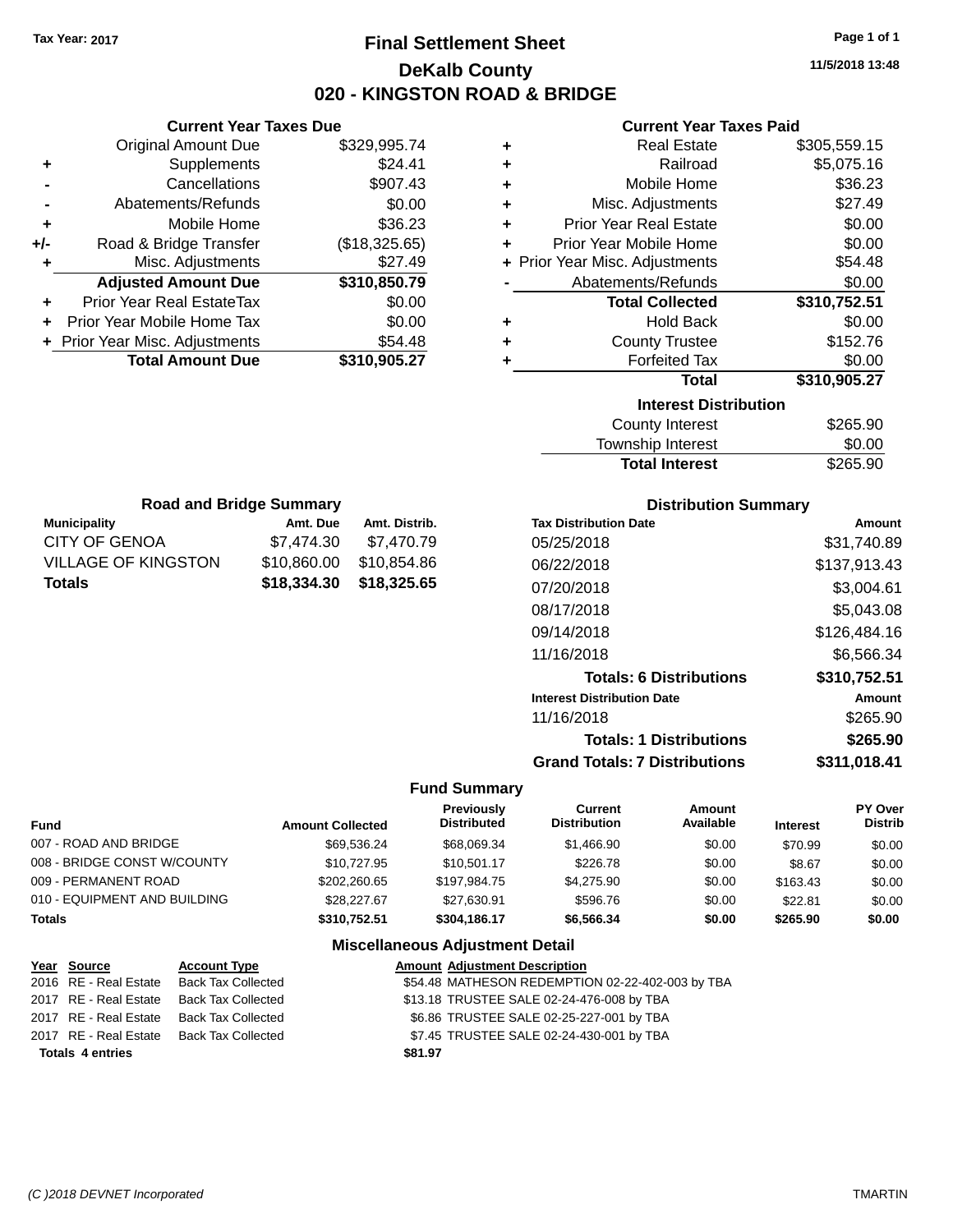**Current Year Taxes Due** Original Amount Due \$15,471.47

**Adjusted Amount Due \$15,433.04**

**Total Amount Due \$15,435.64**

**+** Supplements \$1.14 **-** Cancellations \$42.56 **-** Abatements/Refunds \$0.00 **+** Mobile Home \$1.70 **+/-** Road & Bridge Transfer \$0.00 **+** Misc. Adjustments \$1.29

**+** Prior Year Real EstateTax \$0.00 **+** Prior Year Mobile Home Tax \$0.00 **+** Prior Year Misc. Adjustments \$2.60

# **Final Settlement Sheet Tax Year: 2017 Page 1 of 1 DeKalb County 021 - KINGSTON TWP CEMETERY**

**11/5/2018 13:48**

### **Current Year Taxes Paid**

| ٠ | <b>Real Estate</b>             | \$15,184.94 |
|---|--------------------------------|-------------|
| ÷ | Railroad                       | \$237.96    |
| ÷ | Mobile Home                    | \$1.70      |
| ÷ | Misc. Adjustments              | \$1.29      |
| ÷ | <b>Prior Year Real Estate</b>  | \$0.00      |
| ÷ | Prior Year Mobile Home         | \$0.00      |
|   | + Prior Year Misc. Adjustments | \$2.60      |
|   | Abatements/Refunds             | \$0.00      |
|   | <b>Total Collected</b>         | \$15,428.49 |
| ÷ | <b>Hold Back</b>               | \$0.00      |
| ÷ | <b>County Trustee</b>          | \$7.15      |
| ÷ | <b>Forfeited Tax</b>           | \$0.00      |
|   | <b>Total</b>                   | \$15,435.64 |
|   | <b>Interest Distribution</b>   |             |
|   | County Interest                | \$13.20     |
|   | <b>Township Interest</b>       | \$0.00      |

# **Distribution Summary Tax Distribution Date Amount** 05/25/2018 \$1,577.20 06/22/2018 \$6,846.47

Total Interest \$13.20

| 07/20/2018                           | \$149.29    |
|--------------------------------------|-------------|
| 08/17/2018                           | \$250.56    |
| 09/14/2018                           | \$6,278.82  |
| 11/16/2018                           | \$326.15    |
| <b>Totals: 6 Distributions</b>       | \$15,428.49 |
| <b>Interest Distribution Date</b>    | Amount      |
| 11/16/2018                           | \$13.20     |
| <b>Totals: 1 Distributions</b>       | \$13.20     |
| <b>Grand Totals: 7 Distributions</b> | \$15,441.69 |

#### **Fund Summary**

|                |                         | <b>Previously</b>  | Current             | Amount    |                 | <b>PY Over</b> |
|----------------|-------------------------|--------------------|---------------------|-----------|-----------------|----------------|
| Fund           | <b>Amount Collected</b> | <b>Distributed</b> | <b>Distribution</b> | Available | <b>Interest</b> | Distrib        |
| 017 - CEMETERY | \$15.428.49             | \$15.102.34        | \$326.15            | \$0.00    | \$13.20         | \$0.00         |
| Totals         | \$15.428.49             | \$15.102.34        | \$326.15            | \$0.00    | \$13.20         | \$0.00         |

| Year Source             | <b>Account Type</b> | <b>Amount Adjustment Description</b>            |
|-------------------------|---------------------|-------------------------------------------------|
| 2016 RE - Real Estate   | Back Tax Collected  | \$2.60 MATHESON REDEMPTION 02-22-402-003 by TBA |
| 2017 RE - Real Estate   | Back Tax Collected  | \$0.62 TRUSTEE SALE 02-24-476-008 by TBA        |
| 2017 RE - Real Estate   | Back Tax Collected  | \$0.32 TRUSTEE SALE 02-25-227-001 by TBA        |
| 2017 RE - Real Estate   | Back Tax Collected  | \$0.35 TRUSTEE SALE 02-24-430-001 by TBA        |
| <b>Totals 4 entries</b> |                     | \$3.89                                          |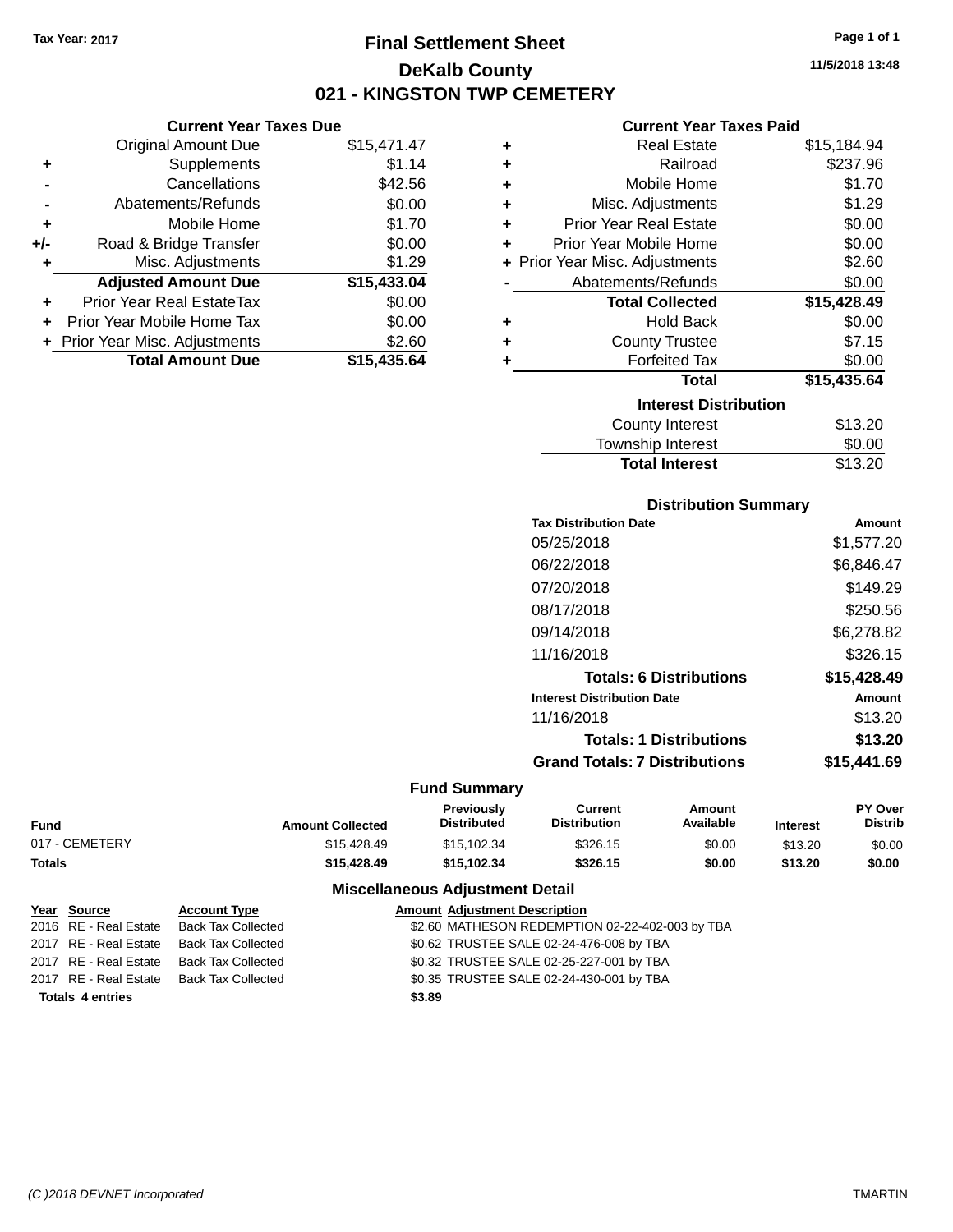# **Final Settlement Sheet Tax Year: 2017 Page 1 of 1 DeKalb County 022 - MALTA TOWNSHIP**

#### **Current Year Taxes Due**

|     | <b>Original Amount Due</b>       | \$68,688.53 |
|-----|----------------------------------|-------------|
| ٠   | Supplements                      | \$0.00      |
|     | Cancellations                    | \$146.83    |
|     | Abatements/Refunds               | \$0.00      |
| ٠   | Mobile Home                      | \$0.00      |
| +/- | Road & Bridge Transfer           | \$0.00      |
| ۰   | Misc. Adjustments                | \$2.89      |
|     | <b>Adjusted Amount Due</b>       | \$68,544.59 |
| ÷   | <b>Prior Year Real EstateTax</b> | \$0.00      |
|     | Prior Year Mobile Home Tax       | \$0.00      |
|     | + Prior Year Misc. Adjustments   | \$0.00      |
|     | <b>Total Amount Due</b>          | \$68,544.59 |

|    | <b>Current Year Taxes Paid</b> |             |
|----|--------------------------------|-------------|
| ÷  | <b>Real Estate</b>             | \$65,122.75 |
| ÷. | Railroad                       | \$3,365.36  |
| ÷. | Mobile Home                    | \$0.00      |
| ÷. | Misc. Adjustments              | \$2.89      |
| ÷. | <b>Prior Year Real Estate</b>  | \$0.00      |
| ÷  | Prior Year Mobile Home         | \$0.00      |
|    | + Prior Year Misc. Adjustments | \$0.00      |
|    | Abatements/Refunds             | \$0.00      |
|    | <b>Total Collected</b>         | \$68,491.00 |
| ÷  | <b>Hold Back</b>               | \$0.00      |

#### **+** County Trustee **+** Forfeited Tax \$0.00 **Total \$68,544.59 Interest Distribution** \$53.59

| <b>Total Interest</b>  | \$58.61 |
|------------------------|---------|
| Township Interest      | \$0.00  |
| <b>County Interest</b> | \$58.61 |

## **Distribution Summary**

| \$8,612.41  |
|-------------|
| \$30,306.08 |
| \$510.58    |
| \$580.48    |
| \$26,632.94 |
| \$1,848.51  |
| \$68,491.00 |
| Amount      |
| \$58.61     |
| \$58.61     |
| \$68.549.61 |
|             |

# **Fund Summary**

 $\overline{a}$ 

| <b>Fund</b>              | <b>Amount Collected</b> | <b>Previously</b><br><b>Distributed</b> | Current<br><b>Distribution</b> | Amount<br>Available | <b>Interest</b> | <b>PY Over</b><br><b>Distrib</b> |
|--------------------------|-------------------------|-----------------------------------------|--------------------------------|---------------------|-----------------|----------------------------------|
| 001 - CORPORATE          | \$67,681.64             | \$65.854.99                             | \$1,826,65                     | \$0.00              | \$57.92         | \$0.00                           |
| 054 - GENERAL ASSISTANCE | \$809.36                | \$787.50                                | \$21.86                        | \$0.00              | \$0.69          | \$0.00                           |
| <b>Totals</b>            | \$68,491,00             | \$66,642.49                             | \$1.848.51                     | \$0.00              | \$58.61         | \$0.00                           |

## **Miscellaneous Adjustment Detail**

| Year Source      | <b>Account Type</b>                      |        | <b>Amount Adiustment Description</b>           |  |
|------------------|------------------------------------------|--------|------------------------------------------------|--|
|                  | 2017 RE - Real Estate Back Tax Collected |        | \$2.89 BALDWIN REDEMPTION 07-23-326-001 by TBA |  |
| Totals 1 entries |                                          | \$2.89 |                                                |  |

**11/5/2018 13:48**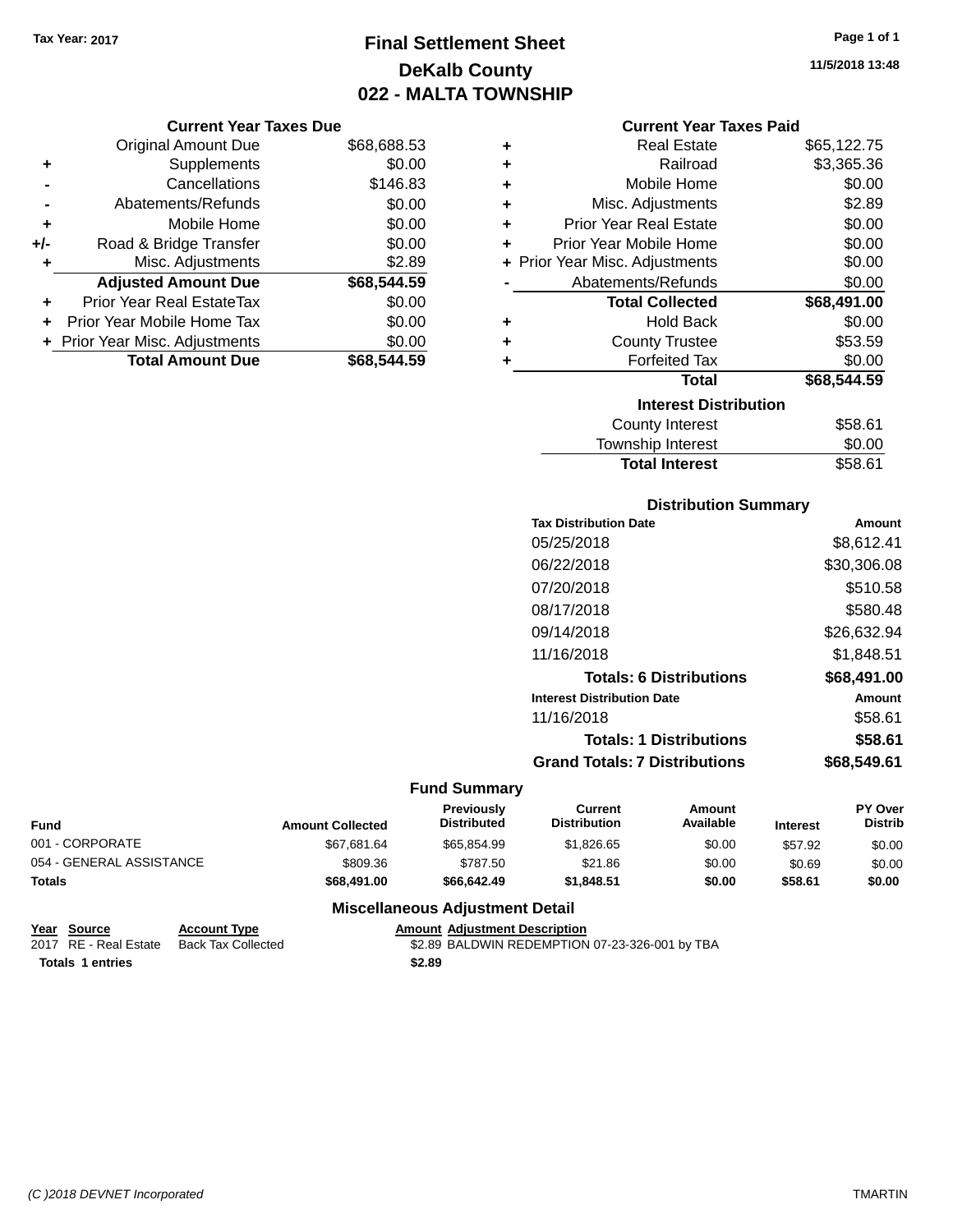# **Final Settlement Sheet Tax Year: 2017 Page 1 of 1 DeKalb County 023 - MALTA TWP LIBRARY**

**11/5/2018 13:48**

|  | ar Taxes Due |  |  |
|--|--------------|--|--|
|--|--------------|--|--|

|     | <b>Current Year Taxes Due</b>  |              |  |  |
|-----|--------------------------------|--------------|--|--|
|     | <b>Original Amount Due</b>     | \$132,382.56 |  |  |
| ٠   | Supplements                    | \$0.00       |  |  |
|     | Cancellations                  | \$282.97     |  |  |
|     | Abatements/Refunds             | \$0.00       |  |  |
| ٠   | Mobile Home                    | \$0.00       |  |  |
| +/- | Road & Bridge Transfer         | \$0.00       |  |  |
|     | Misc. Adjustments              | \$5.57       |  |  |
|     | <b>Adjusted Amount Due</b>     | \$132,105.16 |  |  |
| ÷   | Prior Year Real EstateTax      | \$0.00       |  |  |
|     | Prior Year Mobile Home Tax     | \$0.00       |  |  |
|     | + Prior Year Misc. Adjustments | \$0.00       |  |  |
|     | <b>Total Amount Due</b>        | \$132,105.16 |  |  |

| <b>Current Year Taxes Paid</b> |  |  |  |
|--------------------------------|--|--|--|
|--------------------------------|--|--|--|

| ٠ | <b>Real Estate</b>             | \$125,510.34 |
|---|--------------------------------|--------------|
| ÷ | Railroad                       | \$6,485.96   |
| ٠ | Mobile Home                    | \$0.00       |
| ٠ | Misc. Adjustments              | \$5.57       |
| ÷ | <b>Prior Year Real Estate</b>  | \$0.00       |
| ÷ | Prior Year Mobile Home         | \$0.00       |
|   | + Prior Year Misc. Adjustments | \$0.00       |
|   | Abatements/Refunds             | \$0.00       |
|   |                                |              |
|   | <b>Total Collected</b>         | \$132,001.87 |
| ٠ | <b>Hold Back</b>               | \$0.00       |
| ÷ | <b>County Trustee</b>          | \$103.29     |
| ٠ | <b>Forfeited Tax</b>           | \$0.00       |
|   | Total                          | \$132,105.16 |
|   | <b>Interest Distribution</b>   |              |
|   | <b>County Interest</b>         | \$112.95     |

| <b>Total Interest</b> | \$112.95 |
|-----------------------|----------|
| Township Interest     | \$0.00   |
| County Interest       | \$112.95 |

## **Distribution Summary**

| <b>Tax Distribution Date</b>         | Amount        |
|--------------------------------------|---------------|
| 05/25/2018                           | \$16,598.52   |
| 06/22/2018                           | \$58,407.73   |
| 07/20/2018                           | \$983.98      |
| 08/17/2018                           | \$1,118.77    |
| 09/14/2018                           | \$51,330.27   |
| 11/16/2018                           | \$3,562.60    |
| <b>Totals: 6 Distributions</b>       | \$132,001.87  |
| <b>Interest Distribution Date</b>    | <b>Amount</b> |
| 11/16/2018                           | \$112.95      |
| <b>Totals: 1 Distributions</b>       | \$112.95      |
| <b>Grand Totals: 7 Distributions</b> | \$132,114.82  |
|                                      |               |

## **Fund Summary**

÷,

| <b>Fund</b>   | <b>Amount Collected</b> | Previously<br><b>Distributed</b> | Current<br><b>Distribution</b> | Amount<br>Available | <b>Interest</b> | <b>PY Over</b><br>Distrib |
|---------------|-------------------------|----------------------------------|--------------------------------|---------------------|-----------------|---------------------------|
| 016 - LIBRARY | \$132.001.87            | \$128.439.27                     | \$3.562.60                     | \$0.00              | \$112.95        | \$0.00                    |
| <b>Totals</b> | \$132.001.87            | \$128,439.27                     | \$3,562.60                     | \$0.00              | \$112.95        | \$0.00                    |

```
Year Source Account Type Anneunt Adjustment Description<br>
2017 RE - Real Estate Back Tax Collected $5.57 BALDWIN REDEMPTION
                                                         $5.57 BALDWIN REDEMPTION 07-23-326-001 by TBA
 Totals $5.57 1 entries
```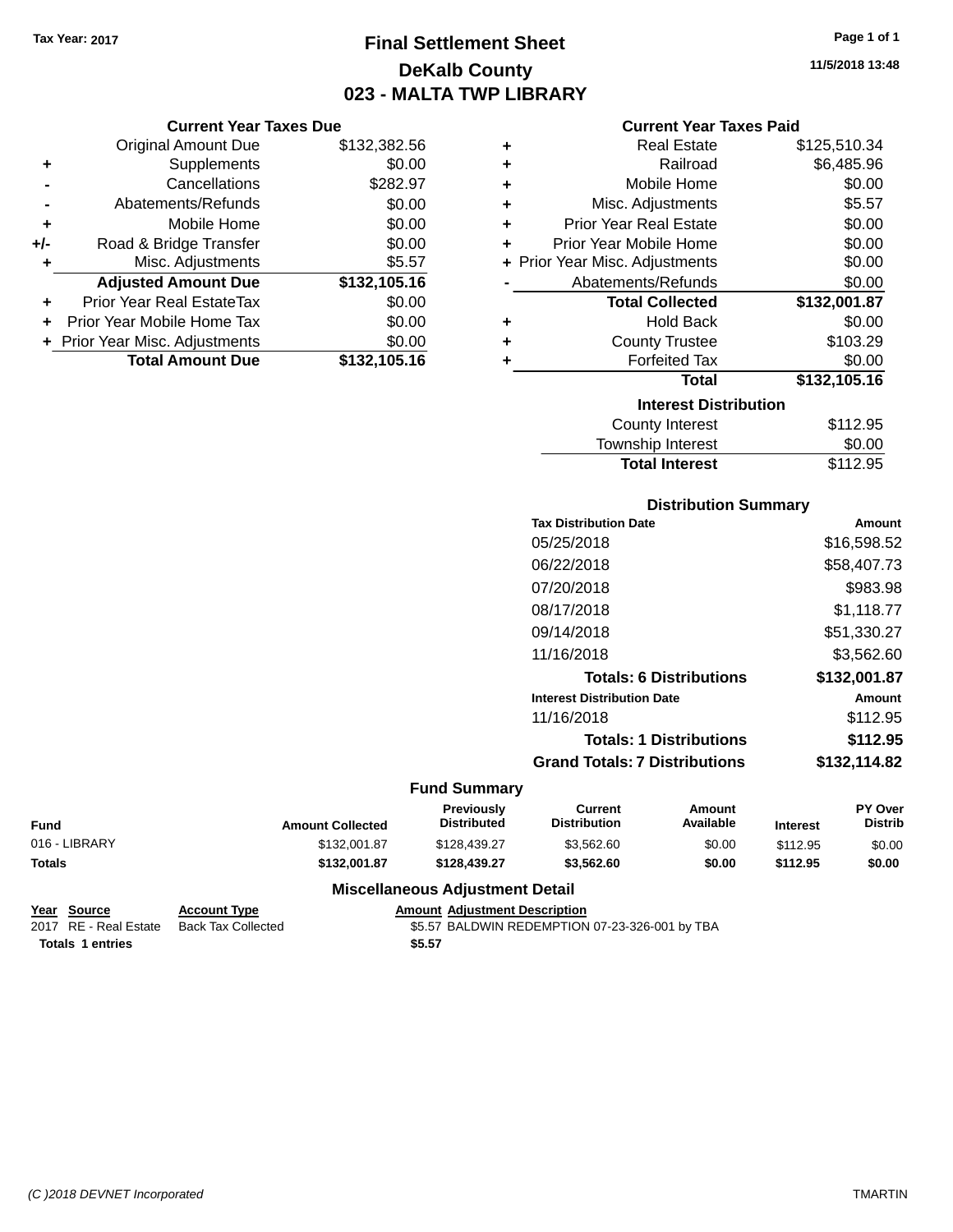# **Final Settlement Sheet Tax Year: 2017 Page 1 of 1 DeKalb County 024 - MALTA ROAD & BRIDGE**

**11/5/2018 13:48**

| <b>Current Year Taxes Paid</b> |  |  |  |
|--------------------------------|--|--|--|
|--------------------------------|--|--|--|

| ٠ | <b>Real Estate</b>             | \$152,934.02 |
|---|--------------------------------|--------------|
| ٠ | Railroad                       | \$8,466.24   |
| ٠ | Mobile Home                    | \$0.00       |
| ٠ | Misc. Adjustments              | \$7.26       |
| ٠ | <b>Prior Year Real Estate</b>  | \$0.00       |
| ÷ | Prior Year Mobile Home         | \$0.00       |
|   | + Prior Year Misc. Adjustments | \$0.00       |
|   | Abatements/Refunds             | \$0.00       |
|   | <b>Total Collected</b>         | \$161,407.52 |
| ٠ | <b>Hold Back</b>               | \$0.00       |
| ٠ | <b>County Trustee</b>          | \$134.81     |
| ٠ | <b>Forfeited Tax</b>           | \$0.00       |
|   | Total                          | \$161,542.33 |
|   | <b>Interest Distribution</b>   |              |
|   | <b>County Interest</b>         | \$138.11     |
|   | <b>Township Interest</b>       | \$0.00       |
|   | <b>Total Interest</b>          | \$138.11     |

|     | <b>Current Year Taxes Due</b>    |               |
|-----|----------------------------------|---------------|
|     | <b>Original Amount Due</b>       | \$172,801.14  |
| ٠   | Supplements                      | \$0.00        |
|     | Cancellations                    | \$369.35      |
|     | Abatements/Refunds               | \$0.00        |
| ٠   | Mobile Home                      | \$0.00        |
| +/- | Road & Bridge Transfer           | (\$10,896.72) |
| ٠   | Misc. Adjustments                | \$7.26        |
|     | <b>Adjusted Amount Due</b>       | \$161,542.33  |
| ٠   | <b>Prior Year Real EstateTax</b> | \$0.00        |
| ÷   | Prior Year Mobile Home Tax       | \$0.00        |
|     | + Prior Year Misc. Adjustments   | \$0.00        |
|     | <b>Total Amount Due</b>          | \$161,542.33  |
|     |                                  |               |

| <b>Road and Bridge Summary</b>           |          |                         |  |  |
|------------------------------------------|----------|-------------------------|--|--|
| <b>Municipality</b>                      | Amt. Due | Amt. Distrib.           |  |  |
| <b>VILLAGE OF MALTA</b>                  |          | \$10,905.56 \$10,896.72 |  |  |
| \$10,905.56 \$10,896.72<br><b>Totals</b> |          |                         |  |  |

# **Distribution Summary**

| <b>Tax Distribution Date</b>         | Amount       |
|--------------------------------------|--------------|
| 05/25/2018                           | \$20,242,37  |
| 06/22/2018                           | \$71,443.82  |
| 07/20/2018                           | \$1.200.01   |
| 08/17/2018                           | \$1,364.38   |
| 09/14/2018                           | \$62,812.23  |
| 11/16/2018                           | \$4.344.71   |
| <b>Totals: 6 Distributions</b>       | \$161,407.52 |
| <b>Interest Distribution Date</b>    | Amount       |
| 11/16/2018                           | \$138.11     |
| <b>Totals: 1 Distributions</b>       | \$138.11     |
| <b>Grand Totals: 7 Distributions</b> | \$161.545.63 |

# **Fund Summary**

| Fund                         | <b>Amount Collected</b> | Previously<br><b>Distributed</b> | Current<br><b>Distribution</b> | Amount<br>Available | <b>Interest</b> | PY Over<br><b>Distrib</b> |
|------------------------------|-------------------------|----------------------------------|--------------------------------|---------------------|-----------------|---------------------------|
| 007 - ROAD AND BRIDGE        | \$49.958.73             | \$48.621.93                      | \$1,336.80                     | \$0.00              | \$48.77         | \$0.00                    |
| 008 - BRIDGE CONST W/COUNTY  | \$20,592.08             | \$20,036.31                      | \$555.77                       | \$0.00              | \$16.51         | \$0.00                    |
| 009 - PERMANENT ROAD         | \$72,607.11             | \$70.647.51                      | \$1.959.60                     | \$0.00              | \$58.20         | \$0.00                    |
| 010 - EQUIPMENT AND BUILDING | \$18,249.60             | \$17,757.06                      | \$492.54                       | \$0.00              | \$14.63         | \$0.00                    |
| <b>Totals</b>                | \$161.407.52            | \$157.062.81                     | \$4.344.71                     | \$0.00              | \$138.11        | \$0.00                    |
|                              |                         |                                  |                                |                     |                 |                           |

| Year Source             | <b>Account Type</b>                      |        | <b>Amount Adiustment Description</b>           |
|-------------------------|------------------------------------------|--------|------------------------------------------------|
|                         | 2017 RE - Real Estate Back Tax Collected |        | \$7.26 BALDWIN REDEMPTION 07-23-326-001 by TBA |
| <b>Totals 1 entries</b> |                                          | \$7.26 |                                                |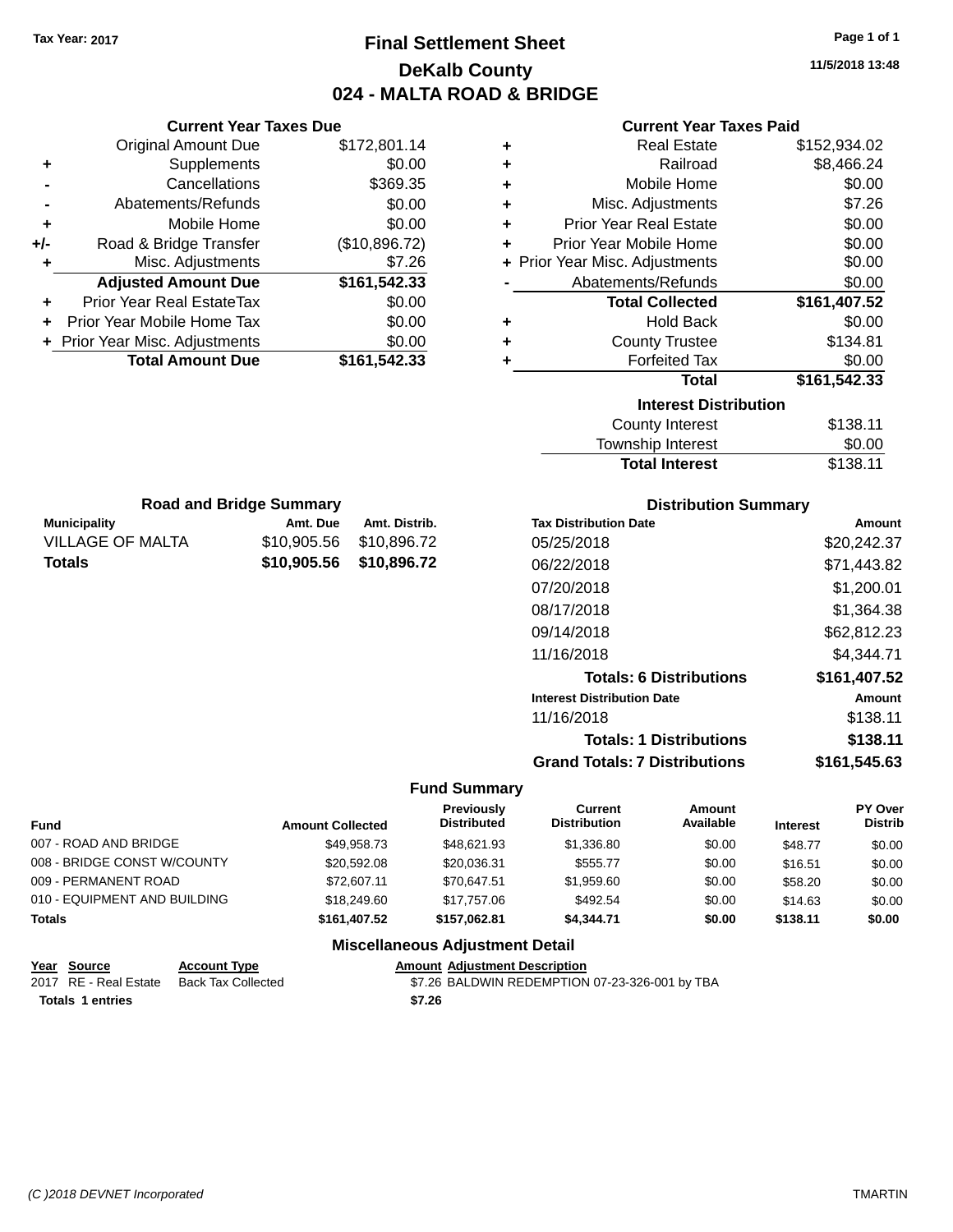# **Final Settlement Sheet Tax Year: 2017 Page 1 of 1 DeKalb County 025 - MAYFIELD TOWNSHIP**

### **Current Year Taxes Due**

|       | <b>Original Amount Due</b>     | \$97,503.84 |
|-------|--------------------------------|-------------|
| ٠     | Supplements                    | \$0.00      |
|       | Cancellations                  | \$147.22    |
|       | Abatements/Refunds             | \$0.00      |
| ٠     | Mobile Home                    | \$5.36      |
| $+/-$ | Road & Bridge Transfer         | \$0.00      |
| ٠     | Misc. Adjustments              | \$0.00      |
|       | <b>Adjusted Amount Due</b>     | \$97,361.98 |
| ٠     | Prior Year Real EstateTax      | \$0.00      |
|       | Prior Year Mobile Home Tax     | \$0.00      |
|       | + Prior Year Misc. Adjustments | \$0.00      |
|       | <b>Total Amount Due</b>        | \$97,361.98 |

### **Current Year Taxes Paid**

| ٠ | Real Estate                    | \$97,356.62 |
|---|--------------------------------|-------------|
| ٠ | Railroad                       | \$0.00      |
| ٠ | Mobile Home                    | \$5.36      |
| ٠ | Misc. Adjustments              | \$0.00      |
| ٠ | <b>Prior Year Real Estate</b>  | \$0.00      |
| ٠ | Prior Year Mobile Home         | \$0.00      |
|   | + Prior Year Misc. Adjustments | \$0.00      |
|   | Abatements/Refunds             | \$0.00      |
|   | <b>Total Collected</b>         | \$97,361.98 |
| ٠ | <b>Hold Back</b>               | \$0.00      |
| ٠ | <b>County Trustee</b>          | \$0.00      |
| ٠ | <b>Forfeited Tax</b>           | \$0.00      |
|   | <b>Total</b>                   | \$97,361.98 |
|   | <b>Interest Distribution</b>   |             |
|   | <b>County Interest</b>         | \$83.31     |
|   | <b>Township Interest</b>       | \$0.00      |
|   | <b>Total Interest</b>          | \$83.31     |

# **Distribution Summary**

| <b>Tax Distribution Date</b>         | Amount      |
|--------------------------------------|-------------|
| 05/25/2018                           | \$11,650.81 |
| 06/22/2018                           | \$44,031.93 |
| 07/20/2018                           | \$514.26    |
| 08/17/2018                           | \$1.930.25  |
| 09/14/2018                           | \$37,410.15 |
| 11/16/2018                           | \$1,824.58  |
| <b>Totals: 6 Distributions</b>       | \$97,361.98 |
| <b>Interest Distribution Date</b>    | Amount      |
| 11/16/2018                           | \$83.31     |
| <b>Totals: 1 Distributions</b>       | \$83.31     |
| <b>Grand Totals: 7 Distributions</b> | \$97,445.29 |
|                                      |             |

| Fund                     | <b>Amount Collected</b> | <b>Previously</b><br><b>Distributed</b> | Current<br><b>Distribution</b> | Amount<br>Available | <b>Interest</b> | <b>PY Over</b><br><b>Distrib</b> |
|--------------------------|-------------------------|-----------------------------------------|--------------------------------|---------------------|-----------------|----------------------------------|
| 001 - CORPORATE          | \$89,870.76             | \$88,186.57                             | \$1,684.19                     | \$0.00              | \$76.90         | \$0.00                           |
| 054 - GENERAL ASSISTANCE | \$7.491.22              | \$7.350.83                              | \$140.39                       | \$0.00              | \$6.41          | \$0.00                           |
| <b>Totals</b>            | \$97.361.98             | \$95,537.40                             | \$1,824.58                     | \$0.00              | \$83.31         | \$0.00                           |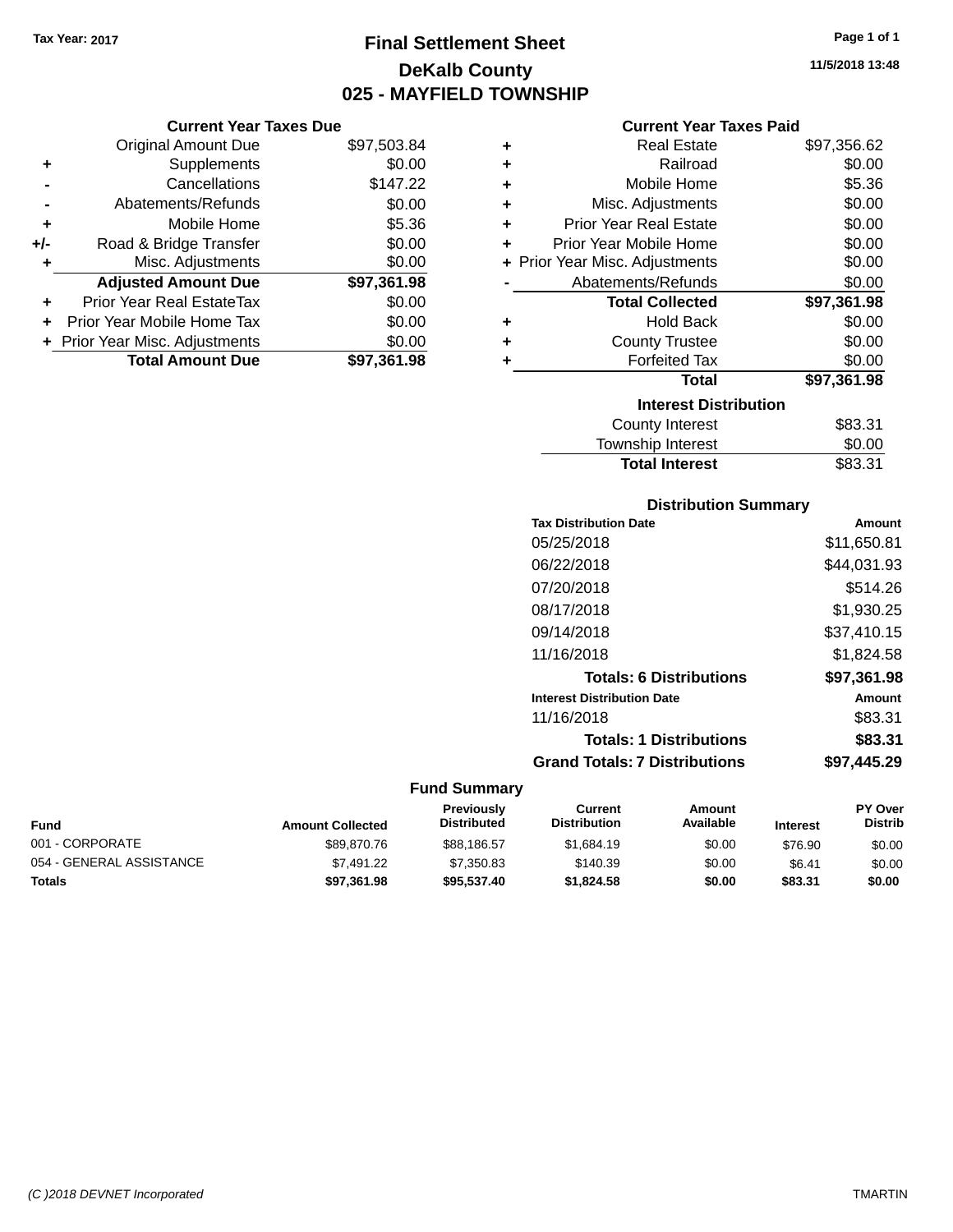**Current Year Taxes Due** Original Amount Due \$267,355.89

**Adjusted Amount Due \$266,966.83**

**Total Amount Due \$266,966.83**

**+** Supplements \$0.00 **-** Cancellations \$403.75 **-** Abatements/Refunds \$0.00 **+** Mobile Home \$14.69 **+/-** Road & Bridge Transfer \$0.00<br> **+** Misc. Adjustments \$0.00

**+** Prior Year Real EstateTax \$0.00 **+** Prior Year Mobile Home Tax \$0.00 **+ Prior Year Misc. Adjustments**  $$0.00$ 

**+** Misc. Adjustments

# **Final Settlement Sheet Tax Year: 2017 Page 1 of 1 DeKalb County 026 - MAYFIELD ROAD & BRIDGE**

**11/5/2018 13:48**

# **Current Year Taxes Paid**

| ٠ | <b>Real Estate</b>             | \$266,952.14 |
|---|--------------------------------|--------------|
| ٠ | Railroad                       | \$0.00       |
| ÷ | Mobile Home                    | \$14.69      |
| ÷ | Misc. Adjustments              | \$0.00       |
| ÷ | <b>Prior Year Real Estate</b>  | \$0.00       |
| ٠ | Prior Year Mobile Home         | \$0.00       |
|   | + Prior Year Misc. Adjustments | \$0.00       |
|   | Abatements/Refunds             | \$0.00       |
|   | <b>Total Collected</b>         | \$266,966.83 |
| ٠ | <b>Hold Back</b>               | \$0.00       |
| ٠ | <b>County Trustee</b>          | \$0.00       |
|   | <b>Forfeited Tax</b>           | \$0.00       |
|   | Total                          | \$266,966.83 |
|   | <b>Interest Distribution</b>   |              |
|   | <b>County Interest</b>         | \$228.44     |
|   | -                              | ^^ ^         |

| <b>Total Interest</b> | \$228.44 |
|-----------------------|----------|
| Township Interest     | \$0.00   |
| County Interest       | \$228.44 |

## **Distribution Summary**

| <b>Tax Distribution Date</b>         | Amount       |
|--------------------------------------|--------------|
| 05/25/2018                           | \$31,946.68  |
| 06/22/2018                           | \$120,735.51 |
| 07/20/2018                           | \$1,410.08   |
| 08/17/2018                           | \$5,292.64   |
| 09/14/2018                           | \$102,578.86 |
| 11/16/2018                           | \$5,003.06   |
| <b>Totals: 6 Distributions</b>       | \$266,966.83 |
| <b>Interest Distribution Date</b>    | Amount       |
| 11/16/2018                           | \$228.44     |
| <b>Totals: 1 Distributions</b>       | \$228.44     |
| <b>Grand Totals: 7 Distributions</b> | \$267,195.27 |

|                                                     |                         | Previously         | Current             | Amount    |                 | PY Over        |
|-----------------------------------------------------|-------------------------|--------------------|---------------------|-----------|-----------------|----------------|
| <b>Fund</b>                                         | <b>Amount Collected</b> | <b>Distributed</b> | <b>Distribution</b> | Available | <b>Interest</b> | <b>Distrib</b> |
| 007 - ROAD AND BRIDGE                               | \$163,394.65            | \$160,332.55       | \$3.062.10          | \$0.00    | \$139.82        | \$0.00         |
| 008 - BRIDGE CONST W/COUNTY                         | \$8,370.48              | \$8,213,63         | \$156.85            | \$0.00    | \$7.16          | \$0.00         |
| 009 - PERMANENT ROAD                                | \$69.896.19             | \$68,586.30        | \$1,309.89          | \$0.00    | \$59.81         | \$0.00         |
| 010 - EQUIPMENT AND BUILDING                        | \$12,306.64             | \$12,076.02        | \$230.62            | \$0.00    | \$10.53         | \$0.00         |
| 035 - TORT JUDGMENTS, LIABILITY<br><b>INSURANCE</b> | \$7,878.98              | \$7.731.34         | \$147.64            | \$0.00    | \$6.74          | \$0.00         |
| 047 - SOCIAL SECURITY                               | \$5,119.89              | \$5.023.93         | \$95.96             | \$0.00    | \$4.38          | \$0.00         |
| <b>Totals</b>                                       | \$266,966,83            | \$261.963.77       | \$5,003,06          | \$0.00    | \$228.44        | \$0.00         |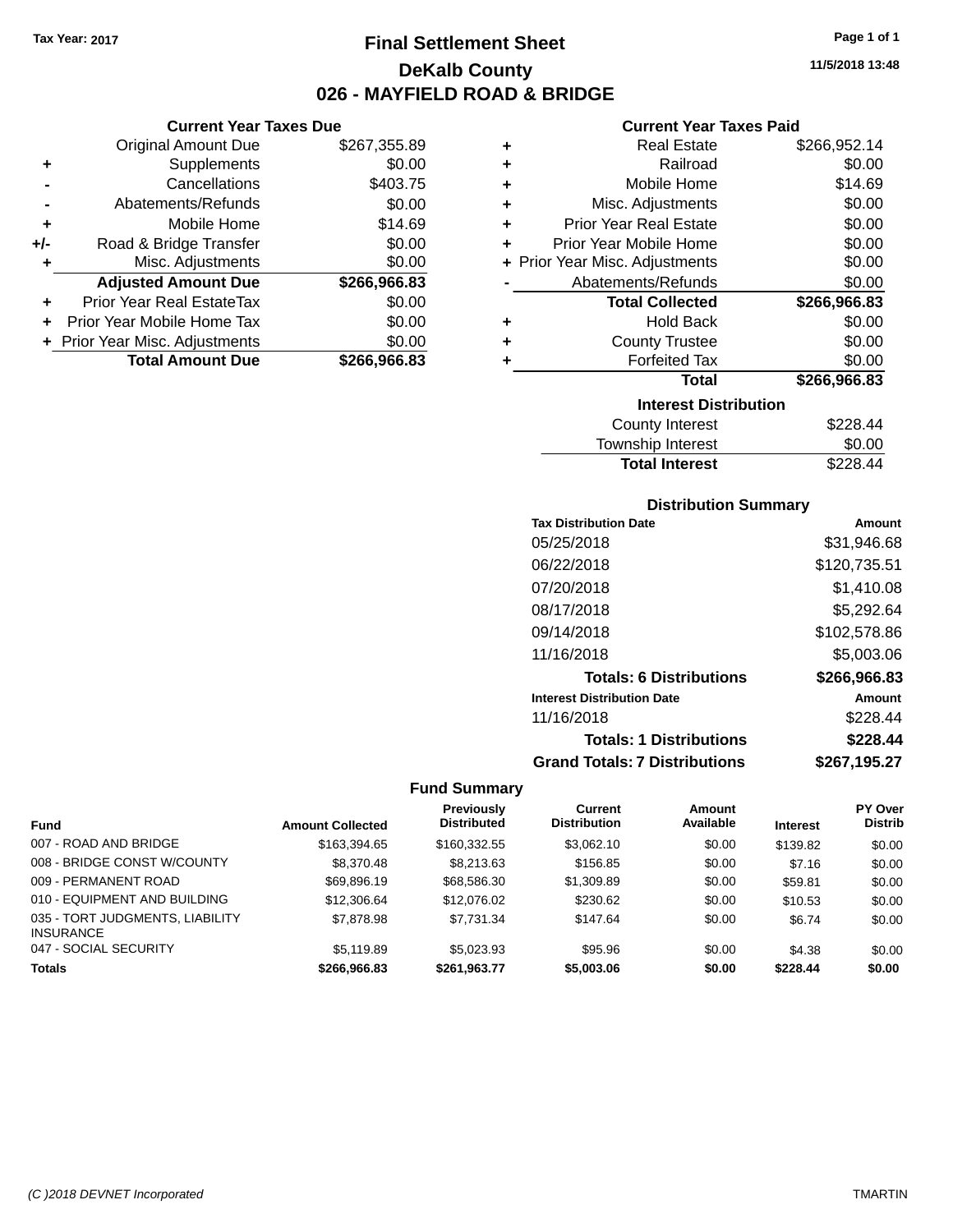# **Final Settlement Sheet Tax Year: 2017 Page 1 of 1 DeKalb County 027 - MILAN TOWNSHIP**

|     | <b>Original Amount Due</b>       | \$40,000.52 |
|-----|----------------------------------|-------------|
| ٠   | Supplements                      | \$0.00      |
|     | Cancellations                    | \$34.00     |
|     | Abatements/Refunds               | \$0.00      |
| ٠   | Mobile Home                      | \$0.00      |
| +/- | Road & Bridge Transfer           | \$0.00      |
| ٠   | Misc. Adjustments                | \$0.00      |
|     | <b>Adjusted Amount Due</b>       | \$39,966.52 |
| ÷   | <b>Prior Year Real EstateTax</b> | \$0.00      |
|     | Prior Year Mobile Home Tax       | \$0.00      |
|     | + Prior Year Misc. Adjustments   | \$0.00      |
|     | <b>Total Amount Due</b>          | \$39.966.52 |

| ٠ | Real Estate                    | \$39,966.52 |
|---|--------------------------------|-------------|
| ÷ | Railroad                       | \$0.00      |
| ÷ | Mobile Home                    | \$0.00      |
| ٠ | Misc. Adjustments              | \$0.00      |
| ٠ | <b>Prior Year Real Estate</b>  | \$0.00      |
| ÷ | Prior Year Mobile Home         | \$0.00      |
|   | + Prior Year Misc. Adjustments | \$0.00      |
|   | Abatements/Refunds             | \$0.00      |
|   | <b>Total Collected</b>         | \$39,966.52 |
| ٠ | Hold Back                      | \$0.00      |
| ٠ | <b>County Trustee</b>          | \$0.00      |
|   | <b>Forfeited Tax</b>           | \$0.00      |
|   | <b>Total</b>                   | \$39,966.52 |
|   | <b>Interest Distribution</b>   |             |
|   | <b>County Interest</b>         | \$34.20     |
|   | <b>Township Interest</b>       | \$0.00      |
|   | <b>Total Interest</b>          | \$34.20     |

# **Distribution Summary Tax Distribution Date Amount** 05/25/2018 \$2,928.00 06/22/2018 \$20,103.16 07/20/2018 \$59.51 08/17/2018 \$113.44 09/14/2018 \$16,432.55 11/16/2018 \$329.86 **Totals: 6 Distributions \$39,966.52 Interest Distribution Date Amount** 11/16/2018 \$34.20 **Totals: 1 Distributions \$34.20 Grand Totals: 7 Distributions \$40,000.72**

#### **Fund Summary**

| <b>Amount Collected</b> | <b>Previously</b><br><b>Distributed</b> | Current<br><b>Distribution</b> | Amount<br>Available | <b>Interest</b> | <b>PY Over</b><br>Distrib |
|-------------------------|-----------------------------------------|--------------------------------|---------------------|-----------------|---------------------------|
| \$39.966.52             | \$39,636,66                             | \$329.86                       | \$0.00              | \$34.20         | \$0.00                    |
| \$39,966.52             | \$39,636,66                             | \$329.86                       | \$0.00              | \$34.20         | \$0.00                    |
|                         |                                         |                                |                     |                 |                           |

**11/5/2018 13:48**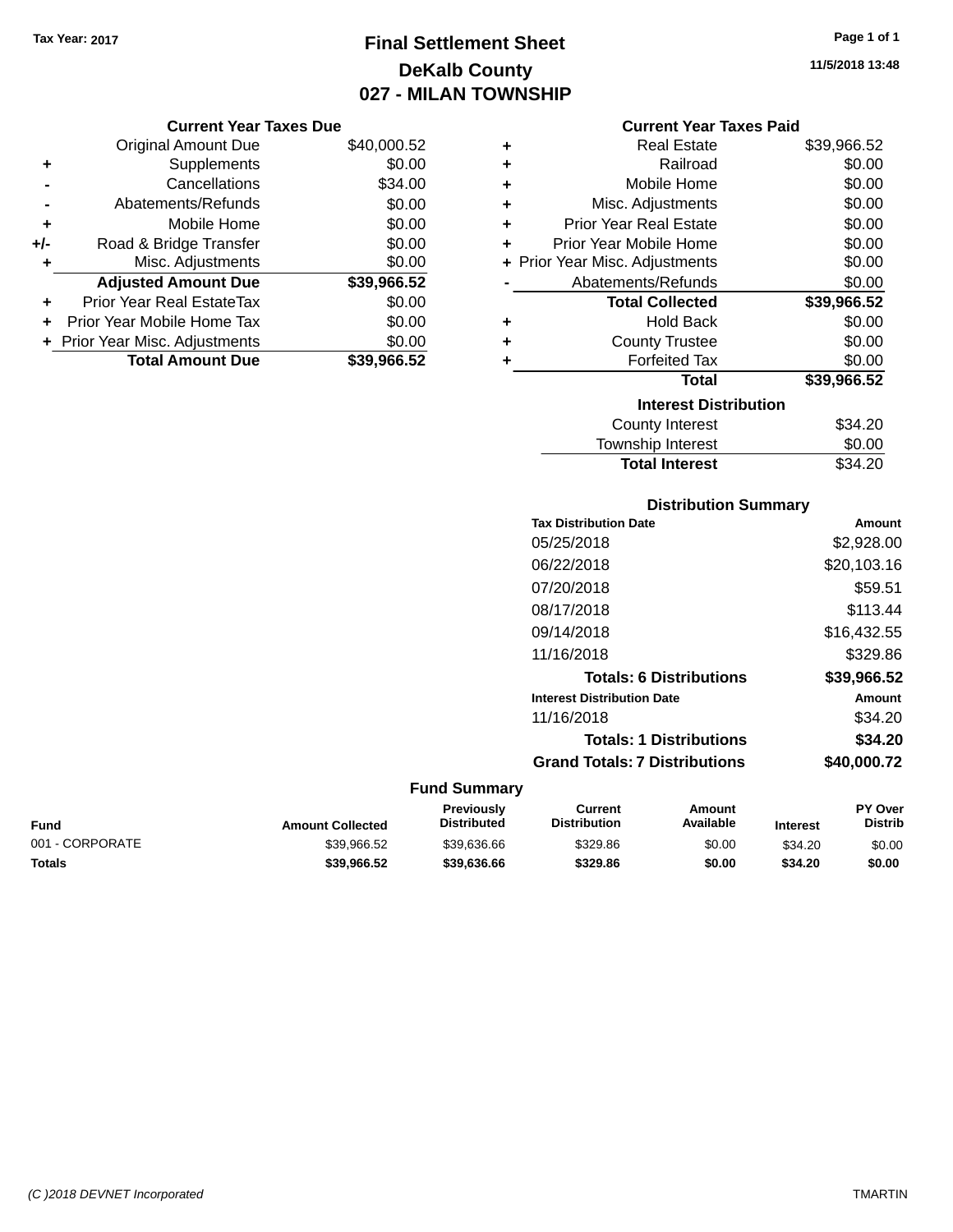# **Final Settlement Sheet Tax Year: 2017 Page 1 of 1 DeKalb County 028 - MILAN ROAD & BRIDGE**

## **Current Year Taxes Due**

|     | <b>Original Amount Due</b>       | \$66,004.02 |
|-----|----------------------------------|-------------|
| ٠   | Supplements                      | \$0.00      |
|     | Cancellations                    | \$56.11     |
|     | Abatements/Refunds               | \$0.00      |
| ٠   | Mobile Home                      | \$0.00      |
| +/- | Road & Bridge Transfer           | \$0.00      |
| ۰   | Misc. Adjustments                | \$0.00      |
|     | <b>Adjusted Amount Due</b>       | \$65,947.91 |
| ÷   | <b>Prior Year Real EstateTax</b> | \$0.00      |
|     | Prior Year Mobile Home Tax       | \$0.00      |
|     | + Prior Year Misc. Adjustments   | \$0.00      |
|     | <b>Total Amount Due</b>          | \$65,947.91 |

## **Current Year Taxes Paid**

| ٠ | <b>Real Estate</b>             | \$65,947.91 |
|---|--------------------------------|-------------|
| ÷ | Railroad                       | \$0.00      |
| ٠ | Mobile Home                    | \$0.00      |
| ÷ | Misc. Adjustments              | \$0.00      |
| ÷ | <b>Prior Year Real Estate</b>  | \$0.00      |
| ٠ | Prior Year Mobile Home         | \$0.00      |
|   | + Prior Year Misc. Adjustments | \$0.00      |
|   | Abatements/Refunds             | \$0.00      |
|   | <b>Total Collected</b>         | \$65,947.91 |
| ٠ | <b>Hold Back</b>               | \$0.00      |
| ٠ | <b>County Trustee</b>          | \$0.00      |
| ٠ | <b>Forfeited Tax</b>           | \$0.00      |
|   | Total                          | \$65,947.91 |
|   | <b>Interest Distribution</b>   |             |
|   | <b>County Interest</b>         | \$56.43     |
|   | <b>Township Interest</b>       | \$0.00      |
|   | <b>Total Interest</b>          | \$56.43     |

# **Distribution Summary**

| <b>Tax Distribution Date</b>         | Amount      |
|--------------------------------------|-------------|
| 05/25/2018                           | \$4,831.41  |
| 06/22/2018                           | \$33,171.87 |
| 07/20/2018                           | \$98.19     |
| 08/17/2018                           | \$187.17    |
| 09/14/2018                           | \$27,114.99 |
| 11/16/2018                           | \$544.28    |
| <b>Totals: 6 Distributions</b>       | \$65,947.91 |
| <b>Interest Distribution Date</b>    | Amount      |
| 11/16/2018                           | \$56.43     |
| <b>Totals: 1 Distributions</b>       | \$56.43     |
| <b>Grand Totals: 7 Distributions</b> | \$66.004.34 |

| Fund                        | <b>Amount Collected</b> | <b>Previously</b><br><b>Distributed</b> | Current<br><b>Distribution</b> | Amount<br>Available | <b>Interest</b> | <b>PY Over</b><br><b>Distrib</b> |
|-----------------------------|-------------------------|-----------------------------------------|--------------------------------|---------------------|-----------------|----------------------------------|
| 007 - ROAD AND BRIDGE       | \$46,609.80             | \$46,225.10                             | \$384.70                       | \$0.00              | \$39.88         | \$0.00                           |
| 008 - BRIDGE CONST W/COUNTY | \$4.349.93              | \$4.314.03                              | \$35.90                        | \$0.00              | \$3.72          | \$0.00                           |
| 009 - PERMANENT ROAD        | \$14,988,18             | \$14.864.50                             | \$123.68                       | \$0.00              | \$12.83         | \$0.00                           |
| Totals                      | \$65,947.91             | \$65,403.63                             | \$544.28                       | \$0.00              | \$56.43         | \$0.00                           |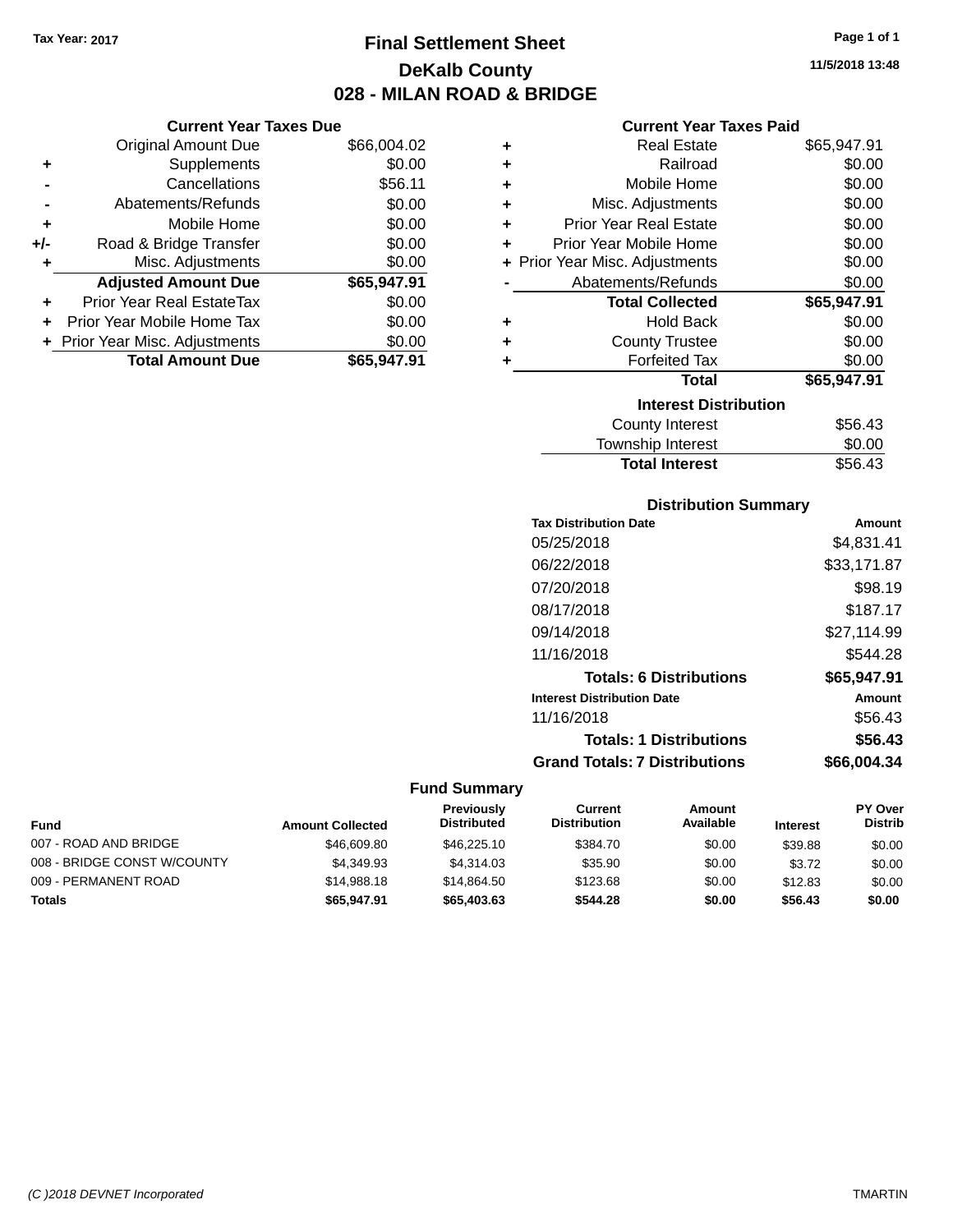# **Final Settlement Sheet Tax Year: 2017 Page 1 of 1 DeKalb County 029 - PAW PAW TOWNSHIP**

## **Current Year Taxes Due**

|       | <b>Original Amount Due</b>     | \$70,105.99 |
|-------|--------------------------------|-------------|
| ٠     | Supplements                    | \$0.00      |
|       | Cancellations                  | \$23.14     |
|       | Abatements/Refunds             | \$0.00      |
| ÷     | Mobile Home                    | \$8.46      |
| $+/-$ | Road & Bridge Transfer         | \$0.00      |
|       | Misc. Adjustments              | \$0.00      |
|       | <b>Adjusted Amount Due</b>     | \$70,091.31 |
| ٠     | Prior Year Real EstateTax      | \$0.00      |
|       | Prior Year Mobile Home Tax     | \$0.00      |
|       | + Prior Year Misc. Adjustments | \$0.00      |
|       | <b>Total Amount Due</b>        | \$70,091.31 |

## **Current Year Taxes Paid**

| ٠ | <b>Real Estate</b>             | \$66,558.11 |
|---|--------------------------------|-------------|
| ٠ | Railroad                       | \$3,524.74  |
| ٠ | Mobile Home                    | \$8.46      |
| ٠ | Misc. Adjustments              | \$0.00      |
| ٠ | <b>Prior Year Real Estate</b>  | \$0.00      |
| ÷ | Prior Year Mobile Home         | \$0.00      |
|   | + Prior Year Misc. Adjustments | \$0.00      |
|   | Abatements/Refunds             | \$0.00      |
|   | <b>Total Collected</b>         | \$70,091.31 |
| ٠ | Hold Back                      | \$0.00      |
| ٠ | <b>County Trustee</b>          | \$0.00      |
| ٠ | <b>Forfeited Tax</b>           | \$0.00      |
|   | <b>Total</b>                   | \$70,091.31 |
|   | <b>Interest Distribution</b>   |             |
|   | <b>County Interest</b>         | \$59.98     |
|   | <b>Township Interest</b>       | \$0.00      |
|   | <b>Total Interest</b>          | \$59.98     |

# **Distribution Summary**

| <b>Tax Distribution Date</b>         | Amount      |
|--------------------------------------|-------------|
| 05/25/2018                           | \$5,859.42  |
| 06/22/2018                           | \$33,425.78 |
| 07/20/2018                           | \$413.92    |
| 08/17/2018                           | \$1.273.35  |
| 09/14/2018                           | \$26,376,77 |
| 11/16/2018                           | \$2.742.07  |
| <b>Totals: 6 Distributions</b>       | \$70,091.31 |
| <b>Interest Distribution Date</b>    | Amount      |
| 11/16/2018                           | \$59.98     |
| <b>Totals: 1 Distributions</b>       | \$59.98     |
| <b>Grand Totals: 7 Distributions</b> | \$70.151.29 |

| <b>Fund</b>              | <b>Amount Collected</b> | Previously<br><b>Distributed</b> | Current<br><b>Distribution</b> | Amount<br>Available | <b>Interest</b> | <b>PY Over</b><br><b>Distrib</b> |
|--------------------------|-------------------------|----------------------------------|--------------------------------|---------------------|-----------------|----------------------------------|
| 001 - CORPORATE          | \$70,069.43             | \$67,328,26                      | \$2.741.17                     | \$0.00              | \$59.96         | \$0.00                           |
| 017 - CEMETERY           | \$10.94                 | \$10.49                          | \$0.45                         | \$0.00              | \$0.01          | \$0.00                           |
| 034 - GENERAL ASSISTANCE | \$10.94                 | \$10.49                          | \$0.45                         | \$0.00              | \$0.01          | \$0.00                           |
| <b>Totals</b>            | \$70,091.31             | \$67,349.24                      | \$2.742.07                     | \$0.00              | \$59.98         | \$0.00                           |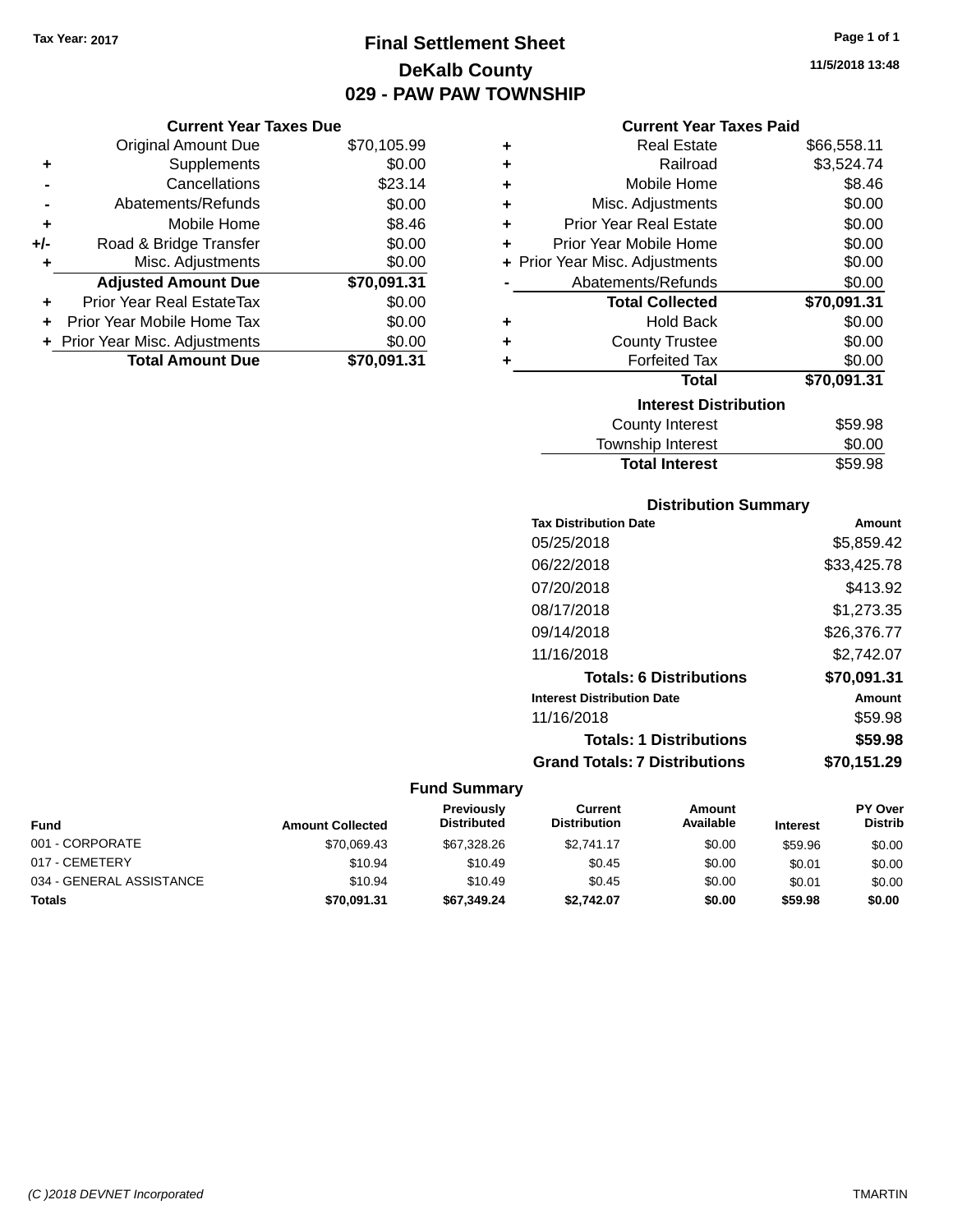**Current Year Taxes Due** Original Amount Due \$96,696.75

**Adjusted Amount Due \$96,676.50**

**Total Amount Due \$96,676.50**

**+** Supplements \$0.00 **-** Cancellations \$31.92 **-** Abatements/Refunds \$0.00 **+** Mobile Home \$11.67 **+/-** Road & Bridge Transfer \$0.00<br> **+** Misc. Adjustments \$0.00

**+** Prior Year Real EstateTax \$0.00 **+** Prior Year Mobile Home Tax \$0.00 **+ Prior Year Misc. Adjustments**  $$0.00$ 

**+** Misc. Adjustments

# **Final Settlement Sheet Tax Year: 2017 Page 1 of 1 DeKalb County 030 - PAW PAW ROAD & BRIDGE**

**11/5/2018 13:48**

### **Current Year Taxes Paid**

| ٠ | <b>Real Estate</b>             | \$91,803.19 |
|---|--------------------------------|-------------|
| ٠ | Railroad                       | \$4,861.64  |
| ٠ | Mobile Home                    | \$11.67     |
| ٠ | Misc. Adjustments              | \$0.00      |
| ٠ | <b>Prior Year Real Estate</b>  | \$0.00      |
| ٠ | Prior Year Mobile Home         | \$0.00      |
|   | + Prior Year Misc. Adjustments | \$0.00      |
|   | Abatements/Refunds             | \$0.00      |
|   | <b>Total Collected</b>         | \$96,676.50 |
| ٠ | <b>Hold Back</b>               | \$0.00      |
| ٠ | <b>County Trustee</b>          | \$0.00      |
| ٠ | <b>Forfeited Tax</b>           | \$0.00      |
|   | <b>Total</b>                   | \$96,676.50 |
|   | <b>Interest Distribution</b>   |             |
|   | County Interest                | \$82.72     |
|   | Townshin Interest              | ደ0 00       |

# Township Interest  $$0.00$ Total Interest \$82.72

## **Distribution Summary**

| <b>Tax Distribution Date</b>         | Amount      |
|--------------------------------------|-------------|
| 05/25/2018                           | \$8,081.87  |
| 06/22/2018                           | \$46,103.78 |
| 07/20/2018                           | \$570.92    |
| 08/17/2018                           | \$1,756.29  |
| 09/14/2018                           | \$36,381.52 |
| 11/16/2018                           | \$3,782.12  |
| <b>Totals: 6 Distributions</b>       | \$96,676.50 |
| <b>Interest Distribution Date</b>    | Amount      |
| 11/16/2018                           | \$82.72     |
| <b>Totals: 1 Distributions</b>       | \$82.72     |
| <b>Grand Totals: 7 Distributions</b> | \$96,759.22 |

|                                         |                         | Previously         | Current             | Amount    |                 | <b>PY Over</b> |
|-----------------------------------------|-------------------------|--------------------|---------------------|-----------|-----------------|----------------|
| <b>Fund</b>                             | <b>Amount Collected</b> | <b>Distributed</b> | <b>Distribution</b> | Available | <b>Interest</b> | <b>Distrib</b> |
| 007 - ROAD AND BRIDGE                   | \$46,906.30             | \$45.071.26        | \$1,835.04          | \$0.00    | \$40.14         | \$0.00         |
| 009 - PERMANENT ROAD                    | \$37,541.70             | \$36,073.02        | \$1,468.68          | \$0.00    | \$32.12         | \$0.00         |
| 010 - EQUIPMENT AND BUILDING            | \$5.161.08              | \$4,959.16         | \$201.92            | \$0.00    | \$4.42          | \$0.00         |
| 027 - AUDIT                             | \$752.33                | \$722.91           | \$29.42             | \$0.00    | \$0.64          | \$0.00         |
| 035 - TORT JUDGEMENTS/LIABILITY<br>INS. | \$4.982.99              | \$4,788.05         | \$194.94            | \$0.00    | \$4.26          | \$0.00         |
| 047 - SOCIAL SECURITY                   | \$1,332.10              | \$1,279.98         | \$52.12             | \$0.00    | \$1.14          | \$0.00         |
| <b>Totals</b>                           | \$96,676.50             | \$92,894.38        | \$3.782.12          | \$0.00    | \$82.72         | \$0.00         |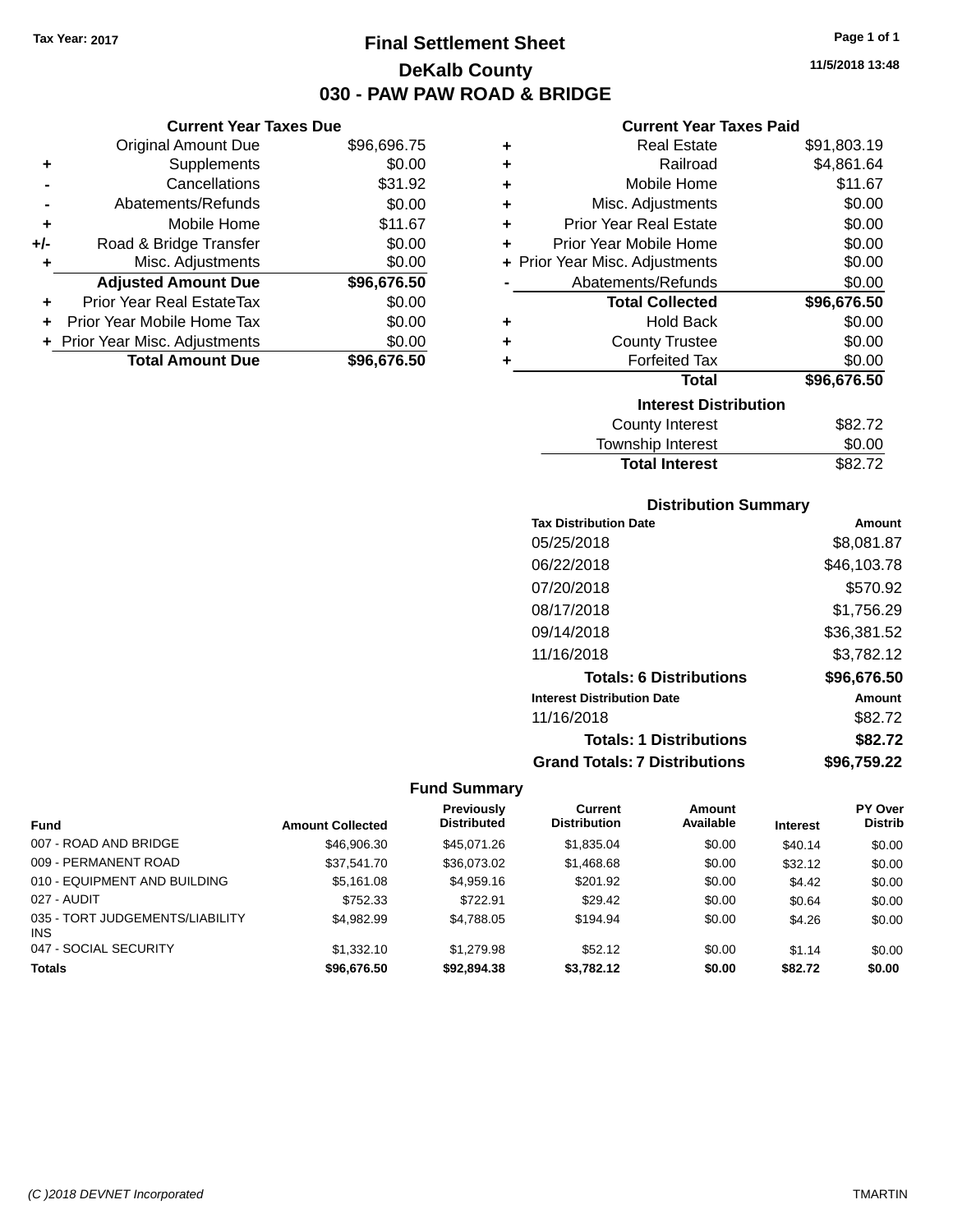## **Final Settlement Sheet Tax Year: 2017 Page 1 of 1 DeKalb County 031 - PIERCE TOWNSHIP**

### **Current Year Taxes Due**

|       | <b>Original Amount Due</b>     | \$58,770.66 |
|-------|--------------------------------|-------------|
| ٠     | Supplements                    | \$0.00      |
|       | Cancellations                  | \$5.42      |
|       | Abatements/Refunds             | \$0.00      |
| ٠     | Mobile Home                    | \$0.84      |
| $+/-$ | Road & Bridge Transfer         | \$0.00      |
| ٠     | Misc. Adjustments              | \$0.00      |
|       | <b>Adjusted Amount Due</b>     | \$58,766.08 |
| ÷     | Prior Year Real EstateTax      | \$0.00      |
|       | Prior Year Mobile Home Tax     | \$0.00      |
|       | + Prior Year Misc. Adjustments | \$0.00      |
|       | <b>Total Amount Due</b>        | \$58.766.08 |

### **Current Year Taxes Paid**

| ٠ | Real Estate                    | \$58,765.24 |
|---|--------------------------------|-------------|
| ÷ | Railroad                       | \$0.00      |
| ÷ | Mobile Home                    | \$0.84      |
| ٠ | Misc. Adjustments              | \$0.00      |
| ٠ | <b>Prior Year Real Estate</b>  | \$0.00      |
| ÷ | Prior Year Mobile Home         | \$0.00      |
|   | + Prior Year Misc. Adjustments | \$0.00      |
|   | Abatements/Refunds             | \$0.00      |
|   | <b>Total Collected</b>         | \$58,766.08 |
| ٠ | <b>Hold Back</b>               | \$0.00      |
| ٠ | <b>County Trustee</b>          | \$0.00      |
|   | <b>Forfeited Tax</b>           | \$0.00      |
|   | <b>Total</b>                   | \$58,766.08 |
|   | <b>Interest Distribution</b>   |             |
|   | <b>County Interest</b>         | \$50.28     |
|   | <b>Township Interest</b>       | \$0.00      |
|   | <b>Total Interest</b>          | \$50.28     |

### **Distribution Summary**

| <b>Tax Distribution Date</b>         | Amount      |
|--------------------------------------|-------------|
| 05/25/2018                           | \$10,932.16 |
| 06/22/2018                           | \$23,987.63 |
| 07/20/2018                           | \$263.94    |
| 08/17/2018                           | \$479.64    |
| 09/14/2018                           | \$21,725.80 |
| 11/16/2018                           | \$1,376.91  |
| <b>Totals: 6 Distributions</b>       | \$58,766.08 |
| <b>Interest Distribution Date</b>    | Amount      |
| 11/16/2018                           | \$50.28     |
| <b>Totals: 1 Distributions</b>       | \$50.28     |
| <b>Grand Totals: 7 Distributions</b> | \$58.816.36 |

|                                               |                         | <b>Previously</b>  | Current             | <b>Amount</b> |                 | <b>PY Over</b> |
|-----------------------------------------------|-------------------------|--------------------|---------------------|---------------|-----------------|----------------|
| <b>Fund</b>                                   | <b>Amount Collected</b> | <b>Distributed</b> | <b>Distribution</b> | Available     | <b>Interest</b> | <b>Distrib</b> |
| 001 - CORPORATE                               | \$43,178.38             | \$42,166.66        | \$1,011.72          | \$0.00        | \$36.94         | \$0.00         |
| $005 - I. M. R. F.$                           | \$4,499.77              | \$4,394.36         | \$105.41            | \$0.00        | \$3.85          | \$0.00         |
| 027 - AUDIT                                   | \$1,084.30              | \$1,058.89         | \$25.41             | \$0.00        | \$0.93          | \$0.00         |
| 035 - TORT JUDGEMENTS/LIABILITY<br><b>INS</b> | \$4,100.76              | \$4,004.68         | \$96.08             | \$0.00        | \$3.51          | \$0.00         |
| 047 - SOCIAL SECURITY                         | \$2,901.57              | \$2,833.59         | \$67.98             | \$0.00        | \$2.48          | \$0.00         |
| 054 - GENERAL ASSISTANCE                      | \$3,001.30              | \$2,930.99         | \$70.31             | \$0.00        | \$2.57          | \$0.00         |
| <b>Totals</b>                                 | \$58,766.08             | \$57.389.17        | \$1,376.91          | \$0.00        | \$50.28         | \$0.00         |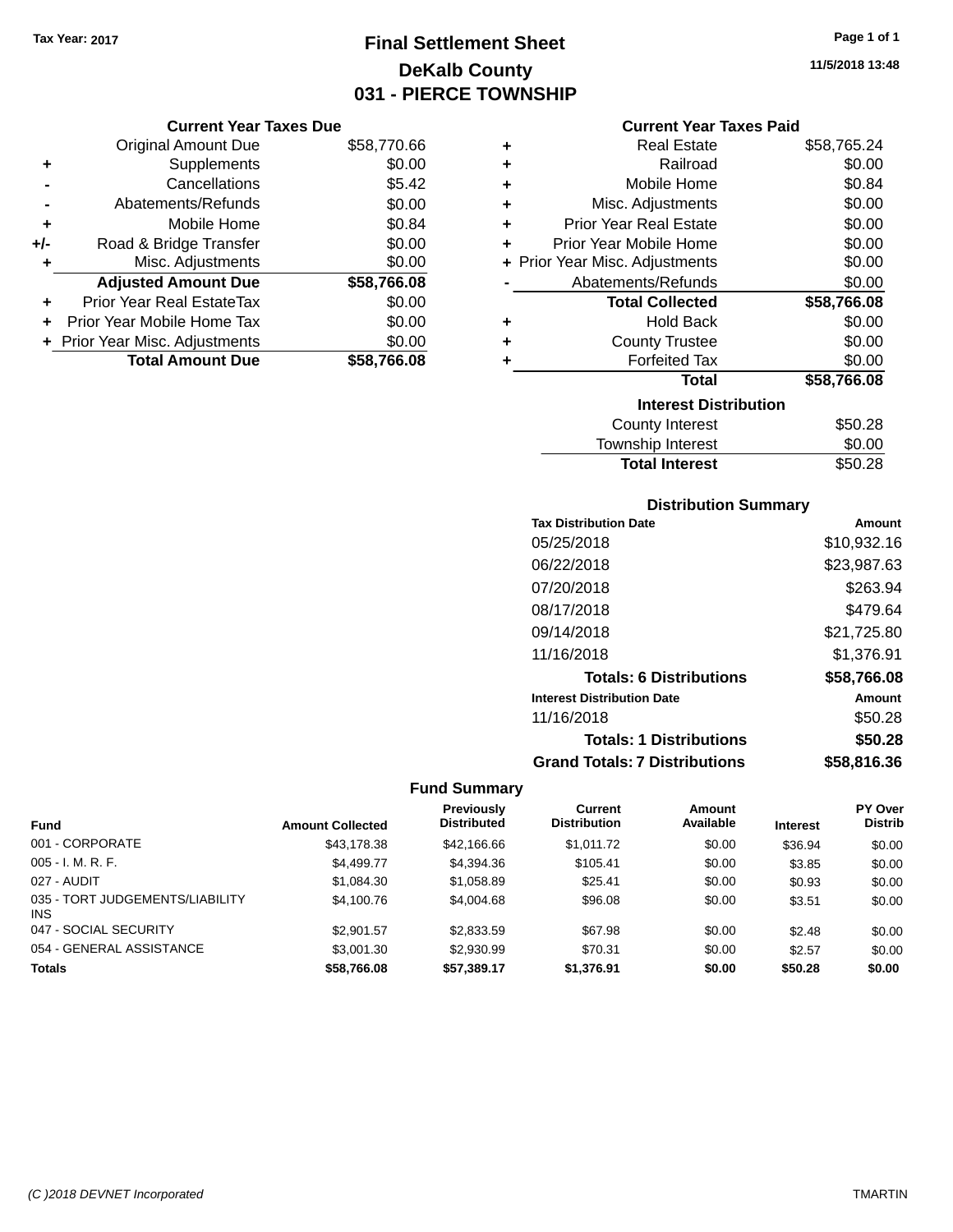**Current Year Taxes Due** Original Amount Due \$173,336.39

**Adjusted Amount Due \$173,322.88**

**Total Amount Due \$173,322.88**

**+** Supplements \$0.00 **-** Cancellations \$15.98 **-** Abatements/Refunds \$0.00 **+** Mobile Home \$2.47 **+/-** Road & Bridge Transfer \$0.00<br> **+** Misc. Adjustments \$0.00

**+** Prior Year Real EstateTax \$0.00 **+** Prior Year Mobile Home Tax \$0.00 **+ Prior Year Misc. Adjustments**  $$0.00$ 

**+** Misc. Adjustments

## **Final Settlement Sheet Tax Year: 2017 Page 1 of 1 DeKalb County 032 - PIERCE ROAD & BRIDGE**

### **Current Year Taxes Paid**

| ÷ | <b>Real Estate</b>             | \$173,320.41 |
|---|--------------------------------|--------------|
| ٠ | Railroad                       | \$0.00       |
| ٠ | Mobile Home                    | \$2.47       |
| ÷ | Misc. Adjustments              | \$0.00       |
| ٠ | <b>Prior Year Real Estate</b>  | \$0.00       |
| ÷ | Prior Year Mobile Home         | \$0.00       |
|   | + Prior Year Misc. Adjustments | \$0.00       |
|   | Abatements/Refunds             | \$0.00       |
|   |                                |              |
|   | <b>Total Collected</b>         | \$173,322.88 |
| ٠ | <b>Hold Back</b>               | \$0.00       |
| ٠ | <b>County Trustee</b>          | \$0.00       |
| ٠ | <b>Forfeited Tax</b>           | \$0.00       |
|   | <b>Total</b>                   | \$173,322.88 |
|   | <b>Interest Distribution</b>   |              |
|   | <b>County Interest</b>         | \$148.31     |

## **Distribution Summary**

Total Interest \$148.31

| PIJUINUUVII VUIIIIIIAI Y             |              |
|--------------------------------------|--------------|
| <b>Tax Distribution Date</b>         | Amount       |
| 05/25/2018                           | \$32,242.97  |
| 06/22/2018                           | \$70.748.22  |
| 07/20/2018                           | \$778.48     |
| 08/17/2018                           | \$1.414.65   |
| 09/14/2018                           | \$64,077.47  |
| 11/16/2018                           | \$4,061.09   |
| <b>Totals: 6 Distributions</b>       | \$173,322.88 |
| <b>Interest Distribution Date</b>    | Amount       |
| 11/16/2018                           | \$148.31     |
| <b>Totals: 1 Distributions</b>       | \$148.31     |
| <b>Grand Totals: 7 Distributions</b> | \$173.471.19 |

|                              |                         | Previously         | Current             | <b>Amount</b> |                 | <b>PY Over</b> |
|------------------------------|-------------------------|--------------------|---------------------|---------------|-----------------|----------------|
| <b>Fund</b>                  | <b>Amount Collected</b> | <b>Distributed</b> | <b>Distribution</b> | Available     | <b>Interest</b> | <b>Distrib</b> |
| $005 - I. M. R. F.$          | \$125.64                | \$122.71           | \$2.93              | \$0.00        | \$0.11          | \$0.00         |
| 007 - ROAD AND BRIDGE        | \$123,302.59            | \$120.413.52       | \$2,889.07          | \$0.00        | \$105.51        | \$0.00         |
| 008 - BRIDGE CONST W/COUNTY  | \$9.793.27              | \$9,563.80         | \$229.47            | \$0.00        | \$8.38          | \$0.00         |
| 009 - PERMANENT ROAD         | \$31,988.65             | \$31,239.12        | \$749.53            | \$0.00        | \$27.37         | \$0.00         |
| 010 - EQUIPMENT AND BUILDING | \$6,859.26              | \$6,698.54         | \$160.72            | \$0.00        | \$5.87          | \$0.00         |
| 047 - SOCIAL SECURITY        | \$1.253.47              | \$1,224.10         | \$29.37             | \$0.00        | \$1.07          | \$0.00         |
| <b>Totals</b>                | \$173.322.88            | \$169,261.79       | \$4,061,09          | \$0.00        | \$148.31        | \$0.00         |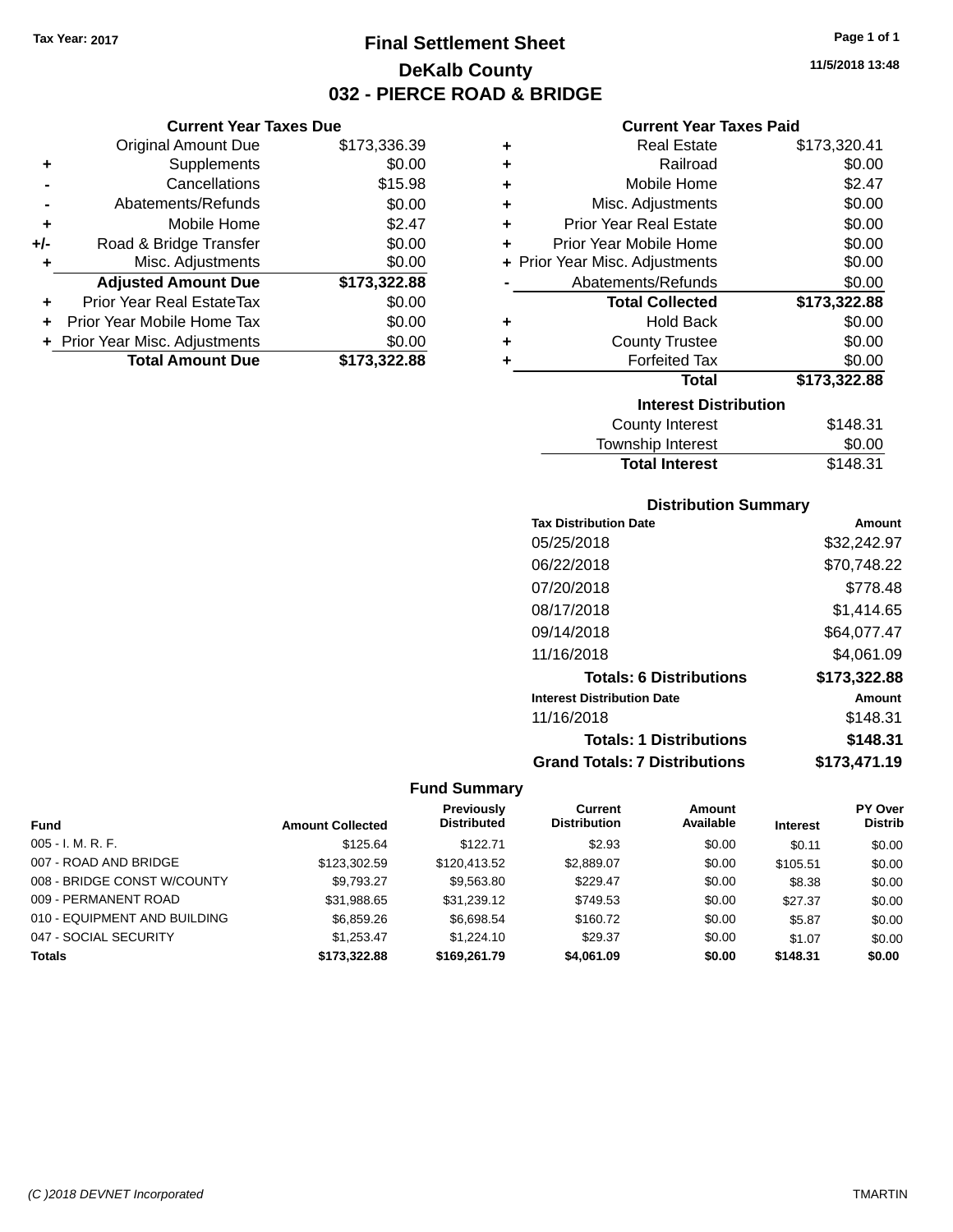## **Final Settlement Sheet Tax Year: 2017 Page 1 of 1 DeKalb County 033 - SANDWICH TOWNSHIP**

**11/5/2018 13:48**

#### **Current Year Taxes Paid**

|     | <b>Current Year Taxes Due</b> |              |  |
|-----|-------------------------------|--------------|--|
|     | <b>Original Amount Due</b>    | \$257,758.22 |  |
| ٠   | Supplements                   | \$10.24      |  |
|     | Cancellations                 | \$450.23     |  |
|     | Abatements/Refunds            | \$0.00       |  |
| ٠   | Mobile Home                   | \$157.80     |  |
| +/- | Road & Bridge Transfer        | \$0.00       |  |
| ٠   | Misc. Adjustments             | \$0.00       |  |
|     | <b>Adjusted Amount Due</b>    | \$257,476.03 |  |
| ÷   | Prior Year Real EstateTax     | \$0.00       |  |
|     | Prior Year Mobile Home Tax    | \$0.00       |  |
|     | Prior Year Misc. Adjustments  | \$254.18     |  |
|     | <b>Total Amount Due</b>       | \$257,730.21 |  |
|     |                               |              |  |

| ٠ | Real Estate                    | \$255,553.79 |
|---|--------------------------------|--------------|
| ÷ | Railroad                       | \$1,186.08   |
| ÷ | Mobile Home                    | \$155.80     |
| ÷ | Misc. Adjustments              | \$0.00       |
| ٠ | <b>Prior Year Real Estate</b>  | \$0.00       |
| ٠ | Prior Year Mobile Home         | \$0.00       |
|   | + Prior Year Misc. Adjustments | \$254.18     |
|   | Abatements/Refunds             | \$0.00       |
|   | <b>Total Collected</b>         | \$257,149.85 |
| ٠ | <b>Hold Back</b>               | \$0.00       |
| ٠ | <b>County Trustee</b>          | \$508.27     |
| ٠ | <b>Forfeited Tax</b>           | \$72.09      |
|   | <b>Total</b>                   | \$257,730.21 |
|   | <b>Interest Distribution</b>   |              |
|   | County Interest                | \$220.04     |
|   | <b>Township Interest</b>       | \$0.00       |
|   | <b>Total Interest</b>          | \$220.04     |

### **Distribution Summary**

| <b>Tax Distribution Date</b>         | Amount       |
|--------------------------------------|--------------|
| 05/25/2018                           | \$28,434.31  |
| 06/22/2018                           | \$111,959.00 |
| 07/20/2018                           | \$3,681.35   |
| 08/17/2018                           | \$4,892.50   |
| 09/14/2018                           | \$98,022.21  |
| 11/16/2018                           | \$10.160.48  |
| <b>Totals: 6 Distributions</b>       | \$257,149.85 |
| <b>Interest Distribution Date</b>    | Amount       |
| 11/16/2018                           | \$220.04     |
| <b>Totals: 1 Distributions</b>       | \$220.04     |
| <b>Grand Totals: 7 Distributions</b> | \$257,369.89 |

### **Fund Summary**

| <b>Fund</b>              | <b>Amount Collected</b> | <b>Previously</b><br><b>Distributed</b> | Current<br><b>Distribution</b> | Amount<br>Available | <b>Interest</b> | PY Over<br>Distrib |
|--------------------------|-------------------------|-----------------------------------------|--------------------------------|---------------------|-----------------|--------------------|
| 001 - CORPORATE          | \$138,726.17            | \$133,244.84                            | \$5,481,33                     | \$0.00              | \$118.71        | \$0.00             |
| $005 - I. M. R. F.$      | \$14,936.80             | \$14.346.61                             | \$590.19                       | \$0.00              | \$12.78         | \$0.00             |
| 017 - CEMETERY           | \$92.514.29             | \$88,858,87                             | \$3.655.42                     | \$0.00              | \$79.16         | \$0.00             |
| 047 - SOCIAL SECURITY    | \$9.962.76              | \$9.569.13                              | \$393.63                       | \$0.00              | \$8.53          | \$0.00             |
| 054 - GENERAL ASSISTANCE | \$1,009.83              | \$969.92                                | \$39.91                        | \$0.00              | \$0.86          | \$0.00             |
| <b>Totals</b>            | \$257.149.85            | \$246.989.37                            | \$10,160.48                    | \$0.00              | \$220.04        | \$0.00             |

| Year Source             | <b>Account Type</b> | <b>Amount Adiustment Description</b>                   |
|-------------------------|---------------------|--------------------------------------------------------|
| 2016 RE - Real Estate   | Back Tax Collected  | \$22.43 DOBSON REDEMPTION 19-26-481-012 by TBA         |
| 2016   RE - Real Estate | Back Tax Collected  | \$231.75 CHICAGO TITLE LAND TR CO 19-26-484-016 by TBA |
| <b>Totals 2 entries</b> |                     | \$254.18                                               |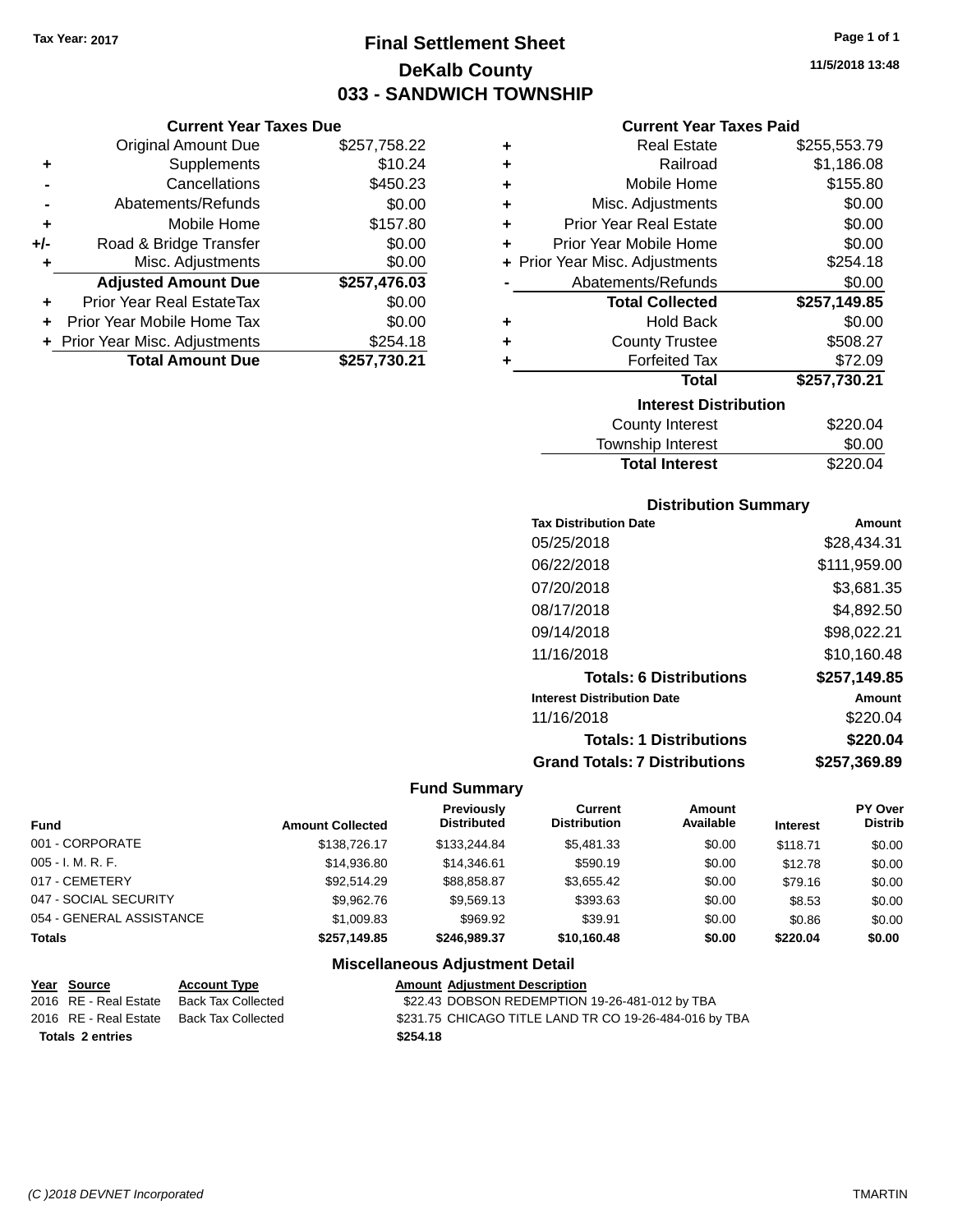**Current Year Taxes Due** Original Amount Due \$575,526.78

**Adjusted Amount Due \$574,896.66**

**Total Amount Due \$575,465.13**

**+** Supplements \$22.85 **-** Cancellations \$1,005.32 **-** Abatements/Refunds \$0.00 **+** Mobile Home \$352.35 **+/-** Road & Bridge Transfer \$0.00 **+** Misc. Adjustments \$0.00

**+** Prior Year Real EstateTax (\$0.01) **+** Prior Year Mobile Home Tax \$0.00 **+** Prior Year Misc. Adjustments \$568.48

## **Final Settlement Sheet Tax Year: 2017 Page 1 of 1 DeKalb County 034 - SANDWICH PUBLIC LIBRARY DISTRICT**

**11/5/2018 13:48**

#### **Current Year Taxes Paid**

| ٠ | <b>Real Estate</b>             | \$570,604.67 |
|---|--------------------------------|--------------|
| ÷ | Railroad                       | \$2,648.28   |
| ÷ | Mobile Home                    | \$347.87     |
| ÷ | Misc. Adjustments              | \$0.00       |
| ÷ | <b>Prior Year Real Estate</b>  | (\$0.01)     |
| ÷ | Prior Year Mobile Home         | \$0.00       |
|   | + Prior Year Misc. Adjustments | \$568.48     |
|   | Abatements/Refunds             | \$0.00       |
|   | <b>Total Collected</b>         | \$574,169.29 |
| ٠ | <b>Hold Back</b>               | \$0.00       |
| ÷ | <b>County Trustee</b>          | \$1,134.87   |
| ٠ | <b>Forfeited Tax</b>           | \$160.97     |
|   | <b>Total</b>                   | \$575,465.13 |
|   | <b>Interest Distribution</b>   |              |
|   | <b>County Interest</b>         | \$491.30     |
|   |                                | ີ ລ          |

| County Interest       | \$491.30 |
|-----------------------|----------|
| Township Interest     | \$0.00   |
| <b>Total Interest</b> | \$491.30 |

### **Distribution Summary**

| <b>Tax Distribution Date</b>         | Amount       |
|--------------------------------------|--------------|
| 05/25/2018                           | \$63,489.15  |
| 06/22/2018                           | \$249,983.12 |
| 07/20/2018                           | \$8,219.77   |
| 08/17/2018                           | \$10,923.93  |
| 09/14/2018                           | \$218,866.40 |
| 11/16/2018                           | \$22,686.92  |
| <b>Totals: 6 Distributions</b>       | \$574,169.29 |
| <b>Interest Distribution Date</b>    | Amount       |
| 11/16/2018                           | \$491.30     |
| <b>Totals: 1 Distributions</b>       | \$491.30     |
| <b>Grand Totals: 7 Distributions</b> | \$574.660.59 |

#### **Fund Summary**

| <b>Fund</b>                             | <b>Amount Collected</b> | Previously<br><b>Distributed</b> | <b>Current</b><br><b>Distribution</b> | Amount<br>Available | <b>Interest</b> | <b>PY Over</b><br><b>Distrib</b> |
|-----------------------------------------|-------------------------|----------------------------------|---------------------------------------|---------------------|-----------------|----------------------------------|
| 001 - CORPORATE                         | \$285,320.80            | \$274,047.02                     | \$11,273.78                           | \$0.00              | \$244.13        | \$0.00                           |
| 003 - BONDS AND INTEREST                | \$207,879.15            | \$199,665.29                     | \$8,213.86                            | \$0.00              | \$177.88        | \$0.00                           |
| 004 - OPERATIONS & MAINTENANCE          | \$27.929.31             | \$26,825.75                      | \$1,103.56                            | \$0.00              | \$23.90         | \$0.00                           |
| $005 - I. M. R. F.$                     | \$22,156.61             | \$21.281.16                      | \$875.45                              | \$0.00              | \$18.96         | \$0.00                           |
| 027 - AUDIT                             | \$3,120.04              | \$2,996.76                       | \$123.28                              | \$0.00              | \$2.67          | \$0.00                           |
| 035 - TORT JUDGEMENTS/LIABILITY<br>INS. | \$15,343.53             | \$14,737.26                      | \$606.27                              | \$0.00              | \$13.13         | \$0.00                           |
| 047 - SOCIAL SECURITY                   | \$12,419.85             | \$11.929.13                      | \$490.72                              | \$0.00              | \$10.63         | \$0.00                           |
| <b>Totals</b>                           | \$574,169.29            | \$551,482.37                     | \$22,686.92                           | \$0.00              | \$491.30        | \$0.00                           |

#### **Miscellaneous Adjustment Detail**

#### **Year Source Account Type Amount Adjustment Description** 2016 RE - Real Estate Back Tax Collected \$50.16 DOBSON REDEMPTION 19-26-481-012 by TBA 2016 RE - Real Estate Back Tax Collected \$518.32 CHICAGO TITLE LAND TR CO 19-26-484-016 by TBA **Totals \$568.48 2 entries**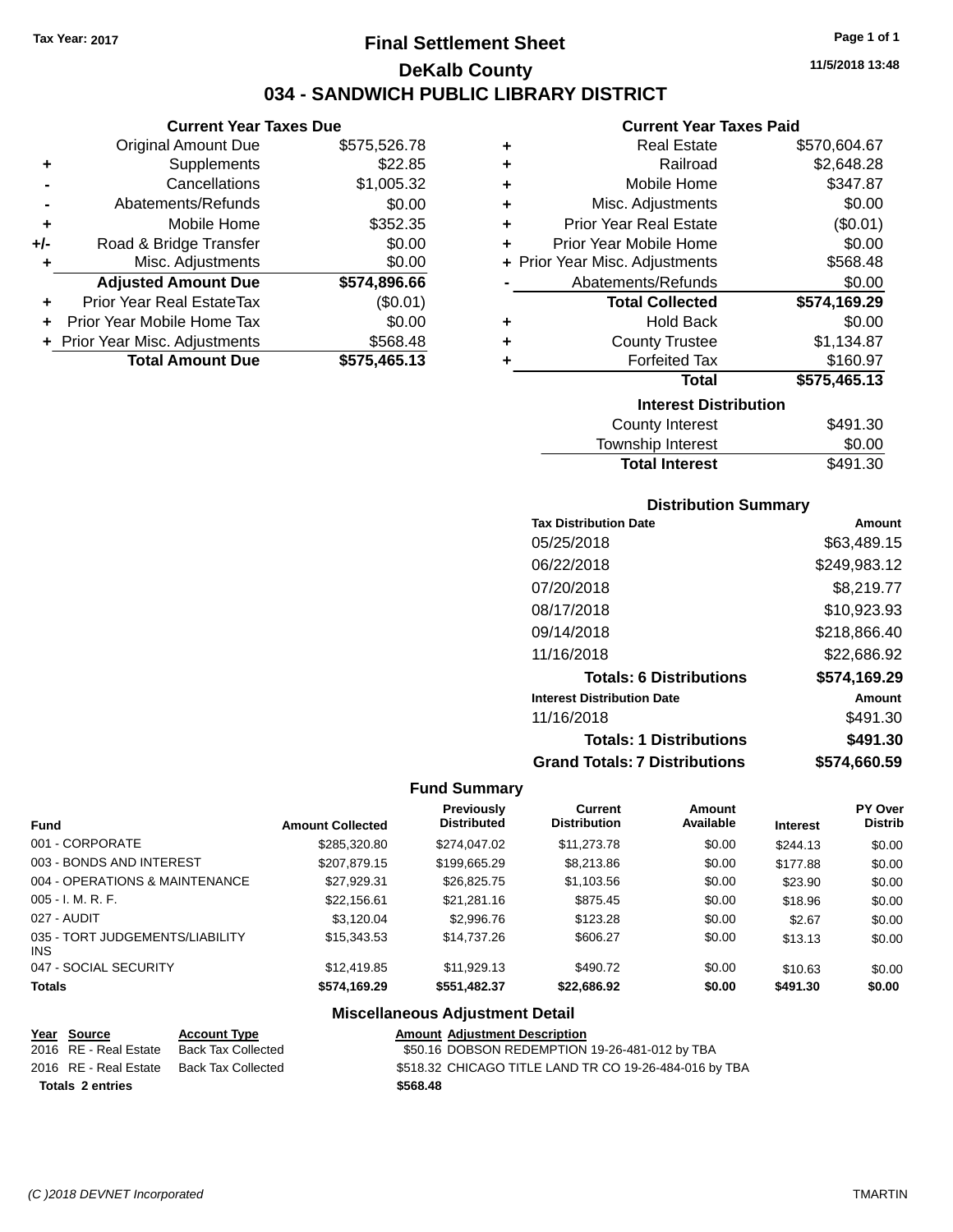**Totals \$21,344.01 \$21,296.01**

## **Final Settlement Sheet Tax Year: 2017 Page 1 of 1 DeKalb County 035 - SANDWICH ROAD & BRIDGE**

**11/5/2018 13:48**

### **Current Year Taxes Paid**

| Current \                  |   |               | <b>Current Year Taxes Due</b>    |     |
|----------------------------|---|---------------|----------------------------------|-----|
| Real Es                    | ٠ | \$248,860.15  | <b>Original Amount Due</b>       |     |
| Rail                       | ٠ | \$9.88        | <b>Supplements</b>               | ٠   |
| Mobile H                   | ٠ | \$434.68      | Cancellations                    |     |
| Misc. Adjustm              | ٠ | \$0.00        | Abatements/Refunds               |     |
| Prior Year Real Es         | ٠ | \$152.35      | Mobile Home                      | ٠   |
| Prior Year Mobile H        | ٠ | (\$21,296.01) | Road & Bridge Transfer           | +/- |
| + Prior Year Misc. Adjustm |   | \$0.00        | Misc. Adjustments                | ٠   |
| Abatements/Refu            |   | \$227,291.69  | <b>Adjusted Amount Due</b>       |     |
| <b>Total Colle</b>         |   | \$0.00        | <b>Prior Year Real EstateTax</b> |     |
| Hold I                     | ٠ | \$0.00        | Prior Year Mobile Home Tax       |     |
| <b>County Tru</b>          | ٠ | \$245.41      | + Prior Year Misc. Adjustments   |     |
| Forfeitec                  |   | \$227,537.10  | <b>Total Amount Due</b>          |     |
|                            |   |               |                                  |     |
| <b>Interes</b>             |   |               |                                  |     |

| ÷ | <b>Real Estate</b>             | \$225,435.83 |
|---|--------------------------------|--------------|
| ÷ | Railroad                       | \$1,145.12   |
| ÷ | Mobile Home                    | \$150.42     |
| ٠ | Misc. Adjustments              | \$0.00       |
| ÷ | <b>Prior Year Real Estate</b>  | \$0.00       |
| ÷ | Prior Year Mobile Home         | \$0.00       |
|   | + Prior Year Misc. Adjustments | \$245.41     |
|   | Abatements/Refunds             | \$0.00       |
|   |                                |              |
|   | <b>Total Collected</b>         | \$226,976.78 |
| ٠ | <b>Hold Back</b>               | \$0.00       |
| ÷ | <b>County Trustee</b>          | \$490.72     |
|   | <b>Forfeited Tax</b>           | \$69.60      |
|   | <b>Total</b>                   | \$227,537.10 |
|   | <b>Interest Distribution</b>   |              |
|   | <b>County Interest</b>         | \$194.22     |

|                         |                                |                             | <b>Total Interest</b>        | \$194.22 |
|-------------------------|--------------------------------|-----------------------------|------------------------------|----------|
|                         | <b>Road and Bridge Summary</b> | <b>Distribution Summary</b> |                              |          |
| <b>Municipality</b>     | Amt. Due                       | Amt. Distrib.               | <b>Tax Distribution Date</b> | Amo      |
| <b>CITY OF SANDWICH</b> | \$21,344.01                    | \$21,296.01                 | 05/25/2018                   | \$25.092 |

| <b>Distribution Summary</b> |  |
|-----------------------------|--|
|-----------------------------|--|

| <b>Tax Distribution Date</b>         | Amount       |
|--------------------------------------|--------------|
| 05/25/2018                           | \$25,092.11  |
| 06/22/2018                           | \$98,818.48  |
| 07/20/2018                           | \$3,248.67   |
| 08/17/2018                           | \$4,317.44   |
| 09/14/2018                           | \$86,520.70  |
| 11/16/2018                           | \$8.979.38   |
| <b>Totals: 6 Distributions</b>       | \$226,976.78 |
| <b>Interest Distribution Date</b>    | Amount       |
| 11/16/2018                           | \$194.22     |
| <b>Totals: 1 Distributions</b>       | \$194.22     |
| <b>Grand Totals: 7 Distributions</b> | \$227.171.00 |
|                                      |              |

#### **Fund Summary**

| Fund                         | <b>Amount Collected</b> | Previously<br><b>Distributed</b>                                                                                                                                                                                               | Current<br><b>Distribution</b> | Amount<br>Available | <b>Interest</b> | PY Over<br><b>Distrib</b> |
|------------------------------|-------------------------|--------------------------------------------------------------------------------------------------------------------------------------------------------------------------------------------------------------------------------|--------------------------------|---------------------|-----------------|---------------------------|
| 007 - ROAD AND BRIDGE        | \$27.508.71             | \$26,410.87                                                                                                                                                                                                                    | \$1.097.84                     | \$0.00              | \$38.18         | \$0.00                    |
| 009 - PERMANENT ROAD         | \$144.288.20            | \$138,586.95                                                                                                                                                                                                                   | \$5.701.25                     | \$0.00              | \$112.87        | \$0.00                    |
| 010 - EQUIPMENT AND BUILDING | \$53,702.90             | \$51.580.95                                                                                                                                                                                                                    | \$2,121.95                     | \$0.00              | \$42.01         | \$0.00                    |
| 047 - SOCIAL SECURITY        | \$1.476.97              | \$1,418.63                                                                                                                                                                                                                     | \$58.34                        | \$0.00              | \$1.16          | \$0.00                    |
| Totals                       | \$226,976.78            | \$217.997.40                                                                                                                                                                                                                   | \$8,979.38                     | \$0.00              | \$194.22        | \$0.00                    |
|                              |                         | Additional Higher and an article of the control Property of the Manual Manual Manual Manual Manual Manual Manual Manual Manual Manual Manual Manual Manual Manual Manual Manual Manual Manual Manual Manual Manual Manual Manu |                                |                     |                 |                           |

| Year Source           | <b>Account Type</b> | <b>Amount Adiustment Description</b>                   |
|-----------------------|---------------------|--------------------------------------------------------|
| 2016 RE - Real Estate | Back Tax Collected  | \$21.65 DOBSON REDEMPTION 19-26-481-012 by TBA         |
| 2016 RE - Real Estate | Back Tax Collected  | \$223.76 CHICAGO TITLE LAND TR CO 19-26-484-016 by TBA |
| Totals 2 entries      |                     | \$245.41                                               |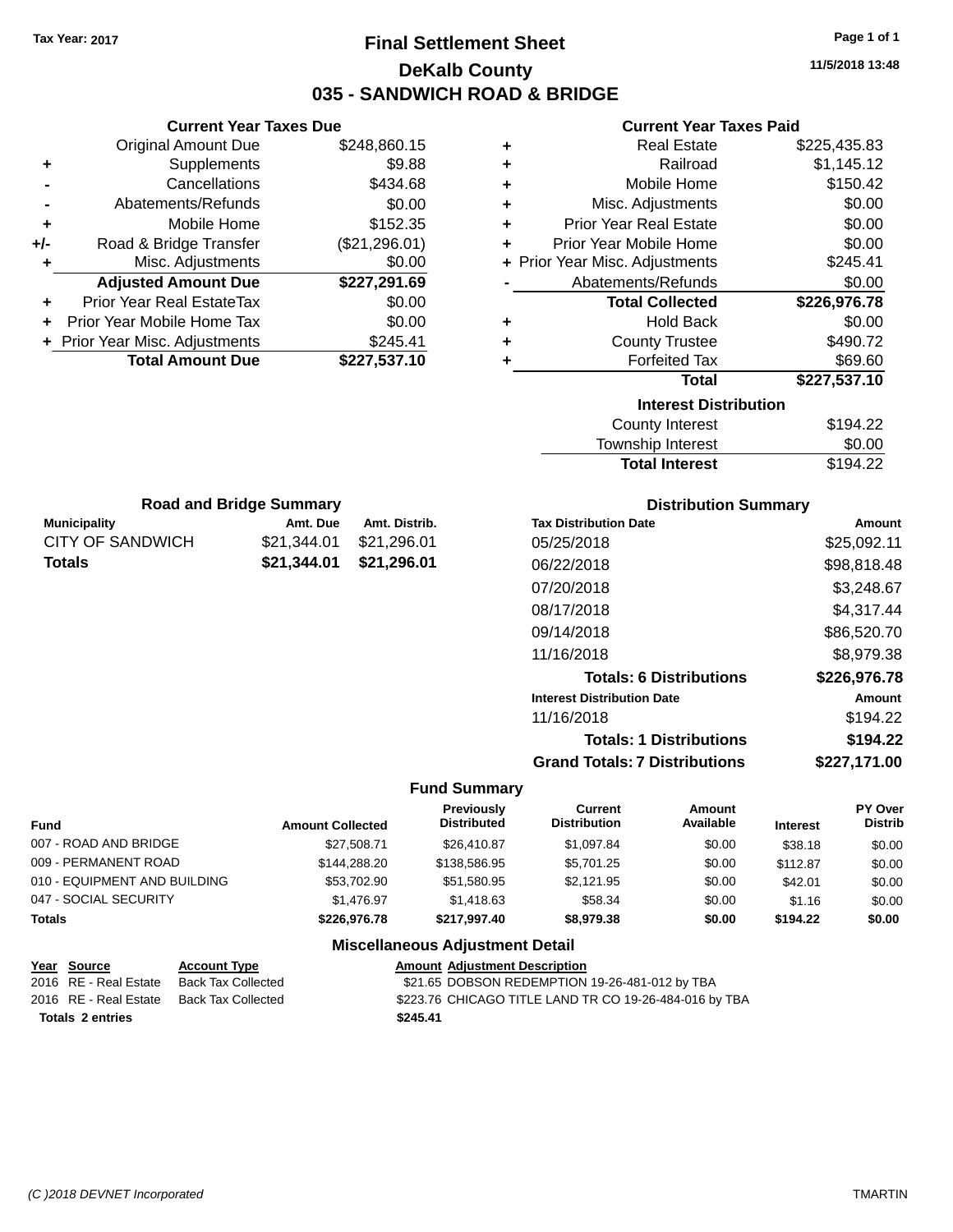## **Final Settlement Sheet Tax Year: 2017 Page 1 of 1 DeKalb County 036 - SHABBONA TOWNSHIP**

**11/5/2018 13:48**

### **Current Year Taxes Paid**

|       | <b>Current Year Taxes Due</b>  |             |                                    | <b>Current Year Taxes Paid</b> |             |
|-------|--------------------------------|-------------|------------------------------------|--------------------------------|-------------|
|       | <b>Original Amount Due</b>     | \$96,804.69 | <b>Real Estate</b><br>٠            |                                | \$92,458.26 |
| ٠     | Supplements                    | \$0.00      | ٠                                  | Railroad                       | \$4,245.38  |
|       | Cancellations                  | \$19.00     | ٠                                  | Mobile Home                    | \$3.68      |
|       | Abatements/Refunds             | \$0.00      | ٠                                  | Misc. Adjustments              | \$30.01     |
| ٠     | Mobile Home                    | \$3.68      | <b>Prior Year Real Estate</b><br>٠ |                                | \$0.00      |
| $+/-$ | Road & Bridge Transfer         | \$0.00      | Prior Year Mobile Home<br>٠        |                                | \$0.00      |
|       | Misc. Adjustments              | \$30.01     |                                    | + Prior Year Misc. Adjustments | \$0.00      |
|       | <b>Adjusted Amount Due</b>     | \$96,819.38 |                                    | Abatements/Refunds             | \$0.00      |
| ٠     | Prior Year Real EstateTax      | \$0.00      |                                    | <b>Total Collected</b>         | \$96,737.33 |
| ٠     | Prior Year Mobile Home Tax     | \$0.00      | ٠                                  | <b>Hold Back</b>               | \$0.00      |
|       | + Prior Year Misc. Adjustments | \$0.00      | ٠                                  | <b>County Trustee</b>          | \$82.05     |
|       | <b>Total Amount Due</b>        | \$96,819.38 |                                    | <b>Forfeited Tax</b>           | \$0.00      |
|       |                                |             |                                    | <b>Total</b>                   | \$96,819.38 |
|       |                                |             |                                    |                                |             |

|   | <b>Total Collected</b>       | \$96,737.33 |
|---|------------------------------|-------------|
| ÷ | <b>Hold Back</b>             | \$0.00      |
| ÷ | <b>County Trustee</b>        | \$82.05     |
| ÷ | <b>Forfeited Tax</b>         | \$0.00      |
|   | Total                        | \$96,819.38 |
|   | <b>Interest Distribution</b> |             |
|   | <b>County Interest</b>       | \$82.78     |
|   | Township Interest            | \$0.00      |
|   | <b>Total Interest</b>        | \$82.78     |

#### **Distribution Summary**

| <b>Tax Distribution Date</b>         | Amount      |
|--------------------------------------|-------------|
| 05/25/2018                           | \$8,193.09  |
| 06/22/2018                           | \$45,457.45 |
| 07/20/2018                           | \$522.05    |
| 08/17/2018                           | \$1,270.36  |
| 09/14/2018                           | \$39,709.52 |
| 11/16/2018                           | \$1.584.86  |
| <b>Totals: 6 Distributions</b>       | \$96,737.33 |
| <b>Interest Distribution Date</b>    | Amount      |
| 11/16/2018                           | \$82.78     |
| <b>Totals: 1 Distributions</b>       | \$82.78     |
| <b>Grand Totals: 7 Distributions</b> | \$96.820.11 |

#### **Fund Summary**

| <b>Fund</b>              | <b>Amount Collected</b> | <b>Previously</b><br><b>Distributed</b> | Current<br><b>Distribution</b> | Amount<br>Available | <b>Interest</b> | <b>PY Over</b><br><b>Distrib</b> |
|--------------------------|-------------------------|-----------------------------------------|--------------------------------|---------------------|-----------------|----------------------------------|
| 001 - CORPORATE          | \$63.657.72             | \$62,614.80                             | \$1.042.92                     | \$0.00              | \$54.47         | \$0.00                           |
| 017 - CEMETERY           | \$32.978.43             | \$32,438.13                             | \$540.30                       | \$0.00              | \$28.22         | \$0.00                           |
| 054 - GENERAL ASSISTANCE | \$101.18                | \$99.54                                 | \$1.64                         | \$0.00              | \$0.09          | \$0.00                           |
| <b>Totals</b>            | \$96,737.33             | \$95.152.47                             | \$1,584.86                     | \$0.00              | \$82.78         | \$0.00                           |

|                         | Year Source | <b>Account Type</b>                        | <b>Amount Adjustment Description</b>          |
|-------------------------|-------------|--------------------------------------------|-----------------------------------------------|
|                         |             | 2017 RE - Real Estate Paymt In Lieu of Tax | \$25.53 HOUSING AUTHORITY SEQUOYA APTS by TBA |
|                         |             | 2017 RE - Real Estate Back Tax Collected   | \$4.48 TRUSTEE SALE 13-06-332-004 by TBA      |
| <b>Totals 2 entries</b> |             |                                            | \$30.01                                       |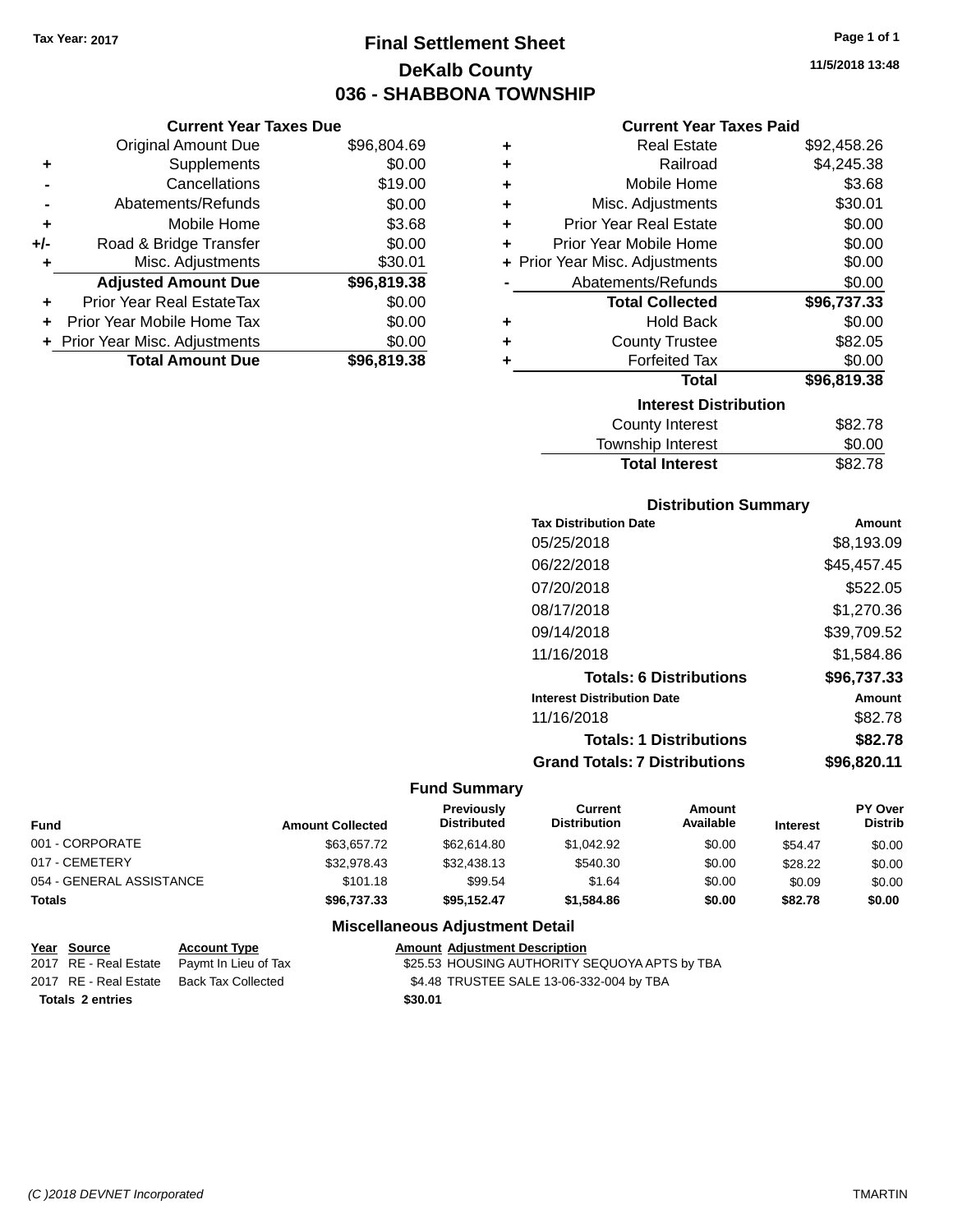## **Final Settlement Sheet Tax Year: 2017 Page 1 of 1 DeKalb County 037 - SHABBONA ROAD & BRIDGE**

**11/5/2018 13:48**

### **Current Year Taxes Paid**

|     | <b>Current Year Taxes Due</b>              |               |  |  |  |  |
|-----|--------------------------------------------|---------------|--|--|--|--|
|     | <b>Original Amount Due</b><br>\$177,685.84 |               |  |  |  |  |
| ٠   | Supplements                                | \$0.00        |  |  |  |  |
|     | Cancellations                              | \$34.89       |  |  |  |  |
|     | Abatements/Refunds                         | \$0.00        |  |  |  |  |
| ٠   | Mobile Home                                | \$6.75        |  |  |  |  |
| +/- | Road & Bridge Transfer                     | (\$12,759.24) |  |  |  |  |
|     | Misc. Adjustments                          | \$55.08       |  |  |  |  |
|     | <b>Adjusted Amount Due</b>                 | \$164,953.54  |  |  |  |  |
| ٠   | Prior Year Real EstateTax                  | \$0.00        |  |  |  |  |
|     | Prior Year Mobile Home Tax                 | \$0.00        |  |  |  |  |
|     | + Prior Year Misc. Adjustments             | \$0.00        |  |  |  |  |
|     | <b>Total Amount Due</b>                    | \$164,953.54  |  |  |  |  |
|     |                                            |               |  |  |  |  |

| ٠ | <b>Real Estate</b>             | \$156,948.67 |
|---|--------------------------------|--------------|
| ٠ | Railroad                       | \$7,792.44   |
| ٠ | Mobile Home                    | \$6.75       |
| ٠ | Misc. Adjustments              | \$55.08      |
| ٠ | <b>Prior Year Real Estate</b>  | \$0.00       |
| ٠ | Prior Year Mobile Home         | \$0.00       |
|   | + Prior Year Misc. Adjustments | \$0.00       |
|   | Abatements/Refunds             | \$0.00       |
|   | <b>Total Collected</b>         | \$164,802.94 |
|   |                                |              |
| ٠ | <b>Hold Back</b>               | \$0.00       |
| ٠ | <b>County Trustee</b>          | \$150.60     |
| ٠ | <b>Forfeited Tax</b>           | \$0.00       |
|   | <b>Total</b>                   | \$164,953.54 |
|   | <b>Interest Distribution</b>   |              |
|   | <b>County Interest</b>         | \$141.02     |
|   | <b>Township Interest</b>       | \$0.00       |

| <b>Total Interest</b> | \$141.02 |
|-----------------------|----------|
| Township Interest     | \$0.00   |
| County Interest       | \$141.02 |

| <b>Road and Bridge Summary</b>                   |             |             |  |  |  |  |
|--------------------------------------------------|-------------|-------------|--|--|--|--|
| <b>Municipality</b><br>Amt. Distrib.<br>Amt. Due |             |             |  |  |  |  |
| VILLAGE OF LEE                                   | \$1,600.49  | \$1,599.14  |  |  |  |  |
| <b>VILLAGE OF SHABBONA</b>                       | \$11,169.74 | \$11,160.10 |  |  |  |  |
| Totals                                           | \$12,770.23 | \$12,759.24 |  |  |  |  |

### **Distribution Summary**

| <b>Tax Distribution Date</b>         | Amount       |
|--------------------------------------|--------------|
| 05/25/2018                           | \$13,937.13  |
| 06/22/2018                           | \$77,449.16  |
| 07/20/2018                           | \$888.05     |
| 08/17/2018                           | \$2,160.99   |
| 09/14/2018                           | \$67,671.17  |
| 11/16/2018                           | \$2,696.44   |
| <b>Totals: 6 Distributions</b>       | \$164,802.94 |
| <b>Interest Distribution Date</b>    | Amount       |
| 11/16/2018                           | \$141.02     |
| <b>Totals: 1 Distributions</b>       | \$141.02     |
| <b>Grand Totals: 7 Distributions</b> | \$164,943.96 |

### **Fund Summary**

| Fund                         | <b>Amount Collected</b> | Previously<br><b>Distributed</b> | Current<br><b>Distribution</b> | Amount<br>Available | <b>Interest</b> | PY Over<br><b>Distrib</b> |
|------------------------------|-------------------------|----------------------------------|--------------------------------|---------------------|-----------------|---------------------------|
| 007 - ROAD AND BRIDGE        | \$47,153.96             | \$46,384.97                      | \$768.99                       | \$0.00              | \$47.58         | \$0.00                    |
| 008 - BRIDGE CONST W/COUNTY  | \$2,999.56              | \$2.950.41                       | \$49.15                        | \$0.00              | \$2.38          | \$0.00                    |
| 009 - PERMANENT ROAD         | \$74.700.41             | \$73.476.61                      | \$1,223.80                     | \$0.00              | \$59.33         | \$0.00                    |
| 010 - EQUIPMENT AND BUILDING | \$39.949.01             | \$39.294.51                      | \$654.50                       | \$0.00              | \$31.73         | \$0.00                    |
| Totals                       | \$164,802,94            | \$162,106,50                     | \$2.696.44                     | \$0.00              | \$141.02        | \$0.00                    |

| <u>Year Source</u>      | <b>Account Type</b>                        | <b>Amount Adiustment Description</b>          |
|-------------------------|--------------------------------------------|-----------------------------------------------|
|                         | 2017 RE - Real Estate Paymt In Lieu of Tax | \$46.86 HOUSING AUTHORITY SEQUOYA APTS by TBA |
| 2017 RE - Real Estate   | Back Tax Collected                         | \$8.22 TRUSTEE SALE 13-06-332-004 by TBA      |
| <b>Totals 2 entries</b> |                                            | \$55.08                                       |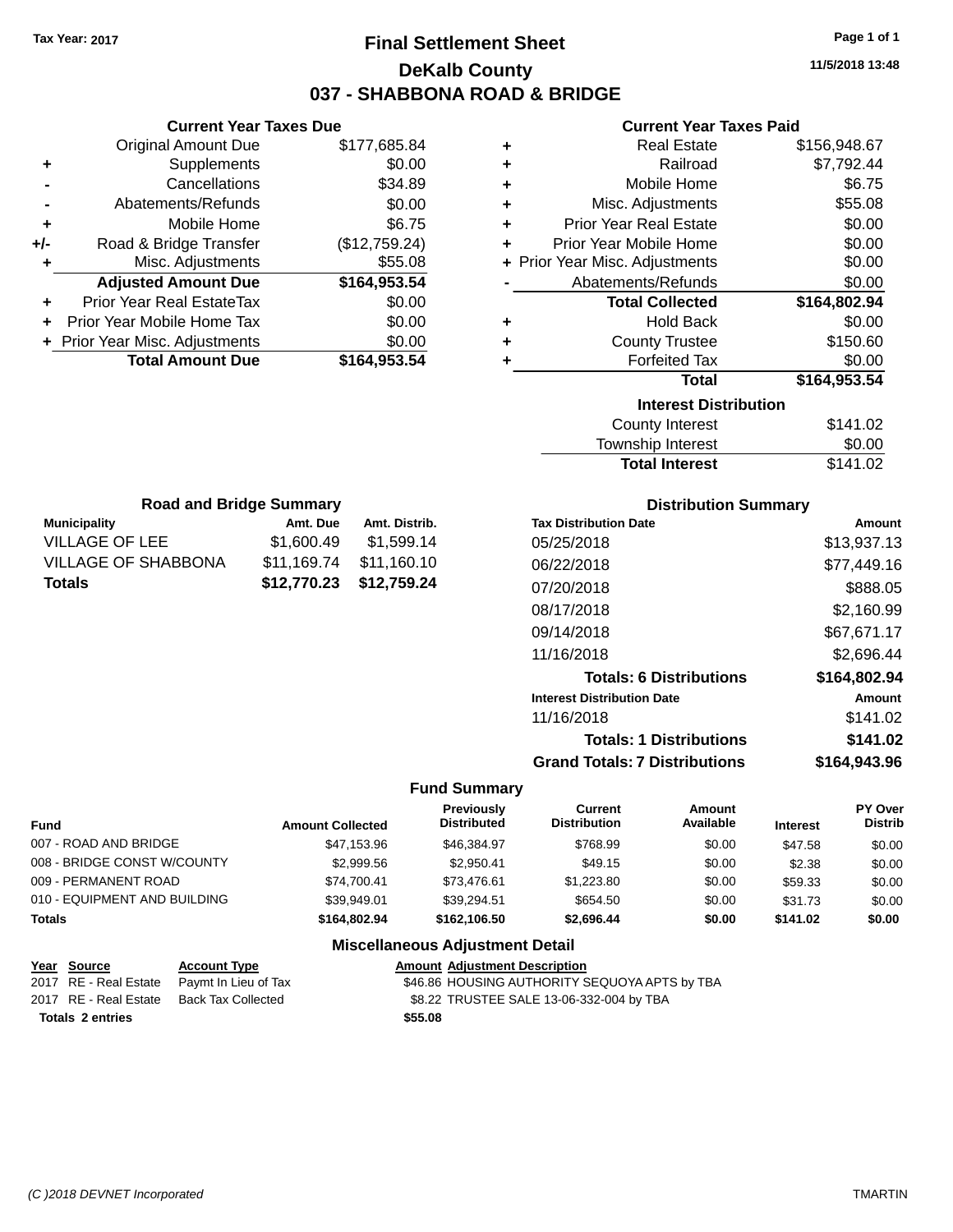**Current Year Taxes Due**

## **Final Settlement Sheet Tax Year: 2017 Page 1 of 1 DeKalb County 038 - SOMONAUK TOWNSHIP**

**11/5/2018 13:48**

### **Current Year Taxes Paid**

|     | <b>Original Amount Due</b>       | \$85,664.89 | ٠ | <b>Real Estate</b>             | \$83,628.16 |
|-----|----------------------------------|-------------|---|--------------------------------|-------------|
| ٠   | Supplements                      | \$0.00      | ٠ | Railroad                       | \$1,875.12  |
|     | Cancellations                    | \$161.61    | ٠ | Mobile Home                    | \$1.53      |
|     | Abatements/Refunds               | \$0.00      | ÷ | Misc. Adjustments              | \$0.00      |
| ٠   | Mobile Home                      | \$1.53      | ٠ | <b>Prior Year Real Estate</b>  | \$0.00      |
| +/- | Road & Bridge Transfer           | \$0.00      | ٠ | Prior Year Mobile Home         | \$0.00      |
|     | Misc. Adjustments                | \$0.00      |   | + Prior Year Misc. Adjustments | \$0.00      |
|     | <b>Adjusted Amount Due</b>       | \$85,504.81 |   | Abatements/Refunds             | \$0.00      |
| ÷.  | <b>Prior Year Real EstateTax</b> | \$0.00      |   | <b>Total Collected</b>         | \$85,504.81 |
|     | Prior Year Mobile Home Tax       | \$0.00      | ÷ | <b>Hold Back</b>               | \$0.00      |
|     | + Prior Year Misc. Adjustments   | \$0.00      | ٠ | <b>County Trustee</b>          | \$0.00      |
|     | <b>Total Amount Due</b>          | \$85,504.81 |   | <b>Forfeited Tax</b>           | \$0.00      |
|     |                                  |             |   | <b>Total</b>                   | \$85,504.81 |
|     |                                  |             |   | <b>Interest Distribution</b>   |             |
|     |                                  |             |   | County Interest                | \$73.16     |
|     |                                  |             |   |                                |             |

### $$73.16$ Township Interest \$0.00 Total Interest \$73.16

| <b>Distribution Summary</b>          |               |
|--------------------------------------|---------------|
| <b>Tax Distribution Date</b>         | <b>Amount</b> |
| 05/25/2018                           | \$8,554.17    |
| 06/22/2018                           | \$39,928.24   |
| 07/20/2018                           | \$664.06      |
| 08/17/2018                           | \$1.133.96    |
| 09/14/2018                           | \$32,437.21   |
| 11/16/2018                           | \$2.787.17    |
| <b>Totals: 6 Distributions</b>       | \$85,504.81   |
| <b>Interest Distribution Date</b>    | Amount        |
| 11/16/2018                           | \$73.16       |
| <b>Totals: 1 Distributions</b>       | \$73.16       |
| <b>Grand Totals: 7 Distributions</b> | \$85.577.97   |

| <b>Fund</b>              | <b>Amount Collected</b> | <b>Previously</b><br><b>Distributed</b> | Current<br><b>Distribution</b> | Amount<br>Available | <b>Interest</b> | <b>PY Over</b><br><b>Distrib</b> |
|--------------------------|-------------------------|-----------------------------------------|--------------------------------|---------------------|-----------------|----------------------------------|
| 001 - CORPORATE          | \$85,209.39             | \$82,431.84                             | \$2,777.55                     | \$0.00              | \$72.91         | \$0.00                           |
| 054 - GENERAL ASSISTANCE | \$295.42                | \$285.80                                | \$9.62                         | \$0.00              | \$0.25          | \$0.00                           |
| <b>Totals</b>            | \$85,504.81             | \$82,717.64                             | \$2.787.17                     | \$0.00              | \$73.16         | \$0.00                           |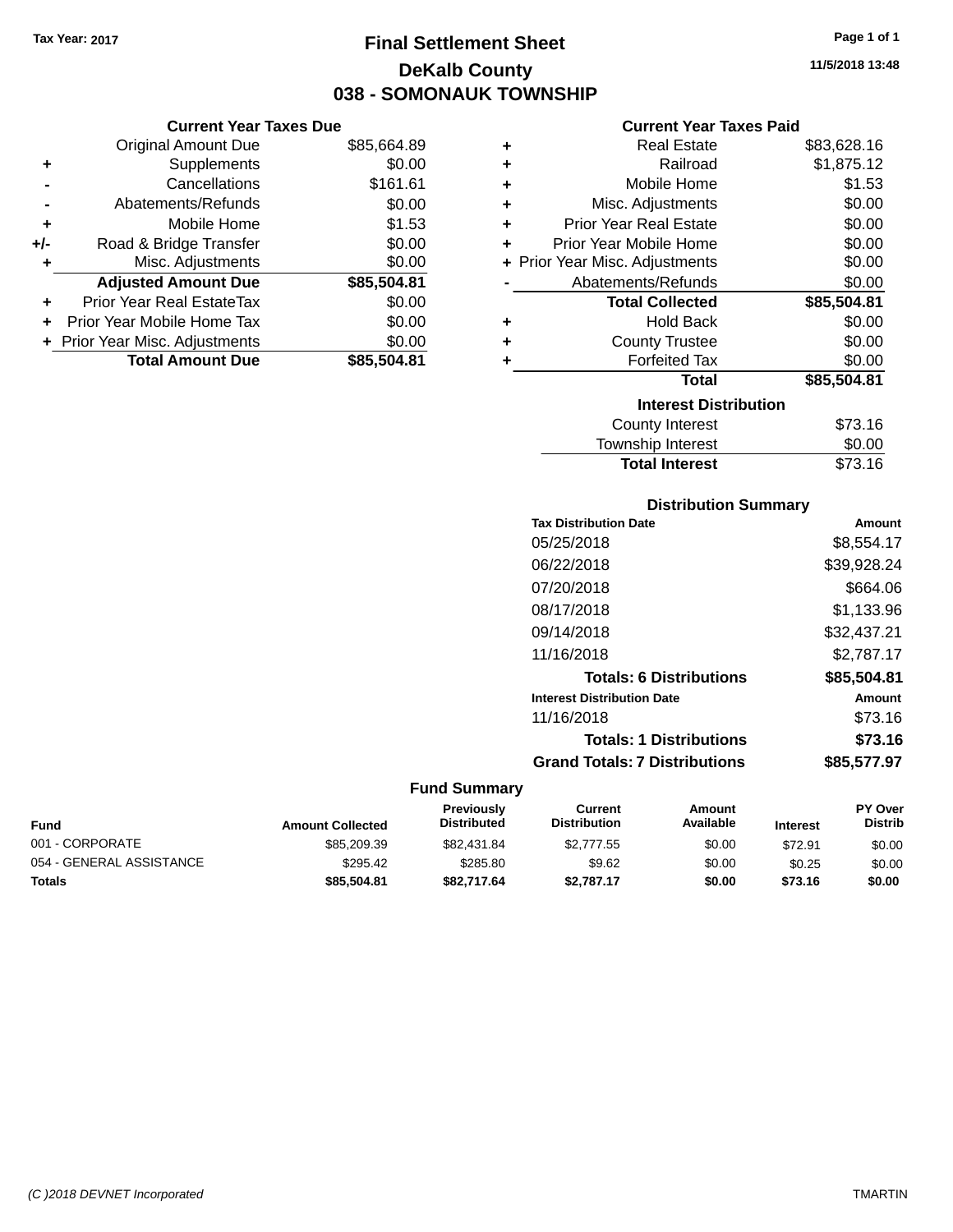## **Final Settlement Sheet Tax Year: 2017 Page 1 of 1 DeKalb County 039 - SOMONAUK ROAD & BRIDGE**

**11/5/2018 13:48**

### **Current Year Taxes Paid**

|     | <b>Current Year Taxes Due</b>  |               |       |
|-----|--------------------------------|---------------|-------|
|     | <b>Original Amount Due</b>     | \$266,005.31  | ٠     |
|     | Supplements                    | \$0.00        | ٠     |
|     | Cancellations                  | \$501.81      | ٠     |
|     | Abatements/Refunds             | \$0.00        |       |
|     | Mobile Home                    | \$4.74        |       |
| +/- | Road & Bridge Transfer         | (\$58,592.08) | ٠     |
|     | Misc. Adjustments              | \$0.00        | + Pri |
|     | <b>Adjusted Amount Due</b>     | \$206,916.16  |       |
|     | Prior Year Real EstateTax      | \$0.00        |       |
|     | Prior Year Mobile Home Tax     | \$0.00        |       |
|     | + Prior Year Misc. Adjustments | \$0.00        | ٠     |
|     | <b>Total Amount Due</b>        | \$206,916.16  |       |
|     |                                |               |       |

**Municipality Municipality** Amt. Due Amt. Distrib. **Road and Bridge Summary**

CITY OF SANDWICH \$1,083.74 \$1,083.74 VILLAGE OF SOMONAUK \$57,508.34 \$57,508.34 **Totals \$58,592.08 \$58,592.08**

| ٠ | <b>Real Estate</b>             | \$201,088.82 |
|---|--------------------------------|--------------|
| ٠ | Railroad                       | \$5,822.60   |
| ٠ | Mobile Home                    | \$4.74       |
| ٠ | Misc. Adjustments              | \$0.00       |
| ÷ | <b>Prior Year Real Estate</b>  | \$0.00       |
| ٠ | Prior Year Mobile Home         | \$0.00       |
|   | + Prior Year Misc. Adjustments | \$0.00       |
|   | Abatements/Refunds             | \$0.00       |
|   |                                |              |
|   | <b>Total Collected</b>         | \$206,916.16 |
| ٠ | <b>Hold Back</b>               | \$0.00       |
| ٠ | <b>County Trustee</b>          | \$0.00       |
| ٠ | <b>Forfeited Tax</b>           | \$0.00       |
|   | <b>Total</b>                   | \$206,916.16 |
|   | <b>Interest Distribution</b>   |              |
|   | <b>County Interest</b>         | \$177.05     |

| Township Interest     | \$0.00   |
|-----------------------|----------|
| <b>Total Interest</b> | \$177.05 |

| <b>Distribution Summary</b>          |              |
|--------------------------------------|--------------|
| <b>Tax Distribution Date</b>         | Amount       |
| 05/25/2018                           | \$20,634.58  |
| 06/22/2018                           | \$96,645.38  |
| 07/20/2018                           | \$1,601.84   |
| 08/17/2018                           | \$2,735.36   |
| 09/14/2018                           | \$78,574.85  |
| 11/16/2018                           | \$6,724.15   |
| <b>Totals: 6 Distributions</b>       | \$206,916.16 |
| <b>Interest Distribution Date</b>    | Amount       |
| 11/16/2018                           | \$177.05     |
| <b>Totals: 1 Distributions</b>       | \$177.05     |
| <b>Grand Totals: 7 Distributions</b> | \$207,093.21 |

|                              |                         | Previously         | Current             | Amount    |                 | <b>PY Over</b> |
|------------------------------|-------------------------|--------------------|---------------------|-----------|-----------------|----------------|
| <b>Fund</b>                  | <b>Amount Collected</b> | <b>Distributed</b> | <b>Distribution</b> | Available | <b>Interest</b> | <b>Distrib</b> |
| 007 - ROAD AND BRIDGE        | \$120,293,30            | \$116,392.72       | \$3.900.58          | \$0.00    | \$119.29        | \$0.00         |
| 008 - BRIDGE CONST W/COUNTY  | \$63.72                 | \$61.67            | \$2.05              | \$0.00    | \$0.04          | \$0.00         |
| 009 - PERMANENT ROAD         | \$68,211.99             | \$65,988.51        | \$2.223.48          | \$0.00    | \$45.49         | \$0.00         |
| 010 - EQUIPMENT AND BUILDING | \$18,347.15             | \$17.749.11        | \$598.04            | \$0.00    | \$12.23         | \$0.00         |
| <b>Totals</b>                | \$206,916.16            | \$200.192.01       | \$6.724.15          | \$0.00    | \$177.05        | \$0.00         |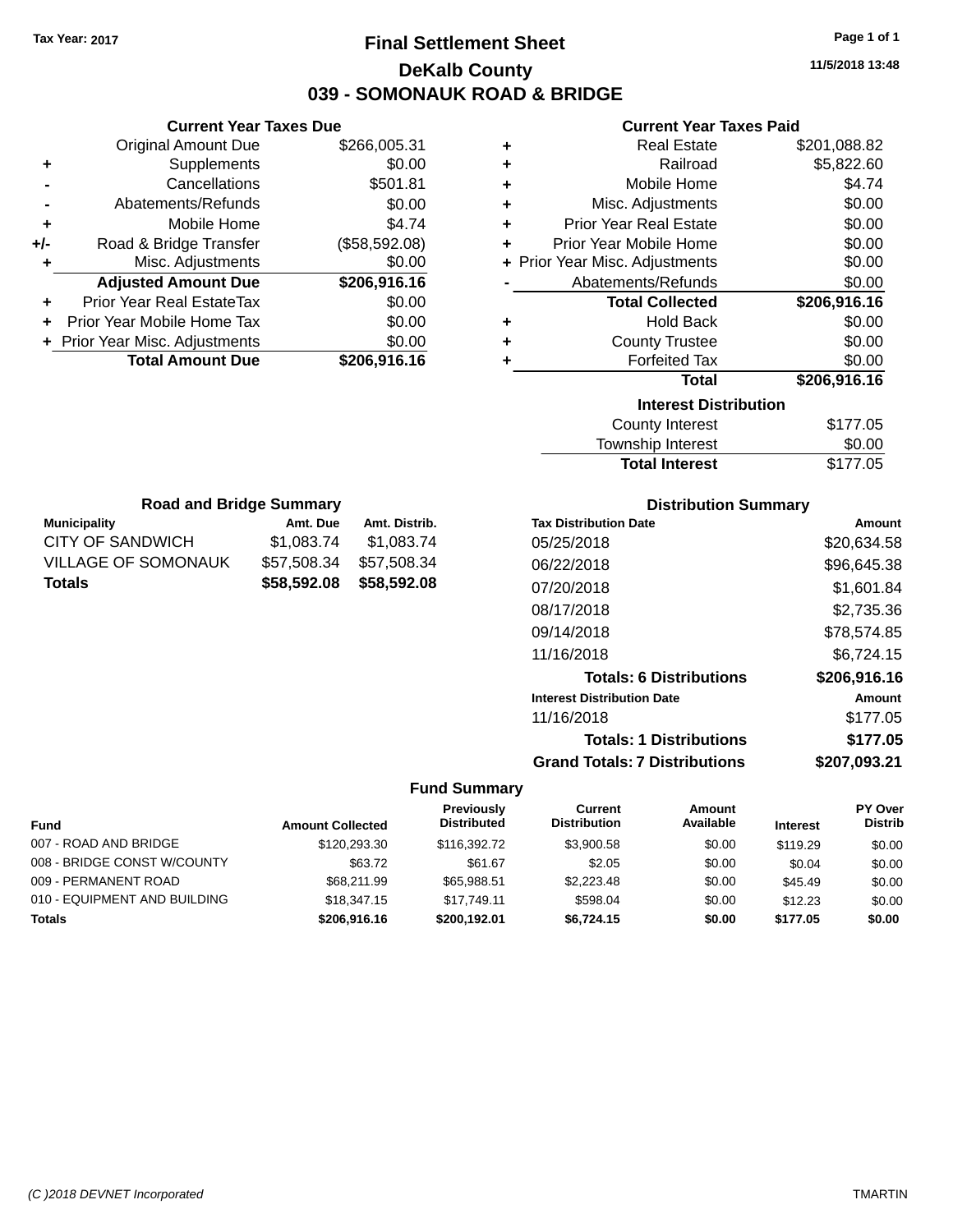**Current Year Taxes Due** Original Amount Due \$80,752.20

**Adjusted Amount Due \$80,714.85**

Total Amount Due \$80,714.85

**+** Supplements \$0.00 **-** Cancellations \$40.40 **-** Abatements/Refunds \$0.00 **+** Mobile Home \$3.05 **+/-** Road & Bridge Transfer \$0.00 **+** Misc. Adjustments \$0.00

**+** Prior Year Real EstateTax \$0.00 **+** Prior Year Mobile Home Tax \$0.00 **+ Prior Year Misc. Adjustments**  $$0.00$ 

## **Final Settlement Sheet Tax Year: 2017 Page 1 of 1 DeKalb County 040 - SOUTH GROVE TOWNSHIP**

**11/5/2018 13:48**

### **Current Year Taxes Paid**

| ٠ | <b>Real Estate</b>             | \$80,711.80 |
|---|--------------------------------|-------------|
| ٠ | Railroad                       | \$0.00      |
| ÷ | Mobile Home                    | \$3.05      |
| ÷ | Misc. Adjustments              | \$0.00      |
| ÷ | <b>Prior Year Real Estate</b>  | \$0.00      |
| ٠ | Prior Year Mobile Home         | \$0.00      |
|   | + Prior Year Misc. Adjustments | \$0.00      |
|   | Abatements/Refunds             | \$0.00      |
|   |                                |             |
|   | <b>Total Collected</b>         | \$80,714.85 |
| ٠ | <b>Hold Back</b>               | \$0.00      |
| ÷ | <b>County Trustee</b>          | \$0.00      |
| ٠ | <b>Forfeited Tax</b>           | \$0.00      |
|   | <b>Total</b>                   | \$80,714.85 |
|   | <b>Interest Distribution</b>   |             |
|   | County Interest                | \$69.07     |

## **Distribution Summary** Total Interest \$69.07

| <b>Tax Distribution Date</b>         | Amount      |
|--------------------------------------|-------------|
| 05/25/2018                           | \$7,653.82  |
| 06/22/2018                           | \$38,065.55 |
| 07/20/2018                           | \$443.57    |
| 08/17/2018                           | \$1,280.15  |
| 09/14/2018                           | \$27,238.42 |
| 11/16/2018                           | \$6,033.34  |
| <b>Totals: 6 Distributions</b>       | \$80.714.85 |
| <b>Interest Distribution Date</b>    | Amount      |
| 11/16/2018                           | \$69.07     |
| <b>Totals: 1 Distributions</b>       | \$69.07     |
| <b>Grand Totals: 7 Distributions</b> | \$80.783.92 |

| <b>Fund</b>                                   | <b>Amount Collected</b> | Previously<br><b>Distributed</b> | Current<br><b>Distribution</b> | <b>Amount</b><br>Available | <b>Interest</b> | <b>PY Over</b><br><b>Distrib</b> |
|-----------------------------------------------|-------------------------|----------------------------------|--------------------------------|----------------------------|-----------------|----------------------------------|
| 001 - CORPORATE                               | \$58,973.40             | \$54.565.21                      | \$4,408.19                     | \$0.00                     | \$50.48         | \$0.00                           |
| 027 - AUDIT                                   | \$998.85                | \$924.19                         | \$74.66                        | \$0.00                     | \$0.85          | \$0.00                           |
| 034 - GENERAL ASSISTANCE                      | \$7,996.99              | \$7,399.22                       | \$597.77                       | \$0.00                     | \$6.84          | \$0.00                           |
| 035 - TORT JUDGEMENTS/LIABILITY<br><b>INS</b> | \$5,997.20              | \$5,548.92                       | \$448.28                       | \$0.00                     | \$5.13          | \$0.00                           |
| 047 - SOCIAL SECURITY                         | \$6.748.41              | \$6.243.97                       | \$504.44                       | \$0.00                     | \$5.77          | \$0.00                           |
| <b>Totals</b>                                 | \$80,714.85             | \$74,681.51                      | \$6,033.34                     | \$0.00                     | \$69.07         | \$0.00                           |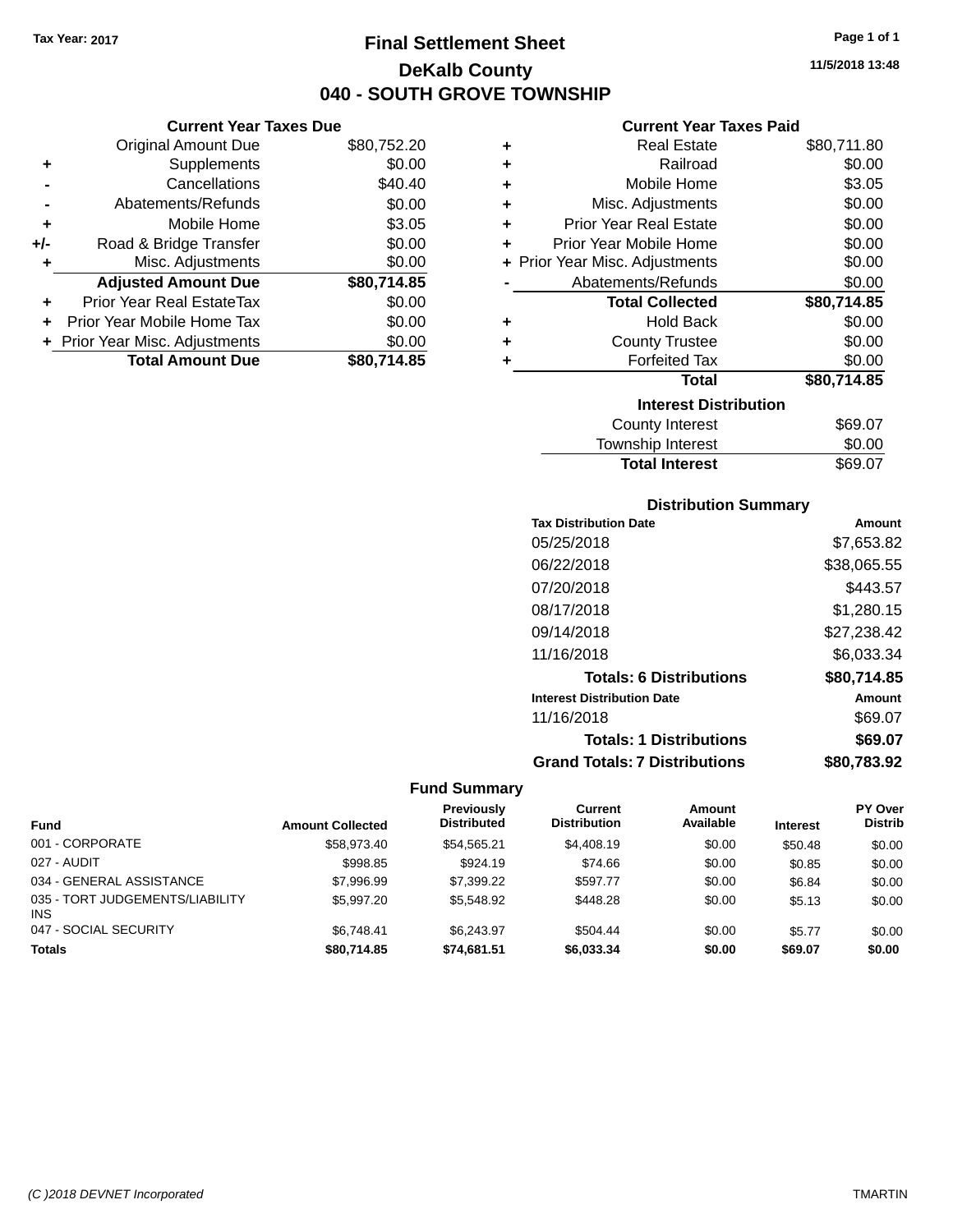## **Final Settlement Sheet Tax Year: 2017 Page 1 of 1 DeKalb County 041 - SOUTH GROVE ROAD & BRIDGE**

### **Current Year Taxes Due**

|       | <b>Original Amount Due</b>       | \$122,032.75 |
|-------|----------------------------------|--------------|
| ٠     | Supplements                      | \$0.00       |
|       | Cancellations                    | \$61.06      |
|       | Abatements/Refunds               | \$0.00       |
| ٠     | Mobile Home                      | \$4.61       |
| $+/-$ | Road & Bridge Transfer           | \$0.00       |
| ٠     | Misc. Adjustments                | \$0.00       |
|       | <b>Adjusted Amount Due</b>       | \$121,976.30 |
|       | <b>Prior Year Real EstateTax</b> | \$0.00       |
|       | Prior Year Mobile Home Tax       | \$0.00       |
|       | + Prior Year Misc. Adjustments   | \$0.00       |
|       | <b>Total Amount Due</b>          | \$121,976.30 |

### **Current Year Taxes Paid**

| ٠ | <b>Real Estate</b>             | \$121,971.69 |
|---|--------------------------------|--------------|
| ÷ | Railroad                       | \$0.00       |
| ٠ | Mobile Home                    | \$4.61       |
| ٠ | Misc. Adjustments              | \$0.00       |
| ٠ | <b>Prior Year Real Estate</b>  | \$0.00       |
| ٠ | Prior Year Mobile Home         | \$0.00       |
|   | + Prior Year Misc. Adjustments | \$0.00       |
|   | Abatements/Refunds             | \$0.00       |
|   |                                |              |
|   | <b>Total Collected</b>         | \$121,976.30 |
| ٠ | <b>Hold Back</b>               | \$0.00       |
| ٠ | <b>County Trustee</b>          | \$0.00       |
| ٠ | <b>Forfeited Tax</b>           | \$0.00       |
|   | <b>Total</b>                   | \$121,976.30 |
|   | <b>Interest Distribution</b>   |              |
|   | <b>County Interest</b>         | \$104.37     |

| <b>Total Interest</b> | \$104.37     |
|-----------------------|--------------|
| Township Interest     | \$0.00       |
| County interest       | <b>JU4.3</b> |

### **Distribution Summary**

| <b>Tax Distribution Date</b>         | Amount       |
|--------------------------------------|--------------|
| 05/25/2018                           | \$11,566.49  |
| 06/22/2018                           | \$57,524.81  |
| 07/20/2018                           | \$670.31     |
| 08/17/2018                           | \$1,934.56   |
| 09/14/2018                           | \$41.162.53  |
| 11/16/2018                           | \$9.117.60   |
| <b>Totals: 6 Distributions</b>       | \$121,976.30 |
| <b>Interest Distribution Date</b>    | Amount       |
| 11/16/2018                           | \$104.37     |
| <b>Totals: 1 Distributions</b>       | \$104.37     |
| <b>Grand Totals: 7 Distributions</b> | \$122,080.67 |

| <b>Fund</b>                  | <b>Amount Collected</b> | Previously<br><b>Distributed</b> | Current<br><b>Distribution</b> | <b>Amount</b><br>Available | <b>Interest</b> | <b>PY Over</b><br><b>Distrib</b> |
|------------------------------|-------------------------|----------------------------------|--------------------------------|----------------------------|-----------------|----------------------------------|
| 007 - ROAD AND BRIDGE        | \$67,000.36             | \$61,992.16                      | \$5,008,20                     | \$0.00                     | \$57.33         | \$0.00                           |
| 008 - BRIDGE CONST W/COUNTY  | \$9,996.70              | \$9.249.45                       | \$747.25                       | \$0.00                     | \$8.55          | \$0.00                           |
| 009 - PERMANENT ROAD         | \$29,986.16             | \$27.744.73                      | \$2,241.43                     | \$0.00                     | \$25.66         | \$0.00                           |
| 010 - EQUIPMENT AND BUILDING | \$14,993.08             | \$13,872.36                      | \$1.120.72                     | \$0.00                     | \$12.83         | \$0.00                           |
| <b>Totals</b>                | \$121.976.30            | \$112,858,70                     | \$9.117.60                     | \$0.00                     | \$104.37        | \$0.00                           |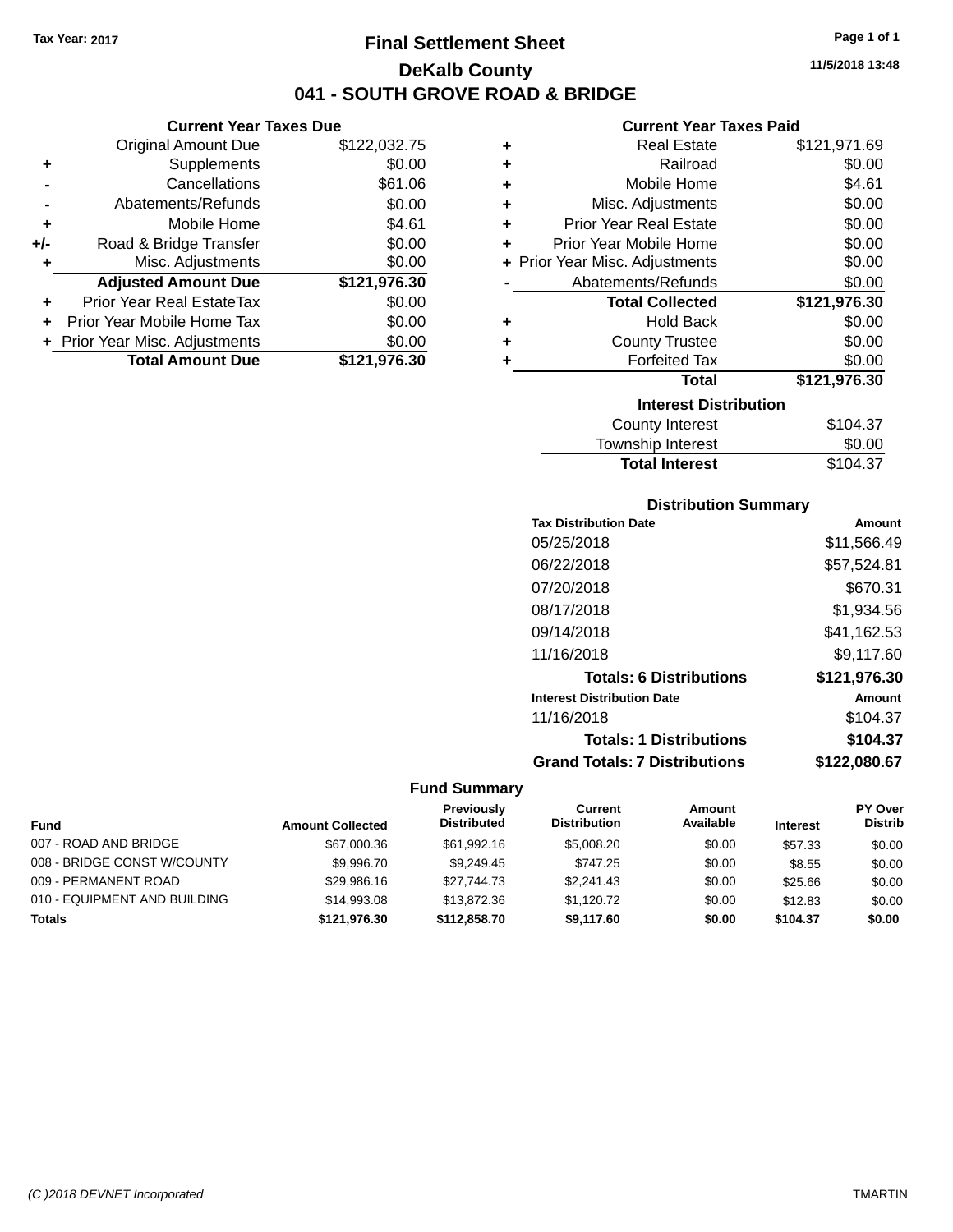**Current Year Taxes Due** Original Amount Due \$124,995.56

**Adjusted Amount Due \$124,892.70**

**Total Amount Due \$124,892.70**

**+** Supplements \$0.00 **-** Cancellations \$127.40 **-** Abatements/Refunds \$0.00 **+** Mobile Home \$8.05 **+/-** Road & Bridge Transfer \$0.00 **+** Misc. Adjustments \$16.49

**+** Prior Year Real EstateTax \$0.00 **+** Prior Year Mobile Home Tax \$0.00 **+ Prior Year Misc. Adjustments**  $$0.00$ 

## **Final Settlement Sheet Tax Year: 2017 Page 1 of 1 DeKalb County 042 - SQUAW GROVE TOWNSHIP**

**11/5/2018 13:48**

### **Current Year Taxes Paid**

| ٠ | <b>Real Estate</b>                 | \$123,031.70 |  |  |  |  |
|---|------------------------------------|--------------|--|--|--|--|
| ÷ | Railroad                           | \$1,835.20   |  |  |  |  |
| ÷ | Mobile Home                        | \$8.05       |  |  |  |  |
| ÷ | Misc. Adjustments                  | \$16.49      |  |  |  |  |
| ÷ | <b>Prior Year Real Estate</b>      | \$0.00       |  |  |  |  |
| ÷ | Prior Year Mobile Home             | \$0.00       |  |  |  |  |
|   | + Prior Year Misc. Adjustments     | \$0.00       |  |  |  |  |
|   | Abatements/Refunds                 | \$0.00       |  |  |  |  |
|   | <b>Total Collected</b>             | \$124,891.44 |  |  |  |  |
| ٠ | <b>Hold Back</b>                   | \$0.00       |  |  |  |  |
| ٠ | <b>County Trustee</b>              | \$1.26       |  |  |  |  |
| ÷ | <b>Forfeited Tax</b>               | \$0.00       |  |  |  |  |
|   | <b>Total</b>                       | \$124,892.70 |  |  |  |  |
|   | <b>Interest Distribution</b>       |              |  |  |  |  |
|   | \$106.87<br><b>County Interest</b> |              |  |  |  |  |
|   |                                    | ີ ລ          |  |  |  |  |

## Township Interest \$0.00 Total Interest \$106.87

### **Distribution Summary**

| <b>Tax Distribution Date</b>         | Amount       |
|--------------------------------------|--------------|
| 05/25/2018                           | \$10,084.61  |
| 06/22/2018                           | \$58,559.94  |
| 07/20/2018                           | \$1,292.99   |
| 08/17/2018                           | \$1,699.05   |
| 09/14/2018                           | \$49,690.46  |
| 11/16/2018                           | \$3,564.39   |
| <b>Totals: 6 Distributions</b>       | \$124,891.44 |
| <b>Interest Distribution Date</b>    | Amount       |
| 11/16/2018                           | \$106.87     |
| <b>Totals: 1 Distributions</b>       | \$106.87     |
| <b>Grand Totals: 7 Distributions</b> | \$124,998.31 |

#### **Fund Summary**

| <b>Fund</b>              | <b>Amount Collected</b> | Previously<br><b>Distributed</b> | Current<br><b>Distribution</b> | Amount<br>Available | <b>Interest</b> | PY Over<br><b>Distrib</b> |
|--------------------------|-------------------------|----------------------------------|--------------------------------|---------------------|-----------------|---------------------------|
| 001 - CORPORATE          | \$83.360.53             | \$80.981.47                      | \$2,379.06                     | \$0.00              | \$71.34         | \$0.00                    |
| 017 - CEMETERY           | \$12,601.17             | \$12,241.52                      | \$359.65                       | \$0.00              | \$10.78         | \$0.00                    |
| 019 - COMMUNITY BUILDING | \$25,585,76             | \$24.855.53                      | \$730.23                       | \$0.00              | \$21.89         | \$0.00                    |
| 054 - GENERAL ASSISTANCE | \$3,343.98              | \$3.248.53                       | \$95.45                        | \$0.00              | \$2.86          | \$0.00                    |
| <b>Totals</b>            | \$124.891.44            | \$121.327.05                     | \$3,564.39                     | \$0.00              | \$106.87        | \$0.00                    |
|                          |                         |                                  |                                |                     |                 |                           |

| <u>Year Source</u> | <b>Account Type</b>                        | <b>Amount Adjustment Description</b>               |
|--------------------|--------------------------------------------|----------------------------------------------------|
|                    | 2017 RE - Real Estate Paymt In Lieu of Tax | \$16.49 HOUSING AUTHORITY SUNSET VIEW APTS. by TBA |
| Totals 1 entries   |                                            | \$16.49                                            |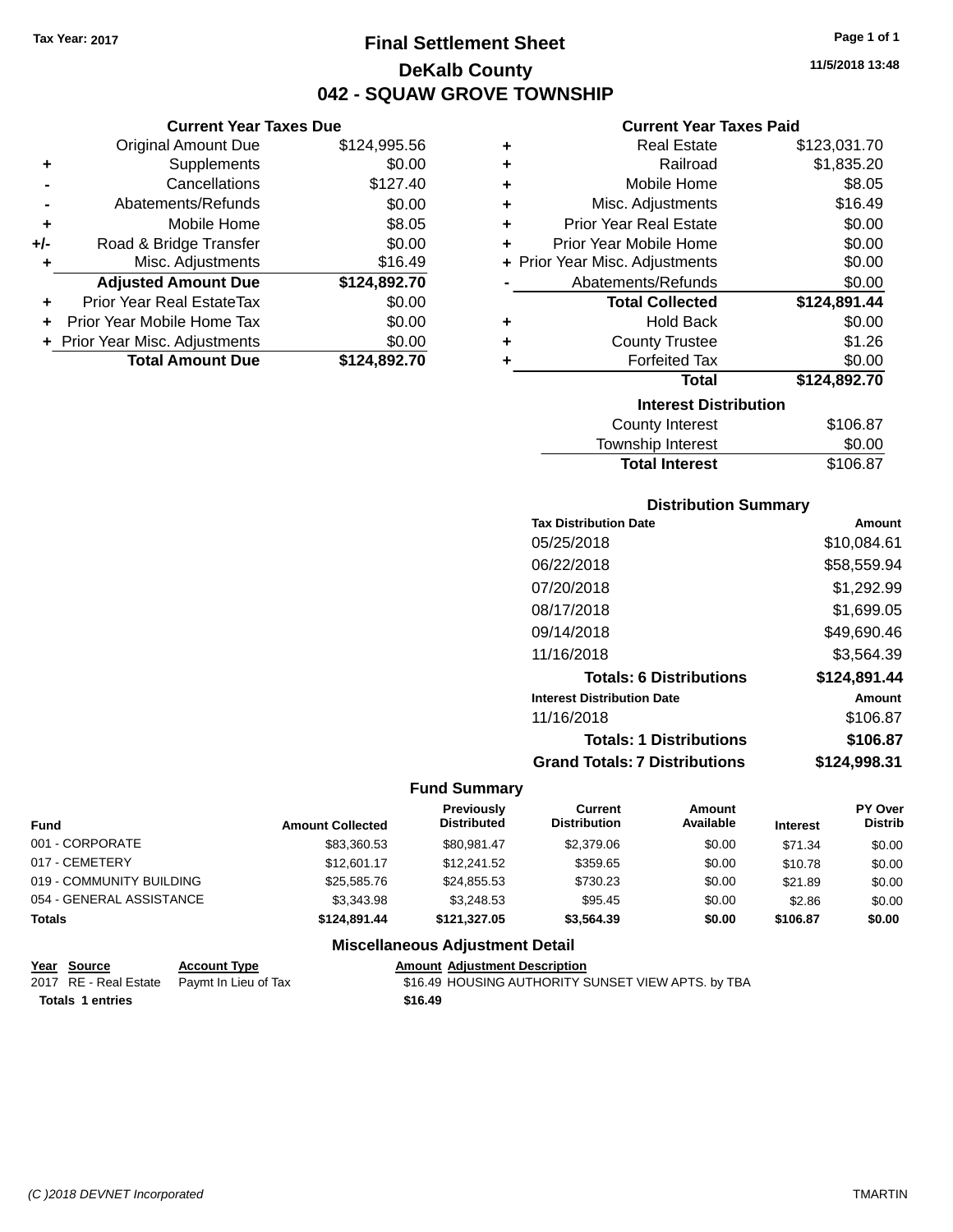**+** Supplements

**Current Year Taxes Due**

**-** Cancellations \$186.29 **-** Abatements/Refunds \$0.00 **+** Mobile Home \$11.78 **+/-** Road & Bridge Transfer \$0.00 **+** Misc. Adjustments \$24.12

**+** Prior Year Real EstateTax \$0.00 **+** Prior Year Mobile Home Tax \$0.00 **+** Prior Year Misc. Adjustments \$0.00<br> **Total Amount Due** \$182,630.06

**Total Amount Due** 

Original Amount Due \$182,780.45<br>Supplements \$0.00

**Adjusted Amount Due \$182,630.06**

## **Final Settlement Sheet Tax Year: 2017 Page 1 of 1 DeKalb County 043 - HINCKLEY PUBLIC LIBRARY DISTRICT**

**11/5/2018 13:48**

#### **Current Year Taxes Paid**

| ٠ | <b>Real Estate</b>             | \$179,908.71 |
|---|--------------------------------|--------------|
| ٠ | Railroad                       | \$2,683.60   |
| ٠ | Mobile Home                    | \$11.78      |
| ٠ | Misc. Adjustments              | \$24.12      |
| ÷ | <b>Prior Year Real Estate</b>  | \$0.00       |
| ٠ | Prior Year Mobile Home         | \$0.00       |
|   | + Prior Year Misc. Adjustments | \$0.00       |
|   | Abatements/Refunds             | \$0.00       |
|   | <b>Total Collected</b>         | \$182,628.21 |
| ٠ | <b>Hold Back</b>               | \$0.00       |
| ٠ | <b>County Trustee</b>          | \$1.85       |
| ٠ | <b>Forfeited Tax</b>           | \$0.00       |
|   | <b>Total</b>                   | \$182,630.06 |
|   | <b>Interest Distribution</b>   |              |
|   | <b>County Interest</b>         | \$156.27     |
|   |                                |              |

| <b>Total Interest</b> | \$156.27 |
|-----------------------|----------|
| Township Interest     | \$0.00   |
| County Interest       | \$156.27 |

### **Distribution Summary**

| <b>Tax Distribution Date</b>         | Amount       |
|--------------------------------------|--------------|
| 05/25/2018                           | \$14.746.55  |
| 06/22/2018                           | \$85,631.86  |
| 07/20/2018                           | \$1,890.70   |
| 08/17/2018                           | \$2,484.48   |
| 09/14/2018                           | \$72,662.45  |
| 11/16/2018                           | \$5,212.17   |
| <b>Totals: 6 Distributions</b>       | \$182,628.21 |
| <b>Interest Distribution Date</b>    | Amount       |
| 11/16/2018                           | \$156.27     |
| <b>Totals: 1 Distributions</b>       | \$156.27     |
| <b>Grand Totals: 7 Distributions</b> | \$182,784.48 |

#### **Fund Summary**

| <b>Fund</b>                             | <b>Amount Collected</b> | <b>Previously</b><br><b>Distributed</b> | Current<br><b>Distribution</b> | Amount<br>Available | <b>Interest</b> | <b>PY Over</b><br><b>Distrib</b> |
|-----------------------------------------|-------------------------|-----------------------------------------|--------------------------------|---------------------|-----------------|----------------------------------|
| 001 - CORPORATE                         | \$157.180.43            | \$152,694.50                            | \$4,485.93                     | \$0.00              | \$134.49        | \$0.00                           |
| 004 - OPERATIONS & MAINTENANCE          | \$12,700.88             | \$12,338.42                             | \$362.46                       | \$0.00              | \$10.87         | \$0.00                           |
| $005 - I. M. R. F.$                     | \$5,867.30              | \$5,699.85                              | \$167.45                       | \$0.00              | \$5.02          | \$0.00                           |
| 027 - AUDIT                             | \$30.68                 | \$29.82                                 | \$0.86                         | \$0.00              | \$0.03          | \$0.00                           |
| 035 - TORT JUDGEMENTS/LIABILITY<br>INS. | \$981.62                | \$953.60                                | \$28.02                        | \$0.00              | \$0.84          | \$0.00                           |
| 047 - SOCIAL SECURITY                   | \$5,867,30              | \$5.699.85                              | \$167.45                       | \$0.00              | \$5.02          | \$0.00                           |
| <b>Totals</b>                           | \$182.628.21            | \$177.416.04                            | \$5.212.17                     | \$0.00              | \$156.27        | \$0.00                           |

| Year Source      | <b>Account Type</b>                        | <b>Amount Adiustment Description</b>               |
|------------------|--------------------------------------------|----------------------------------------------------|
|                  | 2017 RE - Real Estate Paymt In Lieu of Tax | \$24.12 HOUSING AUTHORITY SUNSET VIEW APTS. by TBA |
| Totals 1 entries |                                            | \$24.12                                            |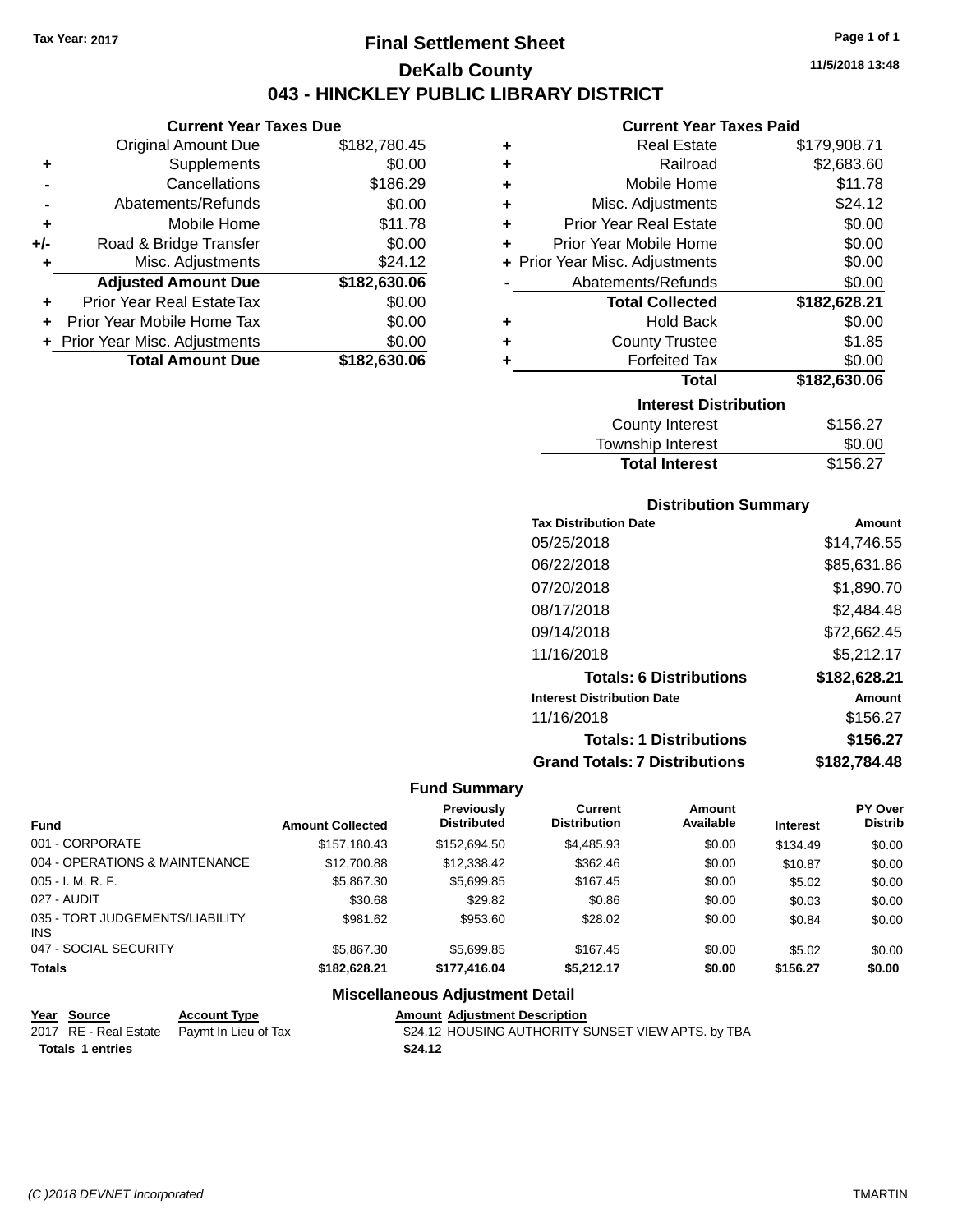## **Final Settlement Sheet Tax Year: 2017 Page 1 of 1 DeKalb County 044 - SQUAW GROVE ROAD & BRIDGE**

**11/5/2018 13:48**

|     | <b>Current Year Taxes Due</b>  |               |              |
|-----|--------------------------------|---------------|--------------|
|     | Original Amount Due            | \$299,877.33  |              |
|     | <b>Supplements</b>             | \$0.00        |              |
|     | Cancellations                  | \$305.65      |              |
|     | Abatements/Refunds             | \$0.00        |              |
|     | Mobile Home                    | \$19.32       | Prio         |
| +/- | Road & Bridge Transfer         | (\$30,882.58) | Prior        |
| ٠   | Misc. Adjustments              | \$39.57       | + Prior Year |
|     | <b>Adjusted Amount Due</b>     | \$268,747.99  | Ał           |
|     | Prior Year Real EstateTax      | \$0.00        |              |
|     | Prior Year Mobile Home Tax     | \$0.00        |              |
|     | + Prior Year Misc. Adjustments | \$0.00        |              |
|     | <b>Total Amount Due</b>        | \$268,747.99  |              |
|     |                                |               |              |

**Municipality Municipality** Amt. Due Amt. Distrib. **Road and Bridge Summary**

VILLAGE OF HINCKLEY \$30,882.94 \$30,882.58 **Totals \$30,882.94 \$30,882.58**

#### **Current Year Taxes Paid**

| ÷         | <b>Real Estate</b>             | \$264,283.25 |
|-----------|--------------------------------|--------------|
| $\ddot{}$ | Railroad                       | \$4,402.82   |
| ÷         | Mobile Home                    | \$19.32      |
| ÷         | Misc. Adjustments              | \$39.57      |
| ÷         | <b>Prior Year Real Estate</b>  | \$0.00       |
| ÷         | Prior Year Mobile Home         | \$0.00       |
|           | + Prior Year Misc. Adjustments | \$0.00       |
|           | Abatements/Refunds             | \$0.00       |
|           | <b>Total Collected</b>         | \$268,744.96 |
| ÷         | <b>Hold Back</b>               | \$0.00       |
| ÷         | <b>County Trustee</b>          | \$3.03       |
| ٠         | <b>Forfeited Tax</b>           | \$0.00       |
|           | <b>Total</b>                   | \$268,747.99 |
|           | <b>Interest Distribution</b>   |              |
|           | <b>County Interest</b>         | \$229.96     |

# Township Interest \$0.00 **Total Interest** \$229.96

| <b>Distribution Summary</b>          |              |  |  |  |
|--------------------------------------|--------------|--|--|--|
| <b>Tax Distribution Date</b>         | Amount       |  |  |  |
| 05/25/2018                           | \$21,679.19  |  |  |  |
| 06/22/2018                           | \$126,017.74 |  |  |  |
| 07/20/2018                           | \$2,779.64   |  |  |  |
| 08/17/2018                           | \$3,652.51   |  |  |  |
| 09/14/2018                           | \$106,951.43 |  |  |  |
| 11/16/2018                           | \$7.664.45   |  |  |  |
| <b>Totals: 6 Distributions</b>       | \$268,744.96 |  |  |  |
| <b>Interest Distribution Date</b>    | Amount       |  |  |  |
| 11/16/2018                           | \$229.96     |  |  |  |
| <b>Totals: 1 Distributions</b>       | \$229.96     |  |  |  |
| <b>Grand Totals: 7 Distributions</b> | \$268.974.92 |  |  |  |

#### **Fund Summary**

| <b>Fund</b>                                   | <b>Amount Collected</b> | <b>Previously</b><br><b>Distributed</b> | Current<br><b>Distribution</b> | Amount<br>Available | <b>Interest</b> | <b>PY Over</b><br><b>Distrib</b> |
|-----------------------------------------------|-------------------------|-----------------------------------------|--------------------------------|---------------------|-----------------|----------------------------------|
| 007 - ROAD AND BRIDGE                         | \$80,579.75             | \$78,285.49                             | \$2,294.26                     | \$0.00              | \$85.55         | \$0.00                           |
| 008 - BRIDGE CONST W/COUNTY                   | \$21.681.95             | \$21,063.15                             | \$618.80                       | \$0.00              | \$16.64         | \$0.00                           |
| 009 - PERMANENT ROAD                          | \$121.463.02            | \$117,996.49                            | \$3,466.53                     | \$0.00              | \$93.22         | \$0.00                           |
| 010 - EQUIPMENT AND BUILDING                  | \$38,386.19             | \$37,290.66                             | \$1,095.53                     | \$0.00              | \$29.46         | \$0.00                           |
| 035 - TORT JUDGEMENTS/LIABILITY<br><b>INS</b> | \$6.634.05              | \$6,444.72                              | \$189.33                       | \$0.00              | \$5.09          | \$0.00                           |
| <b>Totals</b>                                 | \$268,744.96            | \$261.080.51                            | \$7,664.45                     | \$0.00              | \$229.96        | \$0.00                           |
|                                               |                         | Miscellaneous Adjustment Detail         |                                |                     |                 |                                  |

### **Miscellaneous Adjustment Detail**

**Year Source Account Type Amount Adjustment Description**<br>2017 RE - Real Estate Paymt In Lieu of Tax \$39.57 HOUSING AUTHORITY S **Totals 1 entries** \$39.57

\$39.57 HOUSING AUTHORITY SUNSET VIEW APTS. by TBA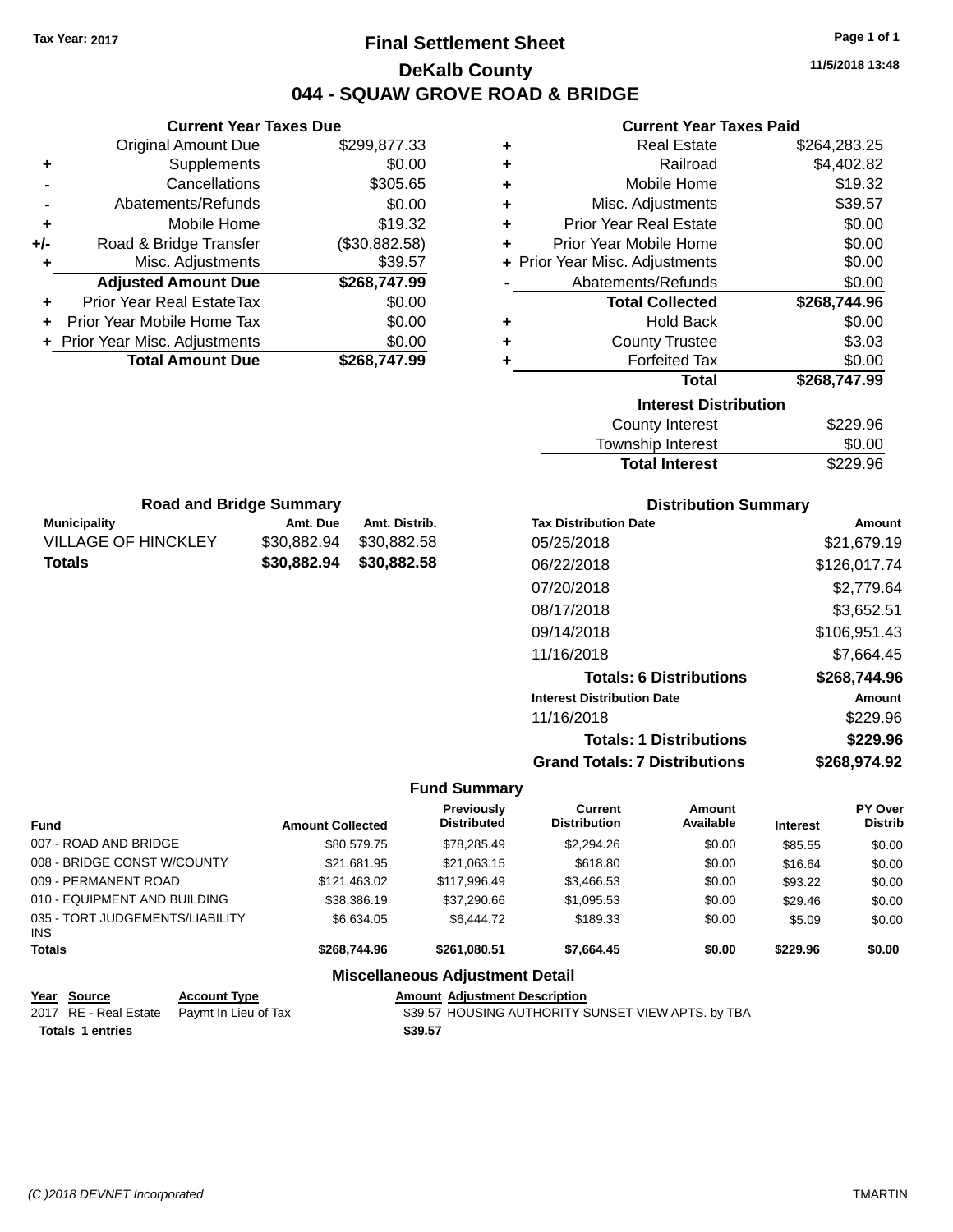## **Final Settlement Sheet Tax Year: 2017 Page 1 of 1 DeKalb County 045 - SYCAMORE TOWNSHIP**

### **Current Year Taxes Due**

|       | <b>Original Amount Due</b>       | \$427,531.92 |
|-------|----------------------------------|--------------|
| ٠     | Supplements                      | \$54.19      |
|       | Cancellations                    | \$486.31     |
|       | Abatements/Refunds               | \$0.00       |
| ٠     | Mobile Home                      | \$0.00       |
| $+/-$ | Road & Bridge Transfer           | \$0.00       |
| ٠     | Misc. Adjustments                | \$3,019.72   |
|       | <b>Adjusted Amount Due</b>       | \$430,119.52 |
|       | <b>Prior Year Real EstateTax</b> | \$109.78     |
|       | Prior Year Mobile Home Tax       | \$0.00       |
|       | + Prior Year Misc. Adjustments   | \$2.86       |
|       | <b>Total Amount Due</b>          | \$430,232.16 |

### **Current Year Taxes Paid**

| ٠ | <b>Real Estate</b>             | \$426,744.38 |
|---|--------------------------------|--------------|
| ٠ | Railroad                       | \$312.76     |
| ٠ | Mobile Home                    | \$0.00       |
| ٠ | Misc. Adjustments              | \$3,019.72   |
| ٠ | <b>Prior Year Real Estate</b>  | \$109.78     |
| ٠ | Prior Year Mobile Home         | \$0.00       |
|   | + Prior Year Misc. Adjustments | \$2.86       |
|   | Abatements/Refunds             | \$0.00       |
|   | <b>Total Collected</b>         | \$430,189.50 |
| ٠ | <b>Hold Back</b>               | \$0.00       |
| ÷ | <b>County Trustee</b>          | \$42.66      |
| ٠ | <b>Forfeited Tax</b>           | \$0.00       |
|   | <b>Total</b>                   | \$430,232.16 |
|   | <b>Interest Distribution</b>   |              |
|   | <b>County Interest</b>         | \$368.10     |
|   | Township Interast              | ደስ ሰስ        |

| <b>Total Interest</b> | \$368.10 |
|-----------------------|----------|
| Township Interest     | \$0.00   |
| County Interest       | \$368.10 |

### **Distribution Summary**

| <b>Tax Distribution Date</b>         | Amount       |
|--------------------------------------|--------------|
| 05/25/2018                           | \$43.758.54  |
| 06/22/2018                           | \$188,223.40 |
| 07/20/2018                           | \$3,349.95   |
| 08/17/2018                           | \$6,874.78   |
| 09/14/2018                           | \$177.135.35 |
| 11/16/2018                           | \$10,847.48  |
| <b>Totals: 6 Distributions</b>       | \$430,189.50 |
| <b>Interest Distribution Date</b>    | Amount       |
| 11/16/2018                           | \$368.10     |
| <b>Totals: 1 Distributions</b>       | \$368.10     |
| <b>Grand Totals: 7 Distributions</b> | \$430,557.60 |

### **Fund Summary**

| Fund                     | <b>Amount Collected</b> | <b>Previously</b><br><b>Distributed</b> | Current<br><b>Distribution</b> | Amount<br>Available | <b>Interest</b> | PY Over<br><b>Distrib</b> |
|--------------------------|-------------------------|-----------------------------------------|--------------------------------|---------------------|-----------------|---------------------------|
| 001 - CORPORATE          | \$387.876.48            | \$378,095.96                            | \$9.780.52                     | \$0.00              | \$331.90        | \$0.00                    |
| $005 - I. M. R. F.$      | \$32,222.92             | \$31,410.38                             | \$812.54                       | \$0.00              | \$27.57         | \$0.00                    |
| 054 - GENERAL ASSISTANCE | \$10,090.10             | \$9,835,68                              | \$254.42                       | \$0.00              | \$8.63          | \$0.00                    |
| <b>Totals</b>            | \$430,189.50            | \$419,342.02                            | \$10,847.48                    | \$0.00              | \$368.10        | \$0.00                    |

| Year Source             | <b>Account Type</b>                        | <b>Amount Adjustment Description</b>                      |
|-------------------------|--------------------------------------------|-----------------------------------------------------------|
| 2016 RE - Real Estate   | <b>Back Tax Collected</b>                  | \$2.86 TRUSTEE SALE 06-21-440-012 by TBA                  |
| 2017 RE - Real Estate   | <b>Back Tax Collected</b>                  | \$2,688.00 2008 & 2009 AMB TRUST #2567 by TBA             |
| 2017 RE - Real Estate   | Paymt In Lieu of Tax                       | \$165.86 HOUSING AUTHORITY DEKALB UNITS by TBA            |
|                         | 2017 RE - Real Estate Paymt In Lieu of Tax | \$165.86 HOUSING AUTHORITY- PAYMENT IN LIEU OF TAX by TBA |
| <b>Totals 4 entries</b> |                                            | \$3,022.58                                                |
|                         |                                            |                                                           |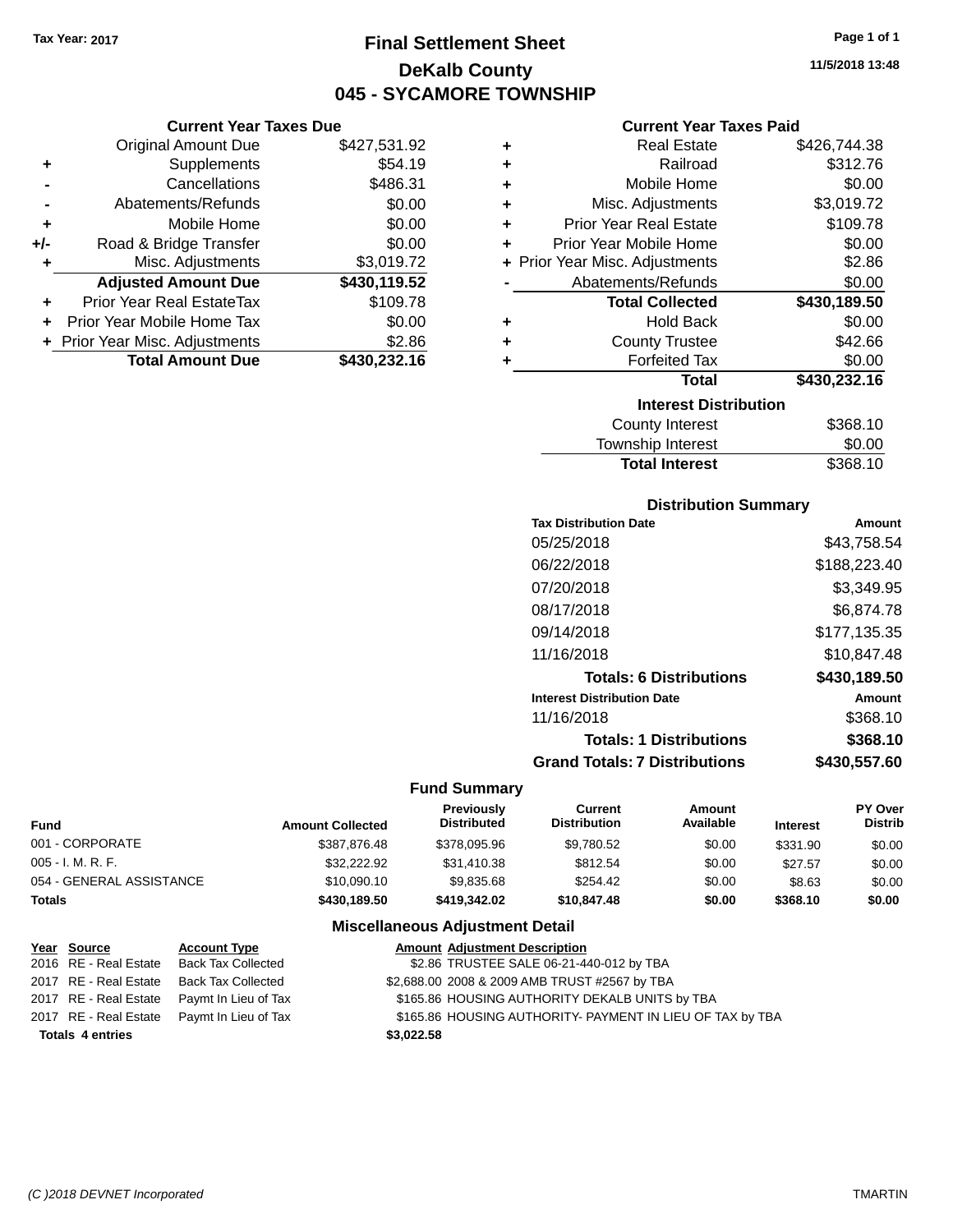## **Final Settlement Sheet Tax Year: 2017 Page 1 of 1 DeKalb County 046 - SYCAMORE ROAD & BRIDGE**

**11/5/2018 13:48**

### **Current Year Taxes Paid**

| <b>Original Amount Due</b>     | \$865,836.04                  |
|--------------------------------|-------------------------------|
| Supplements                    | \$109.74                      |
| Cancellations                  | \$984.77                      |
| Abatements/Refunds             | \$0.00                        |
| Mobile Home                    | \$0.00                        |
| Road & Bridge Transfer         | (\$22,582.38)                 |
| Misc. Adjustments              | \$6,111.80                    |
| <b>Adjusted Amount Due</b>     | \$848,490.43                  |
| Prior Year Real EstateTax      | \$222.30                      |
| Prior Year Mobile Home Tax     | \$0.00                        |
| + Prior Year Misc. Adjustments | \$5.79                        |
|                                |                               |
|                                | <b>Current Year Taxes Due</b> |

Municipality **Amt. Due Amt. Distrib.**<br>CITY OF SYCAMORE \$22,584.63 \$22,582.38 **Road and Bridge Summary**

**Totals \$22,584.63 \$22,582.38**

\$22,584.63 \$22,582.38

| ٠ | <b>Real Estate</b>             | \$841,658.81 |
|---|--------------------------------|--------------|
| ٠ | Railroad                       | \$633.42     |
| ٠ | Mobile Home                    | \$0.00       |
| ÷ | Misc. Adjustments              | \$6,111.80   |
| ٠ | <b>Prior Year Real Estate</b>  | \$222.30     |
| ÷ | Prior Year Mobile Home         | \$0.00       |
|   | + Prior Year Misc. Adjustments | \$5.79       |
|   | Abatements/Refunds             | \$0.00       |
|   | <b>Total Collected</b>         | \$848,632.12 |
| ٠ | <b>Hold Back</b>               | \$0.00       |
| ٠ | <b>County Trustee</b>          | \$86.40      |
| ٠ | <b>Forfeited Tax</b>           | \$0.00       |
|   | <b>Total</b>                   | \$848,718.52 |
|   | <b>Interest Distribution</b>   |              |
|   |                                |              |
|   | <b>County Interest</b>         | \$726.15     |

| <b>Total Interest</b> | \$726.15 |
|-----------------------|----------|
| Township Interest     | \$0.00   |
| County Interest       | \$126.15 |

| <b>Distribution Summary</b>          |              |
|--------------------------------------|--------------|
| <b>Tax Distribution Date</b>         | Amount       |
| 05/25/2018                           | \$86,317.58  |
| 06/22/2018                           | \$371,311.13 |
| 07/20/2018                           | \$6,608.14   |
| 08/17/2018                           | \$13,561.60  |
| 09/14/2018                           | \$349,435.21 |
| 11/16/2018                           | \$21,398.46  |
| <b>Totals: 6 Distributions</b>       | \$848,632.12 |
| <b>Interest Distribution Date</b>    | Amount       |
| 11/16/2018                           | \$726.15     |
| <b>Totals: 1 Distributions</b>       | \$726.15     |
| <b>Grand Totals: 7 Distributions</b> | \$849.358.27 |

### **Fund Summary**

| <b>Fund</b>                             | <b>Amount Collected</b> | <b>Previously</b><br><b>Distributed</b> | <b>Current</b><br><b>Distribution</b> | Amount<br>Available | <b>Interest</b> | <b>PY Over</b><br><b>Distrib</b> |
|-----------------------------------------|-------------------------|-----------------------------------------|---------------------------------------|---------------------|-----------------|----------------------------------|
| $005 - I. M. R. F.$                     | \$20,146.84             | \$19,638.77                             | \$508.07                              | \$0.00              | \$16.79         | \$0.00                           |
| 007 - ROAD AND BRIDGE                   | \$37,794.53             | \$36,841.91                             | \$952.62                              | \$0.00              | \$50.32         | \$0.00                           |
| 008 - BRIDGE CONST W/COUNTY             | \$40.262.30             | \$39,247.07                             | \$1,015.23                            | \$0.00              | \$33.56         | \$0.00                           |
| 009 - PERMANENT ROAD                    | \$619,585.10            | \$603,961.85                            | \$15,623.25                           | \$0.00              | \$516.42        | \$0.00                           |
| 010 - EQUIPMENT AND BUILDING            | \$100.638.35            | \$98,100.68                             | \$2,537.67                            | \$0.00              | \$83.88         | \$0.00                           |
| 035 - TORT JUDGEMENTS/LIABILITY<br>INS. | \$15,102.50             | \$14.721.69                             | \$380.81                              | \$0.00              | \$12.59         | \$0.00                           |
| 047 - SOCIAL SECURITY                   | \$15,102.50             | \$14.721.69                             | \$380.81                              | \$0.00              | \$12.59         | \$0.00                           |
| <b>Totals</b>                           | \$848.632.12            | \$827.233.66                            | \$21,398.46                           | \$0.00              | \$726.15        | \$0.00                           |

| Year Source             | <b>Account Type</b>                        | <b>Amount Adjustment Description</b>                      |
|-------------------------|--------------------------------------------|-----------------------------------------------------------|
| 2016 RE - Real Estate   | Back Tax Collected                         | \$5.79 TRUSTEE SALE 06-21-440-012 by TBA                  |
| 2017 RE - Real Estate   | Back Tax Collected                         | \$5,440.00 2008 & 2009 AMB TRUST #2567 by TBA             |
|                         | 2017 RE - Real Estate Paymt In Lieu of Tax | \$335.90 HOUSING AUTHORITY DEKALB UNITS by TBA            |
|                         | 2017 RE - Real Estate Paymt In Lieu of Tax | \$335.90 HOUSING AUTHORITY- PAYMENT IN LIEU OF TAX by TBA |
| <b>Totals 4 entries</b> |                                            | \$6,117.59                                                |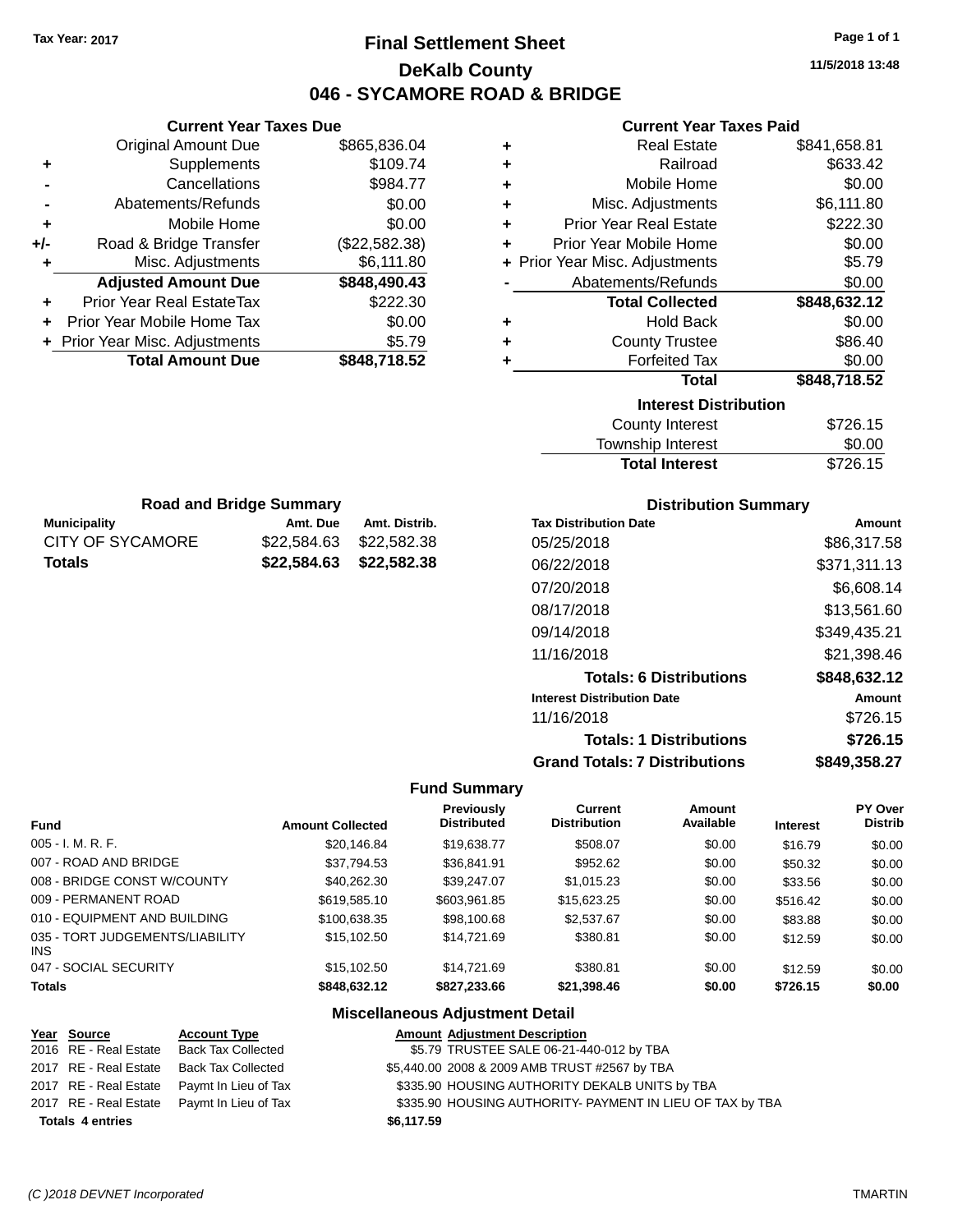## **Final Settlement Sheet Tax Year: 2017 Page 1 of 1 DeKalb County 047 - VICTOR TOWNSHIP**

### **Current Year Taxes Due**

|     | <b>Original Amount Due</b>       | \$57,095.30 |
|-----|----------------------------------|-------------|
| ٠   | Supplements                      | \$0.00      |
|     | Cancellations                    | \$17.53     |
|     | Abatements/Refunds               | \$0.00      |
| ٠   | Mobile Home                      | \$2.29      |
| +/- | Road & Bridge Transfer           | \$0.00      |
| ۰   | Misc. Adjustments                | \$0.00      |
|     | <b>Adjusted Amount Due</b>       | \$57,080.06 |
|     | <b>Prior Year Real EstateTax</b> | \$0.00      |
|     | Prior Year Mobile Home Tax       | \$0.00      |
|     | + Prior Year Misc. Adjustments   | \$0.00      |
|     | <b>Total Amount Due</b>          | \$57.080.06 |

|   | <b>Current Year Taxes Paid</b> |             |
|---|--------------------------------|-------------|
| ÷ | Real Estate                    | \$57,052.61 |
| ÷ | Railroad                       | \$25.16     |
| ÷ | Mobile Home                    | \$2.29      |
| ÷ | Misc. Adjustments              | \$0.00      |
| ÷ | <b>Prior Year Real Estate</b>  | \$0.00      |
| ÷ | Prior Year Mobile Home         | \$0.00      |
|   | + Prior Year Misc. Adjustments | \$0.00      |
|   | Abatements/Refunds             | \$0.00      |
|   | <b>Total Collected</b>         | \$57,080.06 |
| ÷ | <b>Hold Back</b>               | \$0.00      |
| ÷ | <b>County Trustee</b>          | \$0.00      |
| ٠ | <b>Forfeited Tax</b>           | \$0.00      |
|   | Total                          | \$57,080.06 |

### **Interest Distribution**

| ,,,,,,,,,,,,,,,,,,,,,,,,, |         |
|---------------------------|---------|
| County Interest           | \$48.84 |
| Township Interest         | \$0.00  |
| <b>Total Interest</b>     | \$48.84 |
|                           |         |

### **Distribution Summary**

| <b>Tax Distribution Date</b>         | Amount      |
|--------------------------------------|-------------|
| 05/25/2018                           | \$5,899.98  |
| 06/22/2018                           | \$30,646.02 |
| 07/20/2018                           | \$265.38    |
| 08/17/2018                           | \$632.81    |
| 09/14/2018                           | \$18,219.33 |
| 11/16/2018                           | \$1,416.54  |
| <b>Totals: 6 Distributions</b>       | \$57,080.06 |
| <b>Interest Distribution Date</b>    | Amount      |
| 11/16/2018                           | \$48.84     |
| <b>Totals: 1 Distributions</b>       | \$48.84     |
| <b>Grand Totals: 7 Distributions</b> | \$57,128.90 |

| <b>Fund</b>                            | <b>Amount Collected</b> | Previously<br><b>Distributed</b> | Current<br><b>Distribution</b> | Amount<br>Available | <b>Interest</b> | PY Over<br><b>Distrib</b> |
|----------------------------------------|-------------------------|----------------------------------|--------------------------------|---------------------|-----------------|---------------------------|
| 001 - CORPORATE                        | \$48,587,34             | \$47.381.59                      | \$1,205.75                     | \$0.00              | \$41.58         | \$0.00                    |
| 034 - GENERAL ASSISTANCE               | \$6.385.67              | \$6,227.18                       | \$158.49                       | \$0.00              | \$5.46          | \$0.00                    |
| 035 - TORT JUDGEMENTS/LIABILITY<br>INS | \$2,107.05              | \$2,054.75                       | \$52.30                        | \$0.00              | \$1.80          | \$0.00                    |
| <b>Totals</b>                          | \$57,080.06             | \$55,663,52                      | \$1.416.54                     | \$0.00              | \$48.84         | \$0.00                    |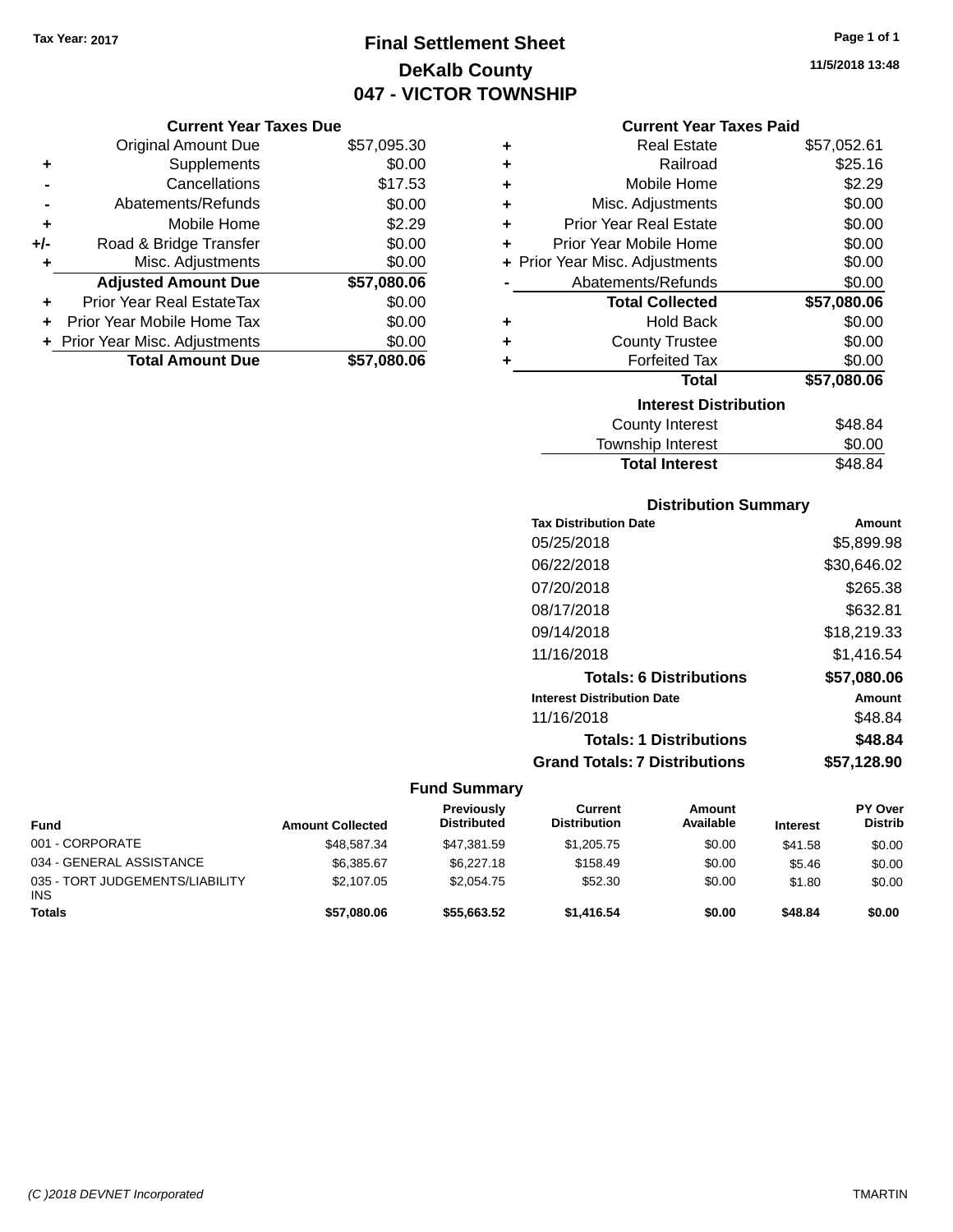## **Final Settlement Sheet Tax Year: 2017 Page 1 of 1 DeKalb County 048 - VICTOR ROAD & BRIDGE**

**11/5/2018 13:48**

#### **Current Year Taxes Paid**

|     | <b>Current Year Taxes Due</b>  |              |        |
|-----|--------------------------------|--------------|--------|
|     | <b>Original Amount Due</b>     | \$110,075.23 |        |
|     | Supplements                    | \$0.00       | ۰      |
|     | Cancellations                  | \$33.78      | ۰      |
|     | Abatements/Refunds             | \$0.00       |        |
|     | Mobile Home                    | \$4.42       | ۰      |
| +/- | Road & Bridge Transfer         | \$0.00       |        |
|     | Misc. Adjustments              | \$0.00       | + Prio |
|     | <b>Adjusted Amount Due</b>     | \$110,045.87 |        |
|     | Prior Year Real EstateTax      | \$0.00       |        |
|     | Prior Year Mobile Home Tax     | \$0.00       |        |
|     | + Prior Year Misc. Adjustments | \$0.00       |        |
|     | <b>Total Amount Due</b>        | \$110,045.87 |        |
|     |                                |              |        |

| ٠ | <b>Real Estate</b>             | \$109,992.93 |
|---|--------------------------------|--------------|
| ٠ | Railroad                       | \$48.52      |
| ÷ | Mobile Home                    | \$4.42       |
| ÷ | Misc. Adjustments              | \$0.00       |
| ٠ | <b>Prior Year Real Estate</b>  | \$0.00       |
| ٠ | Prior Year Mobile Home         | \$0.00       |
|   | + Prior Year Misc. Adjustments | \$0.00       |
|   | Abatements/Refunds             | \$0.00       |
|   |                                |              |
|   | <b>Total Collected</b>         | \$110,045.87 |
| ٠ | <b>Hold Back</b>               | \$0.00       |
| ÷ | <b>County Trustee</b>          | \$0.00       |
| ٠ | <b>Forfeited Tax</b>           | \$0.00       |
|   | <b>Total</b>                   | \$110,045.87 |
|   | <b>Interest Distribution</b>   |              |
|   | <b>County Interest</b>         | \$94.16      |

### **Distribution Summary Tax Distribution Date Amount** 05/25/2018 \$11,374.79 06/22/2018 \$59,083.01 07/20/2018 \$511.65 08/17/2018 \$1,220.03 09/14/2018 \$35,125.36 11/16/2018 \$2,731.03 **Totals: 6 Distributions \$110,045.87 Interest Distribution Date Amount** 11/16/2018 \$94.16 **Totals: 1 Distributions \$94.16**

Total Interest \$94.16

## **Grand Totals: 7 Distributions \$110,140.03**

#### **Fund Summary Fund Interest Amount Collected Distributed PY Over Distrib Amount Available Current Distribution Previously** 007 - ROAD AND BRIDGE 60.00 \$61,305.90 \$59,784.47 \$1,521.43 \$0.00 \$52.46 \$0.00 008 - BRIDGE CONST W/COUNTY  $$2,204.77$   $$2,150.05$   $$54.72$   $$0.00$  \$1.89 \$0.00 009 - PERMANENT ROAD \$31,906.92 \$31,115.08 \$791.84 \$0.00 \$27.30 \$0.00 010 - EQUIPMENT AND BUILDING \$12,532.90 \$12,221.86 \$311.04 \$0.00 \$10.72 \$0.00 035 - TORT JUDGEMENTS/LIABILITY INS \$2,095.38 \$2,043.38 \$52.00 \$0.00 \$1.79 \$0.00 **Totals \$110,045.87 \$107,314.84 \$2,731.03 \$0.00 \$94.16 \$0.00**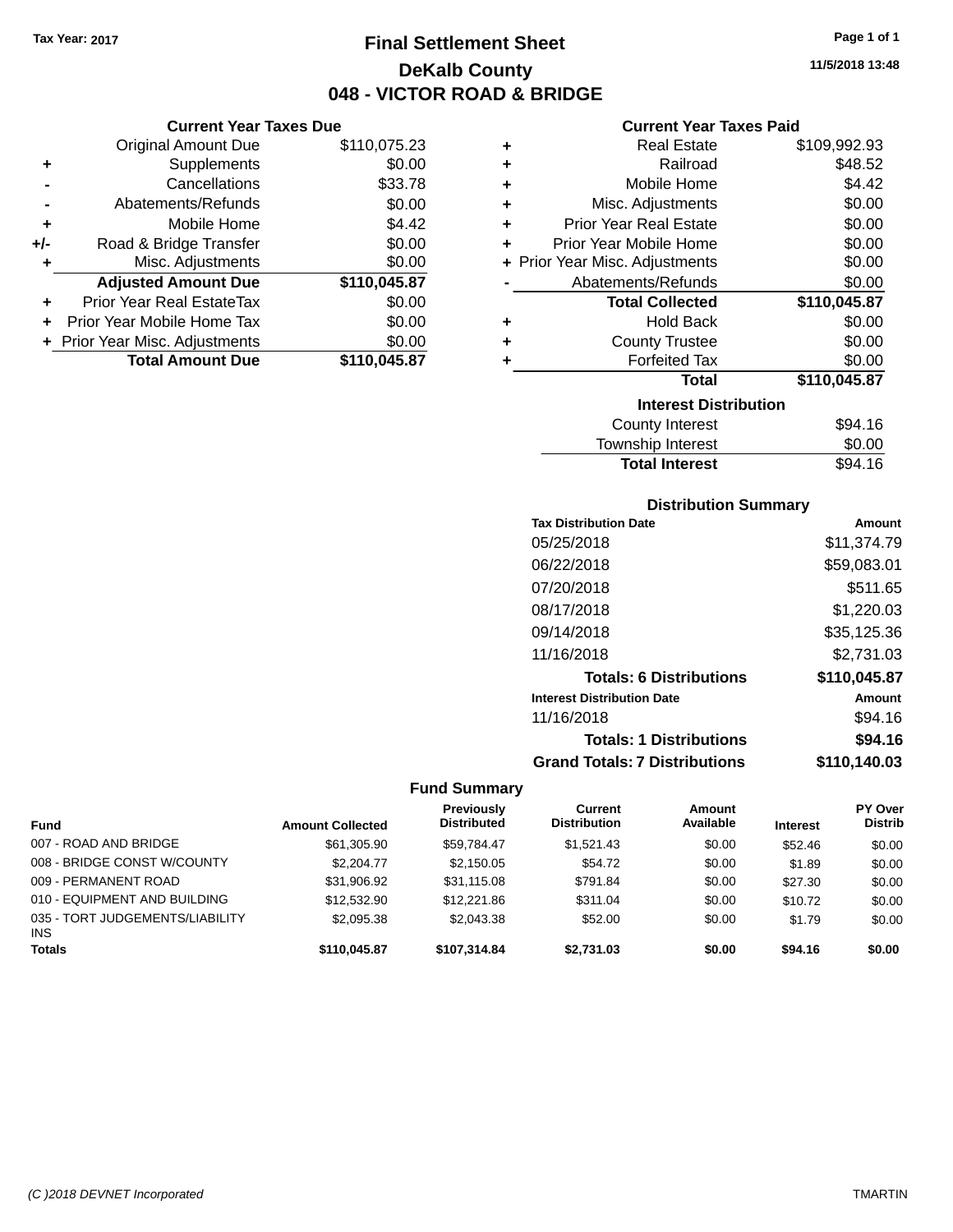**Current Year Taxes Due** Original Amount Due \$649,398.33

**Adjusted Amount Due \$698,006.97**

**Total Amount Due \$697,924.86**

**+** Supplements \$122.62 **-** Cancellations \$628.49 **-** Abatements/Refunds \$254.24 **+** Mobile Home \$0.00 **+/-** Road & Bridge Transfer \$21,854.84 **+** Misc. Adjustments \$27,513.91

**+** Prior Year Real EstateTax (\$147.74) **+** Prior Year Mobile Home Tax \$0.00 **+ Prior Year Misc. Adjustments \$65.63** 

**Rd./Br. District Community Community Amt. Due Amt. Distrib. Road and Bridge Summary**

CORTLAND ROAD & BRIDG \$21,859.92 \$21,854.84 **Totals \$21,859.92 \$21,854.84**

## **Final Settlement Sheet Tax Year: 2017 Page 1 of 2 DeKalb County 056 - TOWN OF CORTLAND**

**11/5/2018 13:48**

| ٠ | <b>Real Estate</b>             | \$668,355.38 |
|---|--------------------------------|--------------|
| ٠ | Railroad                       | \$1,782.70   |
| ÷ | Mobile Home                    | \$0.00       |
| ÷ | Misc. Adjustments              | \$27,513.91  |
| ÷ | <b>Prior Year Real Estate</b>  | (\$147.74)   |
| ÷ | Prior Year Mobile Home         | \$0.00       |
|   | + Prior Year Misc. Adjustments | \$65.63      |
|   | Abatements/Refunds             | \$254.24     |
|   | <b>Total Collected</b>         | \$697,315.64 |
| ٠ | <b>Hold Back</b>               | \$0.00       |
| ٠ | <b>County Trustee</b>          | \$609.22     |
| ÷ | <b>Forfeited Tax</b>           | \$0.00       |
|   | <b>Total</b>                   | \$697,924.86 |
|   | <b>Interest Distribution</b>   |              |
|   | <b>County Interest</b>         | \$596.89     |
|   | <b>Township Interest</b>       | \$0.00       |

| <b>County Interest</b> | \$596.89 |
|------------------------|----------|
| Township Interest      | \$0.00   |
| <b>Total Interest</b>  | \$596.89 |
|                        |          |

| <b>Distribution Summary</b>          |              |
|--------------------------------------|--------------|
| <b>Tax Distribution Date</b>         | Amount       |
| 05/25/2018                           | \$53,812.77  |
| 06/22/2018                           | \$314,299.31 |
| 07/20/2018                           | \$5,820.35   |
| 08/17/2018                           | \$8,099.97   |
| 09/14/2018                           | \$295,736.55 |
| 11/16/2018                           | \$19,546.69  |
| <b>Totals: 6 Distributions</b>       | \$697,315.64 |
| <b>Interest Distribution Date</b>    | Amount       |
| 11/16/2018                           | \$596.89     |
| <b>Totals: 1 Distributions</b>       | \$596.89     |
| <b>Grand Totals: 7 Distributions</b> | \$697.912.53 |

#### **Fund Summary**

| Fund                    | <b>Amount Collected</b> | <b>Previously</b><br><b>Distributed</b> | Current<br><b>Distribution</b> | Amount<br>Available | <b>Interest</b> | <b>PY Over</b><br><b>Distrib</b> |
|-------------------------|-------------------------|-----------------------------------------|--------------------------------|---------------------|-----------------|----------------------------------|
| 001 - CORPORATE         | \$483,333,39            | \$469,752.82                            | \$13,580.57                    | \$0.00              | \$427.11        | \$0.00                           |
| $005 - I. M. R. F.$     | \$59,011.63             | \$57.353.51                             | \$1,658.12                     | \$0.00              | \$52.15         | \$0.00                           |
| 007 - ROAD AND BRIDGE   | \$21,854.84             | \$21.287.12                             | \$567.72                       | \$0.00              | \$0.00          | \$0.00                           |
| 014 - POLICE PROTECTION | \$79,233.59             | \$77.007.30                             | \$2,226,29                     | \$0.00              | \$70.02         | \$0.00                           |
| 047 - SOCIAL SECURITY   | \$53,882.19             | \$52,368,20                             | \$1,513.99                     | \$0.00              | \$47.61         | \$0.00                           |
| <b>Totals</b>           | \$697,315.64            | \$677.768.95                            | \$19,546.69                    | \$0.00              | \$596.89        | \$0.00                           |

#### **Miscellaneous Adjustment Detail**

| Year Source             | <b>Account Type</b>                      |             | <b>Amount Adjustment Description</b>                          |
|-------------------------|------------------------------------------|-------------|---------------------------------------------------------------|
|                         | 2016 RE - Real Estate Back Tax Collected |             | \$65.63 RESOURCE BANK TR 1244 REDEMPTION 09-29-254-046 by TBA |
|                         | 2017 RE - Real Estate Back Tax Collected |             | \$27,482.03 SIE COURT ORDER 14TX38 09-33-100-009 by TBA       |
|                         | 2017 RE - Real Estate Back Tax Collected |             | \$15.66 TRUSTEE SALE 09-28-351-003 by TBA                     |
|                         | 2017 RE - Real Estate Back Tax Collected |             | \$16.22 TRUSTEE SALE 09-33-100-009 by TBA                     |
| <b>Totals 4 entries</b> |                                          | \$27,579.54 |                                                               |
|                         |                                          |             |                                                               |

### **Abatement Detail**

| <u>Year Source</u>                 | <b>Account Type</b> | <b>Amount Adjustment Description</b>                 |
|------------------------------------|---------------------|------------------------------------------------------|
| 2017 RE - Real Estate RE Abatement |                     | \$254.07 SIE COURT ORDER 14TX38 09-33-100-009 by TBA |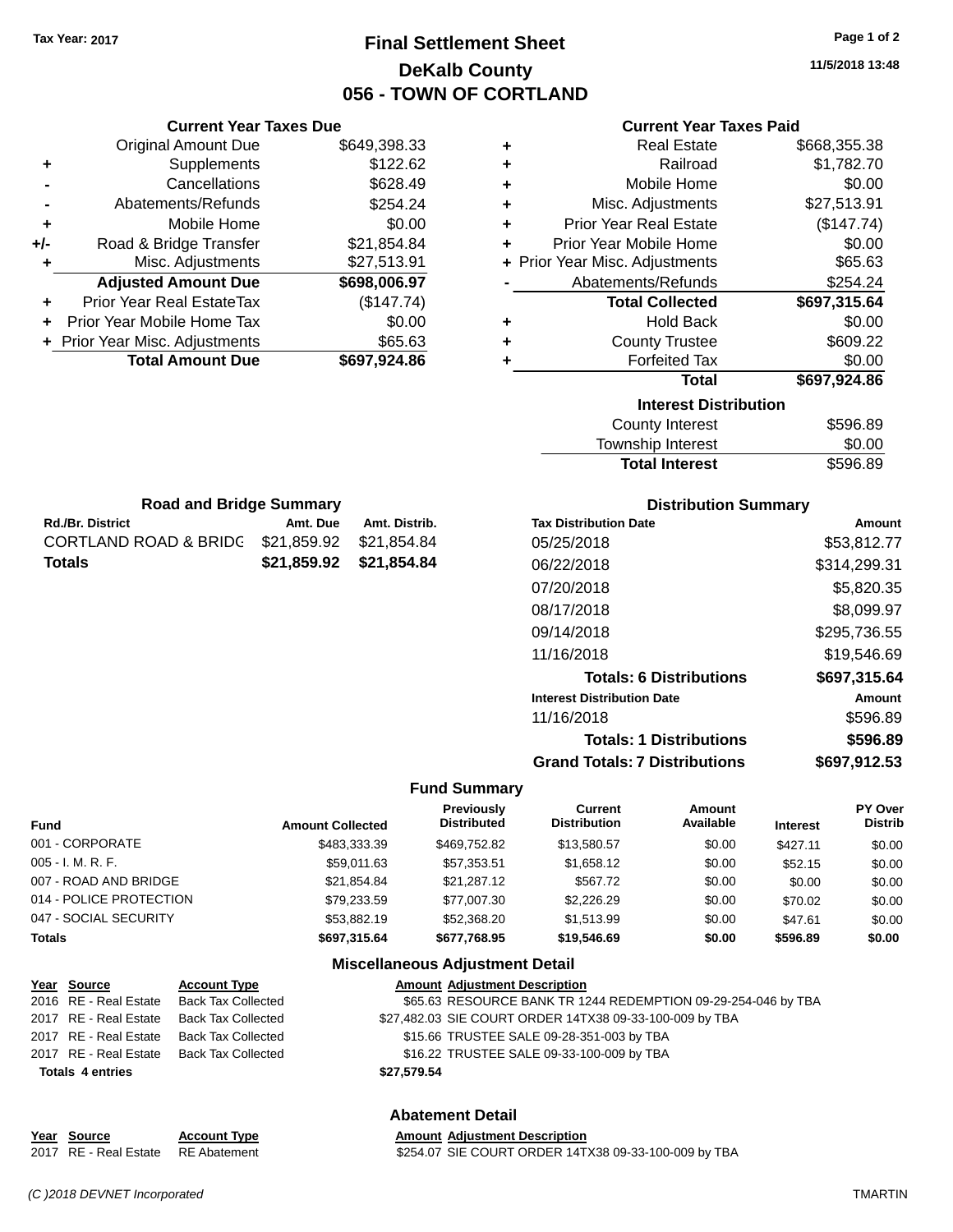## **Final Settlement Sheet Tax Year: 2017 Page 2 of 2 DeKalb County Abatement Detail**

**11/5/2018 13:48**

**Totals \$254.24 2 entries**

**Year Source Account Type Anneunt Adjustment Description**<br>
2017 RE - Real Estate RE Abatement **Amount Adjustment Description** \$0.17 PTAB INTEREST REFUND 09-20-103-002 by TBA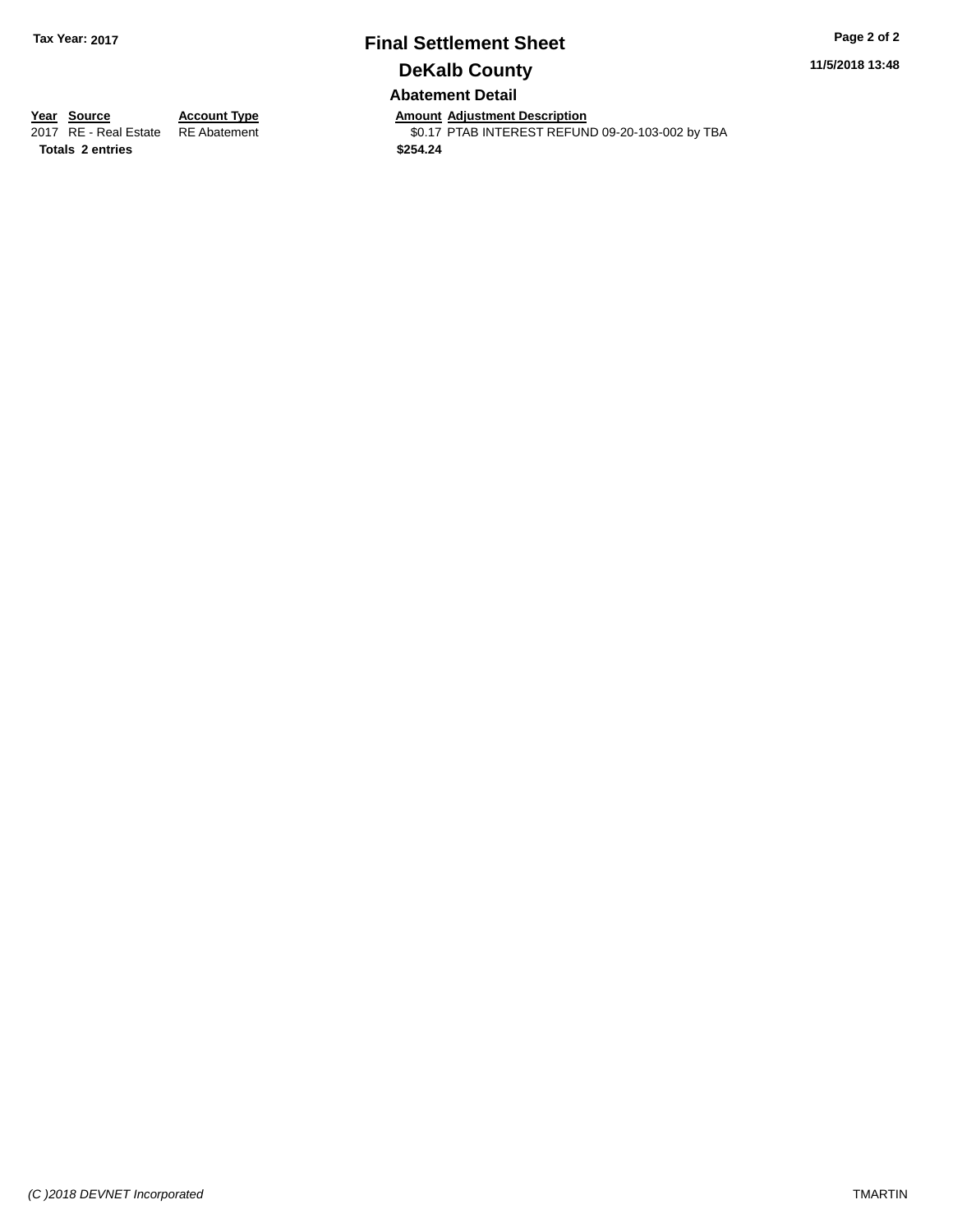**Current Year Taxes Due**

## **Final Settlement Sheet Tax Year: 2017 Page 1 of 2 DeKalb County 057 - CORTLAND LIBRARY**

**11/5/2018 13:48**

### **Current Year Taxes Paid**

|                      | YUN YIK TYUL TUAYY PUV         |              |   | odhoni Todh Taxoo Fala         |              |
|----------------------|--------------------------------|--------------|---|--------------------------------|--------------|
|                      | <b>Original Amount Due</b>     | \$226,869.47 | ٠ | <b>Real Estate</b>             | \$225,857.11 |
| ٠                    | Supplements                    | \$42.84      | ٠ | Railroad                       | \$622.80     |
|                      | Cancellations                  | \$219.57     | ٠ | Mobile Home                    | \$0.00       |
|                      | Abatements/Refunds             | \$99.75      | ٠ | Misc. Adjustments              | \$11.14      |
| ÷                    | Mobile Home                    | \$0.00       | ٠ | <b>Prior Year Real Estate</b>  | (\$51.61)    |
| I-                   | Road & Bridge Transfer         | \$0.00       |   | Prior Year Mobile Home         | \$0.00       |
| ٠                    | Misc. Adjustments              | \$11.14      |   | + Prior Year Misc. Adjustments | \$22.93      |
|                      | <b>Adjusted Amount Due</b>     | \$226,604.13 |   | Abatements/Refunds             | \$99.75      |
| $\ddot{\phantom{1}}$ | Prior Year Real EstateTax      | (\$51.61)    |   | <b>Total Collected</b>         | \$226,362.62 |
|                      | + Prior Year Mobile Home Tax   | \$0.00       | ٠ | <b>Hold Back</b>               | \$0.00       |
|                      | + Prior Year Misc. Adjustments | \$22.93      | ٠ | <b>County Trustee</b>          | \$212.83     |
|                      | <b>Total Amount Due</b>        | \$226,575.45 |   | <b>Forfeited Tax</b>           | \$0.00       |
|                      |                                |              |   | Total                          | \$226,575.45 |
|                      |                                |              |   | <b>Interest Distribution</b>   |              |
|                      |                                |              |   | County Interact                | 403.78       |

| iliturga bisti ibution   |          |
|--------------------------|----------|
| County Interest          | \$193.78 |
| <b>Township Interest</b> | \$0.00   |
| <b>Total Interest</b>    | \$193.78 |
|                          |          |

#### **Distribution Summary**

| <b>Tax Distribution Date</b>         | Amount       |
|--------------------------------------|--------------|
| 05/25/2018                           | \$8,586.12   |
| 06/22/2018                           | \$106,357.73 |
| 07/20/2018                           | \$1,951.25   |
| 08/17/2018                           | \$2,728.26   |
| 09/14/2018                           | \$100,108.81 |
| 11/16/2018                           | \$6.630.45   |
| <b>Totals: 6 Distributions</b>       | \$226,362.62 |
| <b>Interest Distribution Date</b>    | Amount       |
| 11/16/2018                           | \$193.78     |
| <b>Totals: 1 Distributions</b>       | \$193.78     |
| <b>Grand Totals: 7 Distributions</b> | \$226,556.40 |

#### **Fund Summary**

| <b>Fund</b>                                         | <b>Amount Collected</b> | <b>Previously</b><br><b>Distributed</b> | Current<br><b>Distribution</b> | Amount<br>Available | <b>Interest</b> | <b>PY Over</b><br><b>Distrib</b> |
|-----------------------------------------------------|-------------------------|-----------------------------------------|--------------------------------|---------------------|-----------------|----------------------------------|
| 004 - OPERATIONS & MAINTENANCE                      | \$4,908.22              | \$4.764.47                              | \$143.75                       | \$0.00              | \$4.20          | \$0.00                           |
| 005 - I. M. R. F.                                   | \$4.927.24              | \$4.782.91                              | \$144.33                       | \$0.00              | \$4.22          | \$0.00                           |
| 016 - LIBRARY (township, municipalities)            | \$209.615.40            | \$203.475.49                            | \$6,139.91                     | \$0.00              | \$179.44        | \$0.00                           |
| 027 - AUDIT                                         | \$1.483.81              | \$1,440.34                              | \$43.47                        | \$0.00              | \$1.27          | \$0.00                           |
| 035 - TORT JUDGMENTS, LIABILITY<br><b>INSURANCE</b> | \$1.483.81              | \$1,440.34                              | \$43.47                        | \$0.00              | \$1.27          | \$0.00                           |
| 047 - SOCIAL SECURITY                               | \$3.944.14              | \$3,828,62                              | \$115.52                       | \$0.00              | \$3.38          | \$0.00                           |
| <b>Totals</b>                                       | \$226.362.62            | \$219,732.17                            | \$6,630.45                     | \$0.00              | \$193.78        | \$0.00                           |

### **Miscellaneous Adjustment Detail**

| Year Source             | <b>Account Type</b>                      | <b>Amount Adjustment Description</b>                          |
|-------------------------|------------------------------------------|---------------------------------------------------------------|
|                         | 2016 RE - Real Estate Back Tax Collected | \$22.93 RESOURCE BANK TR 1244 REDEMPTION 09-29-254-046 by TBA |
|                         | 2017 RE - Real Estate Back Tax Collected | \$5.47 TRUSTEE SALE 09-28-351-003 by TBA                      |
|                         | 2017 RE - Real Estate Back Tax Collected | \$5.67 TRUSTEE SALE 09-33-100-009 by TBA                      |
| <b>Totals 3 entries</b> |                                          | \$34.07                                                       |
|                         |                                          |                                                               |

| Year Source           | <b>Account Type</b> |
|-----------------------|---------------------|
| 2017 RE - Real Estate | <b>RE</b> Abatement |

**Abatement Detail Amount Adjustment Description** 

\$99.69 SIE COURT ORDER 14TX38 09-33-100-009 by TBA

*(C )2018 DEVNET Incorporated* TMARTIN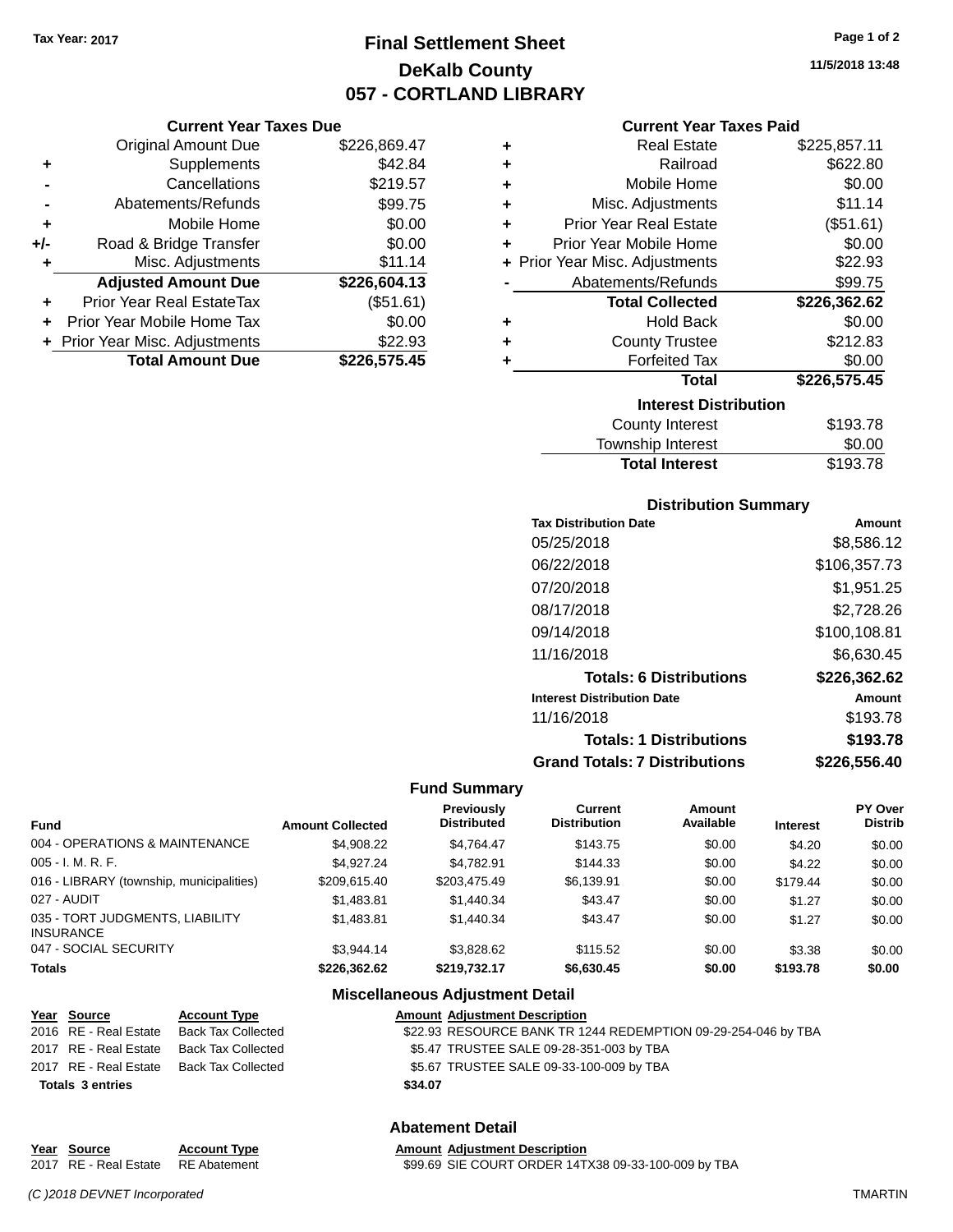## **Final Settlement Sheet Tax Year: 2017 Page 2 of 2 DeKalb County Abatement Detail**

**11/5/2018 13:48**

**Totals \$99.75 2 entries**

**Year Source Account Type Anneurs Amount Adjustment Description**<br>2017 RE - Real Estate RE Abatement **Account 1998 AMOU ACCOUNTEREST REFUN** \$0.06 PTAB INTEREST REFUND 09-20-103-002 by TBA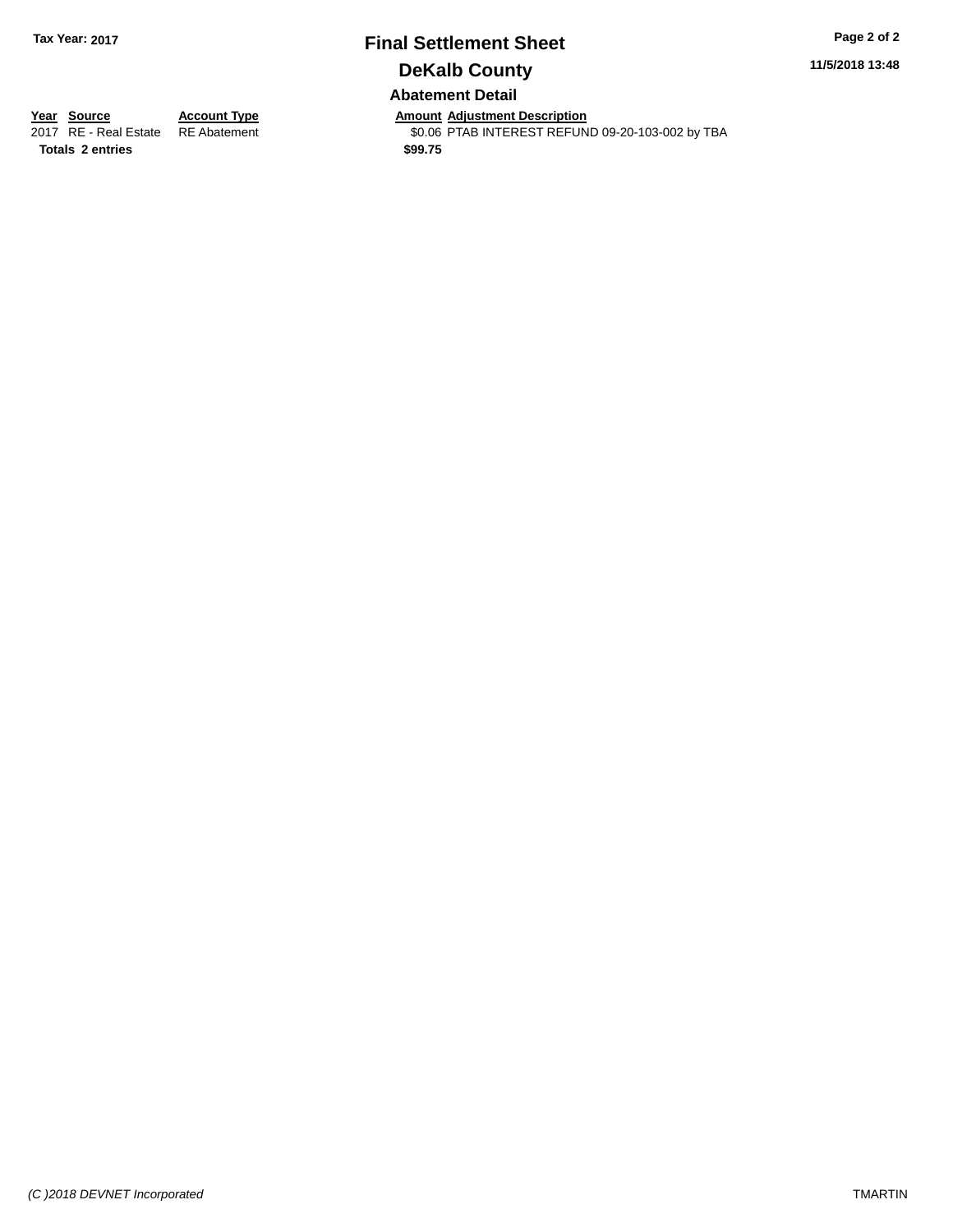## **Final Settlement Sheet Tax Year: 2017 Page 1 of 2 DeKalb County 058 - CITY OF DEKALB**

**11/5/2018 13:48**

#### **Current Year Taxes Paid**

|   | <b>Interest Distribution</b>   |                |
|---|--------------------------------|----------------|
|   | Total                          | \$6,503,484.63 |
| ٠ | <b>Forfeited Tax</b>           | \$0.01         |
| ٠ | <b>County Trustee</b>          | \$3,448.94     |
| ٠ | <b>Hold Back</b>               | \$0.00         |
|   | <b>Total Collected</b>         | \$6,500,035.68 |
|   | Abatements/Refunds             | \$7.00         |
|   | + Prior Year Misc. Adjustments | \$38.50        |
| ÷ | Prior Year Mobile Home         | \$0.00         |
| ٠ | <b>Prior Year Real Estate</b>  | (\$3,439.96)   |
| ÷ | Misc. Adjustments              | \$3,565.41     |
| ÷ | Mobile Home                    | \$2,854.34     |
| ٠ | Railroad                       | \$24,657.78    |
| ٠ | <b>Real Estate</b>             | \$6,472,366.61 |

| <b>County Interest</b> | \$5,561.92 |
|------------------------|------------|
| Township Interest      | \$0.00     |
| <b>Total Interest</b>  | \$5,561.92 |

| <b>Road and Bridge Summary</b>   |                           |               |  |  |  |
|----------------------------------|---------------------------|---------------|--|--|--|
| <b>Rd./Br. District</b>          | Amt. Due                  | Amt. Distrib. |  |  |  |
| AFTON ROAD & BRIDGE              | \$13,418.61               | \$13,407.47   |  |  |  |
| <b>CORTLAND ROAD &amp; BRIDG</b> | \$1,537.57                | \$1,537.25    |  |  |  |
| DEKALB ROAD & BRIDGE             | \$134,188.54 \$134,128.09 |               |  |  |  |
| <b>Totals</b>                    | \$149,144.72 \$149,072.81 |               |  |  |  |

**Current Year Taxes Due** Original Amount Due \$6,497,651.70

**Adjusted Amount Due \$6,506,886.09**

**Total Amount Due \$6,503,484.63**

**+** Supplements \$7,207.42 **-** Cancellations \$153,458.60 **-** Abatements/Refunds \$7.00 **+** Mobile Home \$2,854.35 **+/-** Road & Bridge Transfer \$149,072.81 **+** Misc. Adjustments \$3,565.41

**+** Prior Year Real EstateTax (\$3,439.96) **+** Prior Year Mobile Home Tax \$0.00 **+ Prior Year Misc. Adjustments \$38.50** 

### **Distribution Summary**

| <b>Tax Distribution Date</b>         | Amount         |
|--------------------------------------|----------------|
| 05/25/2018                           | \$614,031.69   |
| 06/22/2018                           | \$2,788,473.28 |
| 07/20/2018                           | \$55,736.89    |
| 08/17/2018                           | \$126,761.19   |
| 09/14/2018                           | \$2,745,847.30 |
| 11/16/2018                           | \$169,185.33   |
| <b>Totals: 6 Distributions</b>       | \$6,500,035.68 |
| <b>Interest Distribution Date</b>    | Amount         |
| 11/16/2018                           | \$5,561.92     |
| <b>Totals: 1 Distributions</b>       | \$5,561.92     |
| <b>Grand Totals: 7 Distributions</b> | \$6,505,597.60 |

### **Fund Summary**

| <b>Fund</b>                 | <b>Amount Collected</b> | Previously<br><b>Distributed</b> | <b>Current</b><br><b>Distribution</b> | Amount<br>Available | <b>Interest</b> | <b>PY Over</b><br><b>Distrib</b> |
|-----------------------------|-------------------------|----------------------------------|---------------------------------------|---------------------|-----------------|----------------------------------|
| 001 - CORPORATE             | \$0.00                  | \$0.00                           | \$0.00                                | \$0.00              | \$0.00          | \$0.00                           |
| 003 - BONDS AND INTEREST    | \$481,904.71            | \$469,366.77                     | \$12,537.94                           | \$0.00              | \$422.03        | \$0.00                           |
| $005 - I. M. R. F.$         | \$0.00                  | \$0.00                           | \$0.00                                | \$0.00              | \$0.00          | \$0.00                           |
| 007 - ROAD AND BRIDGE       | \$149.072.81            | \$145.123.41                     | \$3,949.40                            | \$0.00              | \$0.00          | \$0.00                           |
| 013 - FIREFIGHTER'S PENSION | \$3,152,986.32          | \$3,070,953.62                   | \$82,032,70                           | \$0.00              | \$2,761.26      | \$0.00                           |
| 015 - POLICE PENSION        | \$2,716,071.84          | \$2,645,406.55                   | \$70,665.29                           | \$0.00              | \$2,378.63      | \$0.00                           |
| 047 - SOCIAL SECURITY       | \$0.00                  | \$0.00                           | \$0.00                                | \$0.00              | \$0.00          | \$0.00                           |
| <b>Totals</b>               | \$6,500,035,68          | \$6,330,850,35                   | \$169,185.33                          | \$0.00              | \$5,561.92      | \$0.00                           |

| Year Source             | <b>Account Type</b>                        | <b>Amount Adjustment Description</b>                        |
|-------------------------|--------------------------------------------|-------------------------------------------------------------|
|                         | 2016 RE - Real Estate Back Tax Collected   | \$38.50 ORIK WILKINSON REDEMPTION 08-12-377-001 by TBA      |
|                         | 2017 RE - Real Estate Paymt In Lieu of Tax | \$1,773.72 HOUSING AUTHORITY DEKALB UNITS by TBA            |
|                         | 2017 RE - Real Estate Paymt In Lieu of Tax | \$1,773.72 HOUSING AUTHORITY- PAYMENT IN LIEU OF TAX by TBA |
|                         | 2017 RE - Real Estate Back Tax Collected   | \$17.97 TRUSTEE SALE 08-14-305-018 by TBA                   |
| <b>Totals 4 entries</b> |                                            | \$3,603.91                                                  |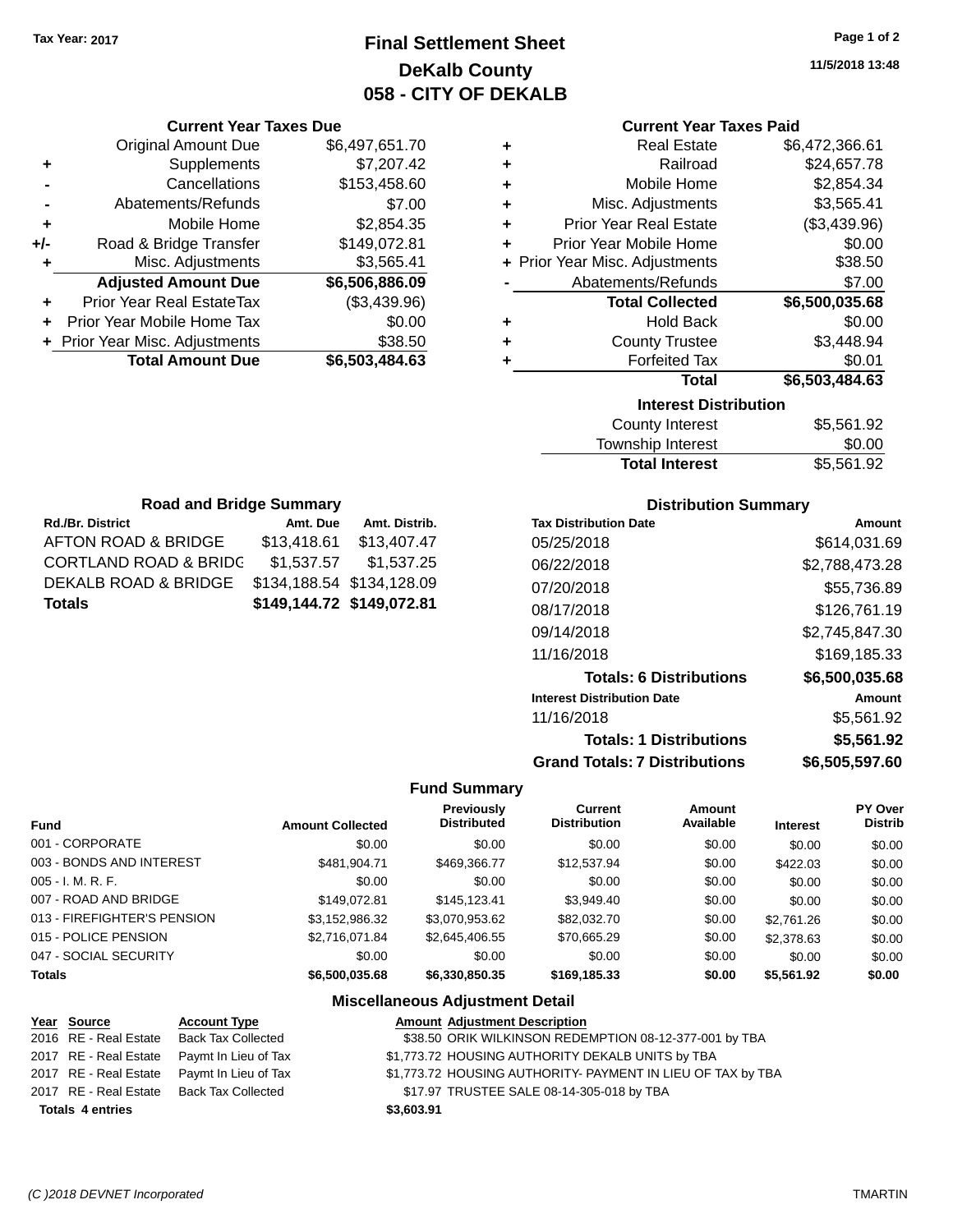| Year Source           | <b>Account Type</b> |
|-----------------------|---------------------|
| 2017 RE - Real Estate | <b>RE</b> Abatement |
| 2017 RE - Real Estate | <b>RE</b> Abatement |
| 2017 RE - Real Estate | <b>RE</b> Abatement |
| 2017 RE - Real Estate | <b>RE</b> Abatement |
| 2017 RE - Real Estate | <b>RE</b> Abatement |
| 2017 RE - Real Estate | <b>RE</b> Abatement |
| 2017 RE - Real Estate | <b>RE</b> Abatement |
| 2017 RE - Real Estate | <b>RE</b> Abatement |
|                       |                     |

#### **Totals 8 entries** \$7.00

## **Final Settlement Sheet Tax Year: 2017 Page 2 of 2 DeKalb County Abatement Detail**

### **Amount Adjustment Description**

\$0.02 PTAB INTEREST REFUND 08-23-105-006 by TBA \$0.03 PTAB INTEREST REFUND 08-14-352-008 by TBA \$0.85 PTAB INTEREST REFUND 08-16-401-008 by TBA \$0.06 PTAB INTEREST REFUND 08-21-426-011 by TBA \$0.21 PTAB INTEREST REFUND 08-23-105-009 by TBA \$0.19 PTAB INTEREST REFUND 08-24-128-026 by TBA \$5.56 PTAB INTEREST REFUND 08-13-151-039 by TBA \$0.08 PTAB INTEREST REFUND 08-22-228-016 by TBA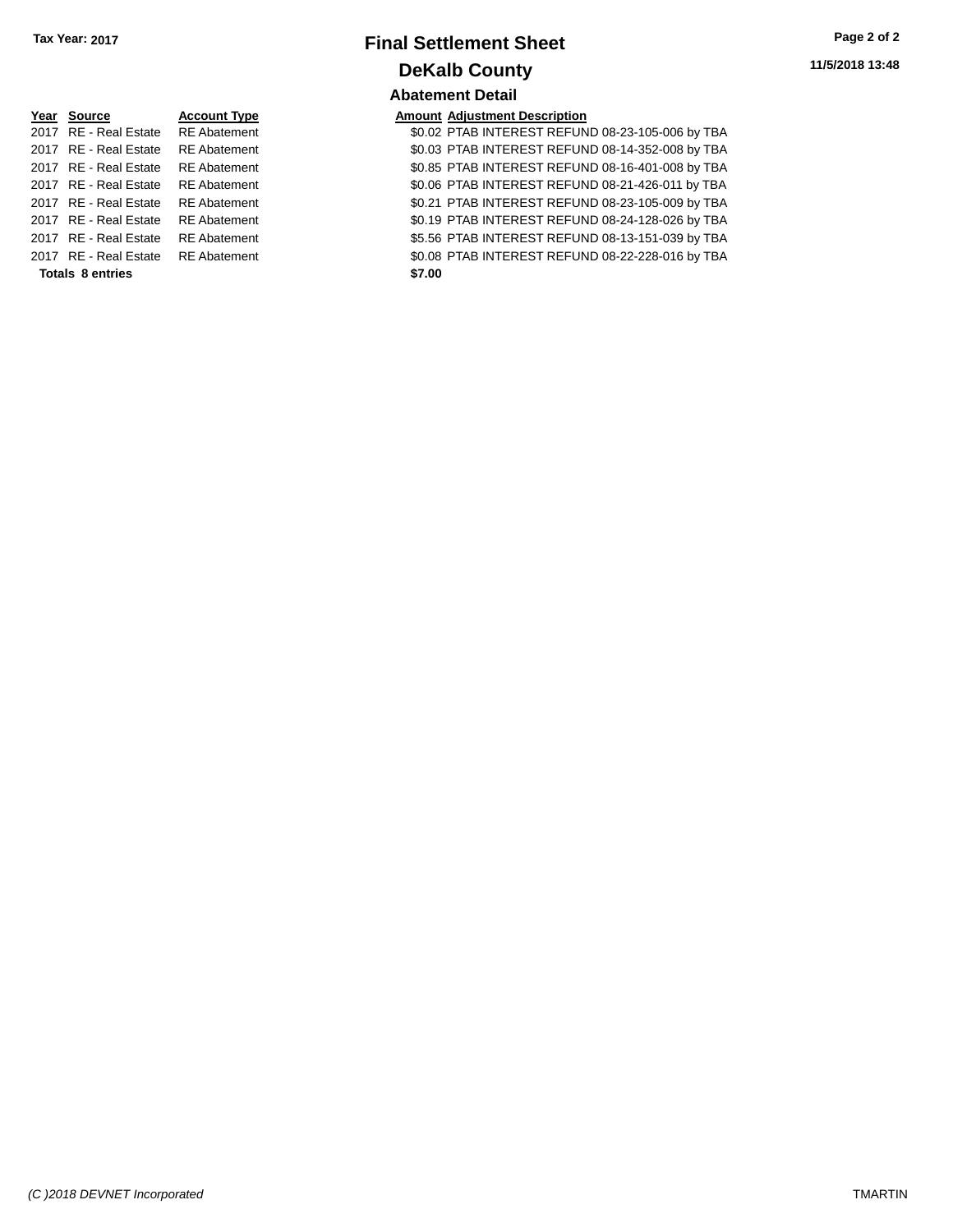**Current Year Taxes Due** Original Amount Due \$2,050,724.36

**Adjusted Amount Due \$2,006,589.93**

**Total Amount Due \$2,005,275.81**

**+** Supplements \$2,274.75 **-** Cancellations \$48,433.10 **-** Abatements/Refunds \$2.21 **+** Mobile Home \$900.86 **+/-** Road & Bridge Transfer \$0.00 **+** Misc. Adjustments \$1,125.27

**+** Prior Year Real EstateTax (\$1,328.73) **+** Prior Year Mobile Home Tax \$0.00 **+** Prior Year Misc. Adjustments \$14.61

## **Final Settlement Sheet Tax Year: 2017 Page 1 of 2 DeKalb County 059 - DE KALB LIBRARY**

**11/5/2018 13:48**

#### **Current Year Taxes Paid**

| ٠ | <b>Real Estate</b>             | \$1,995,695.24 |
|---|--------------------------------|----------------|
| ٠ | Railroad                       | \$7,782.24     |
| ٠ | Mobile Home                    | \$900.86       |
| ٠ | Misc. Adjustments              | \$1,125.27     |
| ٠ | <b>Prior Year Real Estate</b>  | (\$1,328.73)   |
| ٠ | Prior Year Mobile Home         | \$0.00         |
|   | + Prior Year Misc. Adjustments | \$14.61        |
|   | Abatements/Refunds             | \$2.21         |
|   | <b>Total Collected</b>         | \$2,004,187.28 |
| ٠ | <b>Hold Back</b>               | \$0.00         |
| ٠ | <b>County Trustee</b>          | \$1,088.53     |
| ٠ | <b>Forfeited Tax</b>           | \$0.00         |
|   | <b>Total</b>                   | \$2,005,275.81 |
|   | <b>Interest Distribution</b>   |                |
|   | County Interest                | \$1.714.93     |

| <b>Total Interest</b> | \$1,714.93 |
|-----------------------|------------|
| Township Interest     | \$0.00     |
| County Interest       | \$1,714.93 |

### **Distribution Summary**

| <b>Tax Distribution Date</b>         | Amount         |
|--------------------------------------|----------------|
| 05/25/2018                           | \$189.199.58   |
| 06/22/2018                           | \$859,572.74   |
| 07/20/2018                           | \$17,196.93    |
| 08/17/2018                           | \$39,111.07    |
| 09/14/2018                           | \$846,979.91   |
| 11/16/2018                           | \$52.127.05    |
| <b>Totals: 6 Distributions</b>       | \$2,004,187.28 |
| <b>Interest Distribution Date</b>    | Amount         |
| 11/16/2018                           | \$1.714.93     |
| <b>Totals: 1 Distributions</b>       | \$1,714.93     |
| <b>Grand Totals: 7 Distributions</b> | \$2,005,902.21 |
|                                      |                |

#### **Fund Summary**

|                                          |                         | <b>Previously</b>  | Current             | Amount    |                 | <b>PY Over</b> |
|------------------------------------------|-------------------------|--------------------|---------------------|-----------|-----------------|----------------|
| Fund                                     | <b>Amount Collected</b> | <b>Distributed</b> | <b>Distribution</b> | Available | <b>Interest</b> | <b>Distrib</b> |
| 016 - LIBRARY (township, municipalities) | \$2,004.187.28          | \$1.952.060.23     | \$52,127,05         | \$0.00    | \$1.714.93      | \$0.00         |
| Totals                                   | \$2.004.187.28          | \$1.952.060.23     | \$52,127.05         | \$0.00    | \$1.714.93      | \$0.00         |

#### **Miscellaneous Adjustment Detail**

| Year Source             | <b>Account Type</b>       |            | <b>Amount Adjustment Description</b>                      |
|-------------------------|---------------------------|------------|-----------------------------------------------------------|
| 2016 RE - Real Estate   | <b>Back Tax Collected</b> |            | \$14.61 ORIK WILKINSON REDEMPTION 08-12-377-001 by TBA    |
| 2017 RE - Real Estate   | Paymt In Lieu of Tax      |            | \$559.80 HOUSING AUTHORITY DEKALB UNITS by TBA            |
| 2017 RE - Real Estate   | Paymt In Lieu of Tax      |            | \$559.80 HOUSING AUTHORITY- PAYMENT IN LIEU OF TAX by TBA |
| 2017 RE - Real Estate   | <b>Back Tax Collected</b> |            | \$5.67 TRUSTEE SALE 08-14-305-018 by TBA                  |
| <b>Totals 4 entries</b> |                           | \$1,139.88 |                                                           |
|                         |                           |            | <b>Abatement Detail</b>                                   |
| Year Source             | <b>Account Type</b>       |            | <b>Amount Adjustment Description</b>                      |
| 2017 RE - Real Estate   | <b>RE</b> Abatement       |            | \$0.01 PTAB INTEREST REFUND 08-23-105-006 by TBA          |

| 2017 RE - Real Estate RE ADAMENTE  |                                                  |
|------------------------------------|--------------------------------------------------|
| 2017 RE - Real Estate RE Abatement | \$0.01 PTAB INTEREST REFUND 08-14-352-008 by TBA |
| 2017 RE - Real Estate RE Abatement | \$0.27 PTAB INTEREST REFUND 08-16-401-008 by TBA |
| 2017 RE - Real Estate RE Abatement | \$0.02 PTAB INTEREST REFUND 08-21-426-011 by TBA |
| 2017 RE - Real Estate RE Abatement | \$0.07 PTAB INTEREST REFUND 08-23-105-009 by TBA |
| 2017 RE - Real Estate RE Abatement | \$0.06 PTAB INTEREST REFUND 08-24-128-026 by TBA |
|                                    |                                                  |

#### *(C )2018 DEVNET Incorporated* TMARTIN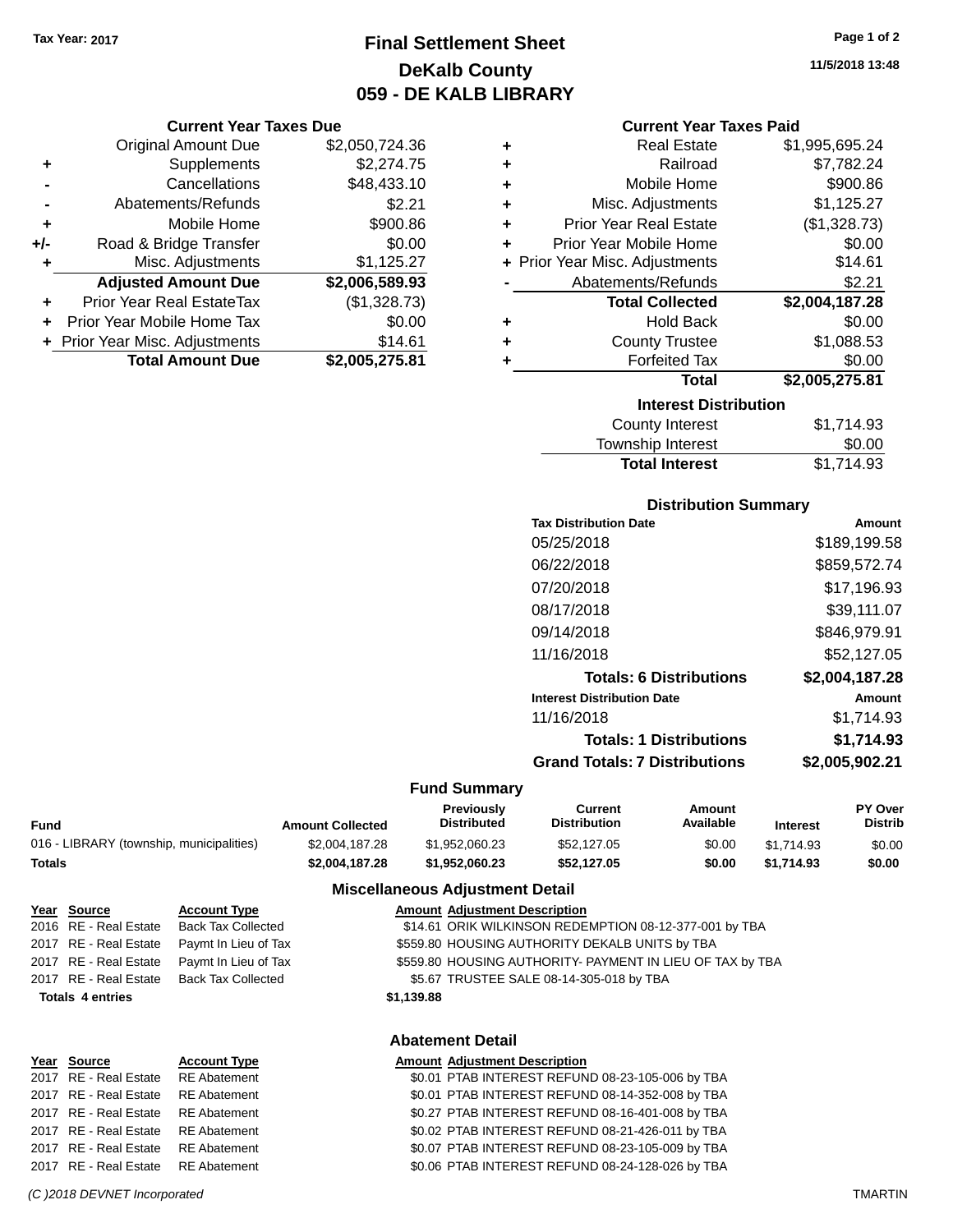# **Final Settlement Sheet Tax Year: 2017 Page 2 of 2 DeKalb County**

**11/5/2018 13:48**

### **Abatement Detail**

**Totals \$2.21 8 entries**

**Year Source Account Type Account Type Amount Adjustment Description**<br>2017 RE - Real Estate RE Abatement **Account 1** S1.75 PTAB INTEREST REFUN \$1.75 PTAB INTEREST REFUND 08-13-151-039 by TBA 2017 RE - Real Estate RE Abatement \$0.02 PTAB INTEREST REFUND 08-22-228-016 by TBA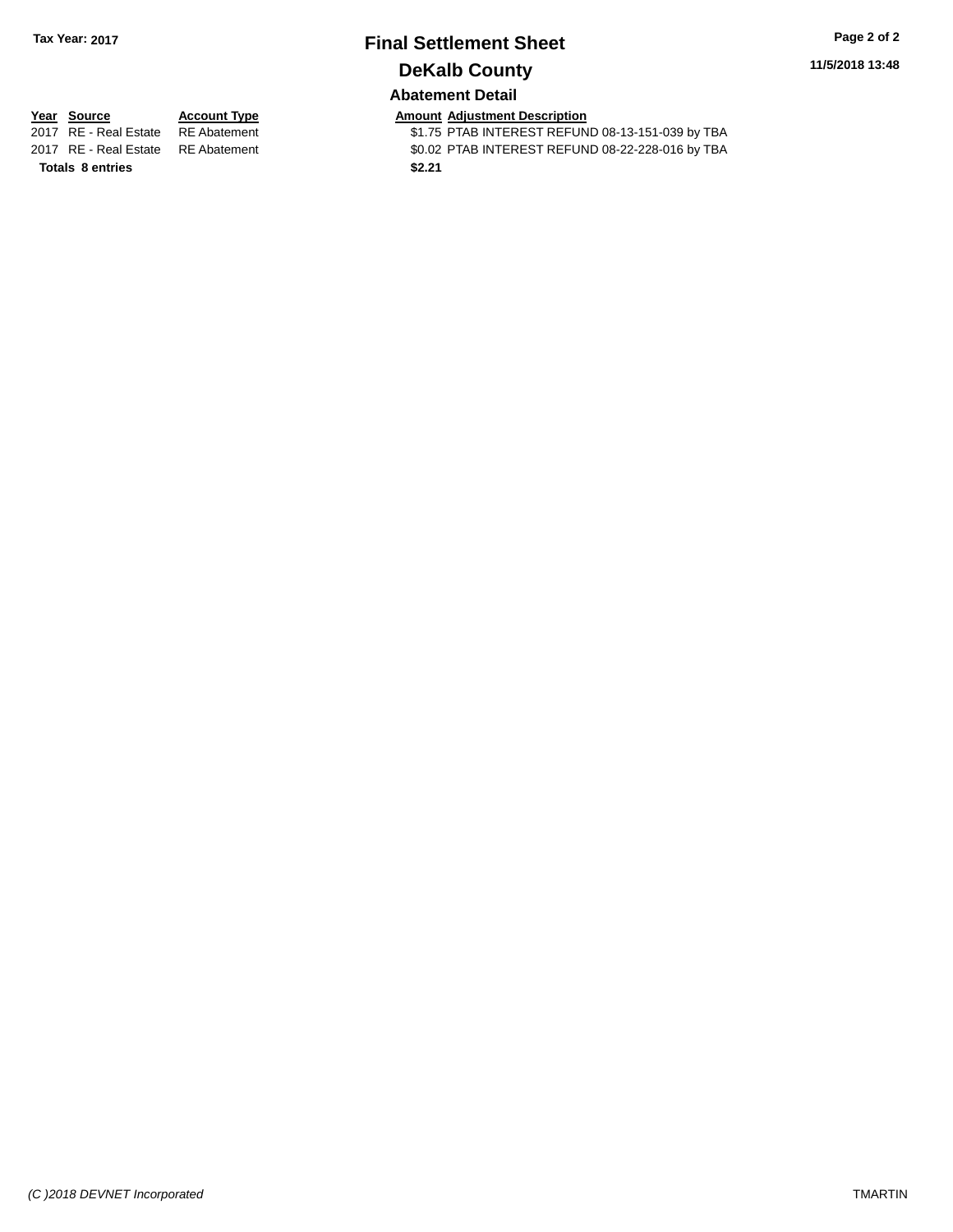**Original Amount Due** 

**Adjusted Amount Due** 

**Total Amount Due** 

**+** Supplements **-** Cancellations **-** Abatements/Refunds **+** Mobile Home **+/-** Road & Bridge Transfer **+** Misc. Adjustments

**+** Prior Year Real EstateTax \$0.00 **+** Prior Year Mobile Home Tax **+** Prior Year Misc. Adjustments

## **Final Settlement Sheet Tax Year: 2017 Page 1 of 1 DeKalb County 060 - DEKALB SSA #3**

#### **11/5/2018 13:48**

| <b>Current Year Taxes Due</b> |            |   | <b>Current Year Taxes Paid</b> |            |
|-------------------------------|------------|---|--------------------------------|------------|
| ่<br>เl Amount Due            | \$1,000.22 | ٠ | <b>Real Estate</b>             | \$1,000.22 |
| Supplements                   | \$0.00     | ٠ | Railroad                       | \$0.00     |
| Cancellations                 | \$0.00     | ٠ | Mobile Home                    | \$0.00     |
| าents/Refunds                 | \$0.00     | ÷ | Misc. Adjustments              | \$0.00     |
| Mobile Home                   | \$0.00     | ÷ | <b>Prior Year Real Estate</b>  | \$0.00     |
| ridge Transfer                | \$0.00     | ÷ | Prior Year Mobile Home         | \$0.00     |
| . Adjustments                 | \$0.00     |   | + Prior Year Misc. Adjustments | \$0.00     |
| <b>Amount Due</b>             | \$1,000.22 |   | Abatements/Refunds             | \$0.00     |
| leal EstateTax≀               | \$0.00     |   | <b>Total Collected</b>         | \$1,000.22 |
| bile Home Tax                 | \$0.00     | ٠ | <b>Hold Back</b>               | \$0.00     |
| . Adjustments                 | \$0.00     | ٠ | <b>County Trustee</b>          | \$0.00     |
| <b>Amount Due</b>             | \$1,000.22 |   | <b>Forfeited Tax</b>           | \$0.00     |
|                               |            |   | <b>Tatal</b>                   | 0.40000    |

### **+** Forfeited Tax \$0.00 **Total \$1,000.22 Interest Distribution** County Interest \$0.86 Township Interest \$0.00 Total Interest \$0.86 \$0.00<br>\$0.00

|                            |                         |                                  |                                       | <b>Distribution Summary</b>    |                 |                           |
|----------------------------|-------------------------|----------------------------------|---------------------------------------|--------------------------------|-----------------|---------------------------|
|                            |                         |                                  | <b>Tax Distribution Date</b>          |                                |                 | <b>Amount</b>             |
|                            |                         |                                  | 05/25/2018                            |                                |                 | \$133.28                  |
|                            |                         |                                  | 06/22/2018                            |                                |                 | \$424.65                  |
|                            |                         |                                  | 08/17/2018                            |                                |                 | \$12.79                   |
|                            |                         |                                  | 09/14/2018                            |                                |                 | \$395.74                  |
|                            |                         |                                  | 11/16/2018                            |                                |                 | \$33.76                   |
|                            |                         |                                  |                                       | <b>Totals: 5 Distributions</b> |                 | \$1,000.22                |
|                            |                         |                                  | <b>Interest Distribution Date</b>     |                                |                 | <b>Amount</b>             |
|                            |                         |                                  | 11/16/2018                            |                                |                 | \$0.86                    |
|                            |                         |                                  |                                       | <b>Totals: 1 Distributions</b> |                 | \$0.86                    |
|                            |                         |                                  | <b>Grand Totals: 6 Distributions</b>  |                                |                 | \$1,001.08                |
|                            |                         | <b>Fund Summary</b>              |                                       |                                |                 |                           |
| Fund                       | <b>Amount Collected</b> | Previously<br><b>Distributed</b> | <b>Current</b><br><b>Distribution</b> | <b>Amount</b><br>Available     | <b>Interest</b> | PY Over<br><b>Distrib</b> |
| 023 - SPECIAL SERVICE AREA | \$1,000.22              | \$966.46                         | \$33.76                               | \$0.00                         | \$0.86          | \$0.00                    |
|                            |                         |                                  |                                       |                                |                 |                           |

**Totals \$1,000.22 \$966.46 \$33.76 \$0.00 \$0.86 \$0.00**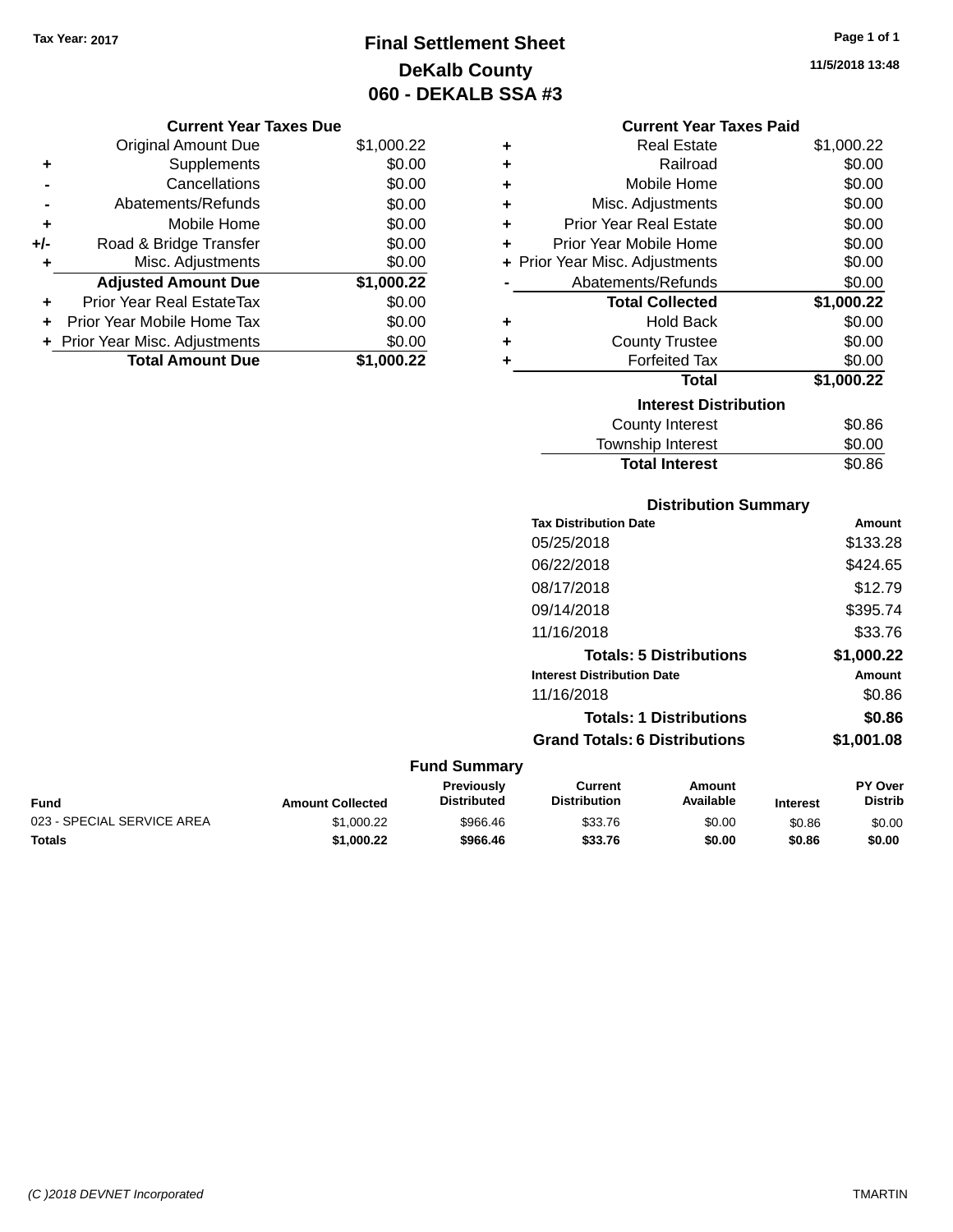## **Final Settlement Sheet Tax Year: 2017 Page 1 of 1 DeKalb County 061 - DEKALB SSA #4**

**11/5/2018 13:48**

### **Current Year Taxes Due**

|       | <b>Original Amount Due</b>     | \$5,500.46 |
|-------|--------------------------------|------------|
| ٠     | Supplements                    | \$0.00     |
|       | Cancellations                  | \$9.64     |
|       | Abatements/Refunds             | \$0.00     |
| ÷     | Mobile Home                    | \$0.00     |
| $+/-$ | Road & Bridge Transfer         | \$0.00     |
| ٠     | Misc. Adjustments              | \$0.00     |
|       | <b>Adjusted Amount Due</b>     | \$5,490.82 |
| ÷     | Prior Year Real EstateTax      | (\$1.96)   |
|       | Prior Year Mobile Home Tax     | \$0.00     |
|       | + Prior Year Misc. Adjustments | \$0.00     |
|       | <b>Total Amount Due</b>        | \$5,488.86 |

|   | <b>Current Year Taxes Paid</b> |            |
|---|--------------------------------|------------|
| ٠ | <b>Real Estate</b>             | \$5,490.82 |
| ٠ | Railroad                       | \$0.00     |
| ٠ | Mobile Home                    | \$0.00     |
| ٠ | Misc. Adjustments              | \$0.00     |
| ٠ | Prior Year Real Estate         | (\$1.96)   |
| ÷ | Prior Year Mobile Home         | \$0.00     |
|   | + Prior Year Misc. Adjustments | \$0.00     |
|   | Abatements/Refunds             | \$0.00     |
|   |                                |            |
|   | <b>Total Collected</b>         | \$5,488.86 |
| ٠ | <b>Hold Back</b>               | \$0.00     |
| ٠ | <b>County Trustee</b>          | \$0.00     |
| ٠ | <b>Forfeited Tax</b>           | \$0.00     |
|   | Total                          | \$5,488.86 |
|   | <b>Interest Distribution</b>   |            |
|   | County Interest                | \$4.70     |
|   | <b>Township Interest</b>       | \$0.00     |

| <b>Distribution Summary</b>          |            |
|--------------------------------------|------------|
| <b>Tax Distribution Date</b>         | Amount     |
| 05/25/2018                           | \$325.55   |
| 06/22/2018                           | \$2,636.08 |
| 07/20/2018                           | \$47.41    |
| 08/17/2018                           | \$270.90   |
| 09/14/2018                           | \$2,143.82 |
| 11/16/2018                           | \$65.10    |
| <b>Totals: 6 Distributions</b>       | \$5,488.86 |
| <b>Interest Distribution Date</b>    | Amount     |
| 11/16/2018                           | \$4.70     |
| <b>Totals: 1 Distributions</b>       | \$4.70     |
| <b>Grand Totals: 7 Distributions</b> | \$5,493.56 |

### **Fund Summary**

| <b>Fund</b>                | <b>Amount Collected</b> | Previouslv<br><b>Distributed</b> | Current<br><b>Distribution</b> | Amount<br>Available | <b>Interest</b> | <b>PY Over</b><br><b>Distrib</b> |
|----------------------------|-------------------------|----------------------------------|--------------------------------|---------------------|-----------------|----------------------------------|
| 023 - SPECIAL SERVICE AREA | \$5,488.86              | \$5,423.76                       | \$65.10                        | \$0.00              | \$4.70          | \$0.00                           |
| <b>Totals</b>              | \$5,488.86              | \$5,423.76                       | \$65.10                        | \$0.00              | \$4.70          | \$0.00                           |

### **Abatement Detail**

| Year Source                        | <b>Account Type</b> | <b>Amount Adiustment Description</b>             |
|------------------------------------|---------------------|--------------------------------------------------|
| 2017 RE - Real Estate RE Abatement |                     | \$0.00 PTAB INTEREST REFUND 08-21-426-011 by TBA |
| <b>Totals 1 entries</b>            |                     | \$0.00                                           |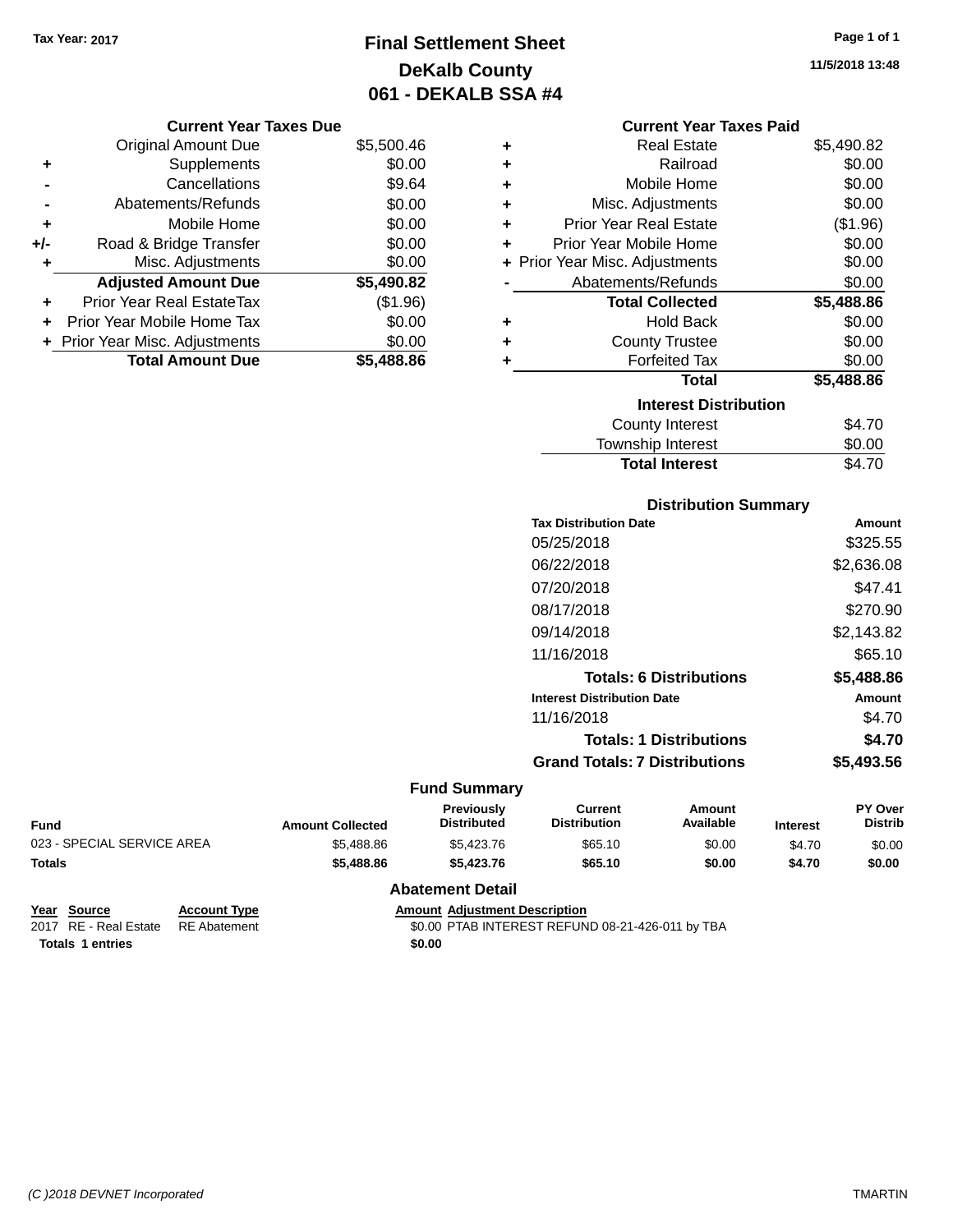## **Final Settlement Sheet Tax Year: 2017 Page 1 of 1 DeKalb County 062 - CITY OF GENOA**

**11/5/2018 13:48**

|     | <b>Current Year Taxes Due</b>  |              |
|-----|--------------------------------|--------------|
|     | <b>Original Amount Due</b>     | \$718,216.11 |
| ٠   | Supplements                    | \$110.29     |
|     | Cancellations                  | \$6,259.78   |
|     | Abatements/Refunds             | \$0.00       |
| ٠   | Mobile Home                    | \$574.94     |
| +/- | Road & Bridge Transfer         | \$33,521.48  |
| ٠   | Misc. Adjustments              | \$62.10      |
|     | <b>Adjusted Amount Due</b>     | \$746,225.14 |
|     | Prior Year Real EstateTax      | \$0.00       |
| ÷   | Prior Year Mobile Home Tax     | \$4.65       |
|     | + Prior Year Misc. Adjustments | \$8.61       |
|     | <b>Total Amount Due</b>        | \$746,238.40 |
|     |                                |              |

### **Current Year Taxes Paid**

| ٠ | <b>Real Estate</b>             | \$743,379.56 |
|---|--------------------------------|--------------|
| ٠ | Railroad                       | \$1,986.66   |
| ٠ | Mobile Home                    | \$563.38     |
| ٠ | Misc. Adjustments              | \$62.10      |
| ٠ | <b>Prior Year Real Estate</b>  | \$0.00       |
| ٠ | Prior Year Mobile Home         | \$4.65       |
|   | + Prior Year Misc. Adjustments | \$8.61       |
|   | Abatements/Refunds             | \$0.00       |
|   |                                |              |
|   | <b>Total Collected</b>         | \$746,004.96 |
| ٠ | <b>Hold Back</b>               | \$0.00       |
| ٠ | <b>County Trustee</b>          | \$233.44     |
| ٠ | <b>Forfeited Tax</b>           | \$0.00       |
|   | <b>Total</b>                   | \$746,238.40 |
|   | <b>Interest Distribution</b>   |              |
|   | <b>County Interest</b>         | \$638.34     |

| <b>Total Interest</b>  | \$638.34 |
|------------------------|----------|
| Township Interest      | \$0.00   |
| <b>COUTTLY IFTERST</b> | ასაბ.ა4  |

| <b>Road and Bridge Summary</b> |                         |  |  |  |
|--------------------------------|-------------------------|--|--|--|
| Amt. Due                       | Amt. Distrib.           |  |  |  |
| \$26,053,02                    | \$26,050.69             |  |  |  |
| \$7,474.30                     | \$7,470.79              |  |  |  |
|                                | \$33,527.32 \$33,521.48 |  |  |  |
|                                |                         |  |  |  |

### **Distribution Summary**

| <b>Tax Distribution Date</b>         | Amount       |
|--------------------------------------|--------------|
| 05/25/2018                           | \$72.322.53  |
| 06/22/2018                           | \$320,633.13 |
| 07/20/2018                           | \$9,900.29   |
| 08/17/2018                           | \$10.164.50  |
| 09/14/2018                           | \$311,361.32 |
| 11/16/2018                           | \$21,623.19  |
| <b>Totals: 6 Distributions</b>       | \$746,004.96 |
| <b>Interest Distribution Date</b>    | Amount       |
| 11/16/2018                           | \$638.34     |
| <b>Totals: 1 Distributions</b>       | \$638.34     |
| <b>Grand Totals: 7 Distributions</b> | \$746.643.30 |

### **Fund Summary**

|                          |                         | <b>Previously</b>  | Current             | Amount    |                 | PY Over        |
|--------------------------|-------------------------|--------------------|---------------------|-----------|-----------------|----------------|
| <b>Fund</b>              | <b>Amount Collected</b> | <b>Distributed</b> | <b>Distribution</b> | Available | <b>Interest</b> | <b>Distrib</b> |
| 001 - CORPORATE          | \$309,158.00            | \$300,156.93       | \$9,001.07          | \$0.00    | \$276.99        | \$0.00         |
| 003 - BONDS AND INTEREST | \$0.00                  | \$0.00             | \$0.00              | \$0.00    | \$0.00          | \$0.00         |
| 007 - ROAD AND BRIDGE    | \$33.521.48             | \$32.641.95        | \$879.53            | \$0.00    | \$0.00          | \$0.00         |
| 014 - POLICE PROTECTION  | \$381.512.10            | \$370,404.53       | \$11,107.57         | \$0.00    | \$341.81        | \$0.00         |
| 047 - SOCIAL SECURITY    | \$10,906.69             | \$10,589.18        | \$317.51            | \$0.00    | \$9.77          | \$0.00         |
| 143 - MEDICARE           | \$10,906.69             | \$10,589.18        | \$317.51            | \$0.00    | \$9.77          | \$0.00         |
| <b>Totals</b>            | \$746,004.96            | \$724.381.77       | \$21,623.19         | \$0.00    | \$638.34        | \$0.00         |

| <u>Year Source</u>      | <b>Account Type</b>                      |         | <b>Amount Adjustment Description</b>                 |
|-------------------------|------------------------------------------|---------|------------------------------------------------------|
|                         | 2017 MH - Mobile Home Back Tax Collected |         | \$8.61 DILLION REDEMPTION 03-30-131-001 0016O by TBA |
|                         | 2017 RE - Real Estate Back Tax Collected |         | \$29.77 TRUSTEE SALE 02-24-476-008 by TBA            |
|                         | 2017 RE - Real Estate Back Tax Collected |         | \$15.50 TRUSTEE SALE 02-25-227-001 by TBA            |
|                         | 2017 RE - Real Estate Back Tax Collected |         | \$16.83 TRUSTEE SALE 02-24-430-001 by TBA            |
| <b>Totals 4 entries</b> |                                          | \$70.71 |                                                      |
|                         |                                          |         |                                                      |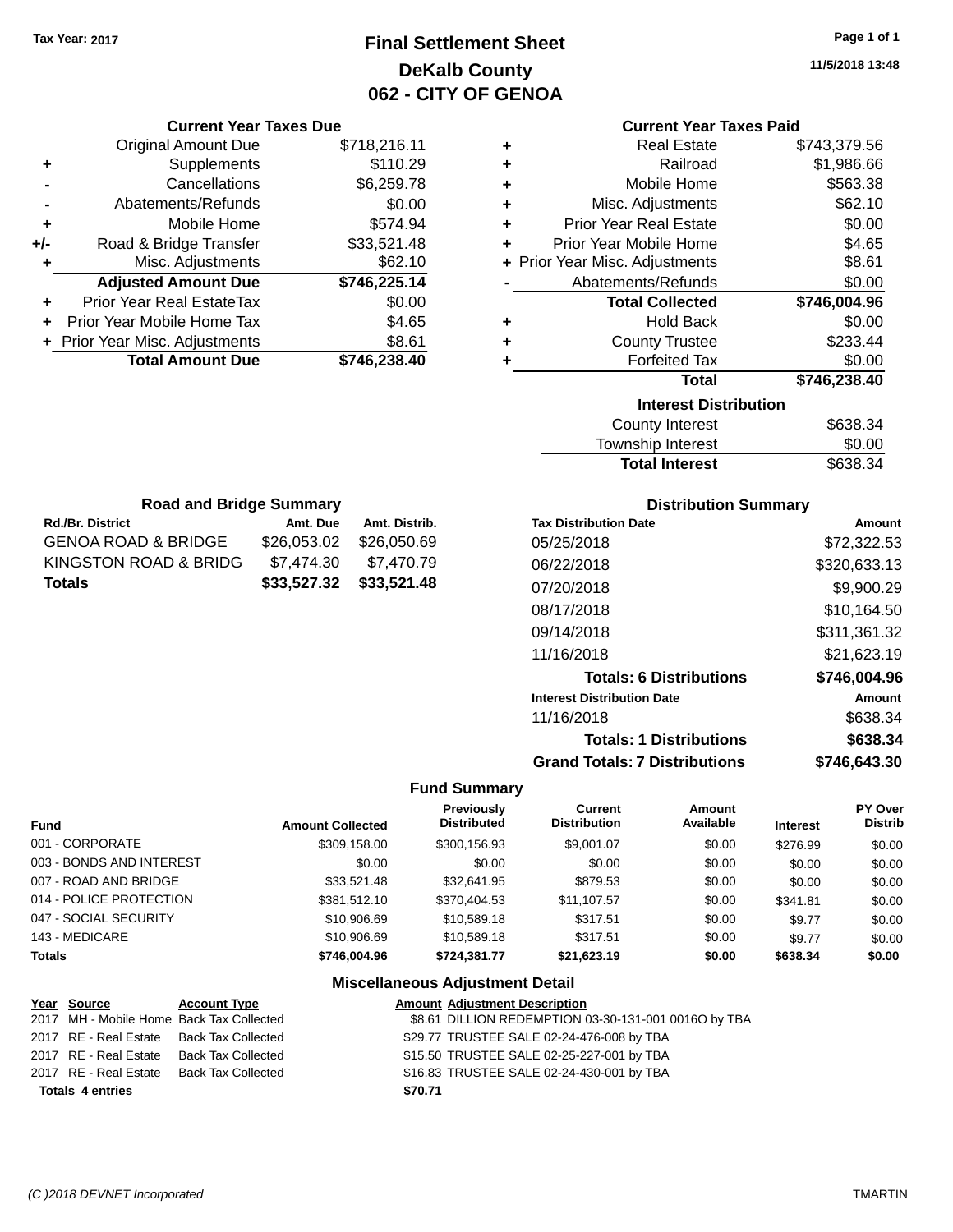## **Final Settlement Sheet Tax Year: 2017 Page 1 of 1 DeKalb County 063 - VILLAGE OF HINCKLEY**

**11/5/2018 13:48**

### **Current Year Taxes Paid**

|     | <b>Current Year Taxes Due</b>  |              |  |  |  |  |
|-----|--------------------------------|--------------|--|--|--|--|
|     | <b>Original Amount Due</b>     | \$272,593.58 |  |  |  |  |
| ٠   | Supplements                    | \$0.00       |  |  |  |  |
|     | Cancellations                  | \$332.92     |  |  |  |  |
|     | Abatements/Refunds             | \$0.00       |  |  |  |  |
| ٠   | Mobile Home                    | \$0.00       |  |  |  |  |
| +/- | Road & Bridge Transfer         | \$30,882.58  |  |  |  |  |
| ٠   | \$64.90<br>Misc. Adjustments   |              |  |  |  |  |
|     | <b>Adjusted Amount Due</b>     | \$303,208.14 |  |  |  |  |
| ٠   | Prior Year Real EstateTax      | \$0.00       |  |  |  |  |
|     | Prior Year Mobile Home Tax     | \$0.00       |  |  |  |  |
|     | + Prior Year Misc. Adjustments | \$0.00       |  |  |  |  |
|     | <b>Total Amount Due</b>        | \$303,208.14 |  |  |  |  |

**Rd./Br. District Co. Amt. Due Amt. Distrib. Road and Bridge Summary**

SQUAW GROVE ROAD & B \$30,882.94 \$30,882.58 **Totals \$30,882.94 \$30,882.58**

| ٠ | <b>Real Estate</b>             | \$301,394.07 |
|---|--------------------------------|--------------|
| ٠ | Railroad                       | \$1,744.20   |
| ٠ | Mobile Home                    | \$0.00       |
| ٠ | Misc. Adjustments              | \$64.90      |
| ÷ | <b>Prior Year Real Estate</b>  | \$0.00       |
| ٠ | Prior Year Mobile Home         | \$0.00       |
|   | + Prior Year Misc. Adjustments | \$0.00       |
|   | Abatements/Refunds             | \$0.00       |
|   |                                |              |
|   | <b>Total Collected</b>         | \$303,203.17 |
| ٠ | <b>Hold Back</b>               | \$0.00       |
| ٠ | <b>County Trustee</b>          | \$4.97       |
| ٠ | <b>Forfeited Tax</b>           | \$0.00       |
|   | Total                          | \$303,208.14 |
|   | <b>Interest Distribution</b>   |              |
|   | <b>County Interest</b>         | \$259.44     |

| \$0.00   |
|----------|
| \$259.44 |
|          |

| <b>Distribution Summary</b>          |              |
|--------------------------------------|--------------|
| <b>Tax Distribution Date</b>         | Amount       |
| 05/25/2018                           | \$20,707.20  |
| 06/22/2018                           | \$137,076.28 |
| 07/20/2018                           | \$4,225.70   |
| 08/17/2018                           | \$4,118.08   |
| 09/14/2018                           | \$128,773.28 |
| 11/16/2018                           | \$8,302.63   |
| <b>Totals: 6 Distributions</b>       | \$303,203.17 |
| <b>Interest Distribution Date</b>    | Amount       |
| 11/16/2018                           | \$259.44     |
| <b>Totals: 1 Distributions</b>       | \$259.44     |
| <b>Grand Totals: 7 Distributions</b> | \$303.462.61 |

### **Fund Summary**

| <b>Fund</b>                             | <b>Amount Collected</b> | <b>Previously</b><br><b>Distributed</b> | <b>Current</b><br><b>Distribution</b> | Amount<br>Available | <b>Interest</b> | PY Over<br><b>Distrib</b> |
|-----------------------------------------|-------------------------|-----------------------------------------|---------------------------------------|---------------------|-----------------|---------------------------|
| 001 - CORPORATE                         | \$131.469.31            | \$127.889.14                            | \$3,580.17                            | \$0.00              | \$125.25        | \$0.00                    |
| $005 - I. M. R. F.$                     | \$29.723.79             | \$28,914.36                             | \$809.43                              | \$0.00              | \$28.32         | \$0.00                    |
| 007 - ROAD AND BRIDGE                   | \$30.882.58             | \$29,995.74                             | \$886.84                              | \$0.00              | \$0.00          | \$0.00                    |
| 014 - POLICE PROTECTION                 | \$43.160.09             | \$41,984.77                             | \$1,175.32                            | \$0.00              | \$41.12         | \$0.00                    |
| 027 - AUDIT                             | \$9.590.59              | \$9.329.41                              | \$261.18                              | \$0.00              | \$9.14          | \$0.00                    |
| 035 - TORT JUDGEMENTS/LIABILITY<br>INS. | \$9.781.75              | \$9.515.39                              | \$266.36                              | \$0.00              | \$9.32          | \$0.00                    |
| 047 - SOCIAL SECURITY                   | \$28.763.59             | \$27,980.30                             | \$783.29                              | \$0.00              | \$27.40         | \$0.00                    |
| 048 - SCHOOL CROSSING GUARDS            | \$6.743.74              | \$6.560.11                              | \$183.63                              | \$0.00              | \$6.42          | \$0.00                    |
| 062 - WORKERS COMPENSATION              | \$13,087.73             | \$12.731.32                             | \$356.41                              | \$0.00              | \$12.47         | \$0.00                    |
| <b>Totals</b>                           | \$303,203.17            | \$294,900.54                            | \$8,302.63                            | \$0.00              | \$259.44        | \$0.00                    |
|                                         |                         |                                         |                                       |                     |                 |                           |

| <u>Year Source</u>      | <b>Account Type</b>                        | <b>Amount Adjustment Description</b>               |
|-------------------------|--------------------------------------------|----------------------------------------------------|
|                         | 2017 RE - Real Estate Paymt In Lieu of Tax | \$64.90 HOUSING AUTHORITY SUNSET VIEW APTS. by TBA |
| <b>Totals 1 entries</b> |                                            | \$64.90                                            |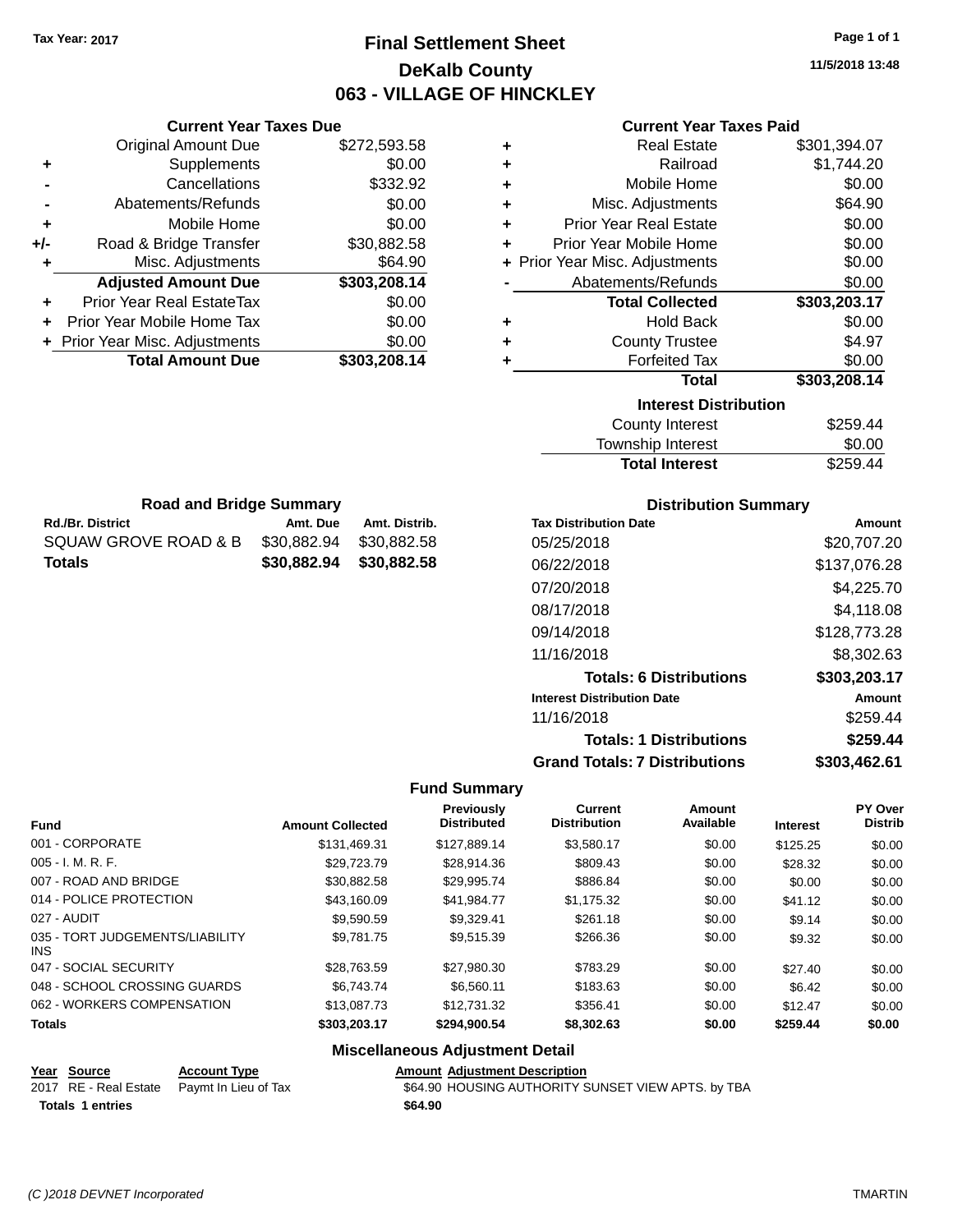**Current Year Taxes Due** Original Amount Due \$154,589.52

**Adjusted Amount Due \$164,786.71**

**Total Amount Due \$164,892.92**

**+** Supplements \$0.00 **-** Cancellations **\$657.67 -** Abatements/Refunds \$0.00 **+** Mobile Home \$0.00 **+/-** Road & Bridge Transfer \$10,854.86 **+** Misc. Adjustments \$0.00

**+** Prior Year Real EstateTax \$0.00 **+** Prior Year Mobile Home Tax \$0.00 **+** Prior Year Misc. Adjustments \$106.21

## **Final Settlement Sheet Tax Year: 2017 Page 1 of 1 DeKalb County 064 - VILLAGE OF KINGSTON**

**11/5/2018 13:48**

| <b>Current Year Taxes Paid</b> |
|--------------------------------|
|                                |

| ٠ | <b>Real Estate</b>             | \$164,114.33 |
|---|--------------------------------|--------------|
| ٠ | Railroad                       | \$606.56     |
| ٠ | Mobile Home                    | \$0.00       |
| ÷ | Misc. Adjustments              | \$0.00       |
| ٠ | <b>Prior Year Real Estate</b>  | \$0.00       |
| ÷ | Prior Year Mobile Home         | \$0.00       |
|   | + Prior Year Misc. Adjustments | \$106.21     |
|   | Abatements/Refunds             | \$0.00       |
|   | <b>Total Collected</b>         | \$164,827.10 |
| ٠ | <b>Hold Back</b>               | \$0.00       |
| ٠ | <b>County Trustee</b>          | \$65.82      |
| ٠ | <b>Forfeited Tax</b>           | \$0.00       |
|   | <b>Total</b>                   | \$164,892.92 |
|   | <b>Interest Distribution</b>   |              |
|   | <b>County Interest</b>         | \$141.04     |
|   | Township Interact              | ድስ ሰስ        |

| ,,,,,,,,,,,,,,,,,,,,,,,,,,, |          |
|-----------------------------|----------|
| County Interest             | \$141.04 |
| Township Interest           | \$0.00   |
| <b>Total Interest</b>       | \$141.04 |
|                             |          |

| <b>Road and Bridge Summary</b> |             |               | <b>Distribution Summary</b>       |              |
|--------------------------------|-------------|---------------|-----------------------------------|--------------|
| <b>Rd./Br. District</b>        | Amt. Due    | Amt. Distrib. | <b>Tax Distribution Date</b>      | Amount       |
| KINGSTON ROAD & BRIDG          | \$10,860.00 | \$10,854.86   | 05/25/2018                        | \$12,522.42  |
| <b>Totals</b>                  | \$10,860.00 | \$10,854.86   | 06/22/2018                        | \$74,788.79  |
|                                |             |               | 07/20/2018                        | \$1,547.78   |
|                                |             |               | 08/17/2018                        | \$2,400.55   |
|                                |             |               | 09/14/2018                        | \$71,242.47  |
|                                |             |               | 11/16/2018                        | \$2,325.09   |
|                                |             |               | <b>Totals: 6 Distributions</b>    | \$164,827.10 |
|                                |             |               | <b>Interest Distribution Date</b> | Amount       |

#### **Distribution Summary**

11/16/2018 \$141.04

|                                               |                         |                                        |                                       | <b>Totals: 1 Distributions</b>       |                 |                                  |  |
|-----------------------------------------------|-------------------------|----------------------------------------|---------------------------------------|--------------------------------------|-----------------|----------------------------------|--|
|                                               |                         |                                        |                                       | <b>Grand Totals: 7 Distributions</b> |                 | \$164,968.14                     |  |
|                                               |                         | <b>Fund Summary</b>                    |                                       |                                      |                 |                                  |  |
| <b>Fund</b>                                   | <b>Amount Collected</b> | Previously<br><b>Distributed</b>       | <b>Current</b><br><b>Distribution</b> | Amount<br>Available                  | <b>Interest</b> | <b>PY Over</b><br><b>Distrib</b> |  |
| 001 - CORPORATE                               | \$54,443.98             | \$53,703.49                            | \$740.49                              | \$0.00                               | \$49.87         | \$0.00                           |  |
| 005 - I. M. R. F.                             | \$13,293.50             | \$13,112.69                            | \$180.81                              | \$0.00                               | \$12.18         | \$0.00                           |  |
| 007 - ROAD AND BRIDGE                         | \$10,854.86             | \$10,623.89                            | \$230.97                              | \$0.00                               | \$0.00          | \$0.00                           |  |
| 014 - POLICE PROTECTION                       | \$17,878.33             | \$17,635.18                            | \$243.15                              | \$0.00                               | \$16.38         | \$0.00                           |  |
| 025 - GARBAGE DISPOSAL                        | \$6,917.35              | \$6,823.28                             | \$94.07                               | \$0.00                               | \$6.34          | \$0.00                           |  |
| 027 - AUDIT                                   | \$9,697.02              | \$9,565.13                             | \$131.89                              | \$0.00                               | \$8.88          | \$0.00                           |  |
| 031 - WORKING CASH                            | \$527.20                | \$520.04                               | \$7.16                                | \$0.00                               | \$0.48          | \$0.00                           |  |
| 035 - TORT JUDGEMENTS/LIABILITY<br><b>INS</b> | \$42,640.15             | \$42,060.21                            | \$579.94                              | \$0.00                               | \$39.06         | \$0.00                           |  |
| 047 - SOCIAL SECURITY                         | \$8,574.71              | \$8,458.10                             | \$116.61                              | \$0.00                               | \$7.85          | \$0.00                           |  |
| <b>Totals</b>                                 | \$164,827.10            | \$162,502.01                           | \$2,325.09                            | \$0.00                               | \$141.04        | \$0.00                           |  |
|                                               |                         | <b>Miscellaneous Adjustment Detail</b> |                                       |                                      |                 |                                  |  |

| Year Source             | <b>Account Type</b> | <b>Amount Adjustment Description</b>              |
|-------------------------|---------------------|---------------------------------------------------|
| 2016 RE - Real Estate   | Back Tax Collected  | \$106.21 MATHESON REDEMPTION 02-22-402-003 by TBA |
| <b>Totals 1 entries</b> |                     | \$106.21                                          |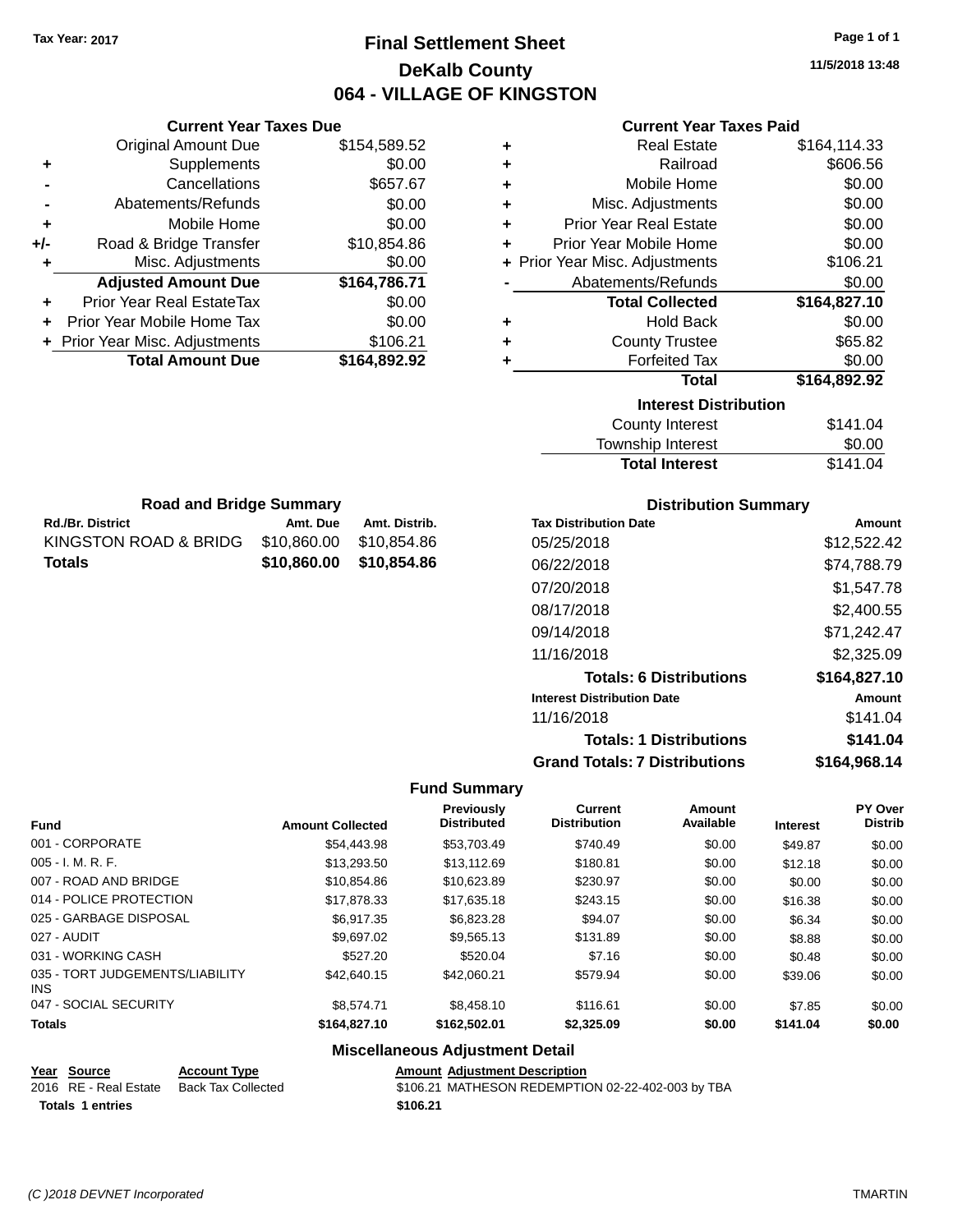## **Final Settlement Sheet Tax Year: 2017 Page 1 of 1 DeKalb County 065 - VILLAGE OF KIRKLAND**

**11/5/2018 13:48**

### **Current Year Taxes Paid**

|     | <b>Current Year Taxes Due</b>  |              |
|-----|--------------------------------|--------------|
|     | <b>Original Amount Due</b>     | \$203,420.46 |
| ٠   | Supplements                    | \$15.84      |
|     | Cancellations                  | \$42.40      |
|     | Abatements/Refunds             | \$0.00       |
| ٠   | Mobile Home                    | \$0.00       |
| +/- | Road & Bridge Transfer         | \$7,391.62   |
| ٠   | Misc. Adjustments              | \$0.00       |
|     | <b>Adjusted Amount Due</b>     | \$210,785.52 |
| ÷   | Prior Year Real EstateTax      | \$0.00       |
|     | Prior Year Mobile Home Tax     | \$0.00       |
|     | + Prior Year Misc. Adjustments | \$0.00       |
|     | <b>Total Amount Due</b>        | \$210.785.52 |

**Rd./Br. District Co. Amt. Due Amt. Distrib. Road and Bridge Summary**

FRANKLIN ROAD & BRIDGE \$7,393.08 \$7,391.62 **Totals \$7,393.08 \$7,391.62**

| ٠ | <b>Real Estate</b>             | \$210,085.87 |
|---|--------------------------------|--------------|
| ÷ | Railroad                       | \$694.20     |
| ٠ | Mobile Home                    | \$0.00       |
| ٠ | Misc. Adjustments              | \$0.00       |
| ٠ | <b>Prior Year Real Estate</b>  | \$0.00       |
| ٠ | Prior Year Mobile Home         | \$0.00       |
|   | + Prior Year Misc. Adjustments | \$0.00       |
|   | Abatements/Refunds             | \$0.00       |
|   |                                |              |
|   | <b>Total Collected</b>         | \$210,780.07 |
| ٠ | <b>Hold Back</b>               | \$0.00       |
| ٠ | <b>County Trustee</b>          | \$5.45       |
| ٠ | <b>Forfeited Tax</b>           | \$0.00       |
|   | <b>Total</b>                   | \$210,785.52 |
|   | <b>Interest Distribution</b>   |              |
|   | <b>County Interest</b>         | \$180.36     |

| Township Interest     | \$0.00   |
|-----------------------|----------|
| <b>Total Interest</b> | \$180.36 |
|                       |          |

| <b>Distribution Summary</b>          |              |
|--------------------------------------|--------------|
| <b>Tax Distribution Date</b>         | Amount       |
| 05/25/2018                           | \$19,373.45  |
| 06/22/2018                           | \$89,632.61  |
| 07/20/2018                           | \$2,890.86   |
| 08/17/2018                           | \$2,432.40   |
| 09/14/2018                           | \$88.810.50  |
| 11/16/2018                           | \$7.640.25   |
| <b>Totals: 6 Distributions</b>       | \$210,780.07 |
| <b>Interest Distribution Date</b>    | Amount       |
| 11/16/2018                           | \$180.36     |
| <b>Totals: 1 Distributions</b>       | \$180.36     |
| <b>Grand Totals: 7 Distributions</b> | \$210,960.43 |

| <b>Fund</b>                            | <b>Amount Collected</b> | <b>Previously</b><br><b>Distributed</b> | Current<br><b>Distribution</b> | <b>Amount</b><br>Available | <b>Interest</b> | <b>PY Over</b><br><b>Distrib</b> |
|----------------------------------------|-------------------------|-----------------------------------------|--------------------------------|----------------------------|-----------------|----------------------------------|
| 001 - CORPORATE                        | \$79.369.29             | \$76.501.34                             | \$2,867.95                     | \$0.00                     | \$70.38         | \$0.00                           |
| 007 - ROAD AND BRIDGE                  | \$7,391.62              | \$7.100.59                              | \$291.03                       | \$0.00                     | \$0.00          | \$0.00                           |
| 014 - POLICE PROTECTION                | \$99,213.09             | \$95.628.14                             | \$3,584.95                     | \$0.00                     | \$87.98         | \$0.00                           |
| 027 - AUDIT                            | \$4.962.07              | \$4.782.78                              | \$179.29                       | \$0.00                     | \$4.40          | \$0.00                           |
| 035 - TORT JUDGEMENTS/LIABILITY<br>INS | \$19,844.00             | \$19.126.97                             | \$717.03                       | \$0.00                     | \$17.60         | \$0.00                           |
| <b>Totals</b>                          | \$210,780.07            | \$203,139.82                            | \$7,640.25                     | \$0.00                     | \$180.36        | \$0.00                           |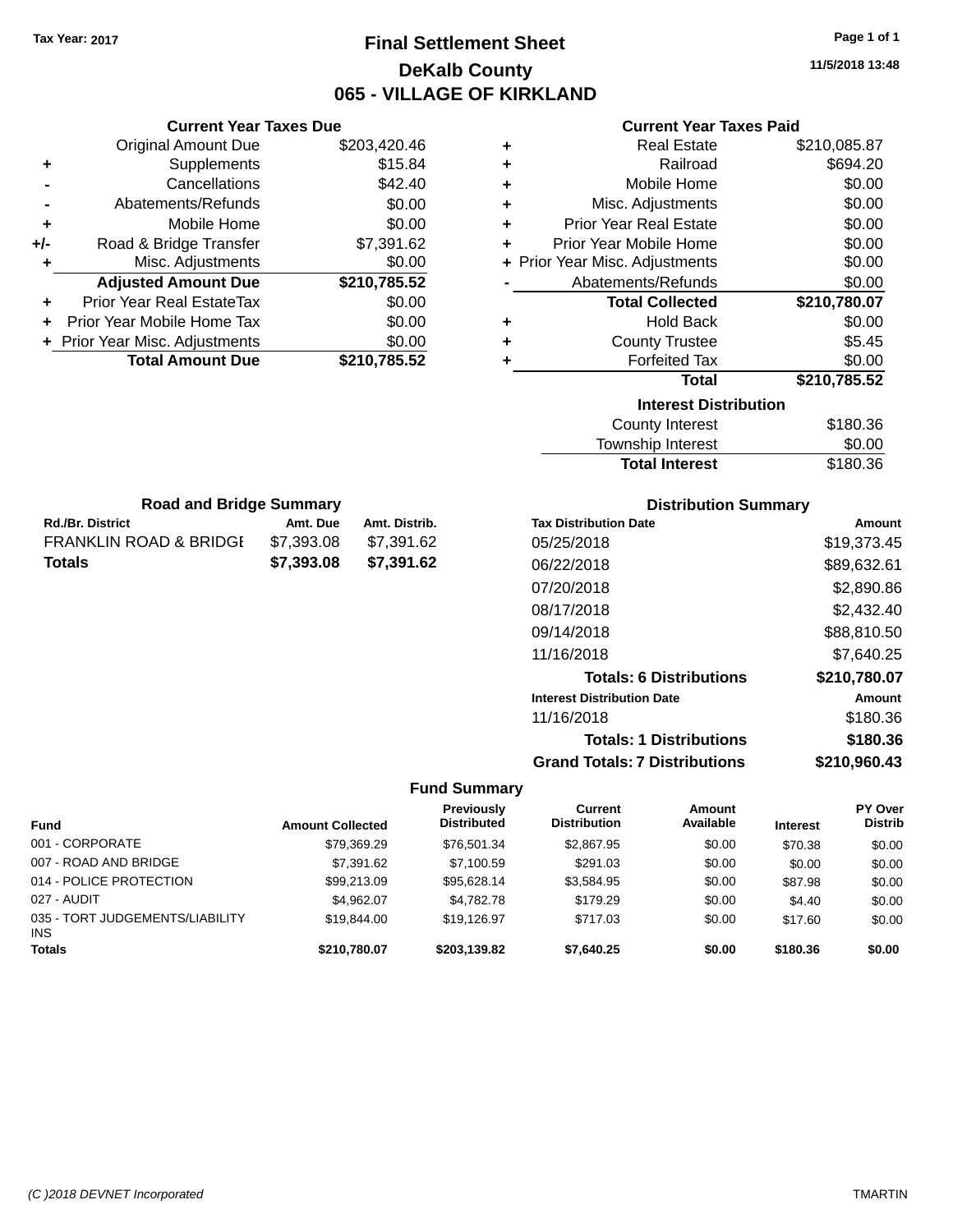**Current Year Taxes Due**

## **Final Settlement Sheet Tax Year: 2017 Page 1 of 1 DeKalb County 066 - KIRKLAND LIBRARY**

**11/5/2018 13:48**

### **Current Year Taxes Paid**

|     | <b>Original Amount Due</b>       | \$49,885.35 | ÷ | <b>Real Estate</b>             | \$49,707.26 |
|-----|----------------------------------|-------------|---|--------------------------------|-------------|
| ٠   | Supplements                      | \$3.89      | ٠ | Railroad                       | \$170.24    |
|     | Cancellations                    | \$10.40     | ÷ | Mobile Home                    | \$0.00      |
|     | Abatements/Refunds               | \$0.00      | ٠ | Misc. Adjustments              | \$0.00      |
| ٠   | Mobile Home                      | \$0.00      | ٠ | <b>Prior Year Real Estate</b>  | \$0.00      |
| +/- | Road & Bridge Transfer           | \$0.00      | ٠ | Prior Year Mobile Home         | \$0.00      |
|     | Misc. Adjustments                | \$0.00      |   | + Prior Year Misc. Adjustments | \$0.00      |
|     | <b>Adjusted Amount Due</b>       | \$49,878.84 |   | Abatements/Refunds             | \$0.00      |
| ÷.  | <b>Prior Year Real EstateTax</b> | \$0.00      |   | <b>Total Collected</b>         | \$49,877.50 |
|     | Prior Year Mobile Home Tax       | \$0.00      | ÷ | <b>Hold Back</b>               | \$0.00      |
|     | + Prior Year Misc. Adjustments   | \$0.00      | ٠ | <b>County Trustee</b>          | \$1.34      |
|     | <b>Total Amount Due</b>          | \$49,878.84 |   | <b>Forfeited Tax</b>           | \$0.00      |
|     |                                  |             |   | <b>Total</b>                   | \$49,878.84 |
|     |                                  |             |   | <b>Interest Distribution</b>   |             |
|     |                                  |             |   | County Interest                | \$42.68     |
|     |                                  |             |   | Township Interest              | \$0.00      |

## **Total Interest** \$42.68

| <b>Distribution Summary</b>          |             |
|--------------------------------------|-------------|
| <b>Tax Distribution Date</b>         | Amount      |
| 05/25/2018                           | \$4,557.32  |
| 06/22/2018                           | \$21,208.72 |
| 07/20/2018                           | \$677.79    |
| 08/17/2018                           | \$568.39    |
| 09/14/2018                           | \$21,063.01 |
| 11/16/2018                           | \$1,802.27  |
| <b>Totals: 6 Distributions</b>       | \$49,877.50 |
| <b>Interest Distribution Date</b>    | Amount      |
| 11/16/2018                           | \$42.68     |
| <b>Totals: 1 Distributions</b>       | \$42.68     |
| <b>Grand Totals: 7 Distributions</b> | \$49.920.18 |

| <b>Fund</b>                              | <b>Amount Collected</b> | <b>Previously</b><br><b>Distributed</b> | Current<br><b>Distribution</b> | Amount<br>Available | <b>Interest</b> | PY Over<br><b>Distrib</b> |
|------------------------------------------|-------------------------|-----------------------------------------|--------------------------------|---------------------|-----------------|---------------------------|
| $005 - I. M. R. F.$                      | \$8.92                  | \$8.61                                  | \$0.31                         | \$0.00              | \$0.01          | \$0.00                    |
| 016 - LIBRARY (township, municipalities) | \$47,599.29             | \$45,879.35                             | \$1.719.94                     | \$0.00              | \$40.73         | \$0.00                    |
| 047 - SOCIAL SECURITY                    | \$2,269.29              | \$2.187.27                              | \$82.02                        | \$0.00              | \$1.94          | \$0.00                    |
| <b>Totals</b>                            | \$49,877.50             | \$48,075.23                             | \$1.802.27                     | \$0.00              | \$42.68         | \$0.00                    |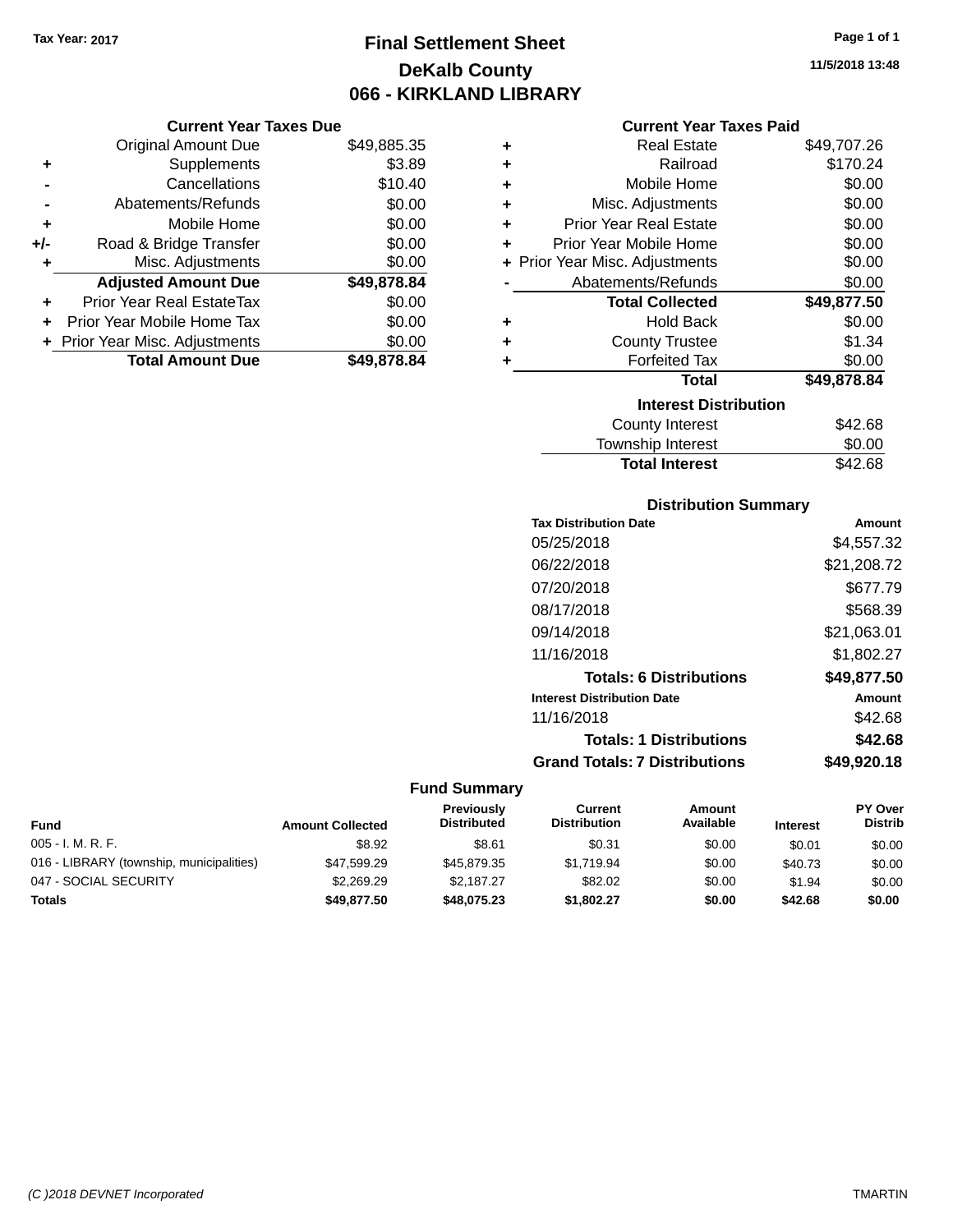## **Final Settlement Sheet Tax Year: 2017 Page 1 of 1 DeKalb County 067 - VILLAGE OF LEE**

**11/5/2018 13:48**

|                                                      | <b>Current Year Taxes Due</b>                      |                         |                                        |                                         |                                          | <b>Current Year Taxes Paid</b> |                 |                    |
|------------------------------------------------------|----------------------------------------------------|-------------------------|----------------------------------------|-----------------------------------------|------------------------------------------|--------------------------------|-----------------|--------------------|
|                                                      | <b>Original Amount Due</b>                         |                         | \$10,953.31                            | ٠                                       |                                          | <b>Real Estate</b>             |                 | \$11,946.87        |
| ٠                                                    | Supplements                                        |                         | \$0.00                                 | ٠                                       |                                          | Railroad                       |                 | \$433.68           |
|                                                      | Cancellations                                      |                         | \$0.00                                 | ٠                                       |                                          | Mobile Home                    |                 | \$3.03             |
|                                                      | Abatements/Refunds                                 |                         | \$0.00                                 | ٠                                       |                                          | Misc. Adjustments              |                 | \$9.49             |
| ٠                                                    | Mobile Home                                        |                         | \$3.03                                 | ٠                                       | <b>Prior Year Real Estate</b>            |                                |                 | \$0.00             |
| +/-                                                  | Road & Bridge Transfer                             |                         | \$1,599.14                             | ٠                                       | Prior Year Mobile Home                   |                                |                 | \$0.00             |
| ٠                                                    | Misc. Adjustments                                  |                         | \$9.49                                 |                                         | + Prior Year Misc. Adjustments           |                                |                 | \$0.00             |
|                                                      | <b>Adjusted Amount Due</b>                         |                         | \$12,564.97                            |                                         | Abatements/Refunds                       |                                |                 | \$0.00             |
|                                                      | Prior Year Real EstateTax                          |                         | \$0.00                                 |                                         |                                          | <b>Total Collected</b>         |                 | \$12,393.07        |
|                                                      | Prior Year Mobile Home Tax                         |                         | \$0.00                                 | ٠                                       |                                          | <b>Hold Back</b>               |                 | \$0.00             |
|                                                      | Prior Year Misc. Adjustments                       |                         | \$0.00                                 | ٠                                       |                                          | <b>County Trustee</b>          |                 | \$171.90           |
|                                                      | <b>Total Amount Due</b>                            |                         | \$12,564.97                            | ٠                                       |                                          | <b>Forfeited Tax</b>           |                 | \$0.00             |
|                                                      |                                                    |                         |                                        |                                         |                                          | <b>Total</b>                   |                 | \$12,564.97        |
|                                                      |                                                    |                         |                                        |                                         |                                          | <b>Interest Distribution</b>   |                 |                    |
|                                                      |                                                    |                         |                                        |                                         |                                          | <b>County Interest</b>         |                 | \$10.60            |
|                                                      |                                                    |                         |                                        |                                         |                                          | Township Interest              |                 | \$0.00             |
|                                                      |                                                    |                         |                                        |                                         |                                          | <b>Total Interest</b>          |                 | \$10.60            |
|                                                      | <b>Road and Bridge Summary</b>                     |                         |                                        |                                         |                                          | <b>Distribution Summary</b>    |                 |                    |
| Amt. Distrib.<br><b>Rd./Br. District</b><br>Amt. Due |                                                    |                         |                                        | <b>Tax Distribution Date</b><br>Amount  |                                          |                                |                 |                    |
| SHABBONA ROAD & BRIDC<br>\$1,600.49<br>\$1,599.14    |                                                    |                         | 05/25/2018                             |                                         |                                          | \$847.44                       |                 |                    |
| <b>Totals</b><br>\$1,600.49                          |                                                    | \$1,599.14              |                                        | 06/22/2018                              |                                          |                                | \$5,465.90      |                    |
|                                                      |                                                    |                         |                                        |                                         | 07/20/2018                               |                                |                 | \$430.40           |
|                                                      |                                                    |                         |                                        |                                         | 08/17/2018                               |                                |                 | \$72.27            |
|                                                      |                                                    |                         |                                        |                                         | 09/14/2018                               |                                |                 |                    |
|                                                      |                                                    |                         |                                        |                                         |                                          |                                |                 | \$4,183.12         |
|                                                      |                                                    |                         |                                        |                                         | 11/16/2018                               |                                |                 | \$1,393.94         |
|                                                      |                                                    |                         |                                        |                                         |                                          | <b>Totals: 6 Distributions</b> |                 | \$12,393.07        |
|                                                      |                                                    |                         |                                        |                                         | <b>Interest Distribution Date</b>        |                                |                 | <b>Amount</b>      |
|                                                      |                                                    |                         |                                        |                                         | 11/16/2018                               |                                |                 | \$10.60            |
|                                                      |                                                    |                         |                                        |                                         |                                          | <b>Totals: 1 Distributions</b> |                 | \$10.60            |
|                                                      |                                                    |                         |                                        |                                         | <b>Grand Totals: 7 Distributions</b>     |                                |                 | \$12,403.67        |
|                                                      |                                                    |                         |                                        | <b>Fund Summary</b>                     |                                          |                                |                 |                    |
| Fund                                                 |                                                    | <b>Amount Collected</b> |                                        | <b>Previously</b><br><b>Distributed</b> | <b>Current</b><br><b>Distribution</b>    | Amount<br>Available            | <b>Interest</b> | PY Over<br>Distrib |
|                                                      | 001 - CORPORATE                                    |                         | \$3,309.19                             | \$2,889.89                              | \$419.30                                 | \$0.00                         | \$3.25          | \$0.00             |
|                                                      | 007 - ROAD AND BRIDGE                              |                         | \$1,599.14                             | \$1,572.88                              | \$26.26                                  | \$0.00                         | \$0.00          | \$0.00             |
|                                                      | 025 - GARBAGE DISPOSAL                             |                         | \$1,176.43                             | \$1,027.36                              | \$149.07                                 | \$0.00                         | \$1.16          | \$0.00             |
|                                                      | 027 - AUDIT                                        |                         | \$1,317.28                             | \$1,150.38                              | \$166.90                                 | \$0.00                         | \$1.29          | \$0.00             |
| INS                                                  | 035 - TORT JUDGEMENTS/LIABILITY                    |                         | \$2,722.55                             | \$2,377.57                              | \$344.98                                 | \$0.00                         | \$2.67          | \$0.00             |
|                                                      | 072 - WATERWORKS SYSTEM                            |                         | \$2,268.48                             | \$1,981.05                              | \$287.43                                 | \$0.00                         | \$2.23          | \$0.00             |
| Totals                                               |                                                    |                         | \$12,393.07                            | \$10,999.13                             | \$1,393.94                               | \$0.00                         | \$10.60         | \$0.00             |
|                                                      |                                                    |                         | <b>Miscellaneous Adjustment Detail</b> |                                         |                                          |                                |                 |                    |
|                                                      | <b>Account Type</b><br>Year Source                 |                         |                                        | <b>Amount Adjustment Description</b>    |                                          |                                |                 |                    |
|                                                      | 2017 RE - Real Estate<br><b>Back Tax Collected</b> |                         |                                        |                                         | \$9.49 TRUSTEE SALE 13-06-332-004 by TBA |                                |                 |                    |
|                                                      | <b>Totals 1 entries</b>                            |                         | \$9.49                                 |                                         |                                          |                                |                 |                    |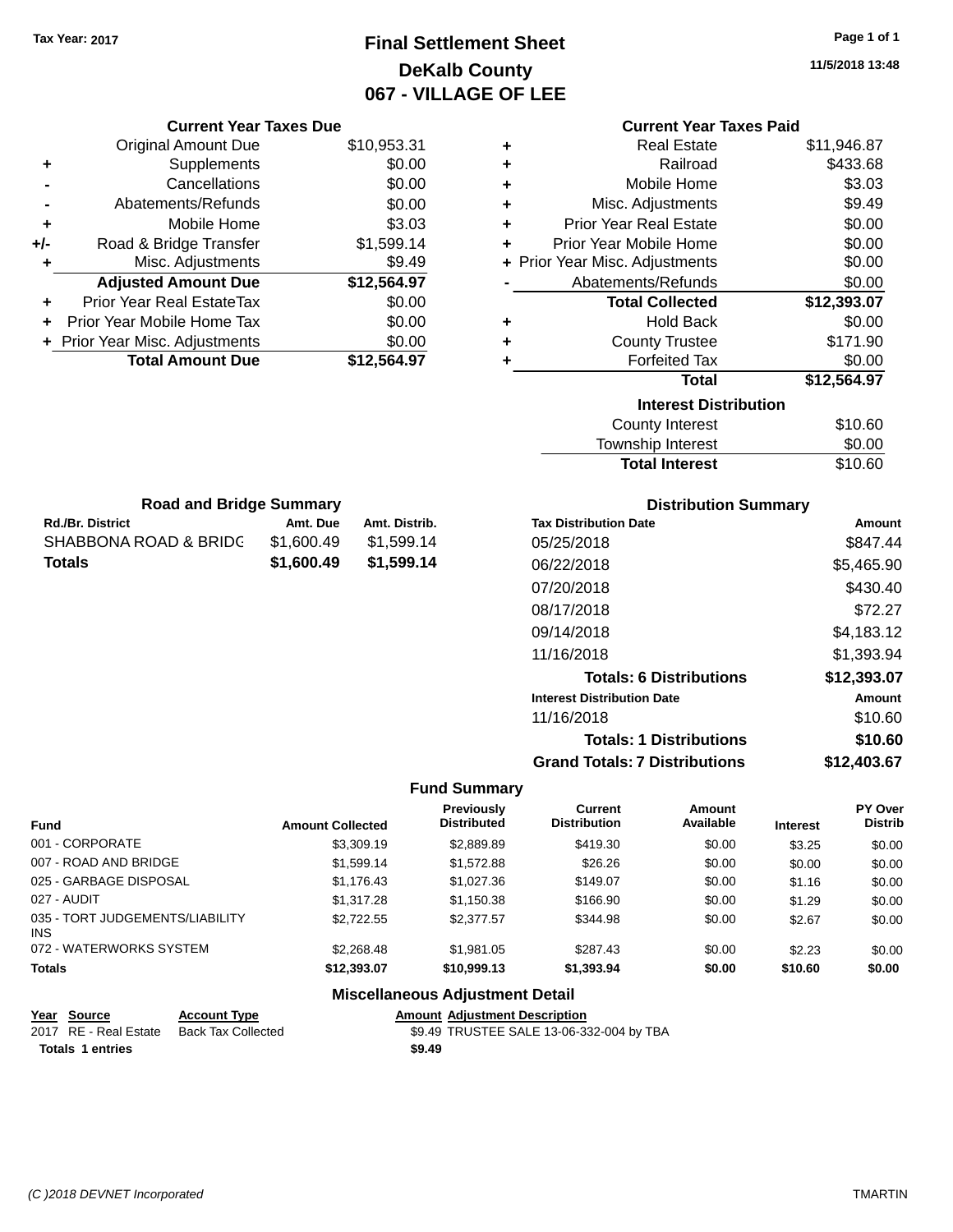**Current Year Taxes Due** Original Amount Due \$107,754.09

**Adjusted Amount Due \$118,020.34**

**Total Amount Due \$118,020.34**

**+** Supplements \$0.00 **-** Cancellations \$643.12 **-** Abatements/Refunds \$0.00 **+** Mobile Home \$0.00 **+/-** Road & Bridge Transfer \$10,896.72 **+** Misc. Adjustments \$12.65

**+** Prior Year Real EstateTax \$0.00 **+** Prior Year Mobile Home Tax \$0.00 **+ Prior Year Misc. Adjustments**  $$0.00$ 

**Rd./Br. District Community Community Amt. Due Amt. Distrib. Road and Bridge Summary**

MALTA ROAD & BRIDGE \$10,905.56 \$10,896.72 **Totals \$10,905.56 \$10,896.72**

## **Final Settlement Sheet Tax Year: 2017 Page 1 of 1 DeKalb County 068 - VILLAGE OF MALTA**

**11/5/2018 13:48**

|  |  | <b>Current Year Taxes Paid</b> |  |
|--|--|--------------------------------|--|
|  |  |                                |  |

| ÷ | <b>Real Estate</b>             | \$116,504.29 |
|---|--------------------------------|--------------|
| ٠ | Railroad                       | \$1,268.66   |
| ÷ | Mobile Home                    | \$0.00       |
| ÷ | Misc. Adjustments              | \$12.65      |
| ÷ | <b>Prior Year Real Estate</b>  | \$0.00       |
| ٠ | Prior Year Mobile Home         | \$0.00       |
|   | + Prior Year Misc. Adjustments | \$0.00       |
|   | Abatements/Refunds             | \$0.00       |
|   | <b>Total Collected</b>         | \$117,785.60 |
| ٠ | <b>Hold Back</b>               | \$0.00       |
| ٠ | <b>County Trustee</b>          | \$234.74     |
| ٠ | <b>Forfeited Tax</b>           | \$0.00       |
|   | Total                          | \$118,020.34 |
|   | <b>Interest Distribution</b>   |              |
|   | <b>County Interest</b>         | \$100.79     |
|   | <b>Township Interest</b>       | \$0.00       |

| County Interest       | \$100.79 |
|-----------------------|----------|
| Township Interest     | \$0.00   |
| <b>Total Interest</b> | \$100.79 |

| <b>Distribution Summary</b>          |              |
|--------------------------------------|--------------|
| <b>Tax Distribution Date</b>         | Amount       |
| 05/25/2018                           | \$10.146.27  |
| 06/22/2018                           | \$52,272.17  |
| 07/20/2018                           | \$1,431.27   |
| 08/17/2018                           | \$1.089.82   |
| 09/14/2018                           | \$48,537.45  |
| 11/16/2018                           | \$4.308.62   |
| <b>Totals: 6 Distributions</b>       | \$117.785.60 |
| <b>Interest Distribution Date</b>    | Amount       |
| 11/16/2018                           | \$100.79     |
| <b>Totals: 1 Distributions</b>       | \$100.79     |
| <b>Grand Totals: 7 Distributions</b> | \$117,886.39 |

### **Fund Summary**

| <b>Fund</b>                             | <b>Amount Collected</b> | <b>Previously</b><br><b>Distributed</b> | Current<br><b>Distribution</b> | Amount<br>Available | Interest | PY Over<br><b>Distrib</b> |
|-----------------------------------------|-------------------------|-----------------------------------------|--------------------------------|---------------------|----------|---------------------------|
| 001 - CORPORATE                         | \$40.918.87             | \$39,386.47                             | \$1,532.40                     | \$0.00              | \$38.58  | \$0.00                    |
| 003 - BONDS AND INTEREST                | \$0.00                  | \$0.00                                  | \$0.00                         | \$0.00              | \$0.00   | \$0.00                    |
| $005 - I. M. R. F.$                     | \$11.904.86             | \$11,459.03                             | \$445.83                       | \$0.00              | \$11.23  | \$0.00                    |
| 007 - ROAD AND BRIDGE                   | \$10.896.72             | \$10,591.08                             | \$305.64                       | \$0.00              | \$0.00   | \$0.00                    |
| 014 - POLICE PROTECTION                 | \$0.00                  | \$0.00                                  | \$0.00                         | \$0.00              | \$0.00   | \$0.00                    |
| 025 - GARBAGE DISPOSAL                  | \$992.89                | \$955.70                                | \$37.19                        | \$0.00              | \$0.94   | \$0.00                    |
| 027 - AUDIT                             | \$8,432.79              | \$8.116.97                              | \$315.82                       | \$0.00              | \$7.95   | \$0.00                    |
| 035 - TORT JUDGEMENTS/LIABILITY<br>INS. | \$29,759.68             | \$28,645.20                             | \$1,114.48                     | \$0.00              | \$28.06  | \$0.00                    |
| 041 - STREET LIGHTING                   | \$0.00                  | \$0.00                                  | \$0.00                         | \$0.00              | \$0.00   | \$0.00                    |
| 047 - SOCIAL SECURITY                   | \$14,879.79             | \$14.322.53                             | \$557.26                       | \$0.00              | \$14.03  | \$0.00                    |
| <b>Totals</b>                           | \$117,785.60            | \$113,476.98                            | \$4,308.62                     | \$0.00              | \$100.79 | \$0.00                    |

| Year Source             | <b>Account Type</b>                      |         | <b>Amount Adiustment Description</b>            |
|-------------------------|------------------------------------------|---------|-------------------------------------------------|
|                         | 2017 RE - Real Estate Back Tax Collected |         | \$12.65 BALDWIN REDEMPTION 07-23-326-001 by TBA |
| <b>Totals 1 entries</b> |                                          | \$12.65 |                                                 |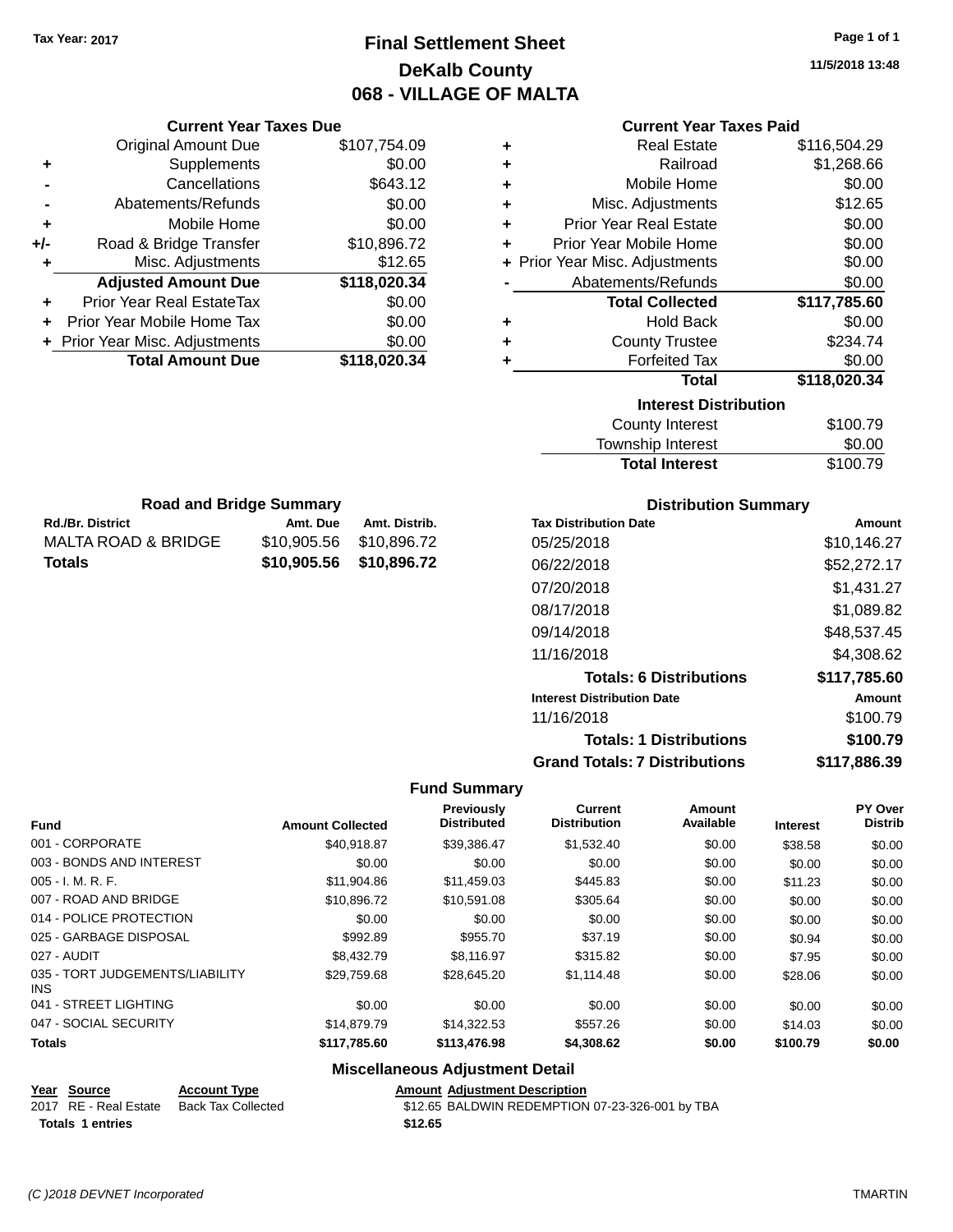## **Final Settlement Sheet Tax Year: 2017 Page 1 of 1 DeKalb County 069 - VILLAGE OF MAPLE PARK**

**11/5/2018 13:48**

### **Current Year Taxes Paid**

|     | <b>Original Amount Due</b>       | \$114,487.55 | ٠ | <b>Real Estate</b>             | \$119,211.67 |
|-----|----------------------------------|--------------|---|--------------------------------|--------------|
| ٠   | Supplements                      | \$0.00       |   | Railroad                       | \$0.00       |
|     | Cancellations                    | \$335.38     | ٠ | Mobile Home                    | \$0.00       |
|     | Abatements/Refunds               | \$0.00       | ٠ | Misc. Adjustments              | \$0.00       |
| ٠   | Mobile Home                      | \$0.00       | ٠ | <b>Prior Year Real Estate</b>  | \$0.00       |
| +/- | Road & Bridge Transfer           | \$5,059.50   | ٠ | Prior Year Mobile Home         | \$0.00       |
|     | Misc. Adjustments                | \$0.00       |   | + Prior Year Misc. Adjustments | \$0.00       |
|     | <b>Adjusted Amount Due</b>       | \$119,211.67 |   | Abatements/Refunds             | \$0.00       |
| ÷.  | <b>Prior Year Real EstateTax</b> | \$0.00       |   | <b>Total Collected</b>         | \$119,211.67 |
| ÷.  | Prior Year Mobile Home Tax       | \$0.00       | ٠ | <b>Hold Back</b>               | \$0.00       |
|     | + Prior Year Misc. Adjustments   | \$0.00       | ٠ | <b>County Trustee</b>          | \$0.00       |
|     | <b>Total Amount Due</b>          | \$119,211.67 |   | <b>Forfeited Tax</b>           | \$0.00       |
|     |                                  |              |   | <b>Total</b>                   | \$119,211.67 |
|     |                                  |              |   | <b>Interest Distribution</b>   |              |
|     |                                  |              |   | <b>County Interest</b>         | \$102.01     |
|     |                                  |              |   |                                | $\cdots$     |

| \$102.01 |
|----------|
| \$0.00   |
| \$102.01 |
|          |

| <b>Road and Bridge Summary</b> |            |               |  |  |  |
|--------------------------------|------------|---------------|--|--|--|
| <b>Rd./Br. District</b>        | Amt. Due   | Amt. Distrib. |  |  |  |
| CORTLAND ROAD & BRIDG          | \$5,060,65 | \$5,059.50    |  |  |  |
| Totals                         | \$5,060.65 | \$5,059.50    |  |  |  |

**Current Year Taxes Due**

### **Distribution Summary**

| <b>Tax Distribution Date</b>         | Amount       |
|--------------------------------------|--------------|
| 05/25/2018                           | \$8,077.03   |
| 06/22/2018                           | \$55,312.07  |
| 07/20/2018                           | \$1,260.24   |
| 08/17/2018                           | \$684.44     |
| 09/14/2018                           | \$52,245.84  |
| 11/16/2018                           | \$1,632.05   |
| <b>Totals: 6 Distributions</b>       | \$119,211.67 |
| <b>Interest Distribution Date</b>    | Amount       |
| 11/16/2018                           | \$102.01     |
| <b>Totals: 1 Distributions</b>       | \$102.01     |
| <b>Grand Totals: 7 Distributions</b> | \$119,313.68 |

| <b>Fund</b>                                   | <b>Amount Collected</b> | Previously<br><b>Distributed</b> | Current<br><b>Distribution</b> | Amount<br>Available | <b>Interest</b> | <b>PY Over</b><br><b>Distrib</b> |
|-----------------------------------------------|-------------------------|----------------------------------|--------------------------------|---------------------|-----------------|----------------------------------|
| 001 - CORPORATE                               | \$61.255.54             | \$60.450.48                      | \$805.06                       | \$0.00              | \$54.75         | \$0.00                           |
| 003 - BONDS AND INTEREST                      | \$0.00                  | \$0.00                           | \$0.00                         | \$0.00              | \$0.00          | \$0.00                           |
| 007 - ROAD AND BRIDGE                         | \$5.059.50              | \$4.927.70                       | \$131.80                       | \$0.00              | \$0.00          | \$0.00                           |
| 014 - POLICE PROTECTION                       | \$37,781.40             | \$37,284.86                      | \$496.54                       | \$0.00              | \$33.76         | \$0.00                           |
| 027 - AUDIT                                   | \$5.038.45              | \$4.972.23                       | \$66.22                        | \$0.00              | \$4.50          | \$0.00                           |
| 035 - TORT JUDGEMENTS/LIABILITY<br><b>INS</b> | \$10,076.78             | \$9.944.35                       | \$132.43                       | \$0.00              | \$9.00          | \$0.00                           |
| <b>Totals</b>                                 | \$119,211.67            | \$117,579.62                     | \$1,632.05                     | \$0.00              | \$102.01        | \$0.00                           |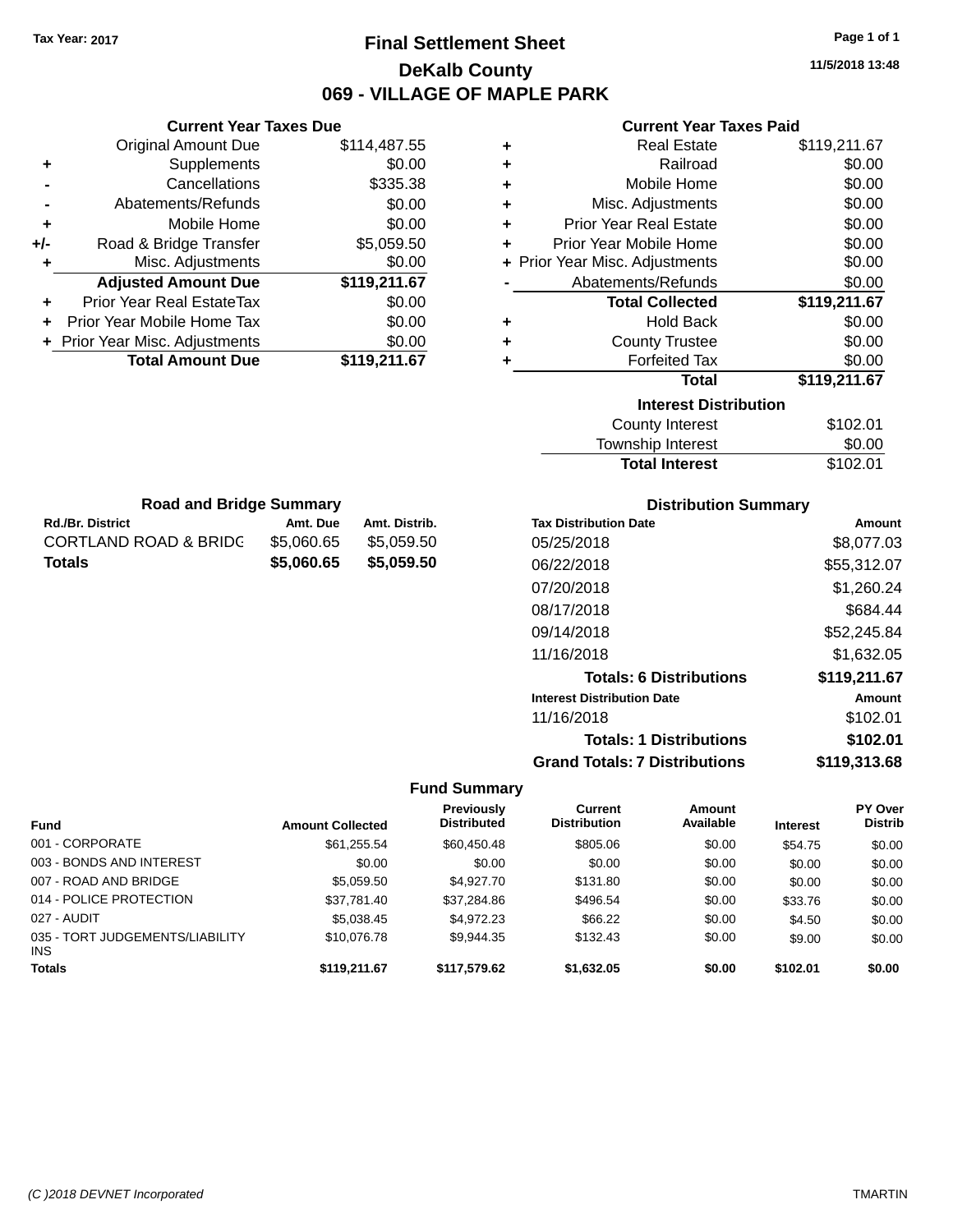### **Final Settlement Sheet Tax Year: 2017 Page 1 of 1 DeKalb County 070 - MAPLE PARK LIBRARY**

**11/5/2018 13:48**

#### **Current Year Taxes Paid**

| ٠ | <b>Real Estate</b>             | \$10,695.15 |
|---|--------------------------------|-------------|
| ٠ | Railroad                       | \$0.00      |
| ٠ | Mobile Home                    | \$0.00      |
| ٠ | Misc. Adjustments              | \$0.00      |
| ٠ | <b>Prior Year Real Estate</b>  | \$0.00      |
| ٠ | Prior Year Mobile Home         | \$0.00      |
|   | + Prior Year Misc. Adjustments | \$0.00      |
|   | Abatements/Refunds             | \$0.00      |
|   | <b>Total Collected</b>         | \$10,695.15 |
| ٠ | <b>Hold Back</b>               | \$0.00      |
| ٠ | <b>County Trustee</b>          | \$0.00      |
| ٠ | <b>Forfeited Tax</b>           | \$0.00      |
|   | <b>Total</b>                   | \$10,695.15 |
|   | <b>Interest Distribution</b>   |             |
|   | County Interest                | \$9.15      |
|   | <b>Township Interest</b>       | \$0.00      |

| <b>Distribution Summary</b>          |             |
|--------------------------------------|-------------|
| <b>Tax Distribution Date</b>         | Amount      |
| 05/25/2018                           | \$665.49    |
| 06/22/2018                           | \$4,976.73  |
| 07/20/2018                           | \$116.75    |
| 08/17/2018                           | \$59.76     |
| 09/14/2018                           | \$4,776.37  |
| 11/16/2018                           | \$100.05    |
| <b>Totals: 6 Distributions</b>       | \$10,695.15 |
| <b>Interest Distribution Date</b>    | Amount      |
| 11/16/2018                           | \$9.15      |
| <b>Totals: 1 Distributions</b>       | \$9.15      |
| <b>Grand Totals: 7 Distributions</b> | \$10,704.30 |

**Total Interest** \$9.15

| Fund            | <b>Amount Collected</b> | <b>Previously</b><br><b>Distributed</b> | Current<br><b>Distribution</b> | Amount<br>Available | <b>Interest</b> | <b>PY Over</b><br><b>Distrib</b> |
|-----------------|-------------------------|-----------------------------------------|--------------------------------|---------------------|-----------------|----------------------------------|
| 001 - CORPORATE | \$10.695.15             | \$10.595.10                             | \$100.05                       | \$0.00              | \$9.15          | \$0.00                           |
| Totals          | \$10.695.15             | \$10.595.10                             | \$100.05                       | \$0.00              | \$9.15          | \$0.00                           |

| <b>Current Year Taxes Due</b> |  |
|-------------------------------|--|
| Original Amount Due           |  |
| Cusalamanta                   |  |

|     | <b>Original Amount Due</b>     | \$10,727.63 |
|-----|--------------------------------|-------------|
| ٠   | Supplements                    | \$0.00      |
|     | Cancellations                  | \$32.48     |
| -   | Abatements/Refunds             | \$0.00      |
| ÷   | Mobile Home                    | \$0.00      |
| +/- | Road & Bridge Transfer         | \$0.00      |
| ٠   | Misc. Adjustments              | \$0.00      |
|     | <b>Adjusted Amount Due</b>     | \$10,695.15 |
| ٠   | Prior Year Real EstateTax      | \$0.00      |
| ٠   | Prior Year Mobile Home Tax     | \$0.00      |
|     | + Prior Year Misc. Adjustments | \$0.00      |
|     | <b>Total Amount Due</b>        | \$10,695.15 |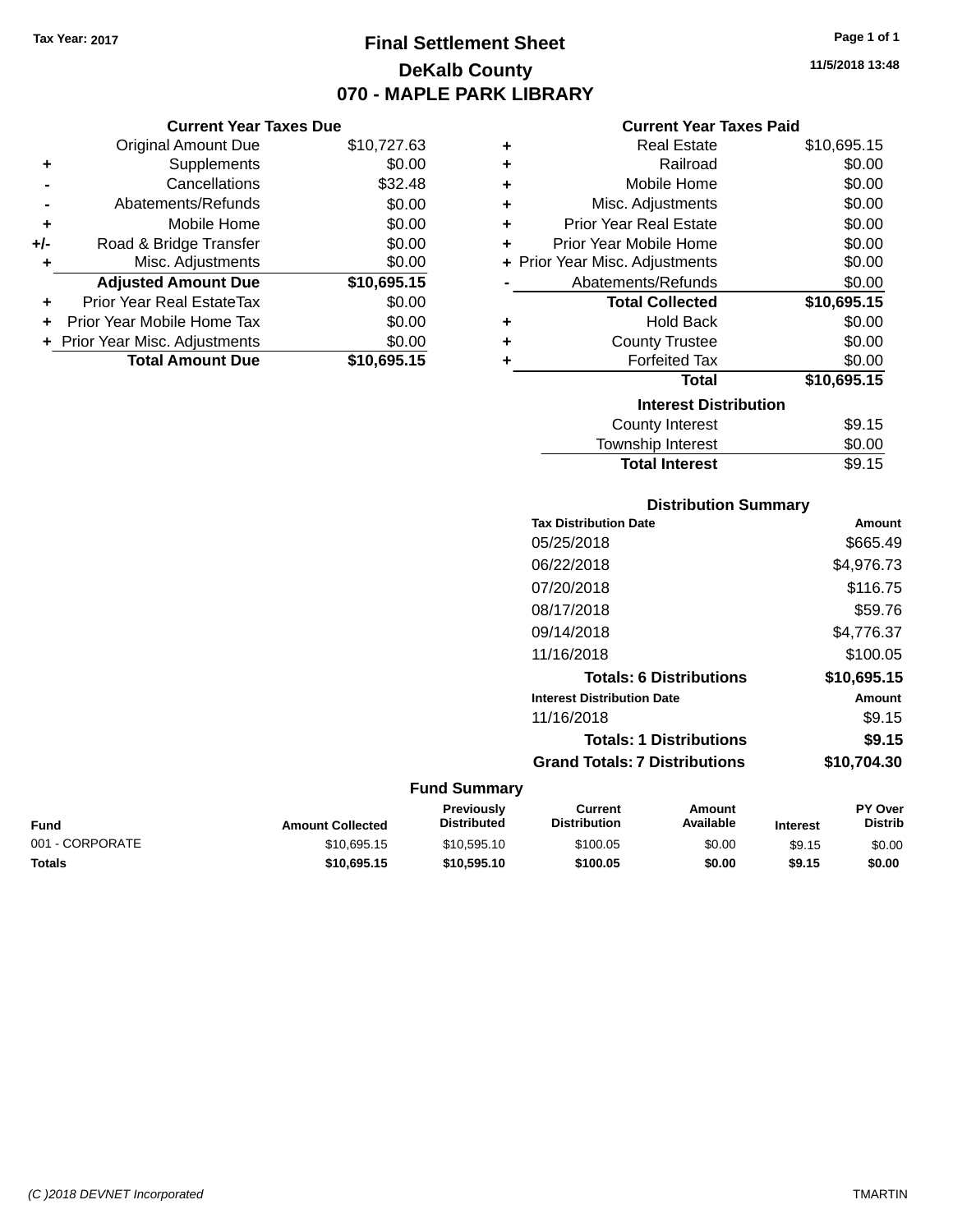### **Final Settlement Sheet Tax Year: 2017 Page 1 of 2 DeKalb County 071 - CITY OF SANDWICH**

**11/5/2018 13:48**

#### **Current Year Taxes Paid**

|     | <b>Original Amount Due</b>       | \$1,346,887.00 | ٠ | <b>Real Estate</b>             | \$1,359,796.11 |
|-----|----------------------------------|----------------|---|--------------------------------|----------------|
| ٠   | Supplements                      | \$61.00        | ٠ | Railroad                       | \$3,742.18     |
|     | Cancellations                    | \$2,343.03     |   | Mobile Home                    | \$928.38       |
|     | Abatements/Refunds               | \$0.00         | ٠ | Misc. Adjustments              | \$0.00         |
| ÷   | Mobile Home                      | \$940.36       | ٠ | <b>Prior Year Real Estate</b>  | \$0.01         |
| +/- | Road & Bridge Transfer           | \$22,379.75    |   | Prior Year Mobile Home         | \$0.00         |
|     | Misc. Adjustments                | \$0.00         |   | + Prior Year Misc. Adjustments | \$1,516.18     |
|     | <b>Adjusted Amount Due</b>       | \$1,367,925.08 |   | Abatements/Refunds             | \$0.00         |
| ٠   | <b>Prior Year Real EstateTax</b> | \$0.01         |   | <b>Total Collected</b>         | \$1,365,982.86 |
| ٠   | Prior Year Mobile Home Tax       | \$0.00         | ٠ | <b>Hold Back</b>               | \$0.00         |
|     | + Prior Year Misc. Adjustments   | \$1,516.18     | ٠ | <b>County Trustee</b>          | \$3,028.77     |
|     | <b>Total Amount Due</b>          | \$1,369,441.27 |   | <b>Forfeited Tax</b>           | \$429.64       |
|     |                                  |                |   | <b>Total</b>                   | \$1,369,441.27 |
|     |                                  |                |   | <b>Interest Distribution</b>   |                |
|     |                                  |                |   |                                | .              |

| iliterest Distribution |            |
|------------------------|------------|
| County Interest        | \$1,168.84 |
| Township Interest      | \$0.00     |
| <b>Total Interest</b>  | \$1,168.84 |
|                        |            |

| <b>Road and Bridge Summary</b>    |             |               |  |  |  |
|-----------------------------------|-------------|---------------|--|--|--|
| <b>Rd./Br. District</b>           | Amt. Due    | Amt. Distrib. |  |  |  |
| SANDWICH ROAD & BRIDG \$21,344.01 |             | \$21,296.01   |  |  |  |
| SOMONAUK ROAD & BRID(             | \$1,083.74  | \$1,083.74    |  |  |  |
| <b>Totals</b>                     | \$22,427.75 | \$22,379.75   |  |  |  |

**Current Year Taxes Due**

#### **Distribution Summary**

| <b>Tax Distribution Date</b>         | Amount         |
|--------------------------------------|----------------|
| 05/25/2018                           | \$142,019.01   |
| 06/22/2018                           | \$591,853.61   |
| 07/20/2018                           | \$20,685.61    |
| 08/17/2018                           | \$25,328.40    |
| 09/14/2018                           | \$531,718.38   |
| 11/16/2018                           | \$54.377.85    |
| <b>Totals: 6 Distributions</b>       | \$1,365,982.86 |
| <b>Interest Distribution Date</b>    | Amount         |
| 11/16/2018                           | \$1,168.84     |
| <b>Totals: 1 Distributions</b>       | \$1.168.84     |
| <b>Grand Totals: 7 Distributions</b> | \$1,367,151.70 |

| <b>Fund</b>                                         | <b>Amount Collected</b> | Previously<br><b>Distributed</b> | <b>Current</b><br><b>Distribution</b> | Amount<br>Available | <b>Interest</b> | <b>PY Over</b><br><b>Distrib</b> |
|-----------------------------------------------------|-------------------------|----------------------------------|---------------------------------------|---------------------|-----------------|----------------------------------|
| 001 - CORPORATE                                     | \$424,864.75            | \$407,943.90                     | \$16,920.85                           | \$0.00              | \$369.62        | \$0.00                           |
| 003 - BONDS AND INTEREST                            | \$0.00                  | \$0.00                           | \$0.00                                | \$0.00              | \$0.00          | \$0.00                           |
| $005 - I. M. R. F.$                                 | \$98,471.33             | \$94,549.55                      | \$3,921.78                            | \$0.00              | \$85.66         | \$0.00                           |
| 007 - ROAD AND BRIDGE                               | \$22,379.75             | \$21,513.03                      | \$866.72                              | \$0.00              | \$0.00          | \$0.00                           |
| 014 - POLICE PROTECTION                             | \$169,440.45            | \$162,692.21                     | \$6,748.24                            | \$0.00              | \$147.40        | \$0.00                           |
| 015 - POLICE PENSION                                | \$248,840.67            | \$238,930.18                     | \$9,910.49                            | \$0.00              | \$216.47        | \$0.00                           |
| 027 - AUDIT                                         | \$17,748.99             | \$17,042.13                      | \$706.86                              | \$0.00              | \$15.44         | \$0.00                           |
| 035 - TORT JUDGMENTS, LIABILITY<br><b>INSURANCE</b> | \$35,498.00             | \$34,084.23                      | \$1,413.77                            | \$0.00              | \$30.88         | \$0.00                           |
| 040 - STREET AND BRIDGE                             | \$13,625.48             | \$13,082.80                      | \$542.68                              | \$0.00              | \$11.85         | \$0.00                           |
| 041 - STREET LIGHTING                               | \$62,550.09             | \$60,058.93                      | \$2,491.16                            | \$0.00              | \$54.41         | \$0.00                           |
| 045 - PUBLIC BENEFIT                                | \$0.00                  | \$0.00                           | \$0.00                                | \$0.00              | \$0.00          | \$0.00                           |
| 046 - EMERGENCY SERV & DISASTER<br><b>OPER</b>      | \$4,440.61              | \$4,263.74                       | \$176.87                              | \$0.00              | \$3.86          | \$0.00                           |
| 047 - SOCIAL SECURITY                               | \$98,471.33             | \$94,549.55                      | \$3,921.78                            | \$0.00              | \$85.66         | \$0.00                           |
| 048 - SCHOOL CROSSING GUARDS                        | \$13,308.40             | \$12,778.37                      | \$530.03                              | \$0.00              | \$11.58         | \$0.00                           |
| 060 - UNEMPLOYMENT INSURANCE                        | \$22,189.60             | \$21,305.87                      | \$883.73                              | \$0.00              | \$19.30         | \$0.00                           |
| 062 - WORKERS COMPENSATION                          | \$89,338.86             | \$85,780.79                      | \$3,558.07                            | \$0.00              | \$77.72         | \$0.00                           |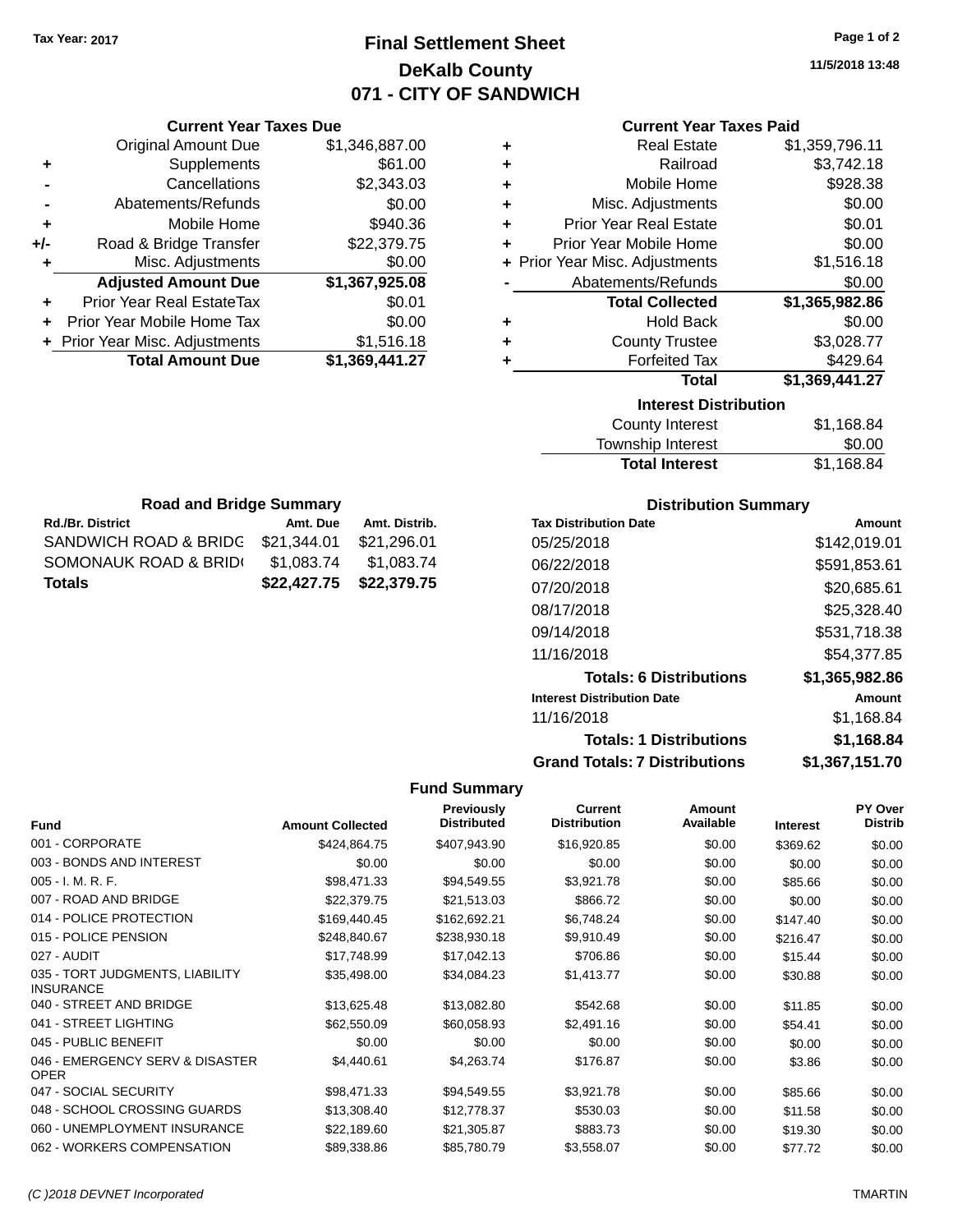### **Final Settlement Sheet Tax Year: 2017 Page 2 of 2**

### **DeKalb County**

**PY Over**

|                         | <b>Fund Summary</b> |                     |           |
|-------------------------|---------------------|---------------------|-----------|
|                         | <b>Previously</b>   | Current             | Amount    |
| <b>Amount Collected</b> | <b>Distributed</b>  | <b>Distribution</b> | Available |

| Fund                   |                     | <b>Amount Collected</b> | <b>Distributed</b>                     | <b>Distribution</b> | Available | <b>Interest</b> | <b>Distrib</b> |
|------------------------|---------------------|-------------------------|----------------------------------------|---------------------|-----------|-----------------|----------------|
| 065 - FORESTRY PROGRAM |                     | \$44.814.55             | \$43.029.73                            | \$1.784.82          | \$0.00    | \$38.99         | \$0.00         |
| Totals                 |                     | \$1,365,982.86          | \$1.311.605.01                         | \$54.377.85         | \$0.00    | \$1.168.84      | \$0.00         |
|                        |                     |                         | <b>Miscellaneous Adjustment Detail</b> |                     |           |                 |                |
| Year Source            | <b>Account Type</b> |                         | <b>Amount Adjustment Description</b>   |                     |           |                 |                |

|                         | <u>rua bouruc</u>     | <b>ACCOUNT TYPE</b> | Allivant Agjustment Description                          |
|-------------------------|-----------------------|---------------------|----------------------------------------------------------|
|                         | 2016 RE - Real Estate | Back Tax Collected  | \$133.77 DOBSON REDEMPTION 19-26-481-012 by TBA          |
|                         | 2016 RE - Real Estate | Back Tax Collected  | \$1,382.41 CHICAGO TITLE LAND TR CO 19-26-484-016 by TBA |
| <b>Totals 2 entries</b> |                       |                     | \$1.516.18                                               |
|                         |                       |                     |                                                          |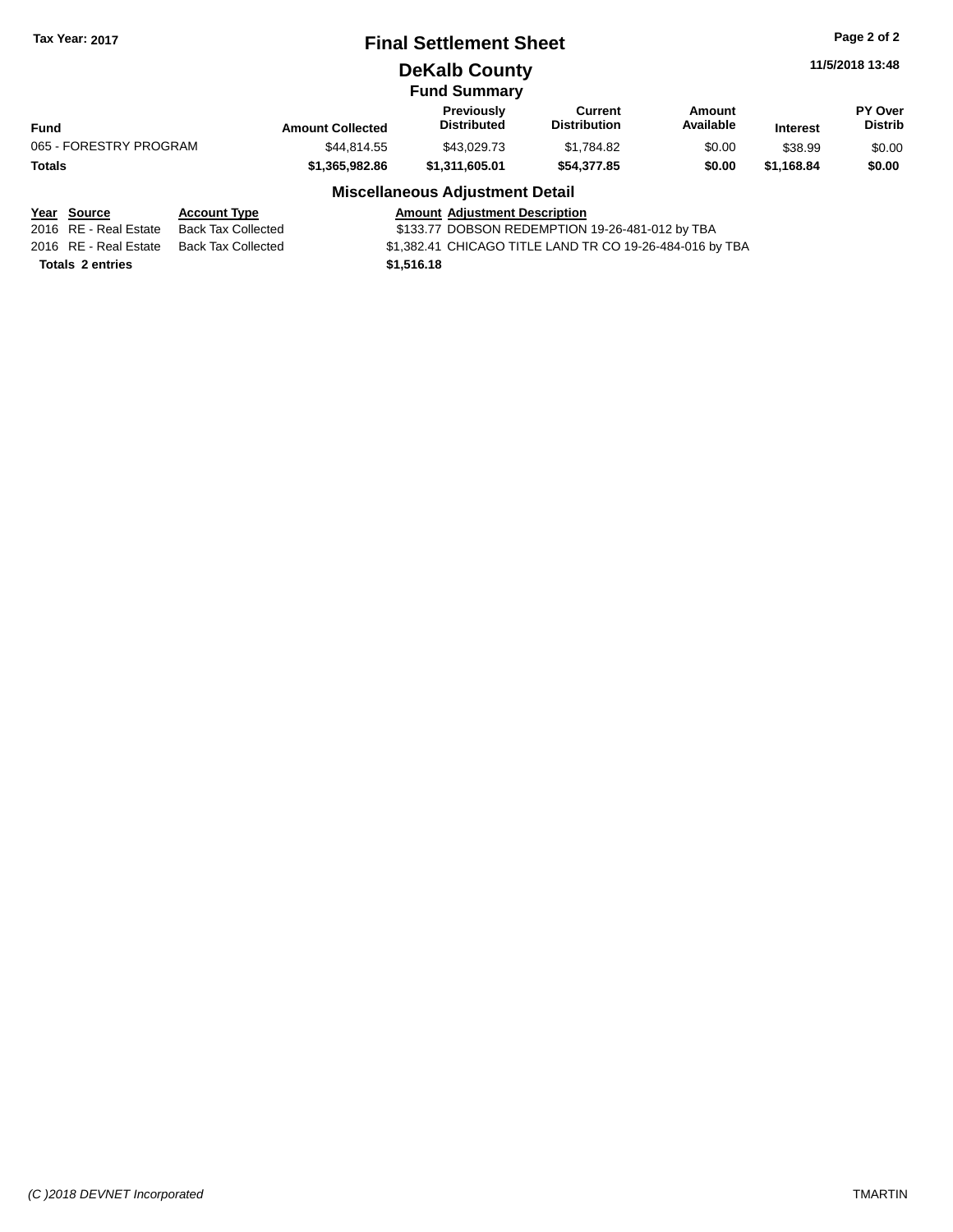### **Final Settlement Sheet Tax Year: 2017 Page 1 of 1 DeKalb County 072 - VILLAGE OF SHABBONA**

**11/5/2018 13:48**

# **Current Year Taxes Paid**

|     | <b>Current Year Taxes Due</b>  |              |  |  |
|-----|--------------------------------|--------------|--|--|
|     | Original Amount Due            | \$100,814.69 |  |  |
| ٠   | Supplements                    | \$0.00       |  |  |
|     | Cancellations                  | \$53.14      |  |  |
|     | Abatements/Refunds             | \$0.00       |  |  |
| ÷   | Mobile Home                    | \$0.00       |  |  |
| +/- | Road & Bridge Transfer         | \$11,160.10  |  |  |
| ٠   | Misc. Adjustments              | \$71.36      |  |  |
|     | <b>Adjusted Amount Due</b>     | \$111,993.01 |  |  |
| ÷   | Prior Year Real EstateTax      | \$0.00       |  |  |
|     | Prior Year Mobile Home Tax     | \$0.00       |  |  |
|     | + Prior Year Misc. Adjustments | \$0.00       |  |  |
|     | <b>Total Amount Due</b>        | \$111,993.01 |  |  |
|     |                                |              |  |  |

|   | Gullelil Ital Taxts Falu       |              |
|---|--------------------------------|--------------|
| ٠ | <b>Real Estate</b>             | \$109,542.27 |
| ٠ | Railroad                       | \$2,379.38   |
| ÷ | Mobile Home                    | \$0.00       |
| ÷ | Misc. Adjustments              | \$71.36      |
| ÷ | <b>Prior Year Real Estate</b>  | \$0.00       |
| ٠ | Prior Year Mobile Home         | \$0.00       |
|   | + Prior Year Misc. Adjustments | \$0.00       |
|   | Abatements/Refunds             | \$0.00       |
|   | <b>Total Collected</b>         | \$111,993.01 |
| ٠ | <b>Hold Back</b>               | \$0.00       |
| ÷ | <b>County Trustee</b>          | \$0.00       |
| ٠ | <b>Forfeited Tax</b>           | \$0.00       |
|   | <b>Total</b>                   | \$111,993.01 |
|   | <b>Interest Distribution</b>   |              |
|   | <b>County Interest</b>         | \$95.83      |
|   | <b>Township Interest</b>       | \$0.00       |
|   | <b>Total Interest</b>          | \$95.83      |

| <b>Road and Bridge Summary</b>    |                         |               |  |  |
|-----------------------------------|-------------------------|---------------|--|--|
| <b>Rd./Br. District</b>           | Amt. Due                | Amt. Distrib. |  |  |
| SHABBONA ROAD & BRIDC \$11,169.74 |                         | \$11.160.10   |  |  |
| Totals                            | \$11,169.74 \$11,160.10 |               |  |  |

#### **Distribution Summary**

| Amount        |
|---------------|
| \$10.051.23   |
| \$52,632.42   |
| \$221.47      |
| \$2,722.38    |
| \$44.545.64   |
| \$1,819.87    |
| \$111,993.01  |
| <b>Amount</b> |
| \$95.83       |
| \$95.83       |
| \$112.088.84  |
|               |

### **Fund Summary**

| <b>Fund</b>                  | <b>Amount Collected</b> | <b>Previously</b><br><b>Distributed</b> | <b>Current</b><br><b>Distribution</b> | Amount<br>Available | <b>Interest</b> | PY Over<br><b>Distrib</b> |
|------------------------------|-------------------------|-----------------------------------------|---------------------------------------|---------------------|-----------------|---------------------------|
| 001 - CORPORATE              | \$52,939.19             | \$52,081.53                             | \$857.66                              | \$0.00              | \$50.31         | \$0.00                    |
| $005 - I. M. R. F.$          | \$1.634.61              | \$1,608.13                              | \$26.48                               | \$0.00              | \$1.55          | \$0.00                    |
| 007 - ROAD AND BRIDGE        | \$11,160.10             | \$10,973.82                             | \$186.28                              | \$0.00              | \$0.00          | \$0.00                    |
| 014 - POLICE PROTECTION      | \$30,898.74             | \$30,398.14                             | \$500.60                              | \$0.00              | \$29.37         | \$0.00                    |
| 047 - SOCIAL SECURITY        | \$11,519.15             | \$11,332.53                             | \$186.62                              | \$0.00              | \$10.95         | \$0.00                    |
| 060 - UNEMPLOYMENT INSURANCE | \$1.171.27              | \$1.152.29                              | \$18.98                               | \$0.00              | \$1.11          | \$0.00                    |
| 062 - WORKERS COMPENSATION   | \$2.669.95              | \$2,626,70                              | \$43.25                               | \$0.00              | \$2.54          | \$0.00                    |
| <b>Totals</b>                | \$111,993.01            | \$110.173.14                            | \$1,819.87                            | \$0.00              | \$95.83         | \$0.00                    |

|                         | Year Source | <b>Account Type</b>                        |         | <b>Amount Adjustment Description</b>          |
|-------------------------|-------------|--------------------------------------------|---------|-----------------------------------------------|
|                         |             | 2017 RE - Real Estate Paymt In Lieu of Tax |         | \$71.36 HOUSING AUTHORITY SEQUOYA APTS by TBA |
| <b>Totals 1 entries</b> |             |                                            | \$71.36 |                                               |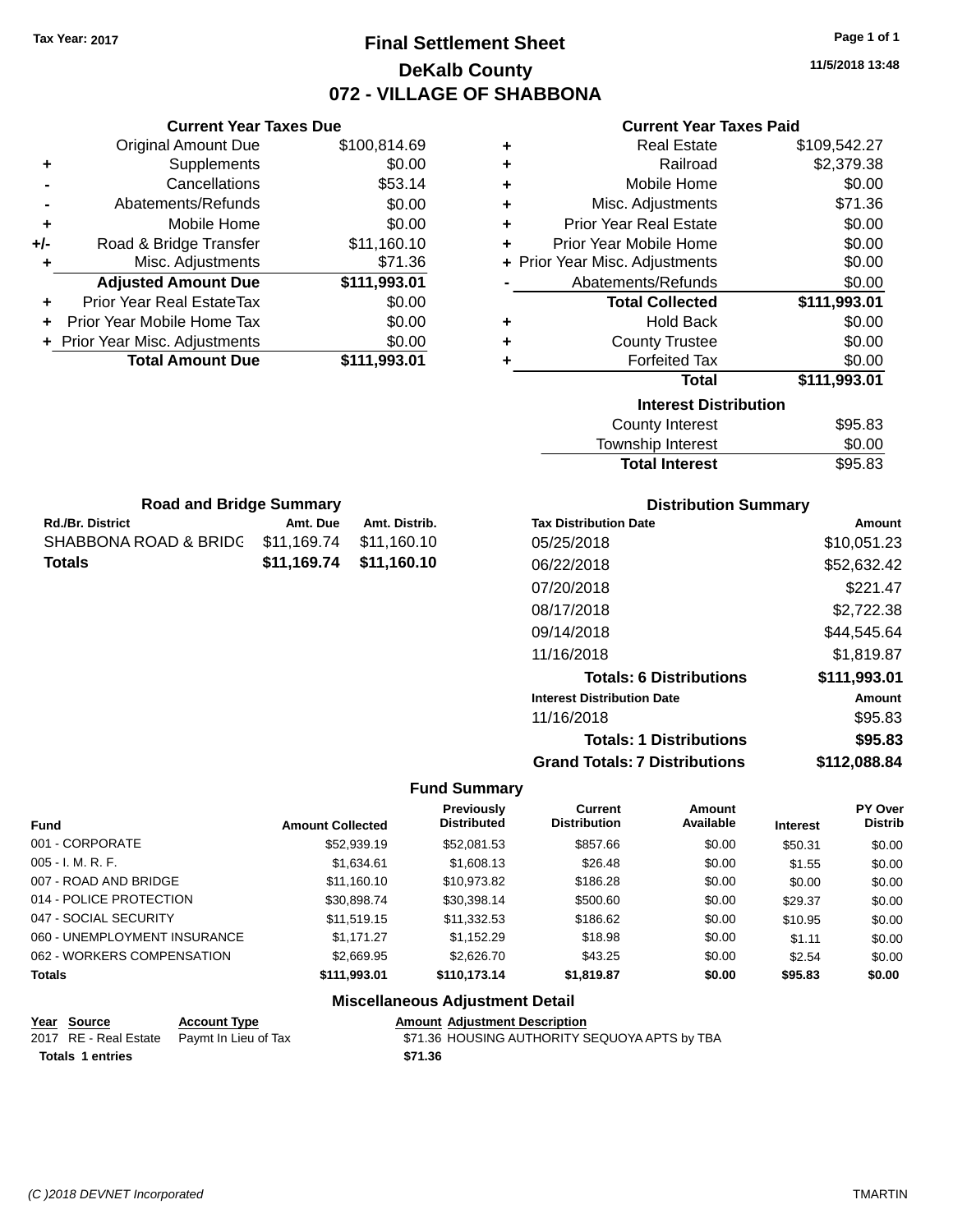### **Final Settlement Sheet Tax Year: 2017 Page 1 of 1 DeKalb County 073 - FLEWELLIN MEMORIAL LIBRARY**

**Current Year Taxes Due**

|       | <b>Original Amount Due</b>       | \$27,079.86 |
|-------|----------------------------------|-------------|
| ٠     | Supplements                      | \$0.00      |
|       | Cancellations                    | \$14.29     |
|       | Abatements/Refunds               | \$0.00      |
| ÷     | Mobile Home                      | \$0.00      |
| $+/-$ | Road & Bridge Transfer           | \$0.00      |
| ٠     | Misc. Adjustments                | \$19.17     |
|       | <b>Adjusted Amount Due</b>       | \$27,084.74 |
|       | <b>Prior Year Real EstateTax</b> | \$0.00      |
|       | Prior Year Mobile Home Tax       | \$0.00      |
|       | + Prior Year Misc. Adjustments   | \$0.00      |
|       | <b>Total Amount Due</b>          | \$27.084.74 |

| ٠ | Real Estate                    | \$26,426.43 |
|---|--------------------------------|-------------|
| ÷ | Railroad                       | \$639.14    |
| ٠ | Mobile Home                    | \$0.00      |
| ÷ | Misc. Adjustments              | \$19.17     |
| ٠ | <b>Prior Year Real Estate</b>  | \$0.00      |
| ٠ | Prior Year Mobile Home         | \$0.00      |
|   | + Prior Year Misc. Adjustments | \$0.00      |
|   | Abatements/Refunds             | \$0.00      |
|   | <b>Total Collected</b>         | \$27,084.74 |
| ٠ | Hold Back                      | \$0.00      |
| ٠ | <b>County Trustee</b>          | \$0.00      |
| ٠ | <b>Forfeited Tax</b>           | \$0.00      |
|   | Total                          | \$27,084.74 |
|   | <b>Interest Distribution</b>   |             |
|   | County Interest                | \$23.18     |
|   | <b>Township Interest</b>       | \$0.00      |
|   | <b>Total Interest</b>          | \$23.18     |

| <b>Distribution Summary</b>          |             |  |  |  |
|--------------------------------------|-------------|--|--|--|
| <b>Tax Distribution Date</b>         | Amount      |  |  |  |
| 05/25/2018                           | \$2,440.55  |  |  |  |
| 06/22/2018                           | \$12,730.85 |  |  |  |
| 07/20/2018                           | \$42.98     |  |  |  |
| 08/17/2018                           | \$691.04    |  |  |  |
| 09/14/2018                           | \$10,740.54 |  |  |  |
| 11/16/2018                           | \$438.78    |  |  |  |
| <b>Totals: 6 Distributions</b>       | \$27,084.74 |  |  |  |
| <b>Interest Distribution Date</b>    | Amount      |  |  |  |
| 11/16/2018                           | \$23.18     |  |  |  |
| <b>Totals: 1 Distributions</b>       | \$23.18     |  |  |  |
| <b>Grand Totals: 7 Distributions</b> | \$27,107.92 |  |  |  |

#### **Fund Summary**

| <b>Fund</b>     | <b>Amount Collected</b> | <b>Previously</b><br><b>Distributed</b> | Current<br><b>Distribution</b> | Amount<br>Available | <b>Interest</b> | PY Over<br>Distrib |
|-----------------|-------------------------|-----------------------------------------|--------------------------------|---------------------|-----------------|--------------------|
| 001 - CORPORATE | \$27.084.74             | \$26,645.96                             | \$438.78                       | \$0.00              | \$23.18         | \$0.00             |
| <b>Totals</b>   | \$27.084.74             | \$26,645.96                             | \$438.78                       | \$0.00              | \$23.18         | \$0.00             |

#### **Miscellaneous Adjustment Detail**

**Year Source Account Type Account Type Amount Adjustment Description**<br>2017 RE - Real Estate Paymt In Lieu of Tax \$19.17 HOUSING AUTHORITY S **Totals 1 entries** \$19.17

\$19.17 HOUSING AUTHORITY SEQUOYA APTS by TBA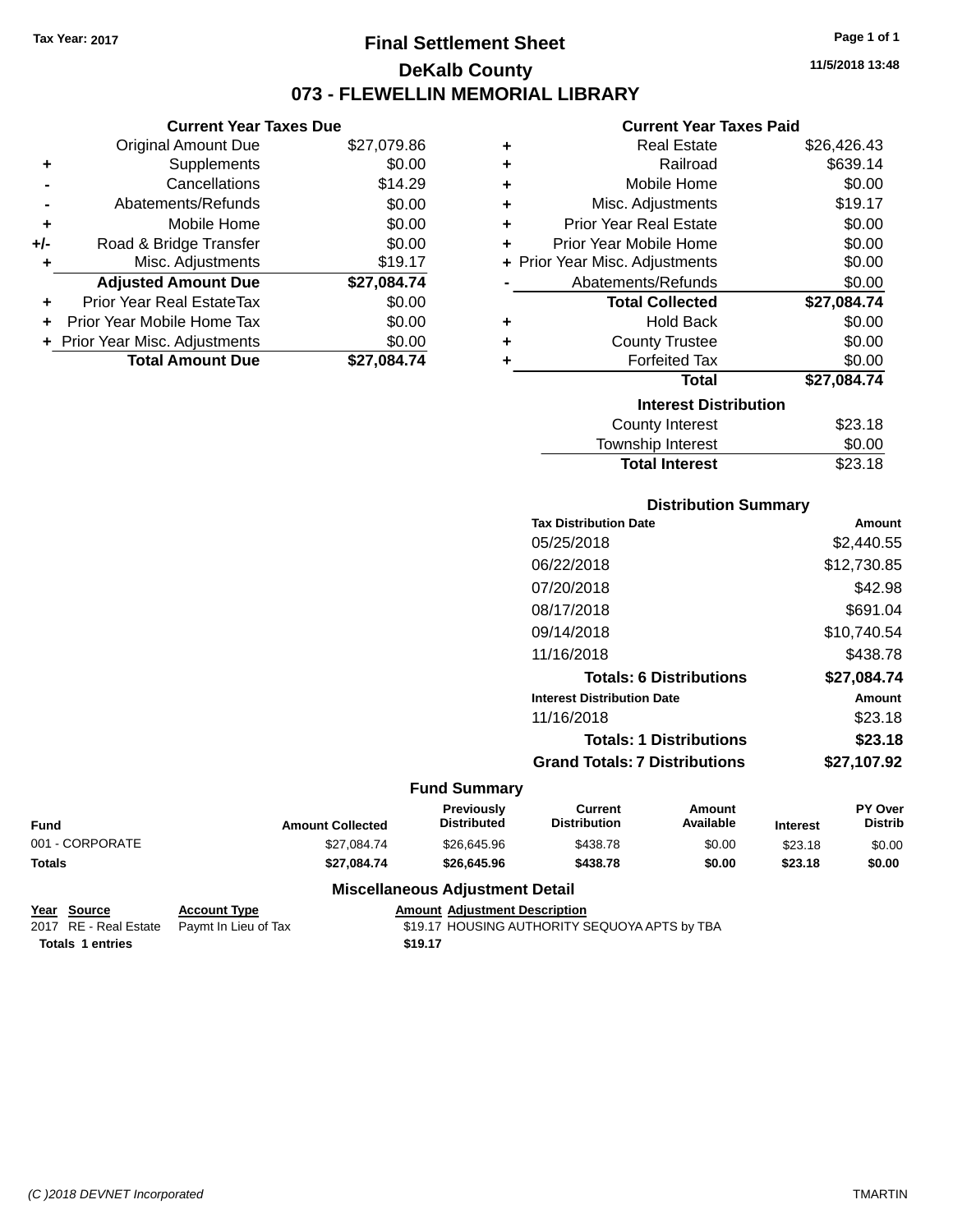### **Final Settlement Sheet Tax Year: 2017 Page 1 of 1 DeKalb County 074 - VILLAGE OF SOMONAUK**

**11/5/2018 13:48**

|     | <b>Current Year Taxes Due</b>    |              |  |  |  |
|-----|----------------------------------|--------------|--|--|--|
|     | Original Amount Due              | \$439,331.32 |  |  |  |
| ٠   | Supplements                      | \$0.00       |  |  |  |
|     | Cancellations                    | \$1,055.01   |  |  |  |
|     | Abatements/Refunds               | \$0.00       |  |  |  |
| ÷   | Mobile Home                      | \$0.00       |  |  |  |
| +/- | Road & Bridge Transfer           | \$57,508.34  |  |  |  |
|     | Misc. Adjustments                | \$0.00       |  |  |  |
|     | <b>Adjusted Amount Due</b>       | \$495,784.65 |  |  |  |
| ٠   | <b>Prior Year Real EstateTax</b> | \$0.00       |  |  |  |
|     | Prior Year Mobile Home Tax       | \$0.00       |  |  |  |
|     | + Prior Year Misc. Adjustments   | \$0.00       |  |  |  |
|     | <b>Total Amount Due</b>          | \$495,784.65 |  |  |  |
|     |                                  |              |  |  |  |

#### **Current Year Taxes Paid**

| ٠ | <b>Real Estate</b>             | \$490,895.07 |
|---|--------------------------------|--------------|
| ÷ | Railroad                       | \$4,889.58   |
| ÷ | Mobile Home                    | \$0.00       |
| ٠ | Misc. Adjustments              | \$0.00       |
| ٠ | <b>Prior Year Real Estate</b>  | \$0.00       |
| ÷ | Prior Year Mobile Home         | \$0.00       |
|   | + Prior Year Misc. Adjustments | \$0.00       |
|   | Abatements/Refunds             | \$0.00       |
|   | <b>Total Collected</b>         | \$495,784.65 |
| ٠ | <b>Hold Back</b>               | \$0.00       |
| ٠ | <b>County Trustee</b>          | \$0.00       |
| ٠ | <b>Forfeited Tax</b>           | \$0.00       |
|   | Total                          | \$495,784.65 |
|   | <b>Interest Distribution</b>   |              |
|   | County Interest                | \$424.23     |

| <b>Total Interest</b> | \$424.23 |
|-----------------------|----------|
| Township Interest     | \$0.00   |
| County Interest       | \$424.23 |

| <b>Road and Bridge Summary</b> |                         |               |  |  |
|--------------------------------|-------------------------|---------------|--|--|
| <b>Rd./Br. District</b>        | Amt. Due                | Amt. Distrib. |  |  |
| SOMONAUK ROAD & BRID(          | \$57.508.34             | \$57.508.34   |  |  |
| <b>Totals</b>                  | \$57,508.34 \$57,508.34 |               |  |  |

#### **Distribution Summary**

| <b>Tax Distribution Date</b>         | Amount       |
|--------------------------------------|--------------|
| 05/25/2018                           | \$45.420.43  |
| 06/22/2018                           | \$232,365.76 |
| 07/20/2018                           | \$2.576.47   |
| 08/17/2018                           | \$6,440.20   |
| 09/14/2018                           | \$193,249.65 |
| 11/16/2018                           | \$15,732.14  |
| <b>Totals: 6 Distributions</b>       | \$495,784.65 |
| <b>Interest Distribution Date</b>    | Amount       |
| 11/16/2018                           | \$424.23     |
| <b>Totals: 1 Distributions</b>       | \$424.23     |
| <b>Grand Totals: 7 Distributions</b> | \$496.208.88 |

| <b>Fund</b>                             | <b>Amount Collected</b> | Previously<br><b>Distributed</b> | <b>Current</b><br><b>Distribution</b> | Amount<br>Available | <b>Interest</b> | <b>PY Over</b><br><b>Distrib</b> |
|-----------------------------------------|-------------------------|----------------------------------|---------------------------------------|---------------------|-----------------|----------------------------------|
| 001 - CORPORATE                         | \$123,934.90            | \$120,021.82                     | \$3.913.08                            | \$0.00              | \$119.96        | \$0.00                           |
| 003 - BONDS AND INTEREST                | \$171.382.25            | \$165.971.12                     | \$5,411.13                            | \$0.00              | \$165.89        | \$0.00                           |
| 007 - ROAD AND BRIDGE                   | \$57.508.34             | \$55,614.06                      | \$1,894.28                            | \$0.00              | \$0.00          | \$0.00                           |
| 014 - POLICE PROTECTION                 | \$25.914.40             | \$25,096.23                      | \$818.17                              | \$0.00              | \$25.08         | \$0.00                           |
| 025 - GARBAGE DISPOSAL                  | \$17,278,17             | \$16.732.64                      | \$545.53                              | \$0.00              | \$16.72         | \$0.00                           |
| 027 - AUDIT                             | \$19,004.10             | \$18,404.08                      | \$600.02                              | \$0.00              | \$18.40         | \$0.00                           |
| 035 - TORT JUDGEMENTS/LIABILITY<br>INS. | \$42,324.78             | \$40.988.46                      | \$1,336,32                            | \$0.00              | \$40.97         | \$0.00                           |
| 047 - SOCIAL SECURITY                   | \$38,437.71             | \$37.224.10                      | \$1.213.61                            | \$0.00              | \$37.21         | \$0.00                           |
| <b>Totals</b>                           | \$495,784.65            | \$480,052.51                     | \$15,732.14                           | \$0.00              | \$424.23        | \$0.00                           |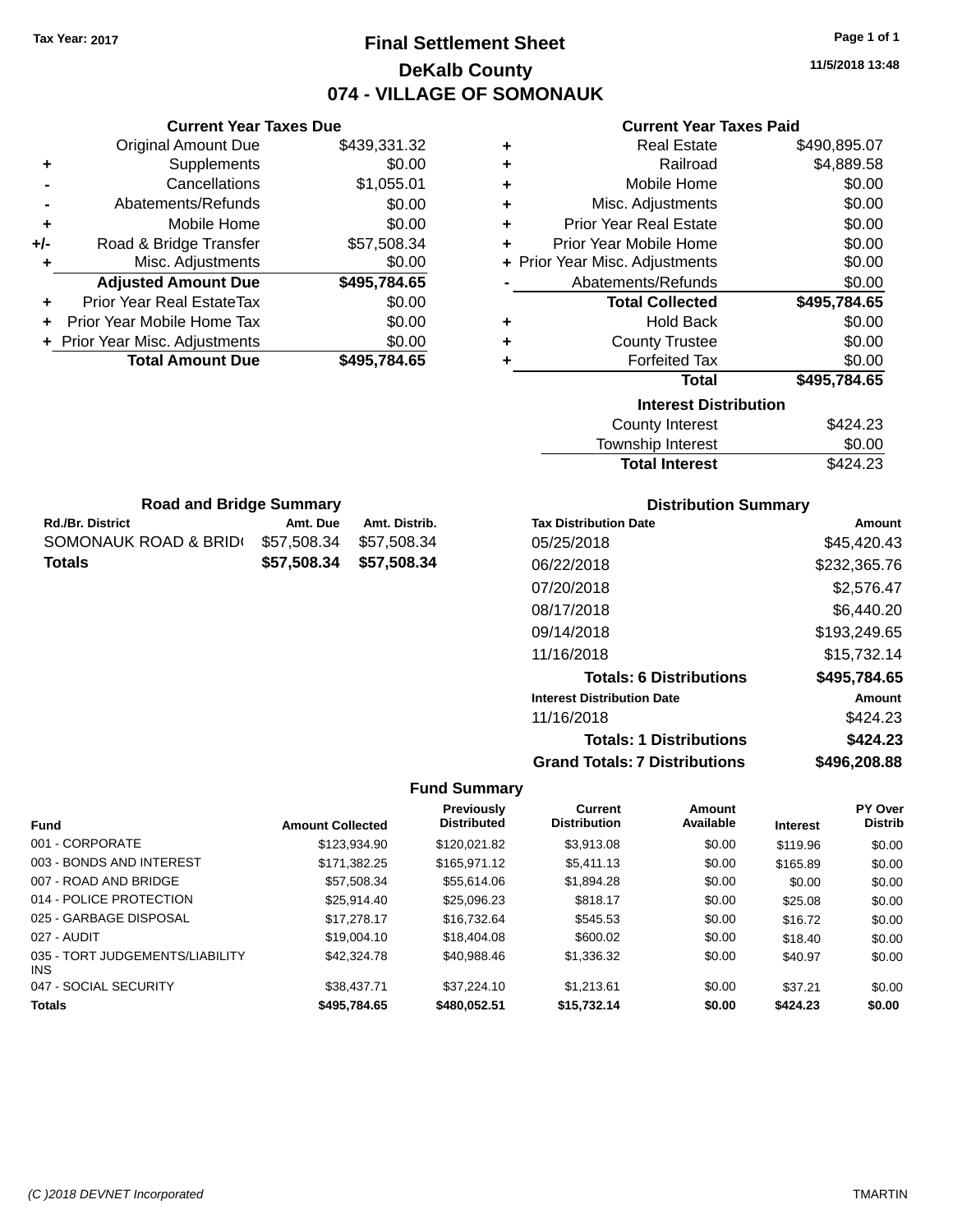### **Final Settlement Sheet Tax Year: 2017 Page 1 of 1 DeKalb County 075 - SOMONAUK LIBRARY**

#### **Current Year Taxes Due**

|       | <b>Original Amount Due</b>       | \$139,167.91 |
|-------|----------------------------------|--------------|
| ٠     | Supplements                      | \$0.00       |
|       | Cancellations                    | \$306.39     |
|       | Abatements/Refunds               | \$0.00       |
| ÷     | Mobile Home                      | \$2.89       |
| $+/-$ | Road & Bridge Transfer           | \$0.00       |
| ٠     | Misc. Adjustments                | \$0.00       |
|       | <b>Adjusted Amount Due</b>       | \$138,864.41 |
| ٠     | <b>Prior Year Real EstateTax</b> | \$0.00       |
|       | Prior Year Mobile Home Tax       | \$0.00       |
|       | + Prior Year Misc. Adjustments   | \$0.00       |
|       | <b>Total Amount Due</b>          | \$138,864.41 |

#### **Current Year Taxes Paid**

| ٠ | <b>Real Estate</b>             | \$137,147.82 |
|---|--------------------------------|--------------|
| ٠ | Railroad                       | \$1,713.70   |
| ÷ | Mobile Home                    | \$2.89       |
| ٠ | Misc. Adjustments              | \$0.00       |
| ٠ | <b>Prior Year Real Estate</b>  | \$0.00       |
| ٠ | Prior Year Mobile Home         | \$0.00       |
|   | + Prior Year Misc. Adjustments | \$0.00       |
|   | Abatements/Refunds             | \$0.00       |
|   | <b>Total Collected</b>         | \$138,864.41 |
| ٠ | <b>Hold Back</b>               | \$0.00       |
|   |                                |              |
| ٠ | <b>County Trustee</b>          | \$0.00       |
| ٠ | <b>Forfeited Tax</b>           | \$0.00       |
|   | <b>Total</b>                   | \$138,864.41 |
|   | <b>Interest Distribution</b>   |              |
|   | <b>County Interest</b>         | \$118.82     |

### Township Interest 50.00<br>Total Interest \$118.82 **Total Interest**

#### **Distribution Summary**

| <b>Tax Distribution Date</b>         | Amount       |
|--------------------------------------|--------------|
| 05/25/2018                           | \$13,983.81  |
| 06/22/2018                           | \$65,138.99  |
| 07/20/2018                           | \$505.10     |
| 08/17/2018                           | \$1,808.35   |
| 09/14/2018                           | \$52,970.50  |
| 11/16/2018                           | \$4.457.66   |
| <b>Totals: 6 Distributions</b>       | \$138,864.41 |
| <b>Interest Distribution Date</b>    | Amount       |
| 11/16/2018                           | \$118.82     |
| <b>Totals: 1 Distributions</b>       | \$118.82     |
| <b>Grand Totals: 7 Distributions</b> | \$138,983.23 |

|                                         |                         | Previously<br><b>Distributed</b> | <b>Current</b><br><b>Distribution</b> | <b>Amount</b><br>Available |                 | <b>PY Over</b><br><b>Distrib</b> |
|-----------------------------------------|-------------------------|----------------------------------|---------------------------------------|----------------------------|-----------------|----------------------------------|
| <b>Fund</b>                             | <b>Amount Collected</b> |                                  |                                       |                            | <b>Interest</b> |                                  |
| 001 - CORPORATE                         | \$56.964.41             | \$55.135.84                      | \$1.828.57                            | \$0.00                     | \$48.75         | \$0.00                           |
| 003 - BONDS AND INTEREST                | \$59,825.85             | \$57.905.37                      | \$1,920.48                            | \$0.00                     | \$51.19         | \$0.00                           |
| 004 - OPERATIONS & MAINTENANCE          | \$7,576.02              | \$7,332.82                       | \$243.20                              | \$0.00                     | \$6.48          | \$0.00                           |
| $005 - I. M. R. F.$                     | \$5.754.12              | \$5.569.41                       | \$184.71                              | \$0.00                     | \$4.92          | \$0.00                           |
| 027 - AUDIT                             | \$1,899.81              | \$1.838.81                       | \$61.00                               | \$0.00                     | \$1.63          | \$0.00                           |
| 035 - TORT JUDGEMENTS/LIABILITY<br>INS. | \$5.754.12              | \$5.569.41                       | \$184.71                              | \$0.00                     | \$4.92          | \$0.00                           |
| 047 - SOCIAL SECURITY                   | \$3,838.63              | \$3.715.42                       | \$123.21                              | \$0.00                     | \$3.28          | \$0.00                           |
| 109 - PRIOR YEAR ADJUSTMENT             | $$-2.748.55$            | $$-2.660.33$                     | $$ -88.22$                            | \$0.00                     | (\$2.35)        | \$0.00                           |
| <b>Totals</b>                           | \$138,864.41            | \$134,406.75                     | \$4,457.66                            | \$0.00                     | \$118.82        | \$0.00                           |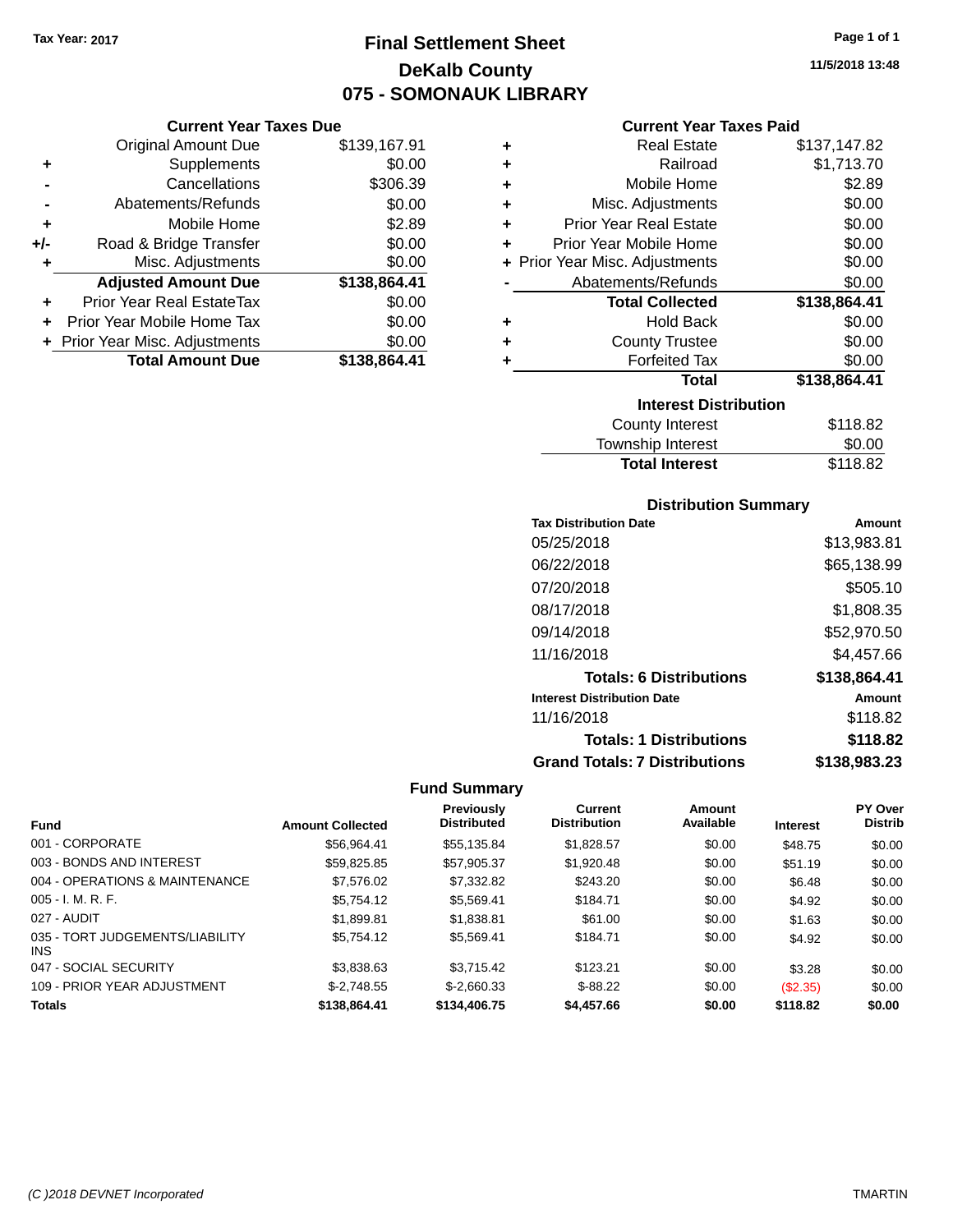### **Final Settlement Sheet Tax Year: 2017 Page 1 of 2 DeKalb County 076 - CITY OF SYCAMORE**

**11/5/2018 13:48**

| <b>Current Year Taxes Paid</b> |  |  |  |
|--------------------------------|--|--|--|
|--------------------------------|--|--|--|

|     | <b>Original Amount Due</b>       | \$2,975,550.24 | ٠ | <b>Real Estate</b>                 | \$3,052,798.29                                                                                                                                                                                                                                                                                                                                                                                                         |
|-----|----------------------------------|----------------|---|------------------------------------|------------------------------------------------------------------------------------------------------------------------------------------------------------------------------------------------------------------------------------------------------------------------------------------------------------------------------------------------------------------------------------------------------------------------|
| ٠   | Supplements                      | \$247.99       | ٠ | Railroad                           | \$0.34                                                                                                                                                                                                                                                                                                                                                                                                                 |
|     | Cancellations                    | \$3,061.67     | ٠ | Mobile Home                        | \$1,031.03                                                                                                                                                                                                                                                                                                                                                                                                             |
|     | Abatements/Refunds               | \$3.51         | ٠ | Misc. Adjustments                  | \$16,410.32                                                                                                                                                                                                                                                                                                                                                                                                            |
| ٠   | Mobile Home                      | \$1,041.33     | ٠ | <b>Prior Year Real Estate</b>      | \$309.57                                                                                                                                                                                                                                                                                                                                                                                                               |
| +/- | Road & Bridge Transfer           | \$80,440.05    | ٠ | Prior Year Mobile Home             | \$9.75                                                                                                                                                                                                                                                                                                                                                                                                                 |
|     | Misc. Adjustments                | \$16,410.32    |   | + Prior Year Misc. Adjustments     | \$28.21                                                                                                                                                                                                                                                                                                                                                                                                                |
|     | <b>Adjusted Amount Due</b>       | \$3,070,624.75 |   | Abatements/Refunds                 | \$3.51                                                                                                                                                                                                                                                                                                                                                                                                                 |
| ÷.  | <b>Prior Year Real EstateTax</b> | \$309.57       |   | <b>Total Collected</b>             | \$3,070,584.00                                                                                                                                                                                                                                                                                                                                                                                                         |
|     | Prior Year Mobile Home Tax       | \$9.75         | ٠ | <b>Hold Back</b>                   | \$0.00                                                                                                                                                                                                                                                                                                                                                                                                                 |
|     | + Prior Year Misc. Adjustments   | \$28.21        | ٠ | <b>County Trustee</b>              | \$217.80                                                                                                                                                                                                                                                                                                                                                                                                               |
|     | <b>Total Amount Due</b>          | \$3,070,972.28 |   | <b>Forfeited Tax</b>               | \$170.48                                                                                                                                                                                                                                                                                                                                                                                                               |
|     |                                  |                |   | Total                              | \$3,070,972.28                                                                                                                                                                                                                                                                                                                                                                                                         |
|     |                                  |                |   | <b>Interest Distribution</b>       |                                                                                                                                                                                                                                                                                                                                                                                                                        |
|     |                                  |                |   | $\sim$ $\sim$ $\sim$ $\sim$ $\sim$ | $\mathbf{A} \mathbf{A} \mathbf{A} \mathbf{A} \mathbf{A} \mathbf{A} \mathbf{A} \mathbf{A} \mathbf{A} \mathbf{A} \mathbf{A} \mathbf{A} \mathbf{A} \mathbf{A} \mathbf{A} \mathbf{A} \mathbf{A} \mathbf{A} \mathbf{A} \mathbf{A} \mathbf{A} \mathbf{A} \mathbf{A} \mathbf{A} \mathbf{A} \mathbf{A} \mathbf{A} \mathbf{A} \mathbf{A} \mathbf{A} \mathbf{A} \mathbf{A} \mathbf{A} \mathbf{A} \mathbf{A} \mathbf{A} \mathbf{$ |

| County Interest       | \$2,627.42 |
|-----------------------|------------|
| Township Interest     | \$0.00     |
| <b>Total Interest</b> | \$2,627.42 |

| <b>Road and Bridge Summary</b>              |             |               |  |  |  |
|---------------------------------------------|-------------|---------------|--|--|--|
| <b>Rd./Br. District</b>                     | Amt. Due    | Amt. Distrib. |  |  |  |
| <b>CORTLAND ROAD &amp; BRIDG</b>            | \$47,574.75 | \$47,563.46   |  |  |  |
| DEKALB ROAD & BRIDGE                        | \$10,298.69 | \$10,294.21   |  |  |  |
| <b>SYCAMORE ROAD &amp; BRID(</b>            | \$22,584.63 | \$22,582.38   |  |  |  |
| \$80,440.05<br>\$80,458.07<br><b>Totals</b> |             |               |  |  |  |

**Current Year Taxes Due**

#### **Distribution Summary**

| <b>Tax Distribution Date</b>         | Amount         |
|--------------------------------------|----------------|
| 05/25/2018                           | \$294.664.01   |
| 06/22/2018                           | \$1,330,698.75 |
| 07/20/2018                           | \$30,824.67    |
| 08/17/2018                           | \$51,317.55    |
| 09/14/2018                           | \$1,277,399.44 |
| 11/16/2018                           | \$85,679.58    |
| <b>Totals: 6 Distributions</b>       | \$3,070,584.00 |
| <b>Interest Distribution Date</b>    | Amount         |
| 11/16/2018                           | \$2,627.42     |
| <b>Totals: 1 Distributions</b>       | \$2,627.42     |
| <b>Grand Totals: 7 Distributions</b> | \$3,073,211.42 |

#### **Fund Summary**

| <b>Fund</b>                  | <b>Amount Collected</b> | <b>Previously</b><br><b>Distributed</b> | Current<br><b>Distribution</b> | Amount<br>Available | <b>Interest</b> | <b>PY Over</b><br><b>Distrib</b> |
|------------------------------|-------------------------|-----------------------------------------|--------------------------------|---------------------|-----------------|----------------------------------|
| 001 - CORPORATE              | \$1,283,755.47          | \$1.247.864.11                          | \$35,891.36                    | \$0.00              | \$1,128.02      | \$0.00                           |
| 003 - BONDS AND INTEREST     | \$157,323,46            | \$152,924.99                            | \$4,398.47                     | \$0.00              | \$138.24        | \$0.00                           |
| $005 - I. M. R. F.$          | \$156,943.70            | \$152,555.85                            | \$4,387.85                     | \$0.00              | \$137.91        | \$0.00                           |
| 007 - ROAD AND BRIDGE        | \$80,440.05             | \$78.359.12                             | \$2,080.93                     | \$0.00              | \$0.00          | \$0.00                           |
| 013 - FIREFIGHTER'S PENSION  | \$616,639.46            | \$599.399.41                            | \$17,240.05                    | \$0.00              | \$541.84        | \$0.00                           |
| 015 - POLICE PENSION         | \$573.425.88            | \$557.394.00                            | \$16,031.88                    | \$0.00              | \$503.87        | \$0.00                           |
| 047 - SOCIAL SECURITY        | \$93.642.33             | \$91.024.29                             | \$2,618,04                     | \$0.00              | \$82.28         | \$0.00                           |
| 048 - SCHOOL CROSSING GUARDS | \$20.129.66             | \$19.566.89                             | \$562.77                       | \$0.00              | \$17.69         | \$0.00                           |
| 143 - MEDICARE               | \$88,283.99             | \$85,815,76                             | \$2,468.23                     | \$0.00              | \$77.57         | \$0.00                           |
| <b>Totals</b>                | \$3,070,584.00          | \$2,984,904.42                          | \$85,679.58                    | \$0.00              | \$2,627.42      | \$0.00                           |

| <u>Year Source</u>    | <b>Account Type</b>                        | <b>Amount Adjustment Description</b>                  |
|-----------------------|--------------------------------------------|-------------------------------------------------------|
| 2016 RE - Real Estate | Back Tax Collected                         | \$15.56 TRUSTEE SALE 06-21-440-012 by TBA             |
| 2017 RE - Real Estate | <b>Back Tax Collected</b>                  | \$14,632.00 2008 & 2009 AMB TRUST #2567 by TBA        |
|                       | 2017 RE - Real Estate Paymt In Lieu of Tax | \$889.16 HOUSING AUTHORITY DEKALB UNITS by TBA        |
|                       | 2017 MH - Mobile Home Back Tax Collected   | \$12.65 AGUIRRE REDEMPTION 08-01-401-005 2537I by TBA |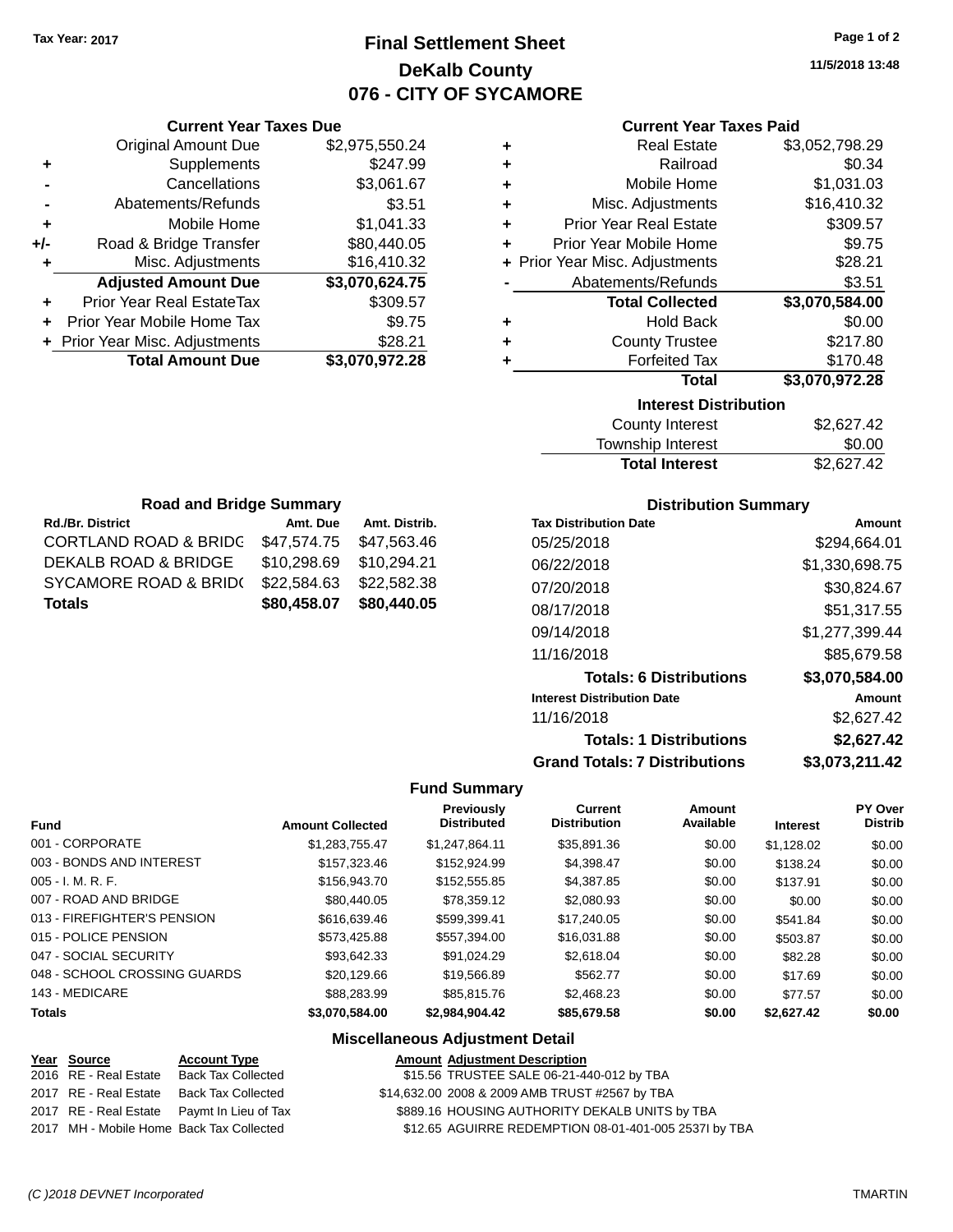## **Final Settlement Sheet Tax Year: 2017 Page 2 of 2**

### **DeKalb County**

### **Miscellaneous Adjustment Detail**

# **Year Source Account Type Account Type Amount Adjustment Description**<br>2017 RE - Real Estate Paymt In Lieu of Tax \$889.16 HOUSING AUTHORITY-

**Totals \$16,438.53 5 entries**

 $\overline{3889.16}$  HOUSING AUTHORITY- PAYMENT IN LIEU OF TAX by TBA

### **Abatement Detail**

RE Abatement **2017 8217 PTAB INTEREST REFUND 08-12-252-003 by TBA**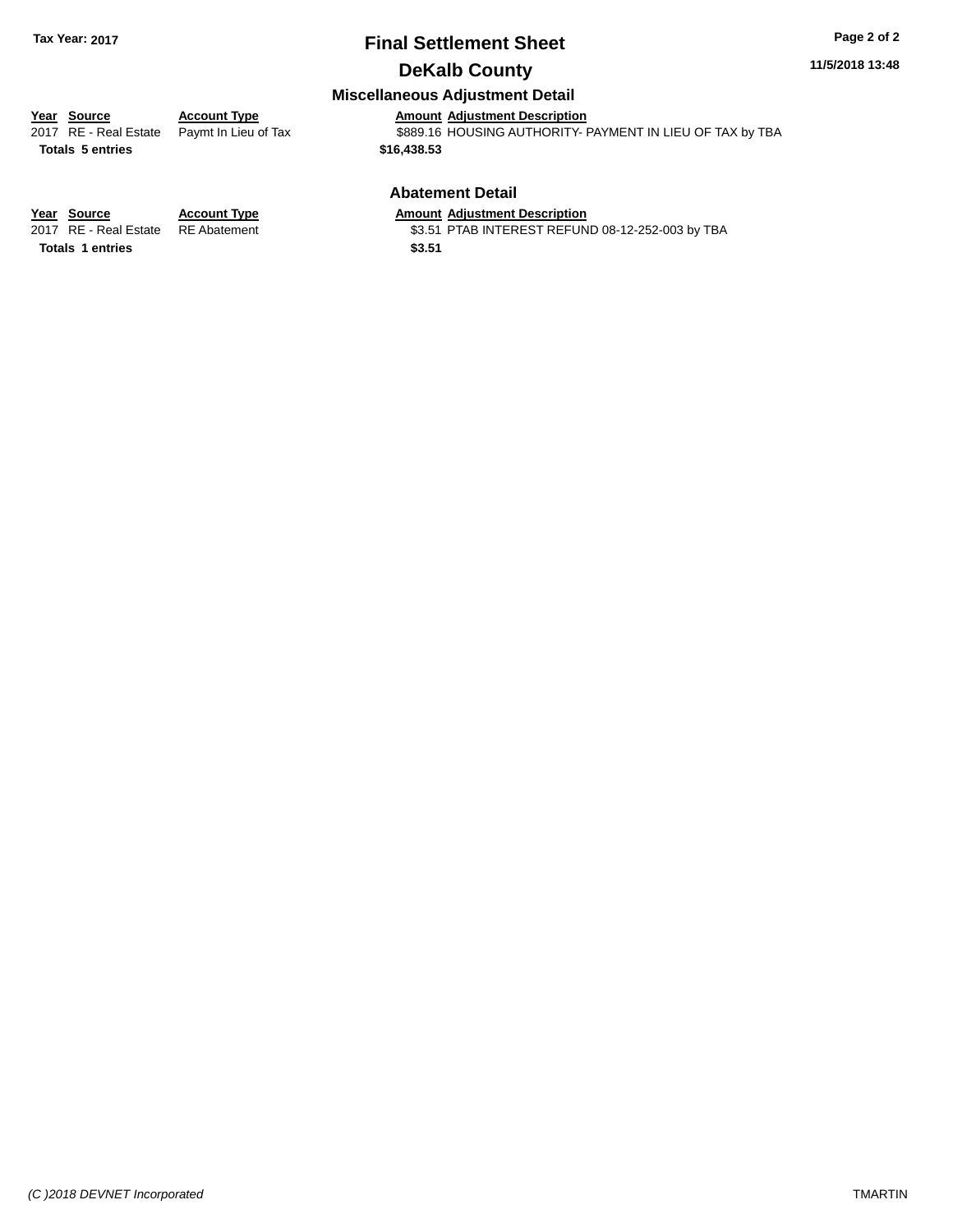**Current Year Taxes Due** Original Amount Due \$1,119,500.99

**Adjusted Amount Due \$1,124,901.87**

**Total Amount Due \$1,125,026.34**

**+** Supplements \$93.29 **-** Cancellations \$1,151.93 **-** Abatements/Refunds \$1.32 **+** Mobile Home \$391.78 **+/-** Road & Bridge Transfer \$0.00<br>**+** Misc. Adjustments \$6,069.06

**+** Prior Year Real EstateTax \$110.36 **+** Prior Year Mobile Home Tax \$3.61 **+ Prior Year Misc. Adjustments \$10.50** 

**+** Misc. Adjustments

### **Final Settlement Sheet Tax Year: 2017 Page 1 of 2 DeKalb County 077 - SYCAMORE LIBRARY**

**11/5/2018 13:48**

#### **Current Year Taxes Paid**

| ٠ | <b>Real Estate</b>             | \$1,118,300.01 |
|---|--------------------------------|----------------|
| ٠ | Railroad                       | \$0.14         |
| ٠ | Mobile Home                    | \$387.91       |
| ÷ | Misc. Adjustments              | \$6,069.06     |
| ٠ | <b>Prior Year Real Estate</b>  | \$110.36       |
| ٠ | Prior Year Mobile Home         | \$3.61         |
|   | + Prior Year Misc. Adjustments | \$10.50        |
|   | Abatements/Refunds             | \$1.32         |
|   | <b>Total Collected</b>         | \$1,124,880.27 |
| ٠ | <b>Hold Back</b>               | \$0.00         |
| ٠ | <b>County Trustee</b>          | \$81.93        |
|   | <b>Forfeited Tax</b>           | \$64.14        |
|   | <b>Total</b>                   | \$1,125,026.34 |
|   | <b>Interest Distribution</b>   |                |
|   | County Interest                | \$962.53       |
|   |                                |                |

| _ _ _ _ _             |          |
|-----------------------|----------|
| Township Interest     | \$0.00   |
| <b>Total Interest</b> | \$962.53 |
|                       |          |

#### **Distribution Summary**

| <b>Tax Distribution Date</b>         | Amount         |
|--------------------------------------|----------------|
| 05/25/2018                           | \$108,110.32   |
| 06/22/2018                           | \$487,204.75   |
| 07/20/2018                           | \$11,305.70    |
| 08/17/2018                           | \$18,855.86    |
| 09/14/2018                           | \$467,954.45   |
| 11/16/2018                           | \$31,449.19    |
| <b>Totals: 6 Distributions</b>       | \$1,124,880.27 |
| <b>Interest Distribution Date</b>    | Amount         |
| 11/16/2018                           | \$962.53       |
| <b>Totals: 1 Distributions</b>       | \$962.53       |
| <b>Grand Totals: 7 Distributions</b> | \$1,125,842.80 |

#### **Fund Summary**

| <b>Fund</b>                              | <b>Amount Collected</b> | <b>Previously</b><br><b>Distributed</b> | Current<br><b>Distribution</b> | Amount<br>Available | <b>Interest</b> | PY Over<br><b>Distrib</b> |
|------------------------------------------|-------------------------|-----------------------------------------|--------------------------------|---------------------|-----------------|---------------------------|
| 005 - I. M. R. F.                        | \$0.00                  | \$0.00                                  | \$0.00                         | \$0.00              | \$0.00          | \$0.00                    |
| 016 - LIBRARY (township, municipalities) | \$1.124.880.27          | \$1,093,431.08                          | \$31,449.19                    | \$0.00              | \$962.53        | \$0.00                    |
| 027 - AUDIT                              | \$0.00                  | \$0.00                                  | \$0.00                         | \$0.00              | \$0.00          | \$0.00                    |
| 047 - SOCIAL SECURITY                    | \$0.00                  | \$0.00                                  | \$0.00                         | \$0.00              | \$0.00          | \$0.00                    |
| <b>Totals</b>                            | \$1.124.880.27          | \$1,093,431.08                          | \$31.449.19                    | \$0.00              | \$962.53        | \$0.00                    |
|                                          |                         | Miccollangous Adjustment Detail         |                                |                     |                 |                           |

| Year Source             | <b>Account Type</b>                        | <b>Amount Adjustment Description</b>                      |
|-------------------------|--------------------------------------------|-----------------------------------------------------------|
|                         | 2016 RE - Real Estate Back Tax Collected   | \$5.74 TRUSTEE SALE 06-21-440-012 by TBA                  |
|                         | 2017 RE - Real Estate Back Tax Collected   | \$5,400.00 2008 & 2009 AMB TRUST #2567 by TBA             |
|                         | 2017 RE - Real Estate Paymt In Lieu of Tax | \$334.53 HOUSING AUTHORITY DEKALB UNITS by TBA            |
|                         | 2017 MH - Mobile Home Back Tax Collected   | \$4.76 AGUIRRE REDEMPTION 08-01-401-005 2537I by TBA      |
|                         | 2017 RE - Real Estate Paymt In Lieu of Tax | \$334.53 HOUSING AUTHORITY- PAYMENT IN LIEU OF TAX by TBA |
| <b>Totals 5 entries</b> |                                            | \$6,079.56                                                |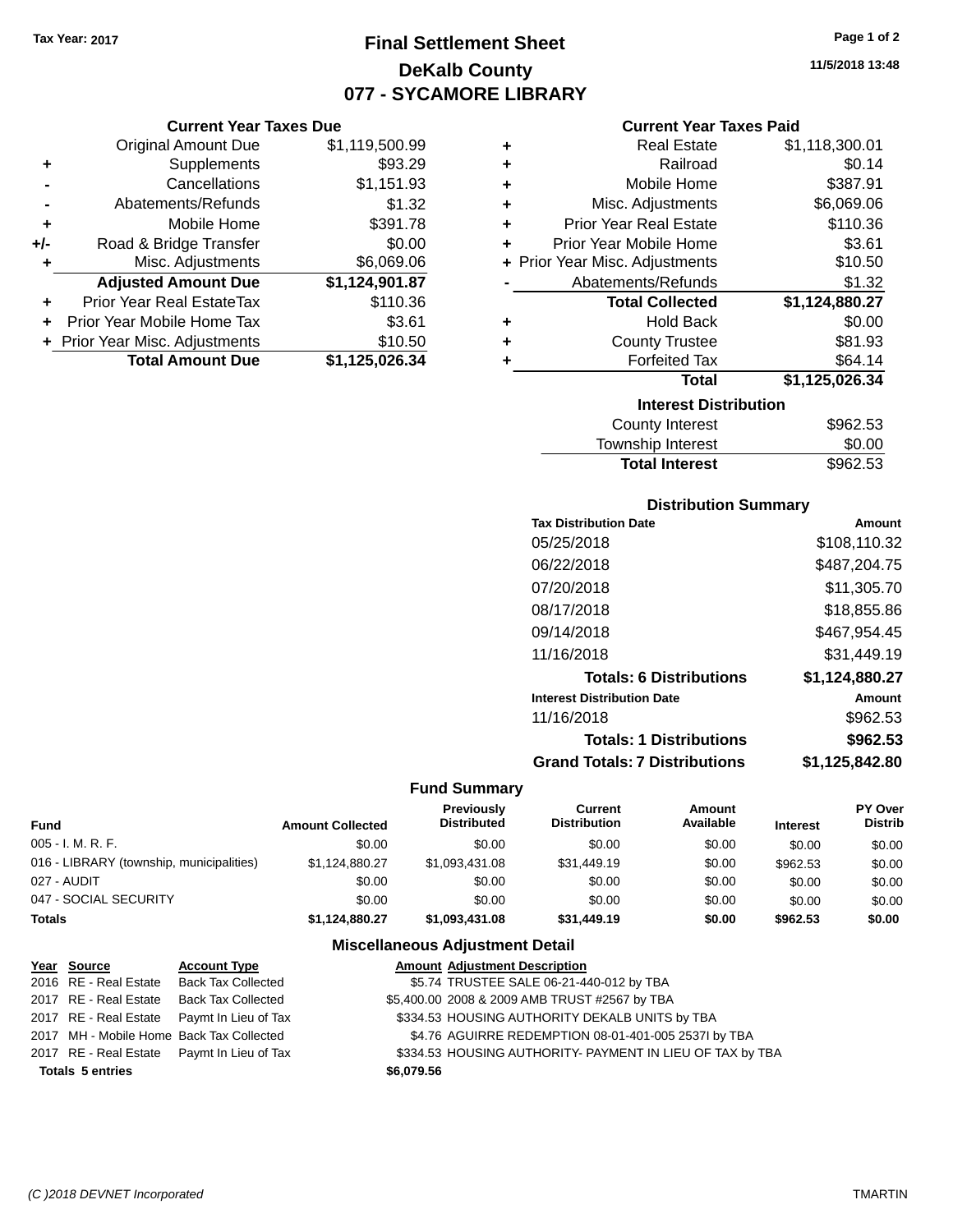### **Final Settlement Sheet Tax Year: 2017 Page 2 of 2 DeKalb County Abatement Detail**

**11/5/2018 13:48**

**Totals 1 entries** \$1.32

**Year Source Account Type Anneurs Amount Adjustment Description**<br>2017 RE - Real Estate RE Abatement **Alter St.32 PTAB INTEREST REFUN** \$1.32 PTAB INTEREST REFUND 08-12-252-003 by TBA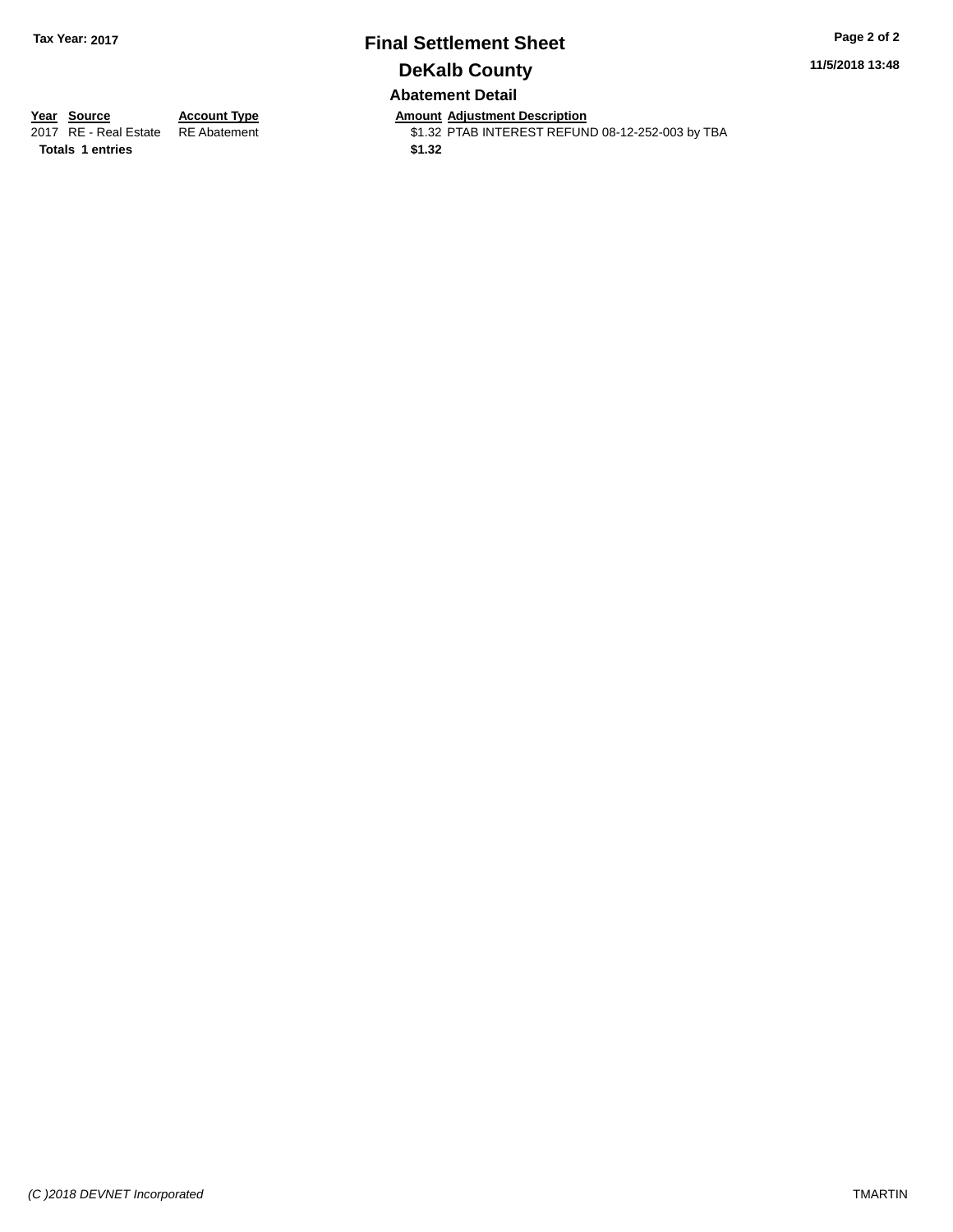### **Final Settlement Sheet Tax Year: 2017 Page 1 of 1 DeKalb County 078 - VILLAGE OF WATERMAN**

**11/5/2018 13:48**

# **Current Year Taxes Paid**

|       | <b>Current Year Taxes Due</b>  |              |   |                  |
|-------|--------------------------------|--------------|---|------------------|
|       | Original Amount Due            | \$185,613.81 | ٠ |                  |
|       | Supplements                    | \$0.00       | ٠ |                  |
|       | Cancellations                  | \$125.75     | ٠ |                  |
|       | Abatements/Refunds             | \$0.03       | ٠ | Mi:              |
|       | Mobile Home                    | \$86.83      | ٠ | Prior Y          |
| $+/-$ | Road & Bridge Transfer         | \$32,167.74  | ٠ | <b>Prior Yea</b> |
|       | Misc. Adjustments              | \$0.00       |   | + Prior Year Mis |
|       | <b>Adjusted Amount Due</b>     | \$217,742.60 |   | Abate            |
|       | Prior Year Real EstateTax      | (\$31.97)    |   |                  |
|       | Prior Year Mobile Home Tax     | \$0.00       | ٠ |                  |
|       | + Prior Year Misc. Adjustments | \$0.00       | ٠ |                  |
|       | <b>Total Amount Due</b>        | \$217,710.63 |   |                  |
|       |                                |              |   |                  |
|       |                                |              |   |                  |

Rd./Br. District **Amt. Due** Amt. Distrib. **Road and Bridge Summary**

CLINTON ROAD & BRIDGE \$32,171.75 \$32,167.74 **Totals \$32,171.75 \$32,167.74**

| ٠ | <b>Real Estate</b>             | \$215,967.07 |
|---|--------------------------------|--------------|
| ÷ | Railroad                       | \$1,647.60   |
| ÷ | Mobile Home                    | \$81.87      |
| ٠ | Misc. Adjustments              | \$0.00       |
| ٠ | <b>Prior Year Real Estate</b>  | (\$31.97)    |
| ÷ | Prior Year Mobile Home         | \$0.00       |
|   | + Prior Year Misc. Adjustments | \$0.00       |
|   | Abatements/Refunds             | \$0.03       |
|   |                                |              |
|   | <b>Total Collected</b>         | \$217,664.54 |
| ٠ | <b>Hold Back</b>               | \$0.00       |
| ٠ | <b>County Trustee</b>          | \$46.09      |
|   | <b>Forfeited Tax</b>           | \$0.00       |
|   | <b>Total</b>                   | \$217,710.63 |
|   | <b>Interest Distribution</b>   |              |
|   | <b>County Interest</b>         | \$186.25     |

| TOWITSHIP THEFEST     | JU.UU    |
|-----------------------|----------|
| <b>Total Interest</b> | \$186.25 |
|                       |          |

| <b>Distribution Summary</b>          |               |
|--------------------------------------|---------------|
| <b>Tax Distribution Date</b>         | Amount        |
| 05/25/2018                           | \$18,371.50   |
| 06/22/2018                           | \$106,627.82  |
| 07/20/2018                           | \$3,173.25    |
| 08/17/2018                           | \$2,621.90    |
| 09/14/2018                           | \$81,843.16   |
| 11/16/2018                           | \$5,026.91    |
| <b>Totals: 6 Distributions</b>       | \$217,664.54  |
| <b>Interest Distribution Date</b>    | <b>Amount</b> |
| 11/16/2018                           | \$186.25      |
| <b>Totals: 1 Distributions</b>       | \$186.25      |
| <b>Grand Totals: 7 Distributions</b> | \$217,850.79  |

#### **Fund Summary**

| <b>Fund</b>                             | <b>Amount Collected</b> | <b>Previously</b><br><b>Distributed</b> | Current<br><b>Distribution</b> | Amount<br>Available | <b>Interest</b> | <b>PY Over</b><br><b>Distrib</b> |
|-----------------------------------------|-------------------------|-----------------------------------------|--------------------------------|---------------------|-----------------|----------------------------------|
| 001 - CORPORATE                         | \$102,852.23            | \$100,426.29                            | \$2,425.94                     | \$0.00              | \$103.27        | \$0.00                           |
| 007 - ROAD AND BRIDGE                   | \$32,167.74             | \$31,516.07                             | \$651.67                       | \$0.00              | \$0.00          | \$0.00                           |
| 014 - POLICE PROTECTION                 | \$30,518.31             | \$29,798.49                             | \$719.82                       | \$0.00              | \$30.64         | \$0.00                           |
| 027 - AUDIT                             | \$15,550.57             | \$15,183,79                             | \$366.78                       | \$0.00              | \$15.61         | \$0.00                           |
| 035 - TORT JUDGEMENTS/LIABILITY<br>INS. | \$33,084.46             | \$32,304.12                             | \$780.34                       | \$0.00              | \$33.22         | \$0.00                           |
| 047 - SOCIAL SECURITY                   | \$3,035.47              | \$2,963.87                              | \$71.60                        | \$0.00              | \$3.05          | \$0.00                           |
| 073 - CHLORINATION OF SEWAGE            | \$455.76                | \$445.00                                | \$10.76                        | \$0.00              | \$0.46          | \$0.00                           |
| <b>Totals</b>                           | \$217,664.54            | \$212,637.63                            | \$5,026.91                     | \$0.00              | \$186.25        | \$0.00                           |

#### **Abatement Detail**

| Year Source                        | <b>Account Type</b> | <b>Amount Adiustment Description</b>             |
|------------------------------------|---------------------|--------------------------------------------------|
| 2017 RE - Real Estate RE Abatement |                     | \$0.03 PTAB INTEREST REFUND 14-16-434-002 by TBA |
| Totals 1 entries                   |                     | \$0.03                                           |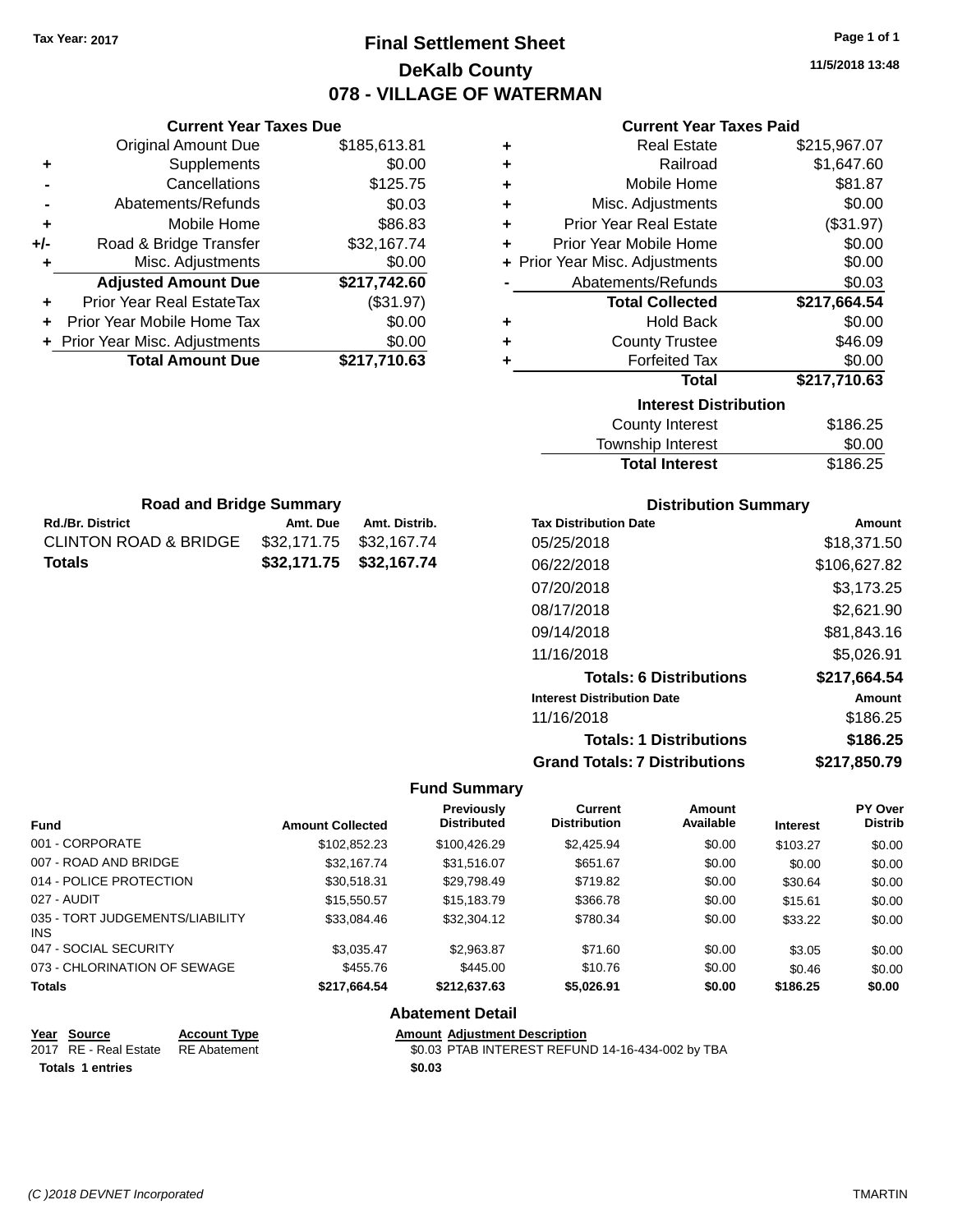### **Final Settlement Sheet Tax Year: 2017 Page 1 of 1 DeKalb County 079 - HINCKLEY SPEC SERV #1**

**11/5/2018 13:48**

|     |                                | ,,,,,,   |  |
|-----|--------------------------------|----------|--|
|     | <b>Current Year Taxes Due</b>  |          |  |
|     | Original Amount Due            | \$450.04 |  |
| ٠   | Supplements                    | \$0.00   |  |
|     | Cancellations                  | \$0.00   |  |
|     | Abatements/Refunds             | \$0.00   |  |
| ٠   | Mobile Home                    | \$0.00   |  |
| +/- | Road & Bridge Transfer         | \$0.00   |  |
| ٠   | Misc. Adjustments              | \$0.00   |  |
|     | <b>Adjusted Amount Due</b>     | \$450.04 |  |
|     | Prior Year Real EstateTax      | \$0.00   |  |
| ÷   | Prior Year Mobile Home Tax     | \$0.00   |  |
|     | + Prior Year Misc. Adjustments | \$0.00   |  |
|     | <b>Total Amount Due</b>        | \$450.04 |  |

#### **Current Year Taxes Paid**

|   | Real Estate                    | \$450.04 |
|---|--------------------------------|----------|
| ٠ | Railroad                       | \$0.00   |
| ٠ | Mobile Home                    | \$0.00   |
| ٠ | Misc. Adjustments              | \$0.00   |
| ٠ | <b>Prior Year Real Estate</b>  | \$0.00   |
| ٠ | Prior Year Mobile Home         | \$0.00   |
|   | + Prior Year Misc. Adjustments | \$0.00   |
|   | Abatements/Refunds             | \$0.00   |
|   | <b>Total Collected</b>         | \$450.04 |
| ٠ | Hold Back                      | \$0.00   |
| ÷ | <b>County Trustee</b>          | \$0.00   |
|   | <b>Forfeited Tax</b>           | \$0.00   |
|   | Total                          | \$450.04 |
|   | <b>Interest Distribution</b>   |          |
|   | County Interest                | \$0.39   |
|   | <b>Township Interest</b>       | \$0.00   |
|   | <b>Total Interest</b>          | \$0.39   |

#### **Distribution Summary Tax Distribution Date Amount** 05/25/2018 \$18.50 06/22/2018 \$215.73 09/14/2018 \$209.07 11/16/2018 \$6.74 **Totals: 4 Distributions \$450.04 Interest Distribution Date Amount** 11/16/2018 \$0.39 **Totals: 1 Distributions \$0.39 Grand Totals: 5 Distributions \$450.43 Fund Summary Fund Interest Amount Collected Distributed PY Over Distrib Amount Available Current Distribution Previously** 023 - SPECIAL SERVICE AREA  $$450.04$   $$443.30$   $$6.74$   $$0.00$   $$0.39$   $$0.00$ **Totals \$450.04 \$443.30 \$6.74 \$0.00 \$0.39 \$0.00**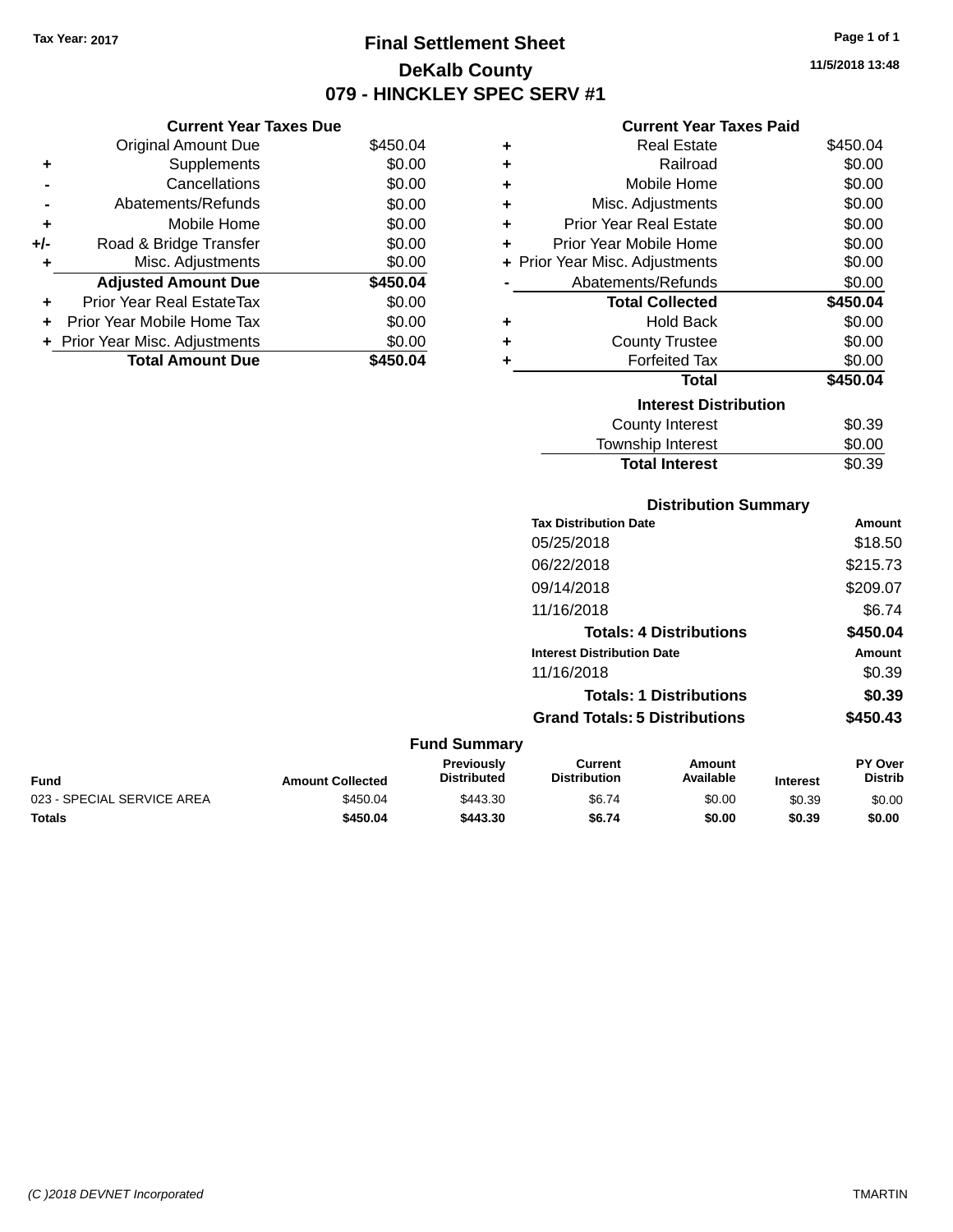### **Final Settlement Sheet Tax Year: 2017 Page 1 of 1 DeKalb County 080 - HINCKLEY SPEC SERV #2**

**11/5/2018 13:48**

#### **Current Year Taxes Paid**

|     | <b>Current Year Taxes Due</b>  |          |                    |
|-----|--------------------------------|----------|--------------------|
|     | Original Amount Due            | \$460.05 |                    |
|     | <b>Supplements</b>             | \$0.00   |                    |
|     | Cancellations                  | \$0.47   |                    |
|     | Abatements/Refunds             | \$0.00   | М                  |
|     | Mobile Home                    | \$0.00   | Prior <sup>1</sup> |
| +/- | Road & Bridge Transfer         | \$0.00   | Prior Ye           |
|     | Misc. Adjustments              | \$0.00   | + Prior Year M     |
|     | <b>Adjusted Amount Due</b>     | \$459.58 | Abat               |
|     | Prior Year Real EstateTax      | \$0.00   |                    |
|     | Prior Year Mobile Home Tax     | \$0.00   |                    |
|     | + Prior Year Misc. Adjustments | \$0.00   |                    |
|     | <b>Total Amount Due</b>        | \$459.58 |                    |
|     |                                |          |                    |

| ٠ | Real Estate                    | \$459.58 |
|---|--------------------------------|----------|
| ٠ | Railroad                       | \$0.00   |
| ٠ | <b>Mobile Home</b>             | \$0.00   |
| ٠ | Misc. Adjustments              | \$0.00   |
| ٠ | <b>Prior Year Real Estate</b>  | \$0.00   |
| ٠ | Prior Year Mobile Home         | \$0.00   |
|   | + Prior Year Misc. Adjustments | \$0.00   |
|   | Abatements/Refunds             | \$0.00   |
|   | <b>Total Collected</b>         | \$459.58 |
| ٠ | <b>Hold Back</b>               | \$0.00   |
| ٠ | <b>County Trustee</b>          | \$0.00   |
| ٠ | <b>Forfeited Tax</b>           | \$0.00   |
|   | Total                          | \$459.58 |
|   | <b>Interest Distribution</b>   |          |
|   | County Interest                | \$0.39   |
|   | <b>Township Interest</b>       | \$0.00   |
|   | <b>Total Interest</b>          | \$0.39   |

| <b>Distribution Summary</b>          |          |
|--------------------------------------|----------|
| <b>Tax Distribution Date</b>         | Amount   |
| 05/25/2018                           | \$21.14  |
| 06/22/2018                           | \$214.06 |
| 07/20/2018                           | \$7.16   |
| 08/17/2018                           | \$2.90   |
| 09/14/2018                           | \$201.16 |
| 11/16/2018                           | \$13.16  |
| <b>Totals: 6 Distributions</b>       | \$459.58 |
| <b>Interest Distribution Date</b>    | Amount   |
| 11/16/2018                           | \$0.39   |
| <b>Totals: 1 Distributions</b>       | \$0.39   |
| <b>Grand Totals: 7 Distributions</b> | \$459.97 |

| Fund                       | <b>Amount Collected</b> | <b>Previously</b><br><b>Distributed</b> | Current<br><b>Distribution</b> | Amount<br>Available | <b>Interest</b> | <b>PY Over</b><br>Distrib |
|----------------------------|-------------------------|-----------------------------------------|--------------------------------|---------------------|-----------------|---------------------------|
| 023 - SPECIAL SERVICE AREA | \$459.58                | \$446.42                                | \$13.16                        | \$0.00              | \$0.39          | \$0.00                    |
| Totals                     | \$459.58                | \$446.42                                | \$13.16                        | \$0.00              | \$0.39          | \$0.00                    |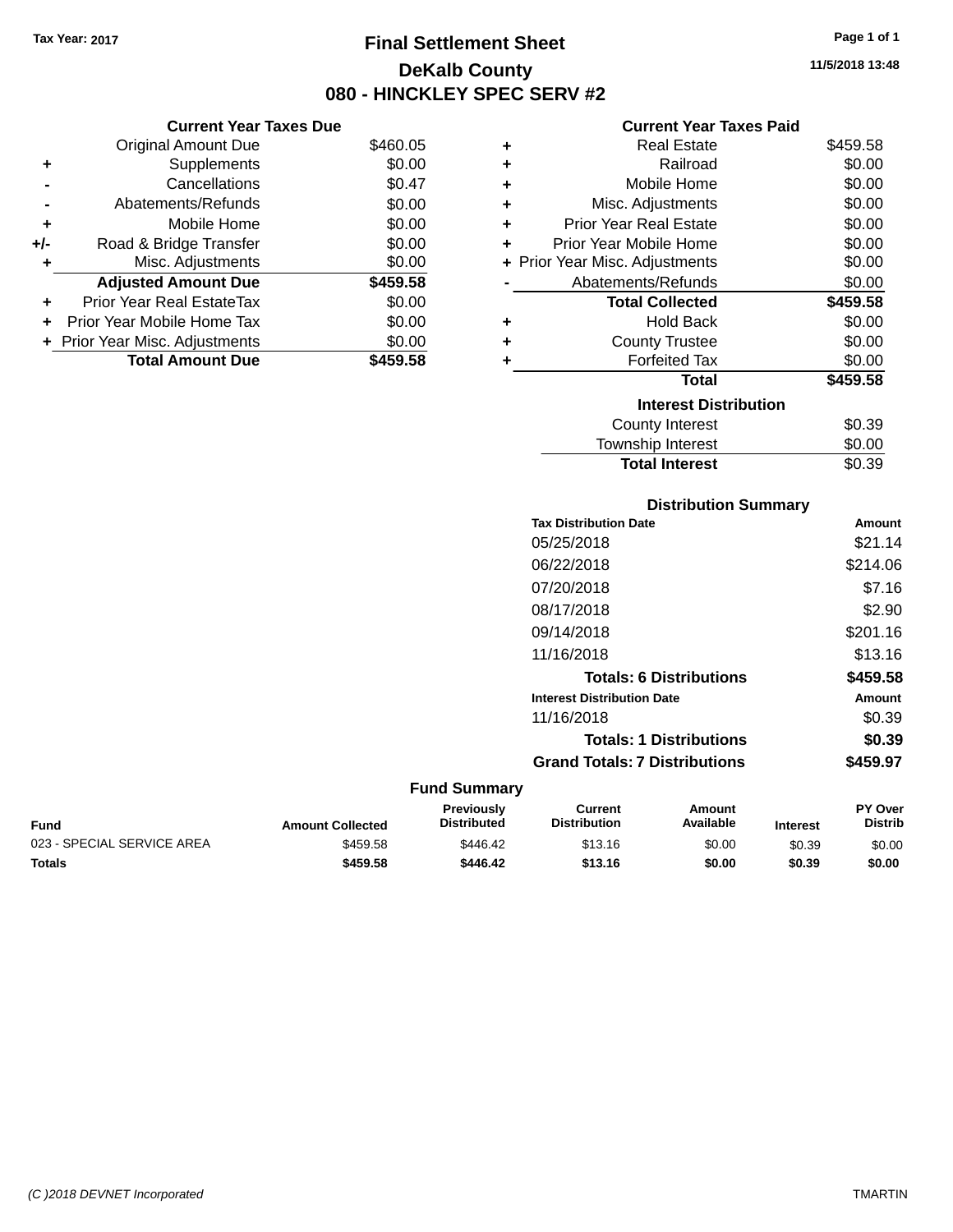### **Final Settlement Sheet Tax Year: 2017 Page 1 of 1 DeKalb County 083 - TOWN OF CORTLAND SBA #1**

**11/5/2018 13:48**

| <b>Current Year Taxes Paid</b> |  |  |  |
|--------------------------------|--|--|--|
|--------------------------------|--|--|--|

|     | <b>Current Year Taxes Due</b>     |        |
|-----|-----------------------------------|--------|
|     | <b>Original Amount Due</b>        | \$0.00 |
| ٠   | Supplements                       | \$0.00 |
|     | Cancellations                     | \$0.00 |
|     | Abatements/Refunds                | \$0.00 |
| ٠   | Mobile Home                       | \$0.00 |
| +/- | Road & Bridge Transfer            | \$0.00 |
| ٠   | Misc. Adjustments                 | \$0.00 |
|     | <b>Adjusted Amount Due</b>        | \$0.00 |
| ÷   | Prior Year Real EstateTax         | \$0.00 |
| ٠   | <b>Prior Year Mobile Home Tax</b> | \$0.00 |
|     | + Prior Year Misc. Adjustments    | \$0.00 |
|     | <b>Total Amount Due</b>           | \$0.00 |

| ٠ | <b>Real Estate</b>             | \$0.00 |
|---|--------------------------------|--------|
| ٠ | Railroad                       | \$0.00 |
| ٠ | Mobile Home                    | \$0.00 |
| ٠ | Misc. Adjustments              | \$0.00 |
| ٠ | <b>Prior Year Real Estate</b>  | \$0.00 |
| ٠ | Prior Year Mobile Home         | \$0.00 |
|   | + Prior Year Misc. Adjustments | \$0.00 |
|   | Abatements/Refunds             | \$0.00 |
|   | <b>Total Collected</b>         | \$0.00 |
| ٠ | Hold Back                      | \$0.00 |
| ٠ | <b>County Trustee</b>          | \$0.00 |
|   | <b>Forfeited Tax</b>           | \$0.00 |
|   | Total                          | \$0.00 |
|   | <b>Interest Distribution</b>   |        |
|   | <b>County Interest</b>         | \$0.00 |

Township Interest \$0.00 **Total Interest** \$0.00

|                          |                         | <b>Fund Summary</b>                     |                                |                     |                 |                                  |
|--------------------------|-------------------------|-----------------------------------------|--------------------------------|---------------------|-----------------|----------------------------------|
| Fund                     | <b>Amount Collected</b> | <b>Previously</b><br><b>Distributed</b> | Current<br><b>Distribution</b> | Amount<br>Available | <b>Interest</b> | <b>PY Over</b><br><b>Distrib</b> |
| 003 - BONDS AND INTEREST | \$0.00                  | \$0.00                                  | \$0.00                         | \$0.00              | \$0.00          | \$0.00                           |
| <b>Totals</b>            | \$0.00                  | \$0.00                                  | \$0.00                         | \$0.00              | \$0.00          | \$0.00                           |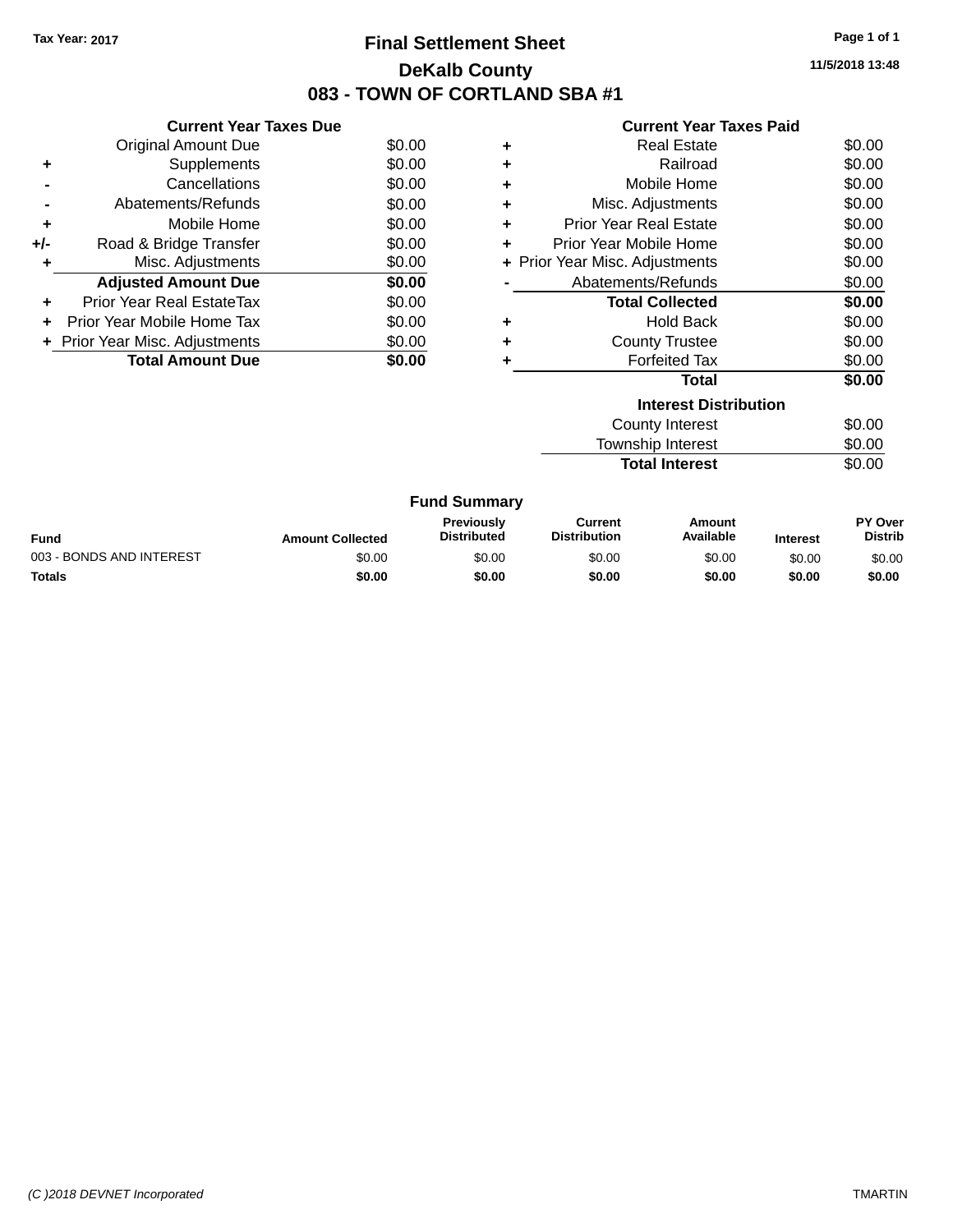### **Final Settlement Sheet Tax Year: 2017 Page 1 of 1 DeKalb County 085 - BURLINGTON FIRE**

#### **Current Year Taxes Due**

|       | <b>Original Amount Due</b>       | \$13,374.84 |
|-------|----------------------------------|-------------|
| ٠     | Supplements                      | \$0.00      |
|       | Cancellations                    | \$0.00      |
|       | Abatements/Refunds               | \$0.00      |
| ÷     | Mobile Home                      | \$0.00      |
| $+/-$ | Road & Bridge Transfer           | \$0.00      |
| ٠     | Misc. Adjustments                | \$0.00      |
|       | <b>Adjusted Amount Due</b>       | \$13,374.84 |
|       | <b>Prior Year Real EstateTax</b> | \$0.00      |
|       | Prior Year Mobile Home Tax       | \$0.00      |
|       | + Prior Year Misc. Adjustments   | \$0.00      |
|       | <b>Total Amount Due</b>          | \$13.374.84 |

|   | <b>Current Year Taxes Paid</b> |             |
|---|--------------------------------|-------------|
| ٠ | <b>Real Estate</b>             | \$12,657.44 |
| ÷ | Railroad                       | \$717.40    |
| ÷ | Mobile Home                    | \$0.00      |
| ÷ | Misc. Adjustments              | \$0.00      |
| ÷ | <b>Prior Year Real Estate</b>  | \$0.00      |
| ÷ | Prior Year Mobile Home         | \$0.00      |
|   | + Prior Year Misc. Adjustments | \$0.00      |
|   | Abatements/Refunds             | \$0.00      |
|   | <b>Total Collected</b>         | \$13,374.84 |
| ٠ | <b>Hold Back</b>               | \$0.00      |
| ÷ | <b>County Trustee</b>          | \$0.00      |
| ٠ | <b>Forfeited Tax</b>           | \$0.00      |
|   | Total                          | \$13,374.84 |
|   |                                |             |

#### **Interest Distribution** County Interest \$11.44<br>wwnship Interest \$0.00 Township Interest Total Interest \$11.44

#### **Distribution Summary**

| <b>Tax Distribution Date</b>         | Amount      |
|--------------------------------------|-------------|
| 05/25/2018                           | \$627.57    |
| 06/22/2018                           | \$6,784.88  |
| 09/14/2018                           | \$5,578.92  |
| 11/16/2018                           | \$383.47    |
| <b>Totals: 4 Distributions</b>       | \$13,374.84 |
| <b>Interest Distribution Date</b>    | Amount      |
| 11/16/2018                           | \$11.44     |
| <b>Totals: 1 Distributions</b>       | \$11.44     |
| <b>Grand Totals: 5 Distributions</b> | \$13,386.28 |

| <b>Fund</b>                                         | <b>Amount Collected</b> | Previously<br><b>Distributed</b> | <b>Current</b><br><b>Distribution</b> | Amount<br>Available | <b>Interest</b> | <b>PY Over</b><br><b>Distrib</b> |
|-----------------------------------------------------|-------------------------|----------------------------------|---------------------------------------|---------------------|-----------------|----------------------------------|
| 001 - CORPORATE                                     | \$5,384,73              | \$5,230,36                       | \$154.37                              | \$0.00              | \$4.60          | \$0.00                           |
| 035 - TORT JUDGMENTS, LIABILITY<br><b>INSURANCE</b> | \$2,065,00              | \$2,005.78                       | \$59.22                               | \$0.00              | \$1.77          | \$0.00                           |
| 047 - SOCIAL SECURITY                               | \$360.06                | \$349.74                         | \$10.32                               | \$0.00              | \$0.31          | \$0.00                           |
| 064 - AMBULANCE                                     | \$5,385.02              | \$5,230.62                       | \$154.40                              | \$0.00              | \$4.61          | \$0.00                           |
| 143 - MEDICARE                                      | \$180.03                | \$174.87                         | \$5.16                                | \$0.00              | \$0.15          | \$0.00                           |
| <b>Totals</b>                                       | \$13,374.84             | \$12.991.37                      | \$383.47                              | \$0.00              | \$11.44         | \$0.00                           |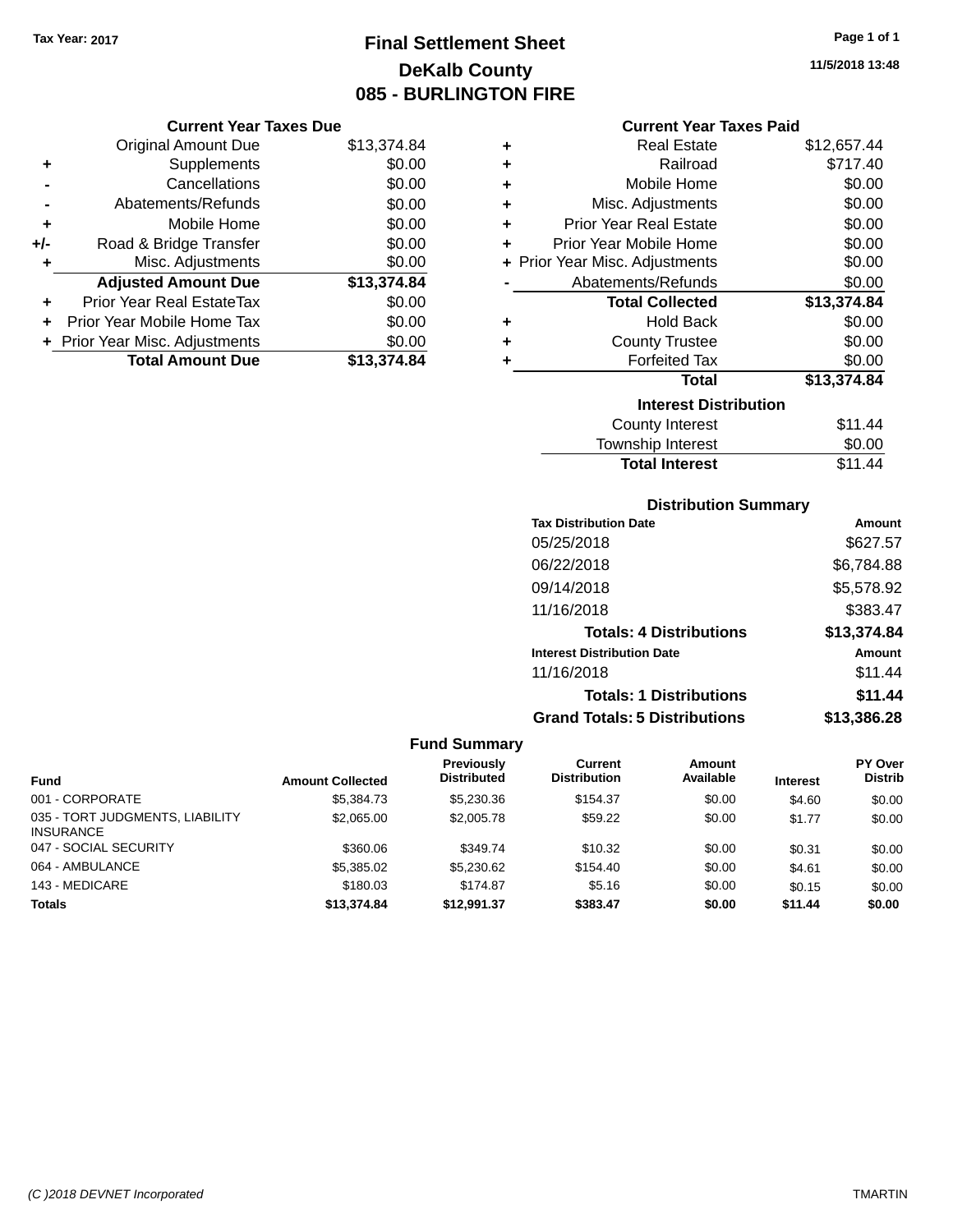### **Final Settlement Sheet Tax Year: 2017 Page 1 of 2 DeKalb County 086 - CORTLAND FIRE**

#### **Current Year Taxes Due**

|       | <b>Original Amount Due</b>       | \$495,324.29 |
|-------|----------------------------------|--------------|
| ٠     | Supplements                      | \$75.20      |
|       | Cancellations                    | \$385.48     |
|       | Abatements/Refunds               | \$158.02     |
| ٠     | Mobile Home                      | \$305.16     |
| $+/-$ | Road & Bridge Transfer           | \$0.00       |
| ٠     | Misc. Adjustments                | \$19.55      |
|       | <b>Adjusted Amount Due</b>       | \$495,180.70 |
|       | <b>Prior Year Real EstateTax</b> | (\$90.35)    |
|       | Prior Year Mobile Home Tax       | \$2.57       |
|       | + Prior Year Misc. Adjustments   | \$62.37      |
|       | <b>Total Amount Due</b>          | \$495,155.29 |

#### **Current Year Taxes Paid**

| ٠ | <b>Real Estate</b>             | \$490,370.80 |
|---|--------------------------------|--------------|
| ٠ | Railroad                       | \$4,269.56   |
| ÷ | Mobile Home                    | \$293.90     |
| ٠ | Misc. Adjustments              | \$19.55      |
| ٠ | <b>Prior Year Real Estate</b>  | (\$90.35)    |
| ٠ | Prior Year Mobile Home         | \$2.57       |
|   | + Prior Year Misc. Adjustments | \$62.37      |
|   | Abatements/Refunds             | \$158.02     |
|   | <b>Total Collected</b>         | \$494,770.38 |
| ٠ | Hold Back                      | \$0.00       |
| ٠ | <b>County Trustee</b>          | \$384.91     |
| ٠ | <b>Forfeited Tax</b>           | \$0.00       |
|   | <b>Total</b>                   | \$495,155.29 |
|   | <b>Interest Distribution</b>   |              |
|   | <b>County Interest</b>         | \$423.50     |
|   | <b>Township Interest</b>       | \$0.00       |
|   | <b>Total Interest</b>          | \$423.50     |

#### **Distribution Summary**

| Amount       |
|--------------|
| \$30,618.15  |
| \$229,741.98 |
| \$3.668.18   |
| \$6.200.85   |
| \$211,284.45 |
| \$13,256,77  |
| \$494.770.38 |
| Amount       |
| \$423.50     |
| \$423.50     |
| \$495.193.88 |
|              |

#### **Fund Summary**

| Fund            | <b>Amount Collected</b> | <b>Previously</b><br><b>Distributed</b> | Current<br><b>Distribution</b> | Amount<br>Available | <b>Interest</b> | <b>PY Over</b><br><b>Distrib</b> |
|-----------------|-------------------------|-----------------------------------------|--------------------------------|---------------------|-----------------|----------------------------------|
| 001 - CORPORATE | \$232.180.41            | \$225.959.41                            | \$6,221.00                     | \$0.00              | \$198.74        | \$0.00                           |
| 064 - AMBULANCE | \$262,589.97            | \$255,554.20                            | \$7.035.77                     | \$0.00              | \$224.76        | \$0.00                           |
| Totals          | \$494.770.38            | \$481.513.61                            | \$13,256,77                    | \$0.00              | \$423.50        | \$0.00                           |

#### **Miscellaneous Adjustment Detail**

| Year Source             | <b>Account Type</b>                      | <b>Amount Adjustment Description</b>                          |
|-------------------------|------------------------------------------|---------------------------------------------------------------|
|                         | 2016 RE - Real Estate Back Tax Collected | \$40.14 RESOURCE BANK TR 1244 REDEMPTION 09-29-254-046 by TBA |
|                         | 2017 MH - Mobile Home Back Tax Collected | \$4.38 MATEOS REDEMPTION 06-29-400-016 0057O by TBA           |
|                         | 2017 MH - Mobile Home Back Tax Collected | \$3.22 MORENO REDEMPTION 09-29-400-016 0002O by TBA           |
|                         | 2017 MH - Mobile Home Back Tax Collected | \$7.63 HERNANDEZ REDEMPTION 09-26-400-016 00590 by TBA        |
|                         | 2017 MH - Mobile Home Back Tax Collected | \$3.50 HERNANDEZ REDEMPTION 09-29-400-016 0029O by TBA        |
|                         | 2017 MH - Mobile Home Back Tax Collected | \$3.50 DRAUS REDEMPTION 09-29-400-016 0047O by TBA            |
|                         | 2017 RE - Real Estate Back Tax Collected | \$9.60 TRUSTEE SALE 09-28-351-003 by TBA                      |
|                         | 2017 RE - Real Estate Back Tax Collected | \$9.95 TRUSTEE SALE 09-33-100-009 by TBA                      |
| <b>Totals 8 entries</b> |                                          | \$81.92                                                       |

**Abatement Detail**

#### **Year** Source **Account Type A** Amount Adjustment Description 2017 RE - Real Estate RE Abatement \$157.92 SIE COURT ORDER 14TX38 09-33-100-009 by TBA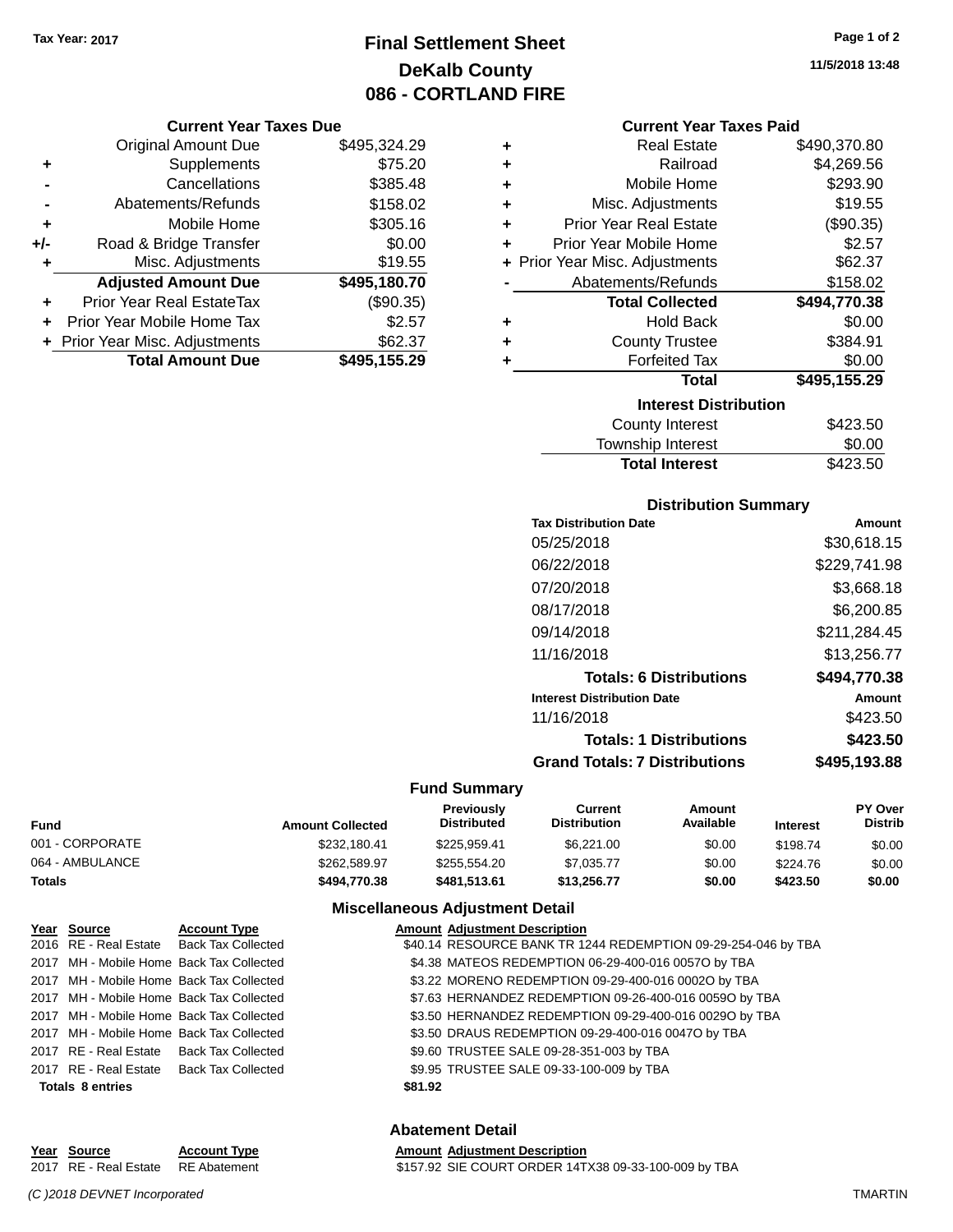### **Final Settlement Sheet Tax Year: 2017 Page 2 of 2 DeKalb County Abatement Detail**

**11/5/2018 13:48**

**Totals \$158.02 2 entries**

**Year Source Account Type Anneunt Adjustment Description**<br>
2017 RE - Real Estate RE Abatement **Amount Adjustment Description** \$0.10 PTAB INTEREST REFUND 09-20-103-002 by TBA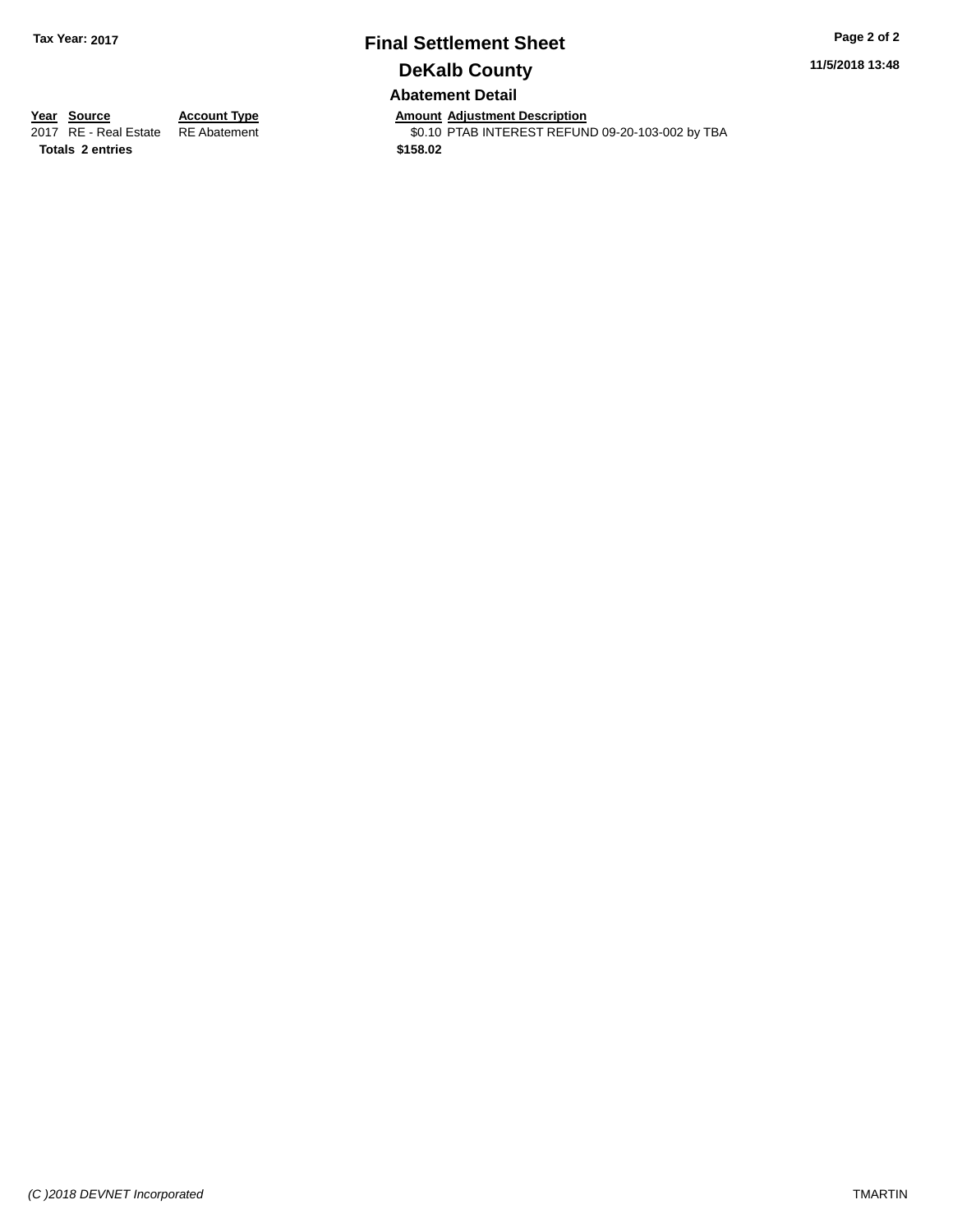### **Final Settlement Sheet Tax Year: 2017 Page 1 of 1 DeKalb County 087 - DE KALB FIRE**

#### **Current Year Taxes Due**

|       | <b>Original Amount Due</b>       | \$139,204.29 |
|-------|----------------------------------|--------------|
| ٠     | Supplements                      | \$17.86      |
|       | Cancellations                    | \$340.97     |
|       | Abatements/Refunds               | \$0.55       |
| ٠     | Mobile Home                      | \$4.03       |
| $+/-$ | Road & Bridge Transfer           | \$0.00       |
| ٠     | Misc. Adjustments                | \$0.00       |
|       | <b>Adjusted Amount Due</b>       | \$138,884.66 |
| ÷     | <b>Prior Year Real EstateTax</b> | (\$10.59)    |
|       | Prior Year Mobile Home Tax       | \$0.00       |
|       | + Prior Year Misc. Adjustments   | \$0.00       |
|       | <b>Total Amount Due</b>          | \$138,874.07 |

| ٠ | <b>Real Estate</b>             | \$134,719.19 |
|---|--------------------------------|--------------|
| ÷ | Railroad                       | \$4,113.36   |
| ÷ | Mobile Home                    | \$4.03       |
| ٠ | Misc. Adjustments              | \$0.00       |
| ÷ | <b>Prior Year Real Estate</b>  | (\$10.59)    |
| ÷ | Prior Year Mobile Home         | \$0.00       |
|   | + Prior Year Misc. Adjustments | \$0.00       |
|   | Abatements/Refunds             | \$0.55       |
|   | <b>Total Collected</b>         | \$138,825.44 |
| ٠ | <b>Hold Back</b>               | \$0.00       |
| ÷ | <b>County Trustee</b>          | \$48.63      |
| ٠ | <b>Forfeited Tax</b>           | \$0.00       |
|   | Total                          | \$138,874.07 |
|   | <b>Interest Distribution</b>   |              |
|   | <b>County Interest</b>         | \$118.79     |
|   | <b>Township Interest</b>       | \$0.00       |
|   | <b>Total Interest</b>          | \$118.79     |

# **Distribution Summary**

| <b>Tax Distribution Date</b>         | Amount       |
|--------------------------------------|--------------|
| 05/25/2018                           | \$13,848.12  |
| 06/22/2018                           | \$65,161.42  |
| 07/20/2018                           | \$1.044.15   |
| 08/17/2018                           | \$2.816.41   |
| 09/14/2018                           | \$52,261.90  |
| 11/16/2018                           | \$3.693.44   |
| <b>Totals: 6 Distributions</b>       | \$138,825.44 |
| <b>Interest Distribution Date</b>    | Amount       |
| 11/16/2018                           | \$118.79     |
| <b>Totals: 1 Distributions</b>       | \$118.79     |
| <b>Grand Totals: 7 Distributions</b> | \$138.944.23 |
|                                      |              |

### **Fund Summary**

| Fund            | <b>Amount Collected</b> | <b>Previously</b><br>Distributed | Current<br><b>Distribution</b> | Amount<br>Available | <b>Interest</b> | <b>PY Over</b><br><b>Distrib</b> |
|-----------------|-------------------------|----------------------------------|--------------------------------|---------------------|-----------------|----------------------------------|
| 001 - CORPORATE | \$138,825.44            | \$135,132,00                     | \$3.693.44                     | \$0.00              | \$118.79        | \$0.00                           |
| Totals          | \$138,825,44            | \$135,132,00                     | \$3.693.44                     | \$0.00              | \$118.79        | \$0.00                           |
|                 |                         |                                  |                                |                     |                 |                                  |

#### **Abatement Detail**

| Year Source             | <b>Account Type</b> | <b>Amount Adjustment Description</b>             |
|-------------------------|---------------------|--------------------------------------------------|
| 2016 RE - Real Estate   | RE Abatement        | \$0.41 PTAB INTEREST REFUND 08-29-200-003 by TBA |
| 2016 RE - Real Estate   | RE Abatement        | \$0.14 PTAB INTEREST REFUND 08-29-200-003 by TBA |
| <b>Totals 2 entries</b> |                     | \$0.55                                           |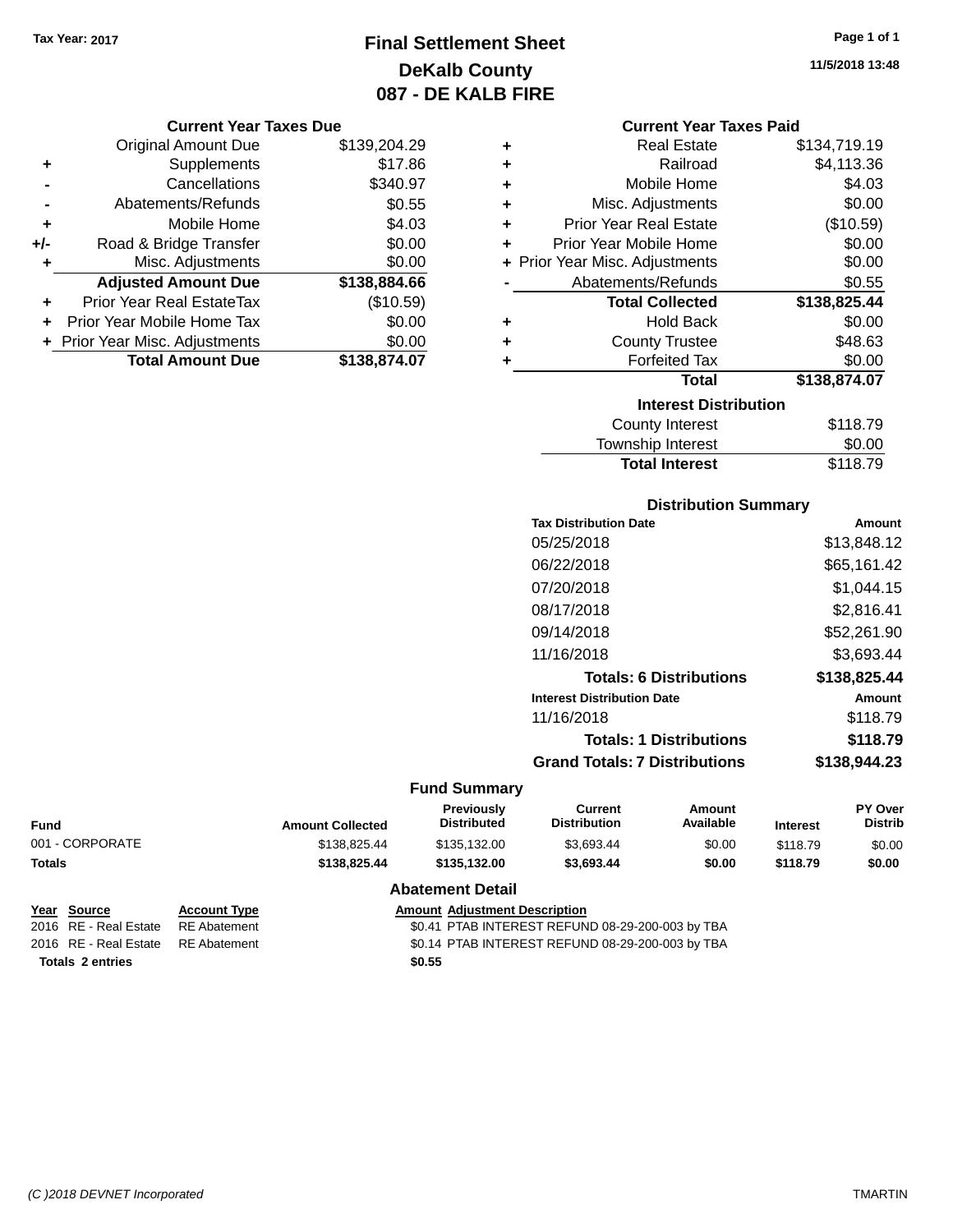### **Final Settlement Sheet Tax Year: 2017 Page 1 of 1 DeKalb County 088 - EARLVILLE FIRE**

**11/5/2018 13:48**

#### **Current Year Taxes Paid**

| ٠ | <b>Real Estate</b>             | \$4,194.71 |
|---|--------------------------------|------------|
| ٠ | Railroad                       | \$403.98   |
| ٠ | Mobile Home                    | \$0.00     |
| ٠ | Misc. Adjustments              | \$0.00     |
| ٠ | <b>Prior Year Real Estate</b>  | \$0.00     |
| ٠ | Prior Year Mobile Home         | \$0.00     |
|   | + Prior Year Misc. Adjustments | \$0.00     |
|   | Abatements/Refunds             | \$0.00     |
|   | <b>Total Collected</b>         | \$4,598.69 |
| ٠ | Hold Back                      | \$0.00     |
| ٠ | <b>County Trustee</b>          | \$0.00     |
| ٠ | <b>Forfeited Tax</b>           | \$0.00     |
|   | Total                          | \$4,598.69 |
|   | <b>Interest Distribution</b>   |            |
|   | <b>County Interest</b>         | \$3.93     |
|   | <b>Township Interest</b>       | \$0.00     |
|   | <b>Total Interest</b>          | \$3.93     |

| <b>Distribution Summary</b>          |            |
|--------------------------------------|------------|
| <b>Tax Distribution Date</b>         | Amount     |
| 05/25/2018                           | \$612.70   |
| 06/22/2018                           | \$2,133.22 |
| 07/20/2018                           | \$54.34    |
| 09/14/2018                           | \$1,734.01 |
| 11/16/2018                           | \$64.42    |
| <b>Totals: 5 Distributions</b>       | \$4,598.69 |
| <b>Interest Distribution Date</b>    | Amount     |
| 11/16/2018                           | \$3.93     |
| <b>Totals: 1 Distributions</b>       | \$3.93     |
| <b>Grand Totals: 6 Distributions</b> | \$4.602.62 |

| Fund            | <b>Amount Collected</b> | <b>Previously</b><br><b>Distributed</b> | Current<br><b>Distribution</b> | Amount<br>Available | <b>Interest</b> | <b>PY Over</b><br><b>Distrib</b> |
|-----------------|-------------------------|-----------------------------------------|--------------------------------|---------------------|-----------------|----------------------------------|
| 001 - CORPORATE | \$2,444.21              | \$2,409.97                              | \$34.24                        | \$0.00              | \$2.09          | \$0.00                           |
| 064 - AMBULANCE | \$2.154.48              | \$2.124.30                              | \$30.18                        | \$0.00              | \$1.84          | \$0.00                           |
| Totals          | \$4,598.69              | \$4.534.27                              | \$64.42                        | \$0.00              | \$3.93          | \$0.00                           |

|     | <b>Original Amount Due</b>     | \$4,598.69 |
|-----|--------------------------------|------------|
| ٠   | Supplements                    | \$0.00     |
|     | Cancellations                  | \$0.00     |
|     | Abatements/Refunds             | \$0.00     |
| ٠   | Mobile Home                    | \$0.00     |
| +/- | Road & Bridge Transfer         | \$0.00     |
| ٠   | Misc. Adjustments              | \$0.00     |
|     | <b>Adjusted Amount Due</b>     | \$4,598.69 |
|     | Prior Year Real EstateTax      | \$0.00     |
|     | Prior Year Mobile Home Tax     | \$0.00     |
|     | + Prior Year Misc. Adjustments | \$0.00     |
|     | <b>Total Amount Due</b>        | \$4,598.69 |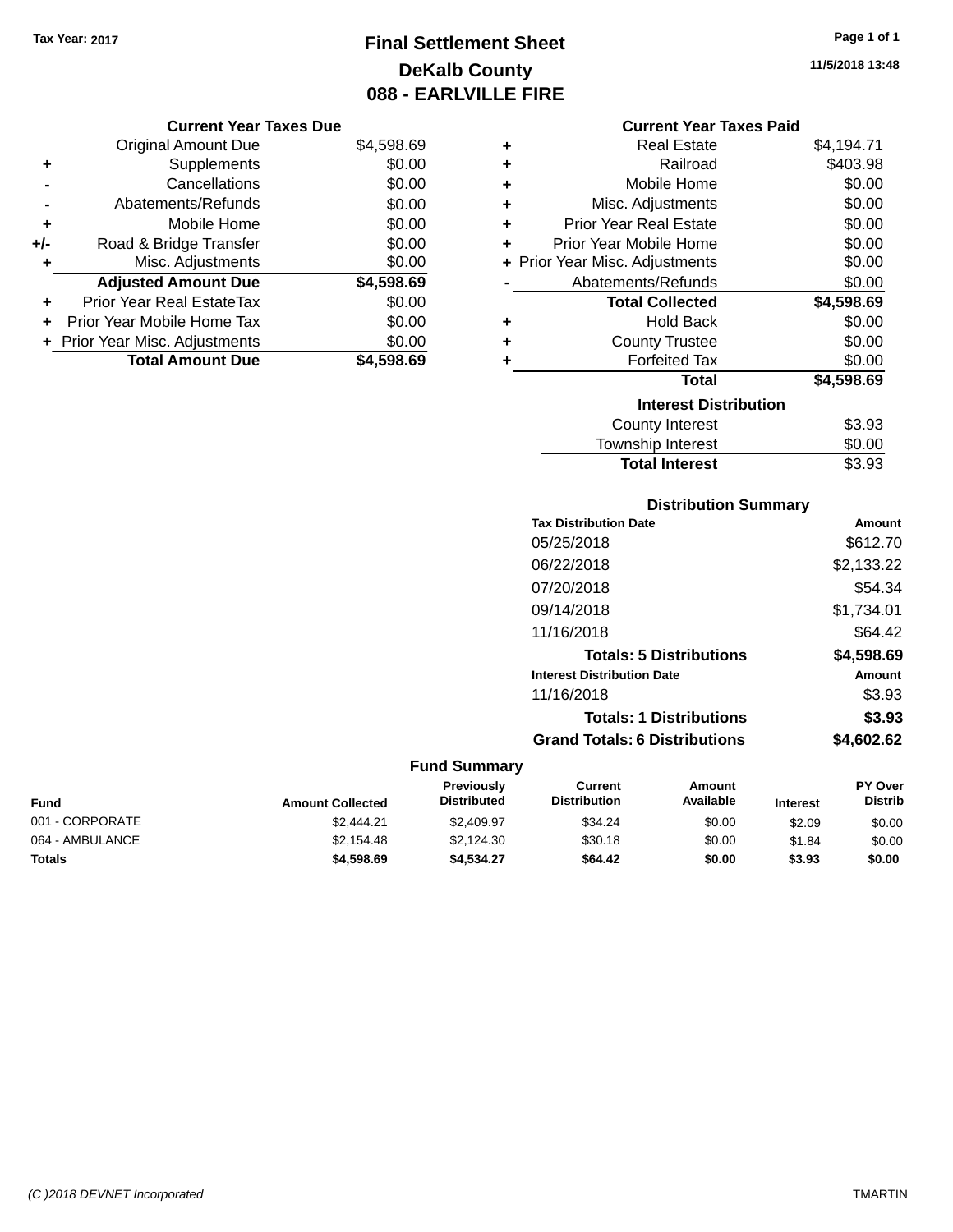**Current Year Taxes Due** Original Amount Due \$986,539.77

**Adjusted Amount Due \$982,954.75**

**Total Amount Due \$983,030.62**

**+** Supplements \$60.59 **-** Cancellations \$4,043.30 **-** Abatements/Refunds \$0.00 **+** Mobile Home \$363.57 **+/-** Road & Bridge Transfer \$0.00 **+** Misc. Adjustments \$34.12

**+** Prior Year Real EstateTax \$0.00 **+** Prior Year Mobile Home Tax \$2.54 **+** Prior Year Misc. Adjustments \$73.33

### **Final Settlement Sheet Tax Year: 2017 Page 1 of 1 DeKalb County 089 - GENOA-KINGSTON FIRE**

**11/5/2018 13:48**

#### **Current Year Taxes Paid**

| ٠ | <b>Real Estate</b>             | \$972,935.74 |
|---|--------------------------------|--------------|
| ٠ | Railroad                       | \$9,421.94   |
| ٠ | Mobile Home                    | \$357.22     |
| ٠ | Misc. Adjustments              | \$34.12      |
| ٠ | <b>Prior Year Real Estate</b>  | \$0.00       |
| ÷ | Prior Year Mobile Home         | \$2.54       |
|   | + Prior Year Misc. Adjustments | \$73.33      |
|   | Abatements/Refunds             | \$0.00       |
|   | <b>Total Collected</b>         | \$982,824.89 |
| ٠ | <b>Hold Back</b>               | \$0.00       |
| ÷ | <b>County Trustee</b>          | \$205.73     |
| ٠ | <b>Forfeited Tax</b>           | \$0.00       |
|   | <b>Total</b>                   | \$983,030.62 |
|   | <b>Interest Distribution</b>   |              |
|   | <b>County Interest</b>         | \$840.98     |
|   |                                | ີ ລ          |

## Township Interest \$0.00 Total Interest \$840.98

#### **Distribution Summary**

| <b>Tax Distribution Date</b>         | Amount       |
|--------------------------------------|--------------|
| 05/25/2018                           | \$100,592.03 |
| 06/22/2018                           | \$432,300.24 |
| 07/20/2018                           | \$10,282.73  |
| 08/17/2018                           | \$15,519.92  |
| 09/14/2018                           | \$398,979.16 |
| 11/16/2018                           | \$25,150.81  |
| <b>Totals: 6 Distributions</b>       | \$982,824.89 |
| <b>Interest Distribution Date</b>    | Amount       |
| 11/16/2018                           | \$840.98     |
| <b>Totals: 1 Distributions</b>       | \$840.98     |
| <b>Grand Totals: 7 Distributions</b> | \$983,665.87 |

#### **Fund Summary**

| Fund                                   | <b>Amount Collected</b> | Previously<br><b>Distributed</b> | Current<br><b>Distribution</b> | Amount<br>Available | <b>Interest</b> | PY Over<br><b>Distrib</b> |
|----------------------------------------|-------------------------|----------------------------------|--------------------------------|---------------------|-----------------|---------------------------|
| 001 - CORPORATE                        | \$230,944.18            | \$225,034.26                     | \$5,909.92                     | \$0.00              | \$197.62        | \$0.00                    |
| 035 - TORT JUDGEMENTS/LIABILITY<br>INS | \$196,572.85            | \$191.542.48                     | \$5.030.37                     | \$0.00              | \$168.20        | \$0.00                    |
| 064 - AMBULANCE                        | \$555,307.86            | \$541.097.34                     | \$14,210.52                    | \$0.00              | \$475.16        | \$0.00                    |
| Totals                                 | \$982,824.89            | \$957.674.08                     | \$25,150.81                    | \$0.00              | \$840.98        | \$0.00                    |

| Year Source             | <b>Account Type</b>                      |          | <b>Amount Adjustment Description</b>                 |
|-------------------------|------------------------------------------|----------|------------------------------------------------------|
|                         | 2016 RE - Real Estate Back Tax Collected |          | \$68.60 MATHESON REDEMPTION 02-22-402-003 by TBA     |
|                         | 2017 MH - Mobile Home Back Tax Collected |          | \$4.73 DILLION REDEMPTION 03-30-131-001 0016O by TBA |
|                         | 2017 RE - Real Estate Back Tax Collected |          | \$16.36 TRUSTEE SALE 02-24-476-008 by TBA            |
|                         | 2017 RE - Real Estate Back Tax Collected |          | \$8.51 TRUSTEE SALE 02-25-227-001 by TBA             |
|                         | 2017 RE - Real Estate Back Tax Collected |          | \$9.25 TRUSTEE SALE 02-24-430-001 by TBA             |
| <b>Totals 5 entries</b> |                                          | \$107.45 |                                                      |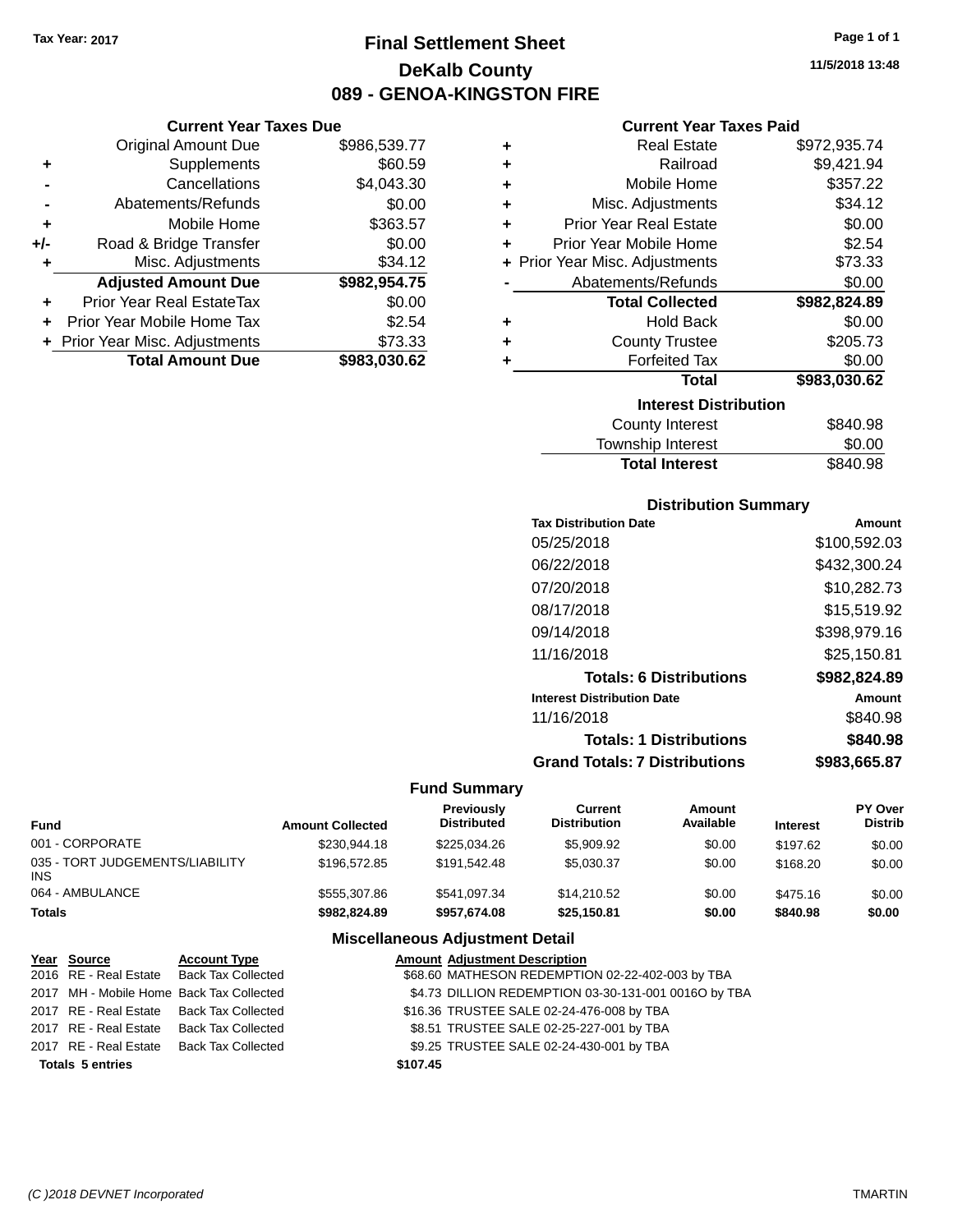**Current Year Taxes Due** Original Amount Due \$24,872.70

**Adjusted Amount Due \$24,883.68**

**Total Amount Due \$24,883.68**

**+** Supplements \$0.00 **-** Cancellations \$0.00 **-** Abatements/Refunds \$0.00 **+** Mobile Home \$10.98 **+/-** Road & Bridge Transfer \$0.00<br> **+** Misc. Adjustments \$0.00

**+** Prior Year Real EstateTax \$0.00 **+** Prior Year Mobile Home Tax \$0.00 **+ Prior Year Misc. Adjustments**  $$0.00$ 

**+** Misc. Adjustments

### **Final Settlement Sheet Tax Year: 2017 Page 1 of 1 DeKalb County 090 - HAMPSHIRE FIRE**

**11/5/2018 13:48**

#### **Current Year Taxes Paid**

| ٠ | <b>Real Estate</b>             | \$24,308.02 |
|---|--------------------------------|-------------|
| ٠ | Railroad                       | \$514.68    |
| ÷ | Mobile Home                    | \$10.98     |
| ÷ | Misc. Adjustments              | \$0.00      |
| ÷ | <b>Prior Year Real Estate</b>  | \$0.00      |
| ٠ | Prior Year Mobile Home         | \$0.00      |
|   | + Prior Year Misc. Adjustments | \$0.00      |
|   | Abatements/Refunds             | \$0.00      |
|   | <b>Total Collected</b>         | \$24,833.68 |
| ٠ | Hold Back                      | \$0.00      |
| ٠ | <b>County Trustee</b>          | \$50.00     |
| ٠ | <b>Forfeited Tax</b>           | \$0.00      |
|   | Total                          | \$24,883.68 |
|   | <b>Interest Distribution</b>   |             |
|   | County Interest                | \$21.25     |
|   | <b>Township Interest</b>       | \$0.00      |
|   | <b>Total Interest</b>          | \$21.25     |

#### **Distribution Summary**

| <b>Tax Distribution Date</b>         | Amount        |
|--------------------------------------|---------------|
| 05/25/2018                           | \$4,606.10    |
| 06/22/2018                           | \$10,662.00   |
| 07/20/2018                           | \$324.44      |
| 08/17/2018                           | \$429.26      |
| 09/14/2018                           | \$8,551.09    |
| 11/16/2018                           | \$260.79      |
| <b>Totals: 6 Distributions</b>       | \$24,833.68   |
| <b>Interest Distribution Date</b>    | <b>Amount</b> |
| 11/16/2018                           | \$21.25       |
| <b>Totals: 1 Distributions</b>       | \$21.25       |
| <b>Grand Totals: 7 Distributions</b> | \$24,854.93   |

| <b>Fund</b>                 | <b>Amount Collected</b> | <b>Previously</b><br><b>Distributed</b> | Current<br><b>Distribution</b> | Amount<br>Available | <b>Interest</b> | <b>PY Over</b><br><b>Distrib</b> |
|-----------------------------|-------------------------|-----------------------------------------|--------------------------------|---------------------|-----------------|----------------------------------|
| 001 - CORPORATE             | \$12,198.73             | \$12,070.61                             | \$128.12                       | \$0.00              | \$10.44         | \$0.00                           |
| 013 - FIREFIGHTER'S PENSION | \$436.20                | \$431.63                                | \$4.57                         | \$0.00              | \$0.37          | \$0.00                           |
| 064 - AMBULANCE             | \$12,198.75             | \$12,070.65                             | \$128.10                       | \$0.00              | \$10.44         | \$0.00                           |
| Totals                      | \$24,833.68             | \$24,572.89                             | \$260.79                       | \$0.00              | \$21.25         | \$0.00                           |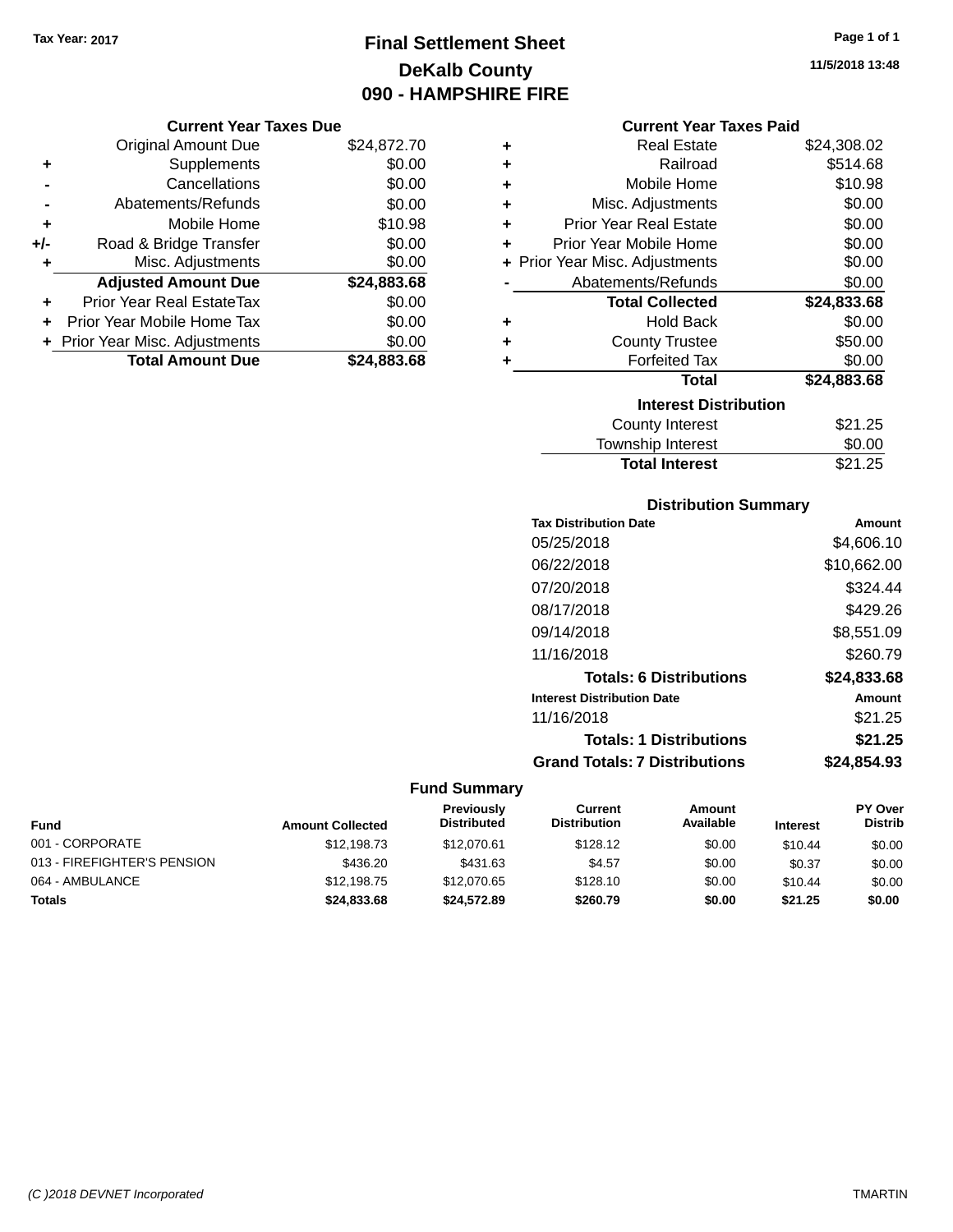### **Final Settlement Sheet Tax Year: 2017 Page 1 of 1 DeKalb County 091 - HINCKLEY FIRE**

#### **Current Year Taxes Due**

|       | <b>Original Amount Due</b>       | \$402,232.01 |
|-------|----------------------------------|--------------|
| ٠     | Supplements                      | \$0.00       |
|       | Cancellations                    | \$368.61     |
|       | Abatements/Refunds               | \$0.00       |
| ٠     | Mobile Home                      | \$23.30      |
| $+/-$ | Road & Bridge Transfer           | \$0.00       |
| ÷     | Misc. Adjustments                | \$47.72      |
|       | <b>Adjusted Amount Due</b>       | \$401,934.42 |
|       | <b>Prior Year Real EstateTax</b> | \$0.00       |
|       | Prior Year Mobile Home Tax       | \$0.00       |
|       | + Prior Year Misc. Adjustments   | \$0.00       |
|       | <b>Total Amount Due</b>          | \$401,934.42 |

#### **Current Year Taxes Paid**

| ٠ | <b>Real Estate</b>             | \$396,549.80 |
|---|--------------------------------|--------------|
| ٠ | Railroad                       | \$5,309.94   |
| ÷ | Mobile Home                    | \$23.30      |
| ٠ | Misc. Adjustments              | \$47.72      |
| ٠ | <b>Prior Year Real Estate</b>  | \$0.00       |
| ٠ | Prior Year Mobile Home         | \$0.00       |
|   | + Prior Year Misc. Adjustments | \$0.00       |
|   | Abatements/Refunds             | \$0.00       |
|   |                                |              |
|   | <b>Total Collected</b>         | \$401,930.76 |
| ٠ | Hold Back                      | \$0.00       |
| ÷ | <b>County Trustee</b>          | \$3.66       |
| ٠ | <b>Forfeited Tax</b>           | \$0.00       |
|   | <b>Total</b>                   | \$401,934.42 |
|   | <b>Interest Distribution</b>   |              |
|   | County Interest                | \$343.92     |

## **Distribution Summary**

Total Interest \$343.92

| Amount       |
|--------------|
| \$37.054.83  |
| \$186,206,30 |
| \$4,200.01   |
| \$5,183.14   |
| \$158.158.37 |
| \$11,128.11  |
| \$401,930.76 |
| Amount       |
| \$343.92     |
| \$343.92     |
| \$402.274.68 |
|              |

### **Fund Summary**

| <b>Fund</b>                 | <b>Amount Collected</b> | <b>Previously</b><br><b>Distributed</b> | Current<br><b>Distribution</b> | Amount<br>Available | <b>Interest</b> | <b>PY Over</b><br><b>Distrib</b> |
|-----------------------------|-------------------------|-----------------------------------------|--------------------------------|---------------------|-----------------|----------------------------------|
| 001 - CORPORATE             | \$244,232.83            | \$237.470.84                            | \$6.761.99                     | \$0.00              | \$208.98        | \$0.00                           |
| 013 - FIREFIGHTER'S PENSION | \$7,651.95              | \$7.440.11                              | \$211.84                       | \$0.00              | \$6.55          | \$0.00                           |
| 064 - AMBULANCE             | \$150,045.98            | \$145.891.70                            | \$4.154.28                     | \$0.00              | \$128.39        | \$0.00                           |
| <b>Totals</b>               | \$401,930.76            | \$390,802.65                            | \$11,128.11                    | \$0.00              | \$343.92        | \$0.00                           |

| Year Source      | <b>Account Type</b>                        | <b>Amount Adiustment Description</b>               |
|------------------|--------------------------------------------|----------------------------------------------------|
|                  | 2017 RE - Real Estate Paymt In Lieu of Tax | \$47.72 HOUSING AUTHORITY SUNSET VIEW APTS. by TBA |
| Totals 1 entries |                                            | \$47.72                                            |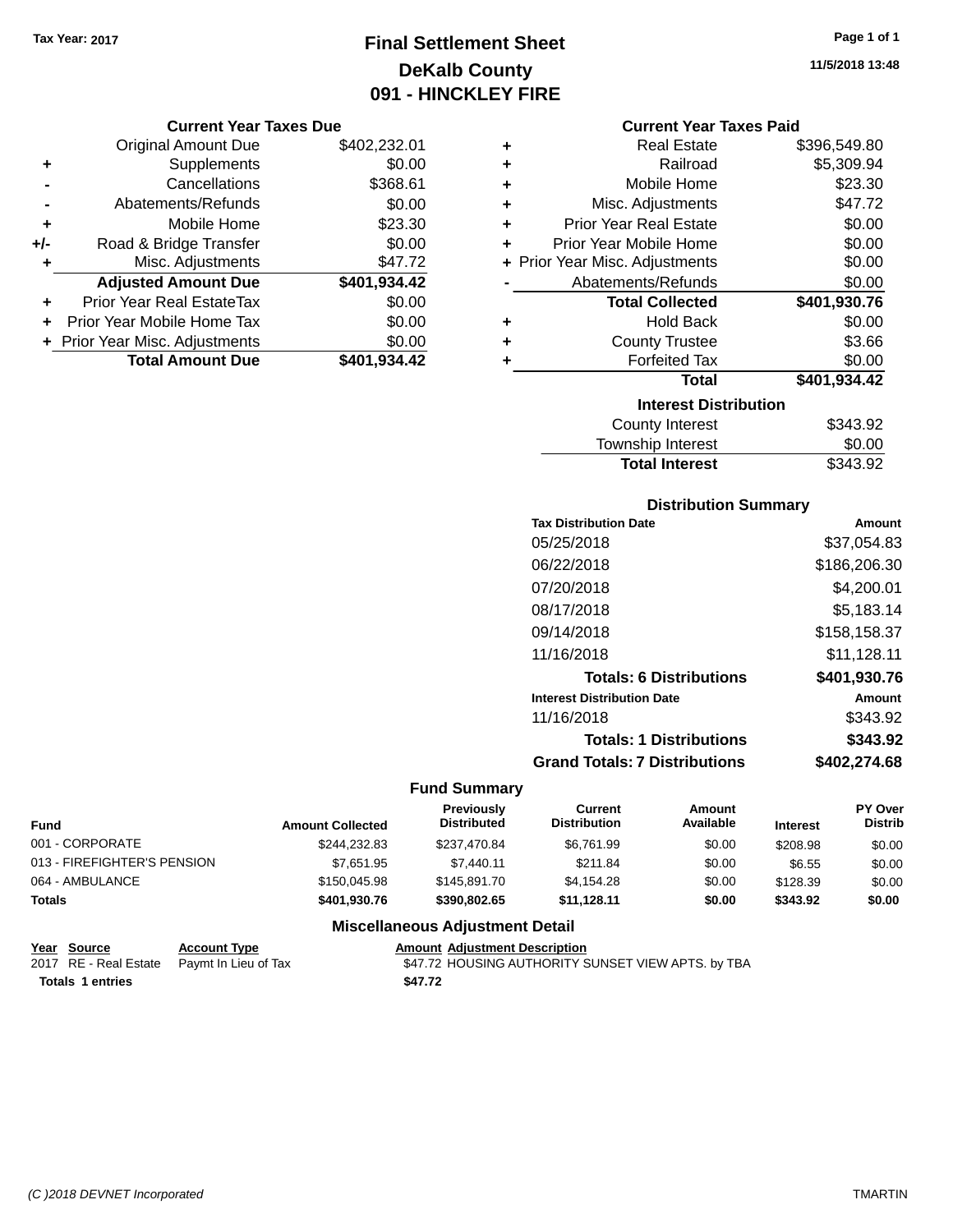### **Final Settlement Sheet Tax Year: 2017 Page 1 of 1 DeKalb County 092 - KIRKLAND FIRE**

#### **Current Year Taxes Due**

|       | <b>Original Amount Due</b>     | \$353,753.06 |
|-------|--------------------------------|--------------|
| ٠     | Supplements                    | \$46.79      |
|       | Cancellations                  | \$365.85     |
|       | Abatements/Refunds             | \$0.00       |
| ٠     | Mobile Home                    | \$3.08       |
| $+/-$ | Road & Bridge Transfer         | \$0.00       |
| ٠     | Misc. Adjustments              | \$41.08      |
|       | <b>Adjusted Amount Due</b>     | \$353,478.16 |
| ÷     | Prior Year Real EstateTax      | \$0.00       |
|       | Prior Year Mobile Home Tax     | \$0.00       |
|       | + Prior Year Misc. Adjustments | \$0.00       |
|       | <b>Total Amount Due</b>        | \$353,478.16 |

| ٠ | <b>Real Estate</b>             | \$349,014.76 |  |  |  |
|---|--------------------------------|--------------|--|--|--|
| ٠ | Railroad                       | \$4,375.08   |  |  |  |
| ٠ | Mobile Home                    | \$3.08       |  |  |  |
| ٠ | Misc. Adjustments              | \$41.08      |  |  |  |
| ٠ | <b>Prior Year Real Estate</b>  | \$0.00       |  |  |  |
| ٠ | Prior Year Mobile Home         | \$0.00       |  |  |  |
|   | + Prior Year Misc. Adjustments | \$0.00       |  |  |  |
|   | Abatements/Refunds             | \$0.00       |  |  |  |
|   | <b>Total Collected</b>         | \$353,434.00 |  |  |  |
| ٠ | <b>Hold Back</b>               | \$0.00       |  |  |  |
| ٠ | <b>County Trustee</b>          | \$44.16      |  |  |  |
| ٠ | <b>Forfeited Tax</b>           | \$0.00       |  |  |  |
|   | <b>Total</b>                   | \$353,478.16 |  |  |  |
|   | <b>Interest Distribution</b>   |              |  |  |  |
|   | <b>County Interest</b>         | \$302.42     |  |  |  |
|   | Townshin Interest              | ደበ በበ        |  |  |  |

| <b>Total Interest</b> | \$302.42 |
|-----------------------|----------|
| Township Interest     | \$0.00   |
| County Interest       | \$302.42 |

#### **Distribution Summary**

| <b>Tax Distribution Date</b>         | Amount       |
|--------------------------------------|--------------|
| 05/25/2018                           | \$42.738.24  |
| 06/22/2018                           | \$151,495.86 |
| 07/20/2018                           | \$4,609.73   |
| 08/17/2018                           | \$5,729.59   |
| 09/14/2018                           | \$131,331.62 |
| 11/16/2018                           | \$17,528.96  |
| <b>Totals: 6 Distributions</b>       | \$353,434.00 |
| <b>Interest Distribution Date</b>    | Amount       |
| 11/16/2018                           | \$302.42     |
| <b>Totals: 1 Distributions</b>       | \$302.42     |
| <b>Grand Totals: 7 Distributions</b> | \$353.736.42 |

#### **Fund Summary**

| <b>Fund</b>                                         | <b>Amount Collected</b> | Previously<br><b>Distributed</b> | Current<br><b>Distribution</b> | Amount<br>Available | <b>Interest</b> | <b>PY Over</b><br><b>Distrib</b> |
|-----------------------------------------------------|-------------------------|----------------------------------|--------------------------------|---------------------|-----------------|----------------------------------|
| 001 - CORPORATE                                     | \$200.844.52            | \$190.883.41                     | \$9.961.11                     | \$0.00              | \$171.86        | \$0.00                           |
| 027 - AUDIT                                         | \$2,323.12              | \$2,207.91                       | \$115.21                       | \$0.00              | \$1.99          | \$0.00                           |
| 035 - TORT JUDGMENTS, LIABILITY<br><b>INSURANCE</b> | \$12,567.76             | \$11,944.46                      | \$623.30                       | \$0.00              | \$10.75         | \$0.00                           |
| 062 - WORKERS COMPENSATION                          | \$7,858,26              | \$7.468.51                       | \$389.75                       | \$0.00              | \$6.72          | \$0.00                           |
| 064 - AMBULANCE                                     | \$129,840,34            | \$123,400.75                     | \$6.439.59                     | \$0.00              | \$111.10        | \$0.00                           |
| <b>Totals</b>                                       | \$353,434,00            | \$335,905.04                     | \$17,528.96                    | \$0.00              | \$302.42        | \$0.00                           |

#### **Miscellaneous Adjustment Detail**

|                         | Year Source           | <b>Account Type</b> | <b>Amount Adjustment Description</b>              |
|-------------------------|-----------------------|---------------------|---------------------------------------------------|
|                         | 2017 RE - Real Estate | Back Tax Collected  | \$20.72 KETTLESON REDEMPTION 01-19-335-001 by TBA |
|                         | 2017 RE - Real Estate | Back Tax Collected  | \$20.36 TRURAN REDEMPTION 01-19-332-011 by TBA    |
| <b>Totals 2 entries</b> |                       |                     | \$41.08                                           |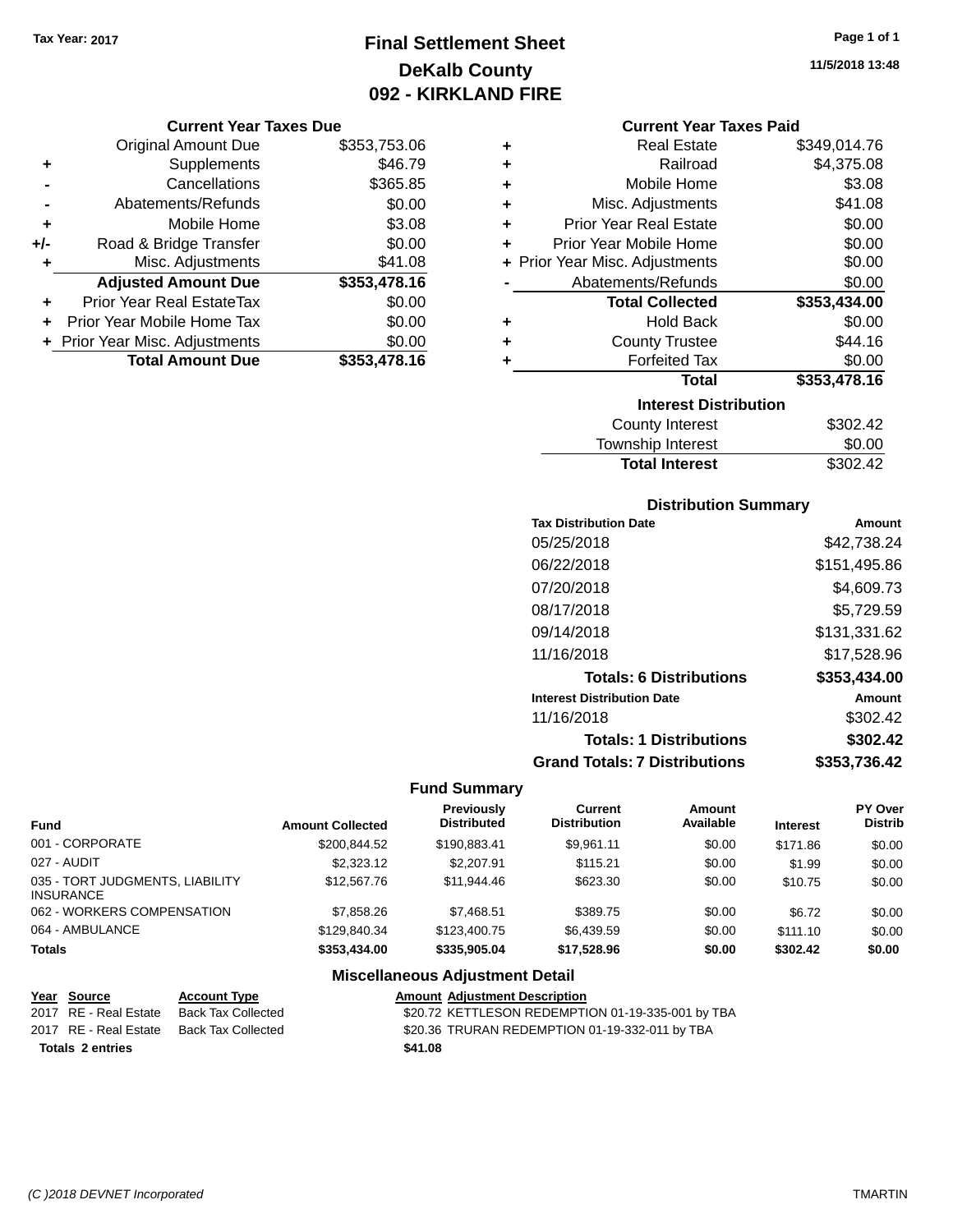### **Final Settlement Sheet Tax Year: 2017 Page 1 of 1 DeKalb County 093 - LEE FIRE**

**11/5/2018 13:48**

| Current Year Taxes Due |  |  |  |
|------------------------|--|--|--|
|------------------------|--|--|--|

|     | <b>Original Amount Due</b>       | \$40,793.69 |
|-----|----------------------------------|-------------|
| ٠   | Supplements                      | \$0.00      |
|     | Cancellations                    | \$0.00      |
|     | Abatements/Refunds               | \$0.00      |
| ٠   | Mobile Home                      | \$2.66      |
| +/- | Road & Bridge Transfer           | \$0.00      |
| ٠   | Misc. Adjustments                | \$8.34      |
|     | <b>Adjusted Amount Due</b>       | \$40,804.69 |
|     | <b>Prior Year Real EstateTax</b> | \$0.00      |
|     | Prior Year Mobile Home Tax       | \$0.00      |
|     | + Prior Year Misc. Adjustments   | \$0.00      |
|     | <b>Total Amount Due</b>          | \$40,804.69 |

|   | <b>Current Year Taxes Paid</b> |             |  |  |  |
|---|--------------------------------|-------------|--|--|--|
| ٠ | <b>Real Estate</b>             | \$39,500.03 |  |  |  |
| ÷ | Railroad                       | \$1,142.68  |  |  |  |
| ÷ | Mobile Home                    | \$2.66      |  |  |  |
| ÷ | Misc. Adjustments              | \$8.34      |  |  |  |
| ÷ | Prior Year Real Estate         | \$0.00      |  |  |  |
| ٠ | Prior Year Mobile Home         | \$0.00      |  |  |  |
|   | + Prior Year Misc. Adjustments | \$0.00      |  |  |  |
|   | Abatements/Refunds             | \$0.00      |  |  |  |
|   | <b>Total Collected</b>         | \$40,653.71 |  |  |  |
| ٠ | <b>Hold Back</b>               | \$0.00      |  |  |  |
| ٠ | <b>County Trustee</b>          | \$150.98    |  |  |  |
| ٠ | <b>Forfeited Tax</b>           | \$0.00      |  |  |  |
|   | Total                          | \$40,804.69 |  |  |  |
|   | <b>Interest Distribution</b>   |             |  |  |  |
|   | <b>County Interest</b>         | \$34.79     |  |  |  |
|   | <b>Township Interest</b>       | \$0.00      |  |  |  |

### **Distribution Summary**

Total Interest \$34.79

| <b>Tax Distribution Date</b>         | Amount      |
|--------------------------------------|-------------|
| 05/25/2018                           | \$2,811.63  |
| 06/22/2018                           | \$19,309.59 |
| 07/20/2018                           | \$370.38    |
| 08/17/2018                           | \$44.94     |
| 09/14/2018                           | \$16.768.69 |
| 11/16/2018                           | \$1.348.48  |
| <b>Totals: 6 Distributions</b>       | \$40,653.71 |
| <b>Interest Distribution Date</b>    | Amount      |
| 11/16/2018                           | \$34.79     |
| <b>Totals: 1 Distributions</b>       | \$34.79     |
| <b>Grand Totals: 7 Distributions</b> | \$40,688.50 |

### **Fund Summary**

| <b>Fund</b>                             | <b>Amount Collected</b> | <b>Previously</b><br><b>Distributed</b> | Current<br><b>Distribution</b> | Amount<br>Available | <b>Interest</b> | <b>PY Over</b><br><b>Distrib</b> |
|-----------------------------------------|-------------------------|-----------------------------------------|--------------------------------|---------------------|-----------------|----------------------------------|
| 001 - CORPORATE                         | \$27.244.41             | \$26,340.73                             | \$903.68                       | \$0.00              | \$23.31         | \$0.00                           |
| 035 - TORT JUDGEMENTS/LIABILITY<br>INS. | \$3,140.58              | \$3.036.41                              | \$104.17                       | \$0.00              | \$2.69          | \$0.00                           |
| 064 - AMBULANCE                         | \$10,268.72             | \$9,928,09                              | \$340.63                       | \$0.00              | \$8.79          | \$0.00                           |
| <b>Totals</b>                           | \$40,653,71             | \$39,305,23                             | \$1,348,48                     | \$0.00              | \$34.79         | \$0.00                           |

| Year Source             | <b>Account Type</b>                      |        | <b>Amount Adiustment Description</b>     |
|-------------------------|------------------------------------------|--------|------------------------------------------|
|                         | 2017 RE - Real Estate Back Tax Collected |        | \$8.34 TRUSTEE SALE 13-06-332-004 by TBA |
| <b>Totals 1 entries</b> |                                          | \$8.34 |                                          |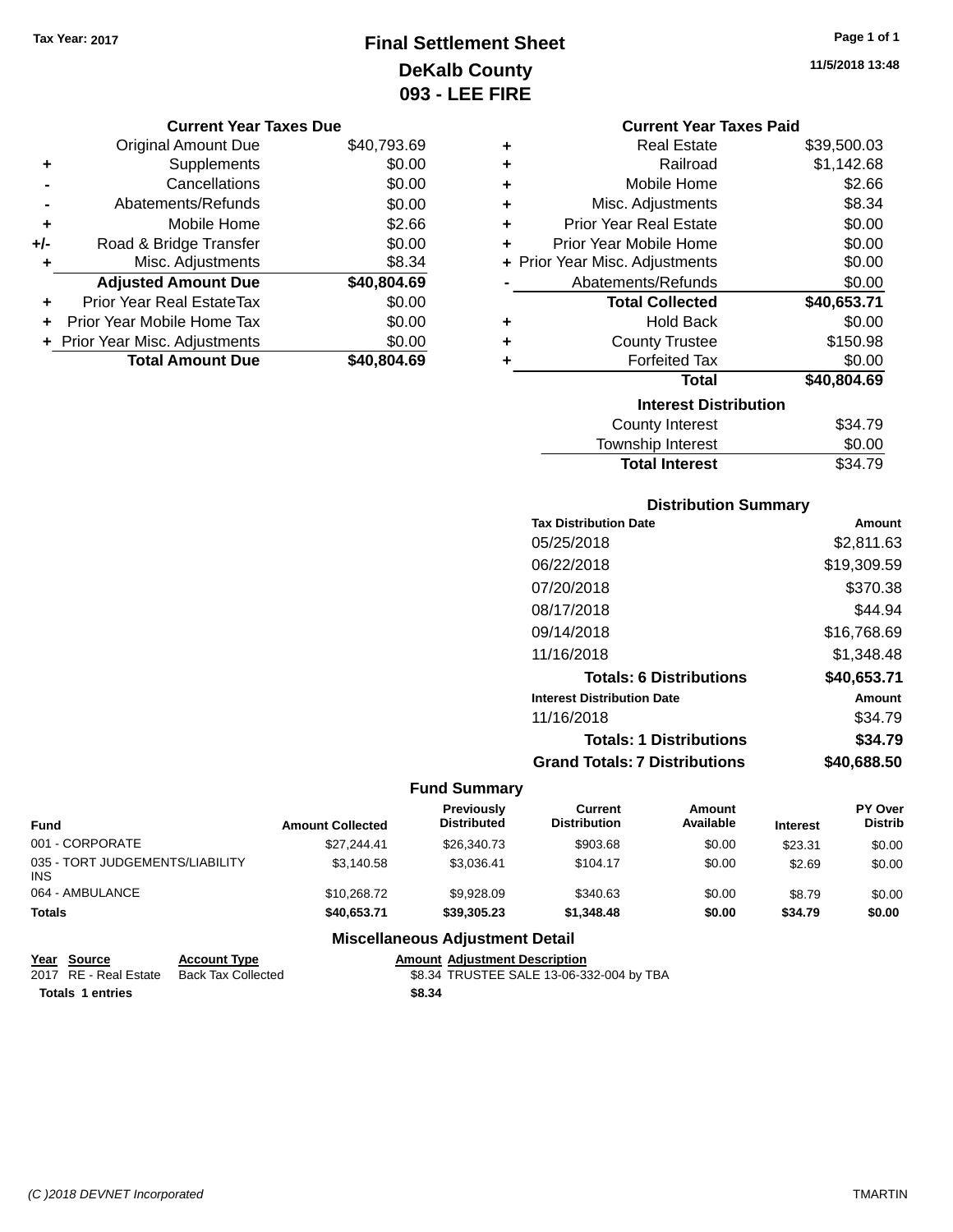### **Final Settlement Sheet Tax Year: 2017 Page 1 of 1 DeKalb County 094 - LELAND FIRE**

#### **Current Year Taxes Due**

|       | <b>Original Amount Due</b>       | \$30,127.34 |
|-------|----------------------------------|-------------|
| ٠     | Supplements                      | \$0.00      |
|       | Cancellations                    | \$23.45     |
|       | Abatements/Refunds               | \$0.00      |
| ٠     | Mobile Home                      | \$1.69      |
| $+/-$ | Road & Bridge Transfer           | \$0.00      |
| ٠     | Misc. Adjustments                | \$0.00      |
|       | <b>Adjusted Amount Due</b>       | \$30,105.58 |
|       | <b>Prior Year Real EstateTax</b> | \$0.00      |
|       | Prior Year Mobile Home Tax       | \$0.00      |
|       | + Prior Year Misc. Adjustments   | \$0.00      |
|       | <b>Total Amount Due</b>          | \$30.105.58 |

#### **Current Year Taxes Paid**

| ٠ | <b>Real Estate</b>             | \$30,103.89 |
|---|--------------------------------|-------------|
| ٠ | Railroad                       | \$0.00      |
| ٠ | Mobile Home                    | \$1.69      |
| ٠ | Misc. Adjustments              | \$0.00      |
| ٠ | <b>Prior Year Real Estate</b>  | \$0.00      |
| ٠ | Prior Year Mobile Home         | \$0.00      |
|   | + Prior Year Misc. Adjustments | \$0.00      |
|   | Abatements/Refunds             | \$0.00      |
|   | <b>Total Collected</b>         | \$30,105.58 |
| ٠ | Hold Back                      | \$0.00      |
| ٠ | <b>County Trustee</b>          | \$0.00      |
| ٠ | <b>Forfeited Tax</b>           | \$0.00      |
|   | Total                          | \$30,105.58 |
|   | <b>Interest Distribution</b>   |             |
|   | County Interest                | \$25.76     |
|   | <b>Township Interest</b>       | \$0.00      |
|   | <b>Total Interest</b>          | \$25.76     |

# **Distribution Summary**

| <b>Tax Distribution Date</b>         | Amount      |
|--------------------------------------|-------------|
| 05/25/2018                           | \$2,872.06  |
| 06/22/2018                           | \$16,051.72 |
| 07/20/2018                           | \$228.19    |
| 08/17/2018                           | \$344.98    |
| 09/14/2018                           | \$9,352.44  |
| 11/16/2018                           | \$1,256.19  |
| <b>Totals: 6 Distributions</b>       | \$30,105.58 |
| <b>Interest Distribution Date</b>    | Amount      |
| 11/16/2018                           | \$25.76     |
| <b>Totals: 1 Distributions</b>       | \$25.76     |
| <b>Grand Totals: 7 Distributions</b> | \$30.131.34 |
|                                      |             |

### **Fund Summary**

| <b>Fund</b>                 | <b>Amount Collected</b> | <b>Previously</b><br><b>Distributed</b> | Current<br><b>Distribution</b> | Amount<br>Available | <b>Interest</b> | <b>PY Over</b><br><b>Distrib</b> |
|-----------------------------|-------------------------|-----------------------------------------|--------------------------------|---------------------|-----------------|----------------------------------|
| 001 - CORPORATE             | \$31,205.48             | \$29.903.39                             | \$1,302.09                     | \$0.00              | \$26.70         | \$0.00                           |
| 109 - PRIOR YEAR ADJUSTMENT | $$-1.099.90$            | $$-1.054.00$                            | $$-45.90$                      | \$0.00              | (S0.94)         | \$0.00                           |
| <b>Totals</b>               | \$30.105.58             | \$28,849.39                             | \$1.256.19                     | \$0.00              | \$25.76         | \$0.00                           |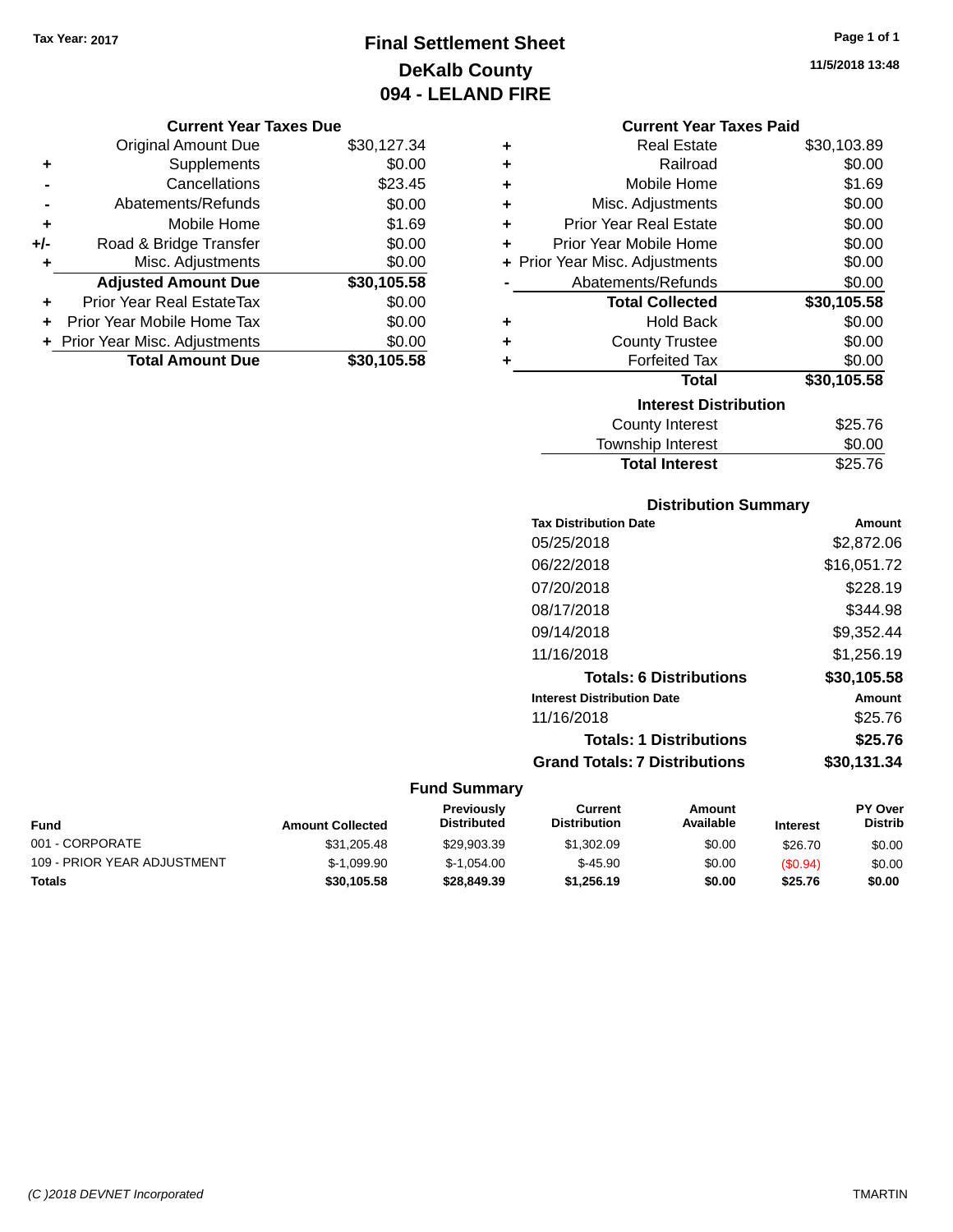### **Final Settlement Sheet Tax Year: 2017 Page 1 of 1 DeKalb County 095 - MALTA FIRE**

#### **Current Year Taxes Due**

|       | <b>Original Amount Due</b>       | \$196,530.53 |
|-------|----------------------------------|--------------|
| ٠     | Supplements                      | \$0.00       |
|       | Cancellations                    | \$273.04     |
|       | Abatements/Refunds               | \$0.00       |
| ٠     | Mobile Home                      | \$2.92       |
| $+/-$ | Road & Bridge Transfer           | \$0.00       |
| ٠     | Misc. Adjustments                | \$5.37       |
|       | <b>Adjusted Amount Due</b>       | \$196,265.78 |
|       | <b>Prior Year Real EstateTax</b> | \$0.00       |
|       | Prior Year Mobile Home Tax       | \$0.00       |
|       | + Prior Year Misc. Adjustments   | \$0.00       |
|       | <b>Total Amount Due</b>          | \$196,265.78 |

#### **Current Year Taxes Paid**

| ٠ | <b>Real Estate</b>             | \$189,899.98 |
|---|--------------------------------|--------------|
| ٠ | Railroad                       | \$6,257.86   |
| ٠ | Mobile Home                    | \$2.92       |
| ٠ | Misc. Adjustments              | \$5.37       |
| ٠ | <b>Prior Year Real Estate</b>  | \$0.00       |
| ٠ | Prior Year Mobile Home         | \$0.00       |
|   | + Prior Year Misc. Adjustments | \$0.00       |
|   | Abatements/Refunds             | \$0.00       |
|   | <b>Total Collected</b>         | \$196,166.13 |
| ٠ | Hold Back                      | \$0.00       |
| ٠ | <b>County Trustee</b>          | \$99.65      |
| ٠ | <b>Forfeited Tax</b>           | \$0.00       |
|   | <b>Total</b>                   | \$196,265.78 |
|   | <b>Interest Distribution</b>   |              |
|   | <b>County Interest</b>         | \$167.85     |
|   | Township Internet              | ድስ ሰስ        |

## Township Interest  $$0.00$ Total Interest \$167.85

#### **Distribution Summary**

| <b>Tax Distribution Date</b>         | Amount       |
|--------------------------------------|--------------|
| 05/25/2018                           | \$19,799.67  |
| 06/22/2018                           | \$92,104.61  |
| 07/20/2018                           | \$1.150.72   |
| 08/17/2018                           | \$1,504.61   |
| 09/14/2018                           | \$77,491.26  |
| 11/16/2018                           | \$4,115.26   |
| <b>Totals: 6 Distributions</b>       | \$196,166.13 |
| <b>Interest Distribution Date</b>    | Amount       |
| 11/16/2018                           | \$167.85     |
| <b>Totals: 1 Distributions</b>       | \$167.85     |
| <b>Grand Totals: 7 Distributions</b> | \$196,333.98 |
|                                      |              |

### **Fund Summary**

| Fund            | <b>Amount Collected</b> | Previously<br><b>Distributed</b> | Current<br><b>Distribution</b> | Amount<br>Available | <b>Interest</b> | <b>PY Over</b><br><b>Distrib</b> |
|-----------------|-------------------------|----------------------------------|--------------------------------|---------------------|-----------------|----------------------------------|
| 001 - CORPORATE | \$98,080.52             | \$96,022.93                      | \$2,057.59                     | \$0.00              | \$83.92         | \$0.00                           |
| 064 - AMBULANCE | \$98,085.61             | \$96,027.94                      | \$2,057.67                     | \$0.00              | \$83.93         | \$0.00                           |
| Totals          | \$196,166.13            | \$192.050.87                     | \$4,115.26                     | \$0.00              | \$167.85        | \$0.00                           |

#### **Miscellaneous Adjustment Detail**

| Year Source      | <b>Account Type</b>                      |        | <b>Amount Adiustment Description</b>           |
|------------------|------------------------------------------|--------|------------------------------------------------|
|                  | 2017 RE - Real Estate Back Tax Collected |        | \$5.37 BALDWIN REDEMPTION 07-23-326-001 by TBA |
| Totals 1 entries |                                          | \$5.37 |                                                |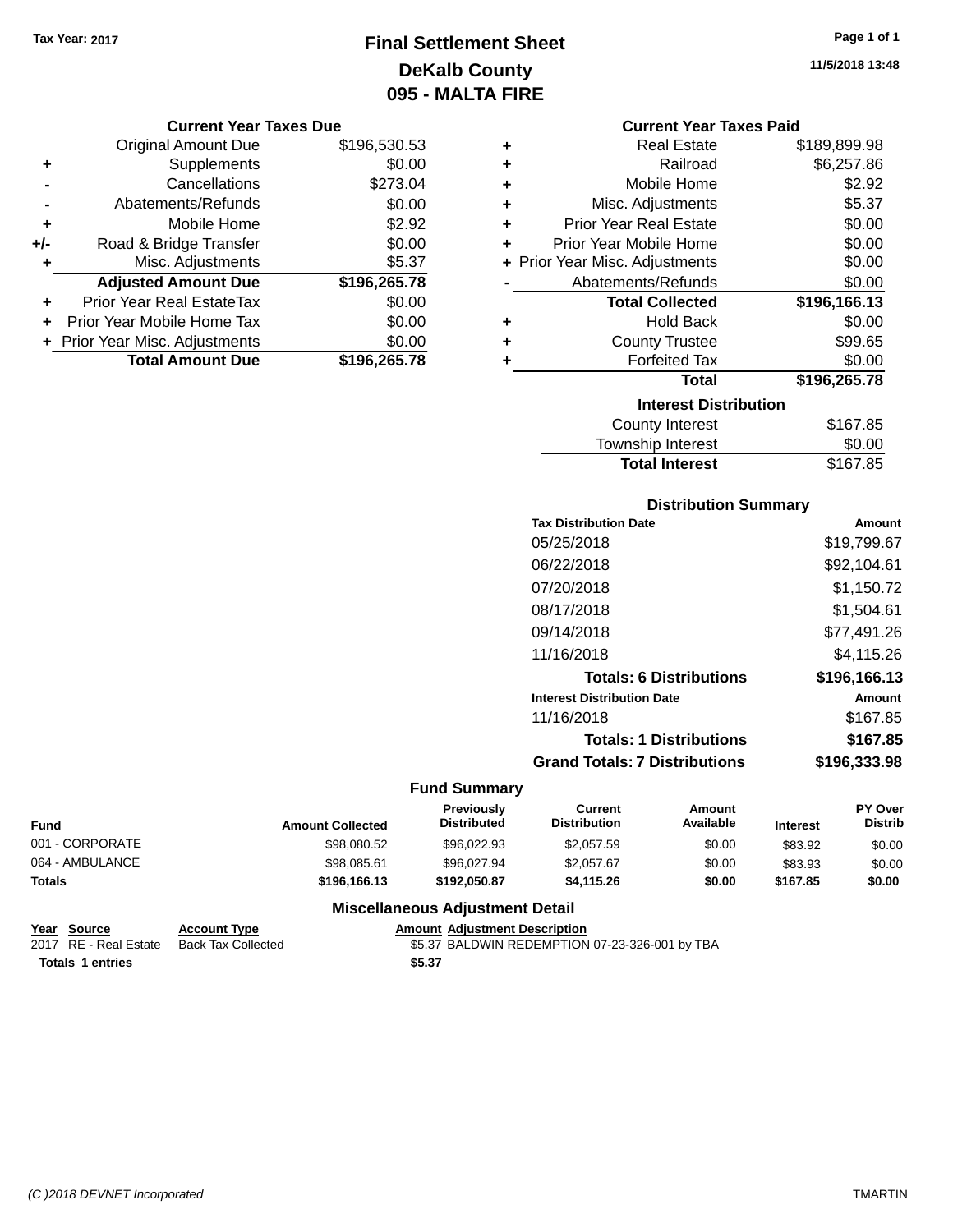### **Final Settlement Sheet Tax Year: 2017 Page 1 of 1 DeKalb County 096 - MAPLE PARK FIRE**

#### **Current Year Taxes Due**

|       | <b>Original Amount Due</b>       | \$200,140.39 |
|-------|----------------------------------|--------------|
| ٠     | Supplements                      | \$0.00       |
|       | Cancellations                    | \$369.69     |
|       | Abatements/Refunds               | \$0.00       |
| ٠     | Mobile Home                      | \$5.93       |
| $+/-$ | Road & Bridge Transfer           | \$0.00       |
| ٠     | Misc. Adjustments                | \$0.00       |
|       | <b>Adjusted Amount Due</b>       | \$199,776.63 |
| ٠     | <b>Prior Year Real EstateTax</b> | \$0.00       |
|       | Prior Year Mobile Home Tax       | \$0.00       |
|       | + Prior Year Misc. Adjustments   | \$0.00       |
|       | <b>Total Amount Due</b>          | \$199,776.63 |

| ٠ | <b>Real Estate</b>             | \$193,145.96 |
|---|--------------------------------|--------------|
| ÷ | Railroad                       | \$6,624.74   |
| ÷ | Mobile Home                    | \$5.93       |
| ٠ | Misc. Adjustments              | \$0.00       |
| ÷ | <b>Prior Year Real Estate</b>  | \$0.00       |
| ÷ | Prior Year Mobile Home         | \$0.00       |
|   | + Prior Year Misc. Adjustments | \$0.00       |
|   | Abatements/Refunds             | \$0.00       |
|   |                                |              |
|   | <b>Total Collected</b>         | \$199,776.63 |
| ٠ | <b>Hold Back</b>               | \$0.00       |
| ÷ | <b>County Trustee</b>          | \$0.00       |
| ٠ | <b>Forfeited Tax</b>           | \$0.00       |
|   | <b>Total</b>                   | \$199,776.63 |
|   | <b>Interest Distribution</b>   |              |
|   | County Interest                | \$170.94     |

Total Interest \$170.94

| <b>Distribution Summary</b>          |              |
|--------------------------------------|--------------|
| <b>Tax Distribution Date</b>         | Amount       |
| 05/25/2018                           | \$18,798.25  |
| 06/22/2018                           | \$90,497.92  |
| 07/20/2018                           | \$1,259.98   |
| 08/17/2018                           | \$2,393.48   |
| 09/14/2018                           | \$82,006.93  |
| 11/16/2018                           | \$4,820.07   |
| <b>Totals: 6 Distributions</b>       | \$199,776.63 |
| <b>Interest Distribution Date</b>    | Amount       |
| 11/16/2018                           | \$170.94     |
| <b>Totals: 1 Distributions</b>       | \$170.94     |
| <b>Grand Totals: 7 Distributions</b> | \$199,947.57 |

| <b>Fund</b>                                   | <b>Amount Collected</b> | Previously<br><b>Distributed</b> | Current<br><b>Distribution</b> | Amount<br>Available | <b>Interest</b> | <b>PY Over</b><br><b>Distrib</b> |
|-----------------------------------------------|-------------------------|----------------------------------|--------------------------------|---------------------|-----------------|----------------------------------|
| 001 - CORPORATE                               | \$88,997.30             | \$86,850.01                      | \$2,147.29                     | \$0.00              | \$76.15         | \$0.00                           |
| 013 - FIREFIGHTER'S PENSION                   | \$2,438.67              | \$2,379.83                       | \$58.84                        | \$0.00              | \$2.09          | \$0.00                           |
| 027 - AUDIT                                   | \$396.56                | \$386.99                         | \$9.57                         | \$0.00              | \$0.34          | \$0.00                           |
| 035 - TORT JUDGEMENTS/LIABILITY<br><b>INS</b> | \$17,578.34             | \$17.154.24                      | \$424.10                       | \$0.00              | \$15.04         | \$0.00                           |
| 064 - AMBULANCE                               | \$69,913.43             | \$68,226.60                      | \$1,686.83                     | \$0.00              | \$59.82         | \$0.00                           |
| 109A - MANUAL PRIOR YEAR<br>ADJUSTMENT        | \$20.452.33             | \$19.958.89                      | \$493.44                       | \$0.00              | \$17.50         | \$0.00                           |
| <b>Totals</b>                                 | \$199,776.63            | \$194,956,56                     | \$4.820.07                     | \$0.00              | \$170.94        | \$0.00                           |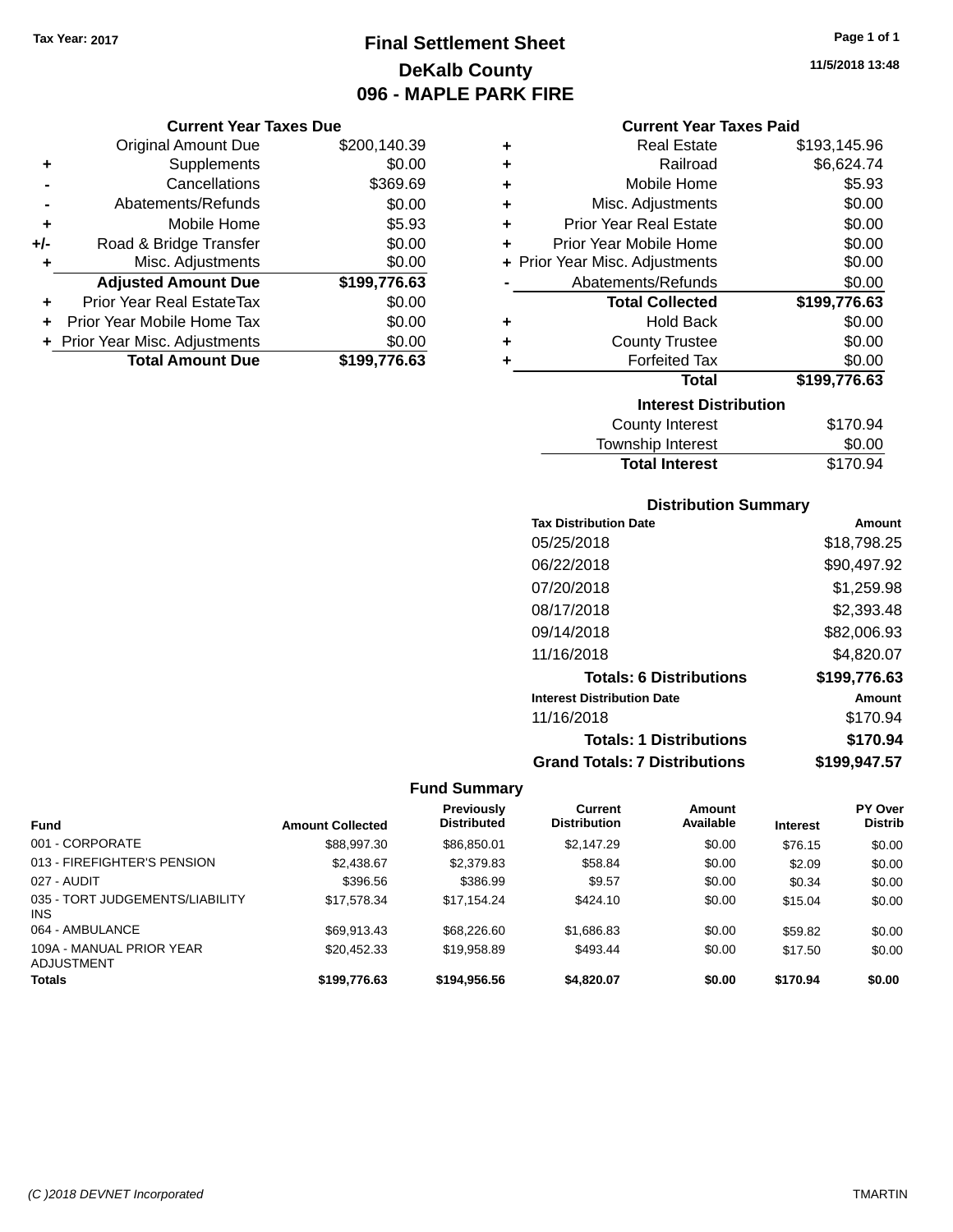### **Final Settlement Sheet Tax Year: 2017 Page 1 of 1 DeKalb County 097 - PAW PAW FIRE**

| Page 1 of 1 |  |  |
|-------------|--|--|
|             |  |  |

**11/5/2018 13:48**

|     | <b>Current Year Taxes Due</b>  |             |
|-----|--------------------------------|-------------|
|     | <b>Original Amount Due</b>     | \$39,387.89 |
| ٠   | Supplements                    | \$0.00      |
|     | Cancellations                  | \$0.00      |
|     | Abatements/Refunds             | \$0.00      |
| ٠   | Mobile Home                    | \$4.06      |
| +/- | Road & Bridge Transfer         | \$0.00      |
| ٠   | Misc. Adjustments              | \$0.00      |
|     | <b>Adjusted Amount Due</b>     | \$39,391.95 |
| ٠   | Prior Year Real EstateTax      | \$0.00      |
| ÷   | Prior Year Mobile Home Tax     | \$0.00      |
|     | + Prior Year Misc. Adjustments | \$0.00      |
|     | <b>Total Amount Due</b>        | \$39,391.95 |
|     |                                |             |

|   | <b>Current Year Taxes Paid</b> |             |
|---|--------------------------------|-------------|
| ÷ | <b>Real Estate</b>             | \$37,060.11 |
|   | Railroad                       | \$2,327.78  |
| ÷ | Mobile Home                    | \$4.06      |
| ÷ | Misc. Adjustments              | \$0.00      |
| ÷ | <b>Prior Year Real Estate</b>  | \$0.00      |
| ÷ | Prior Year Mobile Home         | \$0.00      |
|   | + Prior Year Misc. Adjustments | \$0.00      |
|   | Abatements/Refunds             | \$0.00      |
|   |                                |             |
|   | <b>Total Collected</b>         | \$39,391.95 |
|   | <b>Hold Back</b>               | \$0.00      |
|   | <b>County Trustee</b>          | \$0.00      |
|   | <b>Forfeited Tax</b>           | \$0.00      |
|   | <b>Total</b>                   | \$39,391.95 |
|   | <b>Interest Distribution</b>   |             |
|   | County Interest                | \$33.71     |
|   | <b>Township Interest</b>       | \$0.00      |

### **Distribution Summary**

| Amount      |
|-------------|
| \$3,385.54  |
| \$17,808.73 |
| \$186.76    |
| \$798.65    |
| \$16,051.83 |
| \$1,160.44  |
| \$39,391.95 |
| Amount      |
| \$33.71     |
| \$33.71     |
| \$39.425.66 |
|             |

| Fund                                          | <b>Amount Collected</b> | Previously<br><b>Distributed</b> | Current<br><b>Distribution</b> | Amount<br>Available | <b>Interest</b> | <b>PY Over</b><br><b>Distrib</b> |
|-----------------------------------------------|-------------------------|----------------------------------|--------------------------------|---------------------|-----------------|----------------------------------|
| 001 - CORPORATE                               | \$34.664.40             | \$33,643.23                      | \$1.021.17                     | \$0.00              | \$29.66         | \$0.00                           |
| 035 - TORT JUDGEMENTS/LIABILITY<br><b>INS</b> | \$4.727.55              | \$4,588,28                       | \$139.27                       | \$0.00              | \$4.05          | \$0.00                           |
| <b>Totals</b>                                 | \$39,391.95             | \$38,231.51                      | \$1.160.44                     | \$0.00              | \$33.71         | \$0.00                           |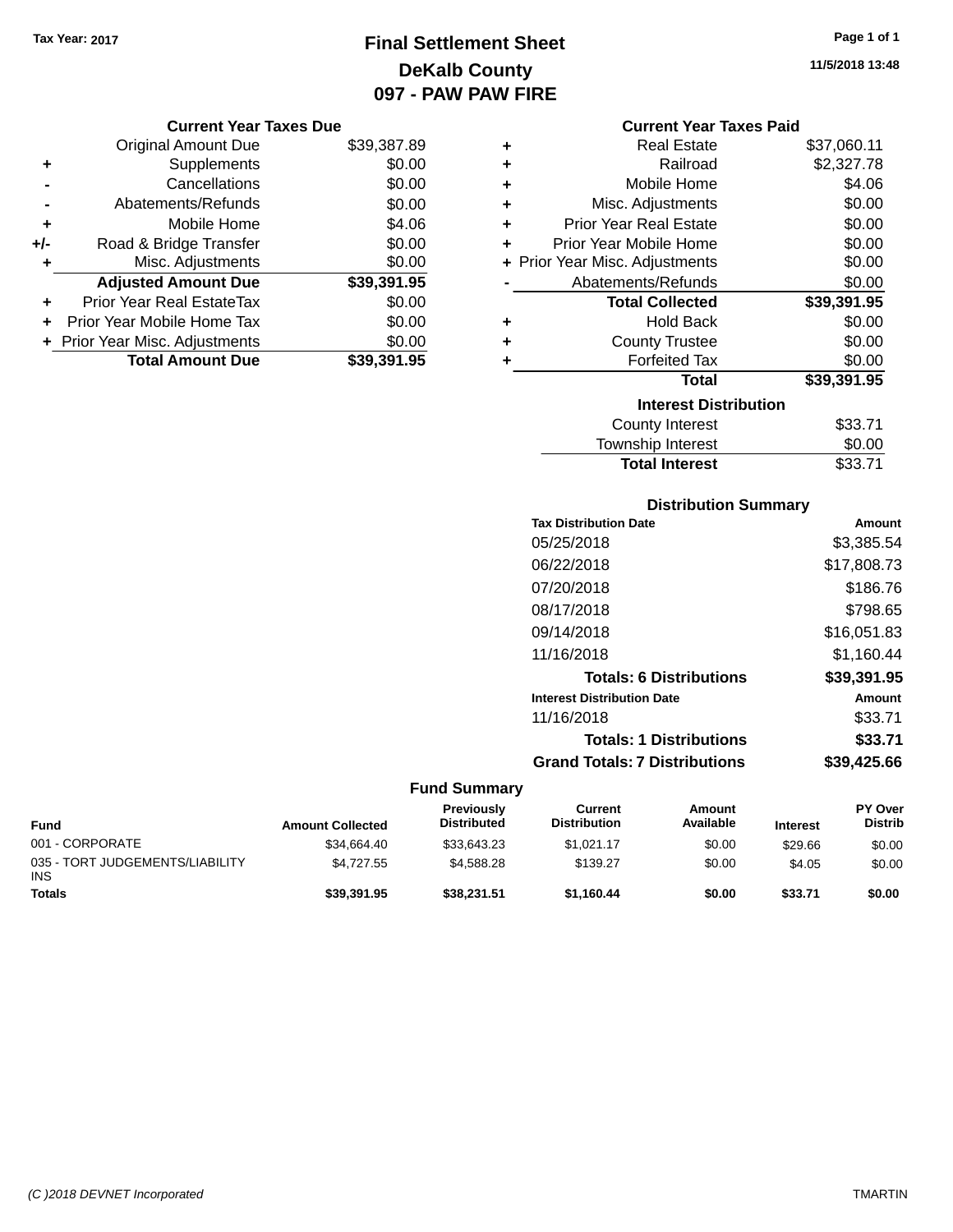### **Final Settlement Sheet Tax Year: 2017 Page 1 of 1 DeKalb County 098 - SANDWICH FIRE**

#### **Current Year Taxes Due**

|     | <b>Original Amount Due</b>       | \$588,911.64 |
|-----|----------------------------------|--------------|
| ٠   | Supplements                      | \$23.26      |
|     | Cancellations                    | \$1,022.96   |
|     | Abatements/Refunds               | \$0.00       |
| ٠   | Mobile Home                      | \$358.54     |
| +/- | Road & Bridge Transfer           | \$0.00       |
| ٠   | Misc. Adjustments                | \$0.00       |
|     | <b>Adjusted Amount Due</b>       | \$588,270.48 |
|     | <b>Prior Year Real EstateTax</b> | \$0.00       |
|     | Prior Year Mobile Home Tax       | \$0.00       |
|     | + Prior Year Misc. Adjustments   | \$582.41     |
|     | <b>Total Amount Due</b>          | \$588,852.89 |

| ٠ | <b>Real Estate</b>             | \$583,903.13 |
|---|--------------------------------|--------------|
| ٠ | Railroad                       | \$2,694.78   |
| ٠ | Mobile Home                    | \$353.98     |
| ٠ | Misc. Adjustments              | \$0.00       |
| ٠ | <b>Prior Year Real Estate</b>  | \$0.00       |
| ٠ | Prior Year Mobile Home         | \$0.00       |
|   | + Prior Year Misc. Adjustments | \$582.41     |
|   | Abatements/Refunds             | \$0.00       |
|   | <b>Total Collected</b>         | \$587,534.30 |
| ٠ | <b>Hold Back</b>               | \$0.00       |
| ٠ | <b>County Trustee</b>          | \$1,154.79   |
| ٠ | <b>Forfeited Tax</b>           | \$163.80     |
|   | Total                          | \$588,852.89 |
|   | <b>Interest Distribution</b>   |              |
|   | <b>County Interest</b>         | \$502.74     |
|   | The contract of the second     | mm nn        |

### Township Interest \$0.00 **Total Interest** \$502.74

#### **Distribution Summary**

| <b>Tax Distribution Date</b>         | Amount       |
|--------------------------------------|--------------|
| 05/25/2018                           | \$64,902.11  |
| 06/22/2018                           | \$256,323.00 |
| 07/20/2018                           | \$8,364.21   |
| 08/17/2018                           | \$11,124.47  |
| 09/14/2018                           | \$223.711.03 |
| 11/16/2018                           | \$23,109.48  |
| <b>Totals: 6 Distributions</b>       | \$587,534.30 |
| <b>Interest Distribution Date</b>    | Amount       |
| 11/16/2018                           | \$502.74     |
| <b>Totals: 1 Distributions</b>       | \$502.74     |
| <b>Grand Totals: 7 Distributions</b> | \$588,037.04 |

### **Fund Summary**

| <b>Fund</b>                                   | <b>Amount Collected</b> | Previously<br><b>Distributed</b> | Current<br><b>Distribution</b> | Amount<br>Available | <b>Interest</b> | PY Over<br><b>Distrib</b> |
|-----------------------------------------------|-------------------------|----------------------------------|--------------------------------|---------------------|-----------------|---------------------------|
| 001 - CORPORATE                               | \$523,738.07            | \$503.137.87                     | \$20,600.20                    | \$0.00              | \$448.15        | \$0.00                    |
| 027 - AUDIT                                   | \$5.183.82              | \$4.979.93                       | \$203.89                       | \$0.00              | \$4.44          | \$0.00                    |
| 035 - TORT JUDGEMENTS/LIABILITY<br><b>INS</b> | \$65,296.80             | \$62,728.49                      | \$2.568.31                     | \$0.00              | \$55.87         | \$0.00                    |
| 109 - PRIOR YEAR ADJUSTMENT                   | $$-6.684.39$            | $$-6.421.47$                     | $$-262.92$                     | \$0.00              | (\$5.72)        | \$0.00                    |
| <b>Totals</b>                                 | \$587,534.30            | \$564,424.82                     | \$23,109.48                    | \$0.00              | \$502.74        | \$0.00                    |

| Year Source             | <b>Account Type</b>                      | <b>Amount Adjustment Description</b>                   |
|-------------------------|------------------------------------------|--------------------------------------------------------|
| 2016 RE - Real Estate   | Back Tax Collected                       | \$51.39 DOBSON REDEMPTION 19-26-481-012 by TBA         |
|                         | 2016 RE - Real Estate Back Tax Collected | \$531.02 CHICAGO TITLE LAND TR CO 19-26-484-016 by TBA |
| <b>Totals 2 entries</b> |                                          | \$582.41                                               |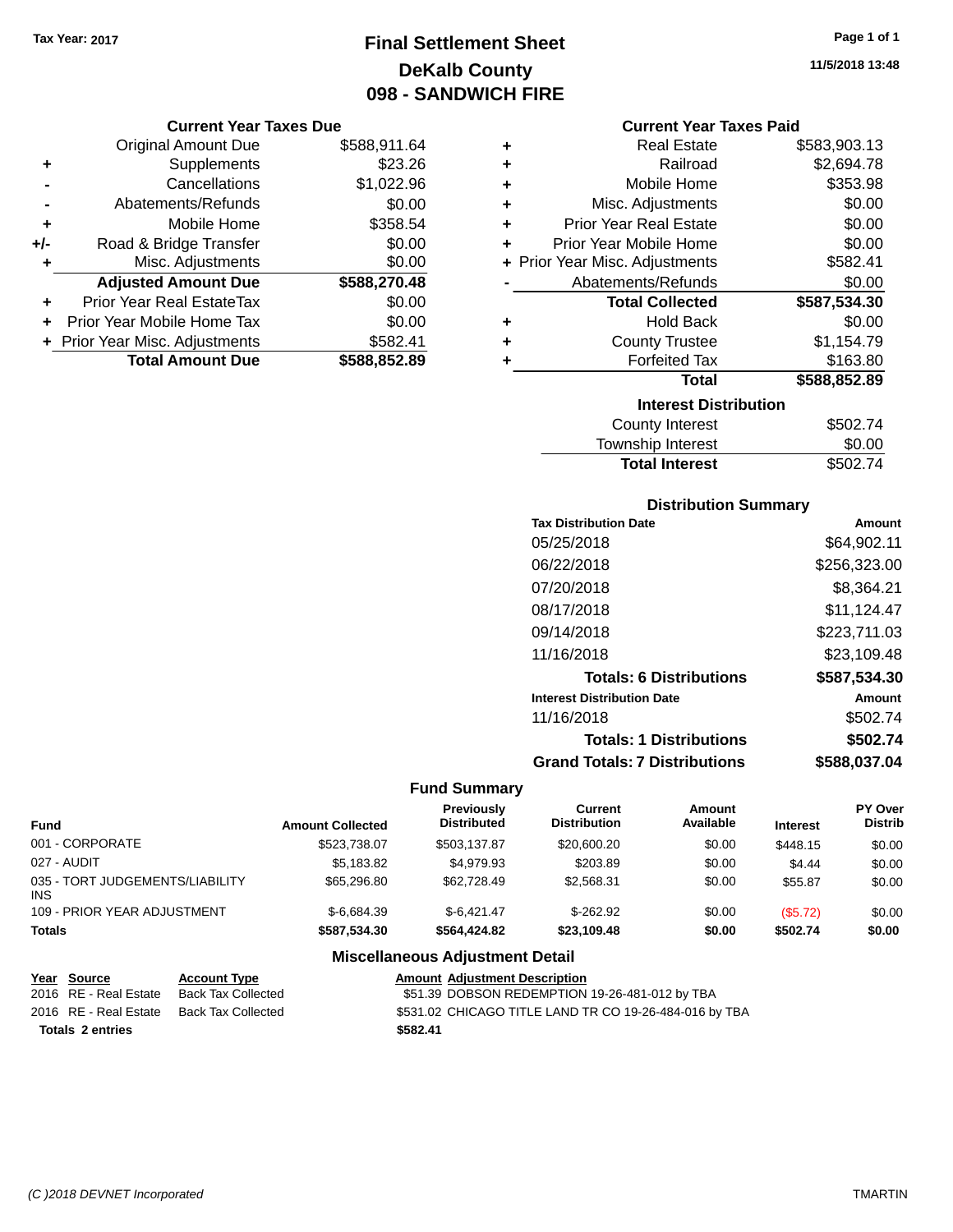### **Final Settlement Sheet Tax Year: 2017 Page 1 of 1 DeKalb County 099 - SHABBONA FIRE**

#### **Current Year Taxes Due**

|       | <b>Original Amount Due</b>       | \$193,854.53 |
|-------|----------------------------------|--------------|
| ٠     | Supplements                      | \$0.00       |
|       | Cancellations                    | \$137.68     |
|       | Abatements/Refunds               | \$0.00       |
| ٠     | Mobile Home                      | \$4.06       |
| $+/-$ | Road & Bridge Transfer           | \$0.00       |
| ٠     | Misc. Adjustments                | \$46.07      |
|       | <b>Adjusted Amount Due</b>       | \$193,766.98 |
|       | <b>Prior Year Real EstateTax</b> | \$0.00       |
|       | Prior Year Mobile Home Tax       | \$0.00       |
|       | + Prior Year Misc. Adjustments   | \$0.00       |
|       | <b>Total Amount Due</b>          | \$193.766.98 |

| ٠ | <b>Real Estate</b>             | \$187,495.42 |
|---|--------------------------------|--------------|
| ÷ | Railroad                       | \$6,219.72   |
| ٠ | Mobile Home                    | \$4.06       |
| ٠ | Misc. Adjustments              | \$46.07      |
| ٠ | <b>Prior Year Real Estate</b>  | \$0.00       |
| ٠ | Prior Year Mobile Home         | \$0.00       |
|   | + Prior Year Misc. Adjustments | \$0.00       |
|   | Abatements/Refunds             | \$0.00       |
|   | <b>Total Collected</b>         | \$193,765.27 |
| ٠ | <b>Hold Back</b>               | \$0.00       |
| ٠ | <b>County Trustee</b>          | \$1.71       |
|   |                                |              |
| ٠ | <b>Forfeited Tax</b>           | \$0.00       |
|   | <b>Total</b>                   | \$193,766.98 |
|   | <b>Interest Distribution</b>   |              |
|   | <b>County Interest</b>         | \$165.80     |

| <b>Total Interest</b> | \$165.80 |
|-----------------------|----------|
| Township Interest     | \$0.00   |
| County Interest       | \$165.80 |

#### **Distribution Summary**

| <b>Tax Distribution Date</b>         | Amount       |
|--------------------------------------|--------------|
| 05/25/2018                           | \$16,849.12  |
| 06/22/2018                           | \$94,119.35  |
| 07/20/2018                           | \$725.63     |
| 08/17/2018                           | \$2,555.57   |
| 09/14/2018                           | \$77,711.85  |
| 11/16/2018                           | \$1,803.75   |
| <b>Totals: 6 Distributions</b>       | \$193,765.27 |
| <b>Interest Distribution Date</b>    | Amount       |
| 11/16/2018                           | \$165.80     |
| <b>Totals: 1 Distributions</b>       | \$165.80     |
| <b>Grand Totals: 7 Distributions</b> | \$193,931.07 |

### **Fund Summary**

| Fund                                    | <b>Amount Collected</b> | Previously<br><b>Distributed</b> | Current<br><b>Distribution</b> | Amount<br>Available | <b>Interest</b> | PY Over<br><b>Distrib</b> |
|-----------------------------------------|-------------------------|----------------------------------|--------------------------------|---------------------|-----------------|---------------------------|
| 001 - CORPORATE                         | \$132,400.97            | \$131.168.45                     | \$1.232.52                     | \$0.00              | \$113.29        | \$0.00                    |
| 035 - TORT JUDGEMENTS/LIABILITY<br>INS. | \$26,681.48             | \$26.433.11                      | \$248.37                       | \$0.00              | \$22.83         | \$0.00                    |
| 064 - AMBULANCE                         | \$34.682.82             | \$34.359.96                      | \$322.86                       | \$0.00              | \$29.68         | \$0.00                    |
| <b>Totals</b>                           | \$193,765.27            | \$191.961.52                     | \$1,803.75                     | \$0.00              | \$165.80        | \$0.00                    |

### **Miscellaneous Adjustment Detail**

| Year Source      | <b>Account Type</b>                        | <b>Amount Adjustment Description</b>          |
|------------------|--------------------------------------------|-----------------------------------------------|
|                  | 2017 RE - Real Estate Paymt In Lieu of Tax | \$46.07 HOUSING AUTHORITY SEQUOYA APTS by TBA |
| Totals 1 entries |                                            | \$46.07                                       |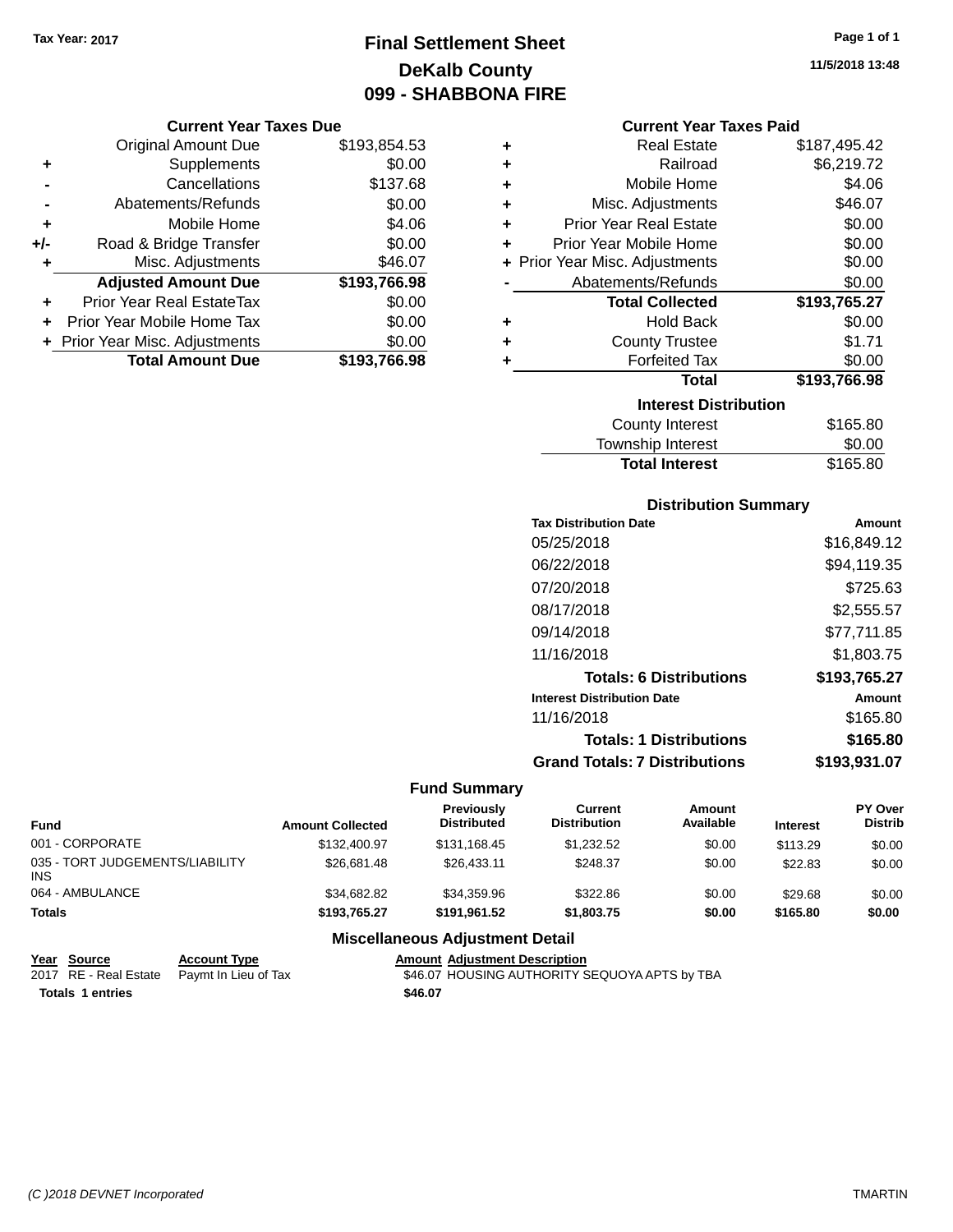### **Final Settlement Sheet Tax Year: 2017 Page 1 of 1 DeKalb County 100 - SOMONAUK FIRE**

#### **Current Year Taxes Due**

|       | <b>Original Amount Due</b>     | \$263,031.26 |
|-------|--------------------------------|--------------|
| ٠     | Supplements                    | \$0.00       |
|       | Cancellations                  | \$442.88     |
|       | Abatements/Refunds             | \$0.00       |
| ٠     | Mobile Home                    | \$8.23       |
| $+/-$ | Road & Bridge Transfer         | \$0.00       |
| ٠     | Misc. Adjustments              | \$0.00       |
|       | <b>Adjusted Amount Due</b>     | \$262,596.61 |
|       | Prior Year Real EstateTax      | \$0.00       |
|       | Prior Year Mobile Home Tax     | \$0.00       |
|       | + Prior Year Misc. Adjustments | \$0.00       |
|       | <b>Total Amount Due</b>        | \$262,596.61 |

| ٠ | <b>Real Estate</b>             | \$257,405.18 |
|---|--------------------------------|--------------|
| ÷ | Railroad                       | \$5,183.20   |
| ٠ | Mobile Home                    | \$8.23       |
| ٠ | Misc. Adjustments              | \$0.00       |
| ÷ | <b>Prior Year Real Estate</b>  | \$0.00       |
| ٠ | Prior Year Mobile Home         | \$0.00       |
|   | + Prior Year Misc. Adjustments | \$0.00       |
|   | Abatements/Refunds             | \$0.00       |
|   |                                |              |
|   | <b>Total Collected</b>         | \$262,596.61 |
| ٠ | <b>Hold Back</b>               | \$0.00       |
| ٠ | <b>County Trustee</b>          | \$0.00       |
| ٠ | <b>Forfeited Tax</b>           | \$0.00       |
|   | <b>Total</b>                   | \$262,596.61 |
|   | <b>Interest Distribution</b>   |              |
|   | County Interest                | \$224.70     |

#### **Distribution Summary**

Total Interest \$224.70

| <b>Tax Distribution Date</b>         | Amount       |
|--------------------------------------|--------------|
| 05/25/2018                           | \$26,410.18  |
| 06/22/2018                           | \$124,329.92 |
| 07/20/2018                           | \$1.819.84   |
| 08/17/2018                           | \$3,562.91   |
| 09/14/2018                           | \$98,218.38  |
| 11/16/2018                           | \$8,255,38   |
| <b>Totals: 6 Distributions</b>       | \$262,596.61 |
| <b>Interest Distribution Date</b>    | Amount       |
| 11/16/2018                           | \$224.70     |
| <b>Totals: 1 Distributions</b>       | \$224.70     |
| <b>Grand Totals: 7 Distributions</b> | \$262,821.31 |

### **Fund Summary**

| Fund                        | <b>Amount Collected</b> | <b>Previously</b><br><b>Distributed</b> | Current<br><b>Distribution</b> | Amount<br>Available | <b>Interest</b> | <b>PY Over</b><br><b>Distrib</b> |
|-----------------------------|-------------------------|-----------------------------------------|--------------------------------|---------------------|-----------------|----------------------------------|
| 001 - CORPORATE             | \$147,840.59            | \$143.192.82                            | \$4.647.77                     | \$0.00              | \$126.51        | \$0.00                           |
| 064 - AMBULANCE             | \$122,349.79            | \$118,503.44                            | \$3.846.35                     | \$0.00              | \$104.69        | \$0.00                           |
| 109 - PRIOR YEAR ADJUSTMENT | $$-7.593.77$            | $$-7,355.03$                            | $$-238.74$                     | \$0.00              | (\$6.50)        | \$0.00                           |
| Totals                      | \$262.596.61            | \$254.341.23                            | \$8,255,38                     | \$0.00              | \$224.70        | \$0.00                           |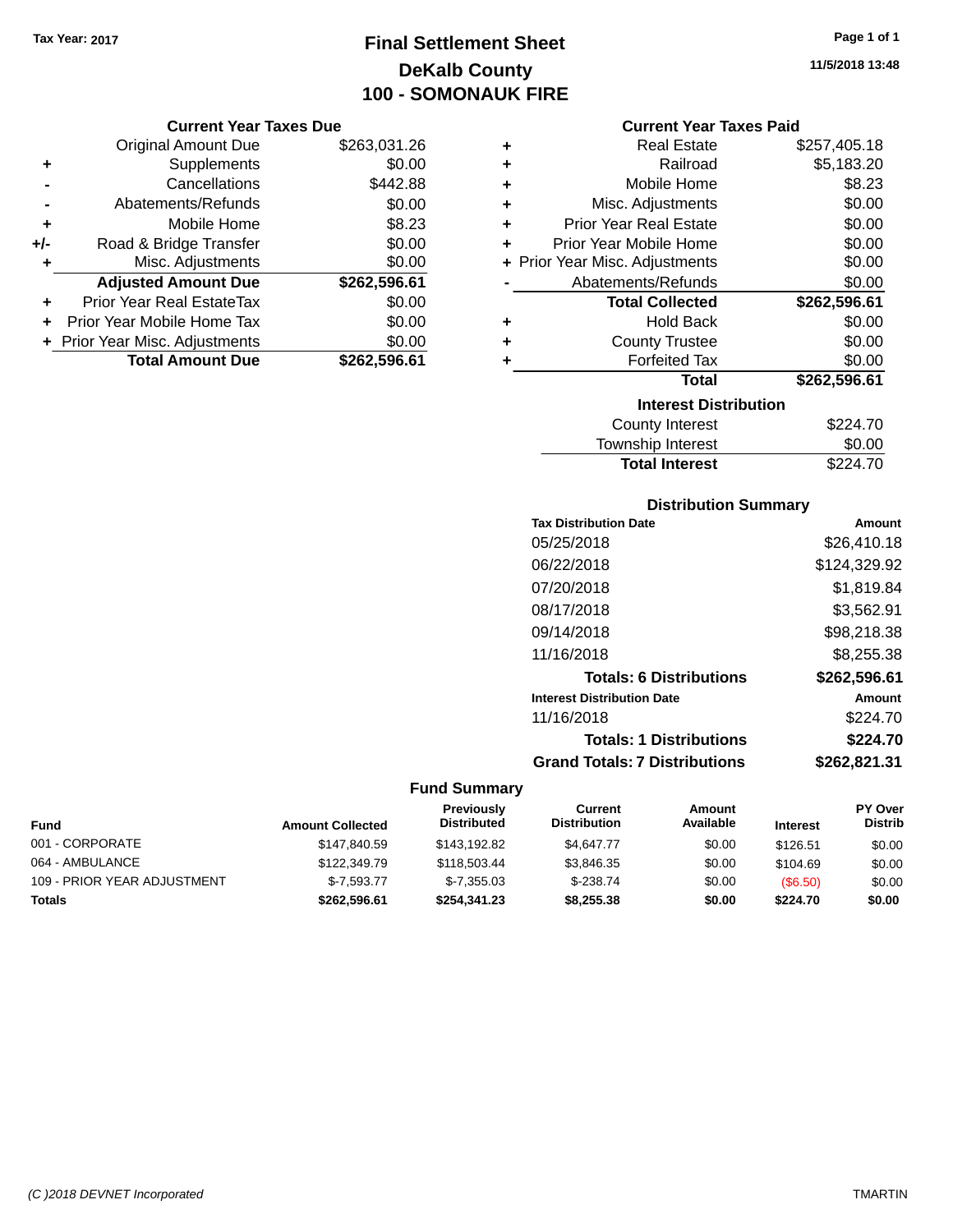### **Final Settlement Sheet Tax Year: 2017 Page 1 of 1 DeKalb County 101 - SYCAMORE FIRE**

#### **Current Year Taxes Due**

|       | <b>Original Amount Due</b>       | \$346,054.40 |
|-------|----------------------------------|--------------|
| ٠     | Supplements                      | \$21.38      |
|       | Cancellations                    | \$453.68     |
|       | Abatements/Refunds               | \$0.00       |
| ٠     | Mobile Home                      | \$10.44      |
| $+/-$ | Road & Bridge Transfer           | \$0.00       |
| ٠     | Misc. Adjustments                | \$0.00       |
|       | <b>Adjusted Amount Due</b>       | \$345,632.54 |
| ÷     | <b>Prior Year Real EstateTax</b> | \$0.00       |
|       | Prior Year Mobile Home Tax       | \$0.00       |
|       | + Prior Year Misc. Adjustments   | \$0.00       |
|       | <b>Total Amount Due</b>          | \$345,632.54 |

| ٠ | <b>Real Estate</b>             | \$345,611.42 |
|---|--------------------------------|--------------|
| ÷ | Railroad                       | \$0.00       |
| ÷ | Mobile Home                    | \$10.44      |
| ٠ | Misc. Adjustments              | \$0.00       |
| ÷ | <b>Prior Year Real Estate</b>  | \$0.00       |
| ÷ | Prior Year Mobile Home         | \$0.00       |
|   | + Prior Year Misc. Adjustments | \$0.00       |
|   | Abatements/Refunds             | \$0.00       |
|   |                                |              |
|   | <b>Total Collected</b>         | \$345,621.86 |
| ٠ | <b>Hold Back</b>               | \$0.00       |
| ÷ | <b>County Trustee</b>          | \$10.68      |
| ٠ | <b>Forfeited Tax</b>           | \$0.00       |
|   | <b>Total</b>                   | \$345,632.54 |
|   | <b>Interest Distribution</b>   |              |
|   | County Interest                | \$295.74     |

## Total Interest \$295.74

| <b>Distribution Summary</b>          |              |
|--------------------------------------|--------------|
| <b>Tax Distribution Date</b>         | Amount       |
| 05/25/2018                           | \$41.324.34  |
| 06/22/2018                           | \$152,895.27 |
| 07/20/2018                           | \$2,299.83   |
| 08/17/2018                           | \$4,517.29   |
| 09/14/2018                           | \$137,181.28 |
| 11/16/2018                           | \$7,403.85   |
| <b>Totals: 6 Distributions</b>       | \$345,621.86 |
| <b>Interest Distribution Date</b>    | Amount       |
| 11/16/2018                           | \$295.74     |
| <b>Totals: 1 Distributions</b>       | \$295.74     |
| <b>Grand Totals: 7 Distributions</b> | \$345,917.60 |

### **Fund Summary**

| <b>Fund</b>     | <b>Amount Collected</b> | <b>Previously</b><br><b>Distributed</b> | Current<br><b>Distribution</b> | Amount<br>Available | <b>Interest</b> | <b>PY Over</b><br><b>Distrib</b> |
|-----------------|-------------------------|-----------------------------------------|--------------------------------|---------------------|-----------------|----------------------------------|
| 001 - CORPORATE | \$178,619.11            | \$174,792,76                            | \$3.826.35                     | \$0.00              | \$152.84        | \$0.00                           |
| 064 - AMBULANCE | \$167,002.75            | \$163,425.25                            | \$3,577.50                     | \$0.00              | \$142.90        | \$0.00                           |
| <b>Totals</b>   | \$345.621.86            | \$338,218,01                            | \$7,403.85                     | \$0.00              | \$295.74        | \$0.00                           |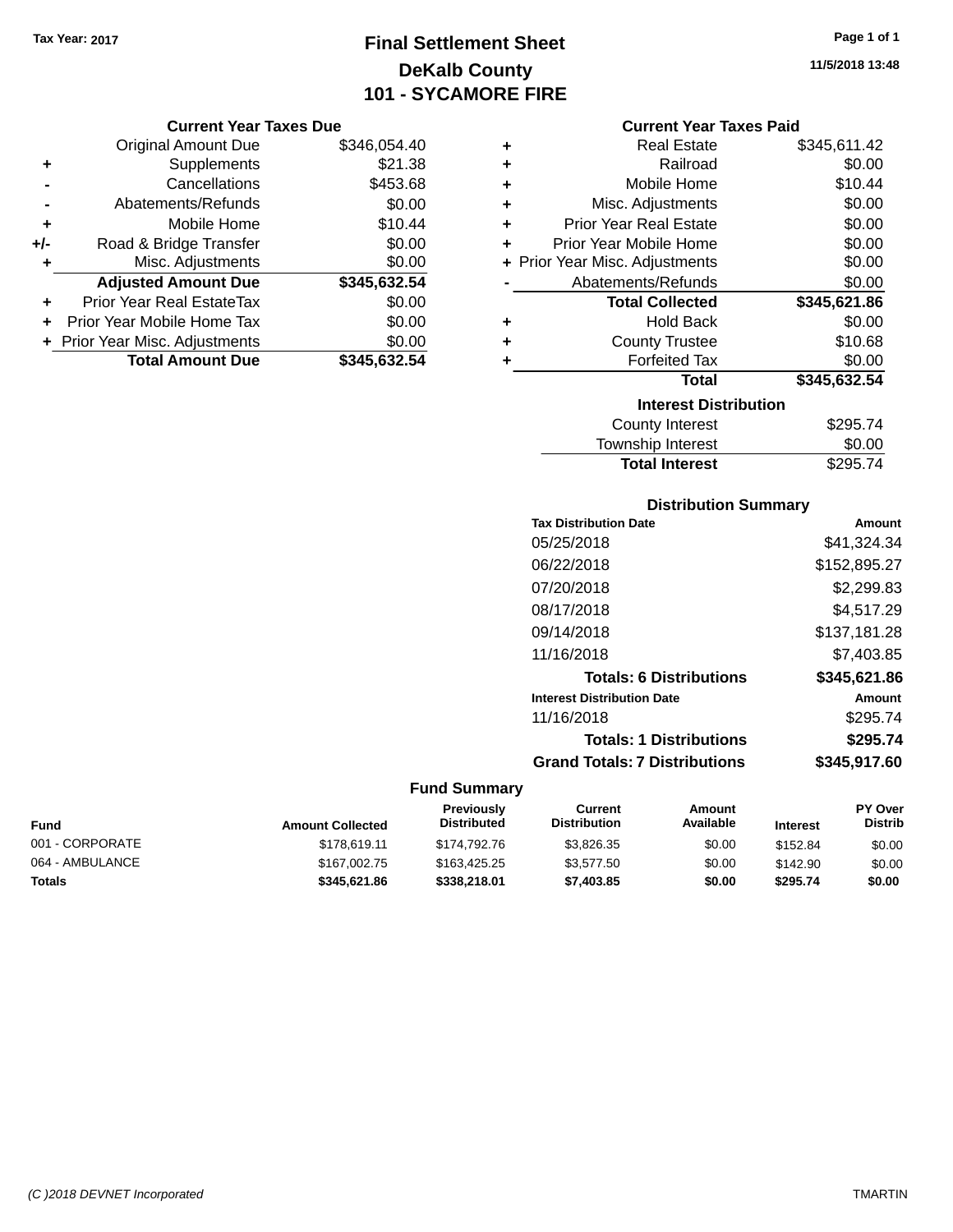### **Final Settlement Sheet Tax Year: 2017 Page 1 of 1 DeKalb County 102 - WATERMAN FIRE**

#### **Current Year Taxes Due**

|       | <b>Original Amount Due</b>       | \$157,773.29 |
|-------|----------------------------------|--------------|
| ٠     | Supplements                      | \$0.00       |
|       | Cancellations                    | \$128.06     |
|       | Abatements/Refunds               | \$0.01       |
| ٠     | Mobile Home                      | \$32.42      |
| $+/-$ | Road & Bridge Transfer           | \$0.00       |
| ٠     | Misc. Adjustments                | \$0.00       |
|       | <b>Adjusted Amount Due</b>       | \$157,677.64 |
|       | <b>Prior Year Real EstateTax</b> | (\$11.22)    |
|       | Prior Year Mobile Home Tax       | \$0.00       |
|       | + Prior Year Misc. Adjustments   | \$0.00       |
|       | <b>Total Amount Due</b>          | \$157,666.42 |

|   | <b>Current Year Taxes Paid</b> |              |
|---|--------------------------------|--------------|
| ÷ | <b>Real Estate</b>             | \$154,344.80 |
| ÷ | Railroad                       | \$3,285.96   |
| ÷ | Mobile Home                    | \$30.68      |
| ÷ | Misc. Adjustments              | \$0.00       |
| ÷ | <b>Prior Year Real Estate</b>  | (\$11.22)    |
| ÷ | Prior Year Mobile Home         | \$0.00       |
|   | + Prior Year Misc. Adjustments | \$0.00       |
|   | Abatements/Refunds             | \$0.01       |
|   | <b>Total Collected</b>         | \$157,650.21 |
| ÷ | <b>Hold Back</b>               | \$0.00       |
| ÷ | <b>County Trustee</b>          | \$16.21      |
| ٠ | <b>Forfeited Tax</b>           | \$0.00       |
|   | Total                          | \$157,666.42 |
|   |                                |              |

| <b>Interest Distribution</b> |          |
|------------------------------|----------|
| County Interest              | \$134.90 |
| Township Interest            | \$0.00   |
| <b>Total Interest</b>        | \$134.90 |

#### **Distribution Summary**

| <b>Tax Distribution Date</b>         | Amount       |
|--------------------------------------|--------------|
| 05/25/2018                           | \$15,015.47  |
| 06/22/2018                           | \$77,378.43  |
| 07/20/2018                           | \$1.374.88   |
| 08/17/2018                           | \$1.596.97   |
| 09/14/2018                           | \$58,872.31  |
| 11/16/2018                           | \$3.412.15   |
| <b>Totals: 6 Distributions</b>       | \$157.650.21 |
| <b>Interest Distribution Date</b>    | Amount       |
| 11/16/2018                           | \$134.90     |
| <b>Totals: 1 Distributions</b>       | \$134.90     |
| <b>Grand Totals: 7 Distributions</b> | \$157,785.11 |
|                                      |              |

### **Fund Summary**

| Fund            | <b>Amount Collected</b> | <b>Previously</b><br>Distributed | Current<br><b>Distribution</b> | Amount<br>Available | <b>Interest</b> | <b>PY Over</b><br><b>Distrib</b> |
|-----------------|-------------------------|----------------------------------|--------------------------------|---------------------|-----------------|----------------------------------|
| 001 - CORPORATE | \$157.650.21            | \$154,238,06                     | \$3,412.15                     | \$0.00              | \$134.90        | \$0.00                           |
| Totals          | \$157.650.21            | \$154,238,06                     | \$3,412.15                     | \$0.00              | \$134.90        | \$0.00                           |
|                 |                         |                                  |                                |                     |                 |                                  |

#### **Abatement Detail**

| Year Source                        | <b>Account Type</b> | <b>Amount Adiustment Description</b>             |
|------------------------------------|---------------------|--------------------------------------------------|
| 2017 RE - Real Estate RE Abatement |                     | \$0.01 PTAB INTEREST REFUND 14-16-434-002 by TBA |
| Totals 1 entries                   |                     | \$0.01                                           |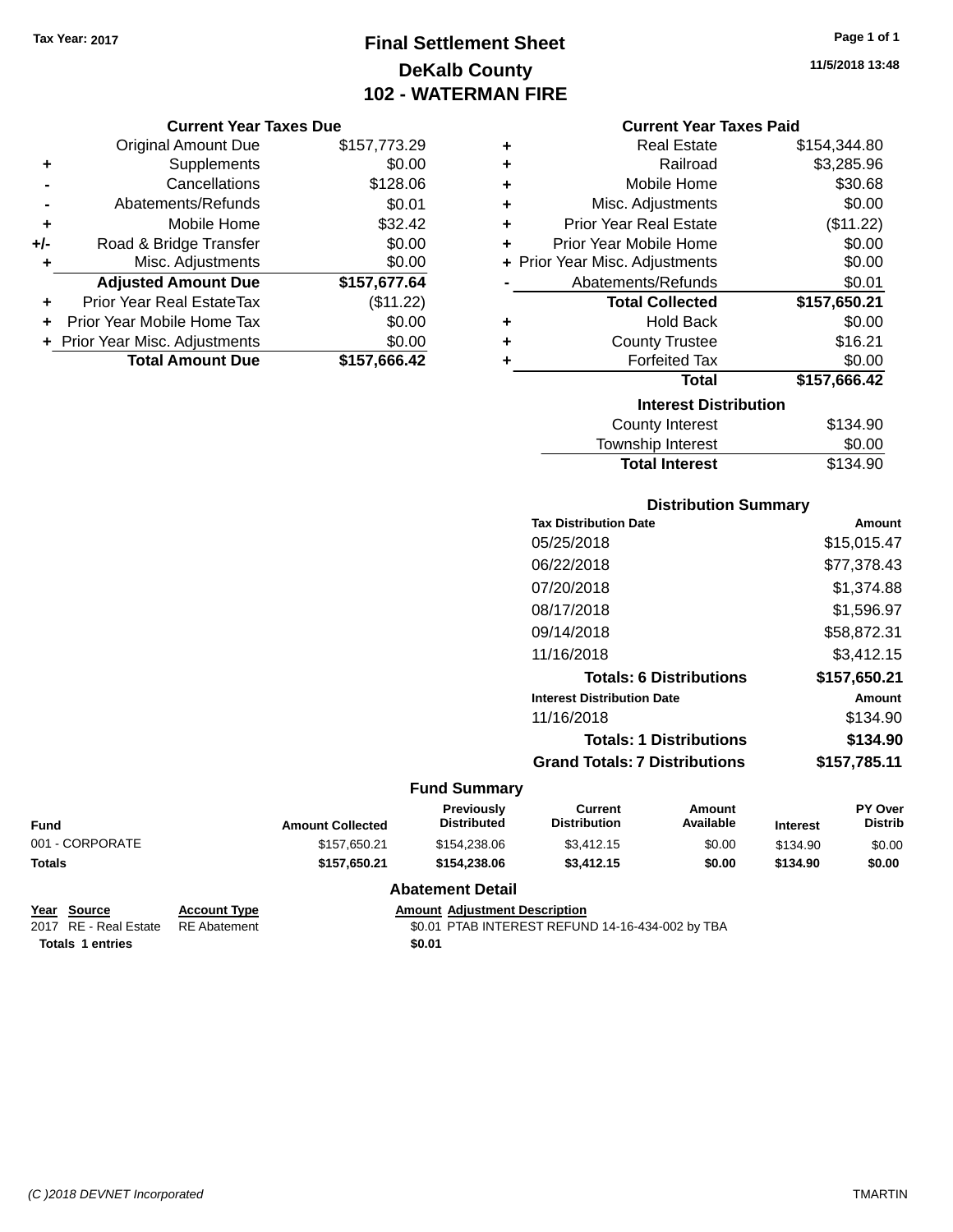### **Final Settlement Sheet Tax Year: 2017 Page 1 of 1 DeKalb County 103 - EARLVILLE LIBRARY DISTRICT**

**11/5/2018 13:48**

#### **Current Year Taxes Paid**

|     | <b>Current Year Taxes Due</b>  |            |   |              |
|-----|--------------------------------|------------|---|--------------|
|     | Original Amount Due            | \$5,052.71 | ٠ |              |
|     | Supplements                    | \$0.00     |   |              |
|     | Cancellations                  | \$0.00     |   |              |
|     | Abatements/Refunds             | \$0.00     | ٠ |              |
|     | Mobile Home                    | \$0.00     |   | Pri          |
| +/- | Road & Bridge Transfer         | \$0.00     |   | Prior        |
|     | Misc. Adjustments              | \$0.00     |   | + Prior Year |
|     | <b>Adjusted Amount Due</b>     | \$5,052.71 |   | Αł           |
|     | Prior Year Real EstateTax      | \$0.00     |   |              |
|     | Prior Year Mobile Home Tax     | \$0.00     | ٠ |              |
|     | + Prior Year Misc. Adjustments | \$0.00     | ٠ |              |
|     | <b>Total Amount Due</b>        | \$5,052.71 |   |              |
|     |                                |            |   |              |

| ٠ | <b>Real Estate</b>             | \$5,052.71 |
|---|--------------------------------|------------|
| ٠ | Railroad                       | \$0.00     |
| ٠ | Mobile Home                    | \$0.00     |
| ٠ | Misc. Adjustments              | \$0.00     |
| ٠ | <b>Prior Year Real Estate</b>  | \$0.00     |
| ٠ | Prior Year Mobile Home         | \$0.00     |
|   | + Prior Year Misc. Adjustments | \$0.00     |
|   | Abatements/Refunds             | \$0.00     |
|   | <b>Total Collected</b>         | \$5,052.71 |
| ٠ | Hold Back                      | \$0.00     |
| ÷ | <b>County Trustee</b>          | \$0.00     |
| ٠ | <b>Forfeited Tax</b>           | \$0.00     |
|   | Total                          | \$5,052.71 |
|   | <b>Interest Distribution</b>   |            |
|   | County Interest                | \$4.32     |
|   | <b>Township Interest</b>       | \$0.00     |
|   | <b>Total Interest</b>          | \$4.32     |

| <b>Distribution Summary</b> |  |
|-----------------------------|--|
|-----------------------------|--|

| <b>Tax Distribution Date</b>         | Amount     |
|--------------------------------------|------------|
| 05/25/2018                           | \$838.95   |
| 06/22/2018                           | \$1,970.52 |
| 07/20/2018                           | \$51.84    |
| 09/14/2018                           | \$1,963.60 |
| 11/16/2018                           | \$227.80   |
| <b>Totals: 5 Distributions</b>       | \$5,052.71 |
| <b>Interest Distribution Date</b>    | Amount     |
| 11/16/2018                           | \$4.32     |
| <b>Totals: 1 Distributions</b>       | \$4.32     |
| <b>Grand Totals: 6 Distributions</b> | \$5,057.03 |

|                                                     |                         | Previously         | Current             | Amount    |                 | <b>PY Over</b> |
|-----------------------------------------------------|-------------------------|--------------------|---------------------|-----------|-----------------|----------------|
| <b>Fund</b>                                         | <b>Amount Collected</b> | <b>Distributed</b> | <b>Distribution</b> | Available | <b>Interest</b> | <b>Distrib</b> |
| 001 - CORPORATE                                     | \$2,809.63              | \$2,682.97         | \$126.66            | \$0.00    | \$2.41          | \$0.00         |
| 004 - OPERATIONS & MAINTENANCE                      | \$371.89                | \$355.12           | \$16.77             | \$0.00    | \$0.32          | \$0.00         |
| 027 - AUDIT                                         | \$86.06                 | \$82.17            | \$3.89              | \$0.00    | \$0.07          | \$0.00         |
| 031 - WORKING CASH                                  | \$0.00                  | \$0.00             | \$0.00              | \$0.00    | \$0.00          | \$0.00         |
| 035 - TORT JUDGMENTS, LIABILITY<br><b>INSURANCE</b> | \$1.454.41              | \$1,388.84         | \$65.57             | \$0.00    | \$1.24          | \$0.00         |
| 047 - SOCIAL SECURITY                               | \$330.72                | \$315.81           | \$14.91             | \$0.00    | \$0.28          | \$0.00         |
| <b>Totals</b>                                       | \$5.052.71              | \$4,824.91         | \$227.80            | \$0.00    | \$4.32          | \$0.00         |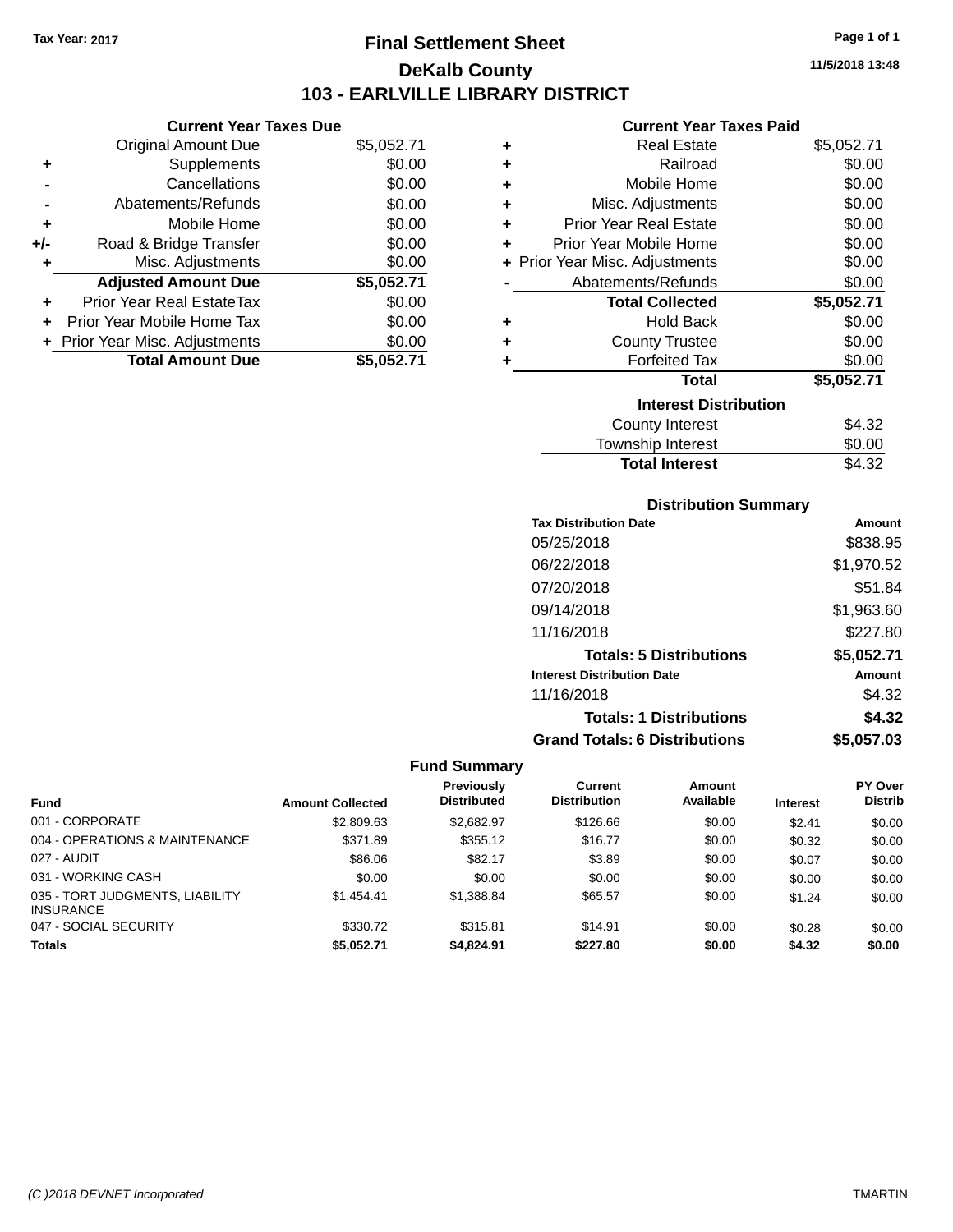### **Final Settlement Sheet Tax Year: 2017 Page 1 of 2 DeKalb County 110 - DEKALB PARK**

#### **Current Year Taxes Due**

|       | <b>Original Amount Due</b>       | \$3,961,924.33 |
|-------|----------------------------------|----------------|
| ٠     | Supplements                      | \$4,376.97     |
|       | Cancellations                    | \$93,203.90    |
|       | Abatements/Refunds               | \$27,390.21    |
| ÷     | Mobile Home                      | \$1,733.42     |
| $+/-$ | Road & Bridge Transfer           | \$0.00         |
| ٠     | Misc. Adjustments                | \$2,165.21     |
|       | <b>Adjusted Amount Due</b>       | \$3,849,605.82 |
| ÷     | <b>Prior Year Real EstateTax</b> | (\$2,254.90)   |
|       | Prior Year Mobile Home Tax       | \$0.00         |
|       | + Prior Year Misc. Adjustments   | \$24.21        |
|       | <b>Total Amount Due</b>          | \$3,847,375.13 |

#### **Current Year Taxes Paid**

| ٠ | <b>Real Estate</b>             | \$3,855,947.88 |
|---|--------------------------------|----------------|
| ٠ | Railroad                       | \$14,974.40    |
| ٠ | Mobile Home                    | \$1,733.41     |
| ٠ | Misc. Adjustments              | \$2,165.21     |
| ٠ | <b>Prior Year Real Estate</b>  | (\$2,254.90)   |
| ٠ | Prior Year Mobile Home         | \$0.00         |
|   | + Prior Year Misc. Adjustments | \$24.21        |
|   | Abatements/Refunds             | \$27,390.21    |
|   | <b>Total Collected</b>         | \$3,845,200.00 |
| ٠ | <b>Hold Back</b>               | \$0.00         |
| ٠ | <b>County Trustee</b>          | \$2,175.12     |
| ٠ | <b>Forfeited Tax</b>           | \$0.01         |
|   | <b>Total</b>                   | \$3,847,375.13 |
|   | <b>Interest Distribution</b>   |                |
|   | County Interest                | \$3.313.67     |

| <b>Total Interest</b> | \$3,313.67 |
|-----------------------|------------|
| Township Interest     | \$0.00     |
| County Interest       | \$3,313.67 |

#### **Distribution Summary**

| <b>Tax Distribution Date</b>         | Amount         |
|--------------------------------------|----------------|
| 05/25/2018                           | \$357,443.50   |
| 06/22/2018                           | \$1,660,990.28 |
| 07/20/2018                           | \$12,875.97    |
| 08/17/2018                           | \$75,285.72    |
| 09/14/2018                           | \$1,638,077.97 |
| 11/16/2018                           | \$100,526.56   |
| <b>Totals: 6 Distributions</b>       | \$3,845,200.00 |
| <b>Interest Distribution Date</b>    | Amount         |
| 11/16/2018                           | \$3,313.67     |
| <b>Totals: 1 Distributions</b>       | \$3,313.67     |
| <b>Grand Totals: 7 Distributions</b> | \$3,848,513.67 |

#### **Fund Summary**

| <b>Amount Collected</b> | Previously<br><b>Distributed</b> | Current<br><b>Distribution</b> | Amount<br>Available | <b>Interest</b> | <b>PY Over</b><br><b>Distrib</b> |
|-------------------------|----------------------------------|--------------------------------|---------------------|-----------------|----------------------------------|
| \$1,319,065.07          | \$1,284,580.19                   | \$34,484.88                    | \$0.00              | \$1,136.73      | \$0.00                           |
| \$1,241,545.87          | \$1,209,087.66                   | \$32,458.21                    | \$0.00              | \$1,069.92      | \$0.00                           |
| \$335,212.99            | \$326,449.41                     | \$8,763.58                     | \$0.00              | \$288.88        | \$0.00                           |
| \$25,805.12             | \$25,130.51                      | \$674.61                       | \$0.00              | \$22.24         | \$0.00                           |
| \$61,054.10             | \$59,457.95                      | \$1,596.15                     | \$0.00              | \$52.61         | \$0.00                           |
| \$162,778.86            | \$158,523.28                     | \$4,255.58                     | \$0.00              | \$140.28        | \$0.00                           |
| \$19,456.71             | \$18,948.04                      | \$508.67                       | \$0.00              | \$16.77         | \$0.00                           |
| \$48,514.89             | \$47,246.56                      | \$1,268.33                     | \$0.00              | \$41.81         | \$0.00                           |
| \$305,174.31            | \$297,196.00                     | \$7,978.31                     | \$0.00              | \$262.99        | \$0.00                           |
| \$120,150.98            | \$117,009.80                     | \$3.141.18                     | \$0.00              | \$103.54        | \$0.00                           |
| \$206,441.10            | \$201.044.04                     | \$5,397.06                     | \$0.00              | \$177.90        | \$0.00                           |
| \$3,845,200.00          | \$3,744,673.44                   | \$100,526.56                   | \$0.00              | \$3,313.67      | \$0.00                           |
|                         |                                  |                                |                     |                 |                                  |

| <u>Year Source</u>    | <b>Account Type</b>                        | <b>Amount Adjustment Description</b>                        |
|-----------------------|--------------------------------------------|-------------------------------------------------------------|
| 2016 RE - Real Estate | Back Tax Collected                         | \$24.21 ORIK WILKINSON REDEMPTION 08-12-377-001 by TBA      |
|                       | 2017 RE - Real Estate Paymt In Lieu of Tax | \$1,077.15 HOUSING AUTHORITY DEKALB UNITS by TBA            |
|                       | 2017 RE - Real Estate Paymt In Lieu of Tax | \$1,077.15 HOUSING AUTHORITY- PAYMENT IN LIEU OF TAX by TBA |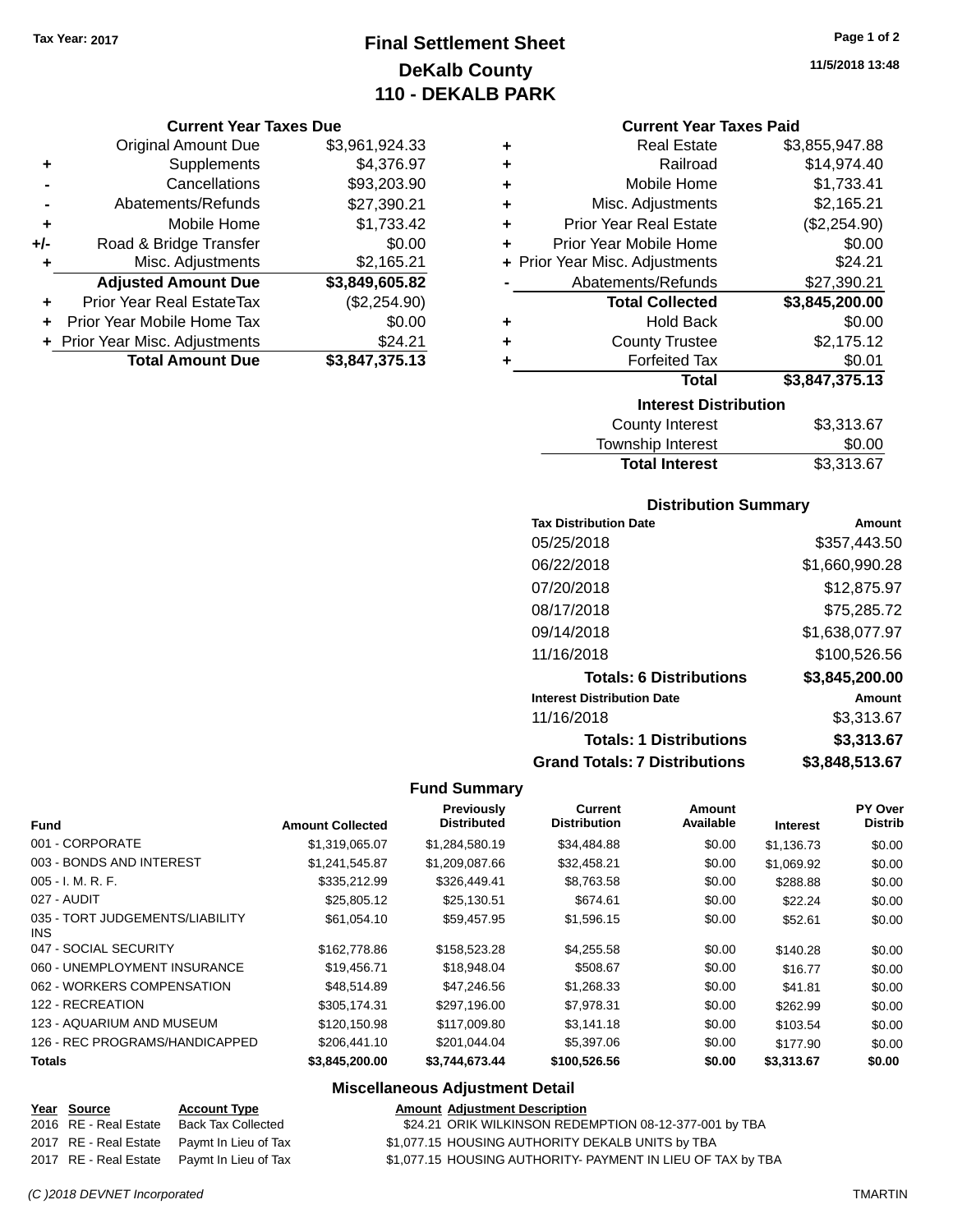## **Miscellaneous Adjustment Detail**

### **Year Source Account Type Amount Adjustment Description**

| Totale Appatrice                         | <b>CO 490 49</b>                          |
|------------------------------------------|-------------------------------------------|
| 2017 RE - Real Estate Back Tax Collected | \$10.91 TRUSTEE SALE 08-14-305-018 by TBA |
|                                          |                                           |

**Totals 4 entries 4 and 10 and 10 and 10 and 10 and 10 and 10 and 10 and 10 and 10 and 10 and 10 and 10 and 10 and 10 and 10 and 10 and 10 and 10 and 10 and 10 and 10 and 10 and 10 and 10 and 10 and 10 and 10 and 10 and** 

### **Abatement Detail**

| Year Source              | <b>Account Type</b> |             | <b>Amount Adjustment Description</b>                     |
|--------------------------|---------------------|-------------|----------------------------------------------------------|
| 2017 RE - Real Estate    | <b>RE</b> Abatement |             | \$0.01 PTAB INTEREST REFUND 08-23-105-006 by TBA         |
| 2017 RE - Real Estate    | <b>RE</b> Abatement |             | \$0.02 PTAB INTEREST REFUND 08-14-352-008 by TBA         |
| 2017 RE - Real Estate    | <b>RE</b> Abatement |             | \$0.51 PTAB INTEREST REFUND 08-16-401-008 by TBA         |
| 2017 RE - Real Estate    | <b>RE</b> Abatement |             | \$0.04 PTAB INTEREST REFUND 08-21-426-011 by TBA         |
| 2017 RE - Real Estate    | <b>RE</b> Abatement |             | \$0.13 PTAB INTEREST REFUND 08-23-105-009 by TBA         |
| 2017 RE - Real Estate    | <b>RE</b> Abatement |             | \$0.12 PTAB INTEREST REFUND 08-24-128-026 by TBA         |
| 2017 RE - Real Estate    | <b>RE</b> Abatement |             | \$7,185.95 16TX27 TAX OBJECTION COMPLAINT REFUND by TBA  |
| 2017 RE - Real Estate    | <b>RE</b> Abatement |             | \$20,200.00 17TX23 TAX OBJECTION COMPLAINT REFUND by TBA |
| 2017 RE - Real Estate    | <b>RE</b> Abatement |             | \$3.38 PTAB INTEREST REFUND 08-13-151-039 by TBA         |
| 2017 RE - Real Estate    | <b>RE</b> Abatement |             | \$0.05 PTAB INTEREST REFUND 08-22-228-016 by TBA         |
| <b>Totals 10 entries</b> |                     | \$27,390.21 |                                                          |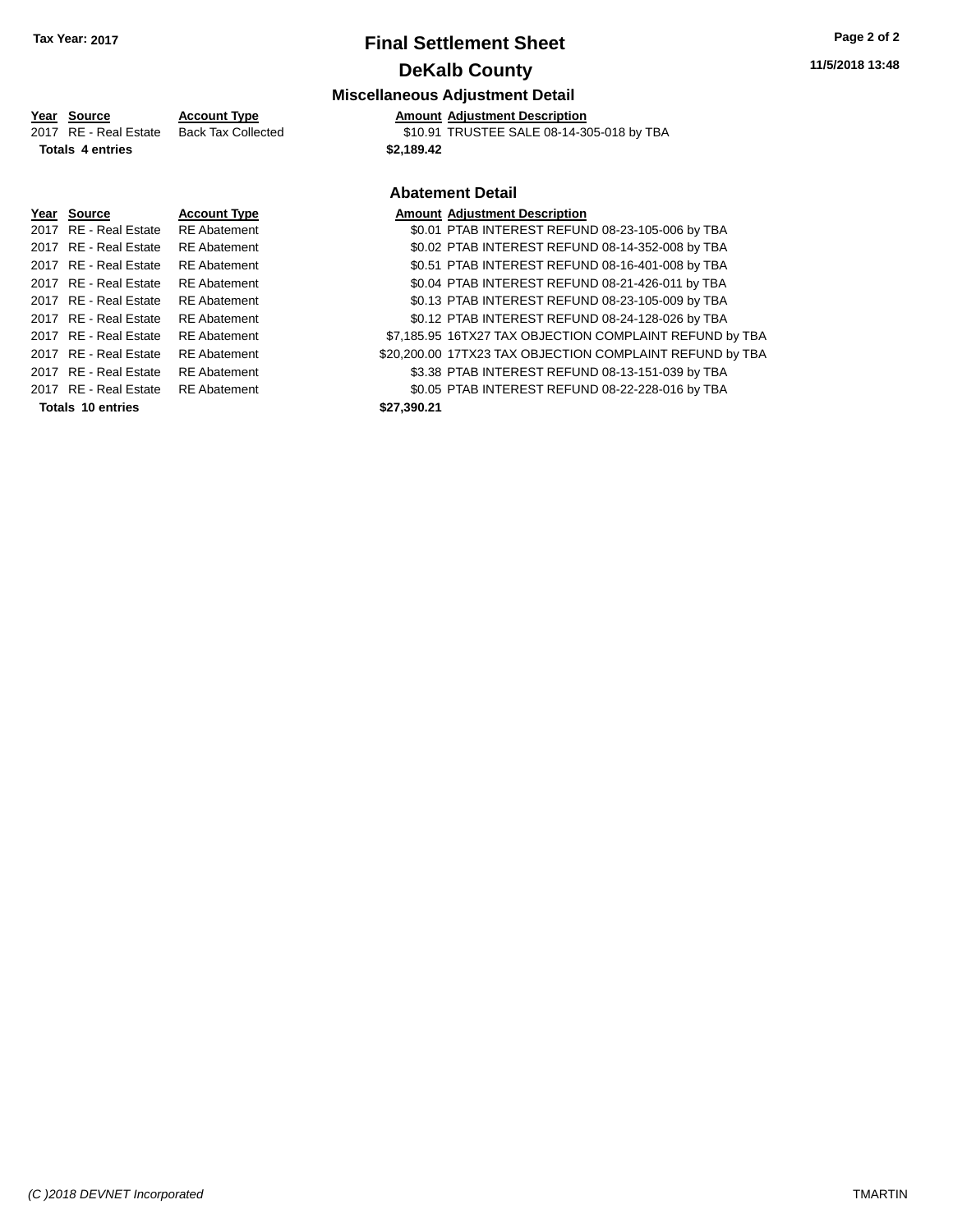## **Final Settlement Sheet Tax Year: 2017 Page 1 of 1 DeKalb County 111 - FRANKLIN TWP PARK**

**11/5/2018 13:48**

| <b>Year Taxes Due</b> |  |
|-----------------------|--|
|                       |  |

| <b>Original Amount Due</b>       | \$43,146.35 |
|----------------------------------|-------------|
| Supplements                      | \$8.91      |
| Cancellations                    | \$55.39     |
| Abatements/Refunds               | \$0.00      |
| Mobile Home                      | \$0.00      |
| Road & Bridge Transfer           | \$0.00      |
| Misc. Adjustments                | \$7.85      |
| <b>Adjusted Amount Due</b>       | \$43,107.72 |
| <b>Prior Year Real EstateTax</b> |             |
|                                  | \$0.00      |
| Prior Year Mobile Home Tax       | \$0.00      |
| + Prior Year Misc. Adjustments   | \$0.00      |
|                                  |             |

**Current** 

| <b>Current Year Taxes Paid</b> |  |  |  |
|--------------------------------|--|--|--|
|--------------------------------|--|--|--|

| ٠ | Real Estate                    | \$42,597.33 |
|---|--------------------------------|-------------|
| ÷ | Railroad                       | \$494.10    |
| ÷ | Mobile Home                    | \$0.00      |
| ÷ | Misc. Adjustments              | \$7.85      |
| ÷ | <b>Prior Year Real Estate</b>  | \$0.00      |
| ٠ | Prior Year Mobile Home         | \$0.00      |
|   | + Prior Year Misc. Adjustments | \$0.00      |
|   | Abatements/Refunds             | \$0.00      |
|   | <b>Total Collected</b>         | \$43,099.28 |
| ٠ | <b>Hold Back</b>               | \$0.00      |
| ٠ | <b>County Trustee</b>          | \$8.44      |
| ٠ | <b>Forfeited Tax</b>           | \$0.00      |
|   | <b>Total</b>                   | \$43,107.72 |
|   | <b>Interest Distribution</b>   |             |
|   | County Interest                | \$36.88     |
|   | <b>Township Interest</b>       | \$0.00      |
|   | <b>Total Interest</b>          | \$36.88     |

## **Distribution Summary**

| <b>Tax Distribution Date</b>         | Amount      |
|--------------------------------------|-------------|
| 05/25/2018                           | \$4,568.05  |
| 06/22/2018                           | \$18,385.87 |
| 07/20/2018                           | \$734.00    |
| 08/17/2018                           | \$662.59    |
| 09/14/2018                           | \$17,065.56 |
| 11/16/2018                           | \$1,683.21  |
| <b>Totals: 6 Distributions</b>       | \$43,099.28 |
| <b>Interest Distribution Date</b>    | Amount      |
| 11/16/2018                           | \$36.88     |
| <b>Totals: 1 Distributions</b>       | \$36.88     |
| <b>Grand Totals: 7 Distributions</b> | \$43.136.16 |

### **Fund Summary**

| <b>Fund</b>                                   |                                                                               | <b>Amount Collected</b>              | <b>Previously</b><br><b>Distributed</b> | Current<br><b>Distribution</b> | <b>Amount</b><br>Available | <b>Interest</b> | PY Over<br><b>Distrib</b> |
|-----------------------------------------------|-------------------------------------------------------------------------------|--------------------------------------|-----------------------------------------|--------------------------------|----------------------------|-----------------|---------------------------|
| 001 - CORPORATE                               |                                                                               | \$40,655.25                          | \$39.067.49                             | \$1,587.76                     | \$0.00                     | \$34.79         | \$0.00                    |
| 035 - TORT JUDGEMENTS/LIABILITY<br><b>INS</b> |                                                                               | \$2,444.03                           | \$2,348.58                              | \$95.45                        | \$0.00                     | \$2.09          | \$0.00                    |
| <b>Totals</b>                                 |                                                                               | \$43,099.28                          | \$41,416.07                             | \$1,683,21                     | \$0.00                     | \$36.88         | \$0.00                    |
|                                               |                                                                               |                                      | <b>Miscellaneous Adjustment Detail</b>  |                                |                            |                 |                           |
| Year<br>Source                                | <b>Account Type</b>                                                           | <b>Amount Adjustment Description</b> |                                         |                                |                            |                 |                           |
| 2017 RE - Real Estate                         | \$3.96 KETTLESON REDEMPTION 01-19-335-001 by TBA<br><b>Back Tax Collected</b> |                                      |                                         |                                |                            |                 |                           |

2017 RE - Real Estate Back Tax Collected \$3.96 KETTLESON REDEMPTION 01-19-335-001 by TBA 2017 RE - Real Estate Back Tax Collected \$3.89 TRURAN REDEMPTION 01-19-332-011 by TBA **Totals \$7.85 2 entries**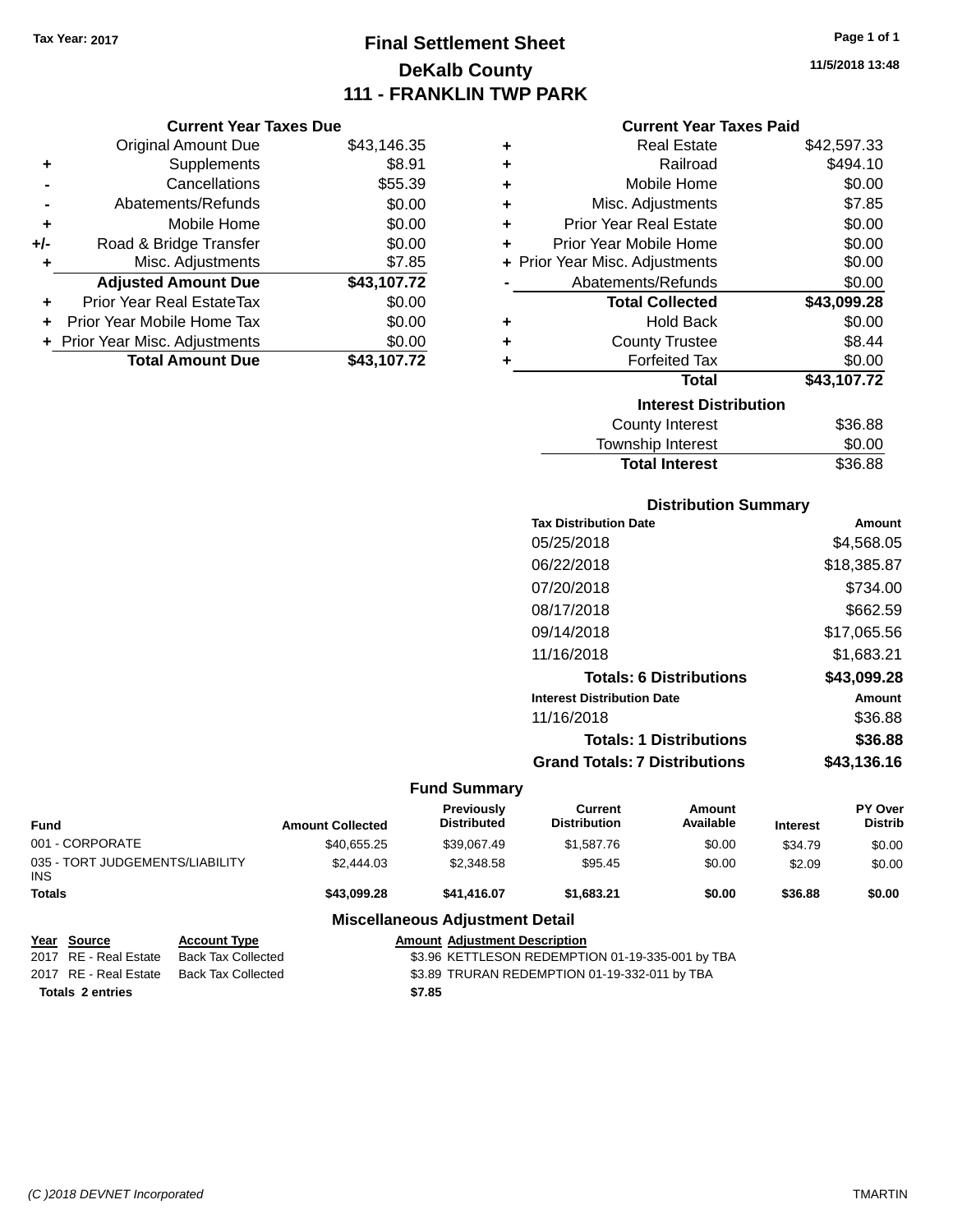## **Final Settlement Sheet Tax Year: 2017 Page 1 of 1 DeKalb County 112 - GENOA TWP PARK**

### **Current Year Taxes Due**

|       | <b>Original Amount Due</b>       | \$631,323.68 |
|-------|----------------------------------|--------------|
| ٠     | Supplements                      | \$37.06      |
|       | Cancellations                    | \$3,235.59   |
|       | Abatements/Refunds               | \$0.00       |
| ٠     | Mobile Home                      | \$398.78     |
| $+/-$ | Road & Bridge Transfer           | \$0.00       |
| ٠     | Misc. Adjustments                | \$0.00       |
|       | <b>Adjusted Amount Due</b>       | \$628,523.93 |
|       | <b>Prior Year Real EstateTax</b> | \$0.00       |
|       | Prior Year Mobile Home Tax       | \$3.09       |
|       | + Prior Year Misc. Adjustments   | \$5.79       |
|       | <b>Total Amount Due</b>          | \$628,532.81 |

### **Current Year Taxes Paid**

| ٠ | <b>Real Estate</b>             | \$622,428.89 |
|---|--------------------------------|--------------|
| ÷ | Railroad                       | \$5,639.94   |
| ٠ | Mobile Home                    | \$391.00     |
| ٠ | Misc. Adjustments              | \$0.00       |
| ٠ | <b>Prior Year Real Estate</b>  | \$0.00       |
| ٠ | Prior Year Mobile Home         | \$3.09       |
|   | + Prior Year Misc. Adjustments | \$5.79       |
|   | Abatements/Refunds             | \$0.00       |
|   |                                |              |
|   | <b>Total Collected</b>         | \$628,468.71 |
| ٠ | <b>Hold Back</b>               | \$0.00       |
| ٠ | <b>County Trustee</b>          | \$64.09      |
| ٠ | <b>Forfeited Tax</b>           | \$0.01       |
|   | Total                          | \$628,532.81 |
|   | <b>Interest Distribution</b>   |              |
|   | <b>County Interest</b>         | \$537.76     |

### **Distribution Summary**

Total Interest \$537.76

| <b>Tax Distribution Date</b>         | Amount       |
|--------------------------------------|--------------|
| 05/25/2018                           | \$70.661.54  |
| 06/22/2018                           | \$271,600.48 |
| 07/20/2018                           | \$7.849.14   |
| 08/17/2018                           | \$9,846.35   |
| 09/14/2018                           | \$250,787.88 |
| 11/16/2018                           | \$17.723.32  |
| <b>Totals: 6 Distributions</b>       | \$628,468.71 |
| <b>Interest Distribution Date</b>    | Amount       |
| 11/16/2018                           | \$537.76     |
| <b>Totals: 1 Distributions</b>       | \$537.76     |
| <b>Grand Totals: 7 Distributions</b> | \$629.006.47 |

### **Fund Summary**

| <b>Fund</b>                                   | <b>Amount Collected</b> | Previously<br><b>Distributed</b> | <b>Current</b><br><b>Distribution</b> | Amount<br>Available | <b>Interest</b> | <b>PY Over</b><br><b>Distrib</b> |
|-----------------------------------------------|-------------------------|----------------------------------|---------------------------------------|---------------------|-----------------|----------------------------------|
| 001 - CORPORATE                               | \$186,007.24            | \$180.761.83                     | \$5.245.41                            | \$0.00              | \$159.15        | \$0.00                           |
| 003 - BONDS AND INTEREST                      | \$277,725.36            | \$269,893.28                     | \$7,832.08                            | \$0.00              | \$237.64        | \$0.00                           |
| $005 - I. M. R. F.$                           | \$956.53                | \$929.54                         | \$26.99                               | \$0.00              | \$0.82          | \$0.00                           |
| 027 - AUDIT                                   | \$956.53                | \$929.54                         | \$26.99                               | \$0.00              | \$0.82          | \$0.00                           |
| 035 - TORT JUDGEMENTS/LIABILITY<br><b>INS</b> | \$956.53                | \$929.54                         | \$26.99                               | \$0.00              | \$0.82          | \$0.00                           |
| 047 - SOCIAL SECURITY                         | \$956.53                | \$929.54                         | \$26.99                               | \$0.00              | \$0.82          | \$0.00                           |
| 060 - UNEMPLOYMENT INSURANCE                  | \$956.53                | \$929.54                         | \$26.99                               | \$0.00              | \$0.82          | \$0.00                           |
| 062 - WORKERS COMPENSATION                    | \$956.53                | \$929.54                         | \$26.99                               | \$0.00              | \$0.82          | \$0.00                           |
| 122 - RECREATION                              | \$117.345.17            | \$114,035.92                     | \$3,309.25                            | \$0.00              | \$100.41        | \$0.00                           |
| 126 - REC PROGRAMS/HANDICAPPED                | \$40.695.23             | \$39.547.58                      | \$1.147.65                            | \$0.00              | \$34.82         | \$0.00                           |
| 143 - MEDICARE                                | \$956.53                | \$929.54                         | \$26.99                               | \$0.00              | \$0.82          | \$0.00                           |
| <b>Totals</b>                                 | \$628,468.71            | \$610,745.39                     | \$17,723.32                           | \$0.00              | \$537.76        | \$0.00                           |

### **Miscellaneous Adjustment Detail**

**Year Source Account Type Account Type Amount Adjustment Description**<br>2017 MH - Mobile Home Back Tax Collected \$5.79 DILLION REDEMPTION O

\$5.79 DILLION REDEMPTION 03-30-131-001 0016O by TBA

```
Totals $5.79 1 entries
```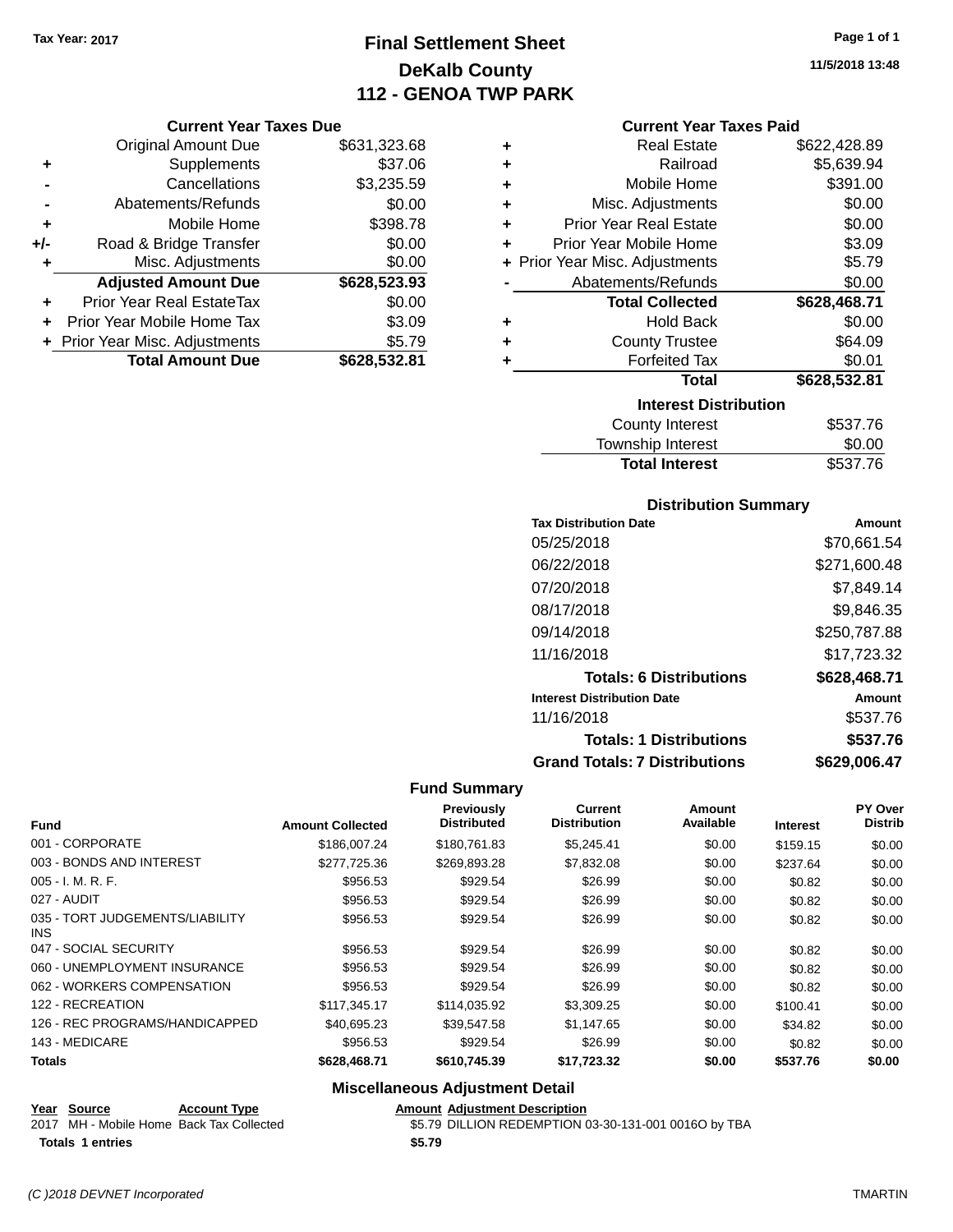## **Final Settlement Sheet Tax Year: 2017 Page 1 of 1 DeKalb County 113 - KINGSTON TWP PARK**

**11/5/2018 13:48**

### **Current Year Taxes Paid**

| <b>Original Amount Due</b> | \$53,659.27                    |                               |
|----------------------------|--------------------------------|-------------------------------|
| Supplements                | \$3.97                         |                               |
| Cancellations              | \$147.58                       |                               |
| Abatements/Refunds         | \$0.00                         |                               |
| Mobile Home                | \$5.89                         |                               |
| Road & Bridge Transfer     | \$0.00                         |                               |
| Misc. Adjustments          | \$4.47                         |                               |
| <b>Adjusted Amount Due</b> | \$53,526.02                    |                               |
| Prior Year Real EstateTax  | \$0.00                         |                               |
| Prior Year Mobile Home Tax | \$0.00                         |                               |
|                            | \$9.03                         |                               |
| <b>Total Amount Due</b>    | \$53,535.05                    |                               |
|                            | + Prior Year Misc. Adjustments | <b>Current Year Taxes Due</b> |

| ٠ | <b>Real Estate</b>             | \$52,665.57 |
|---|--------------------------------|-------------|
| ÷ | Railroad                       | \$825.26    |
| ÷ | Mobile Home                    | \$5.89      |
| ٠ | Misc. Adjustments              | \$4.47      |
| ٠ | <b>Prior Year Real Estate</b>  | \$0.00      |
| ٠ | Prior Year Mobile Home         | \$0.00      |
|   | + Prior Year Misc. Adjustments | \$9.03      |
|   | Abatements/Refunds             | \$0.00      |
|   | <b>Total Collected</b>         | \$53,510.22 |
| ٠ | <b>Hold Back</b>               | \$0.00      |
| ٠ | <b>County Trustee</b>          | \$24.83     |
| ٠ | <b>Forfeited Tax</b>           | \$0.00      |
|   | Total                          | \$53,535.05 |
|   | <b>Interest Distribution</b>   |             |
|   | <b>County Interest</b>         | \$45.79     |
|   | <b>Township Interest</b>       | \$0.00      |
|   | <b>Total Interest</b>          | \$45.79     |

### **Distribution Summary**

| <b>Tax Distribution Date</b>         | Amount      |
|--------------------------------------|-------------|
| 05/25/2018                           | \$5,470.14  |
| 06/22/2018                           | \$23,745.66 |
| 07/20/2018                           | \$517.76    |
| 08/17/2018                           | \$869.06    |
| 09/14/2018                           | \$21.776.33 |
| 11/16/2018                           | \$1,131.27  |
| <b>Totals: 6 Distributions</b>       | \$53,510.22 |
| <b>Interest Distribution Date</b>    | Amount      |
| 11/16/2018                           | \$45.79     |
| <b>Totals: 1 Distributions</b>       | \$45.79     |
| <b>Grand Totals: 7 Distributions</b> | \$53,556.01 |

### **Fund Summary**

| Fund                                   | <b>Amount Collected</b> | Previously<br><b>Distributed</b> | Current<br><b>Distribution</b> | Amount<br>Available | <b>Interest</b> | PY Over<br><b>Distrib</b> |
|----------------------------------------|-------------------------|----------------------------------|--------------------------------|---------------------|-----------------|---------------------------|
| 001 - CORPORATE                        | \$43.041.15             | \$42,131.20                      | \$909.95                       | \$0.00              | \$36.83         | \$0.00                    |
| 035 - TORT JUDGEMENTS/LIABILITY<br>INS | \$4,894.75              | \$4.791.28                       | \$103.47                       | \$0.00              | \$4.19          | \$0.00                    |
| 122 - RECREATION                       | \$5,574,32              | \$5.456.47                       | \$117.85                       | \$0.00              | \$4.77          | \$0.00                    |
| Totals                                 | \$53,510.22             | \$52,378.95                      | \$1,131.27                     | \$0.00              | \$45.79         | \$0.00                    |

### **Miscellaneous Adjustment Detail**

| Year Source             | <b>Account Type</b>       | <b>Amount Adjustment Description</b>            |
|-------------------------|---------------------------|-------------------------------------------------|
| 2016 RE - Real Estate   | <b>Back Tax Collected</b> | \$9.03 MATHESON REDEMPTION 02-22-402-003 by TBA |
| 2017 RE - Real Estate   | <b>Back Tax Collected</b> | \$2.14 TRUSTEE SALE 02-24-476-008 by TBA        |
| 2017 RE - Real Estate   | Back Tax Collected        | \$1.12 TRUSTEE SALE 02-25-227-001 by TBA        |
| 2017 RE - Real Estate   | Back Tax Collected        | \$1.21 TRUSTEE SALE 02-24-430-001 by TBA        |
| <b>Totals 4 entries</b> |                           | \$13.50                                         |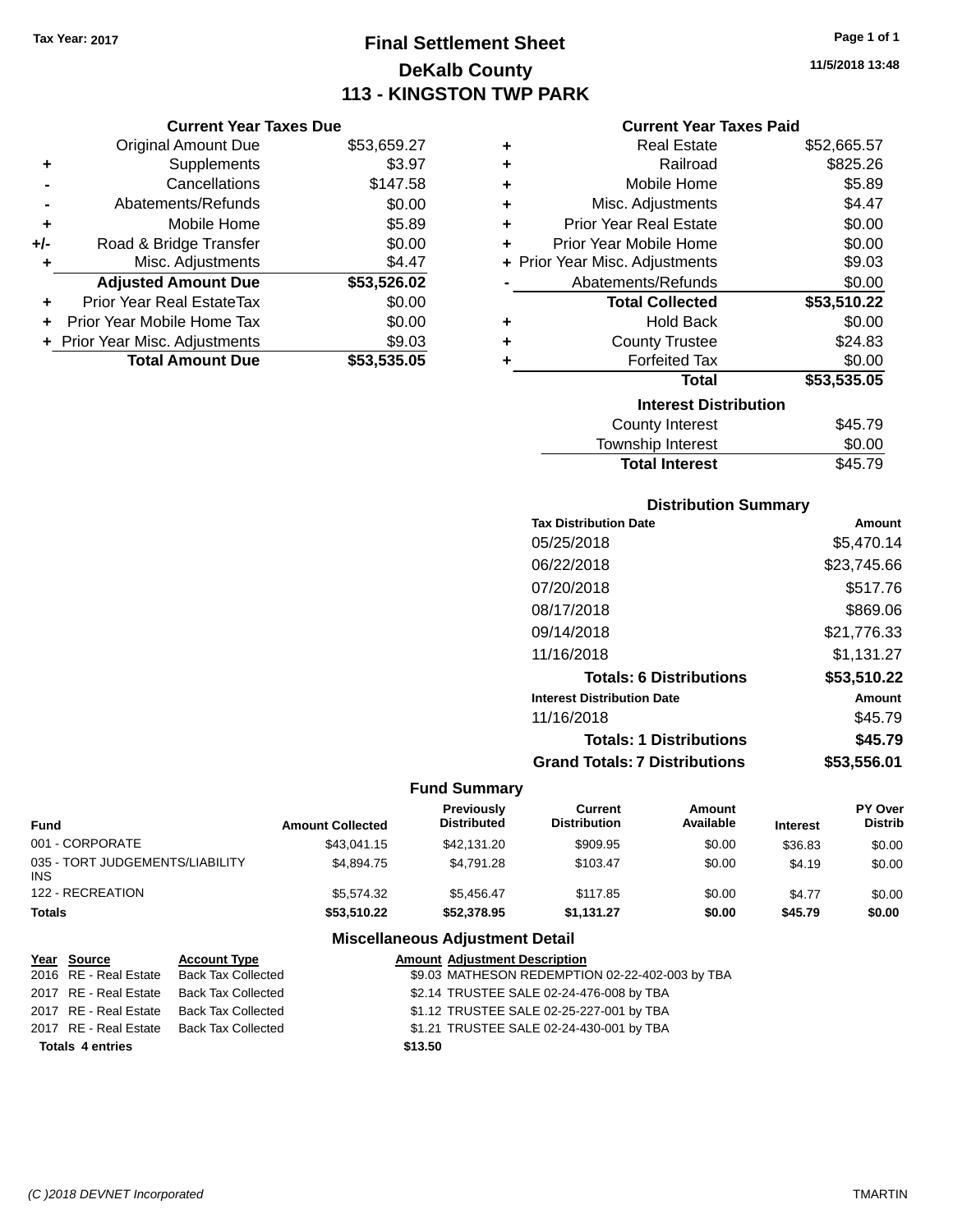## **Final Settlement Sheet Tax Year: 2017 Page 1 of 1 DeKalb County 114 - SANDWICH PARK**

### **Current Year Taxes Due**

|     | <b>Original Amount Due</b>       | \$547,020.88 |
|-----|----------------------------------|--------------|
| ٠   | Supplements                      | \$24.82      |
|     | Cancellations                    | \$953.22     |
|     | Abatements/Refunds               | \$0.00       |
| ٠   | Mobile Home                      | \$382.57     |
| +/- | Road & Bridge Transfer           | \$0.00       |
| ٠   | Misc. Adjustments                | \$0.00       |
|     | <b>Adjusted Amount Due</b>       | \$546,475.05 |
| ÷   | <b>Prior Year Real EstateTax</b> | \$0.00       |
|     | Prior Year Mobile Home Tax       | \$0.00       |
|     | + Prior Year Misc. Adjustments   | \$621.11     |
|     | <b>Total Amount Due</b>          | \$547,096.16 |

### **Current Year Taxes Paid**

| ٠ | <b>Real Estate</b>             | \$543,167.84 |
|---|--------------------------------|--------------|
| ٠ | Railroad                       | \$1,522.48   |
| ÷ | Mobile Home                    | \$377.71     |
| ٠ | Misc. Adjustments              | \$0.00       |
| ÷ | <b>Prior Year Real Estate</b>  | \$0.00       |
| ÷ | Prior Year Mobile Home         | \$0.00       |
|   | + Prior Year Misc. Adjustments | \$621.11     |
|   | Abatements/Refunds             | \$0.00       |
|   |                                |              |
|   | <b>Total Collected</b>         | \$545,689.14 |
| ٠ | <b>Hold Back</b>               | \$0.00       |
| ٠ | <b>County Trustee</b>          | \$1,232.24   |
| ٠ | <b>Forfeited Tax</b>           | \$174.78     |
|   | <b>Total</b>                   | \$547,096.16 |
|   | <b>Interest Distribution</b>   |              |
|   | <b>County Interest</b>         | \$466.93     |

### **Distribution Summary**

Total Interest \$466.93

| <b>Tax Distribution Date</b>         | Amount        |
|--------------------------------------|---------------|
| 05/25/2018                           | \$56,667.72   |
| 06/22/2018                           | \$236,418.76  |
| 07/20/2018                           | \$8,287.95    |
| 08/17/2018                           | \$10.125.67   |
| 09/14/2018                           | \$212,517.87  |
| 11/16/2018                           | \$21.671.17   |
| <b>Totals: 6 Distributions</b>       | \$545,689.14  |
| <b>Interest Distribution Date</b>    | <b>Amount</b> |
| 11/16/2018                           | \$466.93      |
| <b>Totals: 1 Distributions</b>       | \$466.93      |
| <b>Grand Totals: 7 Distributions</b> | \$546,156.07  |

### **Fund Summary**

| <b>Fund</b>                             | <b>Amount Collected</b> | <b>Previously</b><br><b>Distributed</b> | <b>Current</b><br><b>Distribution</b> | Amount<br>Available | <b>Interest</b> | PY Over<br><b>Distrib</b> |
|-----------------------------------------|-------------------------|-----------------------------------------|---------------------------------------|---------------------|-----------------|---------------------------|
| 001 - CORPORATE                         | \$160,399.85            | \$154,029.77                            | \$6,370.08                            | \$0.00              | \$137.25        | \$0.00                    |
| 003 - BONDS AND INTEREST                | \$105,346,39            | \$101.162.74                            | \$4.183.65                            | \$0.00              | \$90.14         | \$0.00                    |
| $005 - I. M. R. F.$                     | \$30.265.01             | \$29.063.07                             | \$1.201.94                            | \$0.00              | \$25.90         | \$0.00                    |
| 027 - AUDIT                             | \$6,464.78              | \$6,208,06                              | \$256.72                              | \$0.00              | \$5.53          | \$0.00                    |
| 035 - TORT JUDGEMENTS/LIABILITY<br>INS. | \$28,483.88             | \$27,352.69                             | \$1,131.19                            | \$0.00              | \$24.37         | \$0.00                    |
| 047 - SOCIAL SECURITY                   | \$24.037.61             | \$23,082.98                             | \$954.63                              | \$0.00              | \$20.57         | \$0.00                    |
| 060 - UNEMPLOYMENT INSURANCE            | \$22,256,48             | \$21.372.62                             | \$883.86                              | \$0.00              | \$19.04         | \$0.00                    |
| 122 - RECREATION                        | \$116,560.29            | \$111.931.28                            | \$4.629.01                            | \$0.00              | \$99.74         | \$0.00                    |
| 125 - PAVING & LIGHTING, STREETS        | \$2,678.24              | \$2,571.90                              | \$106.34                              | \$0.00              | \$2.29          | \$0.00                    |
| 126 - REC PROGRAMS/HANDICAPPED          | \$49.196.61             | \$47.242.86                             | \$1,953.75                            | \$0.00              | \$42.10         | \$0.00                    |
| <b>Totals</b>                           | \$545,689.14            | \$524,017.97                            | \$21,671.17                           | \$0.00              | \$466.93        | \$0.00                    |

### **Miscellaneous Adjustment Detail**

### **Year Source Account Type Amount Adjustment Description**  $\overline{$54.80}$  DOBSON REDEMPTION 19-26-481-012 by TBA 2016 RE - Real Estate Back Tax Collected \$566.31 CHICAGO TITLE LAND TR CO 19-26-484-016 by TBA **Totals \$621.11 2 entries**

**11/5/2018 13:48**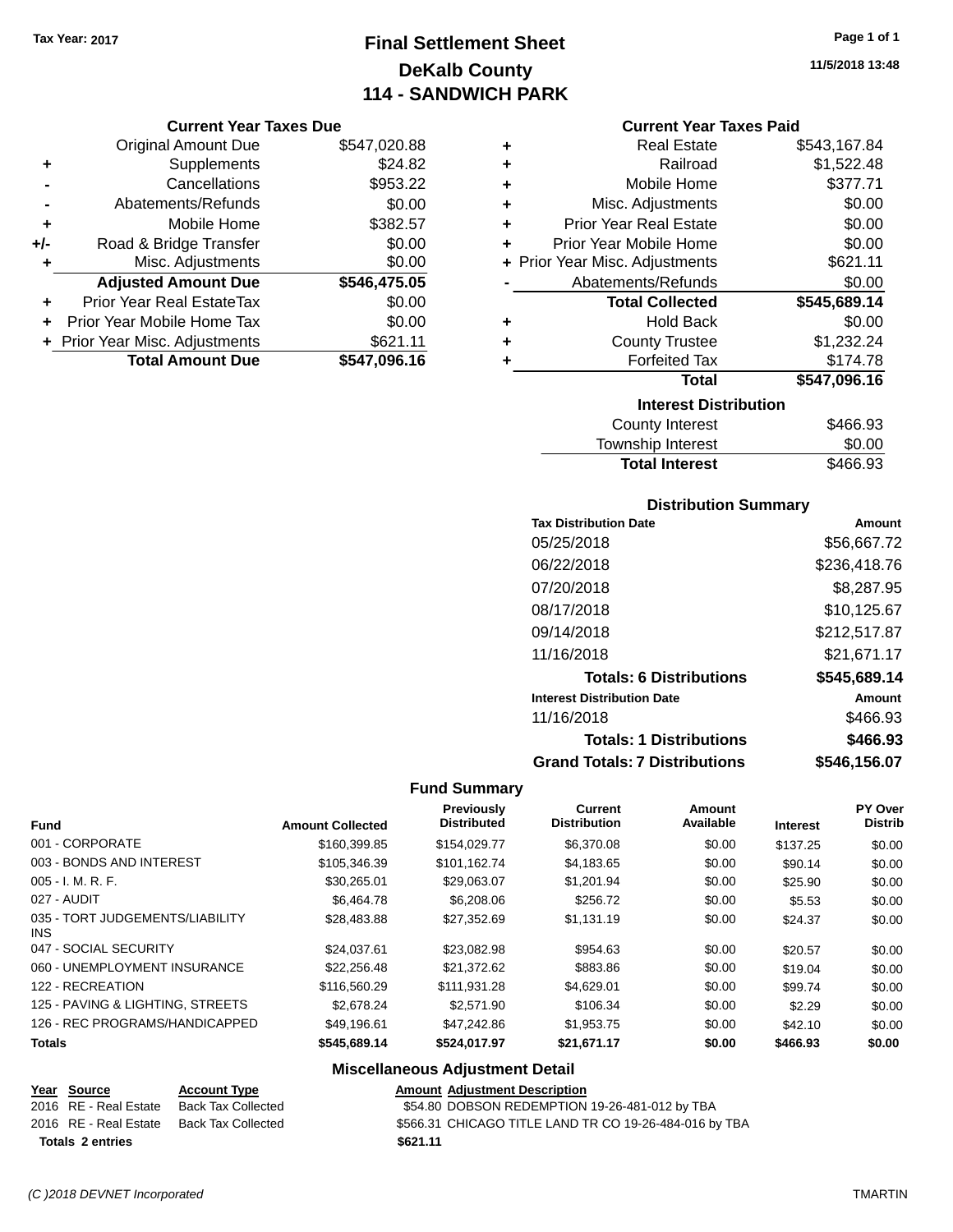**Current Year Taxes Due** Original Amount Due \$3,205,602.17

**Adjusted Amount Due \$3,219,877.57**

**Total Amount Due \$3,220,154.32**

**+** Supplements \$249.09 **-** Cancellations \$3,298.26 **-** Abatements/Refunds **\$3.52 +** Mobile Home \$1,045.93 **+/-** Road & Bridge Transfer \$0.00<br>**H** Misc. Adjustments \$16,282.16

**+** Prior Year Real EstateTax \$238.93 **+** Prior Year Mobile Home Tax \$9.69 **+** Prior Year Misc. Adjustments \$28.13

**+** Misc. Adjustments

## **Final Settlement Sheet Tax Year: 2017 Page 1 of 2 DeKalb County 115 - SYCAMORE PARK**

**11/5/2018 13:48**

### **Current Year Taxes Paid**

|   | <b>Interest Distribution</b><br>. |                |
|---|-----------------------------------|----------------|
|   | Total                             | \$3,220,154.32 |
| ٠ | <b>Forfeited Tax</b>              | \$171.25       |
| ٠ | <b>County Trustee</b>             | \$218.75       |
| ٠ | <b>Hold Back</b>                  | \$0.00         |
|   | <b>Total Collected</b>            | \$3,219,764.32 |
|   | Abatements/Refunds                | \$3.52         |
|   | + Prior Year Misc. Adjustments    | \$28.13        |
| ÷ | Prior Year Mobile Home            | \$9.69         |
| ÷ | <b>Prior Year Real Estate</b>     | \$238.93       |
| ٠ | Misc. Adjustments                 | \$16,282.16    |
| ٠ | Mobile Home                       | \$1,035.58     |
| ٠ | Railroad                          | \$0.34         |
| ٠ | <b>Real Estate</b>                | \$3,202,173.01 |
|   |                                   |                |

| County Interest       | \$2,755.07 |
|-----------------------|------------|
| Township Interest     | \$0.00     |
| <b>Total Interest</b> | \$2,755.07 |

### **Distribution Summary**

| <b>Tax Distribution Date</b>         | Amount         |
|--------------------------------------|----------------|
| 05/25/2018                           | \$312,296.99   |
| 06/22/2018                           | \$1,398,736.41 |
| 07/20/2018                           | \$31,636.70    |
| 08/17/2018                           | \$52,397.87    |
| 09/14/2018                           | \$1,335,662.26 |
| 11/16/2018                           | \$89,034.09    |
| <b>Totals: 6 Distributions</b>       | \$3,219,764.32 |
| <b>Interest Distribution Date</b>    | Amount         |
| 11/16/2018                           | \$2.755.07     |
| <b>Totals: 1 Distributions</b>       | \$2,755.07     |
| <b>Grand Totals: 7 Distributions</b> | \$3,222,519.39 |

### **Fund Summary**

| <b>Fund</b>                                   | <b>Amount Collected</b> | <b>Previously</b><br><b>Distributed</b> | Current<br><b>Distribution</b> | Amount<br>Available | <b>Interest</b> | PY Over<br><b>Distrib</b> |
|-----------------------------------------------|-------------------------|-----------------------------------------|--------------------------------|---------------------|-----------------|---------------------------|
| 001 - CORPORATE                               | \$1,257,540.18          | \$1,222,766.26                          | \$34,773.92                    | \$0.00              | \$1.076.05      | \$0.00                    |
| 003 - BONDS AND INTEREST                      | \$610,219.39            | \$593,345.37                            | \$16,874.02                    | \$0.00              | \$522.15        | \$0.00                    |
| $005 - I. M. R. F.$                           | \$91,434.86             | \$88,906.47                             | \$2,528.39                     | \$0.00              | \$78.24         | \$0.00                    |
| 014 - POLICE PROTECTION                       | \$180.30                | \$175.32                                | \$4.98                         | \$0.00              | \$0.15          | \$0.00                    |
| 027 - AUDIT                                   | \$15,110.35             | \$14,692.49                             | \$417.86                       | \$0.00              | \$12.93         | \$0.00                    |
| 035 - TORT JUDGEMENTS/LIABILITY<br><b>INS</b> | \$72,341.66             | \$70,341.21                             | \$2,000.45                     | \$0.00              | \$61.90         | \$0.00                    |
| 039 - PLAYGROUND AND RECREATION<br>COMM       | \$407.174.61            | \$395.915.27                            | \$11,259.34                    | \$0.00              | \$348.41        | \$0.00                    |
| 047 - SOCIAL SECURITY                         | \$99.442.41             | \$96,692,60                             | \$2.749.81                     | \$0.00              | \$85.09         | \$0.00                    |
| 122 - RECREATION                              | \$485.173.42            | \$471,757.24                            | \$13,416.18                    | \$0.00              | \$415.15        | \$0.00                    |
| 125 - PAVING & LIGHTING, STREETS              | \$180.30                | \$175.32                                | \$4.98                         | \$0.00              | \$0.15          | \$0.00                    |
| 126 - REC PROGRAMS/HANDICAPPED                | \$180,966.84            | \$175,962.68                            | \$5,004.16                     | \$0.00              | \$154.85        | \$0.00                    |
| <b>Totals</b>                                 | \$3,219,764.32          | \$3,130,730.23                          | \$89,034.09                    | \$0.00              | \$2,755.07      | \$0.00                    |

### **Miscellaneous Adjustment Detail**

**Year Source Account Type Amount Adjustment Description**

2016 RE - Real Estate Back Tax Collected \$15.42 TRUSTEE SALE 06-21-440-012 by TBA

2017 RE - Real Estate Back Tax Collected \$14,496.00 2008 & 2009 AMB TRUST #2567 by TBA 2017 RE - Real Estate Paymt In Lieu of Tax \$893.08 HOUSING AUTHORITY DEKALB UNITS by TBA

*(C )2018 DEVNET Incorporated* TMARTIN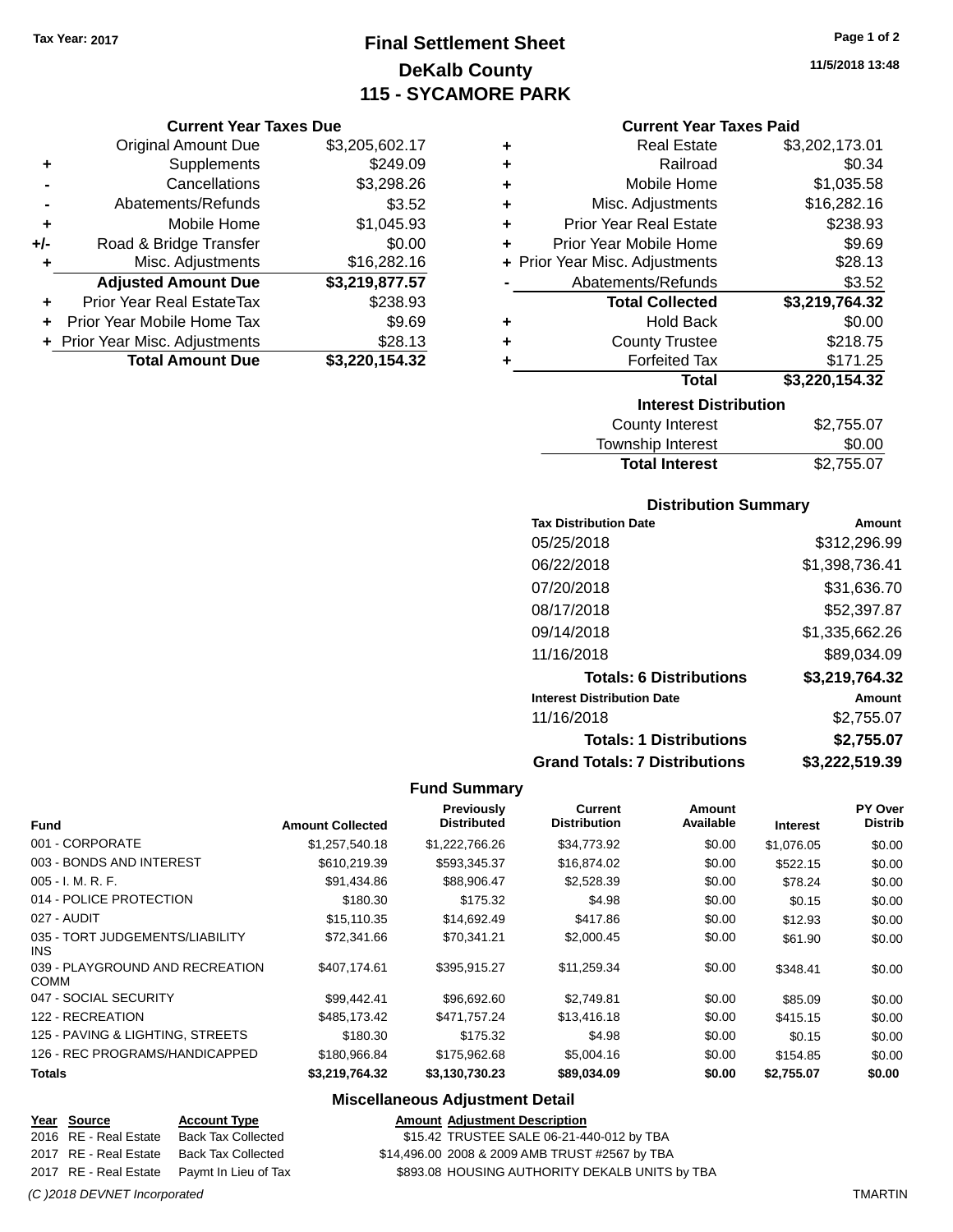### **Miscellaneous Adjustment Detail**

|                         | miscendricous Aujustinent Detail |                                            |                                                           |  |  |  |
|-------------------------|----------------------------------|--------------------------------------------|-----------------------------------------------------------|--|--|--|
|                         | Year Source                      | <b>Account Type</b>                        | <b>Amount Adjustment Description</b>                      |  |  |  |
|                         |                                  | 2017 MH - Mobile Home Back Tax Collected   | \$12.71 AGUIRRE REDEMPTION 08-01-401-005 2537I by TBA     |  |  |  |
|                         |                                  | 2017 RE - Real Estate Paymt In Lieu of Tax | \$893.08 HOUSING AUTHORITY- PAYMENT IN LIEU OF TAX by TBA |  |  |  |
|                         | <b>Totals 5 entries</b>          |                                            | \$16,310.29                                               |  |  |  |
| <b>Abatement Detail</b> |                                  |                                            |                                                           |  |  |  |
|                         | Year Source                      | <b>Account Type</b>                        | <b>Amount Adiustment Description</b>                      |  |  |  |

**Totals 1 entries** \$3.52

2017 RE - Real Estate RE Abatement **1988 SEAL 2017** \$3.52 PTAB INTEREST REFUND 08-12-252-003 by TBA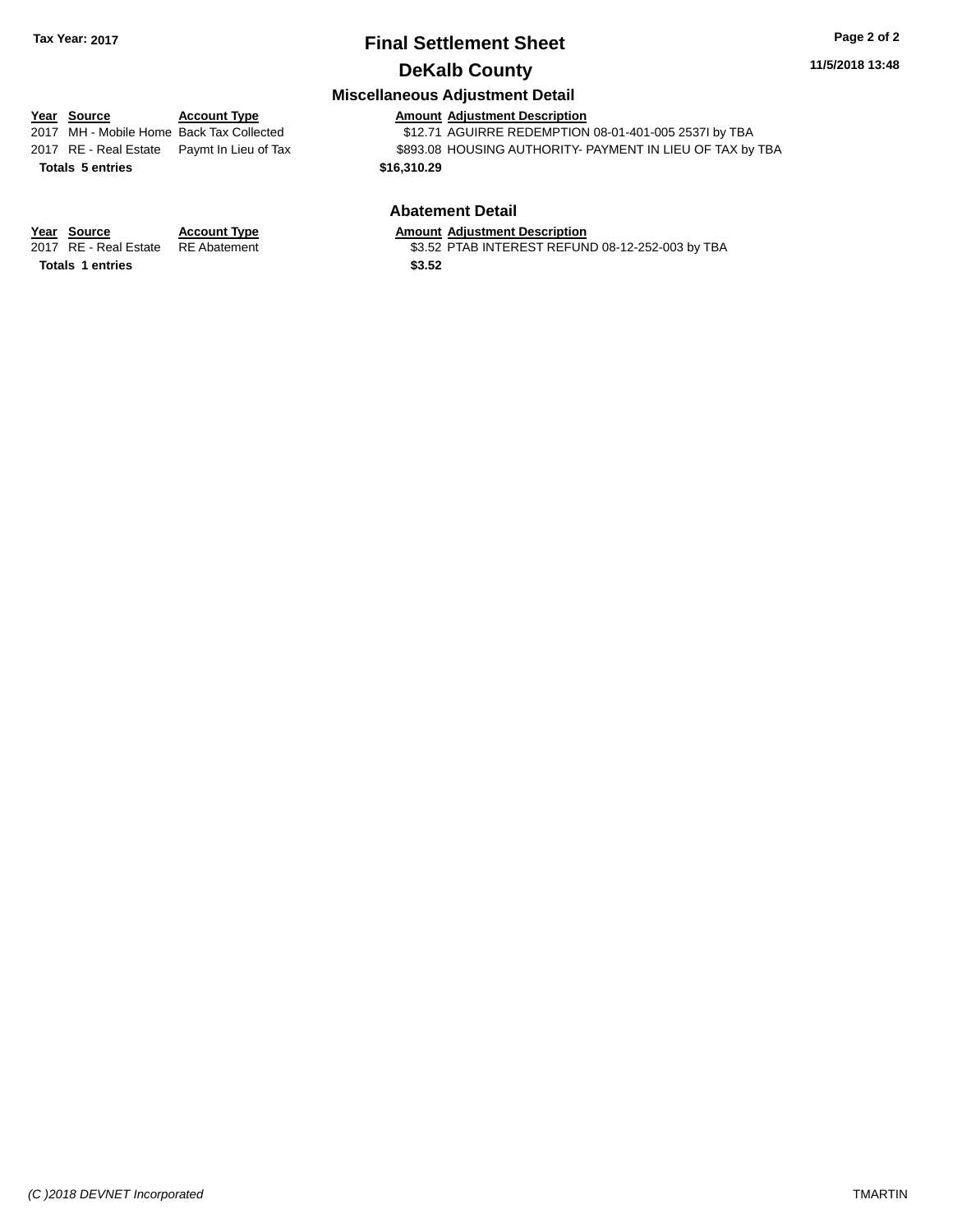## **Final Settlement Sheet Tax Year: 2017 Page 1 of 1 DeKalb County 120 - SCHOOL DISTRICT 1**

**Current Year Taxes Due**

|       | <b>Original Amount Due</b>     | \$629,461.11 |
|-------|--------------------------------|--------------|
| ٠     | Supplements                    | \$0.00       |
|       | Cancellations                  | \$733.96     |
|       | Abatements/Refunds             | \$0.00       |
| ٠     | Mobile Home                    | \$0.00       |
| $+/-$ | Road & Bridge Transfer         | \$0.00       |
|       | Misc. Adjustments              | \$0.00       |
|       | <b>Adjusted Amount Due</b>     | \$628,727.15 |
|       | Prior Year Real EstateTax      | \$0.00       |
|       | Prior Year Mobile Home Tax     | \$0.00       |
|       | + Prior Year Misc. Adjustments | \$0.00       |
|       | <b>Total Amount Due</b>        | \$628,727.15 |

| ٠ | <b>Real Estate</b>             | \$628,727.15 |
|---|--------------------------------|--------------|
| ÷ | Railroad                       | \$0.00       |
| ÷ | Mobile Home                    | \$0.00       |
| ٠ | Misc. Adjustments              | \$0.00       |
| ٠ | <b>Prior Year Real Estate</b>  | \$0.00       |
| ÷ | Prior Year Mobile Home         | \$0.00       |
|   | + Prior Year Misc. Adjustments | \$0.00       |
|   | Abatements/Refunds             | \$0.00       |
|   | <b>Total Collected</b>         | \$628,727.15 |
| ٠ | Hold Back                      | \$0.00       |
| ÷ | <b>County Trustee</b>          | \$0.00       |
| ٠ | <b>Forfeited Tax</b>           | \$0.00       |
|   | Total                          | \$628,727.15 |
|   | <b>Interest Distribution</b>   |              |
|   | County Interest                | \$537.99     |
|   | The contract of the second     | ີົ້          |

| <b>Total Interest</b> | \$537.99 |
|-----------------------|----------|
| Township Interest     | \$0.00   |
| County Interest       | ৯১১। এর  |

### **Distribution Summary**

| <b>Tax Distribution Date</b>         | Amount       |
|--------------------------------------|--------------|
| 05/25/2018                           | \$63.875.36  |
| 06/22/2018                           | \$337,331.51 |
| 07/20/2018                           | \$4.036.64   |
| 08/17/2018                           | \$10,796.39  |
| 09/14/2018                           | \$191,586.48 |
| 11/16/2018                           | \$21,100.77  |
| <b>Totals: 6 Distributions</b>       | \$628,727.15 |
| <b>Interest Distribution Date</b>    | Amount       |
| 11/16/2018                           | \$537.99     |
| <b>Totals: 1 Distributions</b>       | \$537.99     |
| <b>Grand Totals: 7 Distributions</b> | \$629.265.14 |

| <b>Fund</b>                             | <b>Amount Collected</b> | <b>Previously</b><br><b>Distributed</b> | Current<br><b>Distribution</b> | Amount<br>Available | <b>Interest</b> | PY Over<br><b>Distrib</b> |
|-----------------------------------------|-------------------------|-----------------------------------------|--------------------------------|---------------------|-----------------|---------------------------|
| 002 - EDUCATION                         | \$411.174.37            | \$397.374.87                            | \$13,799.50                    | \$0.00              | \$351.81        | \$0.00                    |
| 003 - BONDS AND INTEREST                | \$56,955.13             | \$55,043.65                             | \$1,911.48                     | \$0.00              | \$48.74         | \$0.00                    |
| 004 - OPERATIONS & MAINTENANCE          | \$51,396.56             | \$49,671.64                             | \$1,724.92                     | \$0.00              | \$43.98         | \$0.00                    |
| $005 - I. M. R. F.$                     | \$8.972.57              | \$8.671.45                              | \$301.12                       | \$0.00              | \$7.68          | \$0.00                    |
| 030 - TRANSPORTATION SYSTEM             | \$20,558.75             | \$19,868.77                             | \$689.98                       | \$0.00              | \$17.59         | \$0.00                    |
| 031 - WORKING CASH                      | \$5,139.84              | \$4,967.35                              | \$172.49                       | \$0.00              | \$4.40          | \$0.00                    |
| 032 - FIRE PREV/SFTY/ENERGY             | \$5,139.84              | \$4,967.35                              | \$172.49                       | \$0.00              | \$4.40          | \$0.00                    |
| 033 - SPECIAL EDUCATION                 | \$4,111.88              | \$3,973.88                              | \$138.00                       | \$0.00              | \$3.52          | \$0.00                    |
| 035 - TORT JUDGEMENTS/LIABILITY<br>INS. | \$52,001.39             | \$50,256.17                             | \$1,745.22                     | \$0.00              | \$44.50         | \$0.00                    |
| 047 - SOCIAL SECURITY                   | \$13,459.79             | \$13,008.06                             | \$451.73                       | \$0.00              | \$11.52         | \$0.00                    |
| 057 - LEASE/PURCHASE/RENTAL             | \$5,139.84              | \$4,967.35                              | \$172.49                       | \$0.00              | \$4.40          | \$0.00                    |
| 109 - PRIOR YEAR ADJUSTMENT             | $$-5,322.81$            | $$-5,144.16$                            | $$-178.65$                     | \$0.00              | (S4.55)         | \$0.00                    |
| Totals                                  | \$628,727.15            | \$607,626.38                            | \$21,100.77                    | \$0.00              | \$537.99        | \$0.00                    |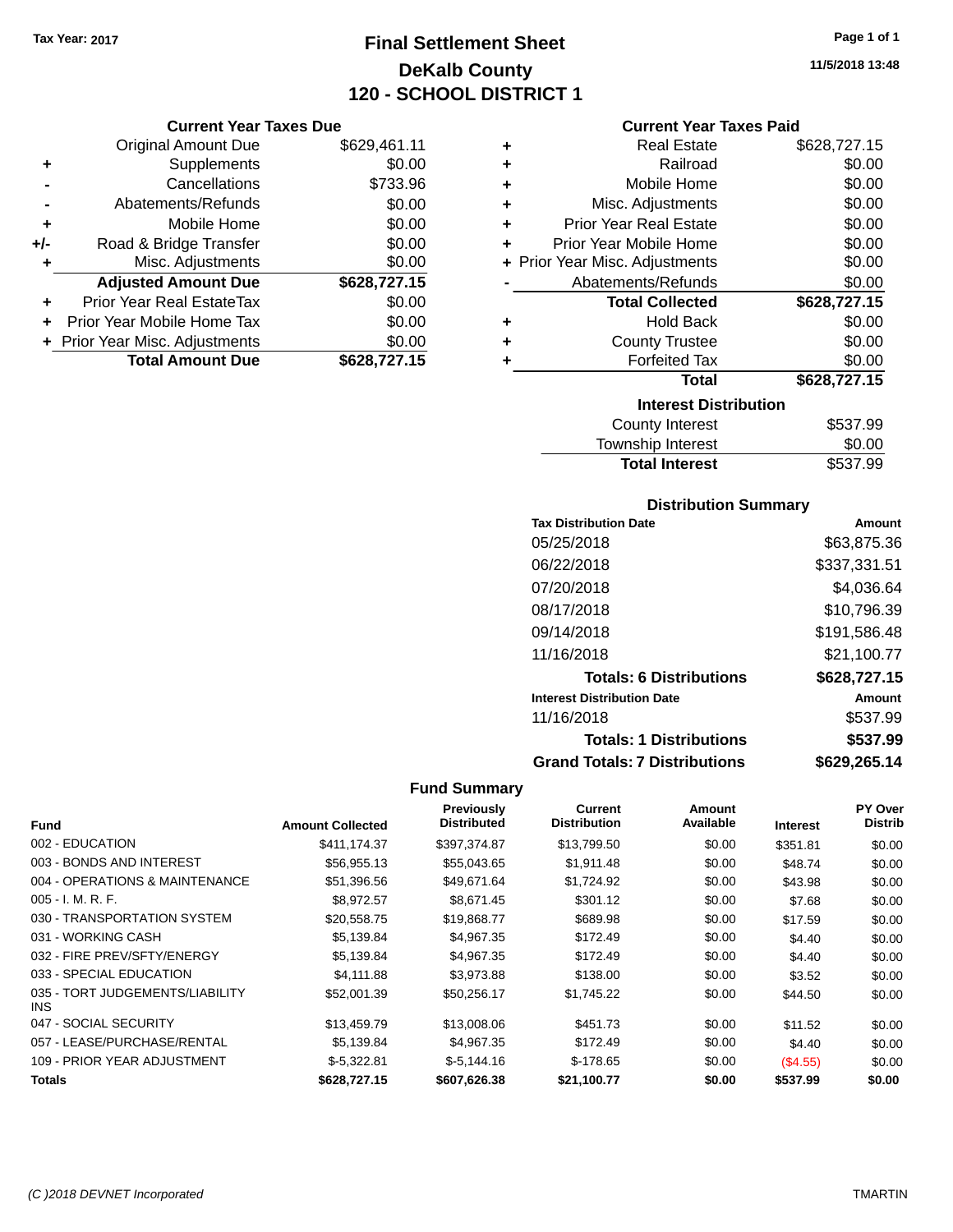## **Final Settlement Sheet Tax Year: 2017 Page 1 of 1 DeKalb County 121 - SCHOOL DISTRICT 9**

**11/5/2018 13:48**

| <b>Current Year Taxes Due</b> |  |  |
|-------------------------------|--|--|
|                               |  |  |

|     |                                                         | \$0.00                 |
|-----|---------------------------------------------------------|------------------------|
|     | <b>Adjusted Amount Due</b><br>Prior Year Real EstateTax | \$130,195.68           |
| ÷   | Misc. Adjustments                                       | \$0.00                 |
| +/- | Road & Bridge Transfer                                  | \$0.00                 |
| ٠   | Mobile Home                                             | \$0.00                 |
|     | Abatements/Refunds                                      | \$0.00                 |
|     | Cancellations                                           | \$0.00                 |
| ٠   | <b>Original Amount Due</b><br>Supplements               | \$130,195.68<br>\$0.00 |

### **Current Year Taxes Paid**

| ٠ | <b>Real Estate</b>             | \$120,967.94 |
|---|--------------------------------|--------------|
| ٠ | Railroad                       | \$9,227.74   |
| ٠ | Mobile Home                    | \$0.00       |
| ÷ | Misc. Adjustments              | \$0.00       |
| ٠ | <b>Prior Year Real Estate</b>  | \$0.00       |
| ÷ | Prior Year Mobile Home         | \$0.00       |
|   | + Prior Year Misc. Adjustments | \$0.00       |
|   | Abatements/Refunds             | \$0.00       |
|   |                                |              |
|   | <b>Total Collected</b>         | \$130,195.68 |
| ٠ | <b>Hold Back</b>               | \$0.00       |
| ÷ | <b>County Trustee</b>          | \$0.00       |
| ٠ | <b>Forfeited Tax</b>           | \$0.00       |
|   | Total                          | \$130,195.68 |
|   | <b>Interest Distribution</b>   |              |
|   | County Interest                | \$111.41     |

# Total Interest \$111.41

| <b>Distribution Summary</b>          |              |
|--------------------------------------|--------------|
| <b>Tax Distribution Date</b>         | Amount       |
| 05/25/2018                           | \$20,085.81  |
| 06/22/2018                           | \$51,790.07  |
| 07/20/2018                           | \$1,241.13   |
| 09/14/2018                           | \$51,625.14  |
| 11/16/2018                           | \$5.453.53   |
| <b>Totals: 5 Distributions</b>       | \$130,195.68 |
| <b>Interest Distribution Date</b>    | Amount       |
| 11/16/2018                           | \$111.41     |
| <b>Totals: 1 Distributions</b>       | \$111.41     |
| <b>Grand Totals: 6 Distributions</b> | \$130,307.09 |

|                                         |                         | Previously         | Current             | Amount    |                 | <b>PY Over</b> |
|-----------------------------------------|-------------------------|--------------------|---------------------|-----------|-----------------|----------------|
| Fund                                    | <b>Amount Collected</b> | <b>Distributed</b> | <b>Distribution</b> | Available | <b>Interest</b> | <b>Distrib</b> |
| 002 - EDUCATION                         | \$83,781.16             | \$80,271.79        | \$3,509.37          | \$0.00    | \$71.70         | \$0.00         |
| 003 - BONDS AND INTEREST                | \$13,805.04             | \$13,226.78        | \$578.26            | \$0.00    | \$11.81         | \$0.00         |
| 004 - OPERATIONS & MAINTENANCE          | \$14,874.99             | \$14,251.91        | \$623.08            | \$0.00    | \$12.73         | \$0.00         |
| $005 - I. M. R. F.$                     | \$1,993.82              | \$1,910.31         | \$83.51             | \$0.00    | \$1.71          | \$0.00         |
| 030 - TRANSPORTATION SYSTEM             | \$4,219.90              | \$4,043.13         | \$176.77            | \$0.00    | \$3.61          | \$0.00         |
| 031 - WORKING CASH                      | \$1,054.98              | \$1,010.80         | \$44.18             | \$0.00    | \$0.90          | \$0.00         |
| 032 - FIRE PREV/SFTY/ENERGY             | \$1,054.98              | \$1,010.80         | \$44.18             | \$0.00    | \$0.90          | \$0.00         |
| 033 - SPECIAL EDUCATION                 | \$843.93                | \$808.60           | \$35.33             | \$0.00    | \$0.72          | \$0.00         |
| 035 - TORT JUDGEMENTS/LIABILITY<br>INS. | \$5.514.70              | \$5,283.70         | \$231.00            | \$0.00    | \$4.72          | \$0.00         |
| 047 - SOCIAL SECURITY                   | \$2,969.50              | \$2.845.11         | \$124.39            | \$0.00    | \$2.54          | \$0.00         |
| 057 - LEASE/PURCHASE/RENTAL             | \$1,054.98              | \$1,010.80         | \$44.18             | \$0.00    | \$0.90          | \$0.00         |
| 109 - PRIOR YEAR ADJUSTMENT             | $$-972.30$              | $$-931.58$         | $$-40.72$           | \$0.00    | (\$0.83)        | \$0.00         |
| <b>Totals</b>                           | \$130,195.68            | \$124.742.15       | \$5,453.53          | \$0.00    | \$111.41        | \$0.00         |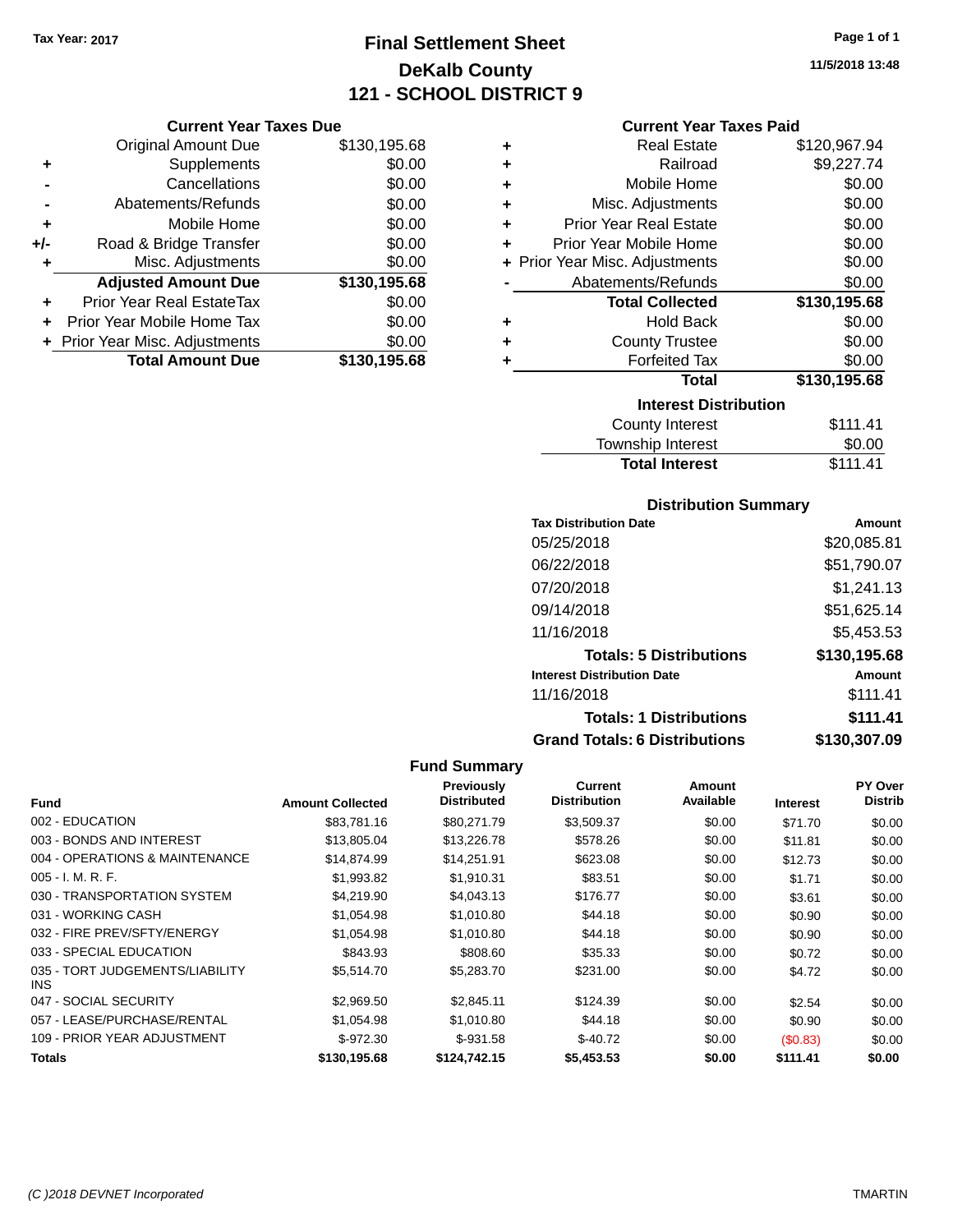## **Final Settlement Sheet Tax Year: 2017 Page 1 of 1 DeKalb County 122 - SCHOOL DISTRICT 100**

**11/5/2018 13:48**

| <b>Current Year Taxes Paid</b> |  |  |
|--------------------------------|--|--|
|                                |  |  |

|     | <b>Current Year Taxes Due</b>  |             |        |
|-----|--------------------------------|-------------|--------|
|     | Original Amount Due            | \$14,472.14 | ٠      |
|     | Supplements                    | \$0.00      | ٠      |
|     | Cancellations                  | \$0.00      | ٠      |
|     | Abatements/Refunds             | \$0.00      | ٠      |
|     | Mobile Home                    | \$0.00      | ٠      |
| +/- | Road & Bridge Transfer         | \$0.00      | ٠      |
|     | Misc. Adjustments              | \$0.00      | + Prio |
|     | <b>Adjusted Amount Due</b>     | \$14,472.14 |        |
|     | Prior Year Real EstateTax      | \$0.00      |        |
|     | Prior Year Mobile Home Tax     | \$0.00      |        |
|     | + Prior Year Misc. Adjustments | \$0.00      | ٠      |
|     | <b>Total Amount Due</b>        | \$14,472.14 |        |
|     |                                |             |        |

| ٠ | <b>Real Estate</b>             | \$14,472.14 |
|---|--------------------------------|-------------|
| ٠ | Railroad                       | \$0.00      |
| ٠ | Mobile Home                    | \$0.00      |
| ٠ | Misc. Adjustments              | \$0.00      |
| ÷ | <b>Prior Year Real Estate</b>  | \$0.00      |
| ÷ | Prior Year Mobile Home         | \$0.00      |
|   | + Prior Year Misc. Adjustments | \$0.00      |
|   | Abatements/Refunds             | \$0.00      |
|   | <b>Total Collected</b>         | \$14,472.14 |
| ٠ | <b>Hold Back</b>               | \$0.00      |
| ÷ | <b>County Trustee</b>          | \$0.00      |
| ٠ | <b>Forfeited Tax</b>           | \$0.00      |
|   | Total                          | \$14,472.14 |
|   | <b>Interest Distribution</b>   |             |
|   | <b>County Interest</b>         | \$12.38     |
|   | <b>Township Interest</b>       | \$0.00      |
|   | <b>Total Interest</b>          | \$12.38     |

### **Distribution Summary**

| <b>Tax Distribution Date</b>         | Amount      |
|--------------------------------------|-------------|
| 05/25/2018                           | \$8,158.95  |
| 06/22/2018                           | \$1,692.91  |
| 09/14/2018                           | \$1,692.92  |
| 11/16/2018                           | \$2,927.36  |
| <b>Totals: 4 Distributions</b>       | \$14,472.14 |
| <b>Interest Distribution Date</b>    | Amount      |
| 11/16/2018                           | \$12.38     |
| <b>Totals: 1 Distributions</b>       | \$12.38     |
| <b>Grand Totals: 5 Distributions</b> | \$14.484.52 |

| <b>Fund</b>                             | <b>Amount Collected</b> | <b>Previously</b><br><b>Distributed</b> | <b>Current</b><br><b>Distribution</b> | Amount<br>Available | <b>Interest</b> | <b>PY Over</b><br><b>Distrib</b> |
|-----------------------------------------|-------------------------|-----------------------------------------|---------------------------------------|---------------------|-----------------|----------------------------------|
| 002 - EDUCATION                         |                         |                                         | \$1,677.46                            |                     |                 |                                  |
|                                         | \$8,293.06              | \$6,615.60                              |                                       | \$0.00              | \$7.09          | \$0.00                           |
| 003 - BONDS AND INTEREST                | \$2,170.50              | \$1,731.46                              | \$439.04                              | \$0.00              | \$1.86          | \$0.00                           |
| 004 - OPERATIONS & MAINTENANCE          | \$1,684.92              | \$1,344.11                              | \$340.81                              | \$0.00              | \$1.44          | \$0.00                           |
| 005 - I. M. R. F.                       | \$158.98                | \$126.83                                | \$32.15                               | \$0.00              | \$0.14          | \$0.00                           |
| 030 - TRANSPORTATION SYSTEM             | \$774.06                | \$617.49                                | \$156.57                              | \$0.00              | \$0.66          | \$0.00                           |
| 031 - WORKING CASH                      | \$1.40                  | \$1.11                                  | \$0.29                                | \$0.00              | \$0.00          | \$0.00                           |
| 032 - FIRE PREV/SFTY/ENERGY             | \$221.18                | \$176.43                                | \$44.75                               | \$0.00              | \$0.19          | \$0.00                           |
| 033 - SPECIAL EDUCATION                 | \$718.76                | \$573.37                                | \$145.39                              | \$0.00              | \$0.61          | \$0.00                           |
| 035 - TORT JUDGEMENTS/LIABILITY<br>INS. | \$228.10                | \$181.95                                | \$46.15                               | \$0.00              | \$0.20          | \$0.00                           |
| 047 - SOCIAL SECURITY                   | \$221.18                | \$176.43                                | \$44.75                               | \$0.00              | \$0.19          | \$0.00                           |
| <b>Totals</b>                           | \$14,472.14             | \$11.544.78                             | \$2.927.36                            | \$0.00              | \$12.38         | \$0.00                           |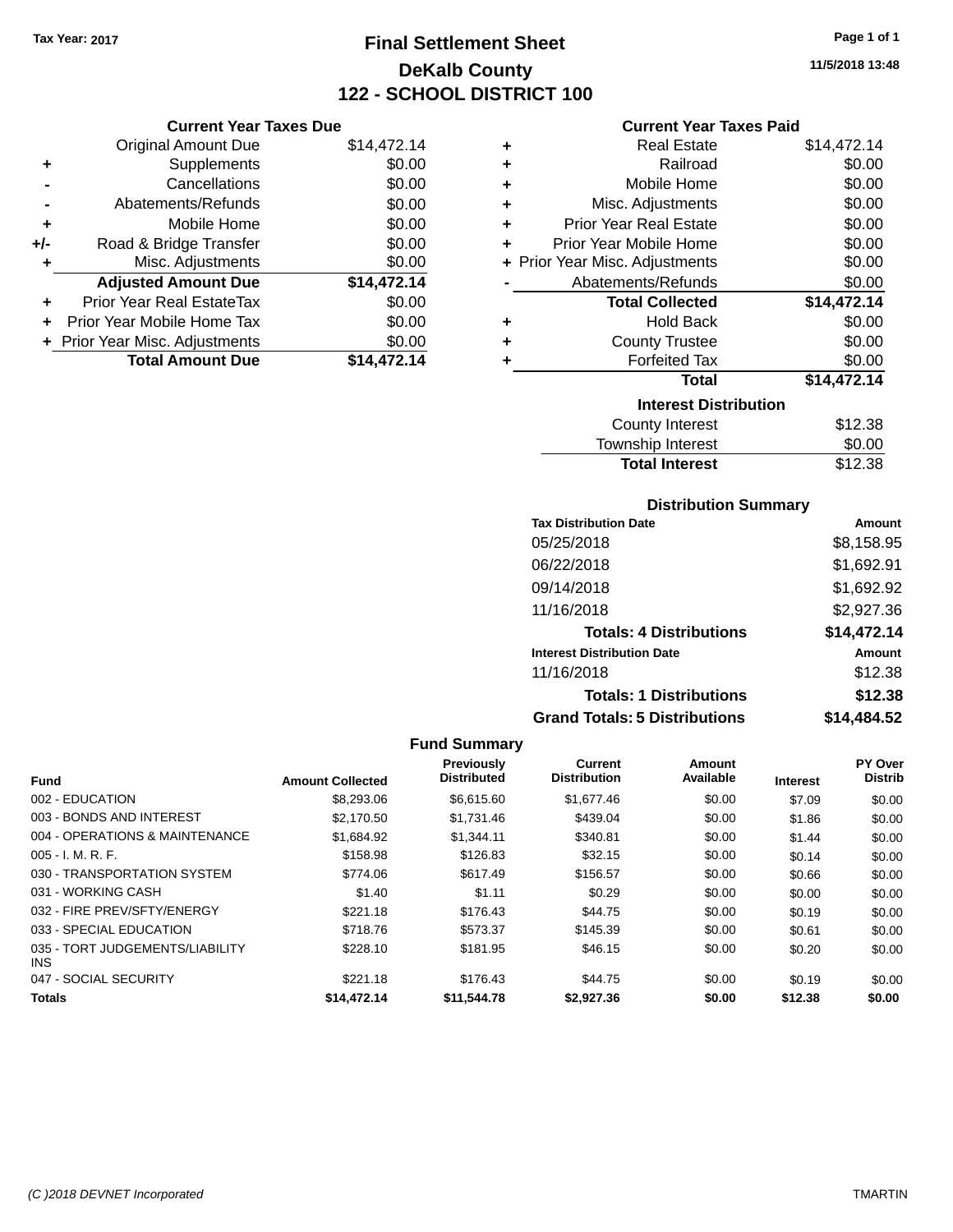## **Final Settlement Sheet Tax Year: 2017 Page 1 of 1 DeKalb County 123 - SCHOOL DISTRICT 161**

**11/5/2018 13:48**

### **Current Year Taxes Paid**

|     | <b>Current Year Taxes Due</b>  |             |     |
|-----|--------------------------------|-------------|-----|
|     | <b>Original Amount Due</b>     | \$95,703.16 |     |
|     | Supplements                    | \$0.00      |     |
|     | Cancellations                  | \$0.00      |     |
|     | Abatements/Refunds             | \$0.00      |     |
|     | Mobile Home                    | \$0.00      |     |
| +/- | Road & Bridge Transfer         | \$0.00      |     |
|     | Misc. Adjustments              | \$0.00      | + P |
|     | <b>Adjusted Amount Due</b>     | \$95,703.16 |     |
|     | Prior Year Real EstateTax      | \$0.00      |     |
|     | Prior Year Mobile Home Tax     | \$0.00      |     |
|     | + Prior Year Misc. Adjustments | \$0.00      |     |
|     | <b>Total Amount Due</b>        | \$95,703.16 |     |
|     |                                |             |     |

| ٠ | <b>Real Estate</b>             | \$95,703.16 |
|---|--------------------------------|-------------|
| ٠ | Railroad                       | \$0.00      |
| ٠ | Mobile Home                    | \$0.00      |
| ٠ | Misc. Adjustments              | \$0.00      |
| ٠ | <b>Prior Year Real Estate</b>  | \$0.00      |
| ÷ | Prior Year Mobile Home         | \$0.00      |
|   | + Prior Year Misc. Adjustments | \$0.00      |
|   | Abatements/Refunds             | \$0.00      |
|   | <b>Total Collected</b>         | \$95,703.16 |
| ٠ | <b>Hold Back</b>               | \$0.00      |
| ÷ | <b>County Trustee</b>          | \$0.00      |
| ٠ | <b>Forfeited Tax</b>           | \$0.00      |
|   | Total                          | \$95,703.16 |
|   | <b>Interest Distribution</b>   |             |
|   | <b>County Interest</b>         | \$81.89     |
|   | <b>Township Interest</b>       | \$0.00      |
|   | <b>Total Interest</b>          | \$81.89     |

### **Distribution Summary**

| <b>Tax Distribution Date</b>         | Amount      |
|--------------------------------------|-------------|
| 05/25/2018                           | \$18,522.36 |
| 06/22/2018                           | \$38,380.03 |
| 08/17/2018                           | \$1,782.94  |
| 09/14/2018                           | \$34,270.48 |
| 11/16/2018                           | \$2,747.35  |
| <b>Totals: 5 Distributions</b>       | \$95,703.16 |
| <b>Interest Distribution Date</b>    | Amount      |
| 11/16/2018                           | \$81.89     |
| <b>Totals: 1 Distributions</b>       | \$81.89     |
| <b>Grand Totals: 6 Distributions</b> | \$95.785.05 |

|                                               |                         | Previously         | Current             | Amount    |                 | <b>PY Over</b> |
|-----------------------------------------------|-------------------------|--------------------|---------------------|-----------|-----------------|----------------|
| <b>Fund</b>                                   | <b>Amount Collected</b> | <b>Distributed</b> | <b>Distribution</b> | Available | <b>Interest</b> | <b>Distrib</b> |
| 002 - EDUCATION                               | \$59,748.83             | \$58,033.62        | \$1,715.21          | \$0.00    | \$51.13         | \$0.00         |
| 003 - BONDS AND INTEREST                      | \$4,110.16              | \$3,992.17         | \$117.99            | \$0.00    | \$3.52          | \$0.00         |
| 004 - OPERATIONS & MAINTENANCE                | \$6,276.12              | \$6,095.94         | \$180.18            | \$0.00    | \$5.37          | \$0.00         |
| $005 - I. M. R. F.$                           | \$2,535.85              | \$2,463.05         | \$72.80             | \$0.00    | \$2.17          | \$0.00         |
| 030 - TRANSPORTATION SYSTEM                   | \$3.012.54              | \$2,926.07         | \$86.47             | \$0.00    | \$2.58          | \$0.00         |
| 031 - WORKING CASH                            | \$1.255.24              | \$1.219.21         | \$36.03             | \$0.00    | \$1.07          | \$0.00         |
| 032 - FIRE PREV/SFTY/ENERGY                   | \$1,255.24              | \$1.219.21         | \$36.03             | \$0.00    | \$1.07          | \$0.00         |
| 033 - SPECIAL EDUCATION                       | \$502.06                | \$487.64           | \$14.42             | \$0.00    | \$0.43          | \$0.00         |
| 035 - TORT JUDGEMENTS/LIABILITY<br><b>INS</b> | \$13,216.03             | \$12,836.64        | \$379.39            | \$0.00    | \$11.31         | \$0.00         |
| 047 - SOCIAL SECURITY                         | \$2,535.85              | \$2,463.05         | \$72.80             | \$0.00    | \$2.17          | \$0.00         |
| 057 - LEASE/PURCHASE/RENTAL                   | \$1,255.24              | \$1.219.21         | \$36.03             | \$0.00    | \$1.07          | \$0.00         |
| <b>Totals</b>                                 | \$95,703.16             | \$92.955.81        | \$2.747.35          | \$0.00    | \$81.89         | \$0.00         |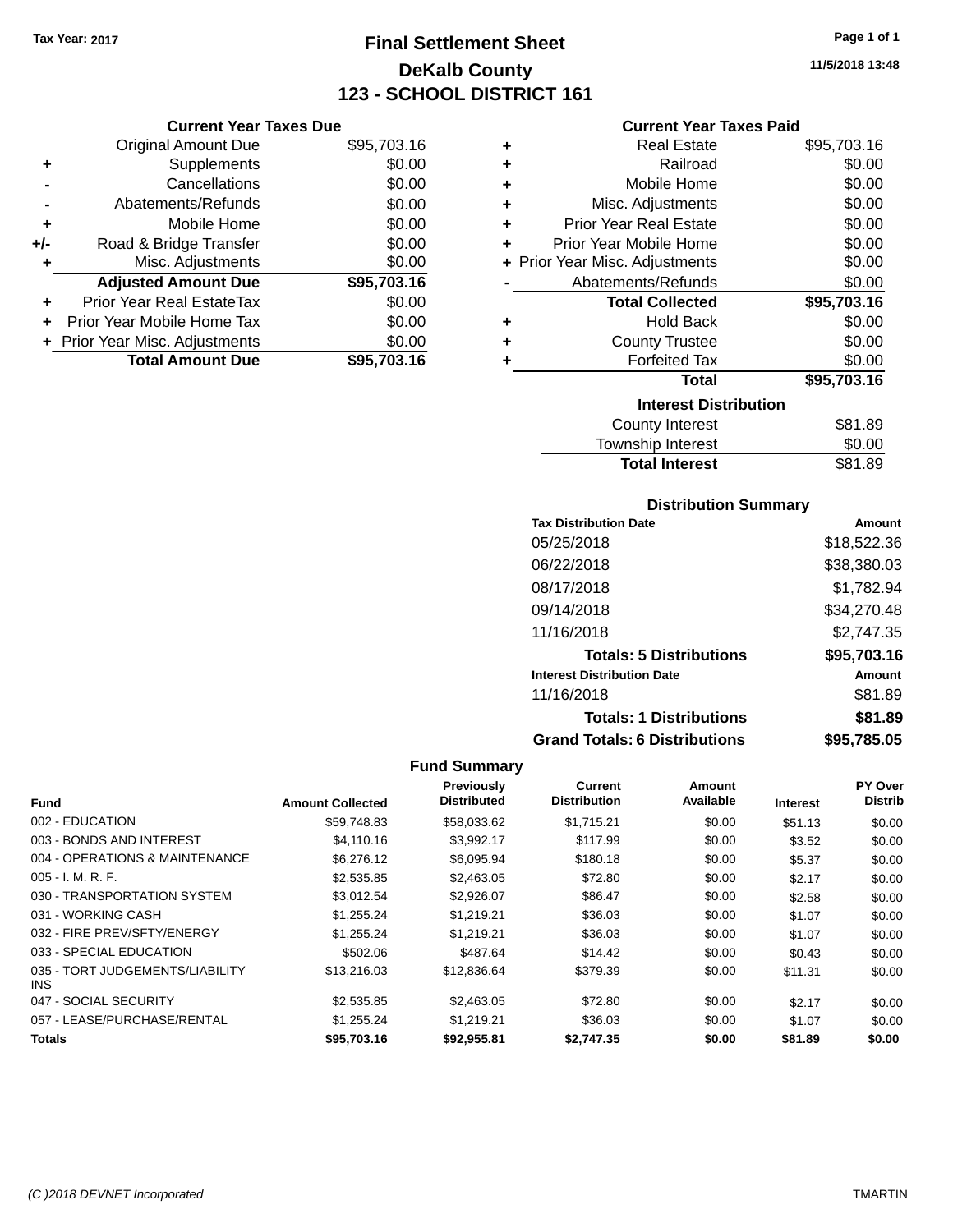## **Final Settlement Sheet Tax Year: 2017 Page 1 of 1 DeKalb County 124 - SCHOOL DISTRICT 212**

**Current Year Taxes Due**

|       | <b>Original Amount Due</b>     | \$296,446.71 |
|-------|--------------------------------|--------------|
| ٠     | Supplements                    | \$0.00       |
|       | Cancellations                  | \$126.04     |
|       | Abatements/Refunds             | \$0.00       |
| ÷     | Mobile Home                    | \$19.04      |
| $+/-$ | Road & Bridge Transfer         | \$0.00       |
|       | Misc. Adjustments              | \$0.00       |
|       | <b>Adjusted Amount Due</b>     | \$296,339.71 |
|       | Prior Year Real EstateTax      | \$0.00       |
|       | Prior Year Mobile Home Tax     | \$0.00       |
|       | + Prior Year Misc. Adjustments | \$0.00       |
|       | <b>Total Amount Due</b>        | \$296,339.71 |
|       |                                |              |

### **Current Year Taxes Paid**

| ٠ | <b>Real Estate</b>             | \$296,320.67 |
|---|--------------------------------|--------------|
| ÷ | Railroad                       | \$0.00       |
| ÷ | Mobile Home                    | \$19.04      |
| ٠ | Misc. Adjustments              | \$0.00       |
| ٠ | <b>Prior Year Real Estate</b>  | \$0.00       |
| ٠ | Prior Year Mobile Home         | \$0.00       |
|   | + Prior Year Misc. Adjustments | \$0.00       |
|   | Abatements/Refunds             | \$0.00       |
|   |                                |              |
|   | <b>Total Collected</b>         | \$296,339.71 |
| ٠ | <b>Hold Back</b>               | \$0.00       |
| ٠ | <b>County Trustee</b>          | \$0.00       |
| ٠ | <b>Forfeited Tax</b>           | \$0.00       |
|   | <b>Total</b>                   | \$296,339.71 |
|   | <b>Interest Distribution</b>   |              |
|   | <b>County Interest</b>         | \$253.57     |

### **Distribution Summary**

Total Interest \$253.57

| <b>Tax Distribution Date</b>         | Amount       |
|--------------------------------------|--------------|
| 05/25/2018                           | \$40.209.81  |
| 06/22/2018                           | \$144.011.48 |
| 07/20/2018                           | \$1,306.67   |
| 08/17/2018                           | \$3.314.66   |
| 09/14/2018                           | \$93,127.23  |
| 11/16/2018                           | \$14.369.86  |
| <b>Totals: 6 Distributions</b>       | \$296,339.71 |
| <b>Interest Distribution Date</b>    | Amount       |
| 11/16/2018                           | \$253.57     |
| <b>Totals: 1 Distributions</b>       | \$253.57     |
| <b>Grand Totals: 7 Distributions</b> | \$296.593.28 |

| <b>Fund</b>                             | <b>Amount Collected</b> | <b>Previously</b><br><b>Distributed</b> | Current<br><b>Distribution</b> | Amount<br>Available | <b>Interest</b> | PY Over<br><b>Distrib</b> |
|-----------------------------------------|-------------------------|-----------------------------------------|--------------------------------|---------------------|-----------------|---------------------------|
| 002 - EDUCATION                         | \$152,832.45            | \$145,421.43                            | \$7,411.02                     | \$0.00              | \$130.77        | \$0.00                    |
| 003 - BONDS AND INTEREST                | \$41,702.11             | \$39,679.93                             | \$2,022.18                     | \$0.00              | \$35.68         | \$0.00                    |
| 004 - OPERATIONS & MAINTENANCE          | \$29.390.97             | \$27.965.78                             | \$1,425.19                     | \$0.00              | \$25.15         | \$0.00                    |
| $005 - I. M. R. F.$                     | \$5,266.85              | \$5,011.45                              | \$255.40                       | \$0.00              | \$4.51          | \$0.00                    |
| 030 - TRANSPORTATION SYSTEM             | \$13,322.25             | \$12,676.23                             | \$646.02                       | \$0.00              | \$11.40         | \$0.00                    |
| 031 - WORKING CASH                      | \$5,878.20              | \$5,593.15                              | \$285.05                       | \$0.00              | \$5.03          | \$0.00                    |
| 032 - FIRE PREV/SFTY/ENERGY             | \$0.00                  | \$0.00                                  | \$0.00                         | \$0.00              | \$0.00          | \$0.00                    |
| 033 - SPECIAL EDUCATION                 | \$2,351.16              | \$2,237.15                              | \$114.01                       | \$0.00              | \$2.01          | \$0.00                    |
| 035 - TORT JUDGEMENTS/LIABILITY<br>INS. | \$33.303.25             | \$31,688.34                             | \$1,614.91                     | \$0.00              | \$28.50         | \$0.00                    |
| 047 - SOCIAL SECURITY                   | \$6,414.27              | \$6,103,24                              | \$311.03                       | \$0.00              | \$5.49          | \$0.00                    |
| 057 - LEASE/PURCHASE/RENTAL             | \$5,878,20              | \$5,593.15                              | \$285.05                       | \$0.00              | \$5.03          | \$0.00                    |
| Totals                                  | \$296,339.71            | \$281,969.85                            | \$14,369.86                    | \$0.00              | \$253.57        | \$0.00                    |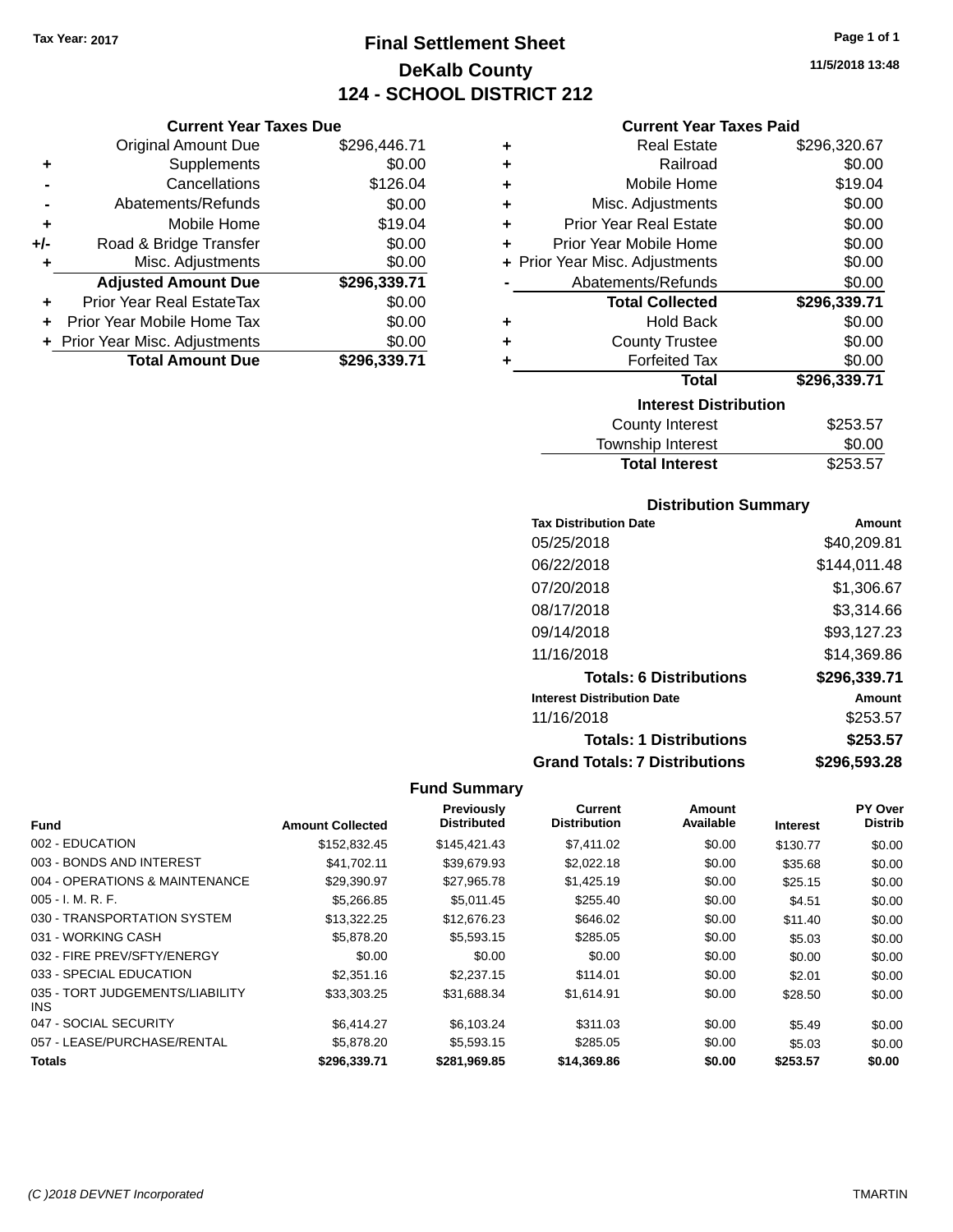## **Final Settlement Sheet Tax Year: 2017 Page 1 of 1 DeKalb County 125 - SCHOOL DISTRICT 220**

**11/5/2018 13:48**

### **Current Year Taxes Paid**

| <b>Original Amount Due</b>       | \$3,843.83                                                      |
|----------------------------------|-----------------------------------------------------------------|
| Supplements                      | \$0.00                                                          |
| Cancellations                    | \$0.00                                                          |
| Abatements/Refunds               | \$0.00                                                          |
| Mobile Home                      | \$0.00                                                          |
| Road & Bridge Transfer           | \$0.00                                                          |
| Misc. Adjustments                | \$0.00                                                          |
| <b>Adjusted Amount Due</b>       | \$3,843.83                                                      |
| <b>Prior Year Real EstateTax</b> | \$0.00                                                          |
| Prior Year Mobile Home Tax       | \$0.00                                                          |
|                                  | \$0.00                                                          |
| <b>Total Amount Due</b>          | \$3.843.83                                                      |
|                                  | <b>Current Year Taxes Due</b><br>+ Prior Year Misc. Adjustments |

| ٠ | Real Estate                    | \$3,843.83 |
|---|--------------------------------|------------|
| ٠ | Railroad                       | \$0.00     |
| ٠ | Mobile Home                    | \$0.00     |
| ٠ | Misc. Adjustments              | \$0.00     |
| ٠ | <b>Prior Year Real Estate</b>  | \$0.00     |
| ٠ | Prior Year Mobile Home         | \$0.00     |
|   | + Prior Year Misc. Adjustments | \$0.00     |
|   | Abatements/Refunds             | \$0.00     |
|   | <b>Total Collected</b>         | \$3,843.83 |
| ٠ | Hold Back                      | \$0.00     |
| ÷ | <b>County Trustee</b>          | \$0.00     |
| ٠ | <b>Forfeited Tax</b>           | \$0.00     |
|   | <b>Total</b>                   | \$3,843.83 |
|   | <b>Interest Distribution</b>   |            |
|   | <b>County Interest</b>         | \$3.29     |
|   | <b>Township Interest</b>       | \$0.00     |
|   | <b>Total Interest</b>          | \$3.29     |

### **Distribution Summary**

| <b>Tax Distribution Date</b>         | Amount     |
|--------------------------------------|------------|
| 06/22/2018                           | \$1,921.91 |
| 09/14/2018                           | \$1,921.92 |
| <b>Totals: 2 Distributions</b>       | \$3,843.83 |
| <b>Interest Distribution Date</b>    | Amount     |
| 11/16/2018                           | \$3.29     |
| <b>Totals: 1 Distributions</b>       | \$3.29     |
| <b>Grand Totals: 3 Distributions</b> | \$3,847.12 |

|                                         |                         | Previously<br><b>Distributed</b> | <b>Current</b><br><b>Distribution</b> | Amount<br>Available |          | PY Over<br><b>Distrib</b> |
|-----------------------------------------|-------------------------|----------------------------------|---------------------------------------|---------------------|----------|---------------------------|
| Fund                                    | <b>Amount Collected</b> |                                  |                                       |                     | Interest |                           |
| 002 - EDUCATION                         | \$2,692.43              | \$2,692.43                       | \$0.00                                | \$0.00              | \$2.32   | \$0.00                    |
| 003 - BONDS AND INTEREST                | \$0.00                  | \$0.00                           | \$0.00                                | \$0.00              | \$0.00   | \$0.00                    |
| 004 - OPERATIONS & MAINTENANCE          | \$483.29                | \$483.29                         | \$0.00                                | \$0.00              | \$0.41   | \$0.00                    |
| $005 - I. M. R. F.$                     | \$2.26                  | \$2.26                           | \$0.00                                | \$0.00              | \$0.00   | \$0.00                    |
| 030 - TRANSPORTATION SYSTEM             | \$211.31                | \$211.31                         | \$0.00                                | \$0.00              | \$0.18   | \$0.00                    |
| 031 - WORKING CASH                      | \$40.47                 | \$40.47                          | \$0.00                                | \$0.00              | \$0.03   | \$0.00                    |
| 032 - FIRE PREV/SFTY/ENERGY             | \$28.10                 | \$28.10                          | \$0.00                                | \$0.00              | \$0.02   | \$0.00                    |
| 033 - SPECIAL EDUCATION                 | \$28.10                 | \$28.10                          | \$0.00                                | \$0.00              | \$0.02   | \$0.00                    |
| 035 - TORT JUDGEMENTS/LIABILITY<br>INS. | \$267.92                | \$267.92                         | \$0.00                                | \$0.00              | \$0.23   | \$0.00                    |
| 047 - SOCIAL SECURITY                   | \$53.97                 | \$53.97                          | \$0.00                                | \$0.00              | \$0.05   | \$0.00                    |
| 057 - LEASE/PURCHASE/RENTAL             | \$35.98                 | \$35.98                          | \$0.00                                | \$0.00              | \$0.03   | \$0.00                    |
| Totals                                  | \$3,843.83              | \$3,843,83                       | \$0.00                                | \$0.00              | \$3.29   | \$0.00                    |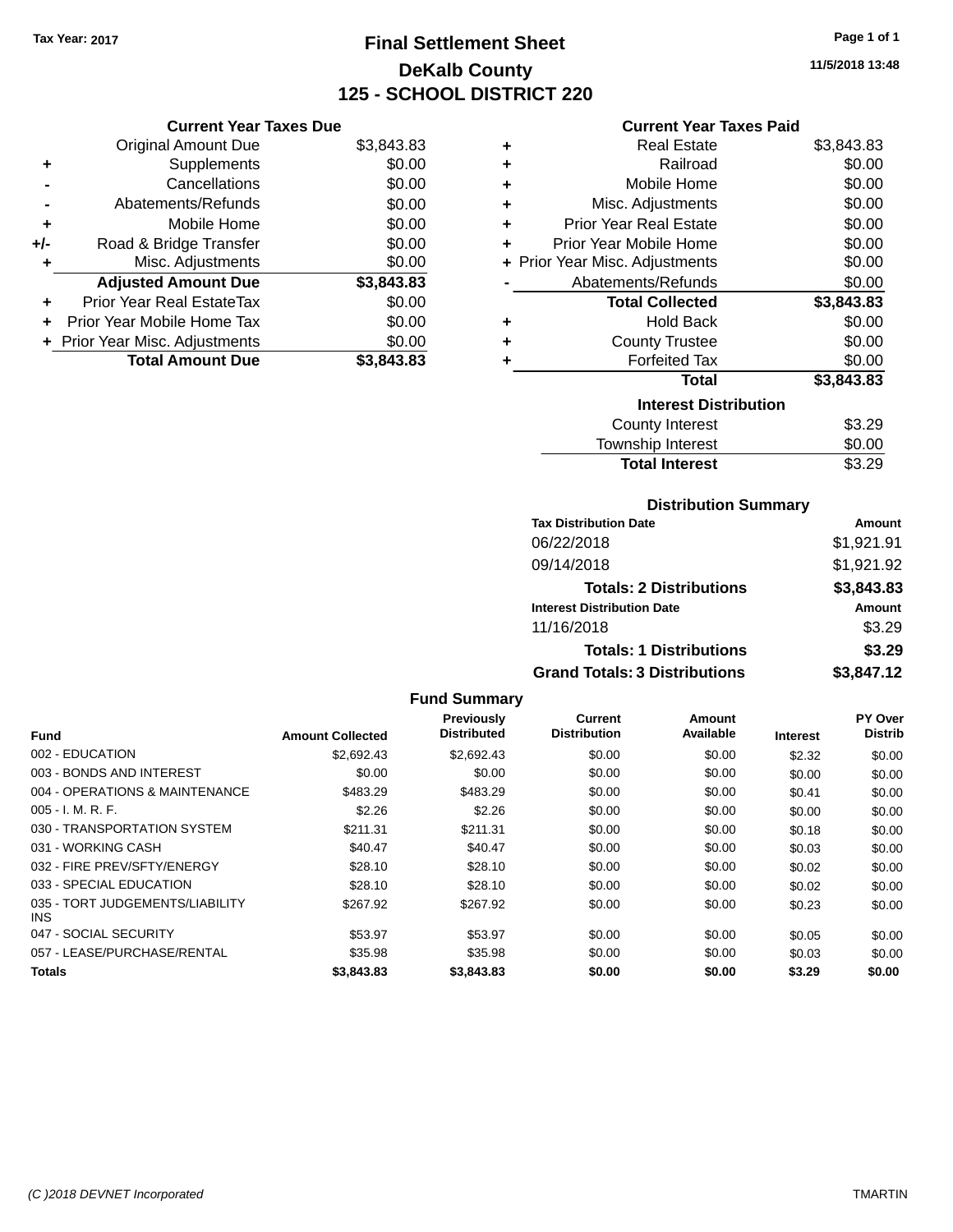## **Final Settlement Sheet Tax Year: 2017 Page 1 of 1 DeKalb County 126 - SCHOOL DISTRICT 269**

|       | <b>Current Year Taxes Due</b>    |              |  |  |
|-------|----------------------------------|--------------|--|--|
|       | <b>Original Amount Due</b>       | \$306,699.74 |  |  |
| ٠     | Supplements                      | \$0.00       |  |  |
|       | Cancellations                    | \$168.18     |  |  |
|       | Abatements/Refunds               | \$0.00       |  |  |
| ٠     | Mobile Home                      | \$25.41      |  |  |
| $+/-$ | Road & Bridge Transfer           | \$0.00       |  |  |
|       | Misc. Adjustments                | \$0.00       |  |  |
|       | <b>Adjusted Amount Due</b>       | \$306,556.97 |  |  |
| ÷     | <b>Prior Year Real EstateTax</b> | \$0.00       |  |  |
|       | Prior Year Mobile Home Tax       | \$0.00       |  |  |
|       | + Prior Year Misc. Adjustments   | \$0.00       |  |  |
|       | <b>Total Amount Due</b>          | \$306,556.97 |  |  |

### **Current Year Taxes Paid**

| ٠ | <b>Real Estate</b>             | \$306,531.56 |
|---|--------------------------------|--------------|
| ٠ | Railroad                       | \$0.00       |
| ٠ | Mobile Home                    | \$25.41      |
| ٠ | Misc. Adjustments              | \$0.00       |
| ٠ | <b>Prior Year Real Estate</b>  | \$0.00       |
| ٠ | Prior Year Mobile Home         | \$0.00       |
|   | + Prior Year Misc. Adjustments | \$0.00       |
|   | Abatements/Refunds             | \$0.00       |
|   | <b>Total Collected</b>         | \$306,556.97 |
| ٠ | <b>Hold Back</b>               | \$0.00       |
| ٠ | <b>County Trustee</b>          | \$0.00       |
| ٠ | <b>Forfeited Tax</b>           | \$0.00       |
|   | <b>Total</b>                   | \$306,556.97 |
|   | <b>Interest Distribution</b>   |              |
|   |                                |              |
|   | County Interest                | \$262.31     |

| <b>Total Interest</b> | \$262.31 |
|-----------------------|----------|
| Township Interest     | \$0.00   |
| County Interest       | \$262.31 |

### **Distribution Summary**

| <b>Tax Distribution Date</b>         | Amount       |
|--------------------------------------|--------------|
| 05/25/2018                           | \$37,311.44  |
| 06/22/2018                           | \$156,086.40 |
| 07/20/2018                           | \$1.743.54   |
| 08/17/2018                           | \$2,849.81   |
| 09/14/2018                           | \$91,815.46  |
| 11/16/2018                           | \$16.750.32  |
| <b>Totals: 6 Distributions</b>       | \$306,556.97 |
| <b>Interest Distribution Date</b>    | Amount       |
| 11/16/2018                           | \$262.31     |
| <b>Totals: 1 Distributions</b>       | \$262.31     |
| <b>Grand Totals: 7 Distributions</b> | \$306,819.28 |

| <b>Fund</b>                             | <b>Amount Collected</b> | Previously<br><b>Distributed</b> | <b>Current</b><br><b>Distribution</b> | Amount<br>Available | <b>Interest</b> | <b>PY Over</b><br><b>Distrib</b> |
|-----------------------------------------|-------------------------|----------------------------------|---------------------------------------|---------------------|-----------------|----------------------------------|
| 002 - EDUCATION                         | \$191.401.90            | \$180,943.67                     | \$10.458.23                           | \$0.00              | \$163.78        | \$0.00                           |
| 004 - OPERATIONS & MAINTENANCE          | \$50.129.12             | \$47,390.06                      | \$2,739.06                            | \$0.00              | \$42.89         | \$0.00                           |
| $005 - I. M. R. F.$                     | \$2,305.92              | \$2.179.93                       | \$125.99                              | \$0.00              | \$1.97          | \$0.00                           |
| 030 - TRANSPORTATION SYSTEM             | \$10.937.34             | \$10.339.73                      | \$597.61                              | \$0.00              | \$9.36          | \$0.00                           |
| 031 - WORKING CASH                      | \$4.557.28              | \$4.308.27                       | \$249.01                              | \$0.00              | \$3.90          | \$0.00                           |
| 033 - SPECIAL EDUCATION                 | \$1.822.79              | \$1.723.18                       | \$99.61                               | \$0.00              | \$1.56          | \$0.00                           |
| 035 - TORT JUDGEMENTS/LIABILITY<br>INS. | \$37.826.68             | \$35,759.81                      | \$2.066.87                            | \$0.00              | \$32.37         | \$0.00                           |
| 047 - SOCIAL SECURITY                   | \$7.575.94              | \$7.162.00                       | \$413.94                              | \$0.00              | \$6.48          | \$0.00                           |
| <b>Totals</b>                           | \$306,556.97            | \$289,806.65                     | \$16.750.32                           | \$0.00              | \$262.31        | \$0.00                           |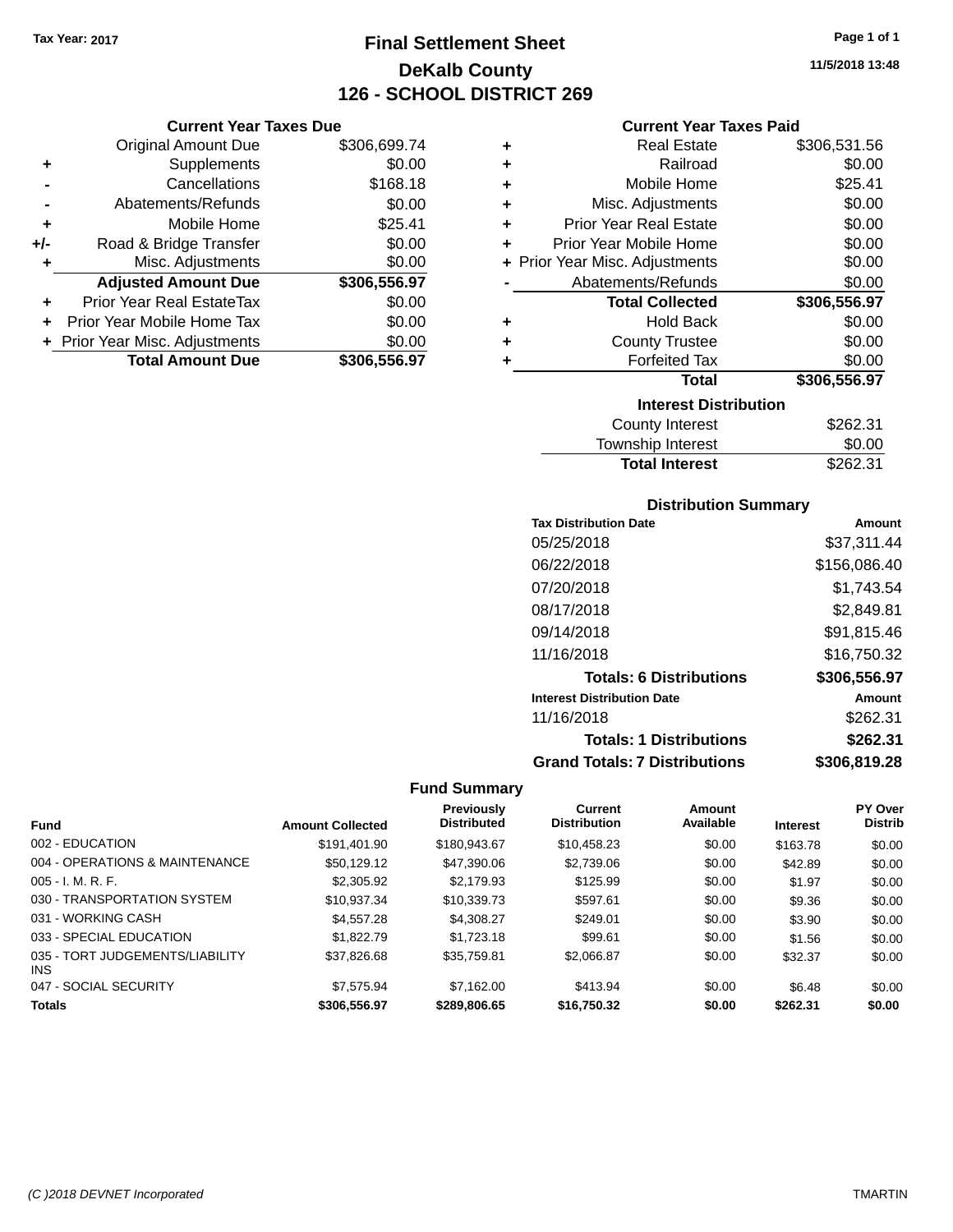## **Final Settlement Sheet Tax Year: 2017 Page 1 of 1 DeKalb County 127 - SCHOOL DISTRICT 271**

### **Current Year Taxes Paid**

|     | <b>Current Year Taxes Due</b>  |             |
|-----|--------------------------------|-------------|
|     | Original Amount Due            | \$73,508.20 |
| ٠   | Supplements                    | \$0.00      |
|     | Cancellations                  | \$0.00      |
|     | Abatements/Refunds             | \$0.00      |
| ٠   | Mobile Home                    | \$43.17     |
| +/- | Road & Bridge Transfer         | \$0.00      |
| ٠   | Misc. Adjustments              | \$0.00      |
|     | <b>Adjusted Amount Due</b>     | \$73,551.37 |
| ٠   | Prior Year Real EstateTax      | \$0.00      |
|     | Prior Year Mobile Home Tax     | \$0.00      |
|     | + Prior Year Misc. Adjustments | \$0.00      |
|     | <b>Total Amount Due</b>        | \$73.551.37 |

| ٠ | Real Estate                    | \$73,508.20 |
|---|--------------------------------|-------------|
| ٠ | Railroad                       | \$0.00      |
| ٠ | Mobile Home                    | \$43.17     |
| ٠ | Misc. Adjustments              | \$0.00      |
| ٠ | <b>Prior Year Real Estate</b>  | \$0.00      |
| ٠ | Prior Year Mobile Home         | \$0.00      |
|   | + Prior Year Misc. Adjustments | \$0.00      |
|   | Abatements/Refunds             | \$0.00      |
|   | <b>Total Collected</b>         | \$73,551.37 |
| ٠ | <b>Hold Back</b>               | \$0.00      |
| ٠ | <b>County Trustee</b>          | \$0.00      |
| ٠ | <b>Forfeited Tax</b>           | \$0.00      |
|   | <b>Total</b>                   | \$73,551.37 |
|   | <b>Interest Distribution</b>   |             |
|   | <b>County Interest</b>         | \$62.94     |
|   | <b>Township Interest</b>       | \$0.00      |
|   | <b>Total Interest</b>          | \$62.94     |

### **Distribution Summary**

| <b>Tax Distribution Date</b>         | Amount      |
|--------------------------------------|-------------|
| 05/25/2018                           | \$9,984.38  |
| 06/22/2018                           | \$33,293.74 |
| 07/20/2018                           | \$833.50    |
| 09/14/2018                           | \$26,999.82 |
| 11/16/2018                           | \$2,439.93  |
| <b>Totals: 5 Distributions</b>       | \$73,551.37 |
| <b>Interest Distribution Date</b>    | Amount      |
| 11/16/2018                           | \$62.94     |
| <b>Totals: 1 Distributions</b>       | \$62.94     |
| <b>Grand Totals: 6 Distributions</b> | \$73,614.31 |

|                                         |                         | Previously         | Current             | Amount    |                 | PY Over        |
|-----------------------------------------|-------------------------|--------------------|---------------------|-----------|-----------------|----------------|
| Fund                                    | <b>Amount Collected</b> | <b>Distributed</b> | <b>Distribution</b> | Available | <b>Interest</b> | <b>Distrib</b> |
| 002 - EDUCATION                         | \$44.221.57             | \$42,754.63        | \$1.466.94          | \$0.00    | \$37.85         | \$0.00         |
| 003 - BONDS AND INTEREST                | \$14,461.38             | \$13,981.65        | \$479.73            | \$0.00    | \$12.38         | \$0.00         |
| 004 - OPERATIONS & MAINTENANCE          | \$5,763.78              | \$5,572.58         | \$191.20            | \$0.00    | \$4.93          | \$0.00         |
| $005 - I. M. R. F.$                     | \$917.04                | \$886.62           | \$30.42             | \$0.00    | \$0.78          | \$0.00         |
| 030 - TRANSPORTATION SYSTEM             | \$3,012.89              | \$2,912.93         | \$99.96             | \$0.00    | \$2.58          | \$0.00         |
| 031 - WORKING CASH                      | \$550.31                | \$532.05           | \$18.26             | \$0.00    | \$0.47          | \$0.00         |
| 032 - FIRE PREV/SFTY/ENERGY             | \$157.18                | \$151.97           | \$5.21              | \$0.00    | \$0.13          | \$0.00         |
| 033 - SPECIAL EDUCATION                 | \$1,310.02              | \$1,266.56         | \$43.46             | \$0.00    | \$1.12          | \$0.00         |
| 035 - TORT JUDGEMENTS/LIABILITY<br>INS. | \$1,833.93              | \$1,773.09         | \$60.84             | \$0.00    | \$1.57          | \$0.00         |
| 047 - SOCIAL SECURITY                   | \$917.04                | \$886.62           | \$30.42             | \$0.00    | \$0.78          | \$0.00         |
| 057 - LEASE/PURCHASE/RENTAL             | \$406.23                | \$392.74           | \$13.49             | \$0.00    | \$0.35          | \$0.00         |
| <b>Totals</b>                           | \$73.551.37             | \$71,111.44        | \$2,439.93          | \$0.00    | \$62.94         | \$0.00         |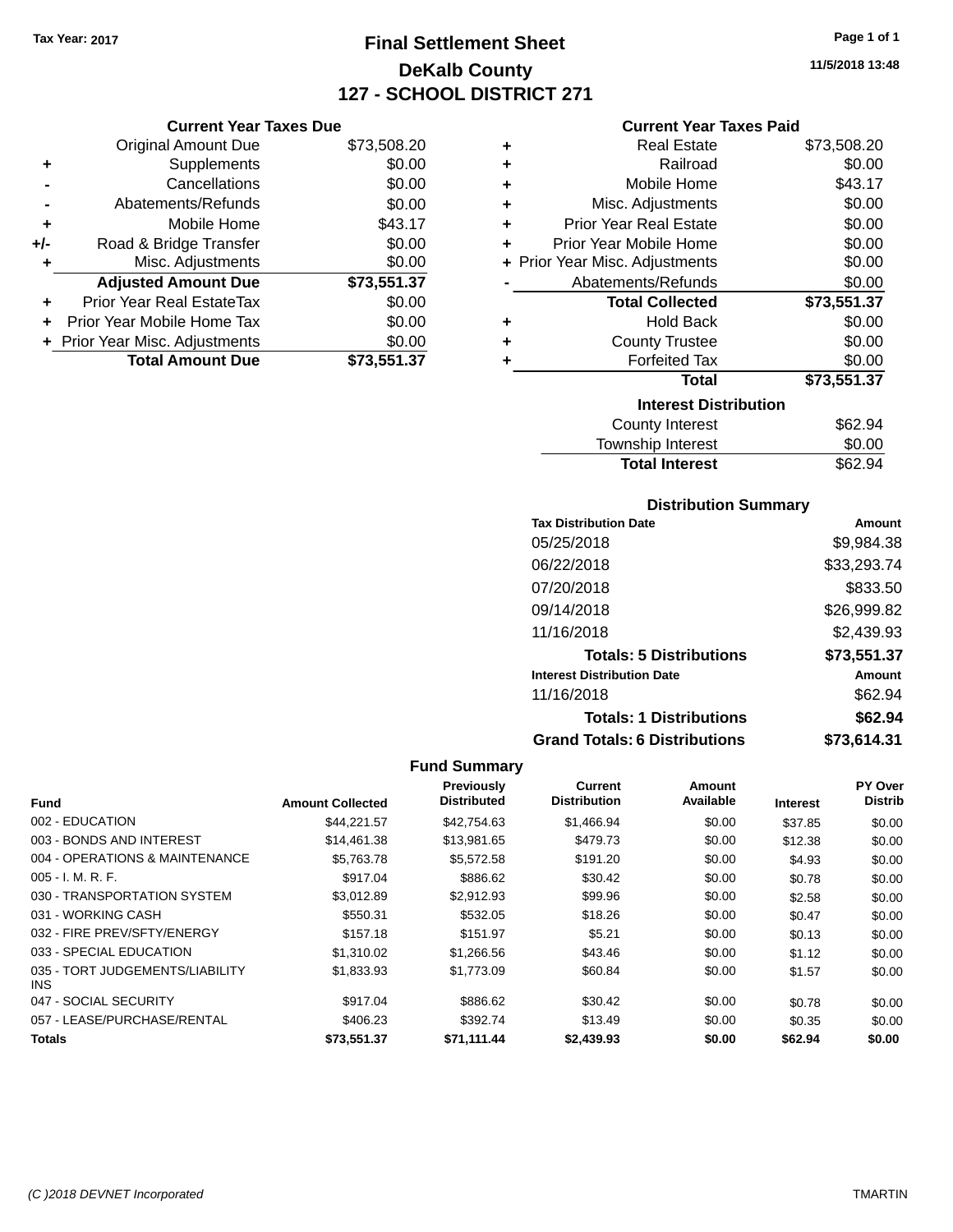## **Final Settlement Sheet Tax Year: 2017 Page 1 of 1 DeKalb County 128 - SCHOOL DISTRICT 300**

**11/5/2018 13:48**

### **Current Year Taxes Paid**

|       | <b>Current Year Taxes Due</b>  |            |   | Curi                  |
|-------|--------------------------------|------------|---|-----------------------|
|       | Original Amount Due            | \$9,522.43 | ٠ | R٥                    |
|       | Supplements                    | \$0.00     | ٠ |                       |
|       | Cancellations                  | \$0.00     | ٠ | Mot                   |
|       | Abatements/Refunds             | \$0.00     | ٠ | Misc. Ad              |
|       | Mobile Home                    | \$0.00     | ٠ | Prior Year Re         |
| $+/-$ | Road & Bridge Transfer         | \$0.00     | ٠ | <b>Prior Year Mot</b> |
|       | Misc. Adjustments              | \$0.00     |   | + Prior Year Misc. Ad |
|       | <b>Adjusted Amount Due</b>     | \$9,522.43 |   | Abatements            |
| ÷     | Prior Year Real EstateTax      | \$0.00     |   | Total (               |
|       | Prior Year Mobile Home Tax     | \$0.00     | ٠ |                       |
|       | + Prior Year Misc. Adjustments | \$0.00     | ٠ | Count                 |
|       | <b>Total Amount Due</b>        | \$9,522.43 |   | For                   |
|       |                                |            |   |                       |
|       |                                |            |   |                       |

| ٠ | <b>Real Estate</b>             | \$9,522.43 |
|---|--------------------------------|------------|
| ٠ | Railroad                       | \$0.00     |
| ٠ | Mobile Home                    | \$0.00     |
| ٠ | Misc. Adjustments              | \$0.00     |
| ÷ | Prior Year Real Estate         | \$0.00     |
| ÷ | Prior Year Mobile Home         | \$0.00     |
|   | + Prior Year Misc. Adjustments | \$0.00     |
|   | Abatements/Refunds             | \$0.00     |
|   | <b>Total Collected</b>         | \$9,522.43 |
| ٠ | <b>Hold Back</b>               | \$0.00     |
| ٠ | <b>County Trustee</b>          | \$0.00     |
| ٠ | <b>Forfeited Tax</b>           | \$0.00     |
|   | Total                          | \$9,522.43 |
|   | <b>Interest Distribution</b>   |            |
|   | County Interest                | \$8.15     |
|   | <b>Township Interest</b>       | \$0.00     |
|   | <b>Total Interest</b>          | \$8.15     |

### **Distribution Summary**

| <b>Tax Distribution Date</b>         | Amount     |
|--------------------------------------|------------|
| 05/25/2018                           | \$3,640.67 |
| 07/20/2018                           | \$1,120.55 |
| 08/17/2018                           | \$3,640.66 |
| 11/16/2018                           | \$1,120.55 |
| <b>Totals: 4 Distributions</b>       | \$9,522.43 |
| <b>Interest Distribution Date</b>    | Amount     |
| 11/16/2018                           | \$8.15     |
| <b>Totals: 1 Distributions</b>       | \$8.15     |
| <b>Grand Totals: 5 Distributions</b> | \$9,530.58 |

| <b>Fund</b>                             | <b>Amount Collected</b> | Previously<br><b>Distributed</b> | Current<br><b>Distribution</b> | Amount<br>Available | <b>Interest</b> | <b>PY Over</b><br><b>Distrib</b> |
|-----------------------------------------|-------------------------|----------------------------------|--------------------------------|---------------------|-----------------|----------------------------------|
| 002 - EDUCATION                         | \$5.158.27              | \$4,551,30                       | \$606.97                       | \$0.00              | \$4.41          | \$0.00                           |
| 003 - BONDS AND INTEREST                | \$1,371.18              | \$1,209.83                       | \$161.35                       | \$0.00              | \$1.17          | \$0.00                           |
| 004 - OPERATIONS & MAINTENANCE          | \$1,016.05              | \$896.48                         | \$119.57                       | \$0.00              | \$0.87          | \$0.00                           |
| $005 - I. M. R. F.$                     | \$206.35                | \$182.06                         | \$24.29                        | \$0.00              | \$0.18          | \$0.00                           |
| 030 - TRANSPORTATION SYSTEM             | \$309.52                | \$273.10                         | \$36.42                        | \$0.00              | \$0.26          | \$0.00                           |
| 031 - WORKING CASH                      | \$67.74                 | \$59.77                          | \$7.97                         | \$0.00              | \$0.06          | \$0.00                           |
| 033 - SPECIAL EDUCATION                 | \$1,083.78              | \$956.24                         | \$127.54                       | \$0.00              | \$0.93          | \$0.00                           |
| 035 - TORT JUDGEMENTS/LIABILITY<br>INS. | \$103.19                | \$91.04                          | \$12.15                        | \$0.00              | \$0.09          | \$0.00                           |
| 047 - SOCIAL SECURITY                   | \$206.35                | \$182.06                         | \$24.29                        | \$0.00              | \$0.18          | \$0.00                           |
| <b>Totals</b>                           | \$9.522.43              | \$8,401.88                       | \$1.120.55                     | \$0.00              | \$8.15          | \$0.00                           |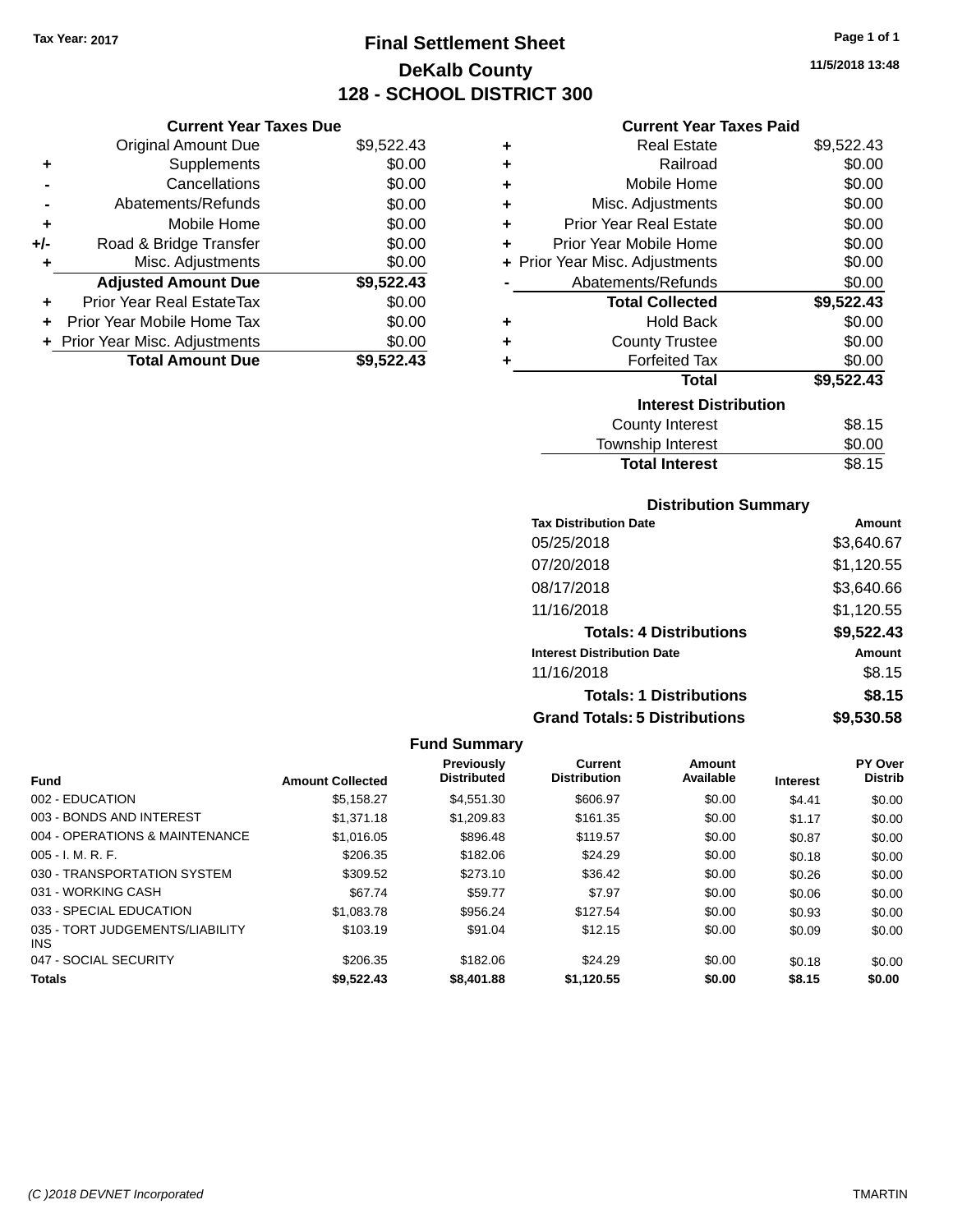## **Final Settlement Sheet Tax Year: 2017 Page 1 of 1 DeKalb County 129 - SCHOOL DISTRICT 301**

**11/5/2018 13:48**

### **Current Year Taxes Paid**

|     | <b>Current Year Taxes Due</b>    |             |
|-----|----------------------------------|-------------|
|     | <b>Original Amount Due</b>       | \$11,119.91 |
| ÷   | Supplements                      | \$0.00      |
|     | Cancellations                    | \$0.00      |
|     | Abatements/Refunds               | \$0.00      |
| ٠   | Mobile Home                      | \$0.00      |
| +/- | Road & Bridge Transfer           | \$0.00      |
|     | Misc. Adjustments                | \$0.00      |
|     | <b>Adjusted Amount Due</b>       | \$11,119.91 |
| ÷   | <b>Prior Year Real EstateTax</b> | \$0.00      |
| ÷   | Prior Year Mobile Home Tax       | \$0.00      |
|     | + Prior Year Misc. Adjustments   | \$0.00      |
|     | <b>Total Amount Due</b>          | \$11.119.91 |

| ٠ | Real Estate                    | \$11,119.91 |
|---|--------------------------------|-------------|
| ٠ | Railroad                       | \$0.00      |
| ٠ | Mobile Home                    | \$0.00      |
| ٠ | Misc. Adjustments              | \$0.00      |
| ٠ | Prior Year Real Estate         | \$0.00      |
| ٠ | Prior Year Mobile Home         | \$0.00      |
|   | + Prior Year Misc. Adjustments | \$0.00      |
|   | Abatements/Refunds             | \$0.00      |
|   | <b>Total Collected</b>         | \$11,119.91 |
| ٠ | <b>Hold Back</b>               | \$0.00      |
| ٠ | <b>County Trustee</b>          | \$0.00      |
| ٠ | <b>Forfeited Tax</b>           | \$0.00      |
|   | <b>Total</b>                   | \$11,119.91 |
|   | <b>Interest Distribution</b>   |             |
|   | <b>County Interest</b>         | \$9.52      |
|   | <b>Township Interest</b>       | \$0.00      |
|   | <b>Total Interest</b>          | \$9.52      |

### **Distribution Summary**

| <b>Tax Distribution Date</b>         | Amount      |
|--------------------------------------|-------------|
| 06/22/2018                           | \$5,831.40  |
| 09/14/2018                           | \$2,462.19  |
| 11/16/2018                           | \$2,826.32  |
| <b>Totals: 3 Distributions</b>       | \$11,119.91 |
| <b>Interest Distribution Date</b>    | Amount      |
| 11/16/2018                           | \$9.52      |
| <b>Totals: 1 Distributions</b>       | \$9.52      |
| <b>Grand Totals: 4 Distributions</b> | \$11,129.43 |

|                                                     |                         | <b>Fund Summary</b>                     |                                |                     |                 |                                  |
|-----------------------------------------------------|-------------------------|-----------------------------------------|--------------------------------|---------------------|-----------------|----------------------------------|
| <b>Fund</b>                                         | <b>Amount Collected</b> | <b>Previously</b><br><b>Distributed</b> | Current<br><b>Distribution</b> | Amount<br>Available | <b>Interest</b> | <b>PY Over</b><br><b>Distrib</b> |
| 002 - EDUCATION                                     | \$6,140.49              | \$4.579.77                              | \$1,560.72                     | \$0.00              | \$5.26          | \$0.00                           |
| 003 - BONDS AND INTEREST                            | \$1,601.42              | \$1,194.39                              | \$407.03                       | \$0.00              | \$1.37          | \$0.00                           |
| 004 - OPERATIONS & MAINTENANCE                      | \$1,085.36              | \$809.49                                | \$275.87                       | \$0.00              | \$0.93          | \$0.00                           |
| 005 - I. M. R. F.                                   | \$220.56                | \$164.51                                | \$56.05                        | \$0.00              | \$0.19          | \$0.00                           |
| 030 - TRANSPORTATION SYSTEM                         | \$475.94                | \$354.97                                | \$120.97                       | \$0.00              | \$0.41          | \$0.00                           |
| 031 - WORKING CASH                                  | \$34.84                 | \$25.98                                 | \$8.86                         | \$0.00              | \$0.03          | \$0.00                           |
| 033 - SPECIAL EDUCATION                             | \$1,230.45              | \$917.71                                | \$312.74                       | \$0.00              | \$1.05          | \$0.00                           |
| 035 - TORT JUDGMENTS, LIABILITY<br><b>INSURANCE</b> | \$110.29                | \$82.26                                 | \$28.03                        | \$0.00              | \$0.09          | \$0.00                           |
| 047 - SOCIAL SECURITY                               | \$220.56                | \$164.51                                | \$56.05                        | \$0.00              | \$0.19          | \$0.00                           |
| <b>Totals</b>                                       | \$11,119.91             | \$8.293.59                              | \$2,826,32                     | \$0.00              | \$9.52          | \$0.00                           |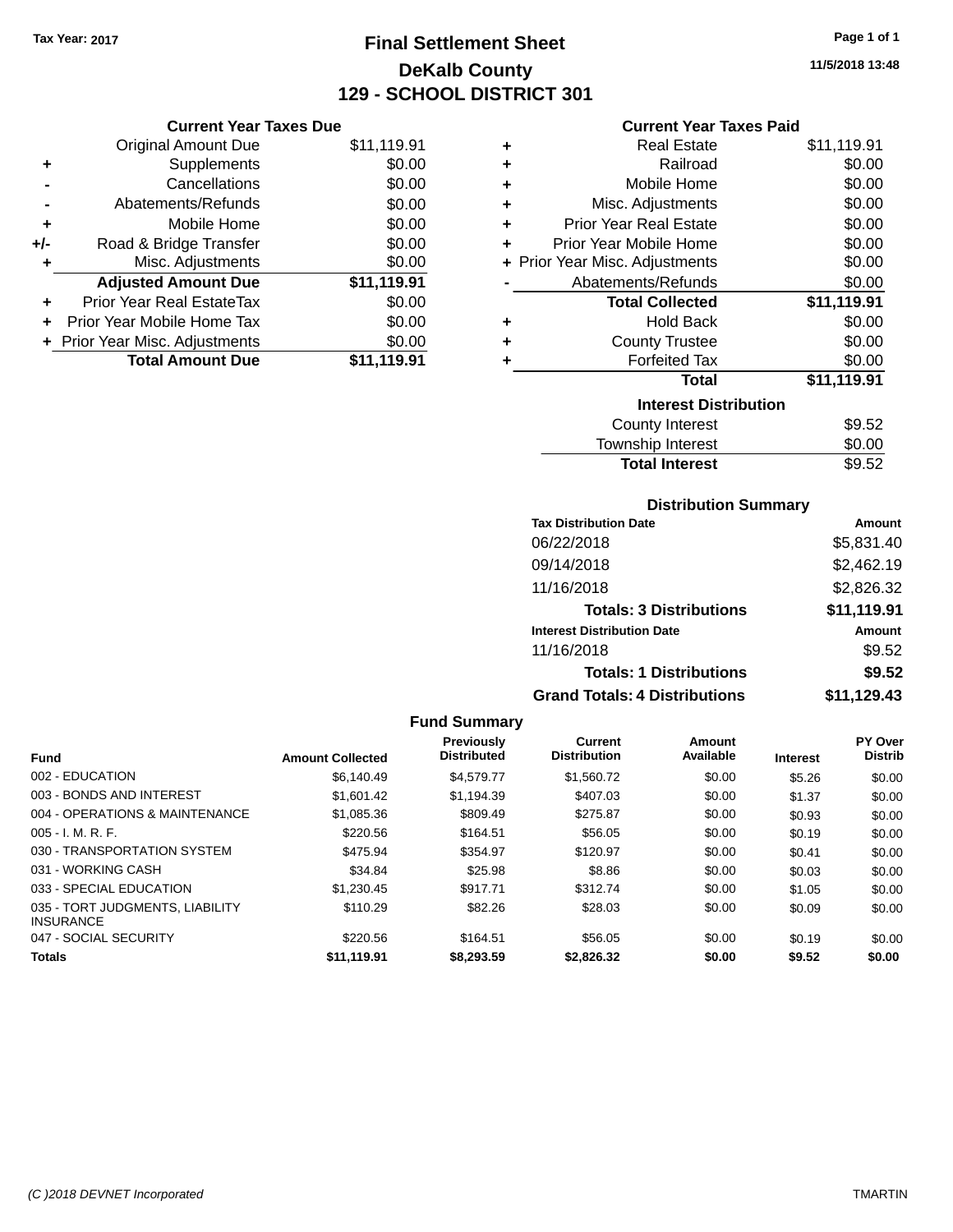## **Final Settlement Sheet Tax Year: 2017 Page 1 of 1 DeKalb County 130 - SCHOOL DISTRICT 302**

### **Current Year Taxes Due**

|     | <b>Original Amount Due</b>     | \$2,076,814.41 |
|-----|--------------------------------|----------------|
| ٠   | Supplements                    | \$0.00         |
|     | Cancellations                  | \$4,267.15     |
|     | Abatements/Refunds             | \$0.00         |
| ٠   | Mobile Home                    | \$102.34       |
| +/- | Road & Bridge Transfer         | \$0.00         |
| ٠   | Misc. Adjustments              | \$0.00         |
|     | <b>Adjusted Amount Due</b>     | \$2,072,649.60 |
| ٠   | Prior Year Real EstateTax      | \$0.00         |
|     | Prior Year Mobile Home Tax     | \$0.00         |
|     | + Prior Year Misc. Adjustments | \$0.00         |
|     | <b>Total Amount Due</b>        | \$2.072.649.60 |

### **Current Year Taxes Paid**

| ٠ | <b>Real Estate</b>             | \$2,007,341.78 |
|---|--------------------------------|----------------|
| ٠ | Railroad                       | \$65,205.48    |
| ٠ | Mobile Home                    | \$102.34       |
| ٠ | Misc. Adjustments              | \$0.00         |
| ٠ | <b>Prior Year Real Estate</b>  | \$0.00         |
| ٠ | Prior Year Mobile Home         | \$0.00         |
|   | + Prior Year Misc. Adjustments | \$0.00         |
|   | Abatements/Refunds             | \$0.00         |
|   | <b>Total Collected</b>         | \$2,072,649.60 |
| ٠ | <b>Hold Back</b>               | \$0.00         |
| ٠ | <b>County Trustee</b>          | \$0.00         |
| ٠ | <b>Forfeited Tax</b>           | \$0.00         |
|   | Total                          | \$2,072,649.60 |
|   | <b>Interest Distribution</b>   |                |
|   | County Interest                | \$1,773.51     |

| <b>Total Interest</b>  | \$1,773.51 |
|------------------------|------------|
| Township Interest      | \$0.00     |
| <b>County Interest</b> | \$1,773.51 |

### **Distribution Summary**

| <b>Tax Distribution Date</b>         | Amount         |
|--------------------------------------|----------------|
| 05/25/2018                           | \$187,898.22   |
| 06/22/2018                           | \$957,960.68   |
| 07/20/2018                           | \$14.563.48    |
| 08/17/2018                           | \$23,772.73    |
| 09/14/2018                           | \$834.484.12   |
| 11/16/2018                           | \$53,970.37    |
| <b>Totals: 6 Distributions</b>       | \$2,072,649.60 |
| <b>Interest Distribution Date</b>    | Amount         |
| 11/16/2018                           | \$1,773.51     |
| <b>Totals: 1 Distributions</b>       | \$1,773.51     |
| <b>Grand Totals: 7 Distributions</b> | \$2.074.423.11 |

|                                |                         | Previously         | Current             | <b>Amount</b> |                 | <b>PY Over</b> |
|--------------------------------|-------------------------|--------------------|---------------------|---------------|-----------------|----------------|
| <b>Fund</b>                    | <b>Amount Collected</b> | <b>Distributed</b> | <b>Distribution</b> | Available     | <b>Interest</b> | <b>Distrib</b> |
| 002 - EDUCATION                | \$1,200,138.71          | \$1,168,887.92     | \$31,250.79         | \$0.00        | \$1,026.93      | \$0.00         |
| 003 - BONDS AND INTEREST       | \$423,589.48            | \$412,559.48       | \$11,030.00         | \$0.00        | \$362.45        | \$0.00         |
| 004 - OPERATIONS & MAINTENANCE | \$202,528.96            | \$197,255.24       | \$5,273.72          | \$0.00        | \$173.30        | \$0.00         |
| $005 - I. M. R. F.$            | \$11,426.52             | \$11,128.98        | \$297.54            | \$0.00        | \$9.78          | \$0.00         |
| 030 - TRANSPORTATION SYSTEM    | \$54.241.24             | \$52,828.83        | \$1.412.41          | \$0.00        | \$46.41         | \$0.00         |
| 031 - WORKING CASH             | \$3.622.99              | \$3,528.67         | \$94.32             | \$0.00        | \$3.10          | \$0.00         |
| 033 - SPECIAL EDUCATION        | \$155,504.68            | \$151,455.45       | \$4,049.23          | \$0.00        | \$133.06        | \$0.00         |
| 047 - SOCIAL SECURITY          | \$21.597.02             | \$21.034.66        | \$562.36            | \$0.00        | \$18.48         | \$0.00         |
| <b>Totals</b>                  | \$2.072.649.60          | \$2.018.679.23     | \$53,970.37         | \$0.00        | \$1,773.51      | \$0.00         |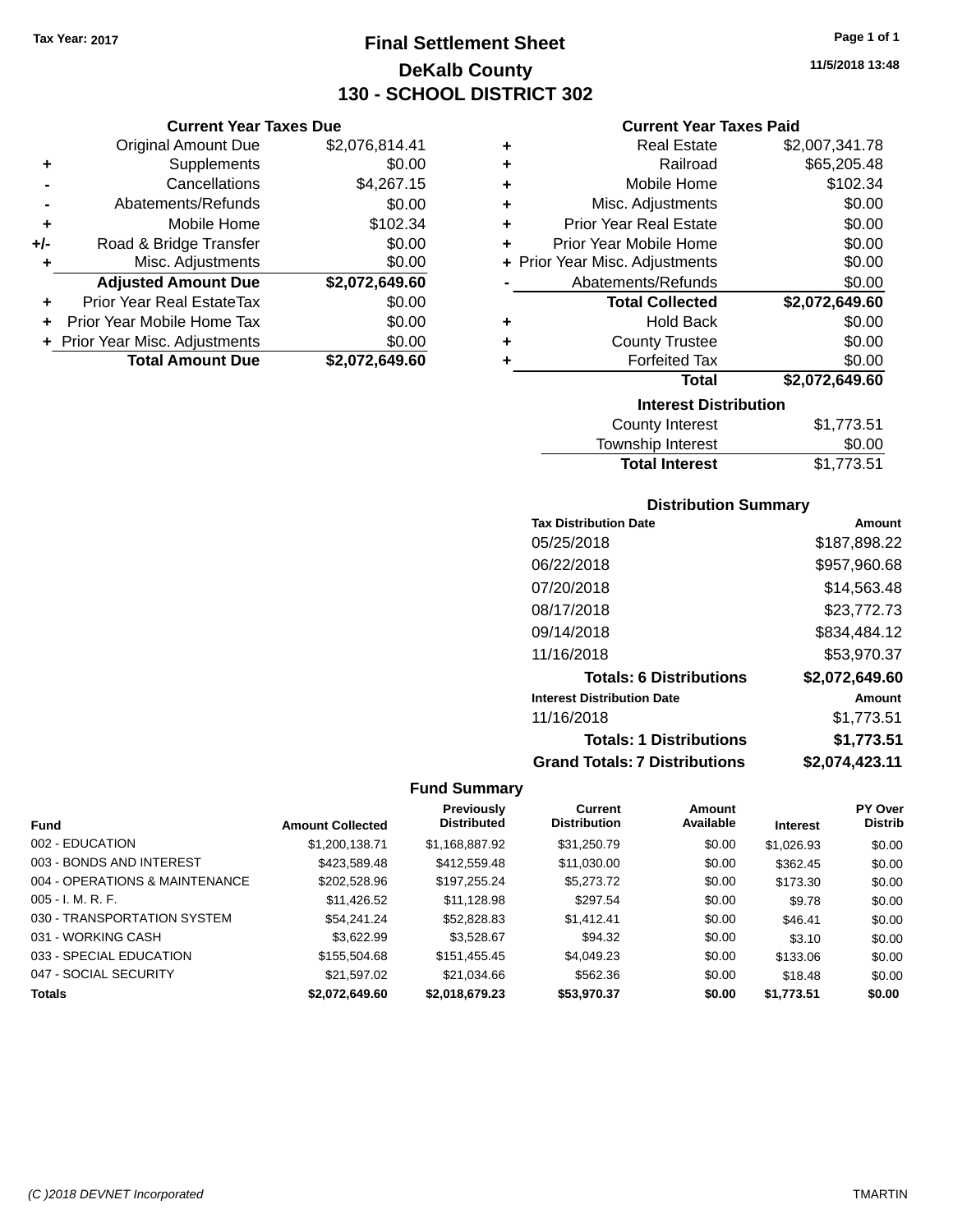**Current Year Taxes Due** Original Amount Due \$11,237,213.73

**Adjusted Amount Due \$11,196,542.43**

**Total Amount Due \$11,197,457.75**

**+** Supplements \$733.98 **-** Cancellations \$46,356.21 **-** Abatements/Refunds \$0.00 **+** Mobile Home \$4,537.65 **+/-** Road & Bridge Transfer \$0.00 **+** Misc. Adjustments \$413.28

**+** Prior Year Real EstateTax \$0.00 **+** Prior Year Mobile Home Tax \$30.65 **+ Prior Year Misc. Adjustments \$884.67** 

## **Final Settlement Sheet Tax Year: 2017 Page 1 of 2 DeKalb County 131 - SCHOOL DISTRICT 424**

**11/5/2018 13:48**

### **Current Year Taxes Paid**

| ٠ | <b>Real Estate</b>             | \$11,066,617.39 |
|---|--------------------------------|-----------------|
| ٠ | Railroad                       | \$122,119.24    |
| ٠ | Mobile Home                    | \$4,460.69      |
| ÷ | Misc. Adjustments              | \$413.28        |
| ٠ | <b>Prior Year Real Estate</b>  | \$0.00          |
| ٠ | Prior Year Mobile Home         | \$30.65         |
|   | + Prior Year Misc. Adjustments | \$884.67        |
|   | Abatements/Refunds             | \$0.00          |
|   | <b>Total Collected</b>         | \$11,194,525.92 |
| ٠ | <b>Hold Back</b>               | \$0.00          |
| ٠ | <b>County Trustee</b>          | \$2,931.83      |
| ٠ | <b>Forfeited Tax</b>           | \$0.00          |
|   | Total                          | \$11,197,457.75 |
|   | <b>Interest Distribution</b>   |                 |
|   | County Intornat                | 00 E70 OC       |

| <b>County Interest</b> | \$9,578.86 |
|------------------------|------------|
| Township Interest      | \$0.00     |
| <b>Total Interest</b>  | \$9,578.86 |

### **Distribution Summary**

| <b>Tax Distribution Date</b>         | Amount          |
|--------------------------------------|-----------------|
| 05/25/2018                           | \$1,144,630.86  |
| 06/22/2018                           | \$4,930,744.39  |
| 07/20/2018                           | \$122,554.84    |
| 08/17/2018                           | \$167,642.13    |
| 09/14/2018                           | \$4,550,682.03  |
| 11/16/2018                           | \$278,271.67    |
| <b>Totals: 6 Distributions</b>       | \$11,194,525.92 |
| <b>Interest Distribution Date</b>    | Amount          |
| 11/16/2018                           | \$9,578.86      |
| <b>Totals: 1 Distributions</b>       | \$9,578.86      |
| <b>Grand Totals: 7 Distributions</b> | \$11,204,104.78 |

### **Fund Summary**

| <b>Fund</b>                             | <b>Amount Collected</b> | Previously<br><b>Distributed</b> | Current<br><b>Distribution</b> | Amount<br>Available | <b>Interest</b> | PY Over<br><b>Distrib</b> |
|-----------------------------------------|-------------------------|----------------------------------|--------------------------------|---------------------|-----------------|---------------------------|
| 002 - EDUCATION                         | \$6,118,883,08          | \$5.966.780.94                   | \$152,102.14                   | \$0.00              | \$5,235.76      | \$0.00                    |
| 003 - BONDS AND INTEREST                | \$2,490,278.27          | \$2,428,375.34                   | \$61,902.93                    | \$0.00              | \$2.130.87      | \$0.00                    |
| 004 - OPERATIONS & MAINTENANCE          | \$1.268.720.40          | \$1,237,182,76                   | \$31,537.64                    | \$0.00              | \$1,085.61      | \$0.00                    |
| $005 - I. M. R. F.$                     | \$234,234.26            | \$228,411.71                     | \$5,822.55                     | \$0.00              | \$200.43        | \$0.00                    |
| 030 - TRANSPORTATION SYSTEM             | \$390,386,70            | \$380.682.53                     | \$9.704.17                     | \$0.00              | \$334.04        | \$0.00                    |
| 031 - WORKING CASH                      | \$19,523.25             | \$19,037.94                      | \$485.31                       | \$0.00              | \$16.71         | \$0.00                    |
| 032 - FIRE PREV/SFTY/ENERGY             | \$43.938.52             | \$42,846,30                      | \$1.092.22                     | \$0.00              | \$37.60         | \$0.00                    |
| 033 - SPECIAL EDUCATION                 | \$87.854.64             | \$85,670.76                      | \$2,183.88                     | \$0.00              | \$75.17         | \$0.00                    |
| 035 - TORT JUDGEMENTS/LIABILITY<br>INS. | \$204.960.57            | \$199.865.69                     | \$5.094.88                     | \$0.00              | \$175.38        | \$0.00                    |
| 047 - SOCIAL SECURITY                   | \$292.792.83            | \$285.514.61                     | \$7,278,22                     | \$0.00              | \$250.54        | \$0.00                    |
| 057 - LEASE/PURCHASE/RENTAL             | \$42,953.40             | \$41,885.67                      | \$1,067.73                     | \$0.00              | \$36.75         | \$0.00                    |
| <b>Totals</b>                           | \$11,194,525.92         | \$10,916,254.25                  | \$278,271.67                   | \$0.00              | \$9,578.86      | \$0.00                    |

### **Miscellaneous Adjustment Detail**

| Year Source           | <b>Account Type</b>                      | <b>Amount Adjustment Description</b>                  |
|-----------------------|------------------------------------------|-------------------------------------------------------|
| 2016 RE - Real Estate | Back Tax Collected                       | \$827.36 MATHESON REDEMPTION 02-22-402-003 by TBA     |
|                       | 2017 MH - Mobile Home Back Tax Collected | \$57.31 DILLION REDEMPTION 03-30-131-001 0016O by TBA |
|                       | 2017 RE - Real Estate Back Tax Collected | \$198.13 TRUSTEE SALE 02-24-476-008 by TBA            |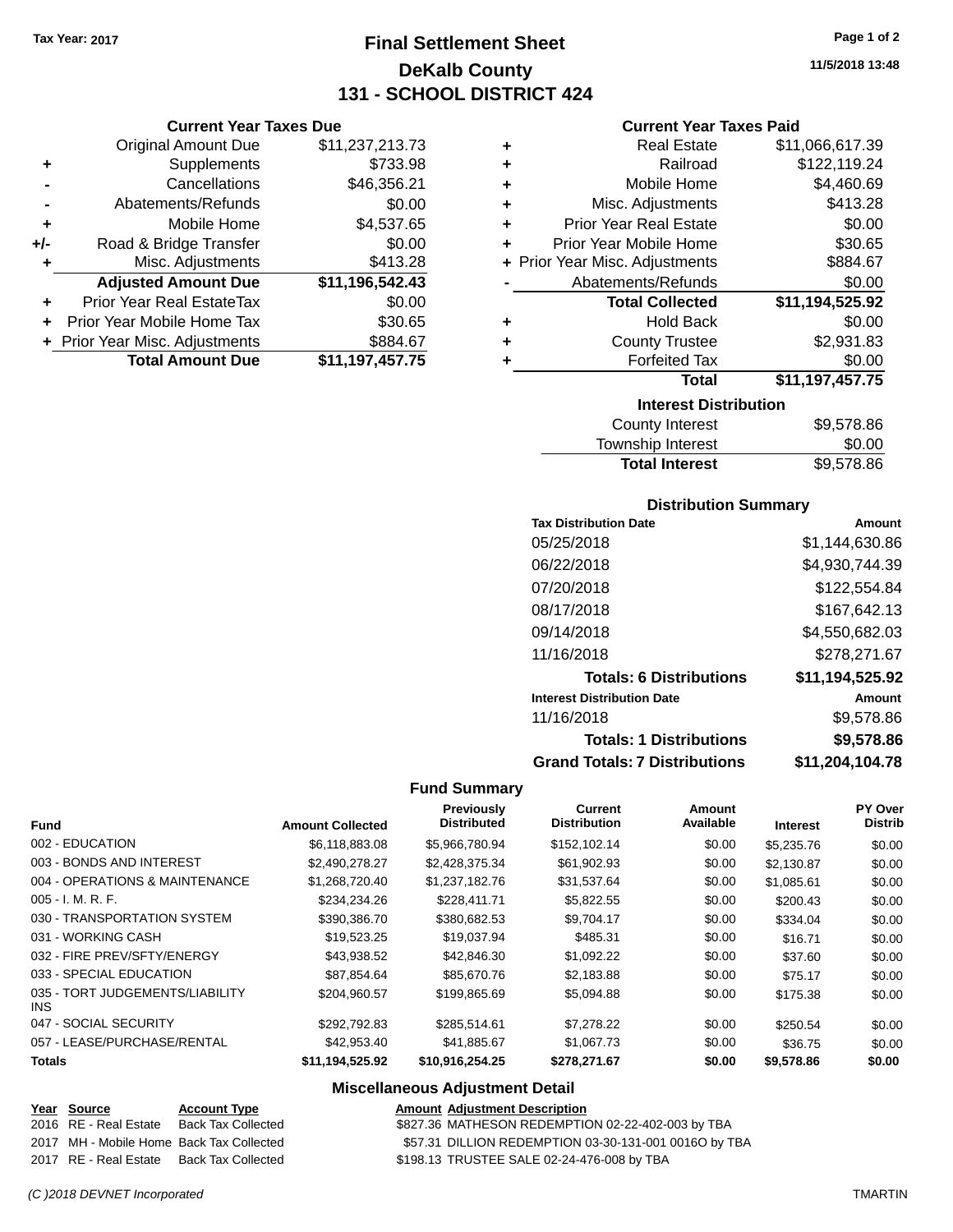### **Miscellaneous Adjustment Detail**

**Totals \$1,297.95 5 entries**

**Year Source Account Type Amount Adjustment Description**<br>2017 RE - Real Estate Back Tax Collected \$103.13 TRUSTEE SALE 02-25-22 \$103.13 TRUSTEE SALE 02-25-227-001 by TBA 2017 RE - Real Estate Back Tax Collected \$112.02 TRUSTEE SALE 02-24-430-001 by TBA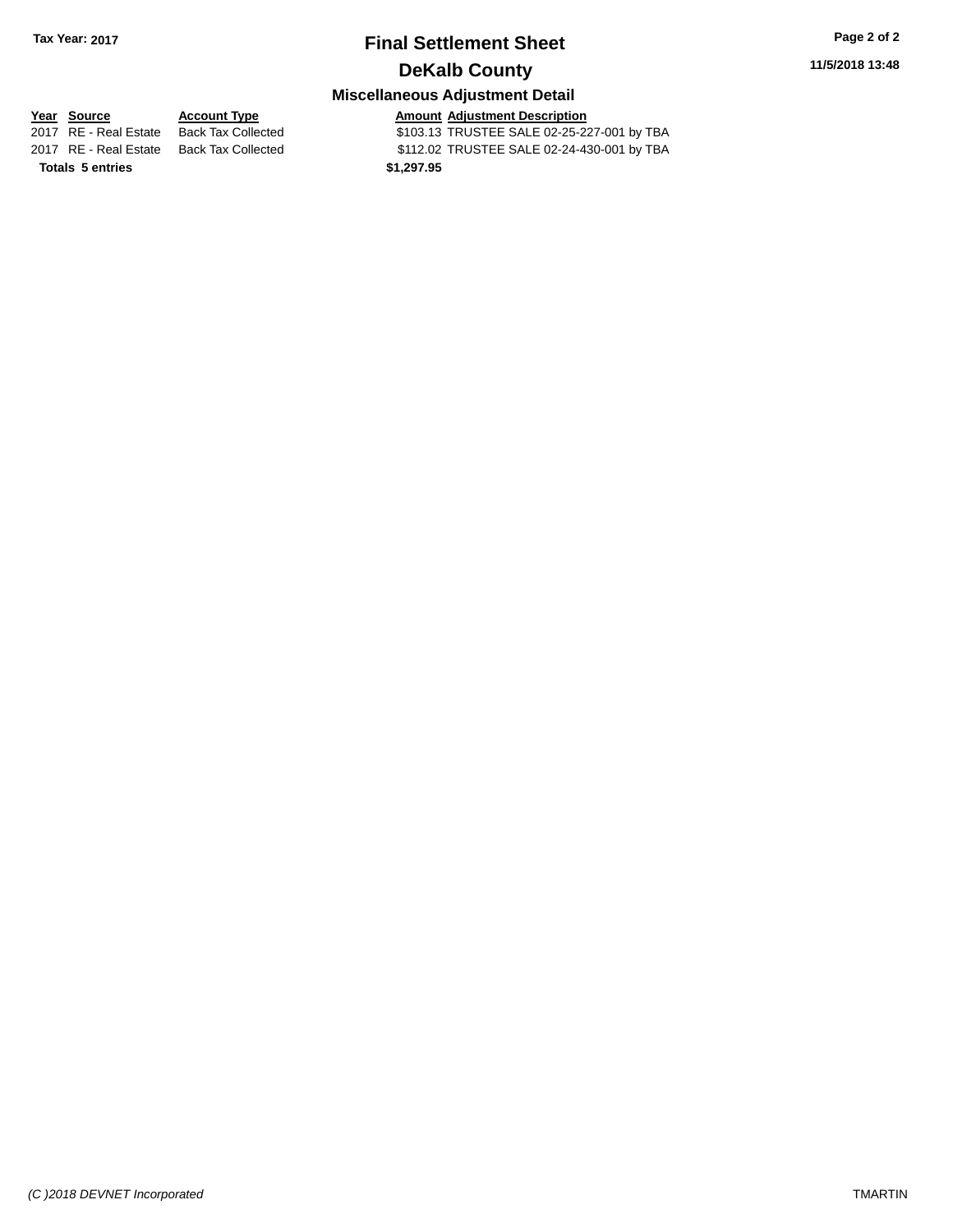**Current Year Taxes Due** Original Amount Due \$8,234,999.02

**Adjusted Amount Due \$8,231,866.06**

**Total Amount Due \$8,231,606.09**

**+** Supplements \$0.00 **-** Cancellations \$4,751.64 **-** Abatements/Refunds \$0.27 **+** Mobile Home \$926.25 **+/-** Road & Bridge Transfer \$0.00 **+** Misc. Adjustments \$692.70

**+** Prior Year Real EstateTax (\$259.97) **+** Prior Year Mobile Home Tax \$0.00 **+ Prior Year Misc. Adjustments**  $$0.00$ 

## **Final Settlement Sheet Tax Year: 2017 Page 1 of 2 DeKalb County 132 - SCHOOL DISTRICT 425**

**11/5/2018 13:48**

### **Current Year Taxes Paid**

| ٠ | <b>Real Estate</b>             | \$7,999,571.74 |
|---|--------------------------------|----------------|
| ÷ | Railroad                       | \$228,443.70   |
| ٠ | Mobile Home                    | \$885.53       |
| ÷ | Misc. Adjustments              | \$692.70       |
| ÷ | <b>Prior Year Real Estate</b>  | (\$259.97)     |
| ÷ | Prior Year Mobile Home         | \$0.00         |
|   | + Prior Year Misc. Adjustments | \$0.00         |
|   | Abatements/Refunds             | \$0.27         |
|   | <b>Total Collected</b>         | \$8,229,333.43 |
| ٠ | <b>Hold Back</b>               | \$0.00         |
| ٠ | <b>County Trustee</b>          | \$2,272.66     |
|   | <b>Forfeited Tax</b>           | \$0.00         |
|   | <b>Total</b>                   | \$8,231,606.09 |
|   | <b>Interest Distribution</b>   |                |
|   | County Intoract                |                |

| County Interest       | \$7,041.62 |
|-----------------------|------------|
| Township Interest     | \$0.00     |
| <b>Total Interest</b> | \$7,041.62 |

### **Distribution Summary**

| <b>Tax Distribution Date</b>         | Amount         |
|--------------------------------------|----------------|
| 05/25/2018                           | \$680,198.99   |
| 06/22/2018                           | \$4,055,487.12 |
| 07/20/2018                           | \$48,652.96    |
| 08/17/2018                           | \$88,129.18    |
| 09/14/2018                           | \$3,193,827.87 |
| 11/16/2018                           | \$163,037.31   |
| <b>Totals: 6 Distributions</b>       | \$8,229,333.43 |
| <b>Interest Distribution Date</b>    | Amount         |
| 11/16/2018                           | \$7,041.62     |
| <b>Totals: 1 Distributions</b>       | \$7,041.62     |
| <b>Grand Totals: 7 Distributions</b> | \$8,236,375.05 |

### **Fund Summary**

| <b>Fund</b>                                   | <b>Amount Collected</b> | <b>Previously</b><br><b>Distributed</b> | <b>Current</b><br><b>Distribution</b> | Amount<br>Available | <b>Interest</b> | <b>PY Over</b><br><b>Distrib</b> |
|-----------------------------------------------|-------------------------|-----------------------------------------|---------------------------------------|---------------------|-----------------|----------------------------------|
|                                               |                         |                                         |                                       |                     |                 |                                  |
| 002 - EDUCATION                               | \$5,402,582.08          | \$5,295,547.59                          | \$107,034.49                          | \$0.00              | \$4,622.84      | \$0.00                           |
| 003 - BONDS AND INTEREST                      | \$537.597.67            | \$526,946.92                            | \$10,650.75                           | \$0.00              | \$460.01        | \$0.00                           |
| 004 - OPERATIONS & MAINTENANCE                | \$722,922.25            | \$708,599.92                            | \$14,322.33                           | \$0.00              | \$618.59        | \$0.00                           |
| $005 - I. M. R. F.$                           | \$94,703.17             | \$92,826.93                             | \$1,876.24                            | \$0.00              | \$81.03         | \$0.00                           |
| 030 - TRANSPORTATION SYSTEM                   | \$380,968.75            | \$373,421.11                            | \$7,547.64                            | \$0.00              | \$325.98        | \$0.00                           |
| 031 - WORKING CASH                            | \$4,402.69              | \$4,315.46                              | \$87.23                               | \$0.00              | \$3.77          | \$0.00                           |
| 032 - FIRE PREV/SFTY/ENERGY                   | \$60,518.51             | \$59.319.56                             | \$1,198.95                            | \$0.00              | \$51.78         | \$0.00                           |
| 033 - SPECIAL EDUCATION                       | \$717.219.33            | \$703,009.96                            | \$14,209.37                           | \$0.00              | \$613.71        | \$0.00                           |
| 035 - TORT JUDGEMENTS/LIABILITY<br><b>INS</b> | \$124,509.82            | \$122,043.07                            | \$2,466.75                            | \$0.00              | \$106.54        | \$0.00                           |
| 047 - SOCIAL SECURITY                         | \$136,787.99            | \$134,078.00                            | \$2,709.99                            | \$0.00              | \$117.05        | \$0.00                           |
| 057 - LEASE/PURCHASE/RENTAL                   | \$44,734.66             | \$43,848.38                             | \$886.28                              | \$0.00              | \$38.28         | \$0.00                           |
| 109 - PRIOR YEAR ADJUSTMENT                   | \$2,386.51              | \$2,339.22                              | \$47.29                               | \$0.00              | \$2.04          | \$0.00                           |
| <b>Totals</b>                                 | \$8,229,333.43          | \$8,066,296.12                          | \$163,037.31                          | \$0.00              | \$7,041.62      | \$0.00                           |

### **Miscellaneous Adjustment Detail**

**Year** Source **Account Type Account Adjustment Description** 

2017 RE - Real Estate Paymt In Lieu of Tax \$589.31 HOUSING AUTHORITY SEQUOYA APTS by TBA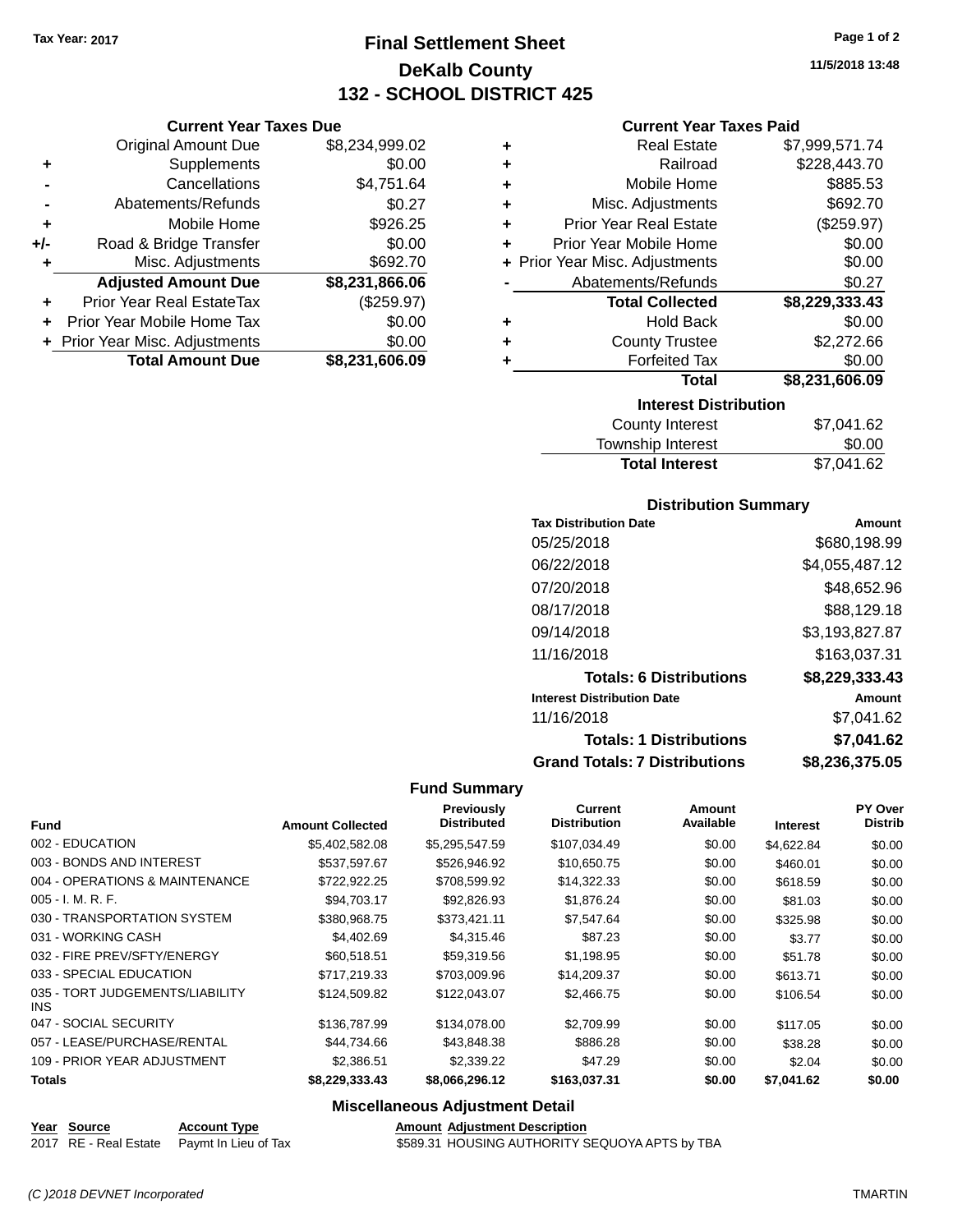### **11/5/2018 13:48**

## **Miscellaneous Adjustment Detail**

**Year Source Account Type Amount Adjustment Description** \$103.39 TRUSTEE SALE 13-06-332-004 by TBA **Totals \$692.70 2 entries**

### **Abatement Detail**

\$0.27 PTAB INTEREST REFUND 14-16-434-002 by TBA

**Year Source Account Type Amount Adjustment Description**<br>2017 RE - Real Estate RE Abatement \$0.27 PTAB INTEREST REFUN Totals 1 entries \$0.27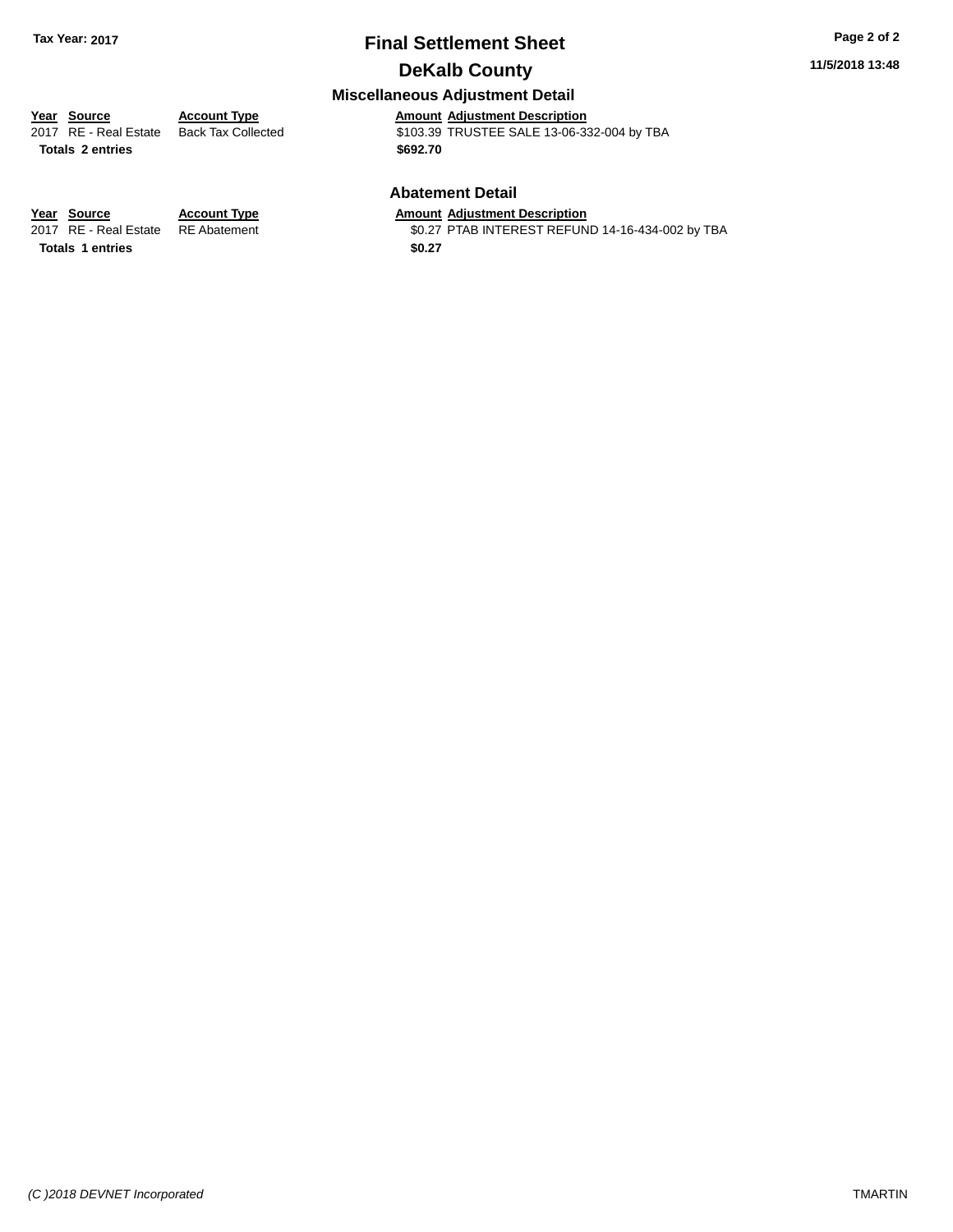## **Final Settlement Sheet Tax Year: 2017 Page 1 of 2 DeKalb County 133 - SCHOOL DISTRICT 426**

### **Current Year Taxes Due**

|       | <b>Original Amount Due</b>       | \$3,995,661.04 |
|-------|----------------------------------|----------------|
| ٠     | Supplements                      | \$584.40       |
|       | Cancellations                    | \$4,570.66     |
|       | Abatements/Refunds               | \$0.00         |
| ٠     | Mobile Home                      | \$0.00         |
| $+/-$ | Road & Bridge Transfer           | \$0.00         |
| ٠     | Misc. Adjustments                | \$513.26       |
|       | <b>Adjusted Amount Due</b>       | \$3,992,188.04 |
| ٠     | <b>Prior Year Real EstateTax</b> | \$0.00         |
|       | Prior Year Mobile Home Tax       | \$0.00         |
|       | + Prior Year Misc. Adjustments   | \$0.00         |
|       | <b>Total Amount Due</b>          | \$3,992,188.04 |

### **Current Year Taxes Paid**

| ٠ | <b>Real Estate</b>             | \$3,942,472.28 |  |  |  |
|---|--------------------------------|----------------|--|--|--|
| ٠ | Railroad                       | \$48,651.00    |  |  |  |
| ٠ | Mobile Home                    | \$0.00         |  |  |  |
| ٠ | Misc. Adjustments              | \$513.26       |  |  |  |
| ٠ | <b>Prior Year Real Estate</b>  | \$0.00         |  |  |  |
| ٠ | Prior Year Mobile Home         | \$0.00         |  |  |  |
|   | + Prior Year Misc. Adjustments | \$0.00         |  |  |  |
|   | Abatements/Refunds             | \$0.00         |  |  |  |
|   | <b>Total Collected</b>         | \$3,991,636.54 |  |  |  |
| ٠ | <b>Hold Back</b>               | \$0.00         |  |  |  |
| ٠ | <b>County Trustee</b>          | \$551.50       |  |  |  |
| ٠ | \$0.00<br><b>Forfeited Tax</b> |                |  |  |  |
|   | <b>Total</b>                   | \$3,992,188.04 |  |  |  |
|   | <b>Interest Distribution</b>   |                |  |  |  |
|   | County Interest                | S3 415 54      |  |  |  |

| <b>Total Interest</b>  | \$3,415.54 |
|------------------------|------------|
| Township Interest      | \$0.00     |
| <b>County Interest</b> | \$3,415.54 |

### **Distribution Summary**

| <b>Tax Distribution Date</b>         | Amount         |
|--------------------------------------|----------------|
| 05/25/2018                           | \$448.853.72   |
| 06/22/2018                           | \$1,715,616.27 |
| 07/20/2018                           | \$54.316.00    |
| 08/17/2018                           | \$71,124.33    |
| 09/14/2018                           | \$1,515,167.75 |
| 11/16/2018                           | \$186,558.47   |
| <b>Totals: 6 Distributions</b>       | \$3,991,636.54 |
| <b>Interest Distribution Date</b>    | Amount         |
| 11/16/2018                           | \$3,415.54     |
| <b>Totals: 1 Distributions</b>       | \$3,415.54     |
| <b>Grand Totals: 7 Distributions</b> | \$3,995,052.08 |

### **Fund Summary**

| <b>Fund</b>                                   | <b>Amount Collected</b> | Previously<br><b>Distributed</b> | <b>Current</b><br><b>Distribution</b> | Amount<br>Available | <b>Interest</b> | PY Over<br><b>Distrib</b> |
|-----------------------------------------------|-------------------------|----------------------------------|---------------------------------------|---------------------|-----------------|---------------------------|
| 002 - EDUCATION                               | \$2,359,683.87          | \$2,249,398.50                   | \$110,285.37                          | \$0.00              | \$2.019.14      | \$0.00                    |
| 003 - BONDS AND INTEREST                      | \$577.062.91            | \$550,092.53                     | \$26,970.38                           | \$0.00              | \$493.78        | \$0.00                    |
| 004 - OPERATIONS & MAINTENANCE                | \$471,304.50            | \$449,276.97                     | \$22,027.53                           | \$0.00              | \$403.28        | \$0.00                    |
| $005 - I. M. R. F.$                           | \$77.357.92             | \$73,742.42                      | \$3,615.50                            | \$0.00              | \$66.19         | \$0.00                    |
| 030 - TRANSPORTATION SYSTEM                   | \$126,522.90            | \$120,609.57                     | \$5,913.33                            | \$0.00              | \$108.26        | \$0.00                    |
| 031 - WORKING CASH                            | \$31.629.73             | \$30,151.45                      | \$1,478.28                            | \$0.00              | \$27.06         | \$0.00                    |
| 032 - FIRE PREV/SFTY/ENERGY                   | \$31.629.73             | \$30.151.45                      | \$1,478.28                            | \$0.00              | \$27.06         | \$0.00                    |
| 033 - SPECIAL EDUCATION                       | \$25,302.99             | \$24,120.39                      | \$1,182.60                            | \$0.00              | \$21.65         | \$0.00                    |
| 035 - TORT JUDGEMENTS/LIABILITY<br><b>INS</b> | \$162,715.07            | \$155,110.20                     | \$7,604.87                            | \$0.00              | \$139.23        | \$0.00                    |
| 047 - SOCIAL SECURITY                         | \$96,797.19             | \$92,273.14                      | \$4,524.05                            | \$0.00              | \$82.83         | \$0.00                    |
| 057 - LEASE/PURCHASE/RENTAL                   | \$31.629.73             | \$30.151.45                      | \$1,478.28                            | \$0.00              | \$27.06         | \$0.00                    |
| <b>Totals</b>                                 | \$3,991,636.54          | \$3,805,078.07                   | \$186,558.47                          | \$0.00              | \$3,415.54      | \$0.00                    |

### **Miscellaneous Adjustment Detail**

| Year Source |  |  | <b>Account Typ</b>               |
|-------------|--|--|----------------------------------|
|             |  |  | 2017 BE Bool Estate Book Tay Co. |

**PE** *Amount Adjustment Description* 2017 RE - Real Estate Back Tax Collected **\$258.87 KETTLESON REDEMPTION 01-19-335-001 by TBA**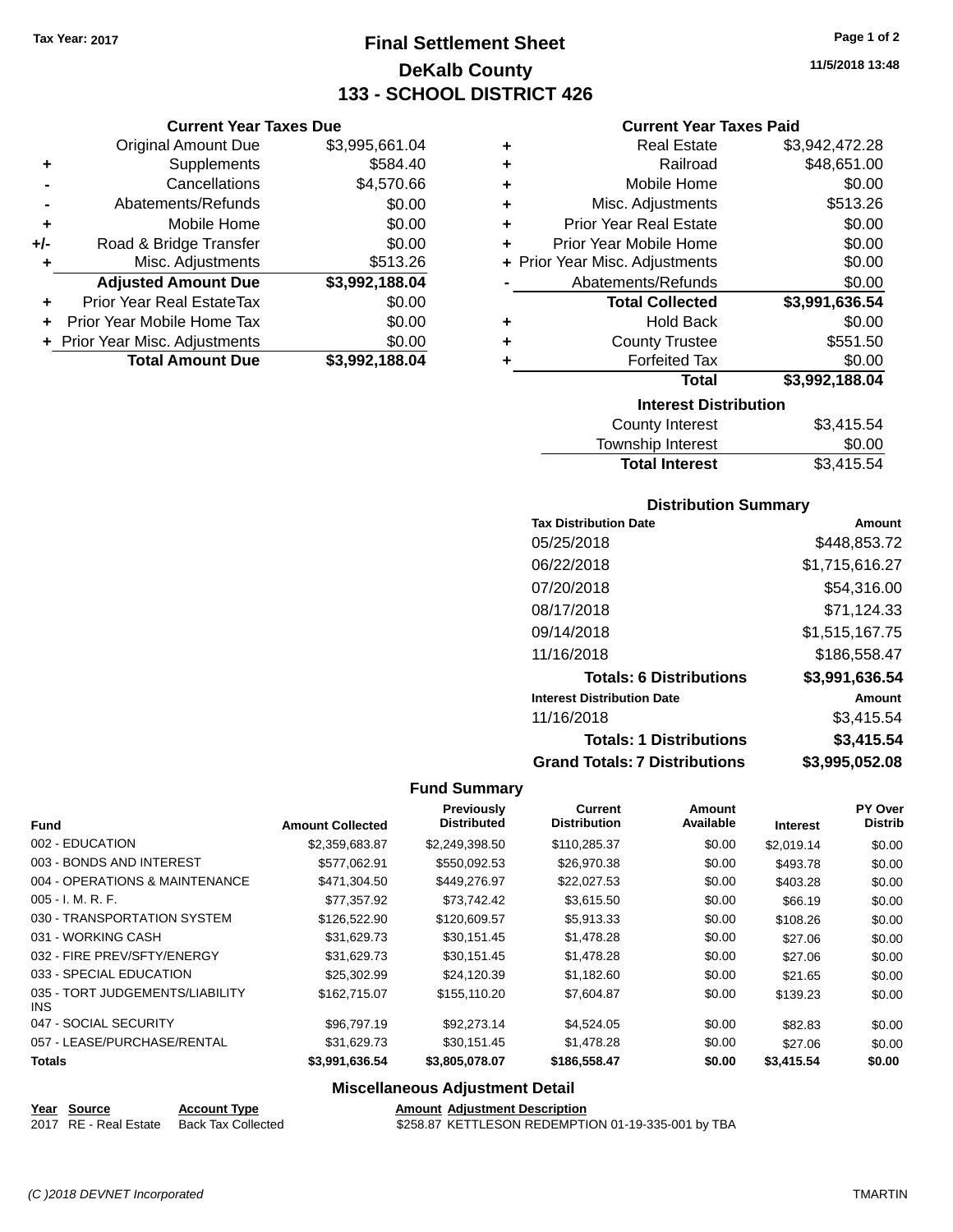### **11/5/2018 13:48**

### **Miscellaneous Adjustment Detail**

**Totals \$513.26 2 entries**

**<u>Year Source</u> Account Type<br>
2017 RE - Real Estate Back Tax Collected** 

Amount Adjustment Description<br>\$254.39 TRURAN REDEMPTION 01-19-332-011 by TBA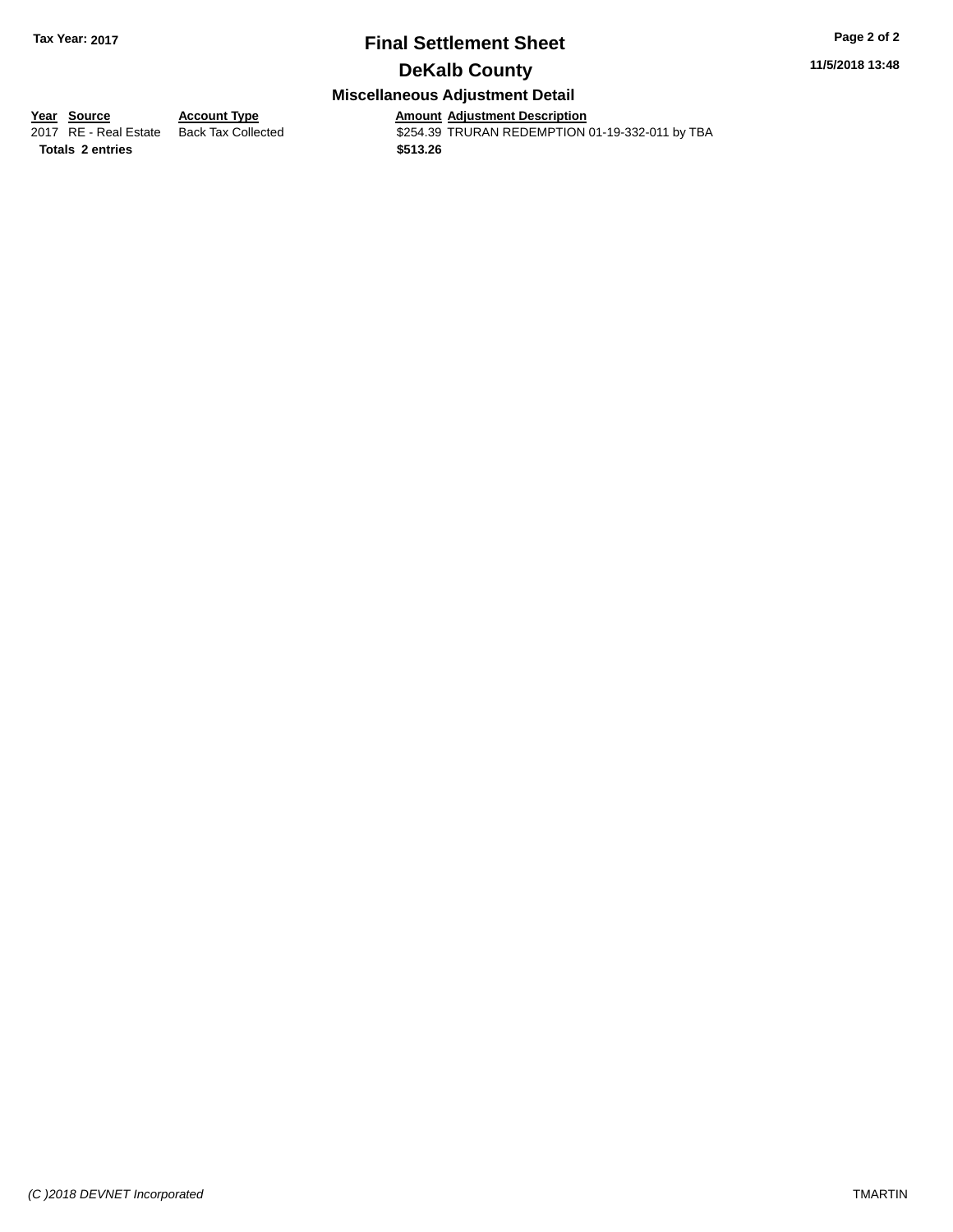## **Final Settlement Sheet Tax Year: 2017 Page 1 of 2 DeKalb County 134 - SCHOOL DISTRICT 427**

**Current Year Taxes Due**

|       | <b>Original Amount Due</b>     | \$32,680,535.02 |
|-------|--------------------------------|-----------------|
| ٠     | Supplements                    | \$2,556.13      |
|       | Cancellations                  | \$36,919.05     |
|       | Abatements/Refunds             | \$7,507.05      |
| ٠     | Mobile Home                    | \$203.28        |
| $+/-$ | Road & Bridge Transfer         | \$0.00          |
| ٠     | Misc. Adjustments              | \$15,647.24     |
|       | <b>Adjusted Amount Due</b>     | \$32,654,515.57 |
| ٠     | Prior Year Real EstateTax      | \$5,057.64      |
|       | Prior Year Mobile Home Tax     | \$0.00          |
|       | + Prior Year Misc. Adjustments | \$134.24        |
|       | <b>Total Amount Due</b>        | \$32,659,707.45 |

### **Current Year Taxes Paid**

|   | <b>Interest Distribution</b>                |                 |  |  |  |  |  |
|---|---------------------------------------------|-----------------|--|--|--|--|--|
|   | Total                                       | \$32,659,707.45 |  |  |  |  |  |
| ٠ | \$1,500.07<br><b>Forfeited Tax</b>          |                 |  |  |  |  |  |
| ٠ | <b>County Trustee</b>                       | \$2,012.51      |  |  |  |  |  |
| ٠ | <b>Hold Back</b>                            | \$0.00          |  |  |  |  |  |
|   | <b>Total Collected</b>                      | \$32,656,194.87 |  |  |  |  |  |
|   | Abatements/Refunds                          | \$7,507.05      |  |  |  |  |  |
|   | + Prior Year Misc. Adjustments              | \$134.24        |  |  |  |  |  |
| ٠ | \$0.00<br>Prior Year Mobile Home            |                 |  |  |  |  |  |
| ٠ | \$5,057.64<br><b>Prior Year Real Estate</b> |                 |  |  |  |  |  |
| ٠ | Misc. Adjustments                           | \$15,647.24     |  |  |  |  |  |
| ٠ | Mobile Home                                 | \$203.28        |  |  |  |  |  |
| ٠ | \$8,852.88<br>Railroad                      |                 |  |  |  |  |  |
| ٠ | <b>Real Estate</b>                          | \$32,633,806.64 |  |  |  |  |  |

| <b>County Interest</b> | \$27,949.47 |  |  |  |
|------------------------|-------------|--|--|--|
| Township Interest      | \$0.00      |  |  |  |
| <b>Total Interest</b>  | \$27,949.47 |  |  |  |

### **Distribution Summary**

| <b>Tax Distribution Date</b>         | Amount          |
|--------------------------------------|-----------------|
| 05/25/2018                           | \$3,107,461.62  |
| 06/22/2018                           | \$14,389,471.59 |
| 07/20/2018                           | \$292,409.38    |
| 08/17/2018                           | \$515,721.89    |
| 09/14/2018                           | \$13,507,247.89 |
| 11/16/2018                           | \$843,882.50    |
| <b>Totals: 6 Distributions</b>       | \$32,656,194.87 |
| <b>Interest Distribution Date</b>    | Amount          |
| 11/16/2018                           | \$27.949.47     |
| <b>Totals: 1 Distributions</b>       | \$27,949.47     |
| <b>Grand Totals: 7 Distributions</b> | \$32,684,144.34 |

### **Fund Summary**

| <b>Fund</b>                    | <b>Amount Collected</b> | <b>Previously</b><br><b>Distributed</b> | <b>Current</b><br><b>Distribution</b> | Amount<br>Available | <b>Interest</b> | <b>PY Over</b><br><b>Distrib</b> |
|--------------------------------|-------------------------|-----------------------------------------|---------------------------------------|---------------------|-----------------|----------------------------------|
| 002 - EDUCATION                | \$16,773,691.18         | \$16,340,235.17                         | \$433,456.01                          | \$0.00              | \$14,356.10     | \$0.00                           |
| 003 - BONDS AND INTEREST       | \$5.038.034.47          | \$4,907,844.48                          | \$130,189.99                          | \$0.00              | \$4.311.90      | \$0.00                           |
| 004 - OPERATIONS & MAINTENANCE | \$3,143,583.29          | \$3,062,348.62                          | \$81,234.67                           | \$0.00              | \$2,690.50      | \$0.00                           |
| $005 - I. M. R. F.$            | \$633,889.41            | \$617,508.81                            | \$16,380.60                           | \$0.00              | \$542.53        | \$0.00                           |
| 030 - TRANSPORTATION SYSTEM    | \$1.964.792.62          | \$1,914,019.57                          | \$50,773.05                           | \$0.00              | \$1.681.61      | \$0.00                           |
| 031 - WORKING CASH             | \$204.427.78            | \$199,145.06                            | \$5,282.72                            | \$0.00              | \$174.96        | \$0.00                           |
| 032 - FIRE PREV/SFTY/ENERGY    | \$433,543,65            | \$422,340.28                            | \$11.203.37                           | \$0.00              | \$371.06        | \$0.00                           |
| 033 - SPECIAL EDUCATION        | \$3.427.430.93          | \$3.338.861.24                          | \$88.569.69                           | \$0.00              | \$2.933.44      | \$0.00                           |
| 047 - SOCIAL SECURITY          | \$828,912.20            | \$807.491.95                            | \$21,420.25                           | \$0.00              | \$709.44        | \$0.00                           |
| 057 - LEASE/PURCHASE/RENTAL    | \$207.889.34            | \$202.517.19                            | \$5,372.15                            | \$0.00              | \$177.93        | \$0.00                           |
| <b>Totals</b>                  | \$32,656,194.87         | \$31,812,312.37                         | \$843,882.50                          | \$0.00              | \$27,949.47     | \$0.00                           |

### **Miscellaneous Adjustment Detail**

|                         | <u>Year Source</u>    | <b>Account Type</b>                        | <b>Amount Adjustment Description</b>                        |
|-------------------------|-----------------------|--------------------------------------------|-------------------------------------------------------------|
|                         | 2016 RE - Real Estate | Back Tax Collected                         | \$134.24 TRUSTEE SALE 06-21-440-012 by TBA                  |
|                         |                       | 2017 RE - Real Estate Paymt In Lieu of Tax | \$7,823.62 HOUSING AUTHORITY DEKALB UNITS by TBA            |
|                         |                       | 2017 RE - Real Estate Paymt In Lieu of Tax | \$7,823.62 HOUSING AUTHORITY- PAYMENT IN LIEU OF TAX by TBA |
| <b>Totals 3 entries</b> |                       |                                            | \$15,781.48                                                 |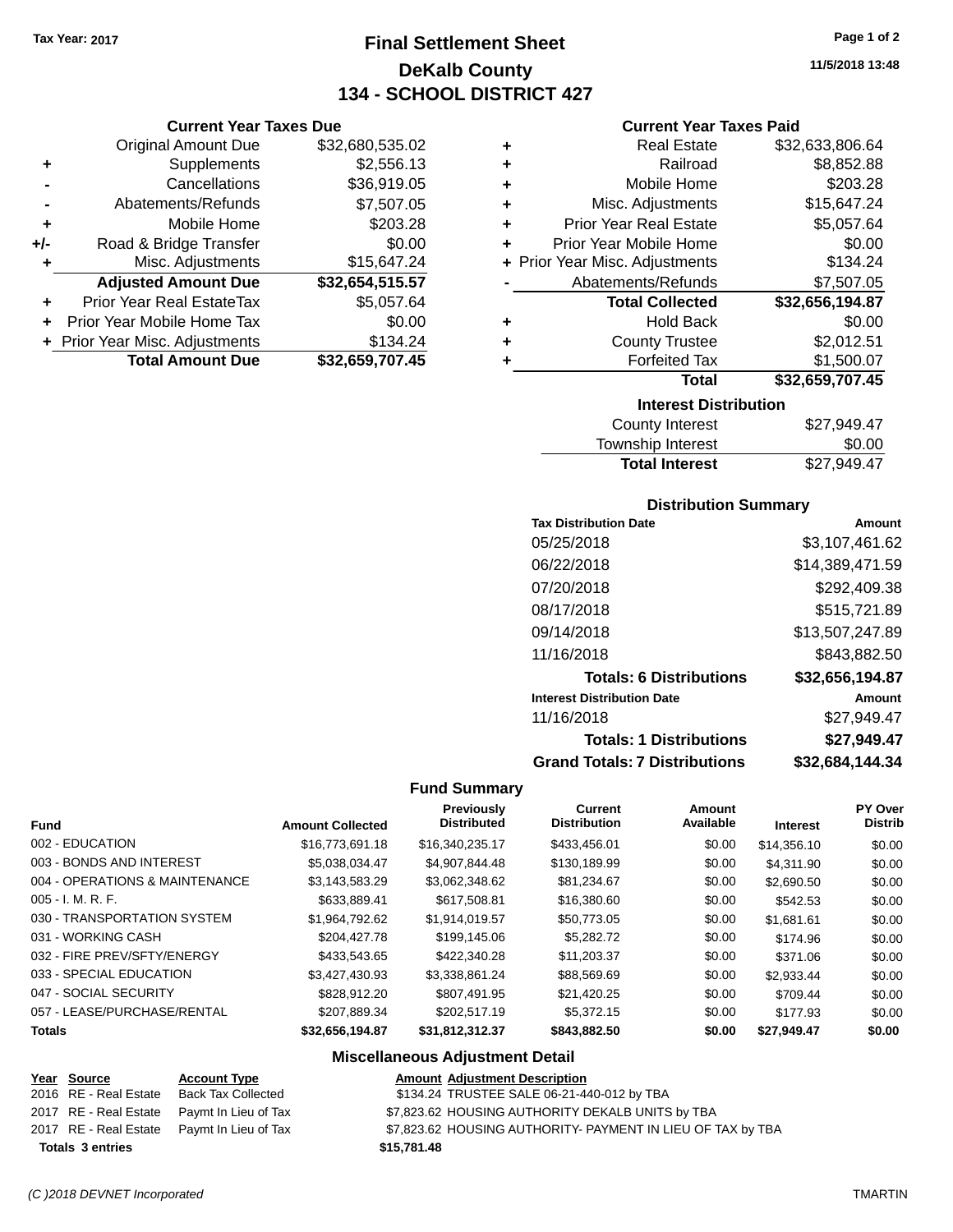**11/5/2018 13:48**

**Abatement Detail**

**Totals \$7,507.05 1 entries**

**Year Source Account Type Account Type Amount Adjustment Description**<br>2017 RE - Real Estate RE Abatement **Account 1997 ACCOUNT ACCOUNT ACCOUNT ACCOUNT** S7,507.05 17TX23 TAX OBJECTION  $$7,507.05$   $17T$ X23 TAX OBJECTION COMPLAINT REFUND by TBA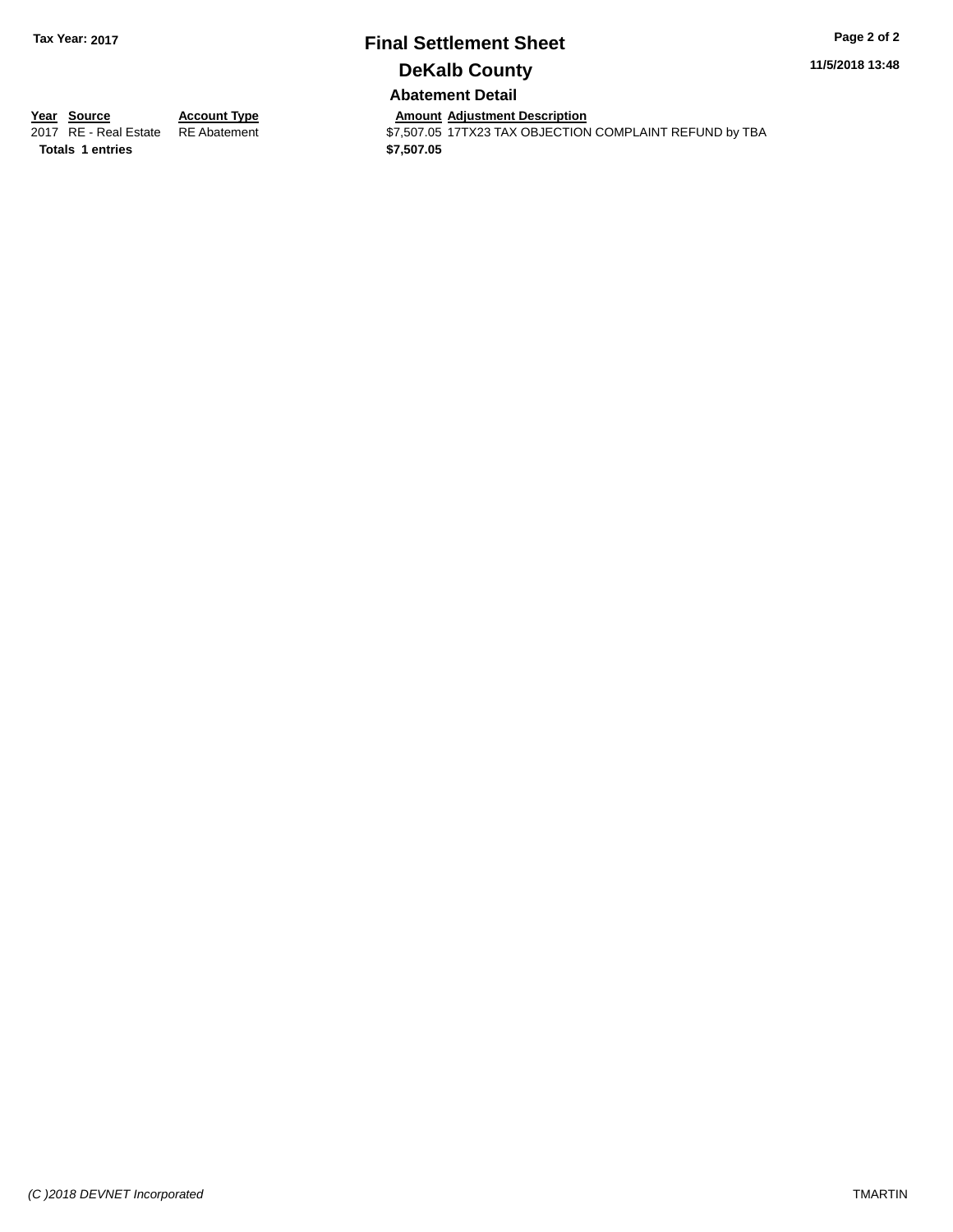## **Final Settlement Sheet Tax Year: 2017 Page 1 of 2 DeKalb County 135 - SCHOOL DISTRICT 428**

**Current Year Taxes Due**

| <b>Original Amount Due</b>       | \$54,115,731.26                |
|----------------------------------|--------------------------------|
| Supplements                      | \$46,748.73                    |
| Cancellations                    | \$984,810.83                   |
| Abatements/Refunds               | \$335,940.47                   |
| Mobile Home                      | \$33,081.92                    |
| Road & Bridge Transfer           | \$0.00                         |
| Misc. Adjustments                | \$22,786.28                    |
| <b>Adjusted Amount Due</b>       | \$52,897,596.89                |
| <b>Prior Year Real EstateTax</b> | (\$27,559.86)                  |
| Prior Year Mobile Home Tax       | \$133.74                       |
|                                  | \$1,132.32                     |
| <b>Total Amount Due</b>          | \$52,871,303.09                |
|                                  | + Prior Year Misc. Adjustments |

| ٠      | <b>Forfeited Tax</b><br><b>Total</b>      | \$0.00<br>\$52,871,303.09 |
|--------|-------------------------------------------|---------------------------|
| ٠<br>٠ | <b>Hold Back</b><br><b>County Trustee</b> | \$0.00<br>\$29,808.78     |
|        | <b>Total Collected</b>                    | \$52,841,494.31           |
|        | Abatements/Refunds                        | \$335,940.47              |
|        | + Prior Year Misc. Adjustments            | \$1,132.32                |
| ٠      | Prior Year Mobile Home                    | \$133.74                  |
| ٠      | <b>Prior Year Real Estate</b>             | (\$27,559.86)             |
| ٠      | Misc. Adjustments                         | \$22,786.28               |
| ٠      | Mobile Home                               | \$32,831.09               |
| ٠      | Railroad                                  | \$444,204.62              |
| ٠      | <b>Real Estate</b>                        | \$52,703,906.59           |

| \$45,502.54 |
|-------------|
| \$0.00      |
| \$45,502.54 |
|             |

### **Distribution Summary**

| <b>Tax Distribution Date</b>         | Amount          |
|--------------------------------------|-----------------|
| 05/25/2018                           | \$4.827.541.33  |
| 06/22/2018                           | \$23,073,447.37 |
| 07/20/2018                           | \$456.585.20    |
| 08/17/2018                           | \$968,292.26    |
| 09/14/2018                           | \$22,092,704.83 |
| 11/16/2018                           | \$1,422,923.32  |
| <b>Totals: 6 Distributions</b>       | \$52,841,494.31 |
| <b>Interest Distribution Date</b>    | Amount          |
| 11/16/2018                           | \$45.502.54     |
| <b>Totals: 1 Distributions</b>       | \$45,502.54     |
| <b>Grand Totals: 7 Distributions</b> | \$52,886,996.85 |

### **Fund Summary**

| Fund                                    | <b>Amount Collected</b> | <b>Previously</b><br><b>Distributed</b> | <b>Current</b><br><b>Distribution</b> | Amount<br>Available | <b>Interest</b> | PY Over<br><b>Distrib</b> |
|-----------------------------------------|-------------------------|-----------------------------------------|---------------------------------------|---------------------|-----------------|---------------------------|
| 002 - EDUCATION                         | \$31.381.083.90         | \$30,536,049.69                         | \$845.034.21                          | \$0.00              | \$27,022.69     | \$0.00                    |
| 003 - BONDS AND INTEREST                | \$4.930.058.58          | \$4,797,301.23                          | \$132,757.35                          | \$0.00              | \$4,245.34      | \$0.00                    |
| 004 - OPERATIONS & MAINTENANCE          | \$5.132.969.91          | \$4.994.748.56                          | \$138,221,35                          | \$0.00              | \$4.420.07      | \$0.00                    |
| $005 - I. M. R. F.$                     | \$440.433.87            | \$428,573,77                            | \$11,860.10                           | \$0.00              | \$379.26        | \$0.00                    |
| 030 - TRANSPORTATION SYSTEM             | \$2,970,537.45          | \$2,890,546.40                          | \$79,991.05                           | \$0.00              | \$2,557.97      | \$0.00                    |
| 031 - WORKING CASH                      | \$0.00                  | \$0.00                                  | \$0.00                                | \$0.00              | \$0.00          | \$0.00                    |
| 032 - FIRE PREV/SFTY/ENERGY             | \$590.715.06            | \$574,808.18                            | \$15,906.88                           | \$0.00              | \$508.67        | \$0.00                    |
| 033 - SPECIAL EDUCATION                 | \$5,108,662.83          | \$4,971,096.02                          | \$137,566.81                          | \$0.00              | \$4.399.14      | \$0.00                    |
| 035 - TORT JUDGEMENTS/LIABILITY<br>INS. | \$899,309.39            | \$875,092.65                            | \$24.216.74                           | \$0.00              | \$774.41        | \$0.00                    |
| 047 - SOCIAL SECURITY                   | \$1,387,723.32          | \$1,350,354.49                          | \$37,368.83                           | \$0.00              | \$1.194.99      | \$0.00                    |
| <b>Totals</b>                           | \$52,841,494.31         | \$51,418,570.99                         | \$1,422,923.32                        | \$0.00              | \$45,502.54     | \$0.00                    |

### **Miscellaneous Adjustment Detail**

| Year Source                  | <b>Account Type</b>                        | <b>Amount Adjustment Description</b>                           |                |
|------------------------------|--------------------------------------------|----------------------------------------------------------------|----------------|
| 2016 RE - Real Estate        | <b>Back Tax Collected</b>                  | \$470.44 RESOURCE BANK TR 1244 REDEMPTION 09-29-254-046 by TBA |                |
|                              | 2016 RE - Real Estate Back Tax Collected   | \$250.25 ORIK WILKINSON REDEMPTION 08-12-377-001 by TBA        |                |
|                              | 2017 MH - Mobile Home Back Tax Collected   | \$53.92 MATEOS REDEMPTION 06-29-400-016 0057O by TBA           |                |
|                              | 2017 MH - Mobile Home Back Tax Collected   | \$39.61 MORENO REDEMPTION 09-29-400-016 0002O by TBA           |                |
|                              | 2017 RE - Real Estate Paymt In Lieu of Tax | \$11,162.60 HOUSING AUTHORITY DEKALB UNITS by TBA              |                |
| (C) 2018 DEVNET Incorporated |                                            |                                                                | <b>TMARTIN</b> |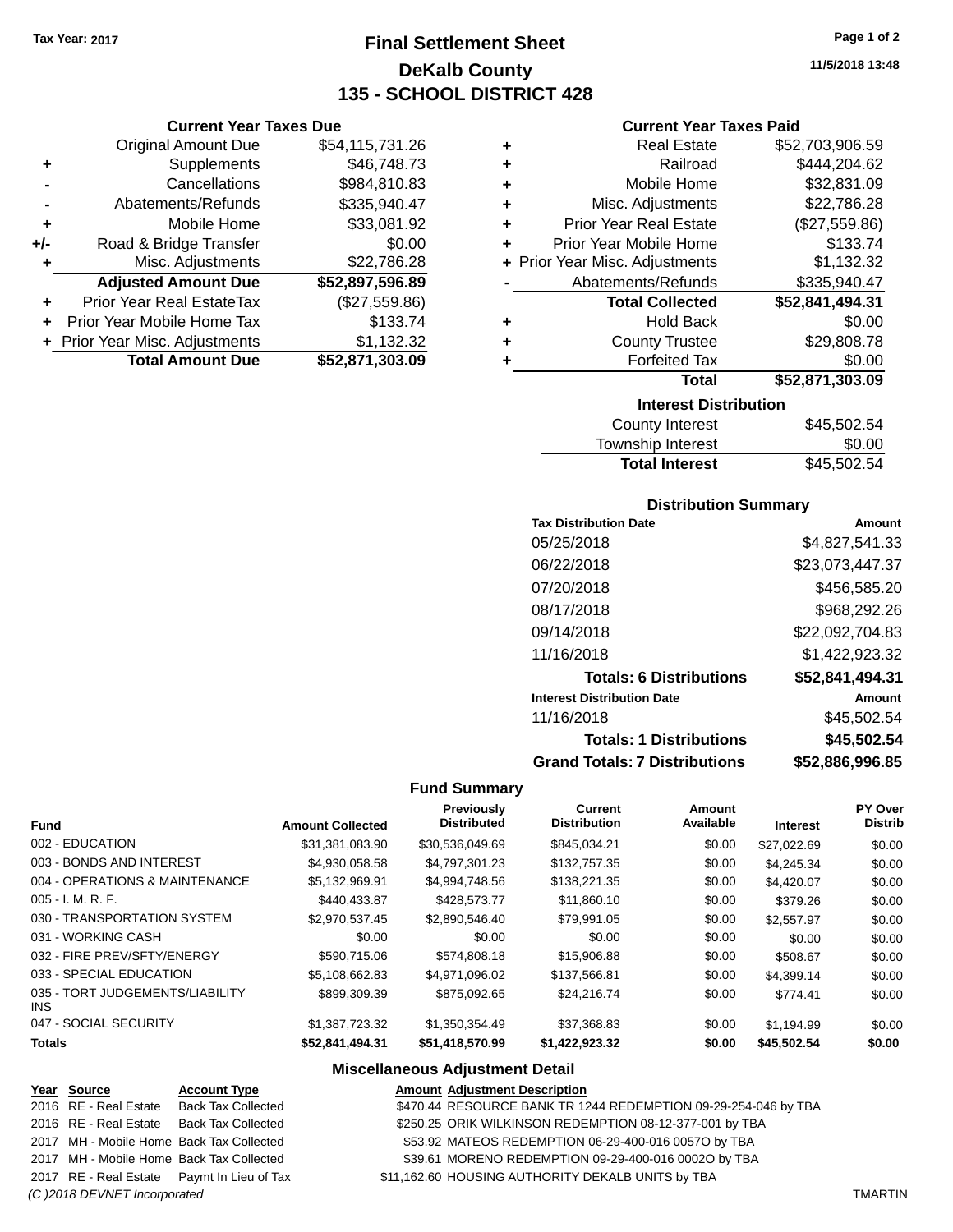| 11/5/2018 13:48 |
|-----------------|
|-----------------|

### **Miscellaneous Adjustment Detail**

| Year Source | <b>Account Type</b>                      | <b>Amount Adiustment Description</b> |
|-------------|------------------------------------------|--------------------------------------|
|             | 2017 RE - Real Estate Back Tax Collected | \$107.10 BALDWIN REDEMPTION 07       |

| 107.10 BALDWIN REDEMPTION 07-23-326-001 by TBA |  |
|------------------------------------------------|--|
|------------------------------------------------|--|

2017 MH - Mobile Home Back Tax Collected \$93.97 HERNANDEZ REDEMPTION 09-26-400-016 0059O by TBA

- 2017 MH Mobile Home Back Tax Collected \$137.85 AGUIRRE REDEMPTION 08-01-401-005 2537I by TBA
- 2017 MH Mobile Home Back Tax Collected \$43.14 HERNANDEZ REDEMPTION 09-29-400-016 0029O by TBA
- 2017 MH Mobile Home Back Tax Collected \$43.14 DRAUS REDEMPTION 09-29-400-016 0047O by TBA
- 2017 RE Real Estate Paymt In Lieu of Tax \$11,162.60 HOUSING AUTHORITY- PAYMENT IN LIEU OF TAX by TBA
- 2017 RE Real Estate Back Tax Collected \$113.08 TRUSTEE SALE 08-14-305-018 by TBA
- 2017 RE Real Estate Back Tax Collected \$118.32 TRUSTEE SALE 09-28-351-003 by TBA
- 2017 RE Real Estate Back Tax Collected \$122.58 TRUSTEE SALE 09-33-100-009 by TBA

### **Totals \$23,918.60 14 entries**

### **Abatement Detail**

| Year Source           | <b>Account Type</b> |                     | <b>Amount Adjustment Description</b>                      |
|-----------------------|---------------------|---------------------|-----------------------------------------------------------|
| 2016 RE - Real Estate | <b>RE</b> Abatement |                     | \$10.52 PTAB INTEREST REFUND 08-29-200-003 by TBA         |
| 2016 RE - Real Estate | <b>RE</b> Abatement |                     | \$3.64 PTAB INTEREST REFUND 08-29-200-003 by TBA          |
| 2017 RE - Real Estate | <b>RE</b> Abatement |                     | \$0.15 PTAB INTEREST REFUND 08-23-105-006 by TBA          |
| 2017 RE - Real Estate | <b>RE</b> Abatement |                     | \$0.21 PTAB INTEREST REFUND 08-14-352-008 by TBA          |
| 2017 RE - Real Estate | <b>RE</b> Abatement |                     | \$5.32 PTAB INTEREST REFUND 08-16-401-008 by TBA          |
| 2017 RE - Real Estate | <b>RE</b> Abatement |                     | \$0.40 PTAB INTEREST REFUND 08-21-426-011 by TBA          |
| 2017 RE - Real Estate | <b>RE</b> Abatement |                     | \$1.31 PTAB INTEREST REFUND 08-23-105-009 by TBA          |
| 2017 RE - Real Estate | <b>RE</b> Abatement |                     | \$1.20 PTAB INTEREST REFUND 08-24-128-026 by TBA          |
| 2017 RE - Real Estate | <b>RE</b> Abatement |                     | \$179,000.00 16TX27 TAX OBJECTION COMPLAINT REFUND by TBA |
| 2017 RE - Real Estate | <b>RE</b> Abatement |                     | \$1,842.74 SIE COURT ORDER 14TX38 09-33-100-009 by TBA    |
| 2017 RE - Real Estate | <b>RE</b> Abatement |                     | \$34.99 PTAB INTEREST REFUND 08-13-151-039 by TBA         |
| 2017 RE - Real Estate | <b>RE</b> Abatement |                     | \$38.22 PTAB INTEREST REFUND 08-12-252-003 by TBA         |
| 2017 RE - Real Estate | <b>RE</b> Abatement |                     | \$0.50 PTAB INTEREST REFUND 08-22-228-016 by TBA          |
| 2017 RE - Real Estate | <b>RE</b> Abatement |                     | \$155,000.00 17TX23 TAX OBJECTION COMPLAINT REFUND by TBA |
| 2017 RE - Real Estate | <b>RE</b> Abatement |                     | \$1.27 PTAB INTEREST REFUND 09-20-103-002 by TBA          |
| Tatala 15 antoina     |                     | <u> CASE NAN 17</u> |                                                           |

| Year | Source                  | <b>Account Type</b> |
|------|-------------------------|---------------------|
| 2016 | <b>RE</b> - Real Estate | <b>RE</b> Abatement |
| 2016 | <b>RE</b> - Real Estate | <b>RE</b> Abatement |
| 2017 | <b>RE</b> - Real Estate | <b>RE</b> Abatement |
| 2017 | <b>RE</b> - Real Estate | <b>RE</b> Abatement |
| 2017 | <b>RE</b> - Real Estate | <b>RE</b> Abatement |
| 2017 | <b>RE</b> - Real Estate | <b>RE</b> Abatement |
| 2017 | <b>RE</b> - Real Estate | RE Abatement        |
| 2017 | <b>RE</b> - Real Estate | <b>RE</b> Abatement |
| 2017 | RE - Real Estate        | <b>RE</b> Abatement |
| 2017 | RE - Real Estate        | <b>RE</b> Abatement |
| 2017 | <b>RE</b> - Real Estate | <b>RE</b> Abatement |
| 2017 | <b>RE</b> - Real Estate | <b>RE</b> Abatement |
| 2017 | <b>RE</b> - Real Estate | <b>RE</b> Abatement |
| 2017 | RE - Real Estate        | <b>RE</b> Abatement |
| 2017 | RE - Real Estate        | RE Abatement        |

**Totals \$335,940.47 15 entries**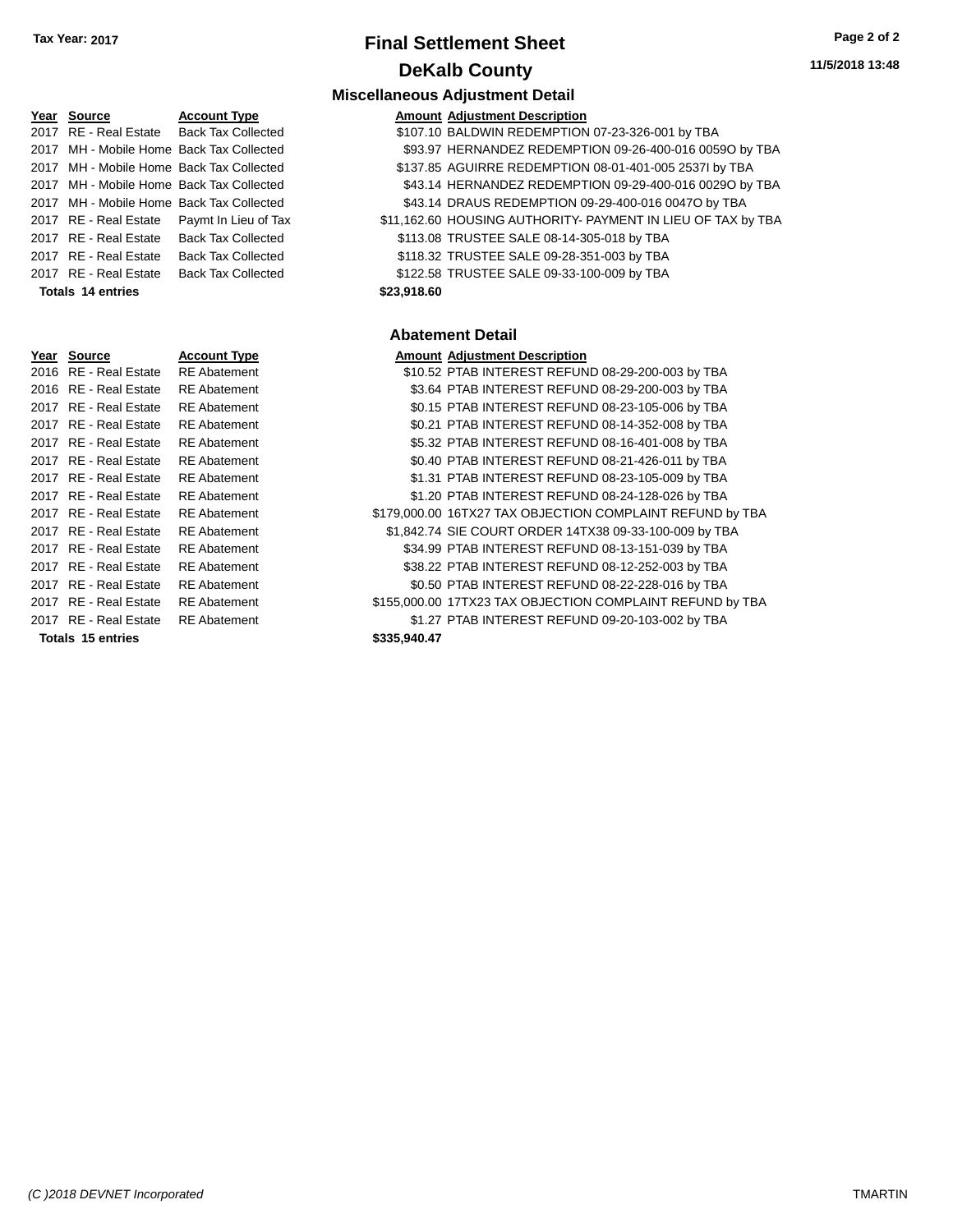**Current Year Taxes Due** Original Amount Due \$5,416,381.81

**Adjusted Amount Due \$5,412,472.55**

**+** Supplements \$0.00 **-** Cancellations \$4,865.96 **-** Abatements/Refunds \$0.00 **+** Mobile Home \$326.80 **+/-** Road & Bridge Transfer \$0.00 **+** Misc. Adjustments \$629.90

**+** Prior Year Real EstateTax \$0.00 **+** Prior Year Mobile Home Tax \$0.00 **+** Prior Year Misc. Adjustments \$0.00<br>Total Amount Due \$5,412,472.55

**Total Amount Due** 

## **Final Settlement Sheet Tax Year: 2017 Page 1 of 1 DeKalb County 136 - SCHOOL DISTRICT 429**

**11/5/2018 13:48**

### **Current Year Taxes Paid**

| ٠ | <b>Real Estate</b>             | \$5,341,371.54 |
|---|--------------------------------|----------------|
| ÷ | Railroad                       | \$70,096.04    |
| ÷ | Mobile Home                    | \$326.80       |
| ÷ | Misc. Adjustments              | \$629.90       |
| ÷ | <b>Prior Year Real Estate</b>  | \$0.00         |
| ÷ | Prior Year Mobile Home         | \$0.00         |
|   | + Prior Year Misc. Adjustments | \$0.00         |
|   | Abatements/Refunds             | \$0.00         |
|   | <b>Total Collected</b>         | \$5,412,424.28 |
| ٠ | <b>Hold Back</b>               | \$0.00         |
| ٠ | <b>County Trustee</b>          | \$48.27        |
| ٠ | <b>Forfeited Tax</b>           | \$0.00         |
|   | <b>Total</b>                   | \$5,412,472.55 |
|   | <b>Interest Distribution</b>   |                |
|   | <b>County Interest</b>         | \$4,631.27     |

| \$4,631.27 |
|------------|
| \$0.00     |
| \$4,631.27 |
|            |

### **Distribution Summary**

| <b>Tax Distribution Date</b>         | Amount         |
|--------------------------------------|----------------|
| 05/25/2018                           | \$531,915.02   |
| 06/22/2018                           | \$2,472,412.73 |
| 07/20/2018                           | \$55,444.31    |
| 08/17/2018                           | \$72,437.43    |
| 09/14/2018                           | \$2,140,291.86 |
| 11/16/2018                           | \$139,922.93   |
| <b>Totals: 6 Distributions</b>       | \$5,412,424.28 |
| <b>Interest Distribution Date</b>    | Amount         |
| 11/16/2018                           | \$4,631.27     |
| <b>Totals: 1 Distributions</b>       | \$4,631.27     |
| <b>Grand Totals: 7 Distributions</b> | \$5,417,055.55 |

### **Fund Summary**

| <b>Fund</b>                             | <b>Amount Collected</b> | Previously<br><b>Distributed</b> | <b>Current</b><br><b>Distribution</b> | Amount<br>Available | <b>Interest</b> | PY Over<br><b>Distrib</b> |
|-----------------------------------------|-------------------------|----------------------------------|---------------------------------------|---------------------|-----------------|---------------------------|
| 002 - EDUCATION                         | \$2,957,727.51          | \$2,881,263.80                   | \$76,463.71                           | \$0.00              | \$2,530.85      | \$0.00                    |
| 003 - BONDS AND INTEREST                | \$1.026.818.07          | \$1,000,272.61                   | \$26,545.46                           | \$0.00              | \$878.62        | \$0.00                    |
| 004 - OPERATIONS & MAINTENANCE          | \$567.925.68            | \$553,243.56                     | \$14,682.12                           | \$0.00              | \$485.96        | \$0.00                    |
| $005 - I. M. R. F.$                     | \$97.461.52             | \$94.941.93                      | \$2,519.59                            | \$0.00              | \$83.40         | \$0.00                    |
| 030 - TRANSPORTATION SYSTEM             | \$242,866,30            | \$236,587.67                     | \$6,278,63                            | \$0.00              | \$207.81        | \$0.00                    |
| 032 - FIRE PREV/SFTY/ENERGY             | \$557.48                | \$543.08                         | \$14.40                               | \$0.00              | \$0.48          | \$0.00                    |
| 033 - SPECIAL EDUCATION                 | \$352.614.03            | \$343,498.19                     | \$9.115.84                            | \$0.00              | \$301.72        | \$0.00                    |
| 035 - TORT JUDGEMENTS/LIABILITY<br>INS. | \$67,276,43             | \$65,537.19                      | \$1.739.24                            | \$0.00              | \$57.57         | \$0.00                    |
| 047 - SOCIAL SECURITY                   | \$99.177.26             | \$96,613.32                      | \$2,563.94                            | \$0.00              | \$84.86         | \$0.00                    |
| <b>Totals</b>                           | \$5,412,424.28          | \$5,272,501.35                   | \$139,922.93                          | \$0.00              | \$4,631.27      | \$0.00                    |

### **Miscellaneous Adjustment Detail**

| <u>Year Source</u>      | <b>Account Type</b>                        | <b>Amount Adjustment Description</b>                |
|-------------------------|--------------------------------------------|-----------------------------------------------------|
|                         | 2017 RE - Real Estate Paymt In Lieu of Tax | \$629.90 HOUSING AUTHORITY SUNSET VIEW APTS. by TBA |
| <b>Totals 1 entries</b> |                                            | \$629.90                                            |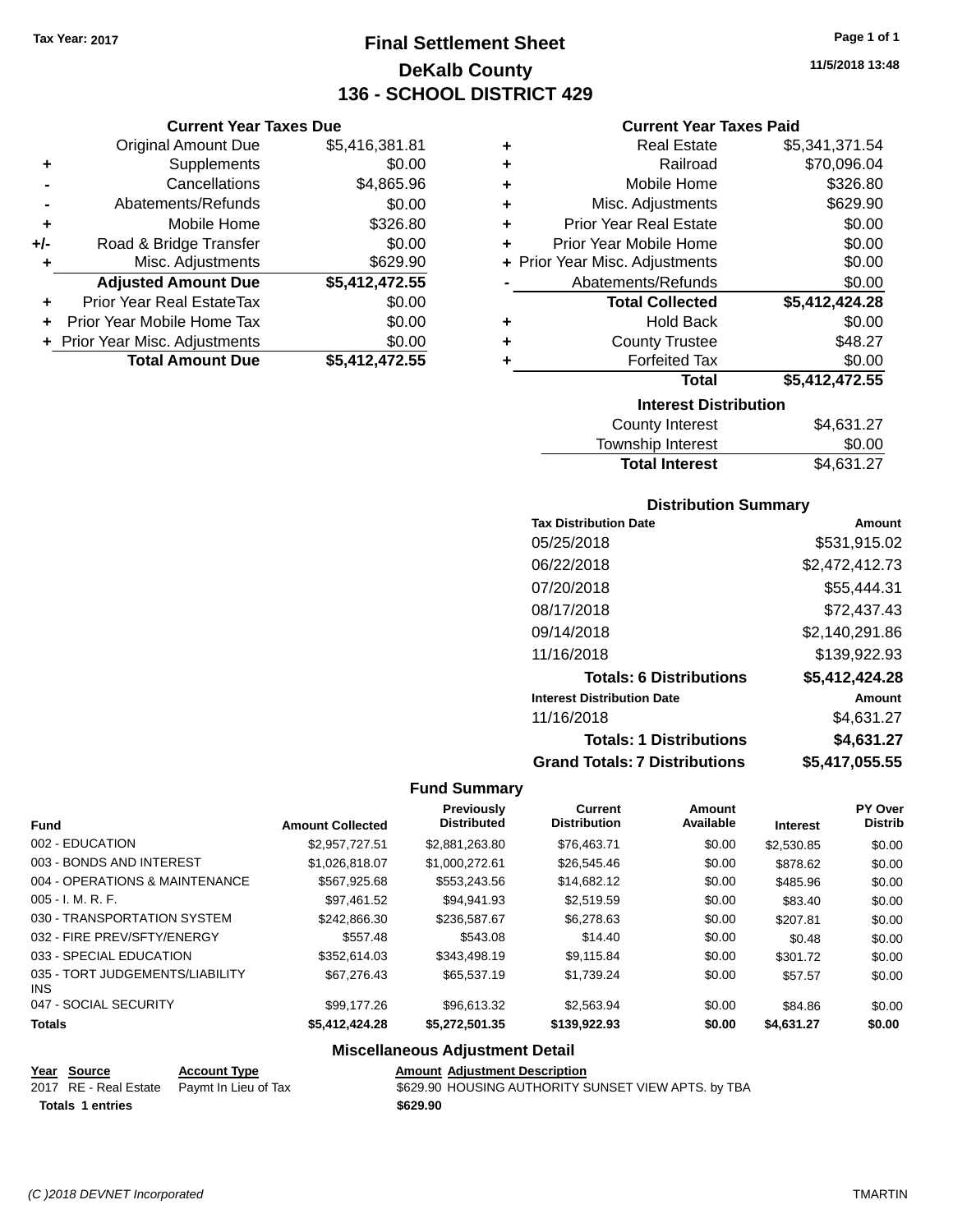**Current Year Taxes Due** Original Amount Due \$8,025,970.62

**Adjusted Amount Due \$8,017,547.90**

**Total Amount Due \$8,025,488.01**

**+** Supplements \$307.03 **-** Cancellations \$13,504.42 **-** Abatements/Refunds \$0.00 **+** Mobile Home \$4,774.67 **+/-** Road & Bridge Transfer \$0.00 **+** Misc. Adjustments \$0.00

**+** Prior Year Real EstateTax \$0.00 **+** Prior Year Mobile Home Tax \$0.00 **+** Prior Year Misc. Adjustments \$7,940.11

## **Final Settlement Sheet Tax Year: 2017 Page 1 of 2 DeKalb County 137 - SCHOOL DISTRICT 430**

**11/5/2018 13:48**

### **Current Year Taxes Paid**

| ٠ | <b>Real Estate</b>                 | \$7,950,762.32 |  |  |
|---|------------------------------------|----------------|--|--|
| ٠ | Railroad                           | \$44,663.66    |  |  |
| ٠ | Mobile Home                        | \$4,714.42     |  |  |
| ٠ | Misc. Adjustments                  | \$0.00         |  |  |
| ÷ | <b>Prior Year Real Estate</b>      | \$0.00         |  |  |
| ٠ | Prior Year Mobile Home             | \$0.00         |  |  |
|   | + Prior Year Misc. Adjustments     | \$7,940.11     |  |  |
|   | Abatements/Refunds                 | \$0.00         |  |  |
|   | <b>Total Collected</b>             | \$8,008,080.51 |  |  |
| ٠ | <b>Hold Back</b>                   | \$0.00         |  |  |
| ٠ | <b>County Trustee</b>              | \$15,245.00    |  |  |
| ٠ | <b>Forfeited Tax</b><br>\$2,162.50 |                |  |  |
|   | Total                              | \$8,025,488.01 |  |  |
|   | <b>Interest Distribution</b>       |                |  |  |
|   | County Interact                    | ድድ ወደኃ ኃስ      |  |  |

| County Interest       | \$6,852.30 |
|-----------------------|------------|
| Township Interest     | \$0.00     |
| <b>Total Interest</b> | \$6,852.30 |

### **Distribution Summary**

| <b>Tax Distribution Date</b>         | Amount         |
|--------------------------------------|----------------|
| 05/25/2018                           | \$884.330.34   |
| 06/22/2018                           | \$3,503,913.48 |
| 07/20/2018                           | \$110,418.59   |
| 08/17/2018                           | \$152,126.28   |
| 09/14/2018                           | \$3,052,143.11 |
| 11/16/2018                           | \$305,148.71   |
| <b>Totals: 6 Distributions</b>       | \$8,008,080.51 |
| <b>Interest Distribution Date</b>    | Amount         |
| 11/16/2018                           | \$6,852.30     |
| <b>Totals: 1 Distributions</b>       | \$6,852.30     |
| <b>Grand Totals: 7 Distributions</b> | \$8,014,932.81 |

### **Fund Summary**

| <b>Fund</b>                                         | <b>Amount Collected</b> | <b>Previously</b><br><b>Distributed</b> | <b>Current</b><br><b>Distribution</b> | Amount<br>Available | <b>Interest</b> | <b>PY Over</b><br><b>Distrib</b> |
|-----------------------------------------------------|-------------------------|-----------------------------------------|---------------------------------------|---------------------|-----------------|----------------------------------|
| 002 - EDUCATION                                     | \$6,345,739.11          | \$6,103,934.05                          | \$241,805.06                          | \$0.00              | \$5.429.91      | \$0.00                           |
| 003 - BONDS AND INTEREST                            | \$348,367.52            | \$335,092.94                            | \$13,274.58                           | \$0.00              | \$298.09        | \$0.00                           |
| 004 - OPERATIONS & MAINTENANCE                      | \$876,356.28            | \$842,962.63                            | \$33,393.65                           | \$0.00              | \$749.87        | \$0.00                           |
| $005 - I. M. R. F.$                                 | \$109,542.53            | \$105,368.42                            | \$4,174.11                            | \$0.00              | \$93.73         | \$0.00                           |
| 030 - TRANSPORTATION SYSTEM                         | \$78,246.95             | \$75,265.33                             | \$2,981.62                            | \$0.00              | \$66.95         | \$0.00                           |
| 031 - WORKING CASH                                  | \$168.18                | \$161.77                                | \$6.41                                | \$0.00              | \$0.14          | \$0.00                           |
| 032 - FIRE PREV/SFTY/ENERGY                         | \$7,823.90              | \$7,525.78                              | \$298.12                              | \$0.00              | \$6.69          | \$0.00                           |
| 033 - SPECIAL EDUCATION                             | \$235,253.38            | \$226,289.04                            | \$8,964.34                            | \$0.00              | \$201.30        | \$0.00                           |
| 035 - TORT JUDGMENTS, LIABILITY<br><b>INSURANCE</b> | \$168.18                | \$161.77                                | \$6.41                                | \$0.00              | \$0.14          | \$0.00                           |
| 047 - SOCIAL SECURITY                               | \$109,542.53            | \$105,368.42                            | \$4,174.11                            | \$0.00              | \$93.73         | \$0.00                           |
| 057 - LEASE/PURCHASE/RENTAL                         | \$168.18                | \$161.77                                | \$6.41                                | \$0.00              | \$0.14          | \$0.00                           |
| 109 - PRIOR YEAR ADJUSTMENT                         | \$-103,296.23           | \$-99,360.12                            | $$-3,936.11$                          | \$0.00              | (\$88.39)       | \$0.00                           |
| <b>Totals</b>                                       | \$8,008,080.51          | \$7,702,931.80                          | \$305,148.71                          | \$0.00              | \$6,852.30      | \$0.00                           |

### **Miscellaneous Adjustment Detail**

**Year** Source **Account Type Account Adjustment Description** 

2016 RE - Real Estate Back Tax Collected \$700.56 DOBSON REDEMPTION 19-26-481-012 by TBA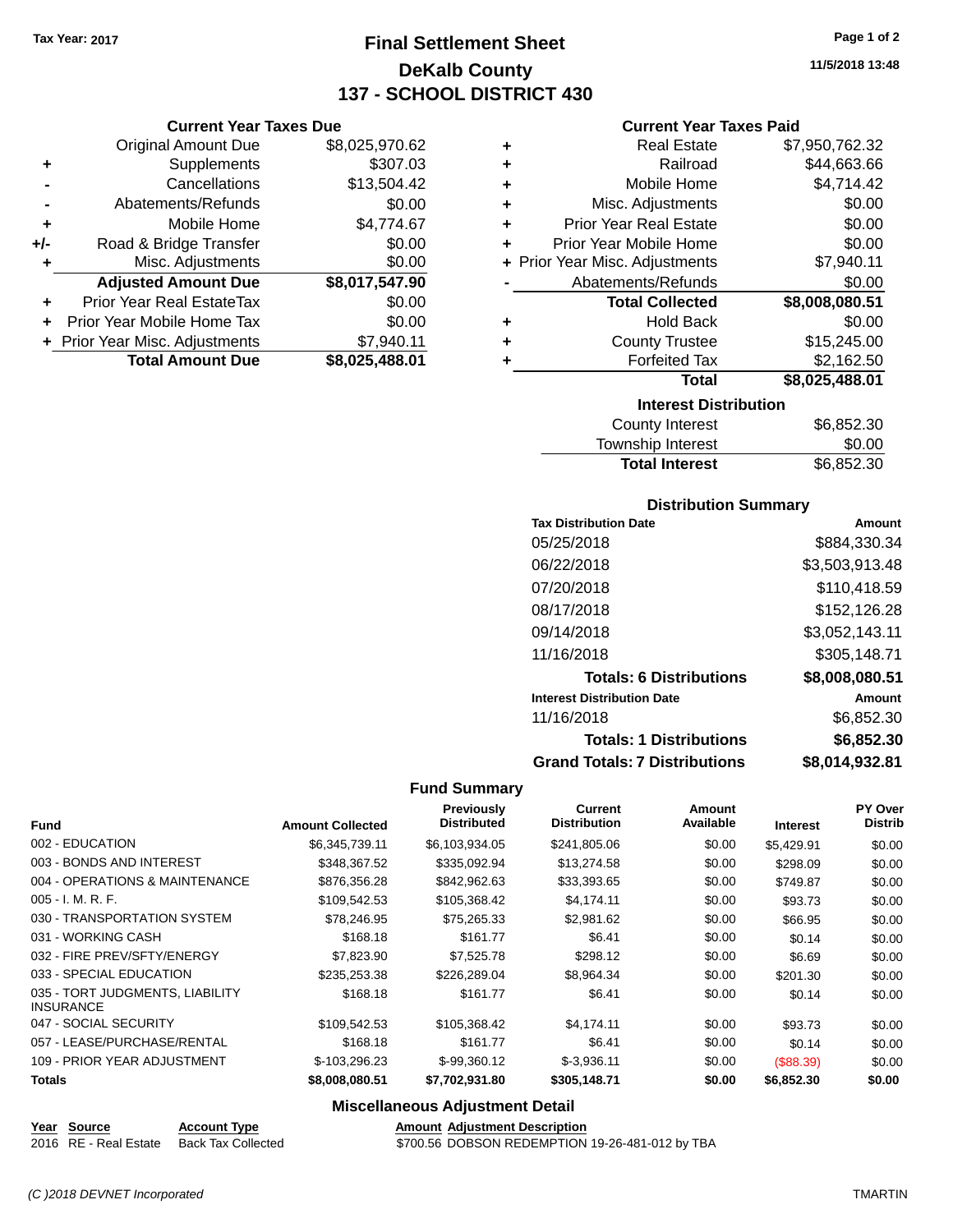### **11/5/2018 13:48**

### **Miscellaneous Adjustment Detail**

**Totals \$7,940.11 2 entries**

**Year Source Account Type Amount Adjustment Description**

2016 RE - Real Estate Back Tax Collected \$7,239.55 CHICAGO TITLE LAND TR CO 19-26-484-016 by TBA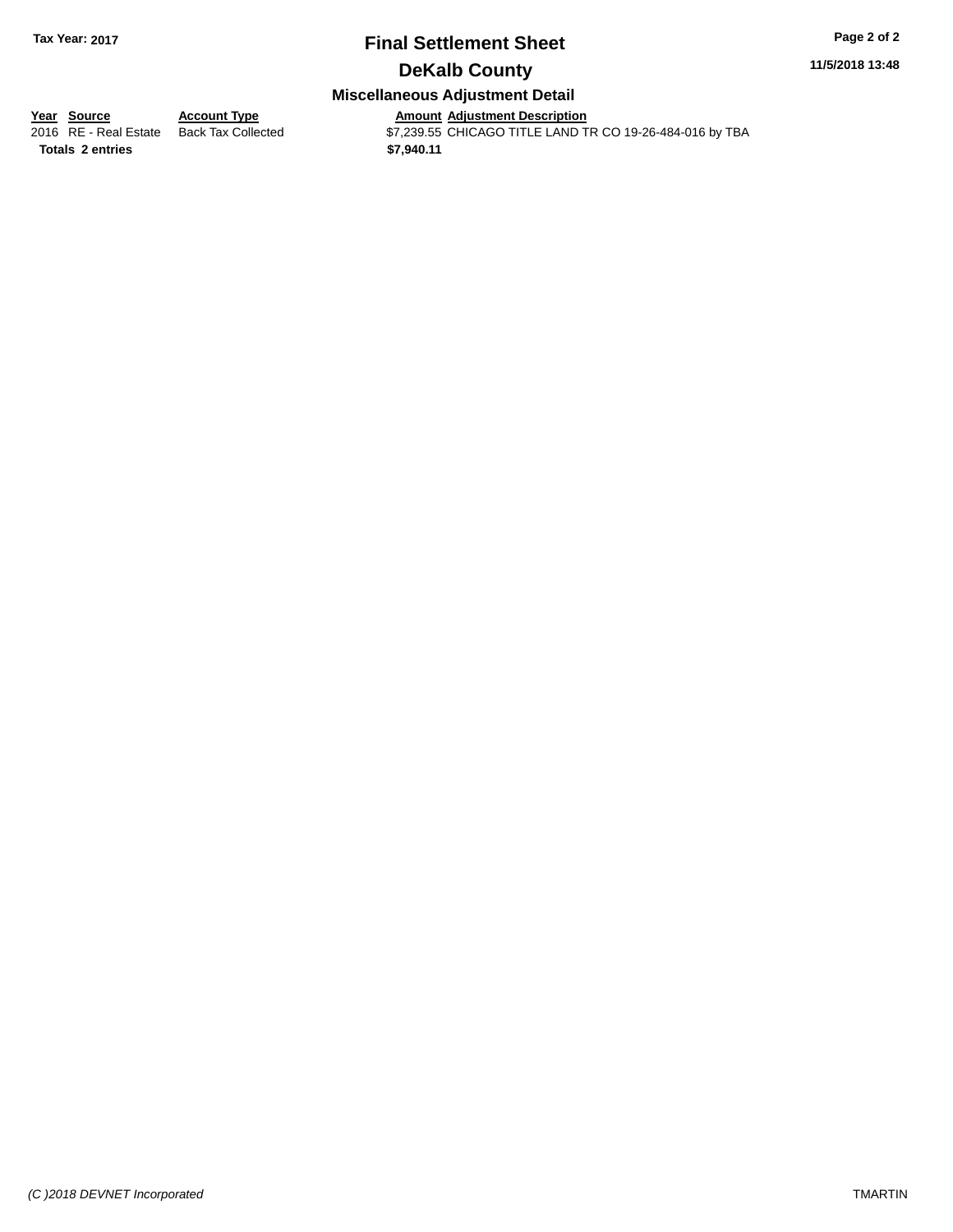**Current Year Taxes Due** Original Amount Due \$2,765,186.59

**Adjusted Amount Due \$2,760,064.13**

**Total Amount Due \$2,760,064.13**

**+** Supplements \$0.00 **-** Cancellations \$5,169.69 **-** Abatements/Refunds \$0.00 **+** Mobile Home \$47.23 **+/-** Road & Bridge Transfer \$0.00<br> **+** Misc. Adjustments \$0.00

**+** Prior Year Real EstateTax \$0.00 **+** Prior Year Mobile Home Tax \$0.00 **+ Prior Year Misc. Adjustments**  $$0.00$ 

**+** Misc. Adjustments

## **Final Settlement Sheet Tax Year: 2017 Page 1 of 1 DeKalb County 139 - SCHOOL DISTRICT 432**

**Current Year Taxes Paid**

| \$2,710,202.84 |
|----------------|
| \$49,814.06    |
| \$47.23        |
| \$0.00         |
| \$0.00         |
| \$0.00         |
| \$0.00         |
|                |
| \$0.00         |
| \$2,760,064.13 |
| \$0.00         |
| \$0.00         |
| \$0.00         |
| \$2,760,064.13 |
|                |
|                |

| <b>Total Interest</b>  | \$2,361.71 |
|------------------------|------------|
| Township Interest      | \$0.00     |
| <b>County Interest</b> | \$2,361.71 |

### **Distribution Summary**

| <b>Tax Distribution Date</b>         | Amount         |
|--------------------------------------|----------------|
| 05/25/2018                           | \$296.875.45   |
| 06/22/2018                           | \$1,286,670.40 |
| 07/20/2018                           | \$24,298.06    |
| 08/17/2018                           | \$31,990.31    |
| 09/14/2018                           | \$1,023,910.75 |
| 11/16/2018                           | \$96,319.16    |
| <b>Totals: 6 Distributions</b>       | \$2,760,064.13 |
| <b>Interest Distribution Date</b>    | Amount         |
| 11/16/2018                           | \$2,361.71     |
| <b>Totals: 1 Distributions</b>       | \$2,361.71     |
| <b>Grand Totals: 7 Distributions</b> | \$2.762.425.84 |

| Fund                                    | <b>Amount Collected</b> | Previously<br><b>Distributed</b> | <b>Current</b><br><b>Distribution</b> | Amount<br>Available | <b>Interest</b> | <b>PY Over</b><br><b>Distrib</b> |
|-----------------------------------------|-------------------------|----------------------------------|---------------------------------------|---------------------|-----------------|----------------------------------|
| 002 - EDUCATION                         | \$1.834.352.44          | \$1.770.338.18                   | \$64.014.26                           | \$0.00              | \$1,569.61      | \$0.00                           |
| 003 - BONDS AND INTEREST                | \$319,107.57            | \$307,971.54                     | \$11,136.03                           | \$0.00              | \$273.05        | \$0.00                           |
| 004 - OPERATIONS & MAINTENANCE          | \$171.971.31            | \$165,969.95                     | \$6,001.36                            | \$0.00              | \$147.15        | \$0.00                           |
| $005 - I. M. R. F.$                     | \$54,516.79             | \$52.614.29                      | \$1,902.50                            | \$0.00              | \$46.65         | \$0.00                           |
| 030 - TRANSPORTATION SYSTEM             | \$91,716.93             | \$88,516.26                      | \$3,200.67                            | \$0.00              | \$78.48         | \$0.00                           |
| 031 - WORKING CASH                      | \$22,930.61             | \$22,130.40                      | \$800.21                              | \$0.00              | \$19.62         | \$0.00                           |
| 032 - FIRE PREV/SFTY/ENERGY             | \$22,930.61             | \$22,130.40                      | \$800.21                              | \$0.00              | \$19.62         | \$0.00                           |
| 033 - SPECIAL EDUCATION                 | \$18,343,38             | \$17,703.24                      | \$640.14                              | \$0.00              | \$15.70         | \$0.00                           |
| 035 - TORT JUDGEMENTS/LIABILITY<br>INS. | \$183,522.19            | \$177,117.74                     | \$6,404.45                            | \$0.00              | \$157.03        | \$0.00                           |
| 047 - SOCIAL SECURITY                   | \$36,341.76             | \$35,073.54                      | \$1,268.22                            | \$0.00              | \$31.10         | \$0.00                           |
| 057 - LEASE/PURCHASE/RENTAL             | \$22.930.61             | \$22.130.40                      | \$800.21                              | \$0.00              | \$19.62         | \$0.00                           |
| 109 - PRIOR YEAR ADJUSTMENT             | \$-18,600.07            | \$-17,950.97                     | $$-649.10$                            | \$0.00              | (\$15.92)       | \$0.00                           |
| Totals                                  | \$2,760,064.13          | \$2,663,744.97                   | \$96,319.16                           | \$0.00              | \$2,361.71      | \$0.00                           |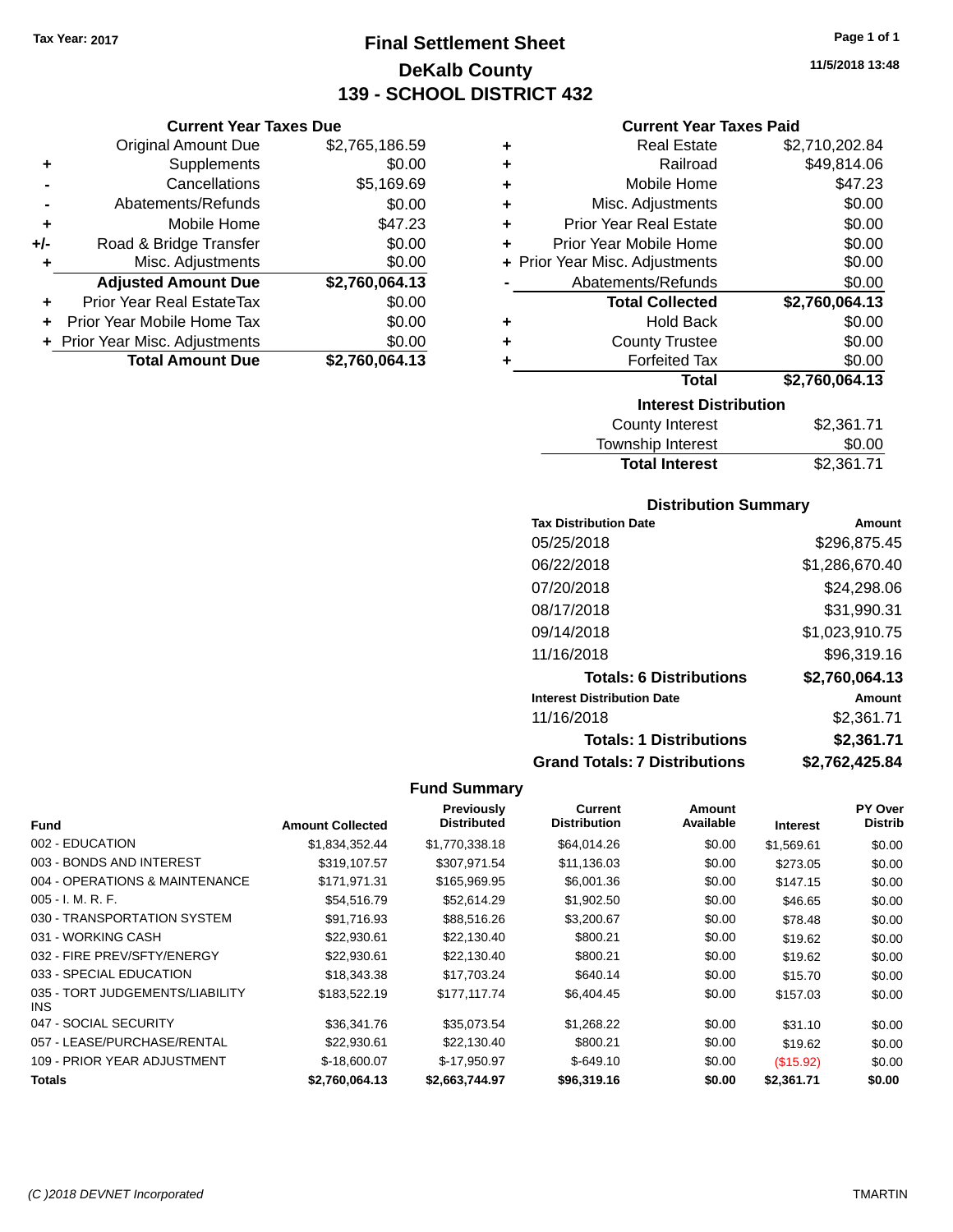## **Final Settlement Sheet Tax Year: 2017 Page 1 of 1 DeKalb County 141 - CC 509 ELGIN**

**11/5/2018 13:48**

| <b>Current Year Taxes Due</b> |  |
|-------------------------------|--|
|-------------------------------|--|

|       | <b>Original Amount Due</b>     | \$6,028.41 |
|-------|--------------------------------|------------|
| ٠     | Supplements                    | \$0.00     |
|       | Cancellations                  | \$0.00     |
|       | Abatements/Refunds             | \$0.00     |
| ٠     | Mobile Home                    | \$0.00     |
| $+/-$ | Road & Bridge Transfer         | \$0.00     |
| ٠     | Misc. Adjustments              | \$0.00     |
|       | <b>Adjusted Amount Due</b>     | \$6,028.41 |
|       | Prior Year Real EstateTax      | \$0.00     |
|       | Prior Year Mobile Home Tax     | \$0.00     |
|       | + Prior Year Misc. Adjustments | \$0.00     |
|       | <b>Total Amount Due</b>        | \$6.028.41 |

| ٠ | Real Estate                    | \$6,028.41 |
|---|--------------------------------|------------|
| ÷ | Railroad                       | \$0.00     |
| ÷ | Mobile Home                    | \$0.00     |
| ÷ | Misc. Adjustments              | \$0.00     |
| ÷ | <b>Prior Year Real Estate</b>  | \$0.00     |
| ٠ | Prior Year Mobile Home         | \$0.00     |
|   | + Prior Year Misc. Adjustments | \$0.00     |
|   | Abatements/Refunds             | \$0.00     |
|   | <b>Total Collected</b>         | \$6,028.41 |
| ٠ | Hold Back                      | \$0.00     |
| ÷ | <b>County Trustee</b>          | \$0.00     |
|   | <b>Forfeited Tax</b>           | \$0.00     |
|   | <b>Total</b>                   | \$6,028.41 |
|   | <b>Interest Distribution</b>   |            |
|   | County Interest                | \$5.16     |
|   | <b>Township Interest</b>       | \$0.00     |
|   | <b>Total Interest</b>          | \$5.16     |

| <b>Distribution Summary</b> |  |
|-----------------------------|--|

| <b>Tax Distribution Date</b>         | Amount     |
|--------------------------------------|------------|
| 05/25/2018                           | \$1,144.36 |
| 06/22/2018                           | \$1.591.69 |
| 07/20/2018                           | \$352.22   |
| 08/17/2018                           | \$1.144.40 |
| 09/14/2018                           | \$672.06   |
| 11/16/2018                           | \$1,123.68 |
| <b>Totals: 6 Distributions</b>       | \$6,028.41 |
| <b>Interest Distribution Date</b>    | Amount     |
| 11/16/2018                           | \$5.16     |
| <b>Totals: 1 Distributions</b>       | \$5.16     |
| <b>Grand Totals: 7 Distributions</b> | \$6.033.57 |

| <b>Fund</b>                                  | <b>Amount Collected</b> | <b>Previously</b><br><b>Distributed</b> | Current<br><b>Distribution</b> | Amount<br>Available | <b>Interest</b> | PY Over<br><b>Distrib</b> |
|----------------------------------------------|-------------------------|-----------------------------------------|--------------------------------|---------------------|-----------------|---------------------------|
| 003 - BONDS AND INTEREST                     | \$1,102.48              | \$896.97                                | \$205.51                       | \$0.00              | \$0.94          | \$0.00                    |
| 027 - AUDIT                                  | \$12.10                 | \$9.85                                  | \$2.25                         | \$0.00              | \$0.01          | \$0.00                    |
| 035 - TORT JUDGEMENTS/LIABILITY<br>INS.      | \$150.38                | \$122.35                                | \$28.03                        | \$0.00              | \$0.13          | \$0.00                    |
| 047 - SOCIAL SECURITY                        | \$74.37                 | \$60.52                                 | \$13.85                        | \$0.00              | \$0.06          | \$0.00                    |
| 136 - OPERATIONS & MAINTENANCE<br>(colleges) | \$1,070.29              | \$870.79                                | \$199.50                       | \$0.00              | \$0.92          | \$0.00                    |
| 159 - EDUCATIONAL PURPOSES<br>(colleges)     | \$3.618.79              | \$2.944.25                              | \$674.54                       | \$0.00              | \$3.10          | \$0.00                    |
| <b>Totals</b>                                | \$6.028.41              | \$4,904.73                              | \$1,123.68                     | \$0.00              | \$5.16          | \$0.00                    |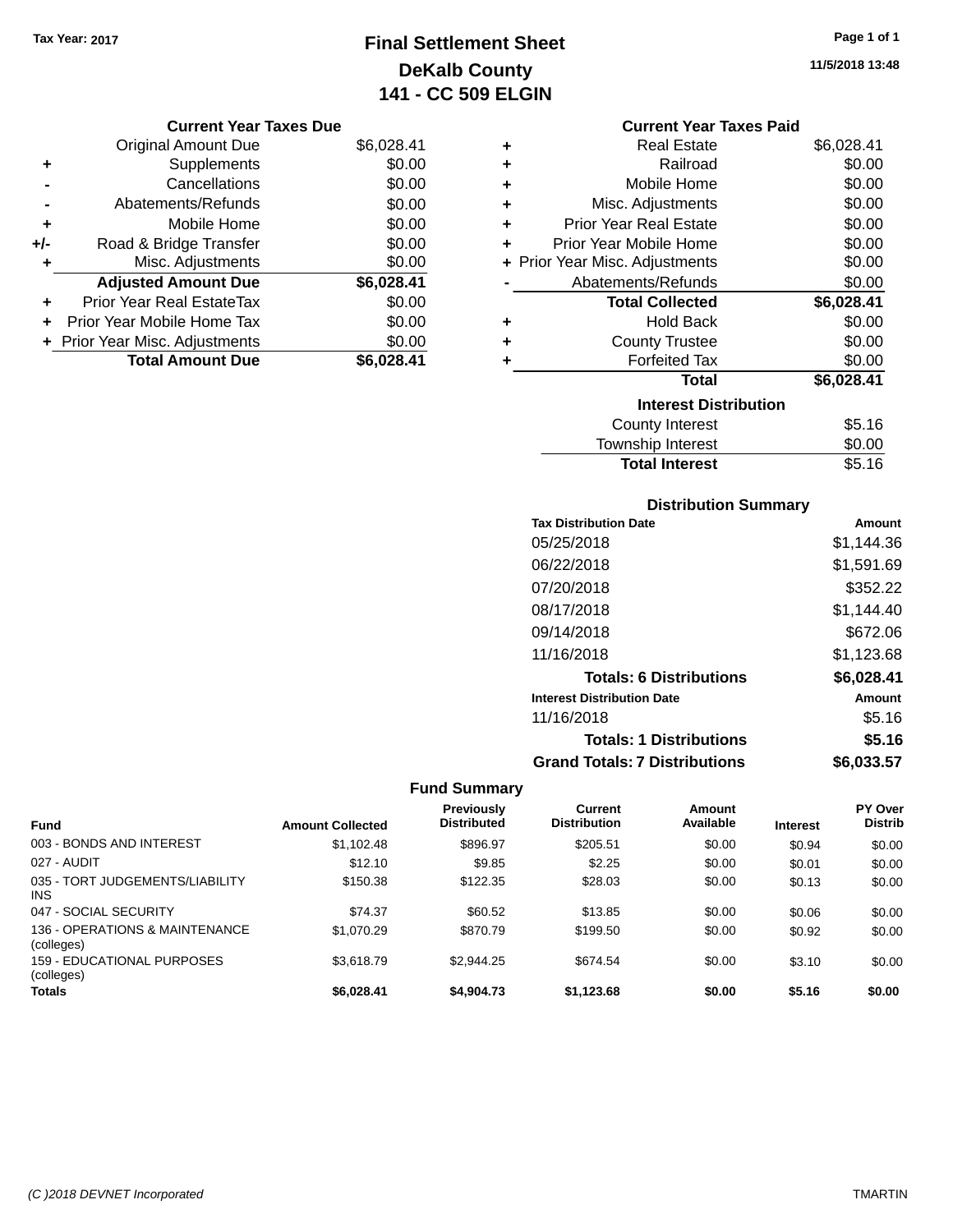## **Final Settlement Sheet Tax Year: 2017 Page 1 of 1 DeKalb County 142 - CC 511 ROCK VALLEY**

**11/5/2018 13:48**

### **Current Year Taxes Paid**

|     | <b>Current Year Taxes Due</b>  |            |  |
|-----|--------------------------------|------------|--|
|     | <b>Original Amount Due</b>     | \$1,177.71 |  |
| ٠   | Supplements                    | \$0.00     |  |
|     | Cancellations                  | \$0.00     |  |
|     | Abatements/Refunds             | \$0.00     |  |
|     | Mobile Home                    | \$0.00     |  |
| +/- | Road & Bridge Transfer         | \$0.00     |  |
| ٠   | Misc. Adjustments              | \$0.00     |  |
|     | <b>Adjusted Amount Due</b>     | \$1,177.71 |  |
| ÷   | Prior Year Real EstateTax      | \$0.00     |  |
|     | Prior Year Mobile Home Tax     | \$0.00     |  |
|     | + Prior Year Misc. Adjustments | \$0.00     |  |
|     | <b>Total Amount Due</b>        | \$1,177.71 |  |
|     |                                |            |  |

| ٠ | <b>Real Estate</b>             | \$1,177.71 |
|---|--------------------------------|------------|
| ٠ | Railroad                       | \$0.00     |
| ٠ | Mobile Home                    | \$0.00     |
| ٠ | Misc. Adjustments              | \$0.00     |
| ٠ | <b>Prior Year Real Estate</b>  | \$0.00     |
| ٠ | Prior Year Mobile Home         | \$0.00     |
|   | + Prior Year Misc. Adjustments | \$0.00     |
|   | Abatements/Refunds             | \$0.00     |
|   | <b>Total Collected</b>         | \$1,177.71 |
| ٠ | <b>Hold Back</b>               | \$0.00     |
| ÷ | <b>County Trustee</b>          | \$0.00     |
| ٠ | <b>Forfeited Tax</b>           | \$0.00     |
|   | Total                          | \$1,177.71 |
|   | <b>Interest Distribution</b>   |            |
|   | County Interest                | \$1.01     |
|   | <b>Township Interest</b>       | \$0.00     |
|   | <b>Total Interest</b>          | \$1.01     |

### **Distribution Summary**

| <b>Tax Distribution Date</b>         | Amount     |
|--------------------------------------|------------|
| 05/25/2018                           | \$663.96   |
| 06/22/2018                           | \$137.76   |
| 09/14/2018                           | \$137.77   |
| 11/16/2018                           | \$238.22   |
| <b>Totals: 4 Distributions</b>       | \$1,177.71 |
| <b>Interest Distribution Date</b>    | Amount     |
| 11/16/2018                           | \$1.01     |
| <b>Totals: 1 Distributions</b>       | \$1.01     |
| <b>Grand Totals: 5 Distributions</b> | \$1,178.72 |

### **Fund Summary Fund Interest Amount Collected Distributed PY Over Distrib Amount Available Current Distribution Previously** 003 - BONDS AND INTEREST 60.00 \$506.37 \$403.95 \$102.42 \$0.00 \$0.43 \$0.00 027 - AUDIT \$2.07 \$1.65 \$0.42 \$0.00 \$0.00 \$0.00 035 - TORT JUDGEMENTS/LIABILITY INS \$41.31 \$32.95 \$8.36 \$0.00 \$0.04 \$0.00 047 - SOCIAL SECURITY \$0.00 \$0.00 \$0.00 \$0.00 \$0.00 \$0.00 136 - OPERATIONS & MAINTENANCE (colleges) \$93.03 \$74.21 \$18.82 \$0.00 \$0.08 \$0.00 141 - HLTH, SFTY/HANDICAP ACCESS/ENERGY \$0.00 \$0.00 \$0.00 \$0.00 \$0.00 \$0.00 159 - EDUCATIONAL PURPOSES (colleges) \$534.93 \$426.73 \$108.20 \$0.00 \$0.46 \$0.00 **Totals \$1,177.71 \$939.49 \$238.22 \$0.00 \$1.01 \$0.00**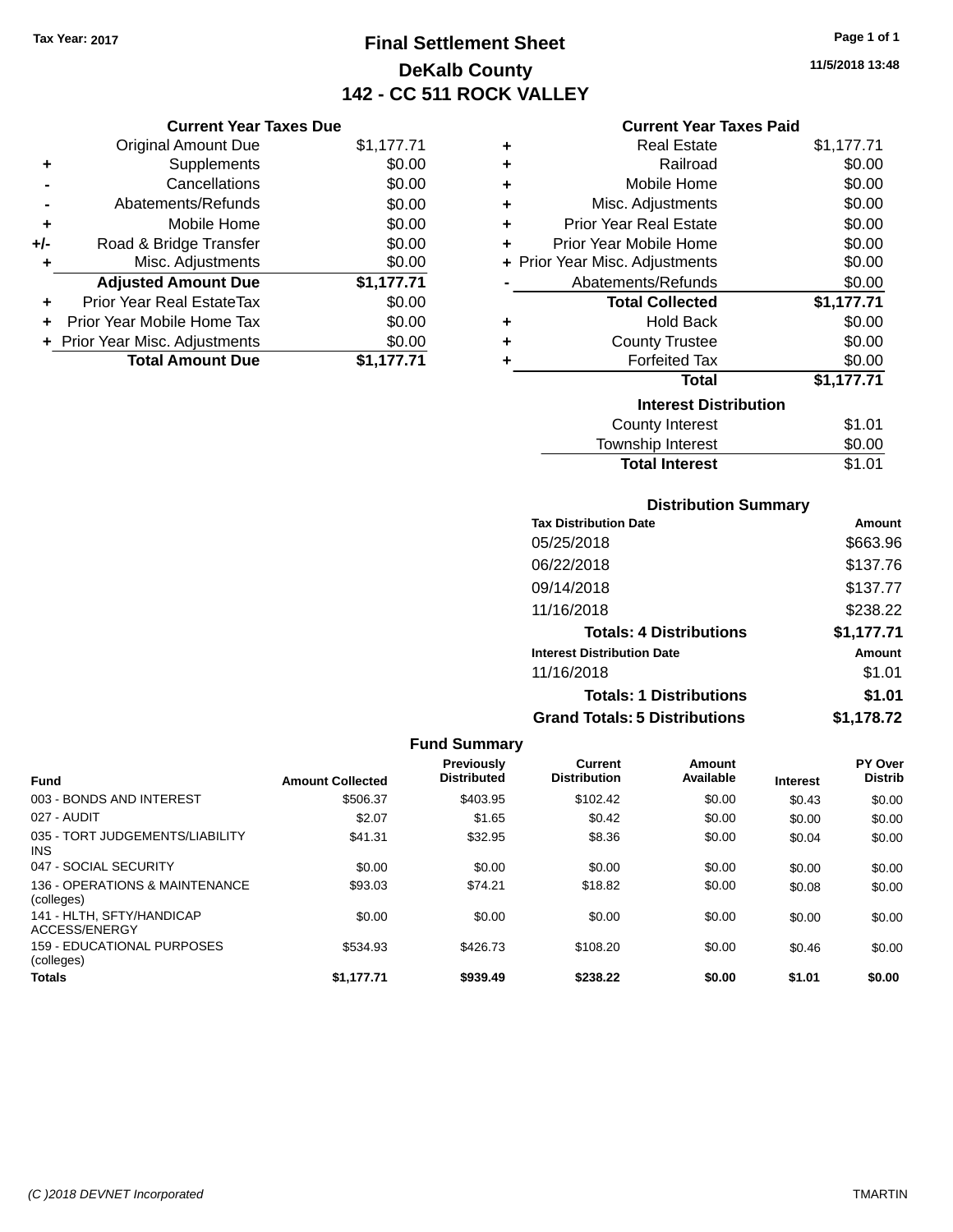**Current Year Taxes Due**

## **Final Settlement Sheet Tax Year: 2017 Page 1 of 1 DeKalb County 143 - CC 513 ILLINOIS VALLEY**

**11/5/2018 13:48**

### **Current Year Taxes Paid**

|     | <b>Original Amount Due</b>       | \$7,694.94 | ٠ | <b>Real Estate</b>             | \$7,149.56 |
|-----|----------------------------------|------------|---|--------------------------------|------------|
| ٠   | Supplements                      | \$0.00     | ٠ | Railroad                       | \$545.38   |
|     | Cancellations                    | \$0.00     | ٠ | Mobile Home                    | \$0.00     |
|     | Abatements/Refunds               | \$0.00     | ٠ | Misc. Adjustments              | \$0.00     |
| ٠   | Mobile Home                      | \$0.00     | ٠ | <b>Prior Year Real Estate</b>  | \$0.00     |
| +/- | Road & Bridge Transfer           | \$0.00     | ٠ | Prior Year Mobile Home         | \$0.00     |
|     | Misc. Adjustments                | \$0.00     |   | + Prior Year Misc. Adjustments | \$0.00     |
|     | <b>Adjusted Amount Due</b>       | \$7,694.94 |   | Abatements/Refunds             | \$0.00     |
| ÷.  | <b>Prior Year Real EstateTax</b> | \$0.00     |   | <b>Total Collected</b>         | \$7,694.94 |
|     | Prior Year Mobile Home Tax       | \$0.00     | ٠ | <b>Hold Back</b>               | \$0.00     |
|     | + Prior Year Misc. Adjustments   | \$0.00     | ÷ | <b>County Trustee</b>          | \$0.00     |
|     | <b>Total Amount Due</b>          | \$7,694.94 |   | <b>Forfeited Tax</b>           | \$0.00     |
|     |                                  |            |   | <b>Total</b>                   | \$7,694.94 |
|     |                                  |            |   | <b>Interest Distribution</b>   |            |
|     |                                  |            |   | <b>County Interest</b>         | \$6.58     |
|     |                                  |            |   | Townehin Interest              | ደስ ሰስ      |

## Township Interest \$0.00 Total Interest \$6.58

| <b>Distribution Summary</b> |  |
|-----------------------------|--|
|-----------------------------|--|

| <b>Tax Distribution Date</b>         | Amount     |
|--------------------------------------|------------|
| 05/25/2018                           | \$1,187.14 |
| 06/22/2018                           | \$3,060.95 |
| 07/20/2018                           | \$73.35    |
| 09/14/2018                           | \$3,051.20 |
| 11/16/2018                           | \$322.31   |
| <b>Totals: 5 Distributions</b>       | \$7.694.95 |
| <b>Interest Distribution Date</b>    | Amount     |
| 11/16/2018                           | \$6.58     |
| <b>Totals: 1 Distributions</b>       | \$6.58     |
| <b>Grand Totals: 6 Distributions</b> | \$7,701.53 |

| <b>Fund</b>                                         | <b>Amount Collected</b> | Previously<br><b>Distributed</b> | Current<br><b>Distribution</b> | Amount<br>Available | <b>Interest</b> | PY Over<br><b>Distrib</b> |
|-----------------------------------------------------|-------------------------|----------------------------------|--------------------------------|---------------------|-----------------|---------------------------|
| 003 - BONDS AND INTEREST                            | \$0.01                  |                                  | \$0.01                         |                     |                 |                           |
|                                                     |                         | \$0.00                           |                                | \$0.00              | \$0.00          | \$0.00                    |
| 027 - AUDIT                                         | \$24.90                 | \$23.85                          | \$1.05                         | \$0.00              | \$0.02          | \$0.00                    |
| 035 - TORT JUDGMENTS, LIABILITY<br><b>INSURANCE</b> | \$232.51                | \$222.78                         | \$9.73                         | \$0.00              | \$0.20          | \$0.00                    |
| 047 - SOCIAL SECURITY                               | \$132.93                | \$127.37                         | \$5.56                         | \$0.00              | \$0.11          | \$0.00                    |
| 136 - OPERATIONS & MAINTENANCE<br>(colleges)        | \$843.97                | \$808.61                         | \$35.36                        | \$0.00              | \$0.72          | \$0.00                    |
| 141 - HLTH, SFTY/HANDICAP<br>ACCESS/ENERGY          | \$1.054.96              | \$1,010.78                       | \$44.18                        | \$0.00              | \$0.90          | \$0.00                    |
| 149 - STATEWIDE AVERAGE<br><b>ADDITIONAL TAX</b>    | \$2,662.74              | \$2,551.21                       | \$111.53                       | \$0.00              | \$2.28          | \$0.00                    |
| <b>159 - EDUCATIONAL PURPOSES</b><br>(colleges)     | \$2,742.92              | \$2,628.03                       | \$114.89                       | \$0.00              | \$2.35          | \$0.00                    |
| <b>Totals</b>                                       | \$7.694.94              | \$7.372.63                       | \$322.31                       | \$0.00              | \$6.58          | \$0.00                    |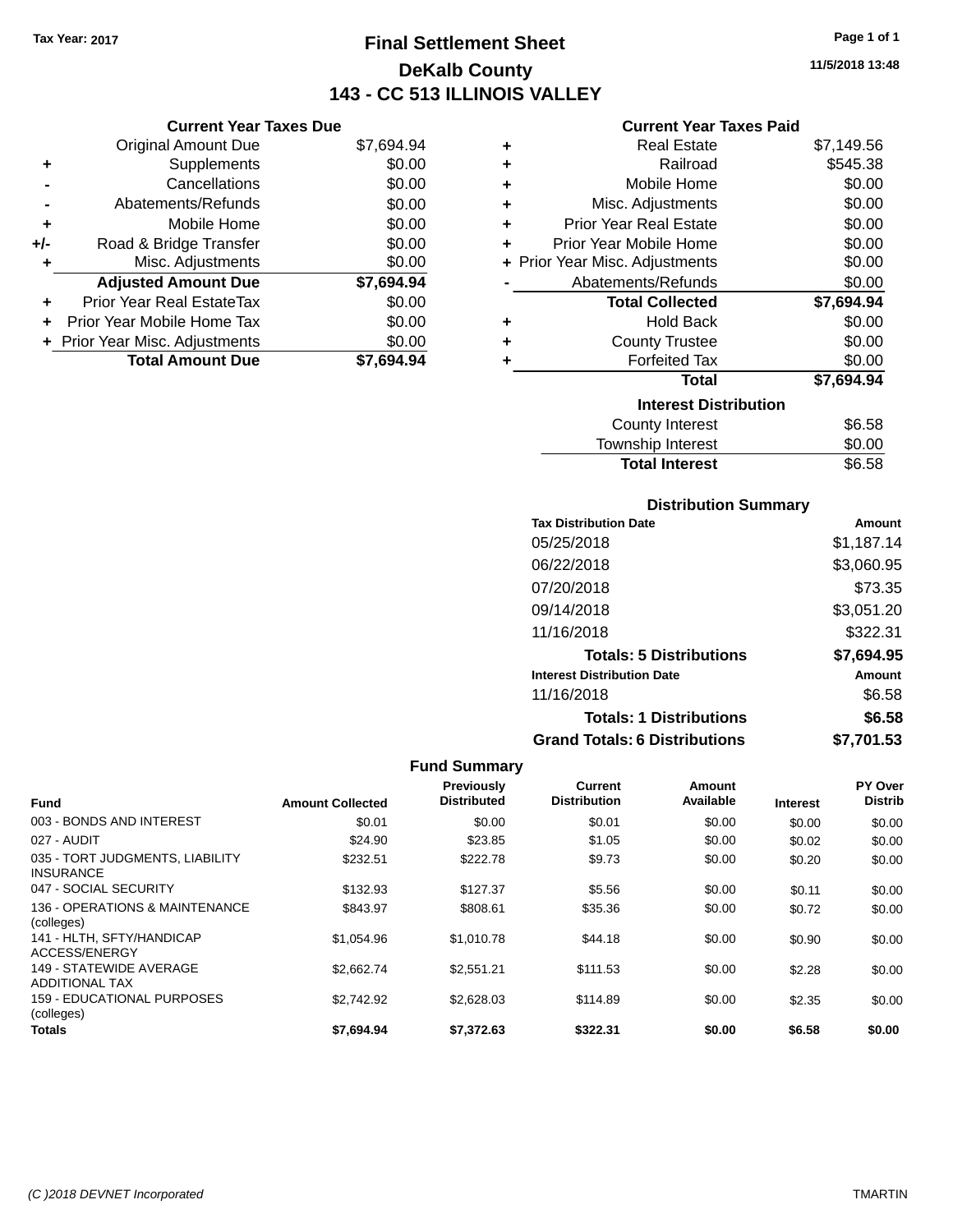**Current Year Taxes Due** Original Amount Due \$1,819,551.48

**Adjusted Amount Due \$1,817,434.57**

**Total Amount Due \$1,818,236.20**

**+** Supplements \$33.14 **-** Cancellations \$2,762.65 **-** Abatements/Refunds \$0.00 **+** Mobile Home \$556.66 **+/-** Road & Bridge Transfer \$0.00 **+** Misc. Adjustments \$55.94

**+** Prior Year Real EstateTax \$0.00 **+** Prior Year Mobile Home Tax \$0.00 **+** Prior Year Misc. Adjustments \$801.63

## **Final Settlement Sheet Tax Year: 2017 Page 1 of 1 DeKalb County 144 - CC 516 WAUBONSEE**

## **11/5/2018 13:48**

### **Current Year Taxes Paid**

| ٠ | <b>Real Estate</b>             | \$1,794,250.96   |
|---|--------------------------------|------------------|
| ٠ | Railroad                       | \$20,694.42      |
| ٠ | Mobile Home                    | \$550.16         |
| ٠ | Misc. Adjustments              | \$55.94          |
| ٠ | <b>Prior Year Real Estate</b>  | \$0.00           |
| ÷ | Prior Year Mobile Home         | \$0.00           |
|   | + Prior Year Misc. Adjustments | \$801.63         |
|   | Abatements/Refunds             | \$0.00           |
|   | <b>Total Collected</b>         | \$1,816,353.11   |
| ٠ | <b>Hold Back</b>               | \$0.00           |
| ٠ | <b>County Trustee</b>          | \$1,649.69       |
| ٠ | <b>Forfeited Tax</b>           | \$233.40         |
|   | <b>Total</b>                   | \$1,818,236.20   |
|   | <b>Interest Distribution</b>   |                  |
|   | County Interest                | <b>ዩ1 554 21</b> |

| County Interest       | \$1,554.21 |
|-----------------------|------------|
| Township Interest     | \$0.00     |
| <b>Total Interest</b> | \$1,554.21 |

### **Distribution Summary**

| <b>Tax Distribution Date</b>         | Amount         |
|--------------------------------------|----------------|
| 05/25/2018                           | \$190,268.15   |
| 06/22/2018                           | \$820,858.27   |
| 07/20/2018                           | \$20,569.42    |
| 08/17/2018                           | \$28,613.82    |
| 09/14/2018                           | \$695,735.01   |
| 11/16/2018                           | \$60,308,44    |
| <b>Totals: 6 Distributions</b>       | \$1,816,353.11 |
| <b>Interest Distribution Date</b>    | Amount         |
| 11/16/2018                           | \$1,554.21     |
| <b>Totals: 1 Distributions</b>       | \$1,554.21     |
| <b>Grand Totals: 7 Distributions</b> | \$1,817,907.32 |

### **Fund Summary**

| <b>Fund</b>                                   | <b>Amount Collected</b> | Previously<br><b>Distributed</b> | Current<br><b>Distribution</b> | Amount<br>Available | <b>Interest</b> | <b>PY Over</b><br><b>Distrib</b> |
|-----------------------------------------------|-------------------------|----------------------------------|--------------------------------|---------------------|-----------------|----------------------------------|
| 003 - BONDS AND INTEREST                      | \$295,386,24            | \$285,578.52                     | \$9,807.72                     | \$0.00              | \$252.76        | \$0.00                           |
| 027 - AUDIT                                   | \$2,893.46              | \$2,797.38                       | \$96.08                        | \$0.00              | \$2.48          | \$0.00                           |
| 035 - TORT JUDGEMENTS/LIABILITY<br><b>INS</b> | \$40.976.92             | \$39.616.35                      | \$1,360.57                     | \$0.00              | \$35.06         | \$0.00                           |
| 136 - OPERATIONS & MAINTENANCE<br>(colleges)  | \$232.475.03            | \$224.756.17                     | \$7.718.86                     | \$0.00              | \$198.92        | \$0.00                           |
| 159 - EDUCATIONAL PURPOSES<br>(colleges)      | \$1,244,621.46          | \$1.203.296.25                   | \$41,325,21                    | \$0.00              | \$1.064.99      | \$0.00                           |
| <b>Totals</b>                                 | \$1,816,353.11          | \$1,756,044.67                   | \$60,308,44                    | \$0.00              | \$1.554.21      | \$0.00                           |

### **Miscellaneous Adjustment Detail**

| Year Source                              | <b>Account Type</b>                        | <b>Amount Adjustment Description</b>                   |
|------------------------------------------|--------------------------------------------|--------------------------------------------------------|
| 2016 RE - Real Estate                    | Back Tax Collected                         | \$70.73 DOBSON REDEMPTION 19-26-481-012 by TBA         |
| 2016 RE - Real Estate Back Tax Collected |                                            | \$730.90 CHICAGO TITLE LAND TR CO 19-26-484-016 by TBA |
|                                          | 2017 RE - Real Estate Paymt In Lieu of Tax | \$55.94 HOUSING AUTHORITY SUNSET VIEW APTS. by TBA     |
| <b>Totals 3 entries</b>                  |                                            | \$857.57                                               |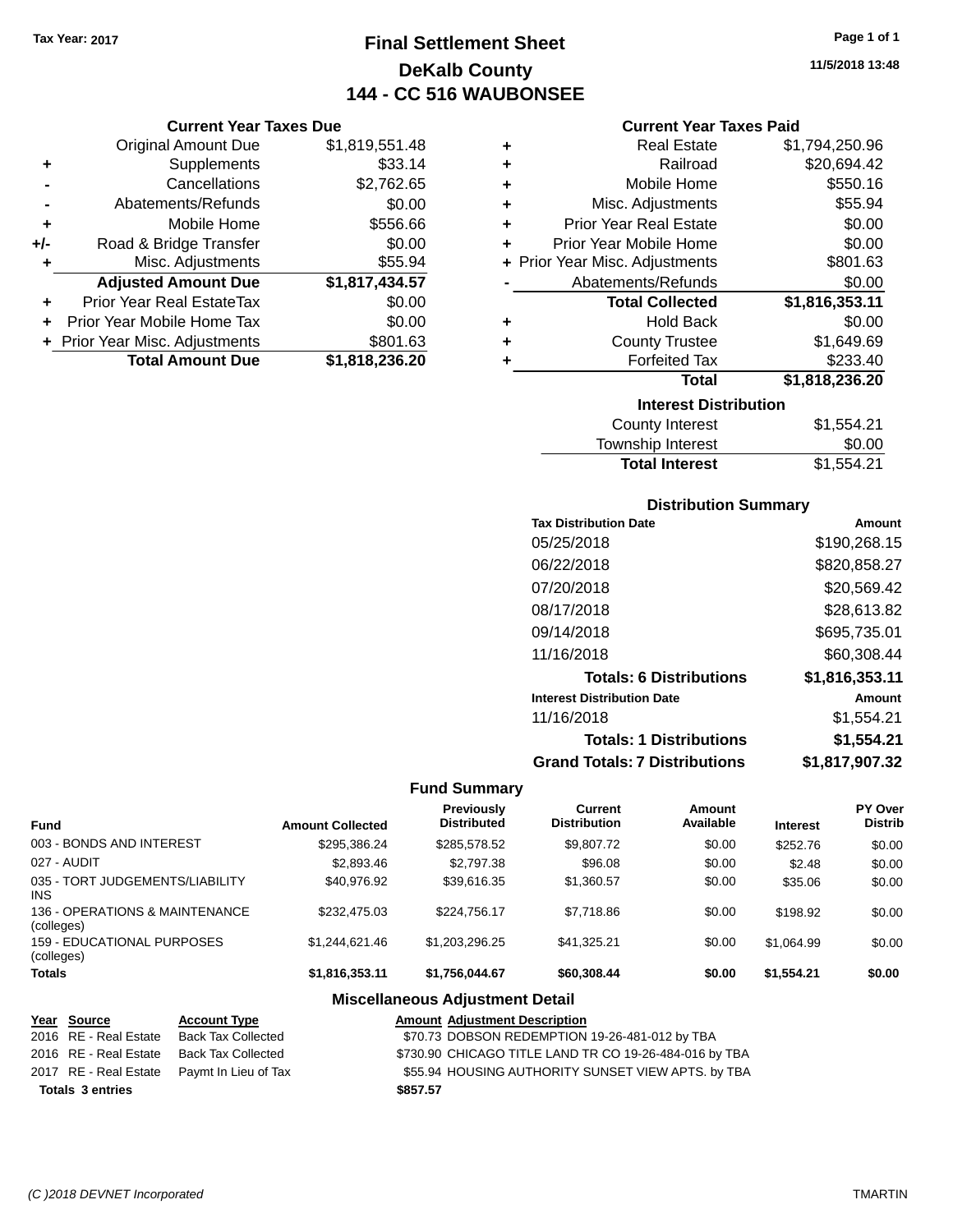**Current Year Taxes Due** Original Amount Due \$10,899,175.38

**Adjusted Amount Due \$10,828,827.77**

**Total Amount Due \$10,827,176.51**

**+** Supplements \$4,453.18 **-** Cancellations \$95,158.46 **-** Abatements/Refunds \$178.79 **+** Mobile Home \$3,495.45 **+/-** Road & Bridge Transfer \$0.00<br>**+** Misc. Adjustments \$17,041.01

**+** Prior Year Real EstateTax (\$1,873.47) **+** Prior Year Mobile Home Tax \$14.79 **+** Prior Year Misc. Adjustments \$207.42

**+** Misc. Adjustments

# **Final Settlement Sheet Tax Year: 2017 Page 1 of 2 DeKalb County 145 - CC 523 KISHWAUKEE**

**11/5/2018 13:48**

### **Current Year Taxes Paid**

| ٠ | <b>Real Estate</b>             | \$10,719,514.08 |  |  |
|---|--------------------------------|-----------------|--|--|
| ٠ | Railroad                       | \$85,387.84     |  |  |
| ٠ | Mobile Home                    | \$3,460.47      |  |  |
| ٠ | Misc. Adjustments              | \$17,041.01     |  |  |
| ٠ | <b>Prior Year Real Estate</b>  | (\$1,873.47)    |  |  |
| ÷ | Prior Year Mobile Home         | \$14.79         |  |  |
|   | + Prior Year Misc. Adjustments | \$207.42        |  |  |
|   | Abatements/Refunds             | \$178.79        |  |  |
|   | <b>Total Collected</b>         | \$10,823,573.35 |  |  |
| ٠ | <b>Hold Back</b>               | \$0.00          |  |  |
| ٠ | <b>County Trustee</b>          | \$3,442.70      |  |  |
| ٠ | <b>Forfeited Tax</b>           | \$160.46        |  |  |
|   | <b>Total</b>                   | \$10,827,176.51 |  |  |
|   | <b>Interest Distribution</b>   |                 |  |  |

| County Interest       | \$9,261.60 |
|-----------------------|------------|
| Township Interest     | \$0.00     |
| <b>Total Interest</b> | \$9,261.60 |
|                       |            |

#### **Distribution Summary**

| <b>Tax Distribution Date</b>         | Amount          |
|--------------------------------------|-----------------|
| 05/25/2018                           | \$1,044,193.51  |
| 06/22/2018                           | \$4,782,928.65  |
| 07/20/2018                           | \$96,133.52     |
| 08/17/2018                           | \$176,933.31    |
| 09/14/2018                           | \$4,436,386.46  |
| 11/16/2018                           | \$286,997.90    |
| <b>Totals: 6 Distributions</b>       | \$10,823,573.35 |
| <b>Interest Distribution Date</b>    | Amount          |
| 11/16/2018                           | \$9,261.60      |
| <b>Totals: 1 Distributions</b>       | \$9,261.60      |
| <b>Grand Totals: 7 Distributions</b> | \$10,832,834.95 |

#### **Fund Summary**

| <b>Fund</b>                                   | <b>Amount Collected</b> | <b>Previously</b><br><b>Distributed</b> | Current<br><b>Distribution</b> | Amount<br>Available | <b>Interest</b> | PY Over<br><b>Distrib</b> |
|-----------------------------------------------|-------------------------|-----------------------------------------|--------------------------------|---------------------|-----------------|---------------------------|
| 003 - BONDS AND INTEREST                      | \$3,162,659.01          | \$3,078,797.91                          | \$83,861.10                    | \$0.00              | \$2,706.25      | \$0.00                    |
| 027 - AUDIT                                   | \$62,484.47             | \$60.827.64                             | \$1,656.83                     | \$0.00              | \$53.47         | \$0.00                    |
| 035 - TORT JUDGEMENTS/LIABILITY<br><b>INS</b> | \$909.028.62            | \$884.924.83                            | \$24.103.79                    | \$0.00              | \$777.84        | \$0.00                    |
| 047 - SOCIAL SECURITY                         | \$197.519.37            | \$192.281.95                            | \$5,237.42                     | \$0.00              | \$169.01        | \$0.00                    |
| 136 - OPERATIONS & MAINTENANCE<br>(colleges)  | \$1,217,229.87          | \$1,184,953.81                          | \$32,276.06                    | \$0.00              | \$1.041.57      | \$0.00                    |
| 141 - HLTH/SFTY/HANDICAP<br>ACCESS/ENERGY     | \$811,486.61            | \$789.969.20                            | \$21.517.41                    | \$0.00              | \$694.38        | \$0.00                    |
| 159 - EDUCATIONAL PURPOSES<br>(colleges)      | \$4.463.165.40          | \$4.344.820.11                          | \$118,345.29                   | \$0.00              | \$3,819.08      | \$0.00                    |
| <b>Totals</b>                                 | \$10,823,573.35         | \$10,536,575.45                         | \$286,997.90                   | \$0.00              | \$9,261.60      | \$0.00                    |

### **Miscellaneous Adjustment Detail**

| Year Source           | <b>Account Type</b>                      | <b>Amount Adjustment Description</b>                          |
|-----------------------|------------------------------------------|---------------------------------------------------------------|
| 2016 RE - Real Estate | <b>Back Tax Collected</b>                | \$40.34 RESOURCE BANK TR 1244 REDEMPTION 09-29-254-046 by TBA |
| 2016 RE - Real Estate | <b>Back Tax Collected</b>                | \$89.74 MATHESON REDEMPTION 02-22-402-003 by TBA              |
| 2016 RE - Real Estate | <b>Back Tax Collected</b>                | \$21.46 ORIK WILKINSON REDEMPTION 08-12-377-001 by TBA        |
| 2016 RE - Real Estate | <b>Back Tax Collected</b>                | \$14.06 TRUSTEE SALE 06-21-440-012 by TBA                     |
|                       | 2017 RE - Real Estate Back Tax Collected | \$13,216.00 2008 & 2009 AMB TRUST #2567 by TBA                |
|                       | 2017 MH - Mobile Home Back Tax Collected | \$4.66 MATEOS REDEMPTION 06-29-400-016 00570 by TBA           |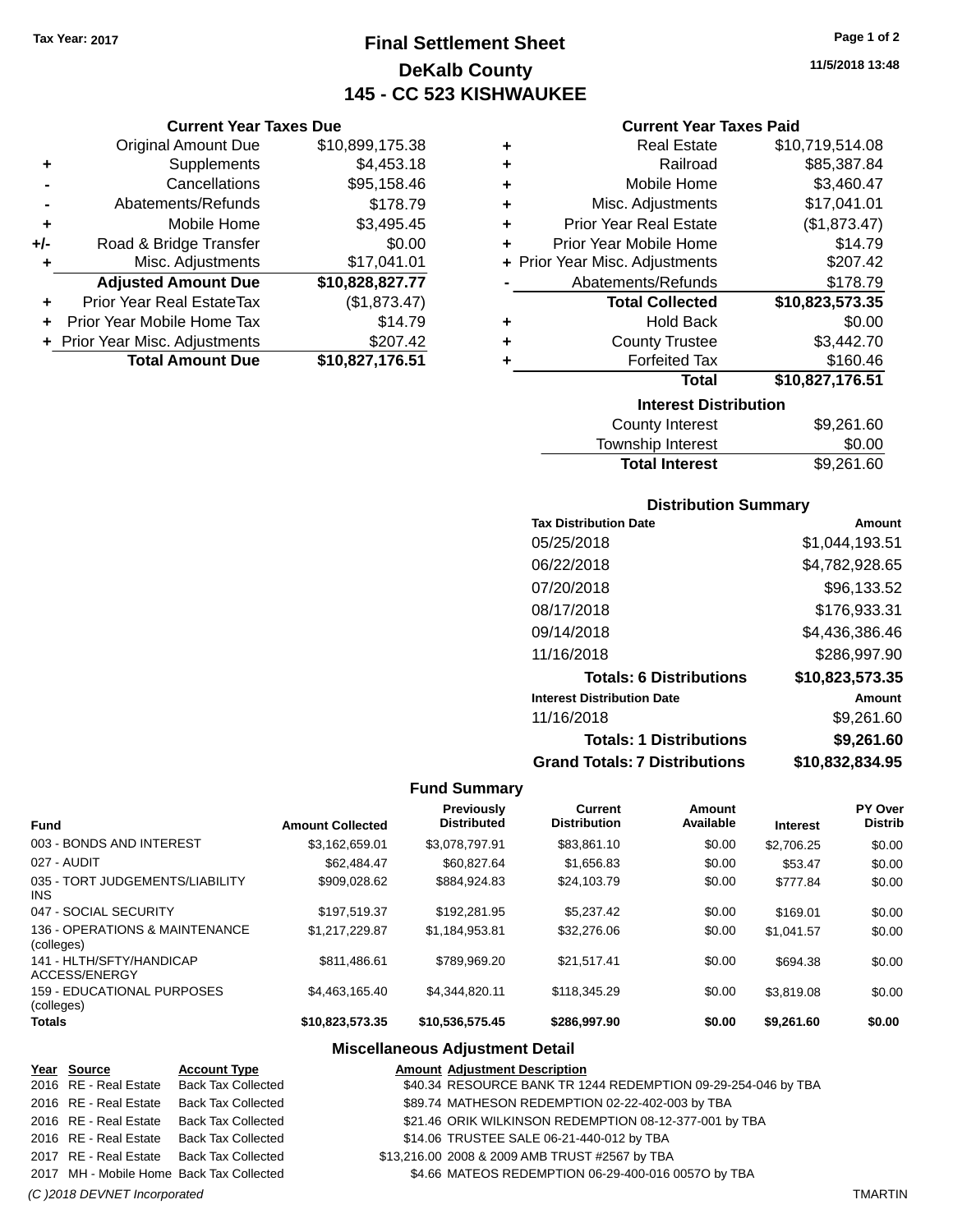### **Final Settlement Sheet Tax Year: 2017 Page 2 of 2 DeKalb County Miscellaneous Adjustment Detail**

|      | Year Source                              | <b>Account Type</b>                      |             | <b>Amount Adjustment Description</b>                  |
|------|------------------------------------------|------------------------------------------|-------------|-------------------------------------------------------|
| 2017 |                                          | MH - Mobile Home Back Tax Collected      |             | \$3.42 MORENO REDEMPTION 09-29-400-016 0002O by TBA   |
|      | 2017 RE - Real Estate                    | Paymt In Lieu of Tax                     |             | \$71.24 HOUSING AUTHORITY SEQUOYA APTS by TBA         |
|      | 2017 RE - Real Estate                    | Paymt In Lieu of Tax                     |             | \$964.18 HOUSING AUTHORITY DEKALB UNITS by TBA        |
|      | 2017 RE - Real Estate                    | Paymt In Lieu of Tax                     |             | \$836.89 HOUSING AUTHORITY DEKALB UNITS by TBA        |
|      | 2017 RE - Real Estate                    | <b>Back Tax Collected</b>                |             | \$27.36 KETTLESON REDEMPTION 01-19-335-001 by TBA     |
|      | 2017 RE - Real Estate                    | <b>Back Tax Collected</b>                |             | \$9.25 BALDWIN REDEMPTION 07-23-326-001 by TBA        |
| 2017 | MH - Mobile Home Back Tax Collected      |                                          |             | \$8.12 HERNANDEZ REDEMPTION 09-26-400-016 00590 by    |
|      | 2017 MH - Mobile Home Back Tax Collected |                                          |             | \$11.91 AGUIRRE REDEMPTION 08-01-401-005 2537l by TBA |
|      |                                          | 2017 MH - Mobile Home Back Tax Collected |             | \$3.73 HERNANDEZ REDEMPTION 09-29-400-016 0029O by 1  |
| 2017 | MH - Mobile Home Back Tax Collected      |                                          |             | \$3.73 DRAUS REDEMPTION 09-29-400-016 0047O by TBA    |
| 2017 | MH - Mobile Home Back Tax Collected      |                                          |             | \$6.25 DILLION REDEMPTION 03-30-131-001 0016O by TBA  |
|      | 2017 RE - Real Estate                    | <b>Back Tax Collected</b>                |             | \$21.60 TRUSTEE SALE 02-24-476-008 by TBA             |
|      | 2017 RE - Real Estate                    | Paymt In Lieu of Tax                     |             | \$964.18 HOUSING AUTHORITY- PAYMENT IN LIEU OF TAX by |
|      | 2017 RE - Real Estate                    | Paymt In Lieu of Tax                     |             | \$836.89 HOUSING AUTHORITY- PAYMENT IN LIEU OF TAX by |
|      | 2017 RE - Real Estate                    | <b>Back Tax Collected</b>                |             | \$9.77 TRUSTEE SALE 08-14-305-018 by TBA              |
|      | 2017 RE - Real Estate                    | <b>Back Tax Collected</b>                |             | \$11.24 TRUSTEE SALE 02-25-227-001 by TBA             |
|      | 2017 RE - Real Estate                    | <b>Back Tax Collected</b>                |             | \$12.21 TRUSTEE SALE 02-24-430-001 by TBA             |
|      | 2017 RE - Real Estate                    | <b>Back Tax Collected</b>                |             | \$10.22 TRUSTEE SALE 09-28-351-003 by TBA             |
|      | 2017 RE - Real Estate                    | <b>Back Tax Collected</b>                |             | \$10.59 TRUSTEE SALE 09-33-100-009 by TBA             |
|      | 2017 RE - Real Estate                    | <b>Back Tax Collected</b>                |             | \$12.50 TRUSTEE SALE 13-06-332-004 by TBA             |
|      | 2017 RE - Real Estate                    | <b>Back Tax Collected</b>                |             | \$26.89 TRURAN REDEMPTION 01-19-332-011 by TBA        |
|      | Totals 27 entries                        |                                          | \$17.248.43 |                                                       |

| Year | <b>Source</b>         | Account Type        | <u>A</u> |
|------|-----------------------|---------------------|----------|
|      | 2016 RE - Real Estate | <b>RE</b> Abatement |          |
|      | 2016 RE - Real Estate | <b>RE</b> Abatement |          |
|      | 2017 RF - Real Estate | <b>RE</b> Abatement |          |
|      | 2017 RE - Real Estate | <b>RE</b> Abatement |          |
|      | 2017 RE - Real Estate | RE Abatement        |          |
|      | 2017 RF - Real Estate | <b>RE</b> Abatement |          |
|      | 2017 RE - Real Estate | <b>RE</b> Abatement |          |
|      | 2017 RE - Real Estate | <b>RE</b> Abatement |          |
|      | 2017 RE - Real Estate | RE Abatement        | \$       |
|      | 2017 RE - Real Estate | <b>RE</b> Abatement |          |
|      | 2017 RF - Real Estate | <b>RE</b> Abatement |          |
|      | 2017 RE - Real Estate | RE Abatement        |          |
|      | 2017 RE - Real Estate | <b>RE</b> Abatement |          |
|      | 2017 RE - Real Estate | <b>RE</b> Abatement |          |
|      | Totals 14 entries     |                     | \$       |

#### of Tax **Estate STAL ESTATE SEQUOT ALL ESTATE AUTHORITY SEQUOYA APTS by TBA** 2017 bof Tax 6017 8964.18 HOUSING AUTHORITY DEKALB UNITS by TBA 2017 bof Tax 630000 8836.89 HOUSING AUTHORITY DEKALB UNITS by TBA cted **27.36 KETTLESON REDEMPTION 01-19-335-001 by TBA** cted 69.25 BALDWIN REDEMPTION 07-23-326-001 by TBA 2017 Cted \$8.12 HERNANDEZ REDEMPTION 09-26-400-016 00590 by TBA 2017 Cted \$11.91 AGUIRRE REDEMPTION 08-01-401-005 2537I by TBA 2017 Cted \$3.73 HERNANDEZ REDEMPTION 09-29-400-016 0029O by TBA 2017 Cted \$3.73 DRAUS REDEMPTION 09-29-400-016 0047O by TBA 2017 Cted \$6.25 DILLION REDEMPTION 03-30-131-001 0016O by TBA cted **\$21.60 TRUSTEE SALE 02-24-476-008 by TBA** 2017 BY Tax - Real ASS - Real Authority- PAYMENT IN LIEU OF TAX by TBA 2017 BE - Real AUTHORITY- PAYMENT IN LIEU OF TAX by TBA 2017 TRUSTEE SALE 08-14-305-018 by TBA

#### **Totals \$17,248.43 27 entries**

#### **Abatement Detail**

#### **Type Amount Adjustment Description**

| 2016 RE - Real Estate | <b>RE</b> Abatement | \$0.90 PTAB INTEREST REFUND 08-29-200-003 by TBA     |
|-----------------------|---------------------|------------------------------------------------------|
| 2016 RE - Real Estate | <b>RE</b> Abatement | \$0.31 PTAB INTEREST REFUND 08-29-200-003 by TBA     |
| 2017 RE - Real Estate | <b>RE</b> Abatement | \$0.01 PTAB INTEREST REFUND 08-23-105-006 by TBA     |
| 2017 RE - Real Estate | <b>RE</b> Abatement | \$0.02 PTAB INTEREST REFUND 08-14-352-008 by TBA     |
| 2017 RE - Real Estate | <b>RE</b> Abatement | \$0.46 PTAB INTEREST REFUND 08-16-401-008 by TBA     |
| 2017 RE - Real Estate | <b>RE</b> Abatement | \$0.03 PTAB INTEREST REFUND 08-21-426-011 by TBA     |
| 2017 RE - Real Estate | <b>RE</b> Abatement | \$0.11 PTAB INTEREST REFUND 08-23-105-009 by TBA     |
| 2017 RE - Real Estate | <b>RE</b> Abatement | \$0.10 PTAB INTEREST REFUND 08-24-128-026 by TBA     |
| 2017 RE - Real Estate | <b>RE</b> Abatement | \$170.35 SIE COURT ORDER 14TX38 09-33-100-009 by TBA |
| 2017 RE - Real Estate | <b>RE</b> Abatement | \$3.02 PTAB INTEREST REFUND 08-13-151-039 by TBA     |
| 2017 RE - Real Estate | <b>RE</b> Abatement | \$3.30 PTAB INTEREST REFUND 08-12-252-003 by TBA     |
| 2017 RE - Real Estate | <b>RE</b> Abatement | \$0.04 PTAB INTEREST REFUND 08-22-228-016 by TBA     |
| 2017 RE - Real Estate | <b>RE</b> Abatement | \$0.03 PTAB INTEREST REFUND 14-16-434-002 by TBA     |
| 2017 RE - Real Estate | <b>RE</b> Abatement | \$0.11 PTAB INTEREST REFUND 09-20-103-002 by TBA     |
| Totals 14 entries     |                     | \$178.79                                             |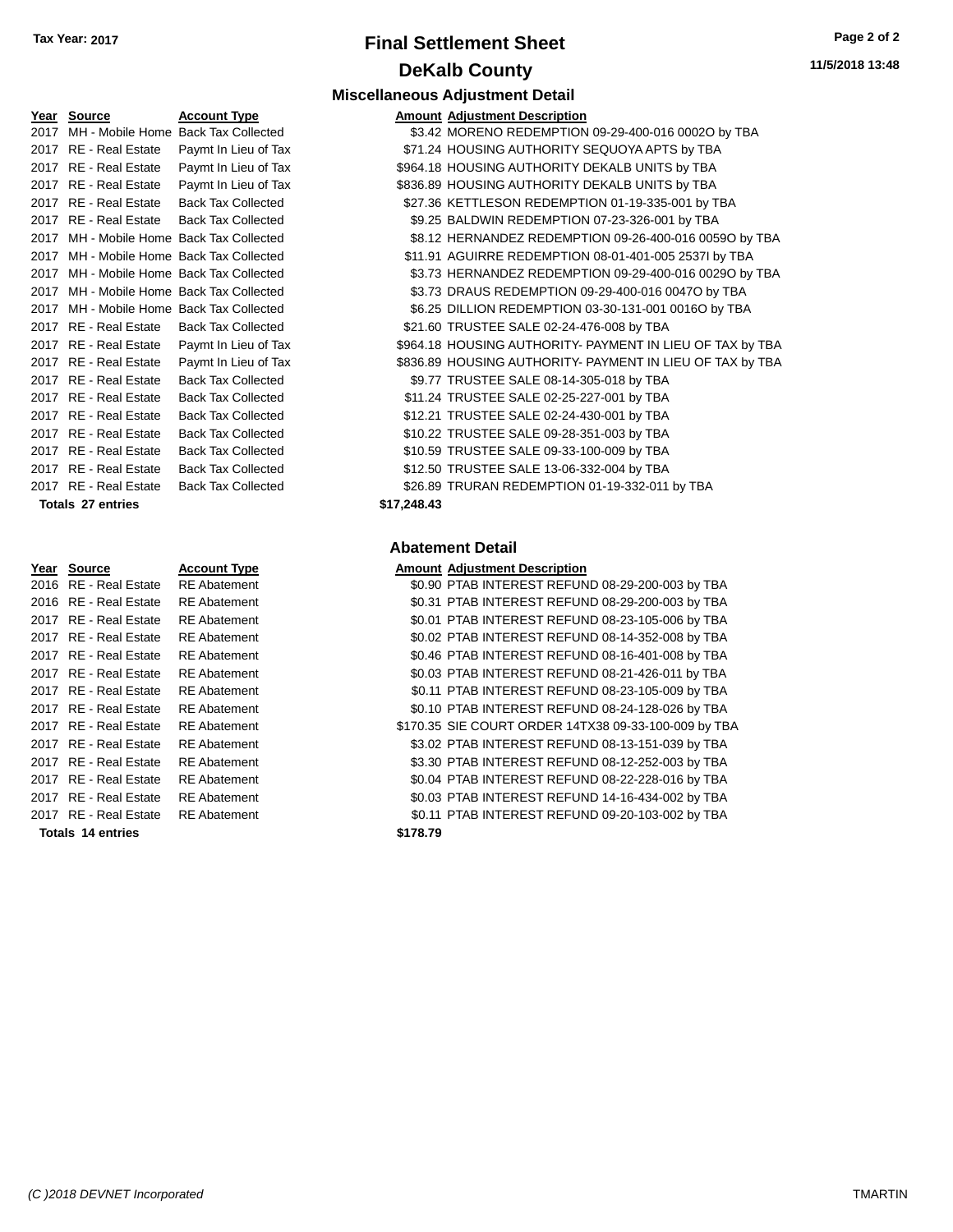**Current Year Taxes Due** Original Amount Due \$722,930.32

**Adjusted Amount Due \$706,357.58**

**Total Amount Due \$705,937.61**

**+** Supplements \$40.26 **-** Cancellations \$17,338.81 **-** Abatements/Refunds \$0.79 **+** Mobile Home \$323.07 **+/-** Road & Bridge Transfer \$0.00 **+** Misc. Adjustments \$403.53

**+** Prior Year Real EstateTax (\$424.53) **+** Prior Year Mobile Home Tax \$0.00 **+ Prior Year Misc. Adjustments**  $$4.56$ 

# **Final Settlement Sheet Tax Year: 2017 Page 1 of 2 DeKalb County 150 - KISH. WATER RECLAM. DIST.**

**11/5/2018 13:48**

#### **Current Year Taxes Paid**

| ٠ | <b>Real Estate</b>             | \$702,867.71 |  |  |  |  |
|---|--------------------------------|--------------|--|--|--|--|
| ٠ | Railroad                       | \$2,373.68   |  |  |  |  |
| ٠ | Mobile Home                    | \$323.06     |  |  |  |  |
| ٠ | Misc. Adjustments              | \$403.53     |  |  |  |  |
| ٠ | <b>Prior Year Real Estate</b>  | (\$424.53)   |  |  |  |  |
| ÷ | Prior Year Mobile Home         | \$0.00       |  |  |  |  |
|   | + Prior Year Misc. Adjustments | \$4.56       |  |  |  |  |
|   | Abatements/Refunds             | \$0.79       |  |  |  |  |
|   | <b>Total Collected</b>         | \$705,547.22 |  |  |  |  |
| ٠ | Hold Back                      | \$0.00       |  |  |  |  |
| ٠ | <b>County Trustee</b>          | \$390.38     |  |  |  |  |
| ٠ | <b>Forfeited Tax</b>           | \$0.01       |  |  |  |  |
|   | Total                          | \$705,937.61 |  |  |  |  |
|   | <b>Interest Distribution</b>   |              |  |  |  |  |
|   | <b>County Interest</b>         | \$603.72     |  |  |  |  |
|   | Townehin Interact              | ቁስ ሰስ        |  |  |  |  |

# Township Interest  $$0.00$ Total Interest \$603.72

#### **Distribution Summary**

| <b>Tax Distribution Date</b>         | Amount       |
|--------------------------------------|--------------|
| 05/25/2018                           | \$66,104.92  |
| 06/22/2018                           | \$302,682.26 |
| 07/20/2018                           | \$5,480.22   |
| 08/17/2018                           | \$13,915.01  |
| 09/14/2018                           | \$299,014.10 |
| 11/16/2018                           | \$18,350.71  |
| <b>Totals: 6 Distributions</b>       | \$705,547.22 |
| <b>Interest Distribution Date</b>    | Amount       |
| 11/16/2018                           | \$603.72     |
| <b>Totals: 1 Distributions</b>       | \$603.72     |
| <b>Grand Totals: 7 Distributions</b> | \$706,150.94 |

#### **Fund Summary**

| <b>Fund</b>           | <b>Amount Collected</b> | <b>Previously</b><br><b>Distributed</b> | <b>Current</b><br><b>Distribution</b> | Amount<br>Available | <b>Interest</b> | <b>PY Over</b><br><b>Distrib</b> |
|-----------------------|-------------------------|-----------------------------------------|---------------------------------------|---------------------|-----------------|----------------------------------|
| 001 - CORPORATE       | \$290.938.73            | \$283.371.65                            | \$7,567.08                            | \$0.00              | \$248.94        | \$0.00                           |
| $005 - I. M. R. F.$   | \$99,180.91             | \$96,601.29                             | \$2,579.62                            | \$0.00              | \$84.87         | \$0.00                           |
| 027 - AUDIT           | \$17.935.72             | \$17.469.24                             | \$466.48                              | \$0.00              | \$15.35         | \$0.00                           |
| 045 - PUBLIC BENEFIT  | \$208.218.97            | \$202.803.36                            | \$5.415.61                            | \$0.00              | \$178.17        | \$0.00                           |
| 047 - SOCIAL SECURITY | \$89,272.89             | \$86,950.97                             | \$2,321.92                            | \$0.00              | \$76.39         | \$0.00                           |
| <b>Totals</b>         | \$705,547.22            | \$687.196.51                            | \$18,350.71                           | \$0.00              | \$603.72        | \$0.00                           |

#### **Miscellaneous Adjustment Detail**

| Year Source             | <b>Account Type</b>                        | <b>Amount Adjustment Description</b>                      |
|-------------------------|--------------------------------------------|-----------------------------------------------------------|
|                         | 2016 RE - Real Estate Back Tax Collected   | \$4.56 ORIK WILKINSON REDEMPTION 08-12-377-001 by TBA     |
| 2017 RE - Real Estate   | Paymt In Lieu of Tax                       | \$200.75 HOUSING AUTHORITY DEKALB UNITS by TBA            |
|                         | 2017 RE - Real Estate Paymt In Lieu of Tax | \$200.75 HOUSING AUTHORITY- PAYMENT IN LIEU OF TAX by TBA |
|                         | 2017 RE - Real Estate Back Tax Collected   | \$2.03 TRUSTEE SALE 08-14-305-018 by TBA                  |
| <b>Totals 4 entries</b> |                                            | \$408.09                                                  |
|                         |                                            |                                                           |

### **Abatement Detail**

| Year Source                        | <b>Account Type</b> | <b>Amount Adiustment Description</b>             |
|------------------------------------|---------------------|--------------------------------------------------|
| 2017 RE - Real Estate RE Abatement |                     | \$0.00 PTAB INTEREST REFUND 08-23-105-006 by TBA |
| 2017 RE - Real Estate RE Abatement |                     | \$0.00 PTAB INTEREST REFUND 08-14-352-008 by TBA |

*(C )2018 DEVNET Incorporated* TMARTIN

Year Source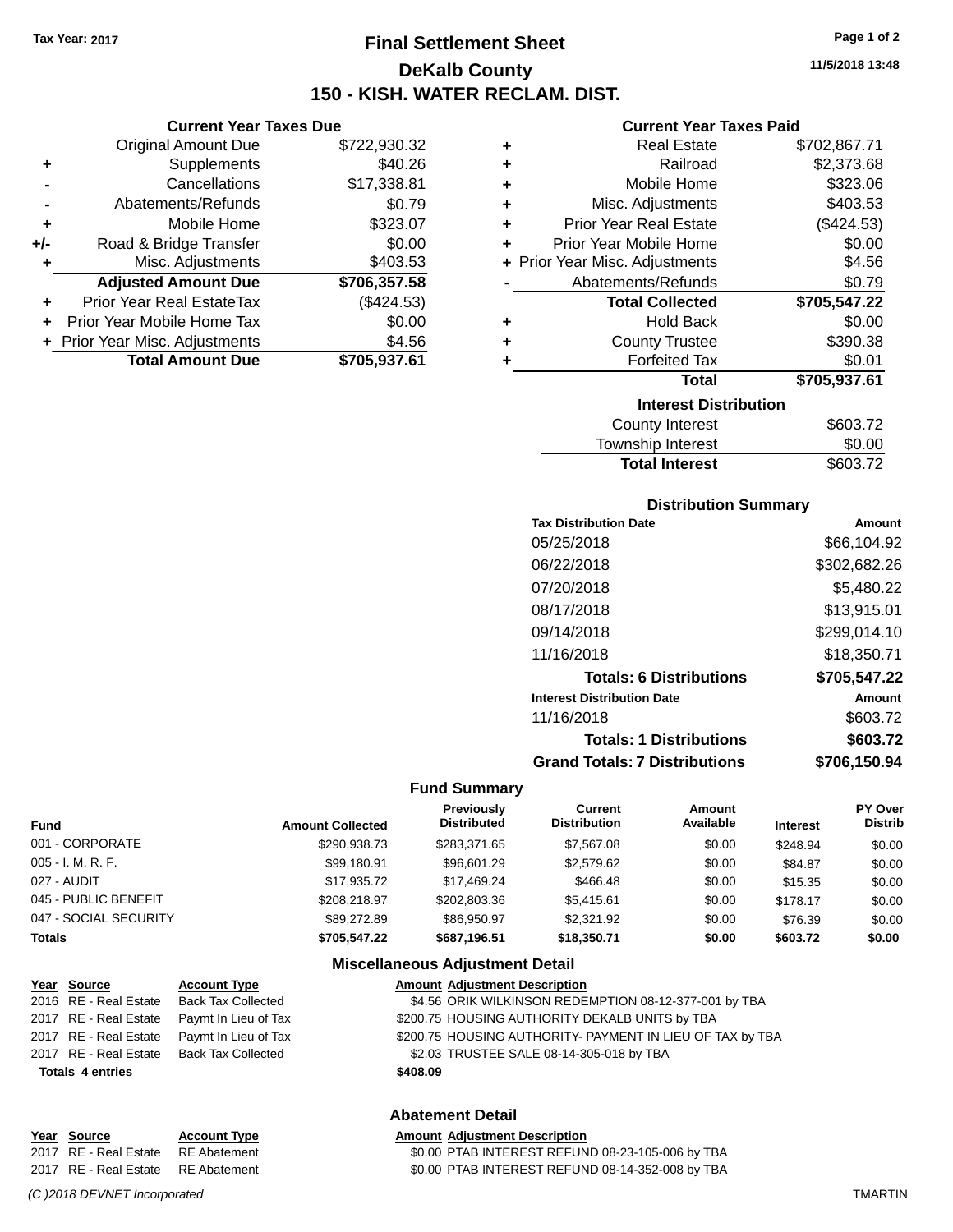### **Final Settlement Sheet Tax Year: 2017 Page 2 of 2 DeKalb County Abatement Detail**

| Year Source             | <b>Account Type</b> | <b>Amount</b> |
|-------------------------|---------------------|---------------|
| 2017 RE - Real Estate   | <b>RE</b> Abatement | \$0.10        |
| 2017 RE - Real Estate   | <b>RE</b> Abatement | \$0.01        |
| 2017 RE - Real Estate   | <b>RE</b> Abatement | \$0.02        |
| 2017 RE - Real Estate   | <b>RE</b> Abatement | \$0.02        |
| 2017 RE - Real Estate   | <b>RE</b> Abatement | \$0.63        |
| 2017 RE - Real Estate   | <b>RE</b> Abatement | \$0.01        |
| <b>Totals 8 entries</b> |                     | \$0.79        |

**<u>Amount Adjustment Description</u><br>**  $\frac{\text{Amount}}{\text{80.10} \text{ PTAB INTEREST REFUN}}$ \$0.10 PTAB INTEREST REFUND 08-16-401-008 by TBA 20.01 PTAB INTEREST REFUND 08-21-426-011 by TBA 20.02 PTAB INTEREST REFUND 08-23-105-009 by TBA 11 **2017 REAL ESTATE SO 2017 REAL ESTATE REFUND 08-24-128-026 by TBA** 20163 PTAB INTEREST REFUND 08-13-151-039 by TBA 20.01 PTAB INTEREST REFUND 08-22-228-016 by TBA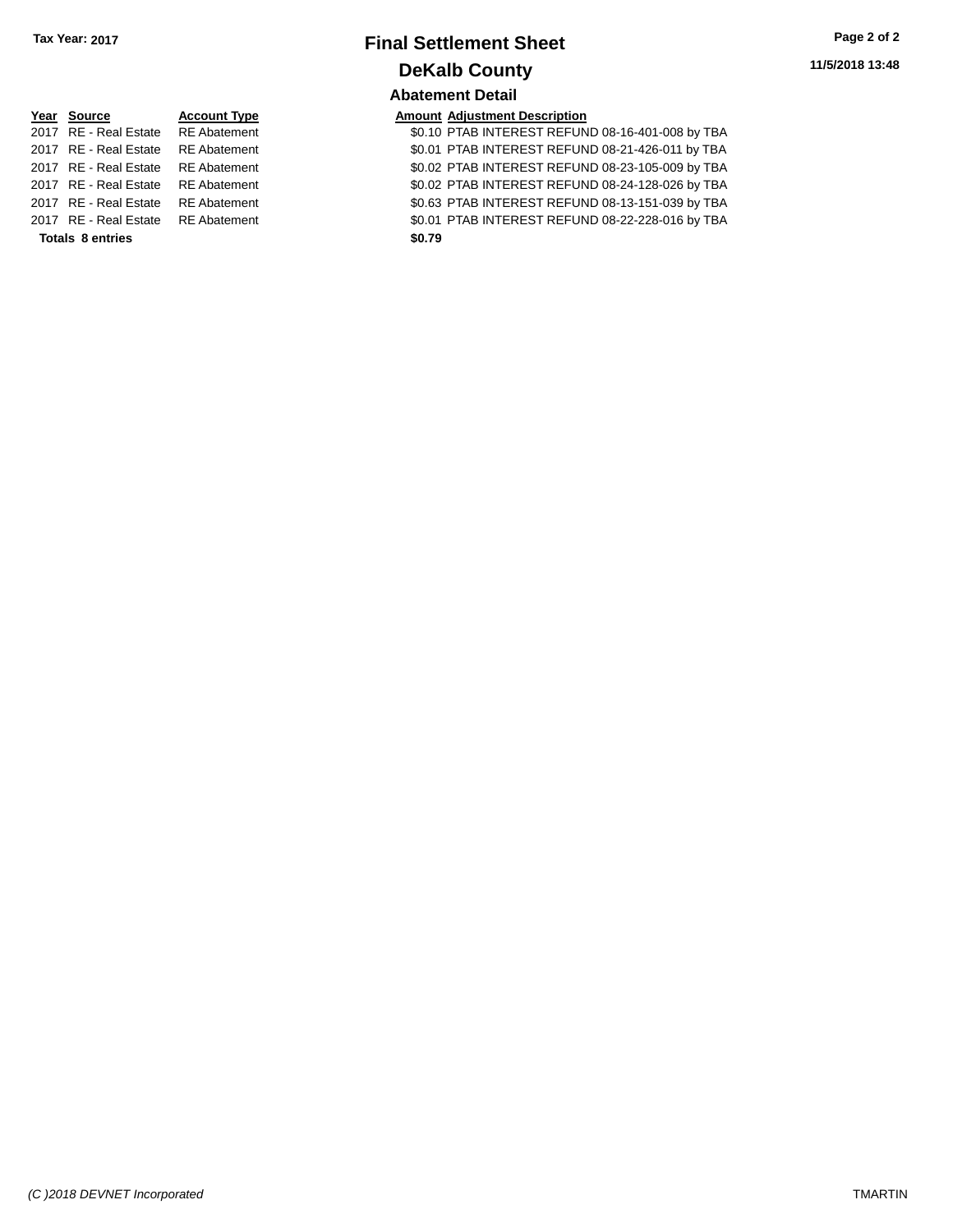**Current Year Taxes Due** Original Amount Due \$3,775.02

**Adjusted Amount Due \$3,817.67**

Total Amount Due \$3,817.67

**+** Supplements \$28.21 **-** Cancellations \$23.05 **-** Abatements/Refunds \$0.00 **+** Mobile Home \$0.00 **+/-** Road & Bridge Transfer \$0.00 **+** Misc. Adjustments \$37.49

**+** Prior Year Real EstateTax \$0.00 **+** Prior Year Mobile Home Tax \$0.00 **+ Prior Year Misc. Adjustments**  $$0.00$ 

# **Final Settlement Sheet Tax Year: 2017 Page 1 of 1 DeKalb County 151 - FAIRDALE STREET LIGHT**

### **11/5/2018 13:48**

| ٠ | <b>Real Estate</b>             | \$3,775.80 |  |  |  |
|---|--------------------------------|------------|--|--|--|
| ٠ | Railroad                       | \$0.00     |  |  |  |
| ÷ | Mobile Home                    | \$0.00     |  |  |  |
| ÷ | Misc. Adjustments              | \$37.49    |  |  |  |
| ÷ | <b>Prior Year Real Estate</b>  | \$0.00     |  |  |  |
| ٠ | Prior Year Mobile Home         | \$0.00     |  |  |  |
|   | + Prior Year Misc. Adjustments | \$0.00     |  |  |  |
|   | Abatements/Refunds             | \$0.00     |  |  |  |
|   | <b>Total Collected</b>         | \$3,813.29 |  |  |  |
| ٠ | <b>Hold Back</b>               | \$0.00     |  |  |  |
| ٠ | <b>County Trustee</b>          | \$4.38     |  |  |  |
| ٠ | <b>Forfeited Tax</b>           | \$0.00     |  |  |  |
|   | <b>Total</b>                   | \$3,817.67 |  |  |  |
|   | <b>Interest Distribution</b>   |            |  |  |  |
|   | <b>County Interest</b>         | \$3.26     |  |  |  |
|   |                                |            |  |  |  |

| <b>OVAIRY INVICTOR</b> | ש⊾. טש |
|------------------------|--------|
| Township Interest      | \$0.00 |
| <b>Total Interest</b>  | \$3.26 |
|                        |        |

| <b>Distribution Summary</b> |  |
|-----------------------------|--|
|                             |  |

| <b>Tax Distribution Date</b>         | Amount     |
|--------------------------------------|------------|
| 05/25/2018                           | \$443.52   |
| 06/22/2018                           | \$1,403.18 |
| 07/20/2018                           | \$101.86   |
| 08/17/2018                           | \$89.15    |
| 09/14/2018                           | \$1,164.19 |
| 11/16/2018                           | \$611.39   |
| <b>Totals: 6 Distributions</b>       | \$3,813.29 |
| <b>Interest Distribution Date</b>    | Amount     |
| 11/16/2018                           | \$3.26     |
| <b>Totals: 1 Distributions</b>       | \$3.26     |
| <b>Grand Totals: 7 Distributions</b> | \$3,816.55 |
|                                      |            |

#### **Fund Summary**

| <b>Fund</b>     | <b>Amount Collected</b> | <b>Previously</b><br><b>Distributed</b> | Current<br><b>Distribution</b> | Amount<br>Available | <b>Interest</b> | PY Over<br>Distrib |
|-----------------|-------------------------|-----------------------------------------|--------------------------------|---------------------|-----------------|--------------------|
| 001 - CORPORATE | \$3.813.29              | \$3,201.90                              | \$611.39                       | \$0.00              | \$3.26          | \$0.00             |
| <b>Totals</b>   | \$3,813,29              | \$3,201.90                              | \$611.39                       | \$0.00              | \$3.26          | \$0.00             |

#### **Miscellaneous Adjustment Detail**

|                         | Year Source           | <b>Account Type</b> |  | <b>Amount Adiustment Description</b>              |
|-------------------------|-----------------------|---------------------|--|---------------------------------------------------|
|                         | 2017 RE - Real Estate | Back Tax Collected  |  | \$18.91 KETTLESON REDEMPTION 01-19-335-001 by TBA |
|                         | 2017 RE - Real Estate | Back Tax Collected  |  | \$18.58 TRURAN REDEMPTION 01-19-332-011 by TBA    |
| <b>Totals 2 entries</b> |                       | \$37.49             |  |                                                   |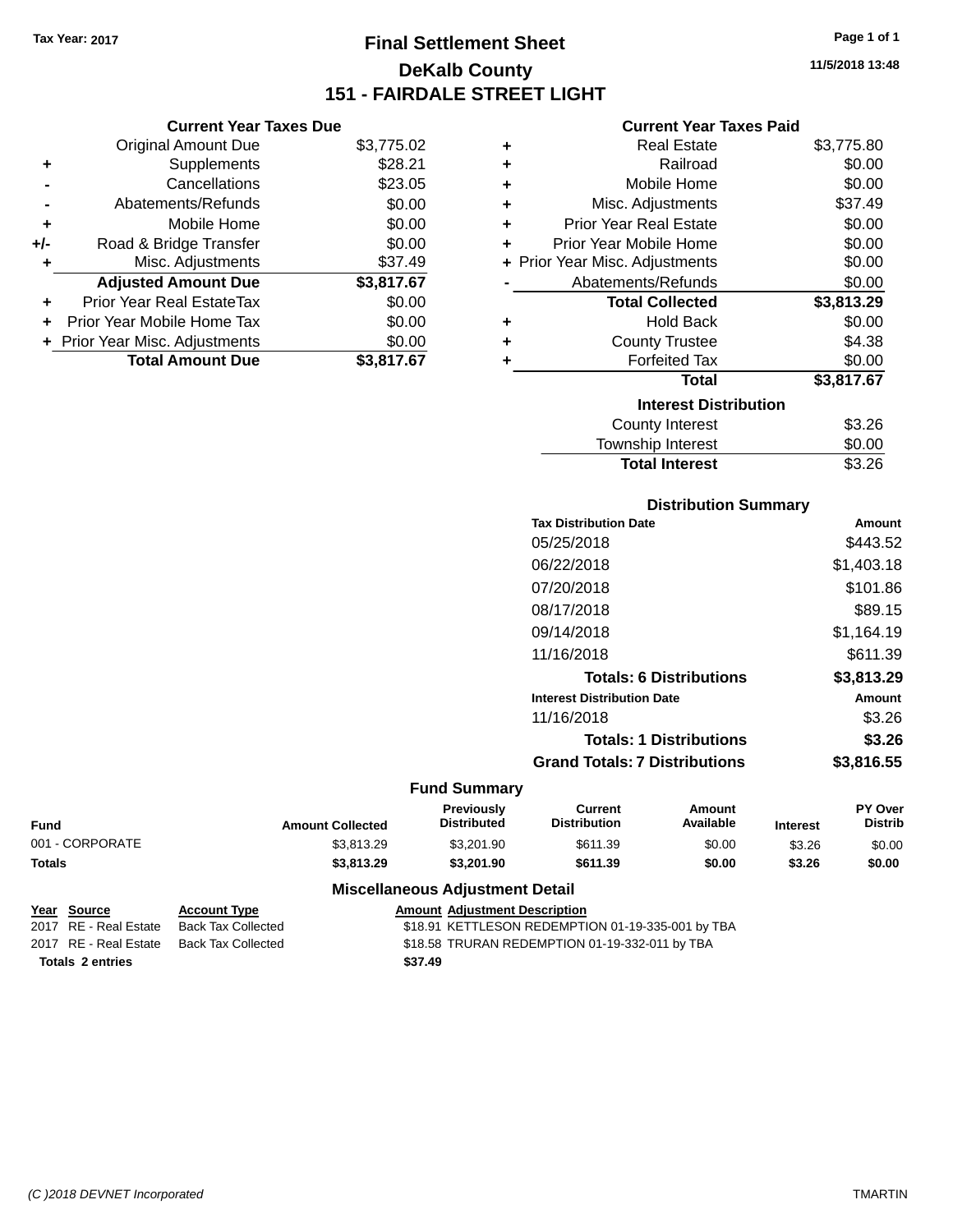# **Final Settlement Sheet Tax Year: 2017 Page 1 of 1 DeKalb County 152 - AFTON-PIERCE MULTI TWP**

**11/5/2018 13:48**

### **Current Year Taxes Paid**

| ٠ | <b>Real Estate</b>             | \$25,100.05 |
|---|--------------------------------|-------------|
| ÷ | Railroad                       | \$378.10    |
| ÷ | Mobile Home                    | \$0.69      |
| ÷ | Misc. Adjustments              | \$0.00      |
| ÷ | <b>Prior Year Real Estate</b>  | (\$38.80)   |
| ÷ | Prior Year Mobile Home         | \$0.00      |
|   | + Prior Year Misc. Adjustments | \$0.00      |
|   | Abatements/Refunds             | \$0.00      |
|   | <b>Total Collected</b>         | \$25,440.04 |
| ٠ | <b>Hold Back</b>               | \$0.00      |
| ٠ | <b>County Trustee</b>          | \$13.32     |
| ٠ | <b>Forfeited Tax</b>           | \$0.00      |
|   | Total                          | \$25,453.36 |
|   | <b>Interest Distribution</b>   |             |
|   | <b>County Interest</b>         | \$21.77     |
|   | <b>Township Interest</b>       | \$0.00      |
|   | <b>Total Interest</b>          | \$21.77     |

### **Distribution Summary Tax Distribution Date Amount** 05/25/2018 \$3,260.82 06/22/2018 \$11,805.10 07/20/2018 \$171.45

| 08/17/2018                           | \$275.30    |
|--------------------------------------|-------------|
| 09/14/2018                           | \$9,263.91  |
| 11/16/2018                           | \$663.46    |
| <b>Totals: 6 Distributions</b>       | \$25,440.04 |
| <b>Interest Distribution Date</b>    | Amount      |
| 11/16/2018                           | \$21.77     |
| <b>Totals: 1 Distributions</b>       | \$21.77     |
| <b>Grand Totals: 7 Distributions</b> | \$25,461.81 |

#### **Fund Summary**

| Fund                                    | <b>Amount Collected</b> | <b>Previously</b><br><b>Distributed</b> | Current<br><b>Distribution</b> | Amount<br>Available | <b>Interest</b> | <b>PY Over</b><br><b>Distrib</b> |
|-----------------------------------------|-------------------------|-----------------------------------------|--------------------------------|---------------------|-----------------|----------------------------------|
| 147 - ASSESSING PURPOSES<br>(multi-twp) | \$25,440.04             | \$24,776.58                             | \$663.46                       | \$0.00              | \$21.77         | \$0.00                           |
| Totals                                  | \$25,440.04             | \$24.776.58                             | \$663.46                       | \$0.00              | \$21.77         | \$0.00                           |

|                | <b>Current Year Taxes Due</b> |             |
|----------------|-------------------------------|-------------|
|                | <b>Original Amount Due</b>    | \$25,501.12 |
| ÷              | <b>Supplements</b>            | \$2.48      |
| $\blacksquare$ | Cancellations                 | \$12.13     |
|                |                               |             |

|                | <b>Total Amount Due</b>        | \$25,453.36 |
|----------------|--------------------------------|-------------|
|                | + Prior Year Misc. Adjustments | \$0.00      |
|                | Prior Year Mobile Home Tax     | \$0.00      |
|                | Prior Year Real EstateTax      | (\$38.80)   |
|                | <b>Adjusted Amount Due</b>     | \$25,492.16 |
| ÷              | Misc. Adjustments              | \$0.00      |
| +/-            | Road & Bridge Transfer         | \$0.00      |
| ÷              | Mobile Home                    | \$0.69      |
| $\blacksquare$ | Abatements/Refunds             | \$0.00      |

*(C )2018 DEVNET Incorporated* TMARTIN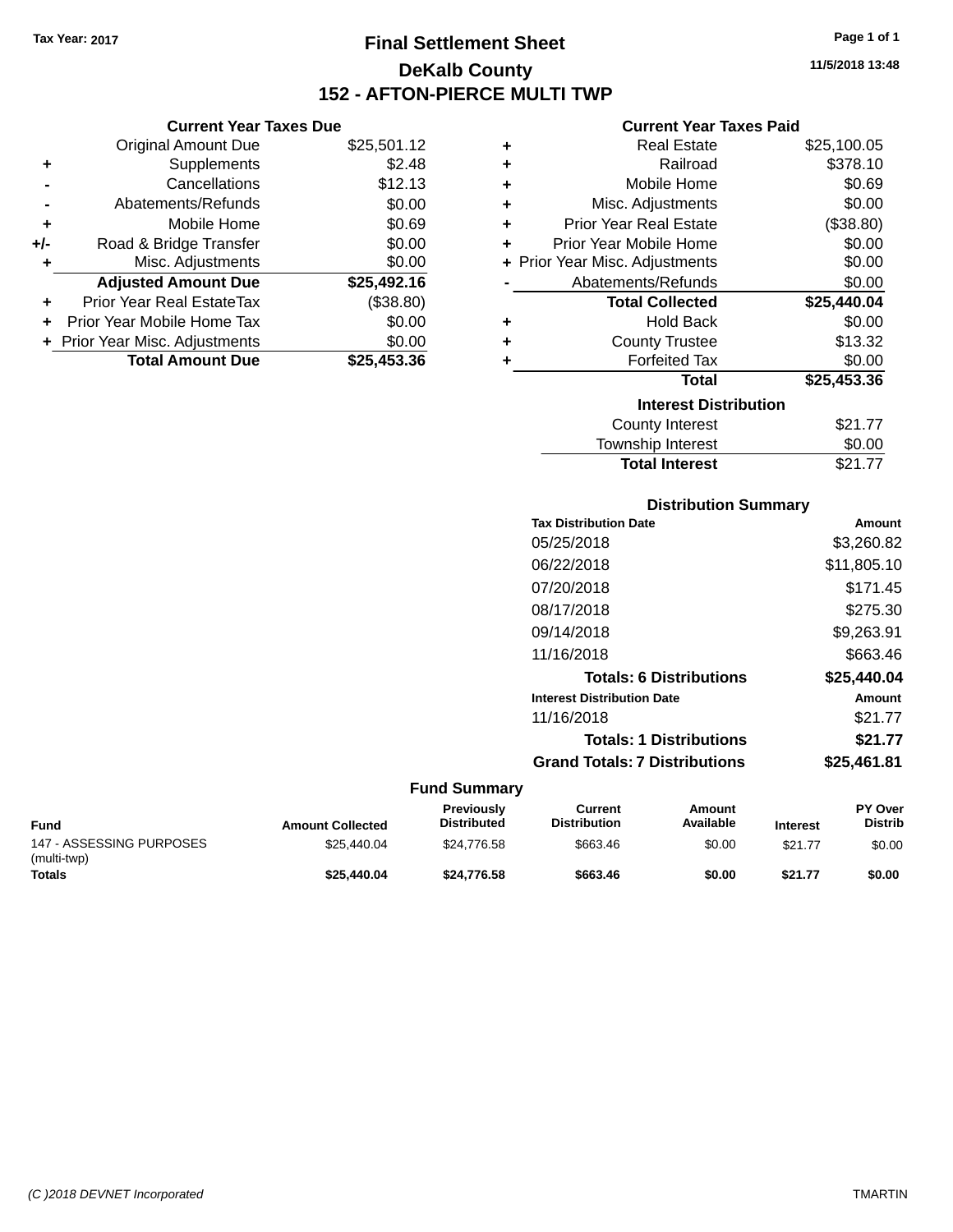**Current Year Taxes Due** Original Amount Due \$13,884.73

**Adjusted Amount Due \$13,863.61**

**Total Amount Due \$13,863.61**

**+** Supplements \$0.00 **-** Cancellations \$21.43 **-** Abatements/Refunds \$0.00 **+** Mobile Home \$0.00 **+/-** Road & Bridge Transfer \$0.00 **+** Misc. Adjustments \$0.31

**+** Prior Year Real EstateTax \$0.00 **+** Prior Year Mobile Home Tax \$0.00 **+ Prior Year Misc. Adjustments**  $$0.00$ 

# **Final Settlement Sheet Tax Year: 2017 Page 1 of 1 DeKalb County 153 - MILAN-MALTA MULTI-TWP**

**11/5/2018 13:48**

| <b>Current Year Taxes Paid</b> |  |  |
|--------------------------------|--|--|
|                                |  |  |

| ٠ | Real Estate                    | \$13,490.65 |
|---|--------------------------------|-------------|
| ÷ | Railroad                       | \$366.80    |
| ÷ | Mobile Home                    | \$0.00      |
| ÷ | Misc. Adjustments              | \$0.31      |
| ÷ | <b>Prior Year Real Estate</b>  | \$0.00      |
| ٠ | Prior Year Mobile Home         | \$0.00      |
|   | + Prior Year Misc. Adjustments | \$0.00      |
|   | Abatements/Refunds             | \$0.00      |
|   | <b>Total Collected</b>         | \$13,857.76 |
| ÷ | <b>Hold Back</b>               | \$0.00      |
| ÷ | <b>County Trustee</b>          | \$5.85      |
| ٠ | <b>Forfeited Tax</b>           | \$0.00      |
|   | <b>Total</b>                   | \$13,863.61 |
|   | <b>Interest Distribution</b>   |             |
|   | <b>County Interest</b>         | \$11.86     |
|   | <b>Township Interest</b>       | \$0.00      |

| <b>Distribution Summary</b>          |             |  |  |  |  |  |
|--------------------------------------|-------------|--|--|--|--|--|
| <b>Tax Distribution Date</b>         | Amount      |  |  |  |  |  |
| 05/25/2018                           | \$1,406.92  |  |  |  |  |  |
| 06/22/2018                           | \$6,516.58  |  |  |  |  |  |
| 07/20/2018                           | \$65.15     |  |  |  |  |  |
| 08/17/2018                           | \$81.45     |  |  |  |  |  |
| 09/14/2018                           | \$5,533.36  |  |  |  |  |  |
| 11/16/2018                           | \$254.30    |  |  |  |  |  |
| <b>Totals: 6 Distributions</b>       | \$13,857.76 |  |  |  |  |  |
| <b>Interest Distribution Date</b>    | Amount      |  |  |  |  |  |
| 11/16/2018                           | \$11.86     |  |  |  |  |  |
| <b>Totals: 1 Distributions</b>       | \$11.86     |  |  |  |  |  |
| <b>Grand Totals: 7 Distributions</b> | \$13.869.62 |  |  |  |  |  |

Total Interest \$11.86

#### **Fund Summary**

| <b>Fund</b>                             | <b>Amount Collected</b> | Previously<br><b>Distributed</b> | Current<br><b>Distribution</b> | Amount<br>Available | <b>Interest</b> | PY Over<br><b>Distrib</b> |
|-----------------------------------------|-------------------------|----------------------------------|--------------------------------|---------------------|-----------------|---------------------------|
| 147 - ASSESSING PURPOSES<br>(multi-twp) | \$13,857,76             | \$13,603.46                      | \$254.30                       | \$0.00              | \$11.86         | \$0.00                    |
| <b>Totals</b>                           | \$13,857,76             | \$13,603,46                      | \$254.30                       | \$0.00              | \$11.86         | \$0.00                    |
| <b>Miscellaneous Adjustment Detail</b>  |                         |                                  |                                |                     |                 |                           |

**Year Source Account Type Amount Adjustment Description** 2017 RE - Real Estate Back Tax Collected \$0.31 BALDWIN REDEMPTION 07-23-326-001 by TBA **Totals \$0.31 1 entries**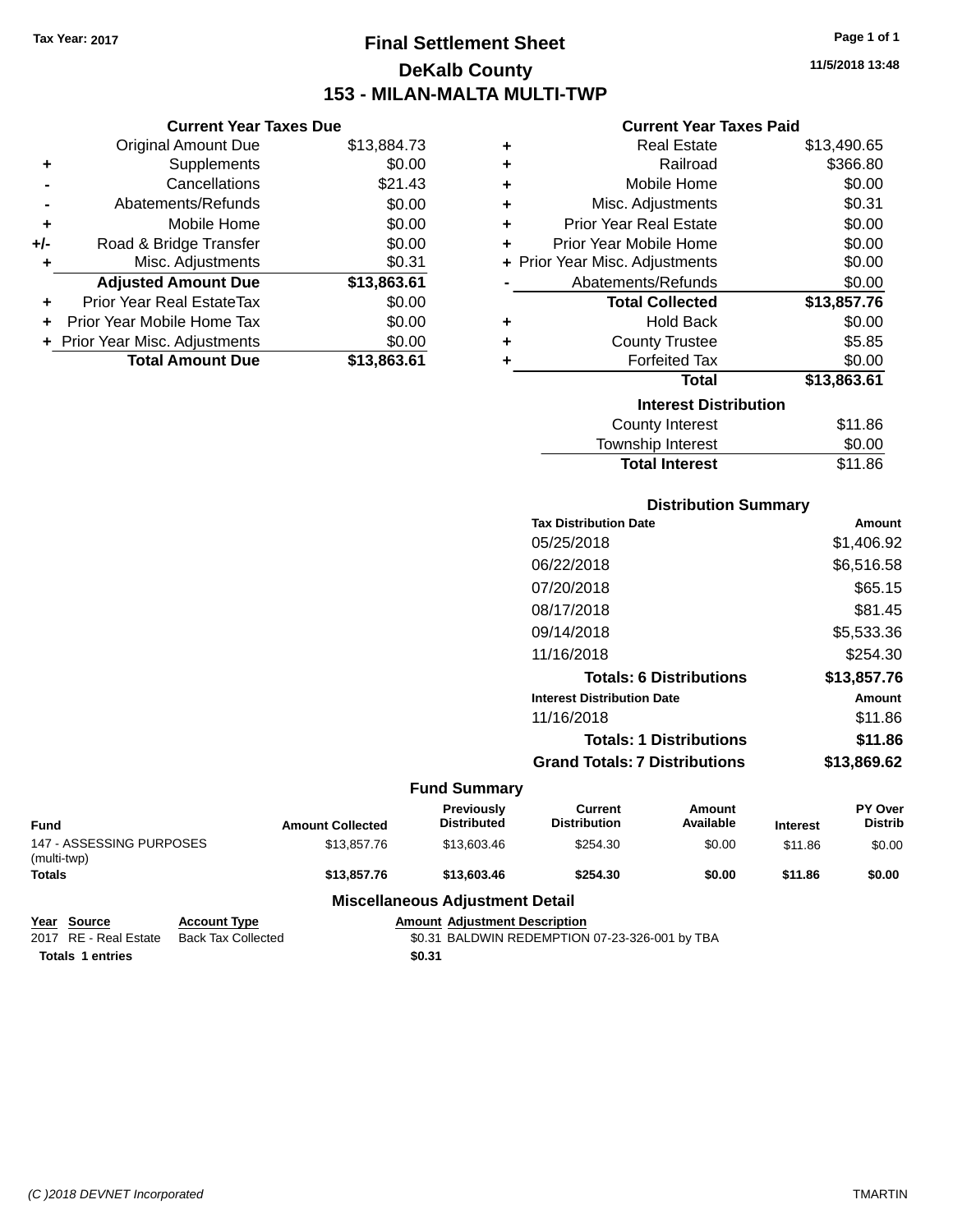# **Final Settlement Sheet Tax Year: 2017 Page 1 of 1 DeKalb County 154 - PAW PAW-SHABBONA MULT TWP**

#### **Current Year Taxes Due**

|       | <b>Original Amount Due</b>       | \$13,403.32 |
|-------|----------------------------------|-------------|
| ٠     | Supplements                      | \$0.00      |
|       | Cancellations                    | \$3.19      |
|       | Abatements/Refunds               | \$0.00      |
| ٠     | Mobile Home                      | \$0.86      |
| $+/-$ | Road & Bridge Transfer           | \$0.00      |
| ٠     | Misc. Adjustments                | \$2.87      |
|       | <b>Adjusted Amount Due</b>       | \$13,403.86 |
| ÷     | <b>Prior Year Real EstateTax</b> | \$0.00      |
|       | Prior Year Mobile Home Tax       | \$0.00      |
|       | + Prior Year Misc. Adjustments   | \$0.00      |
|       | <b>Total Amount Due</b>          | \$13,403.86 |

#### **Current Year Taxes Paid**

| ٠ | <b>Real Estate</b>             | \$12,777.81 |
|---|--------------------------------|-------------|
| ٠ | Railroad                       | \$614.48    |
| ٠ | Mobile Home                    | \$0.86      |
| ٠ | Misc. Adjustments              | \$2.87      |
| ٠ | Prior Year Real Estate         | \$0.00      |
| ٠ | Prior Year Mobile Home         | \$0.00      |
|   | + Prior Year Misc. Adjustments | \$0.00      |
|   | Abatements/Refunds             | \$0.00      |
|   | <b>Total Collected</b>         | \$13,396.02 |
| ٠ | Hold Back                      | \$0.00      |
| ÷ | <b>County Trustee</b>          | \$7.84      |
| ٠ | <b>Forfeited Tax</b>           | \$0.00      |
|   | <b>Total</b>                   | \$13,403.86 |
|   | <b>Interest Distribution</b>   |             |
|   | County Interest                | \$11.46     |
|   | <b>Township Interest</b>       | \$0.00      |
|   | <b>Total Interest</b>          | \$11.46     |

### **Distribution Summary Tax Distribution Date Amount** 05/25/2018 \$1,129.71 06/22/2018 \$6,321.66 07/20/2018 \$74.42 08/17/2018 \$196.90 09/14/2018 \$5,359.39 11/16/2018 \$313.94 **Totals: 6 Distributions \$13,396.02 Interest Distribution Date Amount** 11/16/2018 \$11.46 **Totals: 1 Distributions \$11.46 Grand Totals: 7 Distributions \$13,407.48**

#### **Fund Summary**

| <b>Fund</b>                             | <b>Amount Collected</b> | <b>Previously</b><br><b>Distributed</b> | Current<br><b>Distribution</b> | Amount<br>Available | <b>Interest</b> | <b>PY Over</b><br><b>Distrib</b> |
|-----------------------------------------|-------------------------|-----------------------------------------|--------------------------------|---------------------|-----------------|----------------------------------|
| 147 - ASSESSING PURPOSES<br>(multi-twp) | \$13.396.02             | \$13,082,08                             | \$313.94                       | \$0.00              | \$11.46         | \$0.00                           |
| <b>Totals</b>                           | \$13,396.02             | \$13,082,08                             | \$313.94                       | \$0.00              | \$11.46         | \$0.00                           |

### **Miscellaneous Adjustment Detail**

| Year Source             | <b>Account Type</b>                        |        | <b>Amount Adjustment Description</b>         |
|-------------------------|--------------------------------------------|--------|----------------------------------------------|
|                         | 2017 RE - Real Estate Paymt In Lieu of Tax |        | \$2.44 HOUSING AUTHORITY SEQUOYA APTS by TBA |
|                         | 2017 RE - Real Estate Back Tax Collected   |        | \$0.43 TRUSTEE SALE 13-06-332-004 by TBA     |
| <b>Totals 2 entries</b> |                                            | \$2.87 |                                              |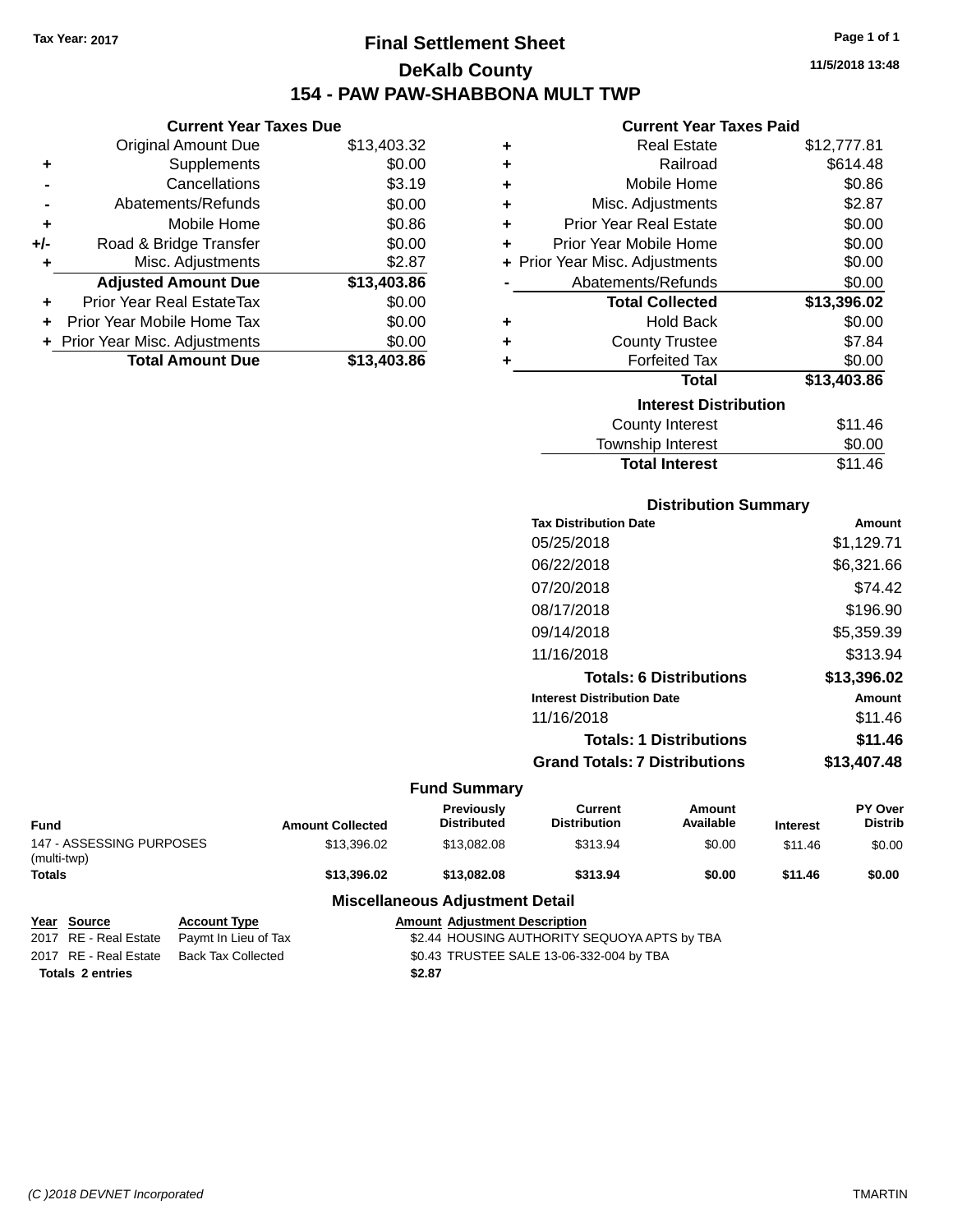**+** Supplements

**Current Year Taxes Due**

**-** Cancellations \$14.06 **-** Abatements/Refunds \$0.00 **+** Mobile Home \$0.60 **+/-** Road & Bridge Transfer \$0.00 **+** Misc. Adjustments \$0.00

**+** Prior Year Real EstateTax \$0.00 **+** Prior Year Mobile Home Tax \$0.00 **+** Prior Year Misc. Adjustments  $$0.00$ 

Original Amount Due \$12,324.72<br>Supplements \$0.00

**Adjusted Amount Due \$12,311.26**

**Total Amount Due \$12,311.26**

# **Final Settlement Sheet Tax Year: 2017 Page 1 of 1 DeKalb County 155 - SOUTH GROVE-MAYFIELD MULT**

**11/5/2018 13:48**

#### **Current Year Taxes Paid**

| ٠ | <b>Real Estate</b>             | \$12,310.66 |
|---|--------------------------------|-------------|
| ÷ | Railroad                       | \$0.00      |
| ÷ | Mobile Home                    | \$0.60      |
| ÷ | Misc. Adjustments              | \$0.00      |
| ÷ | <b>Prior Year Real Estate</b>  | \$0.00      |
| ٠ | Prior Year Mobile Home         | \$0.00      |
|   | + Prior Year Misc. Adjustments | \$0.00      |
|   | Abatements/Refunds             | \$0.00      |
|   |                                |             |
|   | <b>Total Collected</b>         | \$12,311.26 |
| ٠ | <b>Hold Back</b>               | \$0.00      |
| ٠ | <b>County Trustee</b>          | \$0.00      |
|   | <b>Forfeited Tax</b>           | \$0.00      |
|   | <b>Total</b>                   | \$12,311.26 |
|   | <b>Interest Distribution</b>   |             |
|   | <b>County Interest</b>         | \$10.53     |

### **Distribution Summary Tax Distribution Date Amount** 05/25/2018 \$1,360.97 06/22/2018 \$5,653.00 07/20/2018 \$65.98 08/17/2018 \$226.29 09/14/2018 \$4,521.85 11/16/2018 \$483.17 **Totals: 6 Distributions \$12,311.26 Interest Distribution Date Amount** 11/16/2018 \$10.53 **Totals: 1 Distributions \$10.53 Grand Totals: 7 Distributions \$12,321.79**

Total Interest \$10.53

| Fund                                    | <b>Amount Collected</b> | <b>Previously</b><br><b>Distributed</b> | Current<br><b>Distribution</b> | Amount<br>Available | <b>Interest</b> | <b>PY Over</b><br><b>Distrib</b> |
|-----------------------------------------|-------------------------|-----------------------------------------|--------------------------------|---------------------|-----------------|----------------------------------|
| 147 - ASSESSING PURPOSES<br>(multi-twp) | \$12,311,26             | \$11.828.09                             | \$483.17                       | \$0.00              | \$10.53         | \$0.00                           |
| <b>Totals</b>                           | \$12,311.26             | \$11,828,09                             | \$483.17                       | \$0.00              | \$10.53         | \$0.00                           |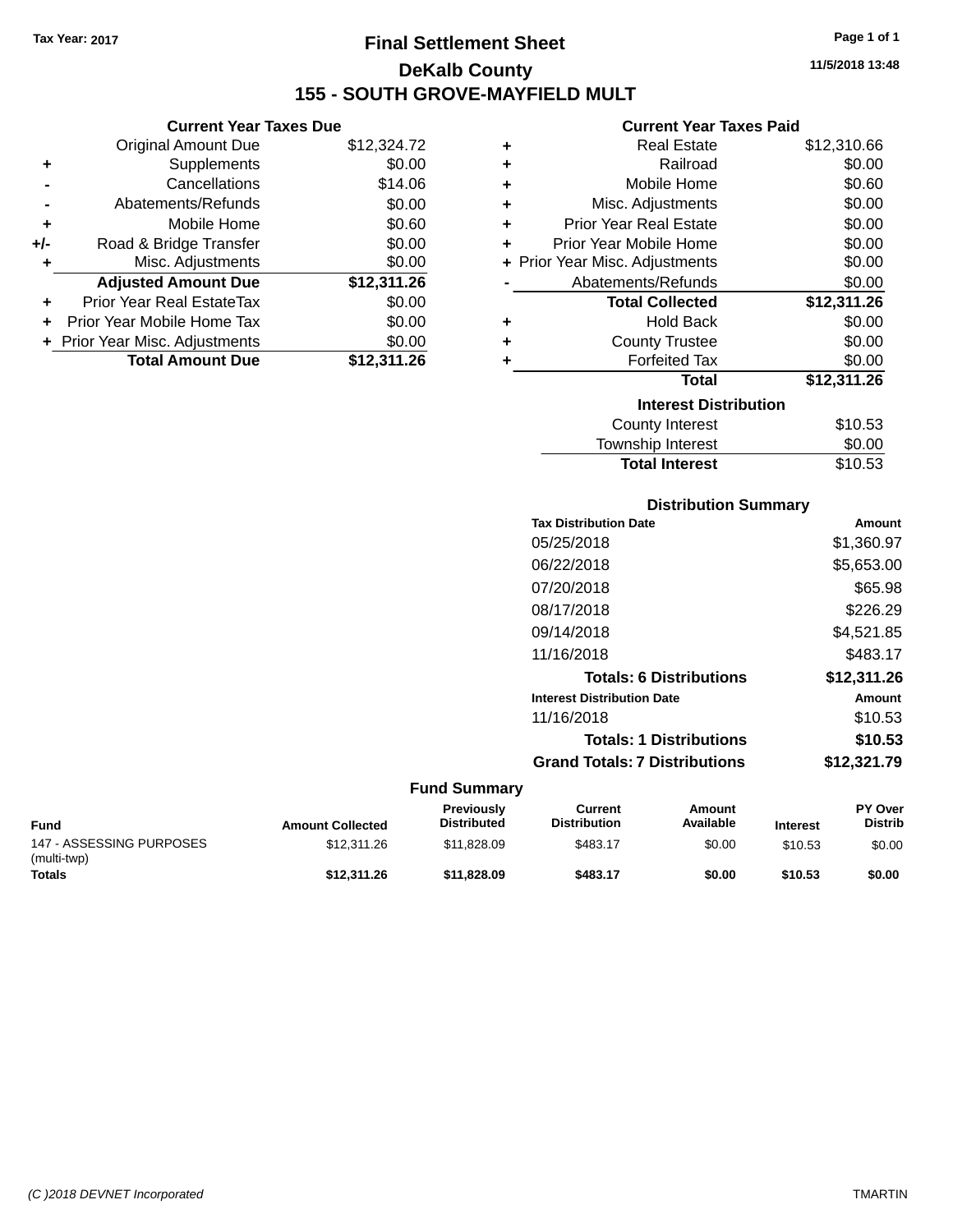# **Final Settlement Sheet Tax Year: 2017 Page 1 of 1 DeKalb County 156 - VICTOR-SOMONAUK MULTI TWP**

|       | <b>Current Year Taxes Due</b>  |             |  |  |
|-------|--------------------------------|-------------|--|--|
|       | <b>Original Amount Due</b>     | \$22,668.56 |  |  |
| ٠     | Supplements                    | \$0.00      |  |  |
|       | Cancellations                  | \$32.01     |  |  |
|       | Abatements/Refunds             | \$0.00      |  |  |
| ٠     | Mobile Home                    | \$0.55      |  |  |
| $+/-$ | Road & Bridge Transfer         | \$0.00      |  |  |
| ٠     | Misc. Adjustments              | \$0.00      |  |  |
|       | <b>Adjusted Amount Due</b>     | \$22,637.10 |  |  |
| ٠     | Prior Year Real EstateTax      | \$0.00      |  |  |
| ٠     | Prior Year Mobile Home Tax     | \$0.00      |  |  |
|       | + Prior Year Misc. Adjustments | \$0.00      |  |  |
|       | <b>Total Amount Due</b>        | \$22,637.10 |  |  |

|   | <b>Current Year Taxes Paid</b> |             |  |  |
|---|--------------------------------|-------------|--|--|
| ٠ | Real Estate                    | \$22,286.41 |  |  |
| ٠ | Railroad                       | \$350.14    |  |  |
| ٠ | Mobile Home                    | \$0.55      |  |  |
| ÷ | Misc. Adjustments              | \$0.00      |  |  |
| ÷ | <b>Prior Year Real Estate</b>  | \$0.00      |  |  |
| ÷ | Prior Year Mobile Home         | \$0.00      |  |  |
|   | + Prior Year Misc. Adjustments | \$0.00      |  |  |
|   | Abatements/Refunds             | \$0.00      |  |  |
|   | <b>Total Collected</b>         | \$22,637.10 |  |  |
| ٠ | <b>Hold Back</b>               | \$0.00      |  |  |
| ÷ | <b>County Trustee</b>          | \$0.00      |  |  |
| ٠ | <b>Forfeited Tax</b>           | \$0.00      |  |  |
|   | Total                          | \$22,637.10 |  |  |
|   |                                |             |  |  |
|   | <b>Interest Distribution</b>   |             |  |  |
|   | County Interest                | \$19.37     |  |  |
|   | <b>Township Interest</b>       | \$0.00      |  |  |

| <b>Distribution Summary</b>          |             |
|--------------------------------------|-------------|
| <b>Tax Distribution Date</b>         | Amount      |
| 05/25/2018                           | \$2,287.03  |
| 06/22/2018                           | \$11,044.50 |
| 07/20/2018                           | \$154.57    |
| 08/17/2018                           | \$285.47    |
| 09/14/2018                           | \$8,180.46  |
| 11/16/2018                           | \$685.07    |
| <b>Totals: 6 Distributions</b>       | \$22,637.10 |
| <b>Interest Distribution Date</b>    | Amount      |
| 11/16/2018                           | \$19.37     |
| <b>Totals: 1 Distributions</b>       | \$19.37     |
| <b>Grand Totals: 7 Distributions</b> | \$22,656.47 |

| <b>Fund</b>                             | <b>Amount Collected</b> | <b>Previously</b><br><b>Distributed</b> | Current<br><b>Distribution</b> | Amount<br>Available | <b>Interest</b> | <b>PY Over</b><br><b>Distrib</b> |
|-----------------------------------------|-------------------------|-----------------------------------------|--------------------------------|---------------------|-----------------|----------------------------------|
| 147 - ASSESSING PURPOSES<br>(multi-twp) | \$22,637.10             | \$21.952.03                             | \$685.07                       | \$0.00              | \$19.37         | \$0.00                           |
| <b>Totals</b>                           | \$22.637.10             | \$21.952.03                             | \$685.07                       | \$0.00              | \$19.37         | \$0.00                           |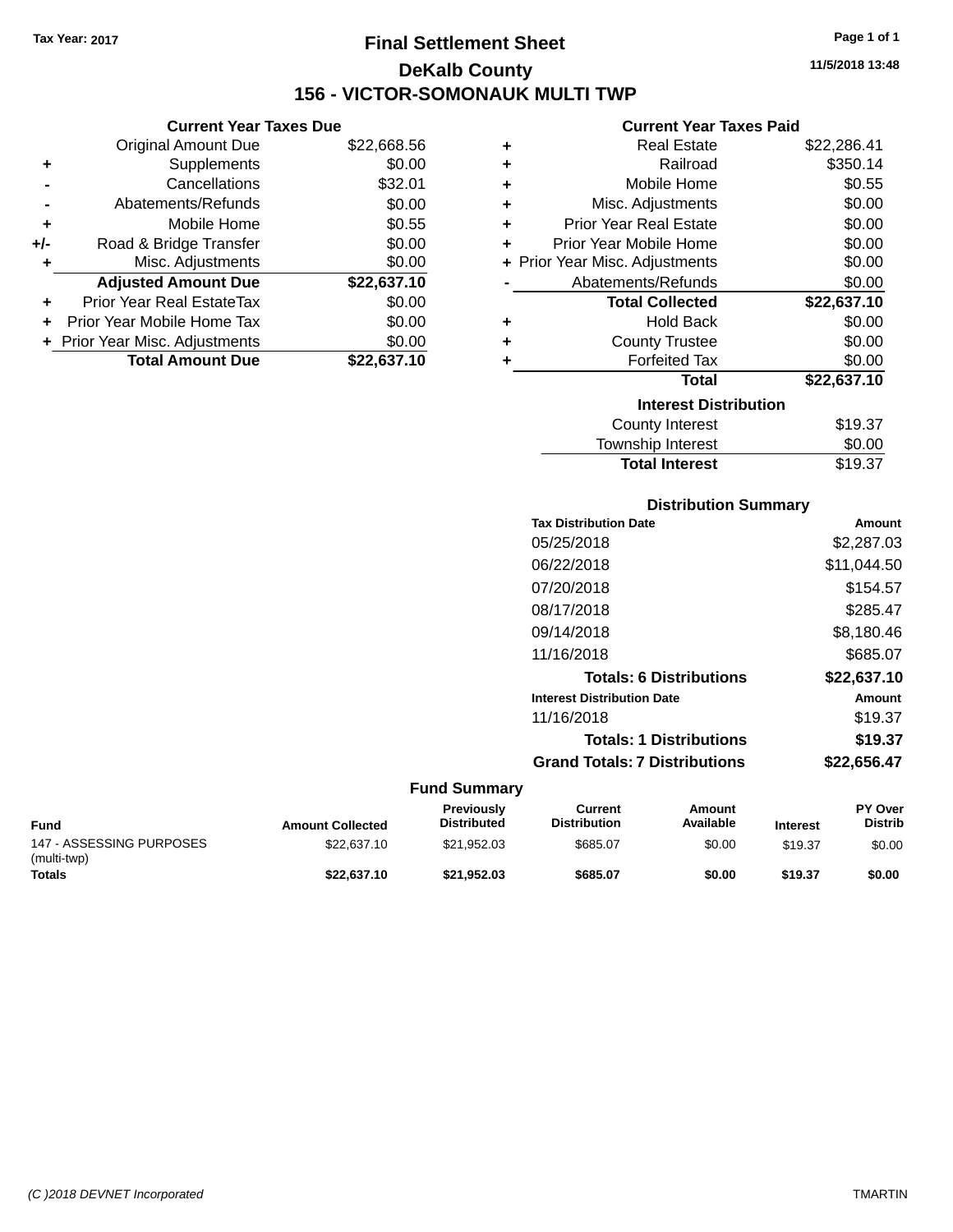# **Final Settlement Sheet Tax Year: 2017 Page 1 of 1 DeKalb County 157 - GENOA PUBLIC LIBRARY DIST**

### **Current Year Taxes Due**

|       | <b>Original Amount Due</b>     | \$240,455.19 |
|-------|--------------------------------|--------------|
| ٠     | Supplements                    | \$36.96      |
|       | Cancellations                  | \$1,554.26   |
|       | Abatements/Refunds             | \$0.00       |
| ٠     | Mobile Home                    | \$192.69     |
| $+/-$ | Road & Bridge Transfer         | \$0.00       |
| ٠     | Misc. Adjustments              | \$20.81      |
|       | <b>Adjusted Amount Due</b>     | \$239,151.39 |
| ٠     | Prior Year Real EstateTax      | \$0.00       |
|       | Prior Year Mobile Home Tax     | \$1.56       |
|       | + Prior Year Misc. Adjustments | \$2.89       |
|       | <b>Total Amount Due</b>        | \$239,155.84 |

#### **Current Year Taxes Paid**

| ٠ | <b>Real Estate</b>             | \$238,118.74 |
|---|--------------------------------|--------------|
| ٠ | Railroad                       | \$744.78     |
| ÷ | Mobile Home                    | \$188.81     |
| ٠ | Misc. Adjustments              | \$20.81      |
| ٠ | <b>Prior Year Real Estate</b>  | \$0.00       |
| ٠ | Prior Year Mobile Home         | \$1.56       |
|   | + Prior Year Misc. Adjustments | \$2.89       |
|   | Abatements/Refunds             | \$0.00       |
|   | <b>Total Collected</b>         | \$239,077.59 |
| ٠ | <b>Hold Back</b>               | \$0.00       |
| ٠ | <b>County Trustee</b>          | \$78.24      |
| ٠ | <b>Forfeited Tax</b>           | \$0.01       |
|   | <b>Total</b>                   | \$239,155.84 |
|   | <b>Interest Distribution</b>   |              |
|   | <b>County Interest</b>         | \$204.57     |
|   | Townshin Interest              | ፍስ ሰስ        |

| <b>Total Interest</b> | \$204.57 |
|-----------------------|----------|
| Township Interest     | \$0.00   |
| County Interest       | \$204.57 |

### **Distribution Summary**

| <b>Tax Distribution Date</b>         | Amount       |
|--------------------------------------|--------------|
| 05/25/2018                           | \$22,799.57  |
| 06/22/2018                           | \$102,807.59 |
| 07/20/2018                           | \$3.184.05   |
| 08/17/2018                           | \$3,228.16   |
| 09/14/2018                           | \$100,106.10 |
| 11/16/2018                           | \$6,952.12   |
| <b>Totals: 6 Distributions</b>       | \$239,077.59 |
| <b>Interest Distribution Date</b>    | Amount       |
| 11/16/2018                           | \$204.57     |
| <b>Totals: 1 Distributions</b>       | \$204.57     |
| <b>Grand Totals: 7 Distributions</b> | \$239,282.16 |

### **Fund Summary**

| <b>Fund</b>                             | <b>Amount Collected</b> | <b>Previously</b><br><b>Distributed</b> | <b>Current</b><br><b>Distribution</b> | Amount<br>Available | <b>Interest</b> | <b>PY Over</b><br><b>Distrib</b> |
|-----------------------------------------|-------------------------|-----------------------------------------|---------------------------------------|---------------------|-----------------|----------------------------------|
| 001 - CORPORATE                         | \$221.583.84            | \$215.140.34                            | \$6,443.50                            | \$0.00              | \$189.59        | \$0.00                           |
| 004 - OPERATIONS & MAINTENANCE          | \$13,970.26             | \$13,564.01                             | \$406.25                              | \$0.00              | \$11.95         | \$0.00                           |
| 005 - I. M. R. F.                       | \$100.88                | \$97.97                                 | \$2.91                                | \$0.00              | \$0.09          | \$0.00                           |
| 027 - AUDIT                             | \$3.220.85              | \$3.127.21                              | \$93.64                               | \$0.00              | \$2.76          | \$0.00                           |
| 035 - TORT JUDGEMENTS/LIABILITY<br>INS. | \$100.88                | \$97.97                                 | \$2.91                                | \$0.00              | \$0.09          | \$0.00                           |
| 047 - SOCIAL SECURITY                   | \$100.88                | \$97.97                                 | \$2.91                                | \$0.00              | \$0.09          | \$0.00                           |
| <b>Totals</b>                           | \$239.077.59            | \$232.125.47                            | \$6,952.12                            | \$0.00              | \$204.57        | \$0.00                           |

### **Miscellaneous Adjustment Detail**

|                         | Year Source                              | <b>Account Type</b>                      |         | <b>Amount Adjustment Description</b>                 |
|-------------------------|------------------------------------------|------------------------------------------|---------|------------------------------------------------------|
|                         |                                          | 2017 MH - Mobile Home Back Tax Collected |         | \$2.89 DILLION REDEMPTION 03-30-131-001 0016O by TBA |
|                         | 2017 RE - Real Estate Back Tax Collected |                                          |         | \$9.98 TRUSTEE SALE 02-24-476-008 by TBA             |
|                         | 2017 RE - Real Estate Back Tax Collected |                                          |         | \$5.19 TRUSTEE SALE 02-25-227-001 by TBA             |
|                         | 2017 RE - Real Estate Back Tax Collected |                                          |         | \$5.64 TRUSTEE SALE 02-24-430-001 by TBA             |
| <b>Totals 4 entries</b> |                                          |                                          | \$23.70 |                                                      |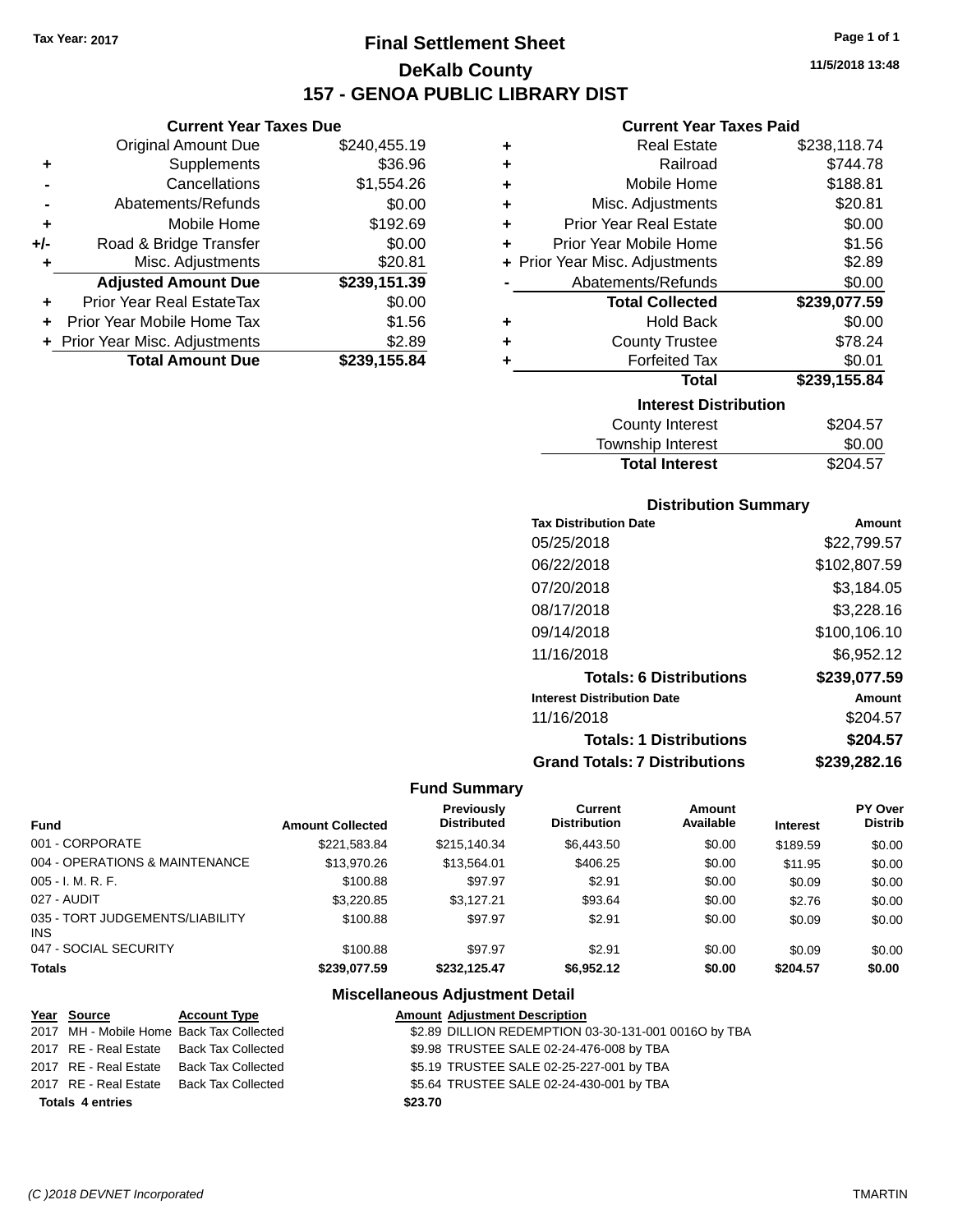# **Final Settlement Sheet Tax Year: 2017 Page 1 of 1 DeKalb County 158 - DEKALB TIF1**

#### **Current Year Taxes Due**

|       | <b>Original Amount Due</b>     | \$4,865,374.18 |
|-------|--------------------------------|----------------|
| ٠     | Supplements                    | \$747.34       |
|       | Cancellations                  | \$11,878.14    |
|       | Abatements/Refunds             | \$0.00         |
| ٠     | Mobile Home                    | \$0.00         |
| $+/-$ | Road & Bridge Transfer         | \$0.00         |
| ٠     | Misc. Adjustments              | \$0.00         |
|       | <b>Adjusted Amount Due</b>     | \$4,854,243.38 |
|       | Prior Year Real EstateTax      | (\$38,362.62)  |
|       | Prior Year Mobile Home Tax     | \$0.00         |
|       | + Prior Year Misc. Adjustments | \$0.00         |
|       | <b>Total Amount Due</b>        | \$4,815,880.76 |

#### **Current Year Taxes Paid**

| ٠ | <b>Real Estate</b>             | \$4,850,957.92 |  |  |
|---|--------------------------------|----------------|--|--|
| ٠ | Railroad                       | \$0.00         |  |  |
| ٠ | Mobile Home                    | \$0.00         |  |  |
| ٠ | Misc. Adjustments              | \$0.00         |  |  |
| ٠ | <b>Prior Year Real Estate</b>  | (\$38,362.62)  |  |  |
| ÷ | Prior Year Mobile Home         | \$0.00         |  |  |
|   | + Prior Year Misc. Adjustments | \$0.00         |  |  |
|   | Abatements/Refunds             | \$0.00         |  |  |
|   | <b>Total Collected</b>         | \$4,812,595.30 |  |  |
| ٠ | <b>Hold Back</b>               | \$0.00         |  |  |
| ٠ | <b>County Trustee</b>          | \$3,285.46     |  |  |
| ٠ | <b>Forfeited Tax</b>           | \$0.00         |  |  |
|   | <b>Total</b>                   | \$4,815,880.76 |  |  |
|   | <b>Interest Distribution</b>   |                |  |  |

| \$4,118.01 |
|------------|
| \$0.00     |
| \$4.118.01 |
|            |

### **Distribution Summary**

| <b>Tax Distribution Date</b>         | Amount         |
|--------------------------------------|----------------|
| 05/25/2018                           | \$416,176.40   |
| 06/22/2018                           | \$2,268,548.95 |
| 07/20/2018                           | \$26,052.83    |
| 08/17/2018                           | \$127,822.50   |
| 09/14/2018                           | \$1,831,556.31 |
| 11/16/2018                           | \$142,438.31   |
| <b>Totals: 6 Distributions</b>       | \$4,812,595.30 |
| <b>Interest Distribution Date</b>    | Amount         |
| 11/16/2018                           | \$4.118.01     |
| <b>Totals: 1 Distributions</b>       | \$4,118.01     |
| <b>Grand Totals: 7 Distributions</b> | \$4,816,713.31 |
|                                      |                |

### **Fund Summary**

| Fund            | <b>Amount Collected</b> | <b>Previously</b><br><b>Distributed</b> | Current<br><b>Distribution</b> | Amount<br>Available | <b>Interest</b> | <b>PY Over</b><br><b>Distrib</b> |
|-----------------|-------------------------|-----------------------------------------|--------------------------------|---------------------|-----------------|----------------------------------|
| 001 - CORPORATE | \$4.812.595.30          | \$4.670.156.99                          | \$142,438.31                   | \$0.00              | \$4.118.01      | \$0.00                           |
| Totals          | \$4.812.595.30          | \$4.670.156.99                          | \$142,438,31                   | \$0.00              | \$4.118.01      | \$0.00                           |
|                 |                         |                                         |                                |                     |                 |                                  |

#### **Abatement Detail**

| Year Source                        | <b>Account Type</b> | <b>Amount Adjustment Description</b>             |
|------------------------------------|---------------------|--------------------------------------------------|
| 2017 RE - Real Estate              | RE Abatement        | \$0.00 PTAB INTEREST REFUND 08-23-105-006 by TBA |
| 2017 RE - Real Estate RE Abatement |                     | \$0.00 PTAB INTEREST REFUND 08-23-105-009 by TBA |
| 2017 RE - Real Estate RE Abatement |                     | \$0.00 PTAB INTEREST REFUND 08-13-151-039 by TBA |
| <b>Totals 3 entries</b>            |                     | \$0.00                                           |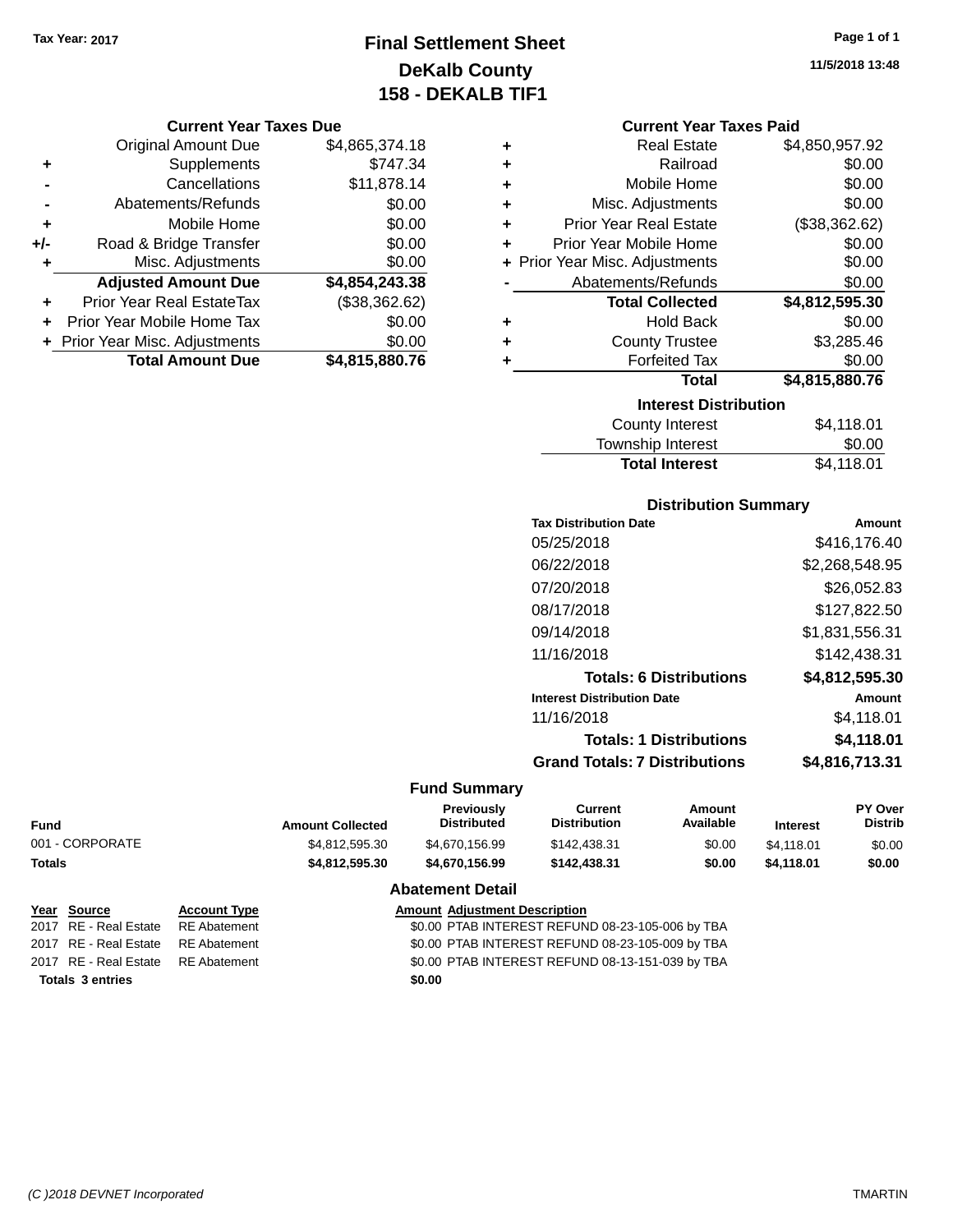# **Final Settlement Sheet Tax Year: 2017 Page 1 of 1 DeKalb County 159 - DEKALB TIF2**

#### **Current Year Taxes Due**

|       | <b>Original Amount Due</b>       | \$1,481,788.18 |
|-------|----------------------------------|----------------|
| ٠     | Supplements                      | \$0.00         |
|       | Cancellations                    | \$4,575.48     |
|       | Abatements/Refunds               | \$0.00         |
| ÷     | Mobile Home                      | \$0.00         |
| $+/-$ | Road & Bridge Transfer           | \$0.00         |
| ٠     | Misc. Adjustments                | \$0.00         |
|       | <b>Adjusted Amount Due</b>       | \$1,477,212.70 |
|       | <b>Prior Year Real EstateTax</b> | \$0.00         |
|       | Prior Year Mobile Home Tax       | \$0.00         |
|       | + Prior Year Misc. Adjustments   | \$0.00         |
|       | <b>Total Amount Due</b>          | \$1,477,212.70 |

#### **Current Year Taxes Paid**

| ٠ | <b>Real Estate</b>             | \$1,476,056.94 |
|---|--------------------------------|----------------|
| ٠ | Railroad                       | \$0.00         |
| ٠ | Mobile Home                    | \$0.00         |
| ٠ | Misc. Adjustments              | \$0.00         |
| ٠ | <b>Prior Year Real Estate</b>  | \$0.00         |
| ÷ | Prior Year Mobile Home         | \$0.00         |
|   | + Prior Year Misc. Adjustments | \$0.00         |
|   | Abatements/Refunds             | \$0.00         |
|   | <b>Total Collected</b>         | \$1,476,056.94 |
| ٠ | <b>Hold Back</b>               | \$0.00         |
| ٠ | <b>County Trustee</b>          | \$1,155.76     |
| ٠ | <b>Forfeited Tax</b>           | \$0.00         |
|   | <b>Total</b>                   | \$1,477,212.70 |
|   | <b>Interest Distribution</b>   |                |
|   | <b>County Interest</b>         | \$1.263.02     |

| <b>Total Interest</b> | \$1,263.02 |
|-----------------------|------------|
| Township Interest     | \$0.00     |
| County Interest       | \$1,263.02 |

### **Distribution Summary**

| <b>Tax Distribution Date</b>         | Amount         |
|--------------------------------------|----------------|
| 05/25/2018                           | \$96,782.19    |
| 06/22/2018                           | \$648,480.29   |
| 07/20/2018                           | \$11,571.20    |
| 08/17/2018                           | \$16,325.57    |
| 09/14/2018                           | \$628,417.03   |
| 11/16/2018                           | \$74.480.66    |
| <b>Totals: 6 Distributions</b>       | \$1.476.056.94 |
| <b>Interest Distribution Date</b>    | Amount         |
| 11/16/2018                           | \$1,263.02     |
| <b>Totals: 1 Distributions</b>       | \$1.263.02     |
| <b>Grand Totals: 7 Distributions</b> | \$1,477,319.96 |
|                                      |                |

### **Fund Summary**

| Fund            | <b>Amount Collected</b> | Previously<br>Distributed | Current<br><b>Distribution</b> | Amount<br>Available | <b>Interest</b> | <b>PY Over</b><br>Distrib |
|-----------------|-------------------------|---------------------------|--------------------------------|---------------------|-----------------|---------------------------|
| 001 - CORPORATE | \$1,476,056,94          | \$1,401,576,28            | \$74,480.66                    | \$0.00              | \$1,263,02      | \$0.00                    |
| Totals          | \$1.476.056.94          | \$1,401,576,28            | \$74,480,66                    | \$0.00              | \$1.263.02      | \$0.00                    |

#### **Miscellaneous Adjustment Detail**

| Year Source             | <b>Account Type</b>                        | <b>Amount Adiustment Description</b>                    |
|-------------------------|--------------------------------------------|---------------------------------------------------------|
|                         | 2017 RE - Real Estate Paymt In Lieu of Tax | \$0.00 HOUSING AUTHORITY DEKALB UNITS by TBA            |
|                         | 2017 RE - Real Estate Paymt In Lieu of Tax | \$0.00 HOUSING AUTHORITY- PAYMENT IN LIEU OF TAX by TBA |
| <b>Totals 2 entries</b> |                                            | \$0.00                                                  |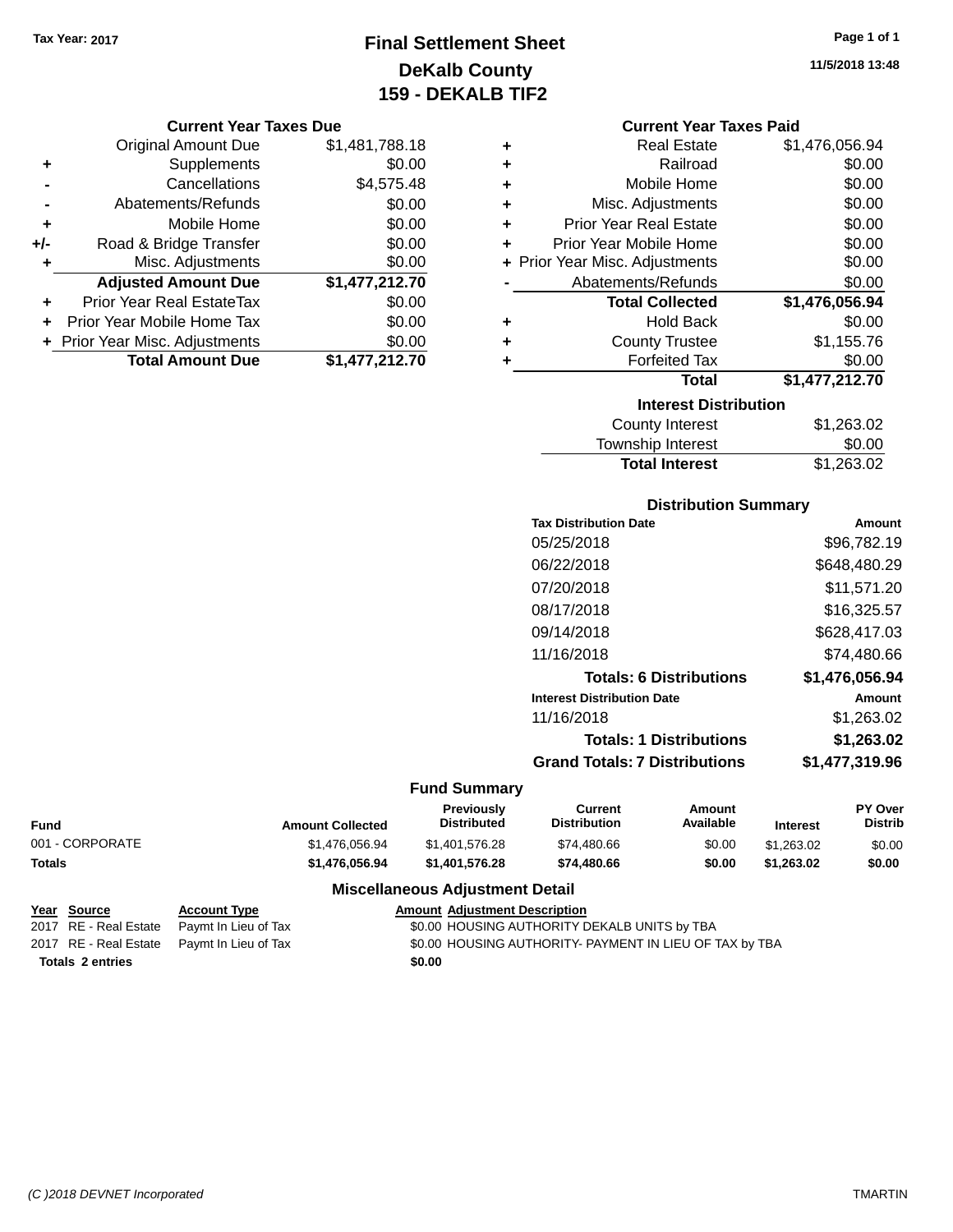**Current Year Taxes Due** Original Amount Due \$2,276,259.66

**Adjusted Amount Due \$2,273,803.66**

**+** Supplements \$0.00 **-** Cancellations \$2,456.00 **-** Abatements/Refunds \$0.00 **+** Mobile Home \$0.00 **+/-** Road & Bridge Transfer \$0.00 **+** Misc. Adjustments \$0.00

**+** Prior Year Real EstateTax (\$5,337.34) **+** Prior Year Mobile Home Tax \$0.00 **+** Prior Year Misc. Adjustments \$0.00<br> **Total Amount Due** \$2,268,466.32

**Total Amount Due** 

# **Final Settlement Sheet Tax Year: 2017 Page 1 of 1 DeKalb County 160 - DEKALB TIF1 AMENDED**

# **11/5/2018 13:48**

#### **Current Year Taxes Paid**

| ٠ | <b>Real Estate</b>             | \$2,273,733.04      |
|---|--------------------------------|---------------------|
| ÷ | Railroad                       | \$0.00              |
| ٠ | Mobile Home                    | \$0.00              |
| ÷ | Misc. Adjustments              | \$0.00              |
| ٠ | <b>Prior Year Real Estate</b>  | (\$5,337.34)        |
| ٠ | Prior Year Mobile Home         | \$0.00              |
|   | + Prior Year Misc. Adjustments | \$0.00              |
|   | Abatements/Refunds             | \$0.00              |
|   | <b>Total Collected</b>         | \$2,268,395.70      |
| ٠ | <b>Hold Back</b>               | \$0.00              |
| ٠ | <b>County Trustee</b>          | \$70.62             |
| ٠ | <b>Forfeited Tax</b>           | \$0.00              |
|   | <b>Total</b>                   | \$2,268,466.32      |
|   | <b>Interest Distribution</b>   |                     |
|   | County Interest                | <b>ፍ</b> 1  Q41  ∩1 |

| County Interest       | \$1,941.01 |
|-----------------------|------------|
| Township Interest     | \$0.00     |
| <b>Total Interest</b> | \$1,941.01 |

#### **Distribution Summary**

| <b>Tax Distribution Date</b>         | Amount         |
|--------------------------------------|----------------|
| 05/25/2018                           | \$274,968.55   |
| 06/22/2018                           | \$1,046,568.79 |
| 07/20/2018                           | \$27.258.95    |
| 08/17/2018                           | \$22.165.61    |
| 09/14/2018                           | \$860,746.17   |
| 11/16/2018                           | \$36,687.63    |
| <b>Totals: 6 Distributions</b>       | \$2,268,395.70 |
| <b>Interest Distribution Date</b>    | Amount         |
| 11/16/2018                           | \$1,941.01     |
| <b>Totals: 1 Distributions</b>       | \$1,941.01     |
| <b>Grand Totals: 7 Distributions</b> | \$2,270,336.71 |
|                                      |                |

#### **Fund Summary**

| <b>Amount Collected</b> | <b>Previously</b><br><b>Distributed</b> | Current<br><b>Distribution</b> | Amount<br>Available | <b>Interest</b> | <b>PY Over</b><br><b>Distrib</b> |
|-------------------------|-----------------------------------------|--------------------------------|---------------------|-----------------|----------------------------------|
| \$2,268,395.70          | \$2,231,708,07                          | \$36,687.63                    | \$0.00              | \$1.941.01      | \$0.00                           |
| \$2,268,395.70          | \$2,231,708,07                          | \$36,687,63                    | \$0.00              | \$1.941.01      | \$0.00                           |
|                         |                                         |                                |                     |                 |                                  |

#### **Abatement Detail**

| Year Source                        | <b>Account Type</b> | <b>Amount Adjustment Description</b>             |
|------------------------------------|---------------------|--------------------------------------------------|
| 2017 RE - Real Estate RE Abatement |                     | \$0.00 PTAB INTEREST REFUND 08-24-128-026 by TBA |
| <b>Totals 1 entries</b>            |                     | \$0.00                                           |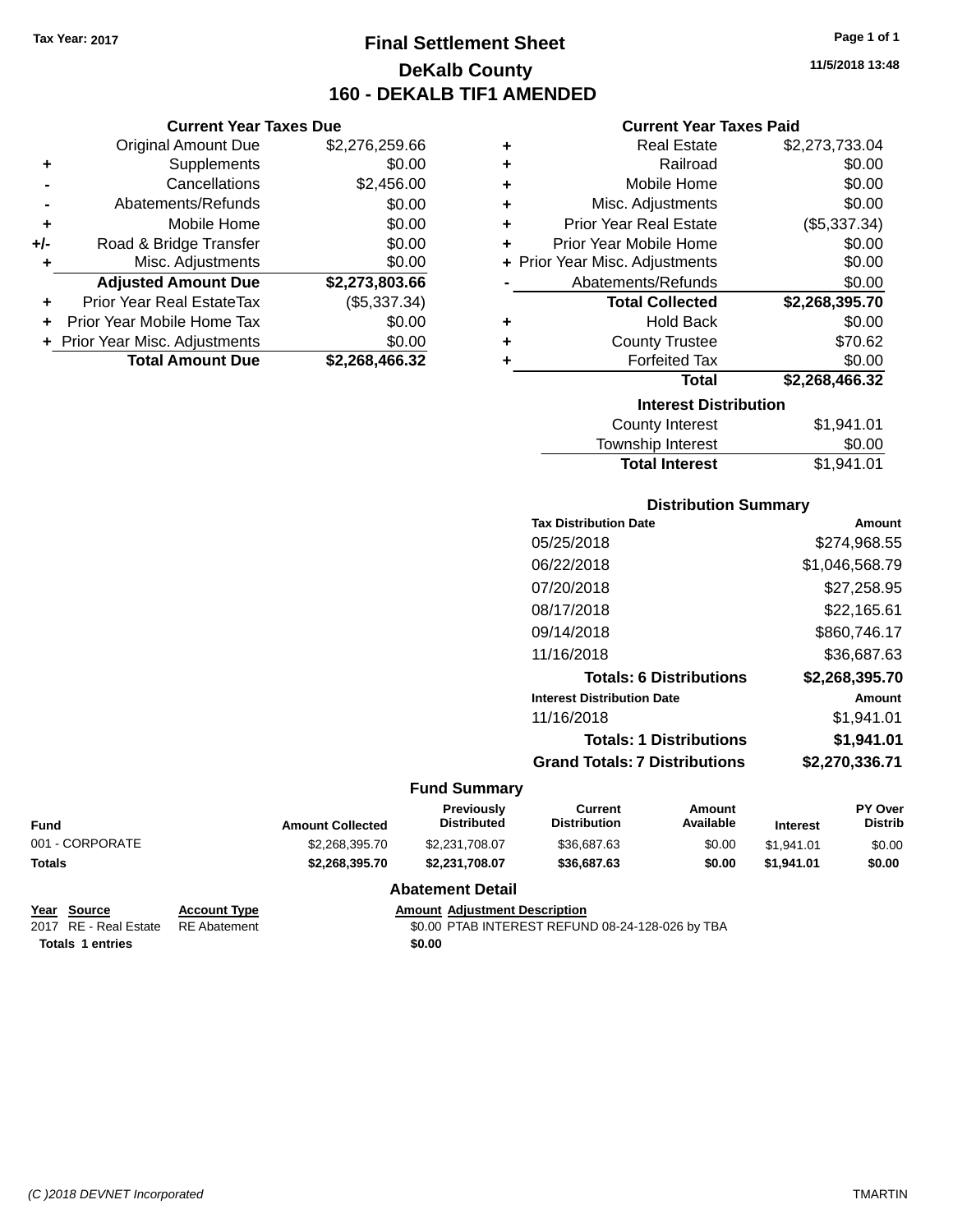# **Final Settlement Sheet Tax Year: 2017 Page 1 of 1 DeKalb County 163 - MALTA TIF**

**11/5/2018 13:48**

#### **Current Year Taxes Due**

|       | <b>Original Amount Due</b>       | \$401,314.46 |
|-------|----------------------------------|--------------|
| ٠     | Supplements                      | \$0.00       |
|       | Cancellations                    | \$722.46     |
|       | Abatements/Refunds               | \$0.00       |
| ٠     | Mobile Home                      | \$0.00       |
| $+/-$ | Road & Bridge Transfer           | \$0.00       |
| ٠     | Misc. Adjustments                | \$0.00       |
|       | <b>Adjusted Amount Due</b>       | \$400,592.00 |
| ÷     | <b>Prior Year Real EstateTax</b> | \$0.00       |
|       | Prior Year Mobile Home Tax       | \$0.00       |
|       | + Prior Year Misc. Adjustments   | \$0.00       |
|       | <b>Total Amount Due</b>          | \$400,592.00 |

|   | <b>Current Year Taxes Paid</b> |              |  |  |  |  |
|---|--------------------------------|--------------|--|--|--|--|
| ٠ | <b>Real Estate</b>             | \$400,592.00 |  |  |  |  |
| ٠ | Railroad                       | \$0.00       |  |  |  |  |
| ÷ | Mobile Home                    | \$0.00       |  |  |  |  |
| ÷ | Misc. Adjustments              | \$0.00       |  |  |  |  |
| ÷ | Prior Year Real Estate         | \$0.00       |  |  |  |  |
| ٠ | Prior Year Mobile Home         | \$0.00       |  |  |  |  |
|   | + Prior Year Misc. Adjustments | \$0.00       |  |  |  |  |
|   | Abatements/Refunds             | \$0.00       |  |  |  |  |
|   | <b>Total Collected</b>         | \$400,592.00 |  |  |  |  |
| ٠ | <b>Hold Back</b>               | \$0.00       |  |  |  |  |
| ٠ | <b>County Trustee</b>          | \$0.00       |  |  |  |  |
| ٠ | <b>Forfeited Tax</b>           | \$0.00       |  |  |  |  |
|   | <b>Total</b>                   | \$400,592.00 |  |  |  |  |
|   | <b>Interest Distribution</b>   |              |  |  |  |  |
|   | <b>County Interest</b>         | \$342.78     |  |  |  |  |
|   | Tauwalaha batawaat             | ድል ሰሰ        |  |  |  |  |

| <b>Total Interest</b> | \$342.78 |
|-----------------------|----------|
| Township Interest     | \$0.00   |
| County interest       | \$342.78 |

### **Distribution Summary**

| <b>Tax Distribution Date</b>         | Amount       |
|--------------------------------------|--------------|
| 05/25/2018                           | \$17,662.67  |
| 06/22/2018                           | \$186,946.44 |
| 08/17/2018                           | \$1,975.94   |
| 09/14/2018                           | \$191,406.75 |
| 11/16/2018                           | \$2,600.20   |
| <b>Totals: 5 Distributions</b>       | \$400,592.00 |
| <b>Interest Distribution Date</b>    | Amount       |
| 11/16/2018                           | \$342.78     |
| <b>Totals: 1 Distributions</b>       | \$342.78     |
| <b>Grand Totals: 6 Distributions</b> | \$400,934.78 |
|                                      |              |

| <b>Fund</b>     | <b>Amount Collected</b> | Previously<br><b>Distributed</b> | Current<br>Distribution | Amount<br>Available | <b>Interest</b> | <b>PY Over</b><br>Distrib |
|-----------------|-------------------------|----------------------------------|-------------------------|---------------------|-----------------|---------------------------|
| 001 - CORPORATE | \$400,592.00            | \$397.991.80                     | \$2,600.20              | \$0.00              | \$342.78        | \$0.00                    |
| <b>Totals</b>   | \$400,592.00            | \$397.991.80                     | \$2,600.20              | \$0.00              | \$342.78        | \$0.00                    |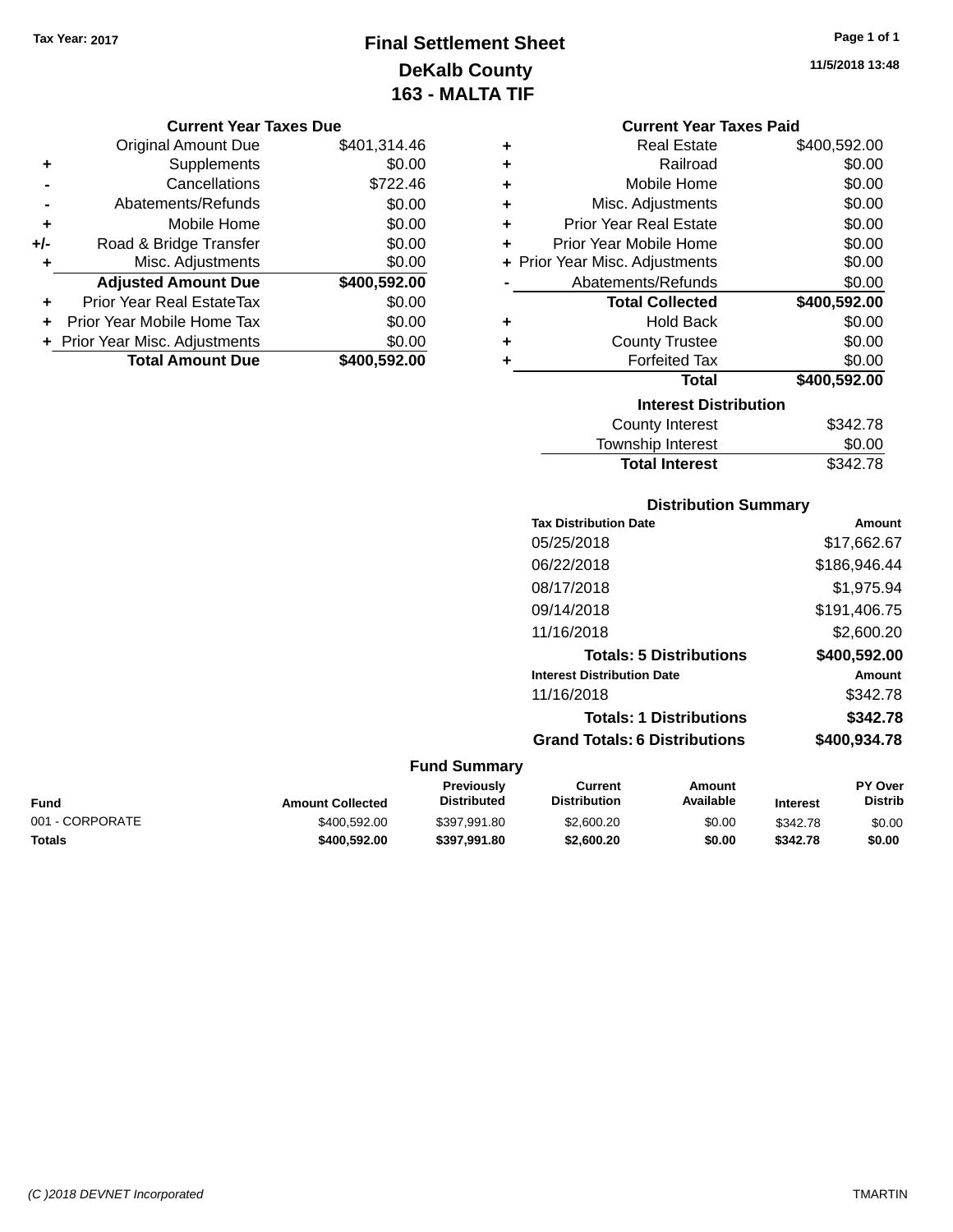# **Final Settlement Sheet Tax Year: 2017 Page 1 of 1 DeKalb County 164 - DEKALB TIF5**

**11/5/2018 13:48**

### **Current Year Taxes Due**

|       | <b>Original Amount Due</b>     | \$4,140.66 |
|-------|--------------------------------|------------|
| ٠     | Supplements                    | \$0.00     |
|       | Cancellations                  | \$0.00     |
|       | Abatements/Refunds             | \$0.00     |
| ÷     | Mobile Home                    | \$0.00     |
| $+/-$ | Road & Bridge Transfer         | \$0.00     |
| ٠     | Misc. Adjustments              | \$0.00     |
|       | <b>Adjusted Amount Due</b>     | \$4,140.66 |
| ٠     | Prior Year Real EstateTax      | \$0.00     |
|       | Prior Year Mobile Home Tax     | \$0.00     |
|       | + Prior Year Misc. Adjustments | \$0.00     |
|       | <b>Total Amount Due</b>        | \$4,140.66 |

#### **Current Year Taxes Paid**

| ٠ | <b>Real Estate</b>             | \$4,140.66 |
|---|--------------------------------|------------|
| ÷ | Railroad                       | \$0.00     |
| ÷ | Mobile Home                    | \$0.00     |
| ٠ | Misc. Adjustments              | \$0.00     |
| ٠ | <b>Prior Year Real Estate</b>  | \$0.00     |
| ٠ | Prior Year Mobile Home         | \$0.00     |
|   | + Prior Year Misc. Adjustments | \$0.00     |
|   | Abatements/Refunds             | \$0.00     |
|   | <b>Total Collected</b>         | \$4,140.66 |
| ٠ | <b>Hold Back</b>               | \$0.00     |
| ٠ | <b>County Trustee</b>          | \$0.00     |
| ٠ | <b>Forfeited Tax</b>           | \$0.00     |
|   | <b>Total</b>                   | \$4,140.66 |
|   | <b>Interest Distribution</b>   |            |
|   | <b>County Interest</b>         | \$3.54     |
|   | Townshin Interest              | ደበ በበ      |

### Township Interest Total Interest \$3.54

### **Distribution Summary**

| Amount     |
|------------|
| \$2,070.33 |
| \$2,070.33 |
| \$4,140.66 |
| Amount     |
| \$3.54     |
| \$3.54     |
| \$4,144.20 |
|            |

#### **Fund Summary**

| <b>Amount Collected</b> | <b>Previously</b><br>Distributed | Current<br><b>Distribution</b> | Amount<br>Available | <b>Interest</b> | <b>PY Over</b><br><b>Distrib</b> |
|-------------------------|----------------------------------|--------------------------------|---------------------|-----------------|----------------------------------|
| \$4.140.66              | \$4,140.66                       | \$0.00                         | \$0.00              | \$3.54          | \$0.00                           |
| \$4,140.66              | \$4,140.66                       | \$0.00                         | \$0.00              | \$3.54          | \$0.00                           |
|                         |                                  |                                |                     |                 |                                  |

#### **Abatement Detail**

**Year Source Account Type Account Type Amount Adjustment Description**<br>2017 RE - Real Estate RE Abatement **Amount Adjustment ACCOUNTEREST REFUN** \$0.00 PTAB INTEREST REFUND 08-22-228-016 by TBA **Totals 1 entries** \$0.00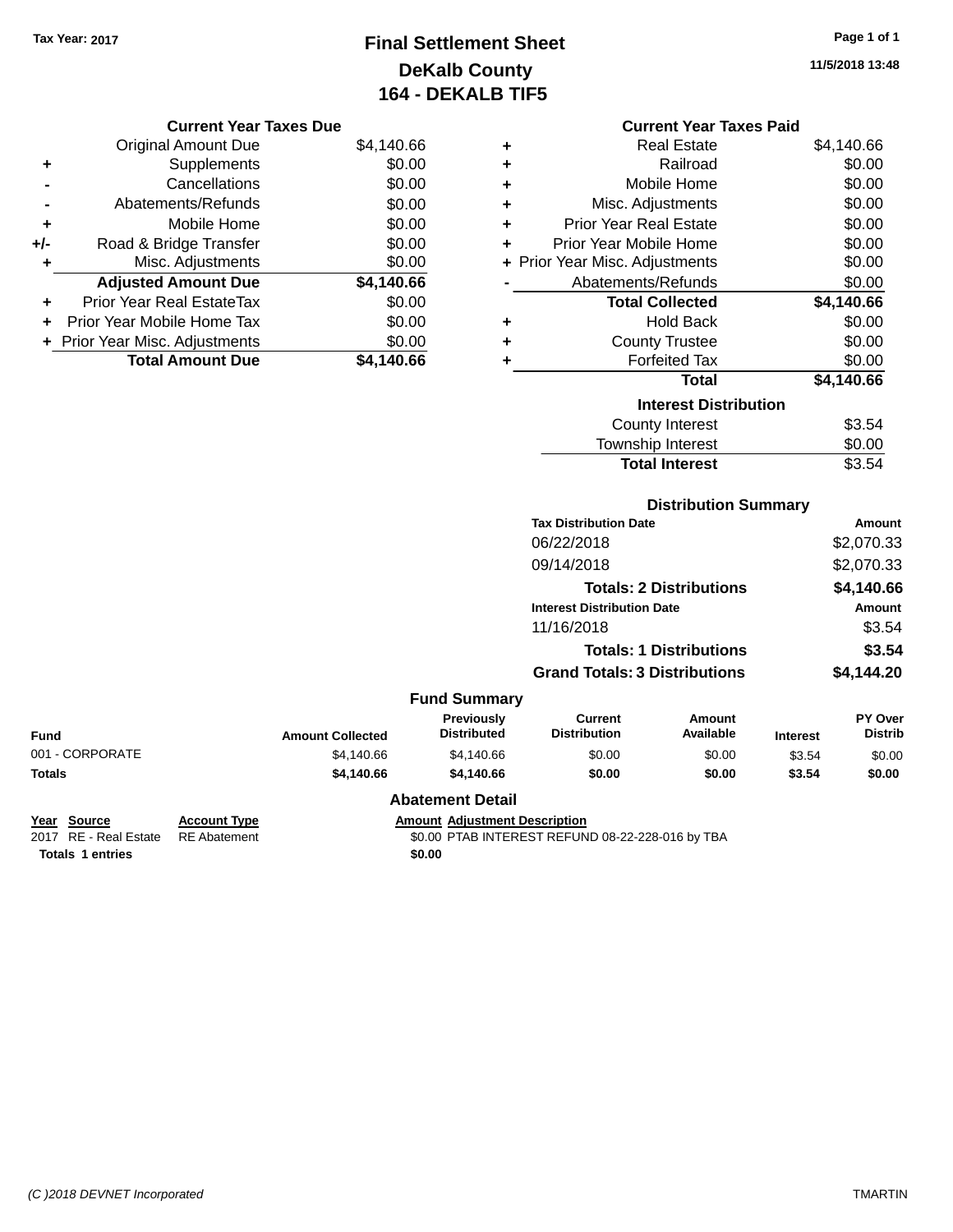# **Final Settlement Sheet Tax Year: 2017 Page 1 of 1 DeKalb County 170 - KIRKLAND TIF**

#### **Current Year Taxes Due**

| <b>Original Amount Due</b>       | \$289,350.48 |
|----------------------------------|--------------|
| Supplements                      | \$0.00       |
| Cancellations                    | \$213.84     |
| Abatements/Refunds               | \$0.00       |
| Mobile Home                      | \$0.00       |
| Road & Bridge Transfer           | \$0.00       |
| Misc. Adjustments                | \$0.00       |
| <b>Adjusted Amount Due</b>       | \$289,136.64 |
| <b>Prior Year Real EstateTax</b> | \$0.00       |
| Prior Year Mobile Home Tax       | \$0.00       |
| + Prior Year Misc. Adjustments   | \$0.00       |
| <b>Total Amount Due</b>          | \$289,136.64 |
|                                  |              |

#### **Current Year Taxes Paid**

| ٠ | <b>Real Estate</b>             | \$289,136.64 |
|---|--------------------------------|--------------|
| ٠ | Railroad                       | \$0.00       |
| ÷ | Mobile Home                    | \$0.00       |
| ٠ | Misc. Adjustments              | \$0.00       |
| ٠ | <b>Prior Year Real Estate</b>  | \$0.00       |
| ٠ | Prior Year Mobile Home         | \$0.00       |
|   | + Prior Year Misc. Adjustments | \$0.00       |
|   | Abatements/Refunds             | \$0.00       |
|   |                                |              |
|   | <b>Total Collected</b>         | \$289,136.64 |
| ٠ | <b>Hold Back</b>               | \$0.00       |
| ÷ | <b>County Trustee</b>          | \$0.00       |
| ٠ | <b>Forfeited Tax</b>           | \$0.00       |
|   | <b>Total</b>                   | \$289,136.64 |
|   | <b>Interest Distribution</b>   |              |
|   | County Interest                | \$247.41     |

### **Distribution Summary Tax Distribution Date Amount** 05/25/2018 \$55,305.89 06/22/2018 \$106,962.06 07/20/2018 \$5,226.17 08/17/2018 \$2,204.07 09/14/2018 \$72,529.02 11/16/2018 \$46,909.43 **Totals: 6 Distributions \$289,136.64 Interest Distribution Date Amount** 11/16/2018 \$247.41 **Totals: 1 Distributions \$247.41 Grand Totals: 7 Distributions \$289,384.05**

Total Interest \$247.41

#### **Fund Summary**

| Fund            | <b>Amount Collected</b> | Previously<br>Distributed | Current<br><b>Distribution</b> | Amount<br>Available | <b>Interest</b> | <b>PY Over</b><br><b>Distrib</b> |
|-----------------|-------------------------|---------------------------|--------------------------------|---------------------|-----------------|----------------------------------|
| 001 - CORPORATE | \$289.136.64            | \$242,227,21              | \$46.909.43                    | \$0.00              | \$247.41        | \$0.00                           |
| Totals          | \$289.136.64            | \$242,227.21              | \$46,909.43                    | \$0.00              | \$247.41        | \$0.00                           |

**11/5/2018 13:48**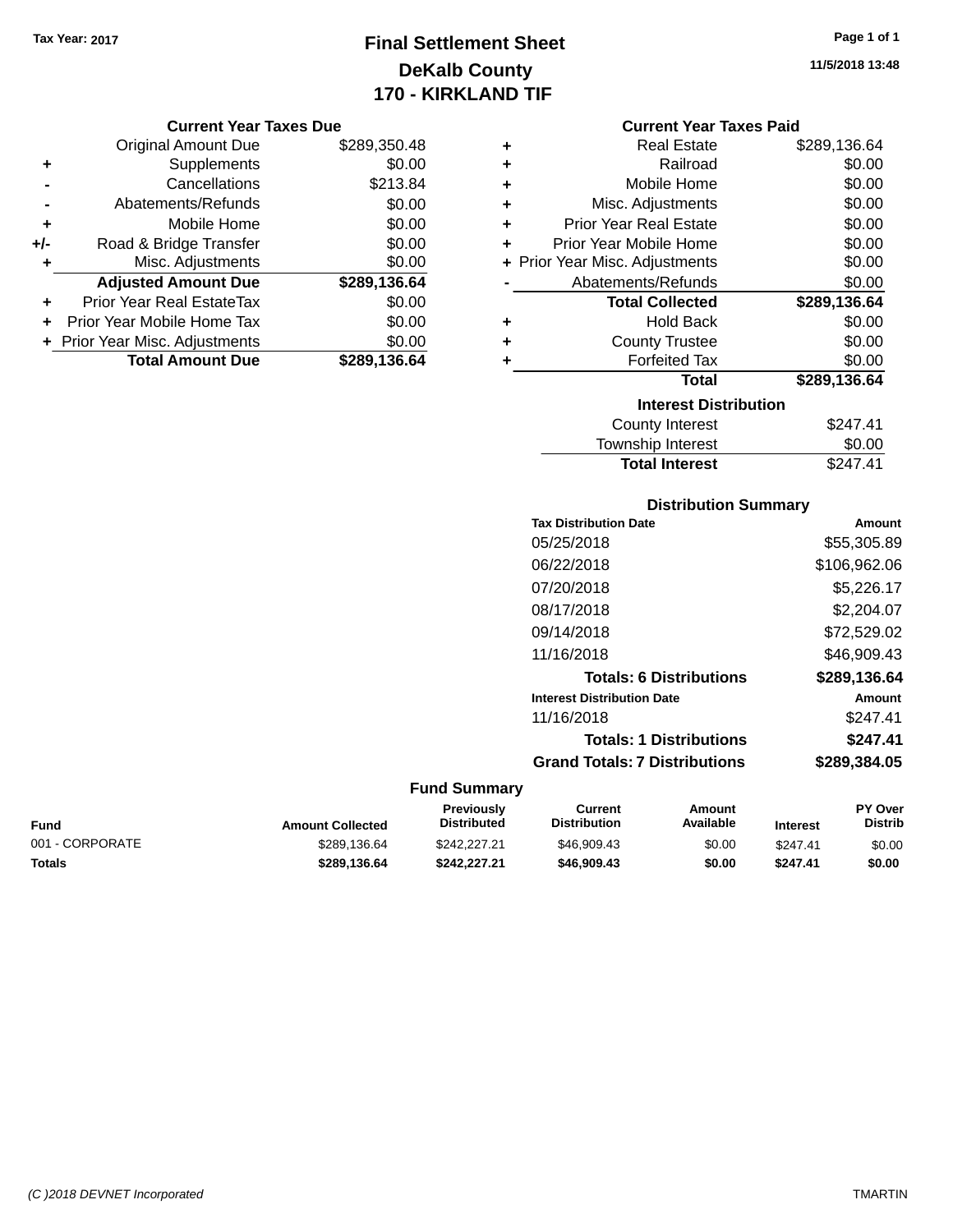# **Final Settlement Sheet Tax Year: 2017 Page 1 of 1 DeKalb County 171 - WATERMAN TIF**

**11/5/2018 13:48**

### **Current Year Taxes Due**

|       | <b>Original Amount Due</b>       | \$31,340.36 |
|-------|----------------------------------|-------------|
| ٠     | Supplements                      | \$0.00      |
|       | Cancellations                    | \$0.00      |
|       | Abatements/Refunds               | \$0.00      |
| ÷     | Mobile Home                      | \$0.00      |
| $+/-$ | Road & Bridge Transfer           | \$0.00      |
| ٠     | Misc. Adjustments                | \$0.00      |
|       | <b>Adjusted Amount Due</b>       | \$31,340.36 |
| ٠     | <b>Prior Year Real EstateTax</b> | \$0.00      |
|       | Prior Year Mobile Home Tax       | \$0.00      |
|       | + Prior Year Misc. Adjustments   | \$0.00      |
|       | <b>Total Amount Due</b>          | \$31,340.36 |

|   | <b>Current Year Taxes Paid</b> |             |
|---|--------------------------------|-------------|
| ٠ | <b>Real Estate</b>             | \$31,340.36 |
| ÷ | Railroad                       | \$0.00      |
| ٠ | Mobile Home                    | \$0.00      |
| ٠ | Misc. Adjustments              | \$0.00      |
| ÷ | <b>Prior Year Real Estate</b>  | \$0.00      |
| ٠ | Prior Year Mobile Home         | \$0.00      |
|   | + Prior Year Misc. Adjustments | \$0.00      |
|   | Abatements/Refunds             | \$0.00      |
|   | <b>Total Collected</b>         | \$31,340.36 |
| ٠ | <b>Hold Back</b>               | \$0.00      |
| ٠ | <b>County Trustee</b>          | \$0.00      |
| ٠ | <b>Forfeited Tax</b>           | \$0.00      |
|   | Total                          | \$31,340.36 |
|   | <b>Interest Distribution</b>   |             |
|   | <b>County Interest</b>         | \$26.82     |
|   | <b>Township Interest</b>       | \$0.00      |

### **Distribution Summary Tax Distribution Date Amount** 05/25/2018 \$10,838.76 06/22/2018 \$15,964.96 07/20/2018 \$236.10 08/17/2018 \$50.30 09/14/2018 \$4,128.24 11/16/2018 \$122.00 **Totals: 6 Distributions \$31,340.36 Interest Distribution Date Amount** 11/16/2018 \$26.82 **Totals: 1 Distributions \$26.82 Grand Totals: 7 Distributions \$31,367.18**

Total Interest \$26.82

| Fund            | <b>Amount Collected</b> | <b>Previously</b><br><b>Distributed</b> | Current<br><b>Distribution</b> | Amount<br>Available | <b>Interest</b> | <b>PY Over</b><br><b>Distrib</b> |
|-----------------|-------------------------|-----------------------------------------|--------------------------------|---------------------|-----------------|----------------------------------|
| 001 - CORPORATE | \$31.340.36             | \$31.218.36                             | \$122.00                       | \$0.00              | \$26.82         | \$0.00                           |
| Totals          | \$31,340.36             | \$31,218,36                             | \$122.00                       | \$0.00              | \$26.82         | \$0.00                           |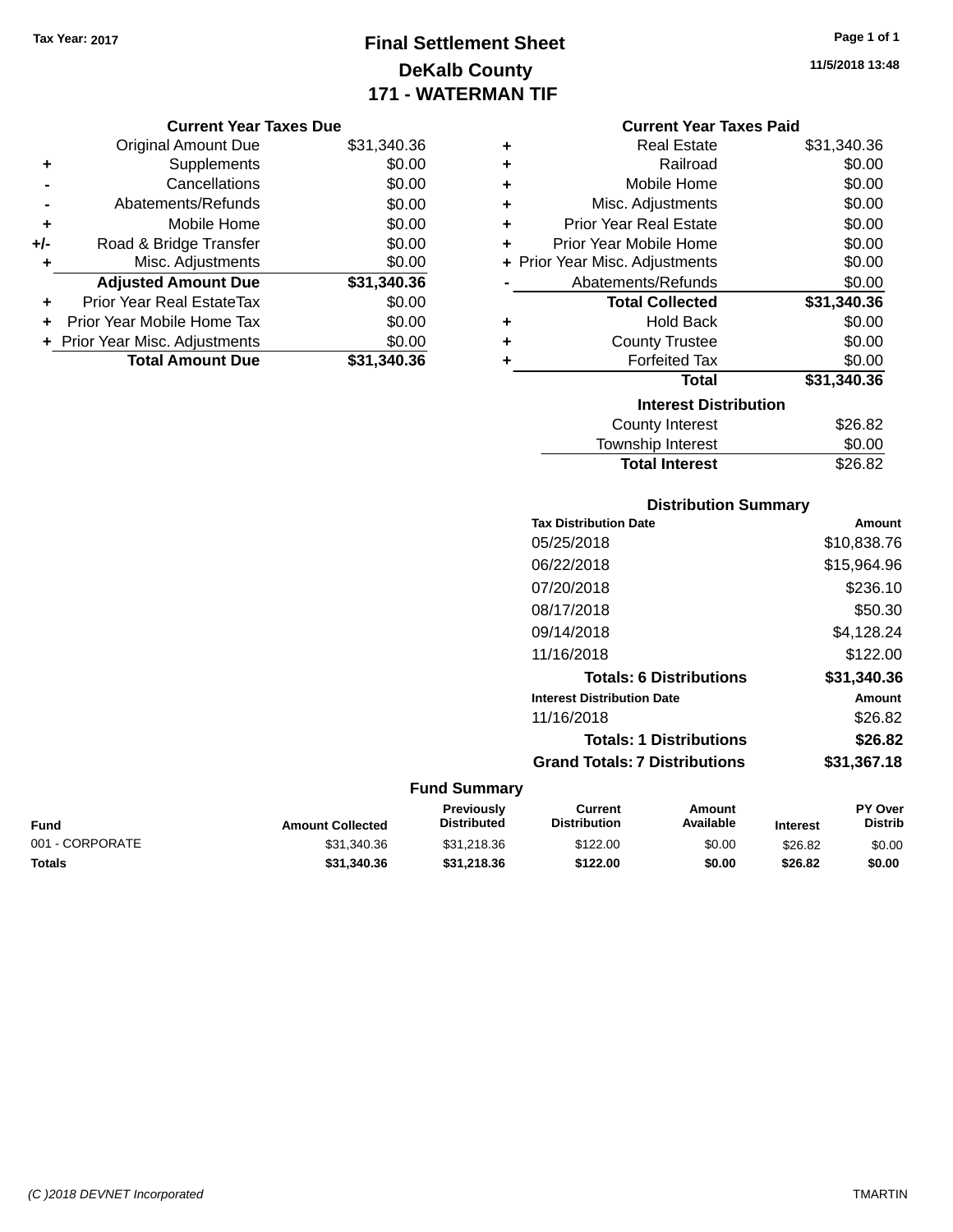**Current Year Taxes Due**

# **Final Settlement Sheet Tax Year: 2017 Page 1 of 1 DeKalb County 172 - MAPLE PARK TIF**

**11/5/2018 13:48**

#### **Current Year Taxes Paid**

|     | <b>Original Amount Due</b>       | \$10,918.80 | ٠ | <b>Real Estate</b>             | \$10,918.80 |
|-----|----------------------------------|-------------|---|--------------------------------|-------------|
|     |                                  |             |   |                                |             |
| ٠   | Supplements                      | \$0.00      | ٠ | Railroad                       | \$0.00      |
|     | Cancellations                    | \$0.00      | ٠ | Mobile Home                    | \$0.00      |
|     | Abatements/Refunds               | \$0.00      | ٠ | Misc. Adjustments              | \$0.00      |
| ٠   | Mobile Home                      | \$0.00      | ٠ | <b>Prior Year Real Estate</b>  | \$0.00      |
| +/- | Road & Bridge Transfer           | \$0.00      | ٠ | Prior Year Mobile Home         | \$0.00      |
|     | Misc. Adjustments                | \$0.00      |   | + Prior Year Misc. Adjustments | \$0.00      |
|     | <b>Adjusted Amount Due</b>       | \$10,918.80 |   | Abatements/Refunds             | \$0.00      |
| ÷.  | <b>Prior Year Real EstateTax</b> | \$0.00      |   | <b>Total Collected</b>         | \$10,918.80 |
|     | Prior Year Mobile Home Tax       | \$0.00      | ٠ | <b>Hold Back</b>               | \$0.00      |
|     | + Prior Year Misc. Adjustments   | \$0.00      | ٠ | <b>County Trustee</b>          | \$0.00      |
|     | <b>Total Amount Due</b>          | \$10,918.80 |   | <b>Forfeited Tax</b>           | \$0.00      |
|     |                                  |             |   | <b>Total</b>                   | \$10,918.80 |
|     |                                  |             |   | <b>Interest Distribution</b>   |             |
|     |                                  |             |   | <b>County Interest</b>         | \$9.34      |
|     |                                  |             |   | Townehin Interest              | ደስ ሰስ       |

|                 |                         |                                         |                                       | <b>County Interest</b>         |                 | \$9.34                    |
|-----------------|-------------------------|-----------------------------------------|---------------------------------------|--------------------------------|-----------------|---------------------------|
|                 |                         |                                         |                                       | Township Interest              |                 | \$0.00                    |
|                 |                         |                                         |                                       | <b>Total Interest</b>          |                 | \$9.34                    |
|                 |                         |                                         |                                       | <b>Distribution Summary</b>    |                 |                           |
|                 |                         |                                         | <b>Tax Distribution Date</b>          |                                |                 | Amount                    |
|                 |                         |                                         | 05/25/2018                            |                                |                 | \$3,893.78                |
|                 |                         |                                         | 06/22/2018                            |                                |                 | \$3,710.72                |
|                 |                         |                                         | 09/14/2018                            |                                |                 | \$3,314.30                |
|                 |                         |                                         |                                       | <b>Totals: 3 Distributions</b> |                 | \$10,918.80               |
|                 |                         |                                         | <b>Interest Distribution Date</b>     |                                |                 | Amount                    |
|                 |                         |                                         | 11/16/2018                            |                                |                 | \$9.34                    |
|                 |                         |                                         |                                       | <b>Totals: 1 Distributions</b> |                 | \$9.34                    |
|                 |                         |                                         | <b>Grand Totals: 4 Distributions</b>  |                                |                 | \$10,928.14               |
|                 |                         | <b>Fund Summary</b>                     |                                       |                                |                 |                           |
| <b>Fund</b>     | <b>Amount Collected</b> | <b>Previously</b><br><b>Distributed</b> | <b>Current</b><br><b>Distribution</b> | <b>Amount</b><br>Available     | <b>Interest</b> | PY Over<br><b>Distrib</b> |
| 001 - CORPORATE | \$10,918.80             | \$10,918.80                             | \$0.00                                | \$0.00                         | \$9.34          | \$0.00                    |

**Totals \$10,918.80 \$10,918.80 \$0.00 \$0.00 \$9.34 \$0.00**

*(C )2018 DEVNET Incorporated* TMARTIN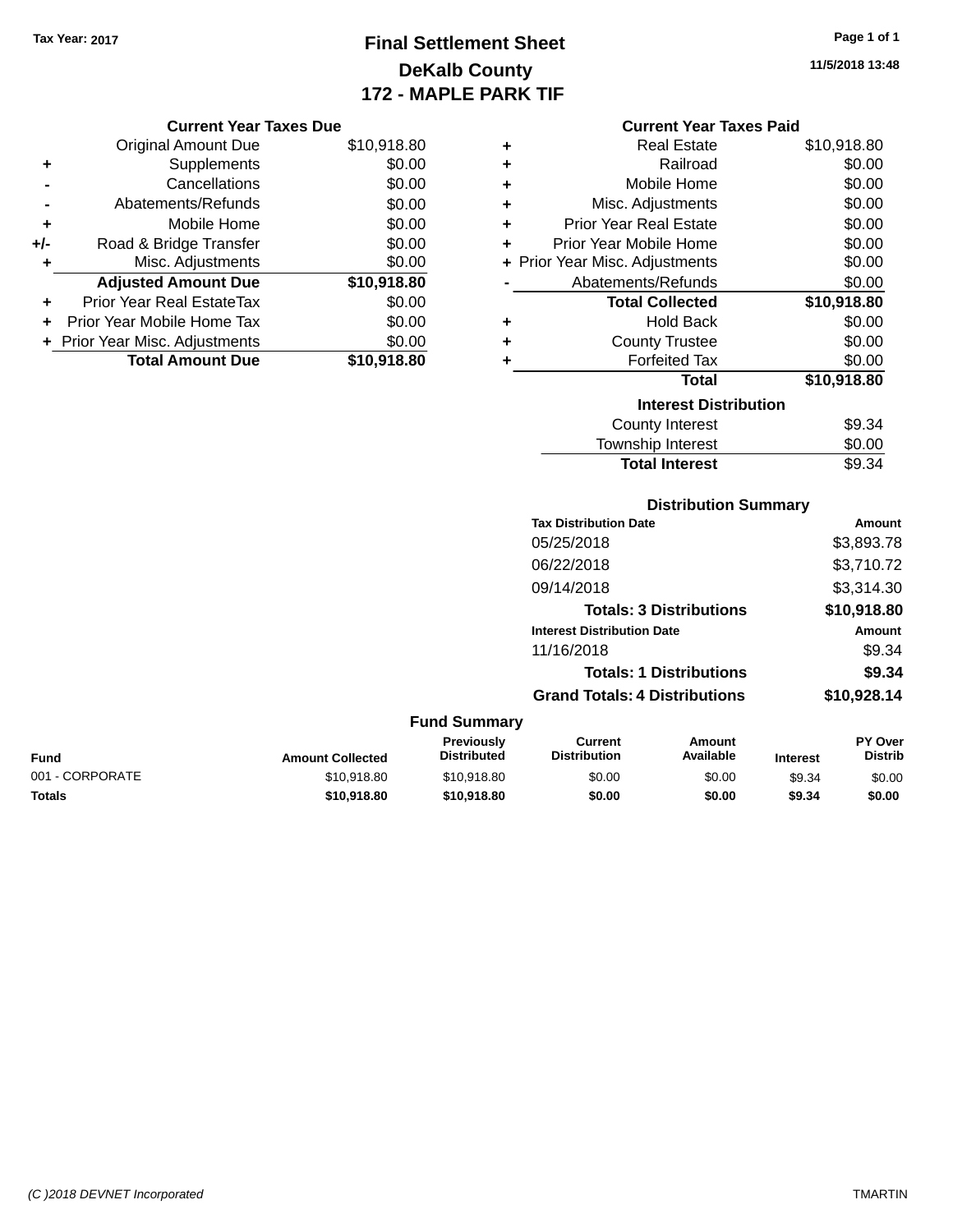# **Final Settlement Sheet Tax Year: 2017 Page 1 of 1 DeKalb County 180 - SYCAMORE TIF**

**11/5/2018 13:48**

#### **Current Year Taxes Due**

|       | <b>Original Amount Due</b>     | \$100,213.44 |
|-------|--------------------------------|--------------|
| ٠     | Supplements                    | \$0.00       |
|       | Cancellations                  | \$0.00       |
|       | Abatements/Refunds             | \$0.00       |
| ٠     | Mobile Home                    | \$0.00       |
| $+/-$ | Road & Bridge Transfer         | \$0.00       |
| ٠     | Misc. Adjustments              | \$0.00       |
|       | <b>Adjusted Amount Due</b>     | \$100,213.44 |
| ٠     | Prior Year Real EstateTax      | \$0.00       |
|       | Prior Year Mobile Home Tax     | \$0.00       |
|       | + Prior Year Misc. Adjustments | \$0.00       |
|       | <b>Total Amount Due</b>        | \$100,213.44 |

#### **Current Year Taxes Paid**

|   | <b>Real Estate</b>             | \$100,213.44 |
|---|--------------------------------|--------------|
| ÷ | Railroad                       | \$0.00       |
| ٠ | Mobile Home                    | \$0.00       |
| ٠ | Misc. Adjustments              | \$0.00       |
| ÷ | <b>Prior Year Real Estate</b>  | \$0.00       |
| ÷ | Prior Year Mobile Home         | \$0.00       |
|   | + Prior Year Misc. Adjustments | \$0.00       |
|   | Abatements/Refunds             | \$0.00       |
|   |                                |              |
|   | <b>Total Collected</b>         | \$100,213.44 |
| ٠ | <b>Hold Back</b>               | \$0.00       |
| ÷ | <b>County Trustee</b>          | \$0.00       |
| ٠ | <b>Forfeited Tax</b>           | \$0.00       |
|   | Total                          | \$100,213.44 |
|   | <b>Interest Distribution</b>   |              |
|   | County Interest                | \$85.75      |

### **Distribution Summary**

Total Interest \$85.75

| <b>Tax Distribution Date</b>         | Amount       |
|--------------------------------------|--------------|
| 05/25/2018                           | \$677.82     |
| 06/22/2018                           | \$52,730.90  |
| 09/14/2018                           | \$46,804.72  |
| <b>Totals: 3 Distributions</b>       | \$100,213.44 |
| <b>Interest Distribution Date</b>    | Amount       |
| 11/16/2018                           | \$85.75      |
| <b>Totals: 1 Distributions</b>       | \$85.75      |
| <b>Grand Totals: 4 Distributions</b> | \$100,299.19 |

#### **Fund Summary Fund Interest Amount Collected Distributed PY Over Distrib Amount Available Current Distribution Previously** 001 - CORPORATE \$100,213.44 \$100,213.44 \$100,213.44 \$0.00 \$0.00 \$85.75 \$0.00 **Totals \$100,213.44 \$100,213.44 \$0.00 \$0.00 \$85.75 \$0.00**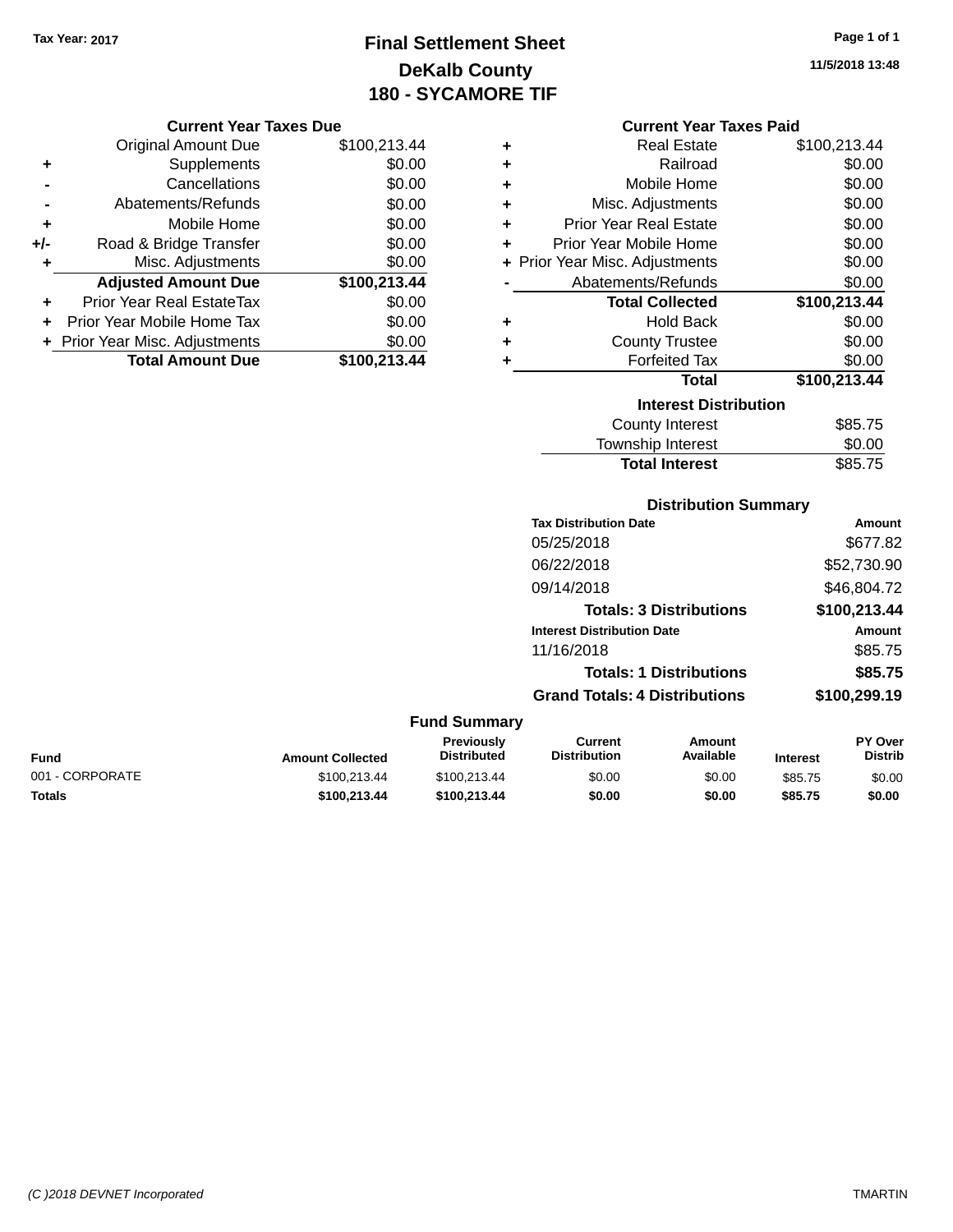# **Final Settlement Sheet Tax Year: 2017 Page 1 of 1 DeKalb County 190 - CORTLAND TIF**

#### **Current Year Taxes Due**

|     | <b>Original Amount Due</b>     | \$67,448.20 |
|-----|--------------------------------|-------------|
| ٠   | Supplements                    | \$0.00      |
|     | Cancellations                  | \$714.22    |
|     | Abatements/Refunds             | \$0.00      |
| ÷   | Mobile Home                    | \$0.00      |
| +/- | Road & Bridge Transfer         | \$0.00      |
| ٠   | Misc. Adjustments              | \$0.00      |
|     | <b>Adjusted Amount Due</b>     | \$66,733.98 |
|     | Prior Year Real EstateTax      | \$0.00      |
|     | Prior Year Mobile Home Tax     | \$0.00      |
|     | + Prior Year Misc. Adjustments | \$0.00      |
|     | <b>Total Amount Due</b>        | \$66,733.98 |
|     |                                |             |

|   | <b>Current Year Taxes Paid</b> |             |
|---|--------------------------------|-------------|
| ٠ | <b>Real Estate</b>             | \$66,733.98 |
| ÷ | Railroad                       | \$0.00      |
| ٠ | Mobile Home                    | \$0.00      |
| ٠ | Misc. Adjustments              | \$0.00      |
| ٠ | <b>Prior Year Real Estate</b>  | \$0.00      |
| ٠ | Prior Year Mobile Home         | \$0.00      |
|   | + Prior Year Misc. Adjustments | \$0.00      |
|   | Abatements/Refunds             | \$0.00      |
|   | <b>Total Collected</b>         | \$66,733.98 |
| ٠ | <b>Hold Back</b>               | \$0.00      |
| ÷ | <b>County Trustee</b>          | \$0.00      |
| ٠ | <b>Forfeited Tax</b>           | \$0.00      |
|   | <b>Total</b>                   | \$66,733.98 |
|   | <b>Interest Distribution</b>   |             |
|   | County Interest                | ፍ57 10      |

| County Interest       | \$57.10 |
|-----------------------|---------|
| Township Interest     | \$0.00  |
| <b>Total Interest</b> | \$57.10 |

### **Distribution Summary**

| 05/25/2018<br>06/22/2018<br>07/20/2018<br>09/14/2018<br>11/16/2018<br><b>Totals: 5 Distributions</b><br><b>Interest Distribution Date</b><br>11/16/2018<br><b>Totals: 1 Distributions</b> | <b>Tax Distribution Date</b>         | Amount      |
|-------------------------------------------------------------------------------------------------------------------------------------------------------------------------------------------|--------------------------------------|-------------|
|                                                                                                                                                                                           |                                      | \$39,484.37 |
|                                                                                                                                                                                           |                                      | \$7,109.25  |
|                                                                                                                                                                                           |                                      | \$2,960.72  |
|                                                                                                                                                                                           |                                      | \$6,885.25  |
|                                                                                                                                                                                           |                                      | \$10,294.39 |
|                                                                                                                                                                                           |                                      | \$66,733.98 |
|                                                                                                                                                                                           |                                      | Amount      |
|                                                                                                                                                                                           |                                      | \$57.10     |
|                                                                                                                                                                                           |                                      | \$57.10     |
|                                                                                                                                                                                           | <b>Grand Totals: 6 Distributions</b> | \$66,791.08 |

#### **Fund Summary**

| Fund            | <b>Amount Collected</b> | Previously<br>Distributed | Current<br><b>Distribution</b> | Amount<br>Available | <b>Interest</b> | <b>PY Over</b><br>Distrib |
|-----------------|-------------------------|---------------------------|--------------------------------|---------------------|-----------------|---------------------------|
| 001 - CORPORATE | \$66,733,98             | \$56.439.59               | \$10.294.39                    | \$0.00              | \$57.10         | \$0.00                    |
| Totals          | \$66,733,98             | \$56.439.59               | \$10.294.39                    | \$0.00              | \$57.10         | \$0.00                    |

### **Miscellaneous Adjustment Detail**

### Year Source **Account Type Account Adjustment Description**

**Totals 1 entries** \$0.00

2016 RE - Real Estate Back Tax Collected \$0.00 RESOURCE BANK TR 1244 REDEMPTION 09-29-254-046 by TBA

**11/5/2018 13:48**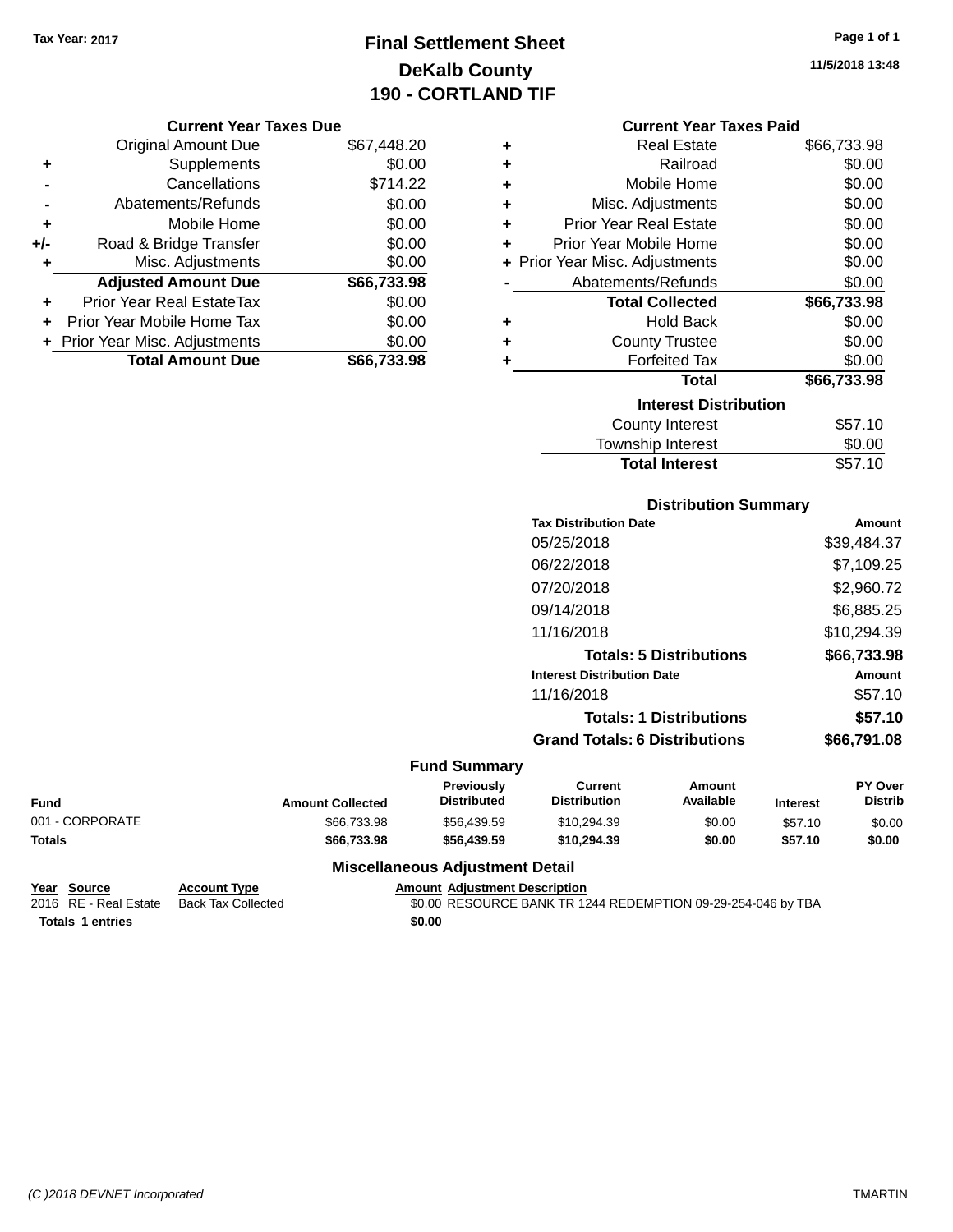# **Final Settlement Sheet Tax Year: 2017 Page 1 of 1 DeKalb County 201 - DEKALB SSA #6**

**11/5/2018 13:48**

#### **Current Year Taxes Due**

|       | <b>Original Amount Due</b>       | \$15,765.57 |
|-------|----------------------------------|-------------|
| ٠     | Supplements                      | \$0.00      |
|       | Cancellations                    | \$25.99     |
|       | Abatements/Refunds               | \$0.00      |
| ÷     | Mobile Home                      | \$0.00      |
| $+/-$ | Road & Bridge Transfer           | \$0.00      |
| ٠     | Misc. Adjustments                | \$0.00      |
|       | <b>Adjusted Amount Due</b>       | \$15,739.58 |
|       | <b>Prior Year Real EstateTax</b> | (\$68.55)   |
|       | Prior Year Mobile Home Tax       | \$0.00      |
|       | + Prior Year Misc. Adjustments   | \$0.00      |
|       | <b>Total Amount Due</b>          | \$15,671.03 |

|   | <b>Current Year Taxes Paid</b> |             |  |  |  |
|---|--------------------------------|-------------|--|--|--|
| ٠ | <b>Real Estate</b>             | \$15,739.58 |  |  |  |
| ÷ | Railroad                       | \$0.00      |  |  |  |
| ÷ | Mobile Home                    | \$0.00      |  |  |  |
| ٠ | Misc. Adjustments              | \$0.00      |  |  |  |
| ٠ | <b>Prior Year Real Estate</b>  | (\$68.55)   |  |  |  |
| ٠ | Prior Year Mobile Home         | \$0.00      |  |  |  |
|   | + Prior Year Misc. Adjustments | \$0.00      |  |  |  |
|   | Abatements/Refunds             | \$0.00      |  |  |  |
|   | <b>Total Collected</b>         | \$15,671.03 |  |  |  |
| ٠ | <b>Hold Back</b>               | \$0.00      |  |  |  |
| ٠ | <b>County Trustee</b>          | \$0.00      |  |  |  |
| ٠ | <b>Forfeited Tax</b>           | \$0.00      |  |  |  |
|   | <b>Total</b>                   | \$15,671.03 |  |  |  |
|   | <b>Interest Distribution</b>   |             |  |  |  |
|   | <b>County Interest</b>         | \$13.41     |  |  |  |
|   | <b>Township Interest</b>       | \$0.00      |  |  |  |
|   | <b>Total Interest</b>          | \$13.41     |  |  |  |

### **Distribution Summary Tax Distribution Date Amount** 05/25/2018 \$1,015.02 06/22/2018 \$5,800.71 07/20/2018 \$517.29 08/17/2018 \$107.77 09/14/2018 \$5,698.06 11/16/2018 \$2,532.18 **Totals: 6 Distributions \$15,671.03 Interest Distribution Date Amount** 11/16/2018 \$13.41 **Totals: 1 Distributions \$13.41 Grand Totals: 7 Distributions \$15,684.44**

| Fund                       | <b>Amount Collected</b> | <b>Previously</b><br><b>Distributed</b> | Current<br><b>Distribution</b> | Amount<br>Available | <b>Interest</b> | <b>PY Over</b><br><b>Distrib</b> |
|----------------------------|-------------------------|-----------------------------------------|--------------------------------|---------------------|-----------------|----------------------------------|
| 023 - SPECIAL SERVICE AREA | \$15,671,03             | \$13.138.85                             | \$2,532.18                     | \$0.00              | \$13.41         | \$0.00                           |
| Totals                     | \$15,671.03             | \$13,138,85                             | \$2,532.18                     | \$0.00              | \$13.41         | \$0.00                           |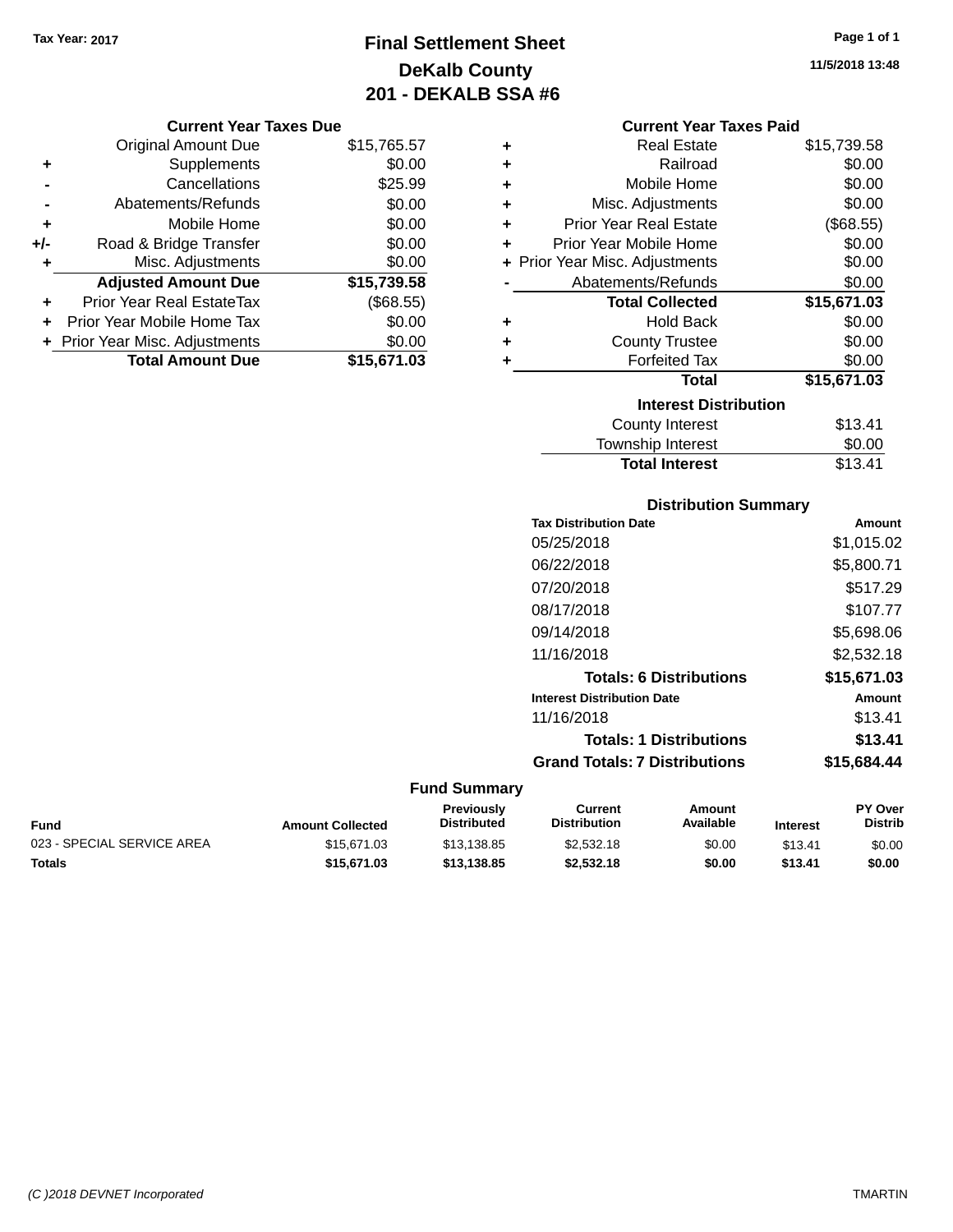**Current Year Taxes Due** Original Amount Due \$60,469.88

**Adjusted Amount Due \$60,424.41**

Total Amount Due \$60,424.41

**+** Supplements \$30.00 **-** Cancellations \$83.90 **-** Abatements/Refunds \$0.00 **+** Mobile Home \$0.00 **+/-** Road & Bridge Transfer \$0.00 **+** Misc. Adjustments \$8.43

**+** Prior Year Real EstateTax \$0.00 **+** Prior Year Mobile Home Tax \$0.00 **+ Prior Year Misc. Adjustments**  $$0.00$ 

# **Final Settlement Sheet Tax Year: 2017 Page 1 of 1 DeKalb County 204 - GENOA RIVER BEND SSA**

**11/5/2018 13:48**

#### **Current Year Taxes Paid**

| ٠ | <b>Real Estate</b>             | \$60,366.65 |
|---|--------------------------------|-------------|
| ٠ | Railroad                       | \$0.00      |
| ٠ | Mobile Home                    | \$0.00      |
| ÷ | Misc. Adjustments              | \$8.43      |
| ÷ | <b>Prior Year Real Estate</b>  | \$0.00      |
| ٠ | Prior Year Mobile Home         | \$0.00      |
|   | + Prior Year Misc. Adjustments | \$0.00      |
|   | Abatements/Refunds             | \$0.00      |
|   | <b>Total Collected</b>         | \$60,375.08 |
| ٠ | <b>Hold Back</b>               | \$0.00      |
| ٠ | <b>County Trustee</b>          | \$49.33     |
| ٠ | <b>Forfeited Tax</b>           | \$0.00      |
|   | <b>Total</b>                   | \$60,424.41 |
|   | <b>Interest Distribution</b>   |             |
|   | County Interest                | \$51.66     |
|   | <b>Township Interest</b>       | \$0.00      |

# **Distribution Summary** Township Interest  $$0.00$ Total Interest \$51.66

| <b>Tax Distribution Date</b>         | Amount        |
|--------------------------------------|---------------|
| 05/25/2018                           | \$3,868.52    |
| 06/22/2018                           | \$27,363.24   |
| 07/20/2018                           | \$479.64      |
| 08/17/2018                           | \$433.38      |
| 09/14/2018                           | \$27,599.00   |
| 11/16/2018                           | \$631.30      |
| <b>Totals: 6 Distributions</b>       | \$60,375.08   |
| <b>Interest Distribution Date</b>    | <b>Amount</b> |
| 11/16/2018                           | \$51.66       |
| <b>Totals: 1 Distributions</b>       | \$51.66       |
| <b>Grand Totals: 7 Distributions</b> | \$60,426.74   |

#### **Fund Summary**

|                            |                         | Previously         | Current             | Amount    |                 | <b>PY Over</b> |
|----------------------------|-------------------------|--------------------|---------------------|-----------|-----------------|----------------|
| <b>Fund</b>                | <b>Amount Collected</b> | <b>Distributed</b> | <b>Distribution</b> | Available | <b>Interest</b> | Distrib        |
| 023 - SPECIAL SERVICE AREA | \$60.375.08             | \$59.743.78        | \$631.30            | \$0.00    | \$51.66         | \$0.00         |
| <b>Totals</b>              | \$60.375.08             | \$59,743,78        | \$631.30            | \$0.00    | \$51.66         | \$0.00         |

### **Miscellaneous Adjustment Detail**

| Year Source           | <b>Account Type</b> |        | <b>Amount Adiustment Description</b>     |
|-----------------------|---------------------|--------|------------------------------------------|
| 2017 RE - Real Estate | Back Tax Collected  |        | \$8.43 TRUSTEE SALE 02-25-227-001 by TBA |
| Totals 1 entries      |                     | \$8.43 |                                          |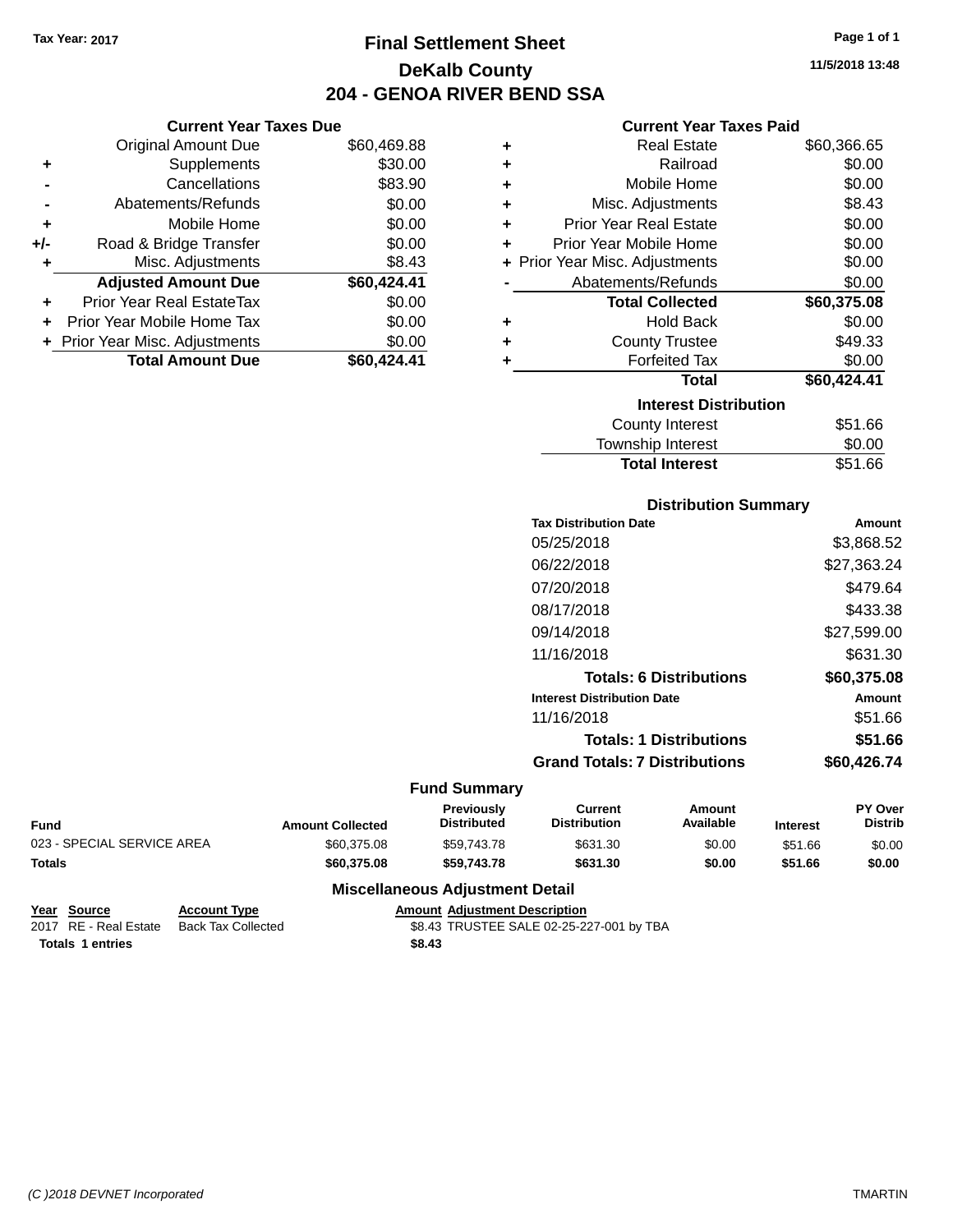# **Final Settlement Sheet Tax Year: 2017 Page 1 of 1 DeKalb County 207 - DERBY ESTATES SSA**

#### **Current Year Taxes Due**

|       | <b>Original Amount Due</b>     | \$6,800.14 |
|-------|--------------------------------|------------|
| ٠     | Supplements                    | \$0.00     |
|       | Cancellations                  | \$14.83    |
|       | Abatements/Refunds             | \$0.00     |
| ÷     | Mobile Home                    | \$0.00     |
| $+/-$ | Road & Bridge Transfer         | \$0.00     |
|       | Misc. Adjustments              | \$0.00     |
|       | <b>Adjusted Amount Due</b>     | \$6,785.31 |
| ÷     | Prior Year Real EstateTax      | \$0.00     |
|       | Prior Year Mobile Home Tax     | \$0.00     |
|       | + Prior Year Misc. Adjustments | \$0.00     |
|       | <b>Total Amount Due</b>        | \$6,785.31 |

#### **Current Year Taxes Paid**

| ٠ | <b>Real Estate</b>             | \$6,785.31 |
|---|--------------------------------|------------|
| ÷ | Railroad                       | \$0.00     |
| ÷ | Mobile Home                    | \$0.00     |
| ÷ | Misc. Adjustments              | \$0.00     |
| ÷ | <b>Prior Year Real Estate</b>  | \$0.00     |
| ٠ | Prior Year Mobile Home         | \$0.00     |
|   | + Prior Year Misc. Adjustments | \$0.00     |
|   | Abatements/Refunds             | \$0.00     |
|   | <b>Total Collected</b>         | \$6,785.31 |
| ٠ | <b>Hold Back</b>               | \$0.00     |
| ٠ | <b>County Trustee</b>          | \$0.00     |
| ٠ | <b>Forfeited Tax</b>           | \$0.00     |
|   | <b>Total</b>                   | \$6,785.31 |
|   | <b>Interest Distribution</b>   |            |
|   | County Interest                | \$5.81     |
|   | <b>Township Interest</b>       | \$0.00     |
|   | <b>Total Interest</b>          | \$5.81     |

### **Distribution Summary Tax Distribution Date Amount** 05/25/2018 \$736.62 06/22/2018 \$2,596.13 07/20/2018 \$88.08 08/17/2018 \$196.68 09/14/2018 \$2,438.86 11/16/2018 \$728.94 **Totals: 6 Distributions \$6,785.31 Interest Distribution Date Amount** 11/16/2018 \$5.81 **Totals: 1 Distributions \$5.81 Grand Totals: 7 Distributions \$6,791.12**

| Fund                       | <b>Amount Collected</b> | Previously<br>Distributed | Current<br><b>Distribution</b> | Amount<br>Available | <b>Interest</b> | <b>PY Over</b><br>Distrib |
|----------------------------|-------------------------|---------------------------|--------------------------------|---------------------|-----------------|---------------------------|
| 023 - SPECIAL SERVICE AREA | \$6.785.31              | \$6,056,37                | \$728.94                       | \$0.00              | \$5.81          | \$0.00                    |
| Totals                     | \$6,785,31              | \$6.056.37                | \$728.94                       | \$0.00              | \$5.81          | \$0.00                    |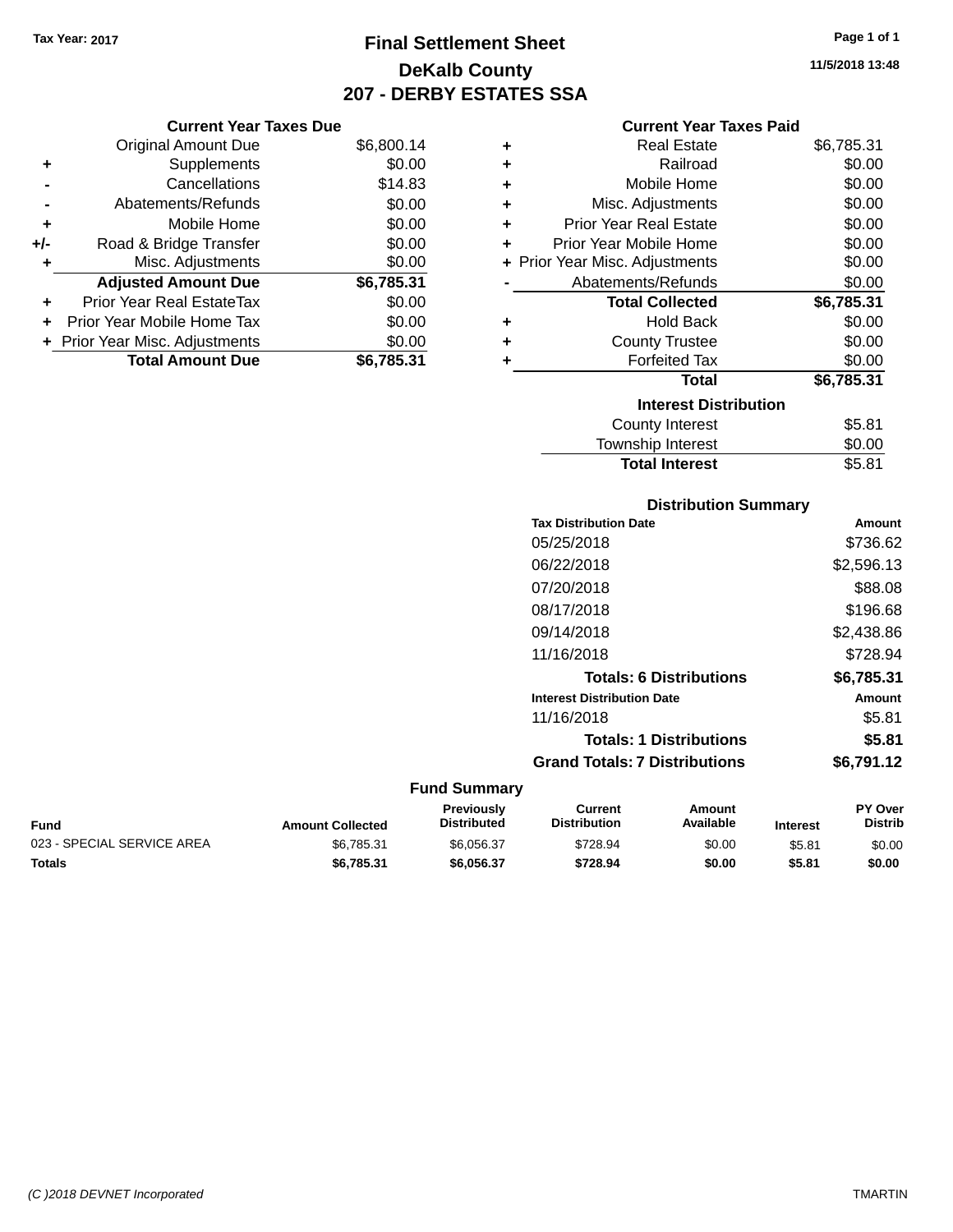# **Final Settlement Sheet Tax Year: 2017 Page 1 of 1 DeKalb County 209 - DEKALB SSA #14**

**11/5/2018 13:48**

#### **Current Year Taxes Paid**

| ٠ | <b>Real Estate</b>             | \$2,500.05 |
|---|--------------------------------|------------|
| ٠ | Railroad                       | \$0.00     |
| ٠ | Mobile Home                    | \$0.00     |
| ٠ | Misc. Adjustments              | \$0.00     |
| ٠ | <b>Prior Year Real Estate</b>  | \$0.00     |
| ٠ | Prior Year Mobile Home         | \$0.00     |
|   | + Prior Year Misc. Adjustments | \$0.00     |
|   | Abatements/Refunds             | \$0.00     |
|   |                                |            |
|   | <b>Total Collected</b>         | \$2,500.05 |
| ٠ | <b>Hold Back</b>               | \$0.00     |
| ٠ | <b>County Trustee</b>          | \$0.00     |
| ٠ | <b>Forfeited Tax</b>           | \$0.00     |
|   | <b>Total</b>                   | \$2,500.05 |
|   | <b>Interest Distribution</b>   |            |
|   | <b>County Interest</b>         | \$2.14     |

**Total Interest** \$2.14

#### **Distribution Summary Tax Distribution Date Amount** 05/25/2018 \$123.41 06/22/2018 \$1,132.72 09/14/2018 \$1,185.63 11/16/2018 \$58.29 **Totals: 4 Distributions \$2,500.05 Interest Distribution Date Amount** 11/16/2018 \$2.14 **Totals: 1 Distributions \$2.14 Grand Totals: 5 Distributions \$2,502.19 Fund Summary Fund Interest Amount Collected Distributed PY Over Distrib Amount Available Current Distribution Previously** 023 - SPECIAL SERVICE AREA  $$2,500.05$   $$2,441.76$   $$58.29$  \$0.00 \$2.14 \$0.00 **Totals \$2,500.05 \$2,441.76 \$58.29 \$0.00 \$2.14 \$0.00**

|     | <b>Current Year Taxes Due</b>    |            |
|-----|----------------------------------|------------|
|     | <b>Original Amount Due</b>       | \$2,500.05 |
| ٠   | Supplements                      | \$0.00     |
|     | Cancellations                    | \$0.00     |
|     | Abatements/Refunds               | \$0.00     |
| ٠   | Mobile Home                      | \$0.00     |
| +/- | Road & Bridge Transfer           | \$0.00     |
| ٠   | Misc. Adjustments                | \$0.00     |
|     | <b>Adjusted Amount Due</b>       | \$2,500.05 |
| ٠   | <b>Prior Year Real EstateTax</b> | \$0.00     |
|     | Prior Year Mobile Home Tax       | \$0.00     |
|     | + Prior Year Misc. Adjustments   | \$0.00     |
|     | <b>Total Amount Due</b>          | \$2,500.05 |
|     |                                  |            |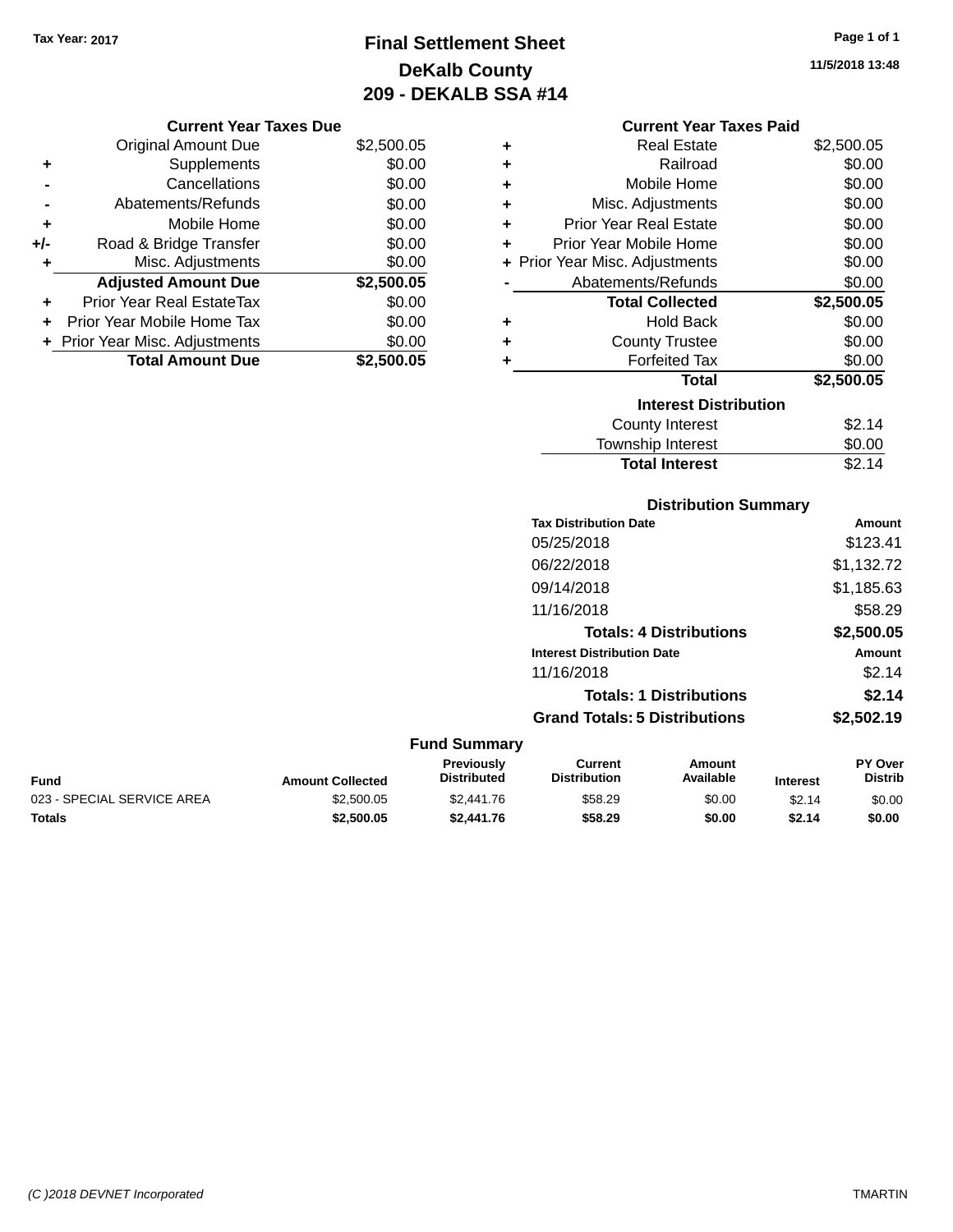# **Final Settlement Sheet Tax Year: 2017 Page 1 of 1 DeKalb County 213 - GENOA OAK CREEK EST SSA#4**

#### **Current Year Taxes Paid**

|     | <b>Current Year Taxes Due</b>  |            |
|-----|--------------------------------|------------|
|     | <b>Original Amount Due</b>     | \$3,145.75 |
| ٠   | Supplements                    | \$0.00     |
|     | Cancellations                  | \$0.00     |
|     | Abatements/Refunds             | \$0.00     |
| ٠   | Mobile Home                    | \$0.00     |
| +/- | Road & Bridge Transfer         | \$0.00     |
| ٠   | Misc. Adjustments              | \$0.00     |
|     | <b>Adjusted Amount Due</b>     | \$3,145.75 |
| ٠   | Prior Year Real EstateTax      | \$0.00     |
| ÷   | Prior Year Mobile Home Tax     | \$0.00     |
|     | + Prior Year Misc. Adjustments | \$0.00     |
|     | <b>Total Amount Due</b>        | \$3,145.75 |

| ٠ | <b>Real Estate</b>             | \$3,145.75 |
|---|--------------------------------|------------|
| ٠ | Railroad                       | \$0.00     |
| ٠ | Mobile Home                    | \$0.00     |
| ٠ | Misc. Adjustments              | \$0.00     |
| ٠ | <b>Prior Year Real Estate</b>  | \$0.00     |
| ٠ | Prior Year Mobile Home         | \$0.00     |
|   | + Prior Year Misc. Adjustments | \$0.00     |
|   | Abatements/Refunds             | \$0.00     |
|   | <b>Total Collected</b>         | \$3,145.75 |
| ٠ | Hold Back                      | \$0.00     |
| ÷ | <b>County Trustee</b>          | \$0.00     |
| ٠ | <b>Forfeited Tax</b>           | \$0.00     |
|   | <b>Total</b>                   | \$3,145.75 |
|   | <b>Interest Distribution</b>   |            |
|   | <b>County Interest</b>         | \$2.69     |
|   | Township Interest              | \$0.00     |
|   | <b>Total Interest</b>          | \$2.69     |

### **Distribution Summary**

| <b>Tax Distribution Date</b>         | Amount     |
|--------------------------------------|------------|
| 05/25/2018                           | \$627.15   |
| 06/22/2018                           | \$1,125.38 |
| 07/20/2018                           | \$151.28   |
| 08/17/2018                           | \$120.75   |
| 09/14/2018                           | \$1,121.19 |
| <b>Totals: 5 Distributions</b>       | \$3,145.75 |
| <b>Interest Distribution Date</b>    | Amount     |
| 11/16/2018                           | \$2.69     |
| <b>Totals: 1 Distributions</b>       | \$2.69     |
| <b>Grand Totals: 6 Distributions</b> | \$3,148.44 |

| Fund                       | <b>Amount Collected</b> | <b>Previously</b><br><b>Distributed</b> | Current<br><b>Distribution</b> | Amount<br>Available | <b>Interest</b> | <b>PY Over</b><br>Distrib |
|----------------------------|-------------------------|-----------------------------------------|--------------------------------|---------------------|-----------------|---------------------------|
| 023 - SPECIAL SERVICE AREA | \$3.145.75              | \$3.145.75                              | \$0.00                         | \$0.00              | \$2.69          | \$0.00                    |
| Totals                     | \$3.145.75              | \$3.145.75                              | \$0.00                         | \$0.00              | \$2.69          | \$0.00                    |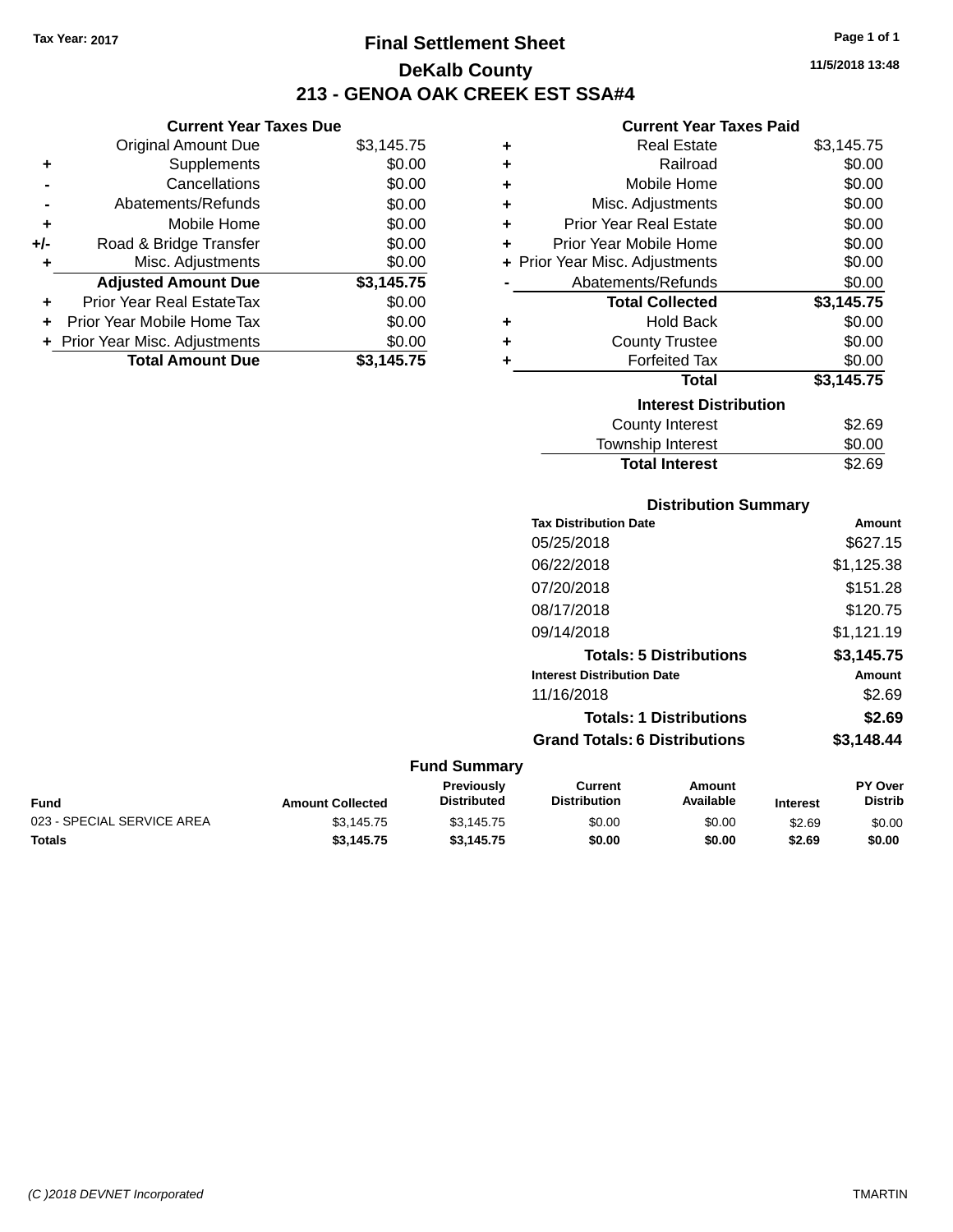# **Final Settlement Sheet Tax Year: 2017 Page 1 of 1 DeKalb County AF-DK #5 - AFTON DEKALB DRAINAGE #5**

**11/5/2018 13:48**

#### **Current Year Taxes Paid**

|     | <b>Current Year Taxes Due</b>  |             |  |  |
|-----|--------------------------------|-------------|--|--|
|     | <b>Original Amount Due</b>     | \$12,061.66 |  |  |
| ٠   | Supplements                    | \$0.00      |  |  |
|     | Cancellations                  | \$0.00      |  |  |
|     | Abatements/Refunds             | \$0.00      |  |  |
| ٠   | Mobile Home                    | \$0.00      |  |  |
| +/- | Road & Bridge Transfer         | \$0.00      |  |  |
| ٠   | Misc. Adjustments              | \$0.00      |  |  |
|     | <b>Adjusted Amount Due</b>     | \$12,061.66 |  |  |
| ٠   | Prior Year Real EstateTax      | \$0.00      |  |  |
| ÷   | Prior Year Mobile Home Tax     | \$0.00      |  |  |
|     | + Prior Year Misc. Adjustments | \$0.00      |  |  |
|     | <b>Total Amount Due</b>        | \$12.061.66 |  |  |

| ٠ | Real Estate                    | \$12,058.36 |
|---|--------------------------------|-------------|
| ÷ | Railroad                       | \$0.00      |
| ٠ | Mobile Home                    | \$0.00      |
| ÷ | Misc. Adjustments              | \$0.00      |
| ٠ | <b>Prior Year Real Estate</b>  | \$0.00      |
| ٠ | Prior Year Mobile Home         | \$0.00      |
|   | + Prior Year Misc. Adjustments | \$0.00      |
|   | Abatements/Refunds             | \$0.00      |
|   | <b>Total Collected</b>         | \$12,058.36 |
| ٠ | Hold Back                      | \$0.00      |
| ٠ | <b>County Trustee</b>          | \$3.30      |
| ٠ | <b>Forfeited Tax</b>           | \$0.00      |
|   | <b>Total</b>                   | \$12,061.66 |
|   | <b>Interest Distribution</b>   |             |
|   | County Interest                | \$0.00      |
|   | <b>Township Interest</b>       | \$0.00      |
|   | <b>Total Interest</b>          | \$0.00      |

|                 |                         |                                         | <b>Distribution Summary</b>          |                                |                 |                           |
|-----------------|-------------------------|-----------------------------------------|--------------------------------------|--------------------------------|-----------------|---------------------------|
|                 |                         |                                         | <b>Tax Distribution Date</b>         |                                |                 | <b>Amount</b>             |
|                 |                         |                                         | 05/25/2018                           |                                |                 | \$3,616.67                |
|                 |                         |                                         | 06/22/2018                           |                                |                 | \$5,511.61                |
|                 |                         |                                         | 07/20/2018                           |                                |                 | \$4.40                    |
|                 |                         |                                         | 08/17/2018                           |                                |                 | \$48.10                   |
|                 |                         |                                         | 09/14/2018                           |                                |                 | \$2,236.37                |
|                 |                         |                                         | 11/16/2018                           |                                |                 | \$641.21                  |
|                 |                         |                                         |                                      | <b>Totals: 6 Distributions</b> |                 | \$12,058.36               |
|                 |                         |                                         | <b>Grand Totals: 6 Distributions</b> |                                |                 | \$12,058.36               |
|                 |                         | <b>Fund Summary</b>                     |                                      |                                |                 |                           |
| <b>Fund</b>     | <b>Amount Collected</b> | <b>Previously</b><br><b>Distributed</b> | Current<br><b>Distribution</b>       | <b>Amount</b><br>Available     | <b>Interest</b> | PY Over<br><b>Distrib</b> |
| 001 - CORPORATE | \$12,058.36             | \$11,417.15                             | \$641.21                             | \$0.00                         | \$0.00          | \$0.00                    |

**Totals \$12,058.36 \$11,417.15 \$641.21 \$0.00 \$0.00 \$0.00**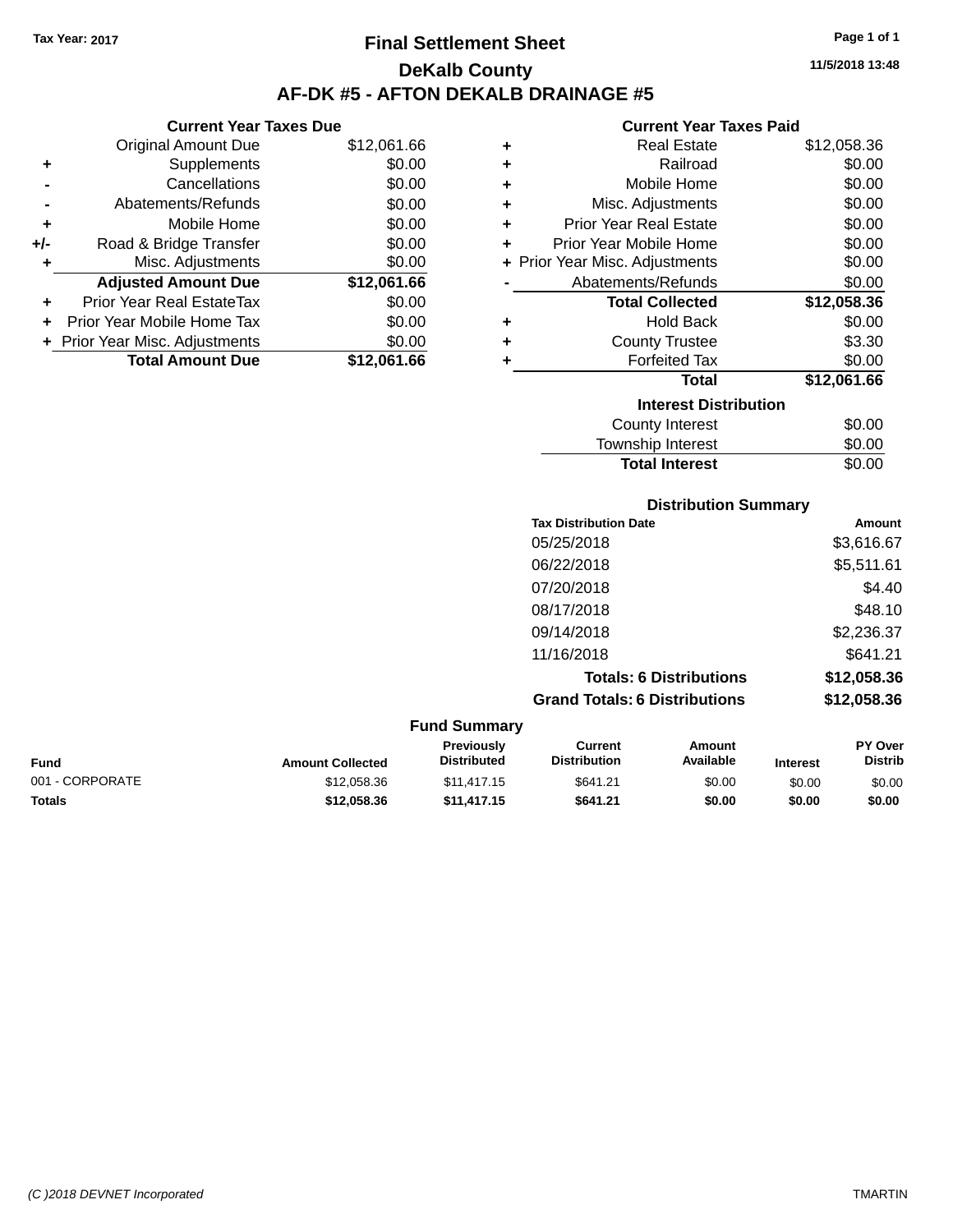**Current Year Taxes Due** Original Amount Due \$8,830.34

**Adjusted Amount Due \$8,830.34**

**Total Amount Due \$8,830.34**

**+** Supplements \$3.64 **-** Cancellations \$3.64 **-** Abatements/Refunds \$0.00 **+** Mobile Home \$0.00 **+/-** Road & Bridge Transfer \$0.00 **+** Misc. Adjustments \$0.00

**+** Prior Year Real EstateTax \$0.00 **+** Prior Year Mobile Home Tax \$0.00 **+ Prior Year Misc. Adjustments**  $$0.00$ 

# **Final Settlement Sheet Tax Year: 2017 Page 1 of 1 DeKalb County AF-MI #4 - AF/ MI/ DK DRAINAGE #4**

**11/5/2018 13:48**

#### **Current Year Taxes Paid**

**Total Interest** \$0.00

| ٠ | <b>Real Estate</b>             | \$8,830.34 |
|---|--------------------------------|------------|
| ٠ | Railroad                       | \$0.00     |
| ٠ | Mobile Home                    | \$0.00     |
| ٠ | Misc. Adjustments              | \$0.00     |
| ٠ | <b>Prior Year Real Estate</b>  | \$0.00     |
| ÷ | Prior Year Mobile Home         | \$0.00     |
|   | + Prior Year Misc. Adjustments | \$0.00     |
|   | Abatements/Refunds             | \$0.00     |
|   | <b>Total Collected</b>         | \$8,830.34 |
| ٠ | <b>Hold Back</b>               | \$0.00     |
| ٠ | <b>County Trustee</b>          | \$0.00     |
| ٠ | <b>Forfeited Tax</b>           | \$0.00     |
|   | <b>Total</b>                   | \$8,830.34 |
|   | <b>Interest Distribution</b>   |            |
|   | County Interest                | \$0.00     |
|   | <b>Township Interest</b>       | \$0.00     |

|                 |                         | <b>Distribution Summary</b>      |                                       |                                |                 |                           |
|-----------------|-------------------------|----------------------------------|---------------------------------------|--------------------------------|-----------------|---------------------------|
|                 |                         |                                  | <b>Tax Distribution Date</b>          |                                |                 | Amount                    |
|                 |                         |                                  | 05/25/2018                            |                                |                 | \$1,679.43                |
|                 |                         |                                  | 06/22/2018                            |                                |                 | \$4,283.51                |
|                 |                         |                                  | 07/20/2018                            |                                |                 | \$57.92                   |
|                 |                         |                                  | 08/17/2018                            |                                |                 | \$55.41                   |
|                 |                         |                                  | 09/14/2018                            |                                |                 | \$2,569.03                |
|                 |                         |                                  | 11/16/2018                            |                                |                 | \$185.04                  |
|                 |                         |                                  |                                       | <b>Totals: 6 Distributions</b> |                 | \$8,830.34                |
|                 |                         |                                  | <b>Grand Totals: 6 Distributions</b>  |                                |                 | \$8,830.34                |
|                 |                         | <b>Fund Summary</b>              |                                       |                                |                 |                           |
| <b>Fund</b>     | <b>Amount Collected</b> | Previously<br><b>Distributed</b> | <b>Current</b><br><b>Distribution</b> | <b>Amount</b><br>Available     | <b>Interest</b> | PY Over<br><b>Distrib</b> |
| 001 - CORPORATE | \$8,830.34              | \$8,645.30                       | \$185.04                              | \$0.00                         | \$0.00          | \$0.00                    |

**Totals \$8,830.34 \$8,645.30 \$185.04 \$0.00 \$0.00 \$0.00**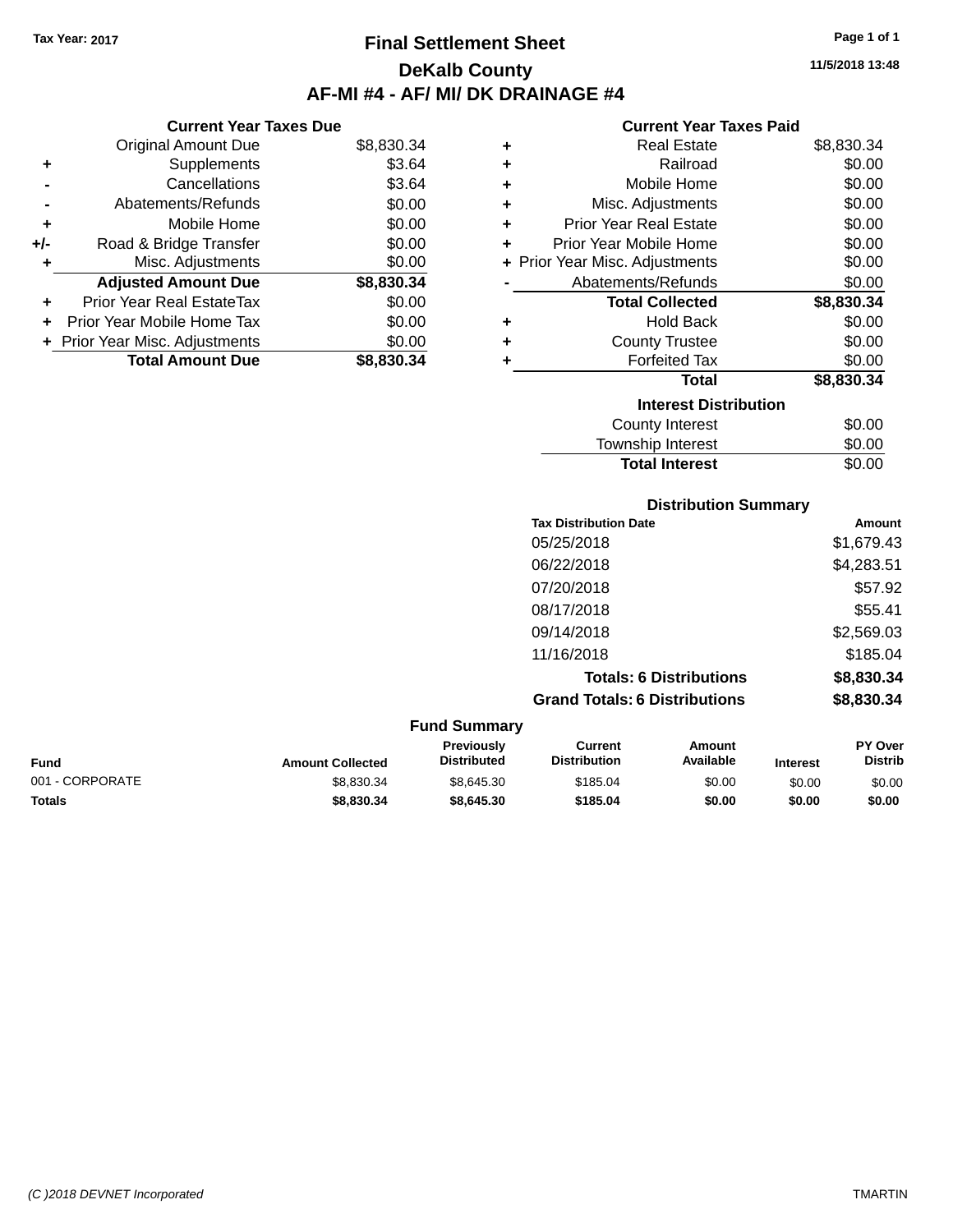# **Final Settlement Sheet Tax Year: 2017 Page 1 of 1 DeKalb County CL-SH #7 - CLINTON/SHABBONA DRN #7**

#### **Current Year Taxes Due**

|       | <b>Original Amount Due</b>     | \$2,286.34 |
|-------|--------------------------------|------------|
| ٠     | Supplements                    | \$3.84     |
|       | Cancellations                  | \$3.84     |
|       | Abatements/Refunds             | \$0.00     |
| ٠     | Mobile Home                    | \$0.00     |
| $+/-$ | Road & Bridge Transfer         | \$0.00     |
|       | Misc. Adjustments              | \$0.00     |
|       | <b>Adjusted Amount Due</b>     | \$2,286.34 |
| ÷     | Prior Year Real EstateTax      | \$0.00     |
|       | Prior Year Mobile Home Tax     | \$0.00     |
|       | + Prior Year Misc. Adjustments | \$0.00     |
|       | <b>Total Amount Due</b>        | \$2,286.34 |

#### **Current Year Taxes Paid**

| ٠ | Real Estate                    | \$2,286.34 |
|---|--------------------------------|------------|
| ÷ | Railroad                       | \$0.00     |
| ٠ | Mobile Home                    | \$0.00     |
| ٠ | Misc. Adjustments              | \$0.00     |
| ÷ | Prior Year Real Estate         | \$0.00     |
| ÷ | Prior Year Mobile Home         | \$0.00     |
|   | + Prior Year Misc. Adjustments | \$0.00     |
|   | Abatements/Refunds             | \$0.00     |
|   | <b>Total Collected</b>         | \$2,286.34 |
| ٠ | Hold Back                      | \$0.00     |
| ٠ | <b>County Trustee</b>          | \$0.00     |
| ٠ | <b>Forfeited Tax</b>           | \$0.00     |
|   | Total                          | \$2,286.34 |
|   | <b>Interest Distribution</b>   |            |
|   | County Interest                | \$0.00     |
|   | <b>Township Interest</b>       | \$0.00     |
|   | <b>Total Interest</b>          | \$0.00     |

#### **Distribution Summary**

| <b>Tax Distribution Date</b>         | Amount     |
|--------------------------------------|------------|
| 05/25/2018                           | \$428.36   |
| 06/22/2018                           | \$986.44   |
| 08/17/2018                           | \$43.09    |
| 09/14/2018                           | \$828.45   |
| <b>Totals: 4 Distributions</b>       | \$2,286.34 |
| <b>Grand Totals: 4 Distributions</b> | \$2,286.34 |

#### **Fund Summary Fund Interest Amount Collected Distributed PY Over Distrib Amount Available Current Distribution Previously** 001 - CORPORATE \$2,286.34 \$2,286.34 \$0.00 \$0.00 \$0.00 \$0.00 **Totals \$2,286.34 \$2,286.34 \$0.00 \$0.00 \$0.00 \$0.00**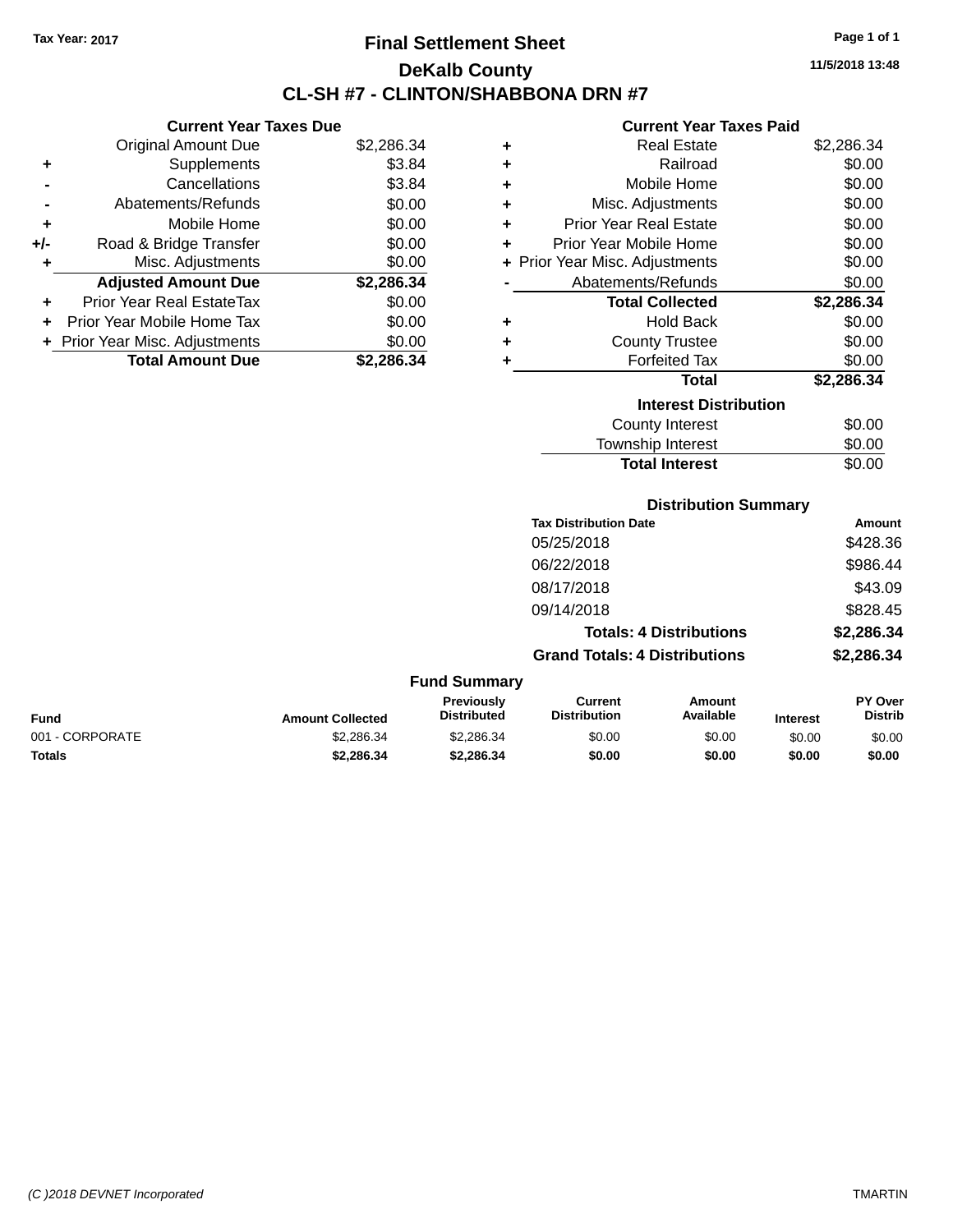**Current Year Taxes Due** Original Amount Due \$24,045.62

**Adjusted Amount Due \$24,045.62**

**Total Amount Due \$24,045.62**

**+** Supplements \$188.32 **-** Cancellations \$188.32 **-** Abatements/Refunds \$0.00 **+** Mobile Home \$0.00 **+/-** Road & Bridge Transfer \$0.00 **+** Misc. Adjustments \$0.00

**+** Prior Year Real EstateTax \$0.00 **+** Prior Year Mobile Home Tax \$0.00 **+ Prior Year Misc. Adjustments**  $$0.00$ 

# **Final Settlement Sheet Tax Year: 2017 Page 1 of 1 DeKalb County COON #1 - COON CREEK DRAINAGE #1**

**11/5/2018 13:48**

#### **Current Year Taxes Paid**

| ٠ | <b>Real Estate</b>             | \$24,035.62 |
|---|--------------------------------|-------------|
| ٠ | Railroad                       | \$0.00      |
| ÷ | Mobile Home                    | \$0.00      |
| ÷ | Misc. Adjustments              | \$0.00      |
| ٠ | <b>Prior Year Real Estate</b>  | \$0.00      |
| ÷ | Prior Year Mobile Home         | \$0.00      |
|   | + Prior Year Misc. Adjustments | \$0.00      |
|   | Abatements/Refunds             | \$0.00      |
|   | <b>Total Collected</b>         | \$24,035.62 |
| ٠ | Hold Back                      | \$0.00      |
| ٠ | <b>County Trustee</b>          | \$0.00      |
|   |                                |             |
| ٠ | <b>Forfeited Tax</b>           | \$10.00     |
|   | <b>Total</b>                   | \$24,045.62 |
|   | <b>Interest Distribution</b>   |             |
|   | <b>County Interest</b>         | \$0.00      |

**Total Interest** \$0.00

|                 |                         |                                  |                                       | <b>Distribution Summary</b>    |                 |                                  |  |
|-----------------|-------------------------|----------------------------------|---------------------------------------|--------------------------------|-----------------|----------------------------------|--|
|                 |                         |                                  | <b>Tax Distribution Date</b>          |                                |                 | Amount                           |  |
|                 |                         |                                  | 05/25/2018                            |                                |                 | \$4,698.60                       |  |
|                 |                         |                                  | 06/22/2018                            |                                |                 | \$10,418.31                      |  |
|                 |                         |                                  | 07/20/2018                            |                                |                 | \$158.28                         |  |
|                 |                         |                                  | 08/17/2018                            |                                |                 | \$560.60                         |  |
|                 |                         |                                  | 09/14/2018                            |                                |                 | \$7,866.09                       |  |
|                 |                         |                                  | 11/16/2018                            |                                |                 | \$333.74                         |  |
|                 |                         |                                  |                                       | <b>Totals: 6 Distributions</b> |                 | \$24,035.62                      |  |
|                 |                         |                                  | <b>Grand Totals: 6 Distributions</b>  |                                |                 | \$24,035.62                      |  |
|                 |                         | <b>Fund Summary</b>              |                                       |                                |                 |                                  |  |
| <b>Fund</b>     | <b>Amount Collected</b> | Previously<br><b>Distributed</b> | <b>Current</b><br><b>Distribution</b> | Amount<br>Available            | <b>Interest</b> | <b>PY Over</b><br><b>Distrib</b> |  |
| 001 - CORPORATE | \$24,035.62             | \$23,701.88                      | \$333.74                              | \$0.00                         | \$0.00          | \$0.00                           |  |

**Totals \$24,035.62 \$23,701.88 \$333.74 \$0.00 \$0.00 \$0.00**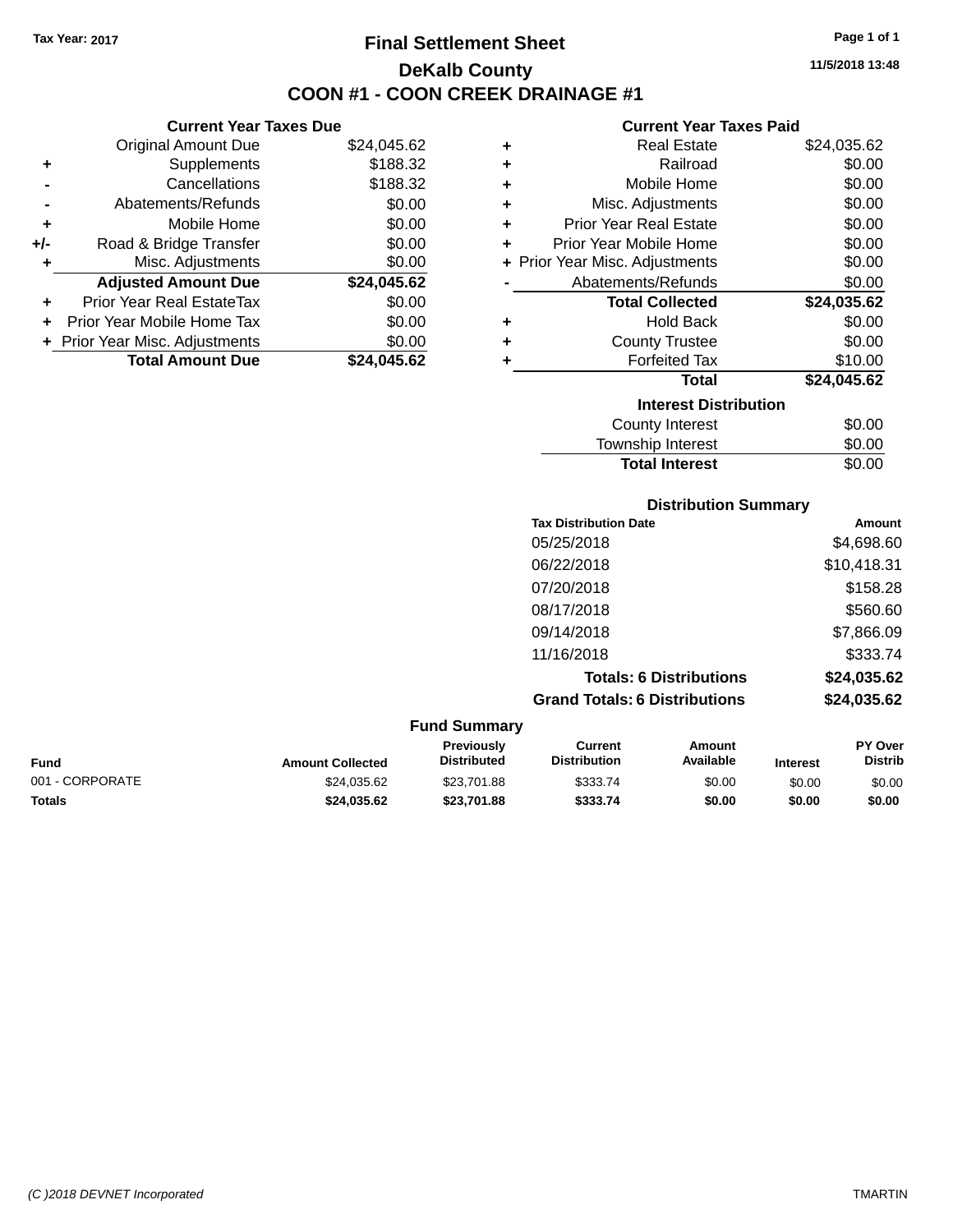## **Final Settlement Sheet Tax Year: 2017 Page 1 of 1 DeKalb County CO-PI #15 - CORTLAND PIERCE DRAINAGE**

**11/5/2018 13:48**

|     | <b>Current Year Taxes Due</b> |        |
|-----|-------------------------------|--------|
|     | <b>Original Amount Due</b>    | \$0.00 |
| ٠   | Supplements                   | \$0.00 |
|     | Cancellations                 | \$0.00 |
|     | Abatements/Refunds            | \$0.00 |
| ٠   | Mobile Home                   | \$0.00 |
| +/- | Road & Bridge Transfer        | \$0.00 |
| ٠   | Misc. Adjustments             | \$0.00 |
|     | <b>Adjusted Amount Due</b>    | \$0.00 |
| ٠   | Prior Year Real EstateTax     | \$0.00 |
|     | Prior Year Mobile Home Tax    | \$0.00 |
|     | Prior Year Misc. Adjustments  | \$0.00 |
|     | <b>Total Amount Due</b>       | \$0.00 |
|     |                               |        |

|   | <b>Current Year Taxes Paid</b> |        |
|---|--------------------------------|--------|
| ٠ | Real Estate                    | \$0.00 |
| ٠ | Railroad                       | \$0.00 |
| ٠ | Mobile Home                    | \$0.00 |
| ٠ | Misc. Adjustments              | \$0.00 |
| ٠ | <b>Prior Year Real Estate</b>  | \$0.00 |
| ÷ | Prior Year Mobile Home         | \$0.00 |
|   | + Prior Year Misc. Adjustments | \$0.00 |
|   | Abatements/Refunds             | \$0.00 |
|   | <b>Total Collected</b>         | \$0.00 |
| ٠ | Hold Back                      | \$0.00 |
| ÷ | <b>County Trustee</b>          | \$0.00 |
| ٠ | <b>Forfeited Tax</b>           | \$0.00 |
|   | Total                          | \$0.00 |
|   | Interest Distribution          |        |
|   | County Interest                | \$0.00 |
|   | <b>Township Interest</b>       | \$0.00 |

Total Interest \$0.00

| <b>Fund Summary</b> |                         |                                         |                                |                            |                 |                                  |
|---------------------|-------------------------|-----------------------------------------|--------------------------------|----------------------------|-----------------|----------------------------------|
| <b>Fund</b>         | <b>Amount Collected</b> | <b>Previously</b><br><b>Distributed</b> | Current<br><b>Distribution</b> | <b>Amount</b><br>Available | <b>Interest</b> | <b>PY Over</b><br><b>Distrib</b> |
| 001 - CORPORATE     | \$0.00                  | \$0.00                                  | \$0.00                         | \$0.00                     | \$0.00          | \$0.00                           |
| <b>Totals</b>       | \$0.00                  | \$0.00                                  | \$0.00                         | \$0.00                     | \$0.00          | \$0.00                           |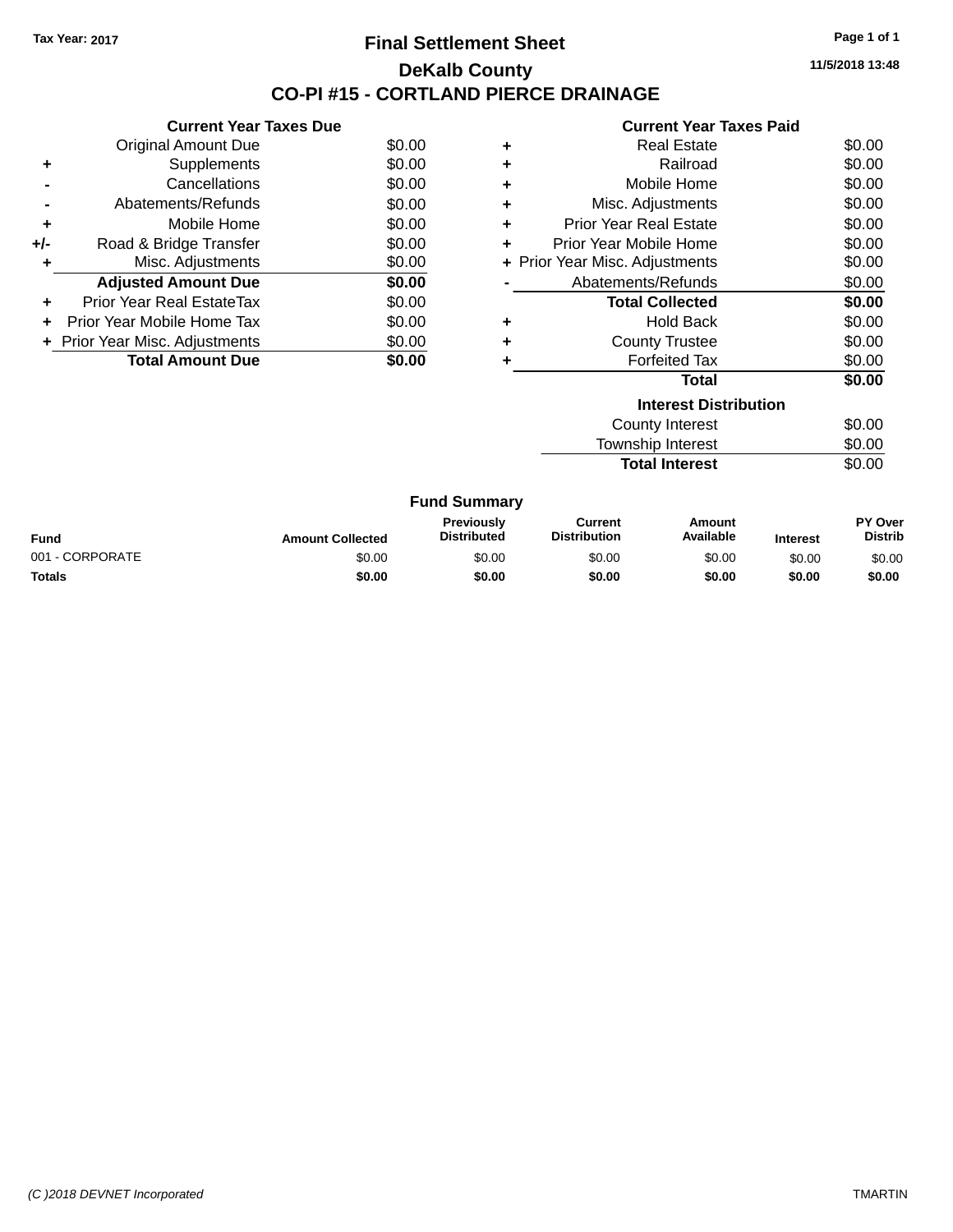# **Final Settlement Sheet Tax Year: 2017 Page 1 of 1 DeKalb County CO-SBA#5 - CORTLAND SBA #5**

**11/5/2018 13:48**

| <b>Current Year Taxes Paid</b> |  |  |  |
|--------------------------------|--|--|--|
|--------------------------------|--|--|--|

|     | <b>Current Year Taxes Due</b>  |        |
|-----|--------------------------------|--------|
|     | <b>Original Amount Due</b>     | \$0.00 |
| ٠   | Supplements                    | \$0.00 |
|     | Cancellations                  | \$0.00 |
|     | Abatements/Refunds             | \$0.00 |
| ٠   | Mobile Home                    | \$0.00 |
| +/- | Road & Bridge Transfer         | \$0.00 |
| ٠   | Misc. Adjustments              |        |
|     | <b>Adjusted Amount Due</b>     | \$0.00 |
| ÷   | Prior Year Real EstateTax      | \$0.00 |
| ÷   | Prior Year Mobile Home Tax     | \$0.00 |
|     | + Prior Year Misc. Adjustments | \$0.00 |
|     | <b>Total Amount Due</b>        | \$0.00 |

| ٠ | <b>Real Estate</b>             | \$0.00 |
|---|--------------------------------|--------|
| ٠ | Railroad                       | \$0.00 |
| ٠ | Mobile Home                    | \$0.00 |
| ٠ | Misc. Adjustments              | \$0.00 |
| ٠ | Prior Year Real Estate         | \$0.00 |
| ٠ | Prior Year Mobile Home         | \$0.00 |
|   | + Prior Year Misc. Adjustments | \$0.00 |
|   | Abatements/Refunds             | \$0.00 |
|   | <b>Total Collected</b>         | \$0.00 |
| ٠ | Hold Back                      | \$0.00 |
| ٠ | <b>County Trustee</b>          | \$0.00 |
| ÷ | <b>Forfeited Tax</b>           | \$0.00 |
|   | Total                          | \$0.00 |
|   | <b>Interest Distribution</b>   |        |
|   | <b>County Interest</b>         | \$0.00 |
|   | <b>Township Interest</b>       | \$0.00 |
|   | <b>Total Interest</b>          | \$0.00 |

|                            |                         | <b>Fund Summary</b>                     |                                |                     |                 |                                  |
|----------------------------|-------------------------|-----------------------------------------|--------------------------------|---------------------|-----------------|----------------------------------|
| Fund                       | <b>Amount Collected</b> | <b>Previously</b><br><b>Distributed</b> | Current<br><b>Distribution</b> | Amount<br>Available | <b>Interest</b> | <b>PY Over</b><br><b>Distrib</b> |
| 023 - SPECIAL SERVICE AREA | \$0.00                  | \$0.00                                  | \$0.00                         | \$0.00              | \$0.00          | \$0.00                           |
| <b>Totals</b>              | \$0.00                  | \$0.00                                  | \$0.00                         | \$0.00              | \$0.00          | \$0.00                           |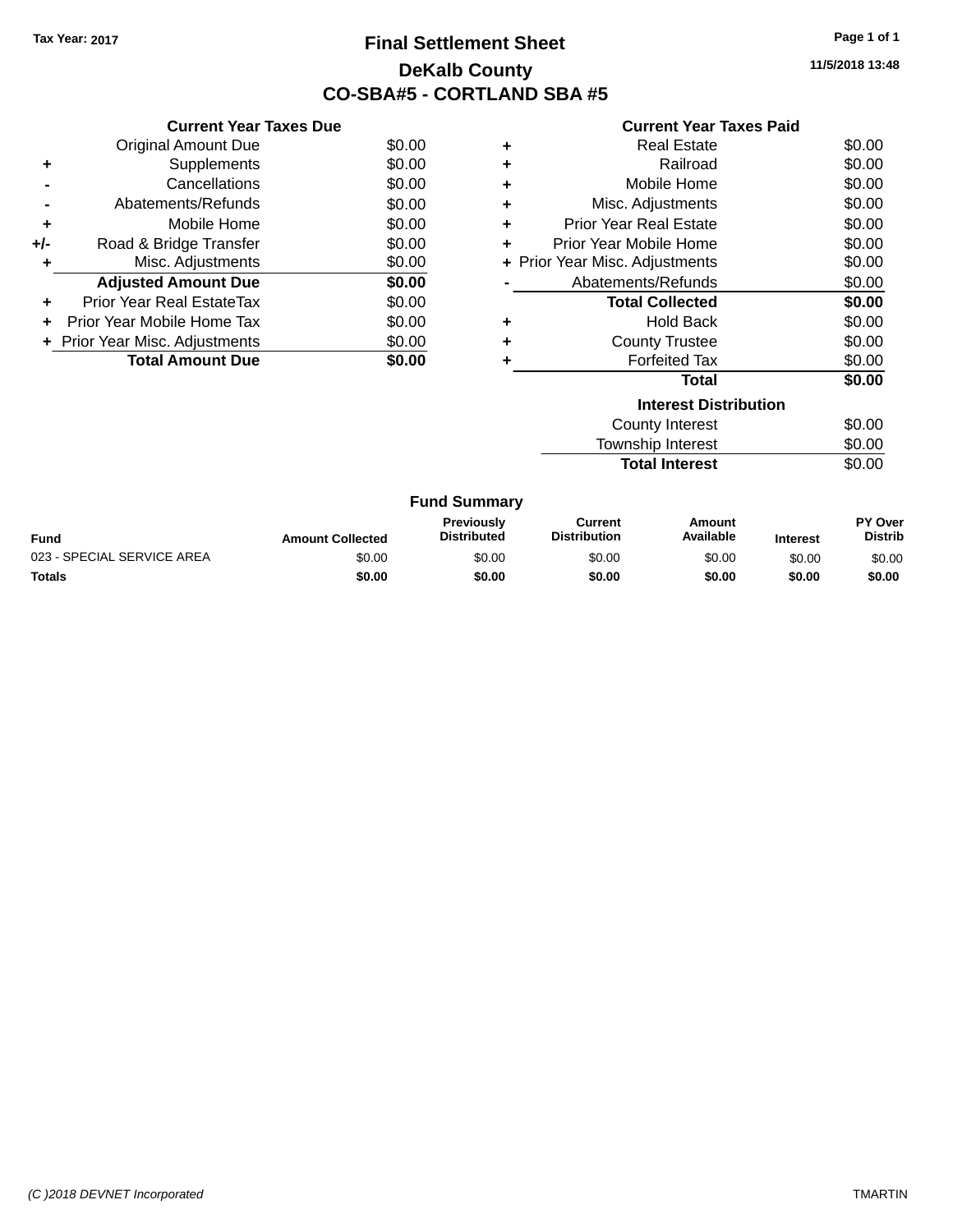# **Final Settlement Sheet Tax Year: 2017 Page 1 of 1 DeKalb County CO-SBA#6 - CORTLAND SBA #6**

**11/5/2018 13:48**

|     | <b>Current Year Taxes Due</b>  |        |
|-----|--------------------------------|--------|
|     | <b>Original Amount Due</b>     | \$0.00 |
| ٠   | Supplements                    | \$0.00 |
|     | Cancellations                  | \$0.00 |
|     | Abatements/Refunds             | \$0.00 |
| ٠   | Mobile Home                    | \$0.00 |
| +/- | Road & Bridge Transfer         | \$0.00 |
| ٠   | Misc. Adjustments              | \$0.00 |
|     | <b>Adjusted Amount Due</b>     | \$0.00 |
| ٠   | Prior Year Real EstateTax      | \$0.00 |
|     | Prior Year Mobile Home Tax     | \$0.00 |
|     | + Prior Year Misc. Adjustments | \$0.00 |
|     | <b>Total Amount Due</b>        | \$0.00 |
|     |                                |        |

|    | <b>Current Year Taxes Paid</b> |        |
|----|--------------------------------|--------|
| ÷. | <b>Real Estate</b>             | \$0.00 |
| ÷. | Railroad                       | \$0.00 |
| ÷. | Mobile Home                    | \$0.00 |
| ÷. | Misc. Adjustments              | \$0.00 |
| ÷. | <b>Prior Year Real Estate</b>  | \$0.00 |
| ÷  | Prior Year Mobile Home         | \$0.00 |
|    | + Prior Year Misc. Adjustments | \$0.00 |
|    | Abatements/Refunds             | \$0.00 |
|    | <b>Total Collected</b>         | ደበ በበ  |

|   | Total                                     | \$0.00 |
|---|-------------------------------------------|--------|
| ÷ | <b>Forfeited Tax</b>                      | \$0.00 |
| ÷ | <b>County Trustee</b>                     | \$0.00 |
| ٠ | <b>Hold Back</b>                          | \$0.00 |
|   | וטנמו טטוו <del>כ</del> טנ <del>כ</del> ע | vv.vv  |

| <b>Interest Distribution</b> |        |
|------------------------------|--------|
| County Interest              | \$0.00 |
| Township Interest            | \$0.00 |
| <b>Total Interest</b>        | \$0.00 |

|  | <b>Fund Summary</b> |
|--|---------------------|
|--|---------------------|

| <b>Fund</b>                | <b>Amount Collected</b> | <b>Previously</b><br><b>Distributed</b> | Current<br><b>Distribution</b> | Amount<br><b>Available</b> | <b>Interest</b> | <b>PY Over</b><br>Distrib |
|----------------------------|-------------------------|-----------------------------------------|--------------------------------|----------------------------|-----------------|---------------------------|
| 023 - SPECIAL SERVICE AREA | \$0.00                  | \$0.00                                  | \$0.00                         | \$0.00                     | \$0.00          | \$0.00                    |
| <b>Totals</b>              | \$0.00                  | \$0.00                                  | \$0.00                         | \$0.00                     | \$0.00          | \$0.00                    |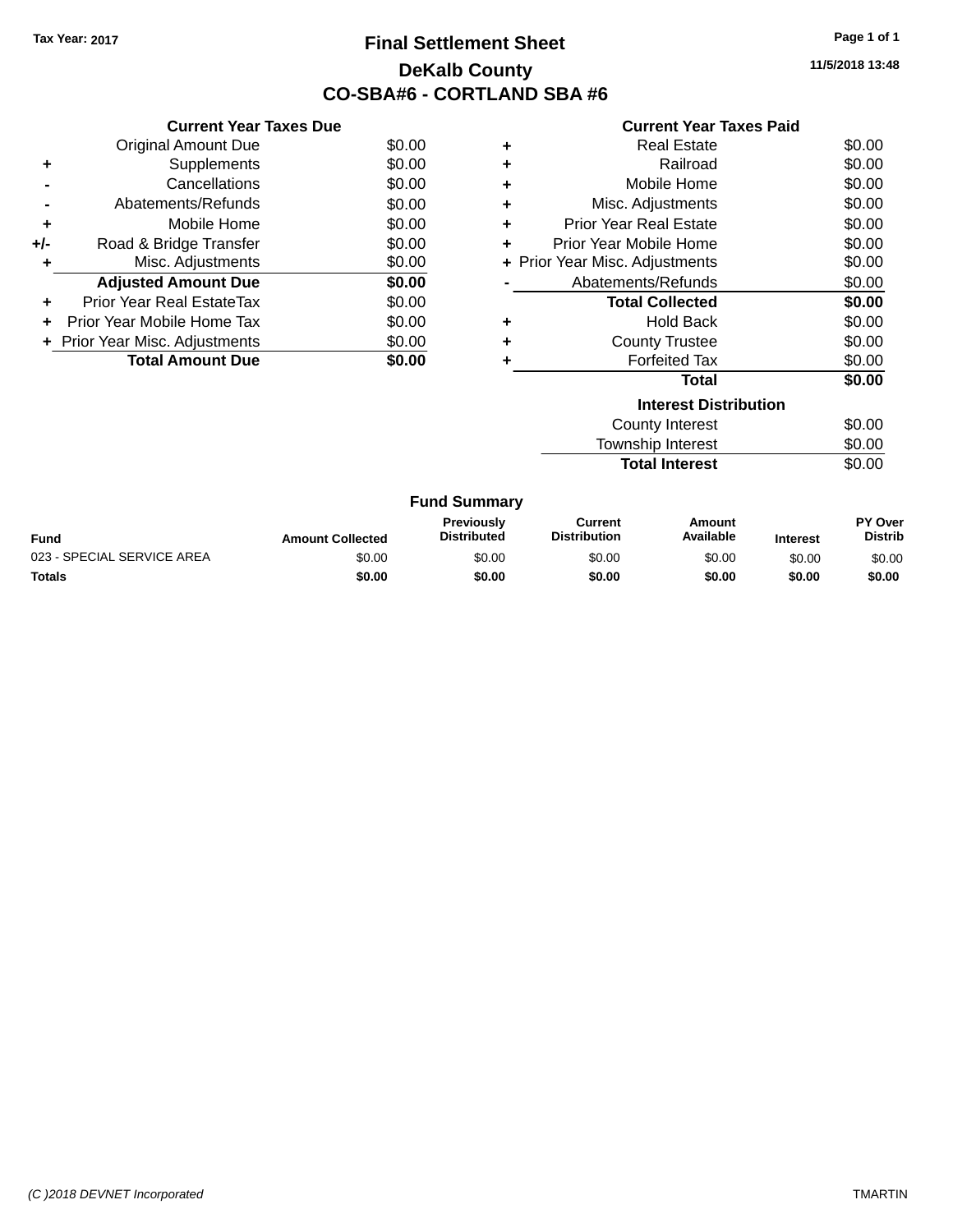**Original Amount Due** 

**Adjusted Amount Due** 

**Total Amount Due** 

**+** Supplements **-** Cancellations **-** Abatements/Refunds  $+$  Mobile Home **+/-** Road & Bridge Transfer **+** Misc. Adjustments

**+** Prior Year Real EstateTax \$0.00 **+** Prior Year Mobile Home Tax **+** Prior Year Misc. Adjustments

# **Final Settlement Sheet Tax Year: 2017 Page 1 of 1 DeKalb County CO-SBA#9 - CORTLAND SBA #9**

**11/5/2018 13:48**

### **Current Year Taxes Paid**

| <b>Current Year Taxes Due</b> |              |   | <b>Current Year Taxes Paid</b> |              |
|-------------------------------|--------------|---|--------------------------------|--------------|
| ่<br>เl Amount Due            | \$189,796.00 | ÷ | <b>Real Estate</b>             | \$189,796.00 |
| Supplements                   | \$4,126.00   | ÷ | Railroad                       | \$0.00       |
| Cancellations                 | \$4,126.00   | ٠ | Mobile Home                    | \$0.00       |
| าents/Refunds                 | \$0.00       | ÷ | Misc. Adjustments              | \$0.00       |
| Mobile Home                   | \$0.00       | ÷ | <b>Prior Year Real Estate</b>  | \$0.00       |
| ridge Transfer                | \$0.00       | ÷ | Prior Year Mobile Home         | \$0.00       |
| . Adjustments                 | \$0.00       |   | + Prior Year Misc. Adjustments | \$0.00       |
| <b>Amount Due</b>             | \$189,796.00 |   | Abatements/Refunds             | \$0.00       |
| leal EstateTax≀               | \$0.00       |   | <b>Total Collected</b>         | \$189,796.00 |
| bile Home Tax                 | \$0.00       | ÷ | <b>Hold Back</b>               | \$0.00       |
| . Adjustments                 | \$0.00       | ÷ | <b>County Trustee</b>          | \$0.00       |
| <b>Amount Due</b>             | \$189,796.00 |   | <b>Forfeited Tax</b>           | \$0.00       |
|                               |              |   | <b>Total</b>                   | \$189,796.00 |
|                               |              |   | <b>Interest Distribution</b>   |              |

| \$0.00 |
|--------|
| \$0.00 |
| \$0.00 |
|        |

### **Distribution Summary**

| <b>Tax Distribution Date</b>         | <b>Amount</b> |
|--------------------------------------|---------------|
| 05/25/2018                           | \$6,189.00    |
| 06/22/2018                           | \$90,772.00   |
| 07/20/2018                           | \$1,031.50    |
| 08/17/2018                           | \$3,094.50    |
| 09/14/2018                           | \$88,709.00   |
| <b>Totals: 5 Distributions</b>       | \$189,796.00  |
| <b>Grand Totals: 5 Distributions</b> | \$189,796.00  |
|                                      |               |

| Fund                       | <b>Amount Collected</b> | <b>Previously</b><br><b>Distributed</b> | Current<br><b>Distribution</b> | Amount<br>Available | <b>Interest</b> | <b>PY Over</b><br><b>Distrib</b> |
|----------------------------|-------------------------|-----------------------------------------|--------------------------------|---------------------|-----------------|----------------------------------|
| 023 - SPECIAL SERVICE AREA | \$189,796.00            | \$189.796.00                            | \$0.00                         | \$0.00              | \$0.00          | \$0.00                           |
| Totals                     | \$189.796.00            | \$189,796.00                            | \$0.00                         | \$0.00              | \$0.00          | \$0.00                           |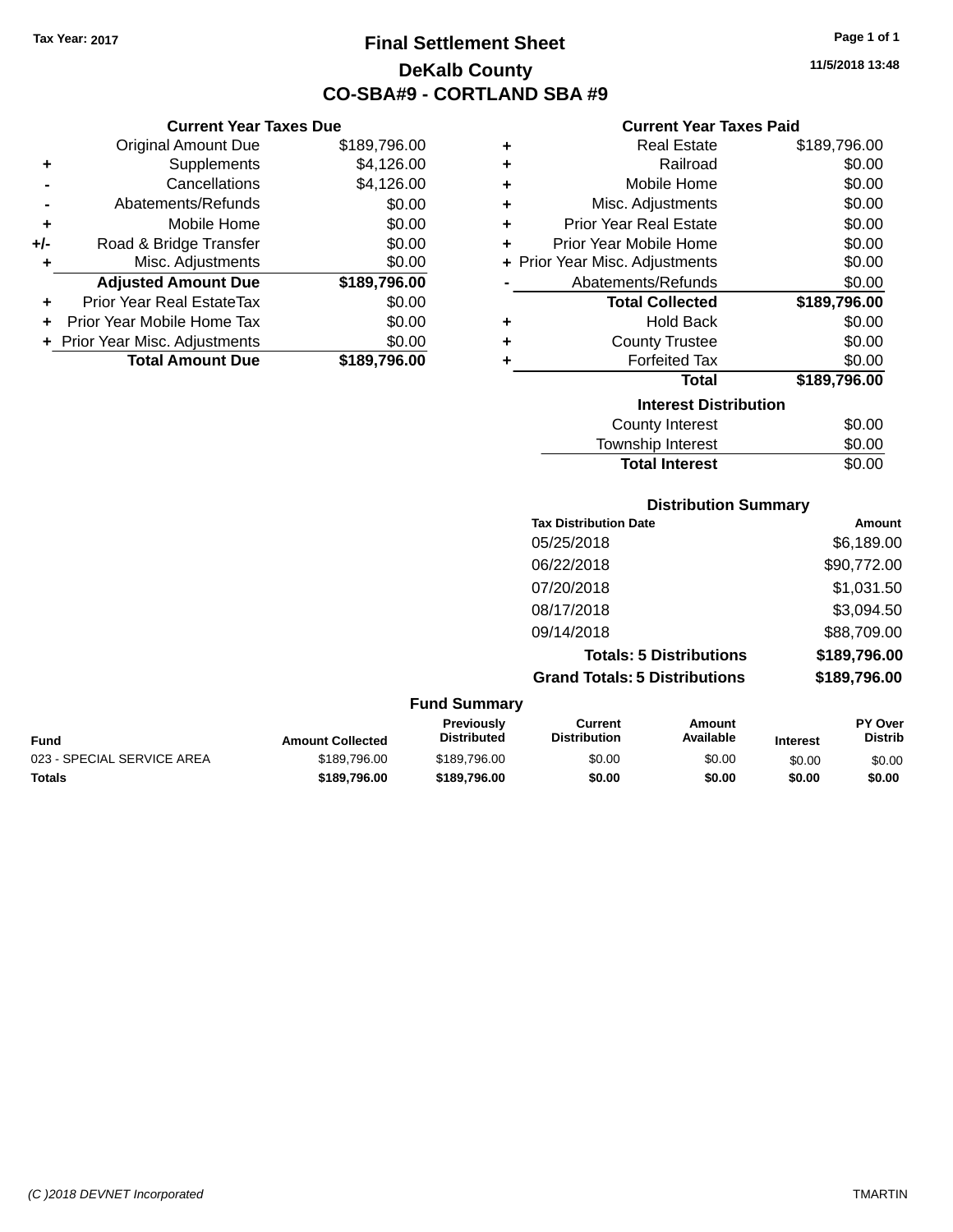# **Final Settlement Sheet Tax Year: 2017 Page 1 of 1 DeKalb County CO-SSA#1 - CORTLAND SBA #1**

**11/5/2018 13:48**

### **Current Year Taxes Paid**

| ٠ | <b>Real Estate</b>             | \$400,000.42 |
|---|--------------------------------|--------------|
| ÷ | Railroad                       | \$0.00       |
| ÷ | Mobile Home                    | \$0.00       |
| ÷ | Misc. Adjustments              | \$0.00       |
| ÷ | <b>Prior Year Real Estate</b>  | \$0.00       |
| ÷ | Prior Year Mobile Home         | \$0.00       |
|   | + Prior Year Misc. Adjustments | \$0.00       |
|   | Abatements/Refunds             | \$0.00       |
|   | <b>Total Collected</b>         | \$400,000.42 |
| ٠ | <b>Hold Back</b>               | \$0.00       |
| ٠ | <b>County Trustee</b>          | \$0.00       |
| ٠ | <b>Forfeited Tax</b>           | \$0.00       |
|   | Total                          | \$400,000.42 |
|   | <b>Interest Distribution</b>   |              |
|   | <b>County Interest</b>         | \$0.00       |
|   | Touraabin Interact             | ሮስ ሰሰ        |

# Township Interest  $$0.00$ Total Interest \$0.00

| <b>Distribution Summary</b>          |              |  |  |
|--------------------------------------|--------------|--|--|
| <b>Tax Distribution Date</b>         | Amount       |  |  |
| 05/25/2018                           | \$12,017.18  |  |  |
| 06/22/2018                           | \$184,549.55 |  |  |
| 07/20/2018                           | \$2,575.11   |  |  |
| 08/17/2018                           | \$1,716.74   |  |  |
| 09/14/2018                           | \$193,133.25 |  |  |
| 11/16/2018                           | \$6,008.59   |  |  |
| <b>Totals: 6 Distributions</b>       | \$400,000.42 |  |  |
| <b>Grand Totals: 6 Distributions</b> | \$400,000.42 |  |  |

| <b>Fund Summary</b>        |                         |                                         |                                |                     |                 |                                  |
|----------------------------|-------------------------|-----------------------------------------|--------------------------------|---------------------|-----------------|----------------------------------|
| Fund                       | <b>Amount Collected</b> | <b>Previously</b><br><b>Distributed</b> | Current<br><b>Distribution</b> | Amount<br>Available | <b>Interest</b> | <b>PY Over</b><br><b>Distrib</b> |
| 023 - SPECIAL SERVICE AREA | \$400,000.42            | \$393.991.83                            | \$6,008.59                     | \$0.00              | \$0.00          | \$0.00                           |
| Totals                     | \$400,000.42            | \$393.991.83                            | \$6,008.59                     | \$0.00              | \$0.00          | \$0.00                           |

|     | <b>Total Amount Due</b>          | \$400,000.42 |
|-----|----------------------------------|--------------|
|     | + Prior Year Misc. Adjustments   | \$0.00       |
| ٠   | Prior Year Mobile Home Tax       | \$0.00       |
| ٠   | <b>Prior Year Real EstateTax</b> | \$0.00       |
|     | <b>Adjusted Amount Due</b>       | \$400,000.42 |
| ÷   | Misc. Adjustments                | \$0.00       |
| +/- | Road & Bridge Transfer           | \$0.00       |
| ٠   | Mobile Home                      | \$0.00       |
|     | Abatements/Refunds               | \$0.00       |
|     | Cancellations                    | \$3,433.48   |
| T   | <b>OUPPICITION</b>               | งง.¬งง.¬ง    |

*(C )2018 DEVNET Incorporated* TMARTIN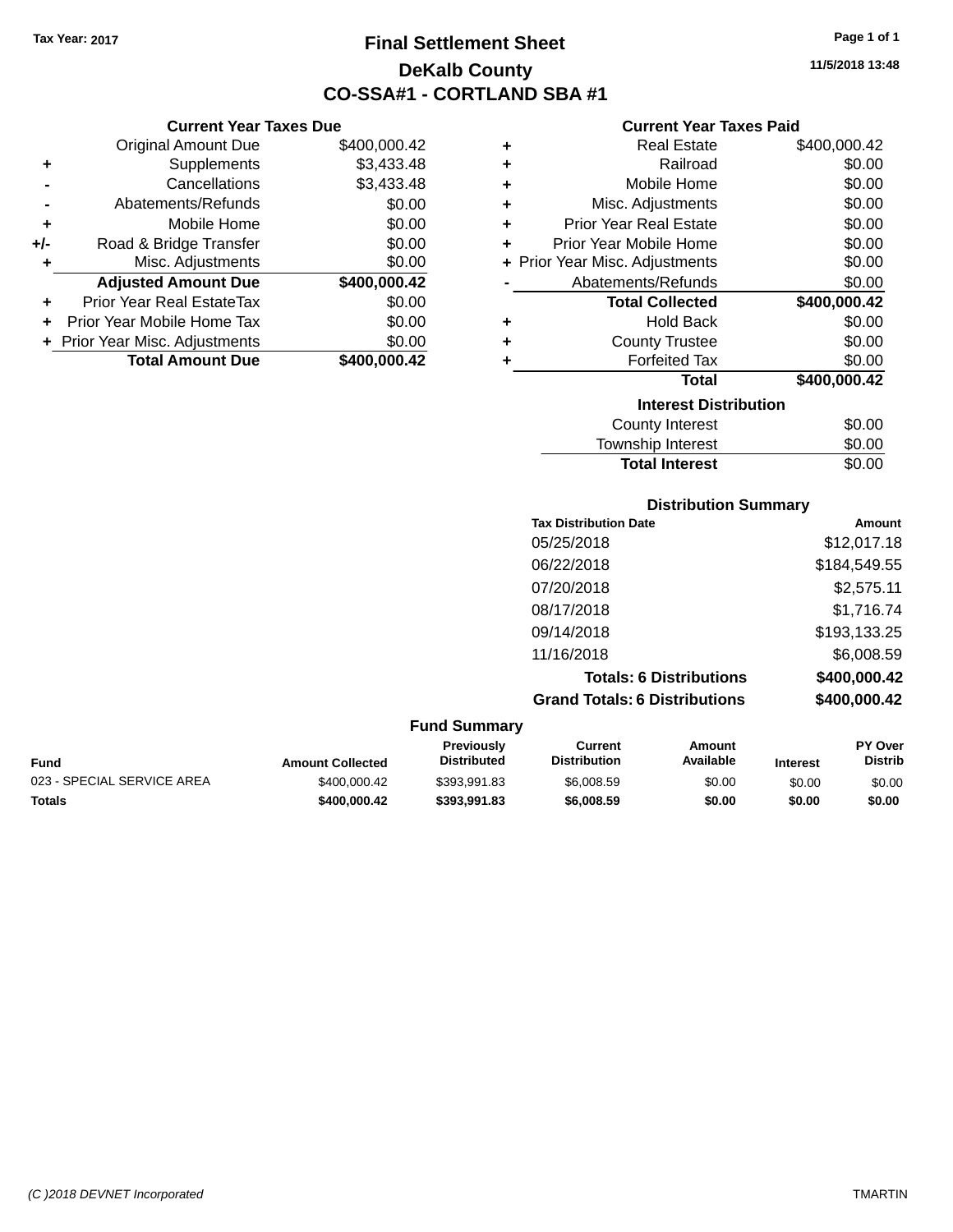# **Final Settlement Sheet Tax Year: 2017 Page 1 of 1 DeKalb County CO-SSA#4 - CORTLAND SBA #4**

**11/5/2018 13:48**

#### **Current Year Taxes Paid**

| <b>Current Year Taxes Due</b> |                                |
|-------------------------------|--------------------------------|
| <b>Original Amount Due</b>    | \$0.00                         |
| Supplements                   | \$0.00                         |
| Cancellations                 | \$0.00                         |
| Abatements/Refunds            | \$0.00                         |
| Mobile Home                   | \$0.00                         |
| Road & Bridge Transfer        | \$0.00                         |
| Misc. Adjustments             | \$0.00                         |
| <b>Adjusted Amount Due</b>    | \$0.00                         |
| Prior Year Real EstateTax     | \$0.00                         |
| Prior Year Mobile Home Tax    | \$0.00                         |
|                               | \$0.00                         |
| <b>Total Amount Due</b>       | \$0.00                         |
|                               | + Prior Year Misc. Adjustments |

| ٠ | Real Estate                    | \$0.00 |
|---|--------------------------------|--------|
| ٠ | Railroad                       | \$0.00 |
| ٠ | Mobile Home                    | \$0.00 |
| ٠ | Misc. Adjustments              | \$0.00 |
| ٠ | <b>Prior Year Real Estate</b>  | \$0.00 |
| ٠ | Prior Year Mobile Home         | \$0.00 |
|   | + Prior Year Misc. Adjustments | \$0.00 |
|   | Abatements/Refunds             | \$0.00 |
|   |                                |        |
|   | <b>Total Collected</b>         | \$0.00 |
| ٠ | Hold Back                      | \$0.00 |
| ٠ | <b>County Trustee</b>          | \$0.00 |
|   | <b>Forfeited Tax</b>           | \$0.00 |
|   | <b>Total</b>                   | \$0.00 |
|   | <b>Interest Distribution</b>   |        |
|   | <b>County Interest</b>         | \$0.00 |

**Total Interest** \$0.00

| <b>Fund Summary</b>        |                         |                                         |                                |                     |                 |                           |
|----------------------------|-------------------------|-----------------------------------------|--------------------------------|---------------------|-----------------|---------------------------|
| Fund                       | <b>Amount Collected</b> | <b>Previously</b><br><b>Distributed</b> | Current<br><b>Distribution</b> | Amount<br>Available | <b>Interest</b> | PY Over<br><b>Distrib</b> |
| 023 - SPECIAL SERVICE AREA | \$0.00                  | \$0.00                                  | \$0.00                         | \$0.00              | \$0.00          | \$0.00                    |
| <b>Totals</b>              | \$0.00                  | \$0.00                                  | \$0.00                         | \$0.00              | \$0.00          | \$0.00                    |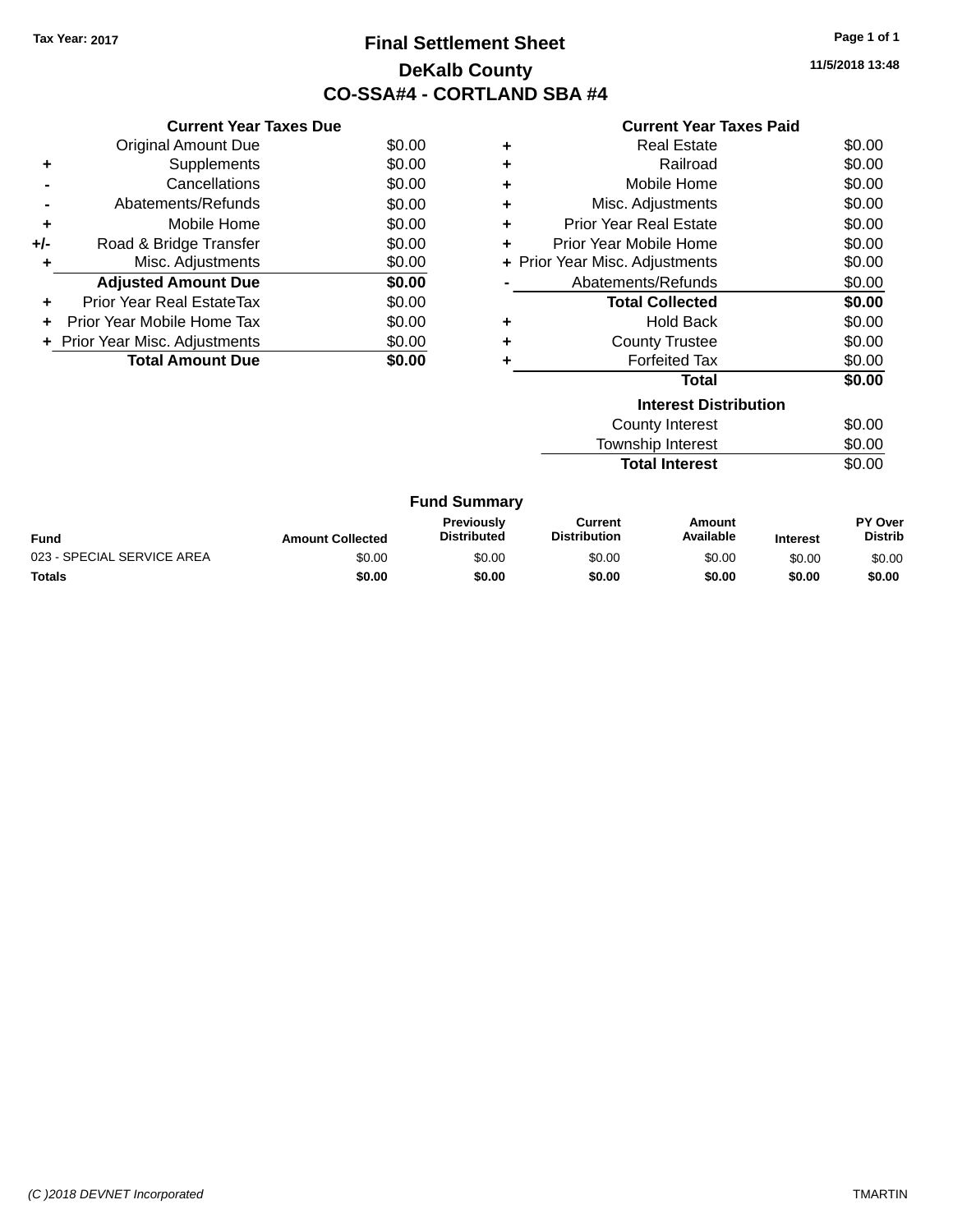# **Final Settlement Sheet Tax Year: 2017 Page 1 of 1 DeKalb County CO-SSA#7 - CORTLAND SBA #7**

**11/5/2018 13:48**

\$0.00

|     | <b>Current Year Taxes Due</b>  |        |
|-----|--------------------------------|--------|
|     | <b>Original Amount Due</b>     | \$0.00 |
|     | Supplements                    | \$0.00 |
|     | Cancellations                  | \$0.00 |
|     | Abatements/Refunds             | \$0.00 |
| ٠   | Mobile Home                    | \$0.00 |
| +/- | Road & Bridge Transfer         | \$0.00 |
| ÷   | Misc. Adjustments              | \$0.00 |
|     | <b>Adjusted Amount Due</b>     | \$0.00 |
| ÷   | Prior Year Real EstateTax      | \$0.00 |
|     | Prior Year Mobile Home Tax     | \$0.00 |
|     | + Prior Year Misc. Adjustments | \$0.00 |
|     | <b>Total Amount Due</b>        | \$0.00 |
|     |                                |        |

|           | <b>Current Year Taxes Paid</b> |        |
|-----------|--------------------------------|--------|
| ÷         | <b>Real Estate</b>             | \$0.00 |
| $\ddot{}$ | Railroad                       | \$0.00 |
| $\ddot{}$ | Mobile Home                    | \$0.00 |
| $\ddot{}$ | Misc. Adjustments              | \$0.00 |
| ÷         | <b>Prior Year Real Estate</b>  | \$0.00 |
| ÷         | Prior Year Mobile Home         | \$0.00 |
|           | + Prior Year Misc. Adjustments | \$0.00 |
|           | Abatements/Refunds             | \$0.00 |
|           | <b>Total Collected</b>         | \$0.00 |
|           | Hold Back                      | \$0.00 |

| \$0.00 | ٠ | <b>Forfeited Tax</b>         | \$0.00 |
|--------|---|------------------------------|--------|
|        |   | Total                        | \$0.00 |
|        |   | <b>Interest Distribution</b> |        |
|        |   | <b>County Interest</b>       | \$0.00 |
|        |   | <b>Township Interest</b>     | \$0.00 |
|        |   | <b>Total Interest</b>        | \$0.00 |

**+** County Trustee

| <b>Fund</b>                | <b>Amount Collected</b> | <b>Previously</b><br><b>Distributed</b> | Current<br><b>Distribution</b> | Amount<br>Available | <b>Interest</b> | <b>PY Over</b><br><b>Distrib</b> |
|----------------------------|-------------------------|-----------------------------------------|--------------------------------|---------------------|-----------------|----------------------------------|
| 023 - SPECIAL SERVICE AREA | \$0.00                  | \$0.00                                  | \$0.00                         | \$0.00              | \$0.00          | \$0.00                           |
| <b>Totals</b>              | \$0.00                  | \$0.00                                  | \$0.00                         | \$0.00              | \$0.00          | \$0.00                           |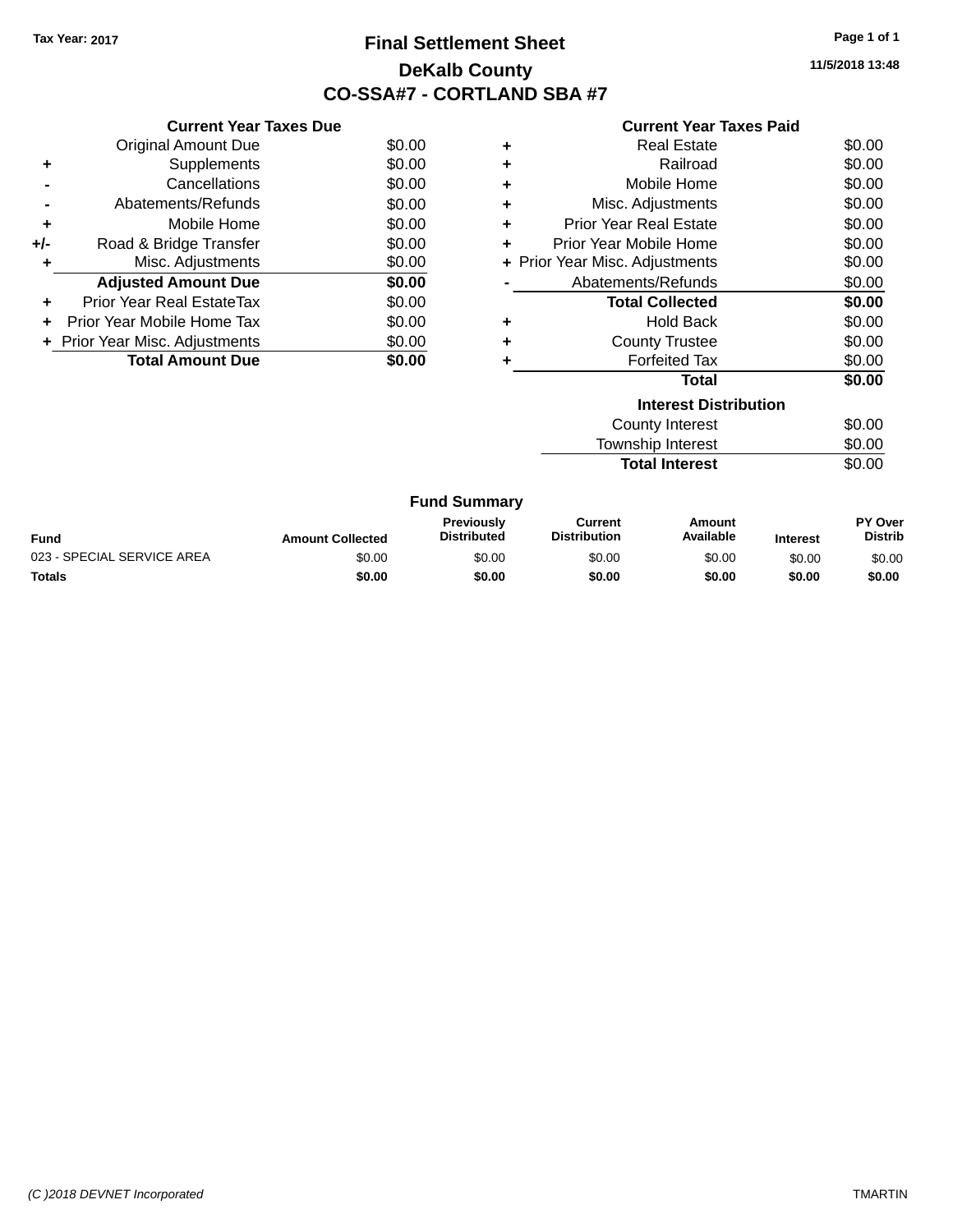# **Final Settlement Sheet Tax Year: 2017 Page 1 of 1 DeKalb County CO-SSA#8 - CORTLAND SBA #8**

**11/5/2018 13:48**

|     | <b>Current Year Taxes Due</b>  |        |
|-----|--------------------------------|--------|
|     | <b>Original Amount Due</b>     | \$0.00 |
| ٠   | Supplements                    | \$0.00 |
|     | Cancellations                  | \$0.00 |
|     | Abatements/Refunds             | \$0.00 |
| ٠   | Mobile Home                    | \$0.00 |
| +/- | Road & Bridge Transfer         | \$0.00 |
| ÷   | Misc. Adjustments              | \$0.00 |
|     | <b>Adjusted Amount Due</b>     | \$0.00 |
| ٠   | Prior Year Real EstateTax      | \$0.00 |
|     | Prior Year Mobile Home Tax     | \$0.00 |
|     | + Prior Year Misc. Adjustments | \$0.00 |
|     | <b>Total Amount Due</b>        | \$0.00 |
|     |                                |        |

| <b>Current Year Taxes Paid</b>     |        |  |  |  |  |  |
|------------------------------------|--------|--|--|--|--|--|
| Real Estate<br>٠                   | \$0.00 |  |  |  |  |  |
| Railroad<br>٠                      | \$0.00 |  |  |  |  |  |
| Mobile Home<br>÷                   | \$0.00 |  |  |  |  |  |
| Misc. Adjustments<br>÷             | \$0.00 |  |  |  |  |  |
| <b>Prior Year Real Estate</b><br>٠ | \$0.00 |  |  |  |  |  |
| Prior Year Mobile Home<br>÷        | \$0.00 |  |  |  |  |  |
| + Prior Year Misc. Adjustments     | \$0.00 |  |  |  |  |  |
| Abatements/Refunds                 | \$0.00 |  |  |  |  |  |
| <b>Total Collected</b>             | \$0.00 |  |  |  |  |  |
| Hold Back<br>٠                     | \$0.00 |  |  |  |  |  |
| <b>County Trustee</b><br>÷         | \$0.00 |  |  |  |  |  |
| <b>Forfeited Tax</b><br>٠          | \$0.00 |  |  |  |  |  |
| <b>Total</b>                       | \$0.00 |  |  |  |  |  |
| <b>Interest Distribution</b>       |        |  |  |  |  |  |
| County Interest                    | \$0.00 |  |  |  |  |  |
| <b>Township Interest</b>           | \$0.00 |  |  |  |  |  |

**Total Interest** \$0.00

|  | <b>Fund Summary</b> |
|--|---------------------|
|--|---------------------|

| <b>Fund</b>                | <b>Amount Collected</b> | Previouslv<br><b>Distributed</b> | Current<br><b>Distribution</b> | Amount<br>Available | <b>Interest</b> | <b>PY Over</b><br><b>Distrib</b> |
|----------------------------|-------------------------|----------------------------------|--------------------------------|---------------------|-----------------|----------------------------------|
| 023 - SPECIAL SERVICE AREA | \$0.00                  | \$0.00                           | \$0.00                         | \$0.00              | \$0.00          | \$0.00                           |
| <b>Totals</b>              | \$0.00                  | \$0.00                           | \$0.00                         | \$0.00              | \$0.00          | \$0.00                           |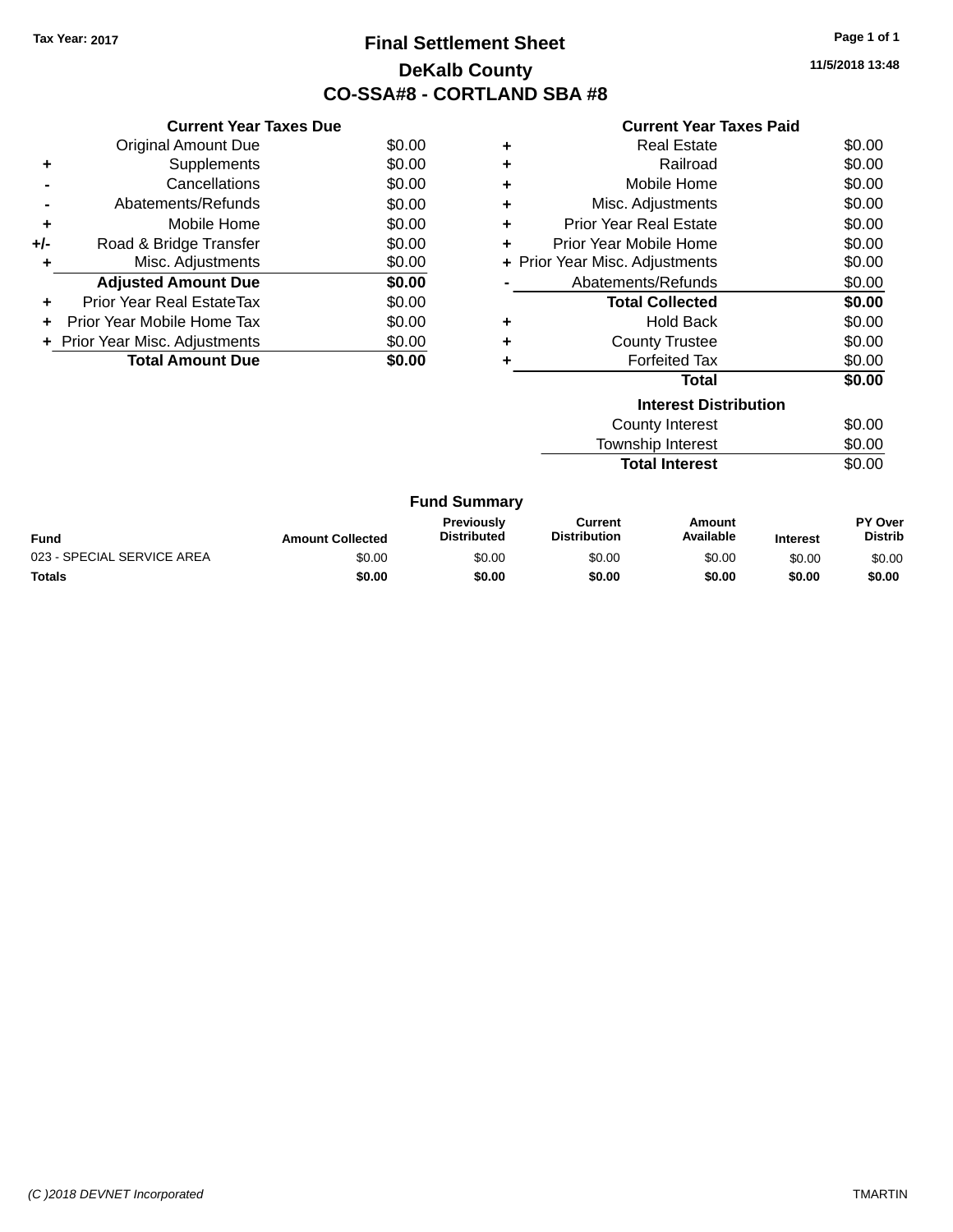# **Final Settlement Sheet Tax Year: 2017 Page 1 of 1 DeKalb County MA-DK #3 - MALTA DEKALB DRAINAGE #3**

### **Current Year Taxes Due**

|       | <b>Original Amount Due</b>     | \$3,756.78 |
|-------|--------------------------------|------------|
| ٠     | Supplements                    | \$0.00     |
|       | Cancellations                  | \$0.00     |
|       | Abatements/Refunds             | \$0.00     |
| ÷     | Mobile Home                    | \$0.00     |
| $+/-$ | Road & Bridge Transfer         | \$0.00     |
| ٠     | Misc. Adjustments              | \$0.00     |
|       | <b>Adjusted Amount Due</b>     | \$3,756.78 |
| ٠     | Prior Year Real EstateTax      | \$0.00     |
|       | Prior Year Mobile Home Tax     | \$0.00     |
|       | + Prior Year Misc. Adjustments | \$0.00     |
|       | <b>Total Amount Due</b>        | \$3.756.78 |

### **Current Year Taxes Paid**

| ٠ | Real Estate                    | \$3,756.78 |
|---|--------------------------------|------------|
| ٠ | Railroad                       | \$0.00     |
| ٠ | Mobile Home                    | \$0.00     |
| ٠ | Misc. Adjustments              | \$0.00     |
| ٠ | <b>Prior Year Real Estate</b>  | \$0.00     |
| ÷ | Prior Year Mobile Home         | \$0.00     |
|   | + Prior Year Misc. Adjustments | \$0.00     |
|   | Abatements/Refunds             | \$0.00     |
|   | <b>Total Collected</b>         | \$3,756.78 |
| ٠ | Hold Back                      | \$0.00     |
| ٠ | <b>County Trustee</b>          | \$0.00     |
| ٠ | <b>Forfeited Tax</b>           | \$0.00     |
|   | <b>Total</b>                   | \$3,756.78 |
|   | <b>Interest Distribution</b>   |            |
|   | <b>County Interest</b>         | \$0.00     |
|   | <b>Township Interest</b>       | \$0.00     |
|   | <b>Total Interest</b>          | \$0.00     |

|                 |                         | <b>Distribution Summary</b>      |                                      |                                |                 |                                  |
|-----------------|-------------------------|----------------------------------|--------------------------------------|--------------------------------|-----------------|----------------------------------|
|                 |                         |                                  | <b>Tax Distribution Date</b>         |                                |                 | <b>Amount</b>                    |
|                 |                         |                                  | 05/25/2018                           |                                |                 | \$179.21                         |
|                 |                         |                                  | 06/22/2018                           |                                |                 | \$1,704.07                       |
|                 |                         |                                  | 07/20/2018                           |                                |                 | \$0.30                           |
|                 |                         |                                  | 08/17/2018                           |                                |                 | \$341.40                         |
|                 |                         |                                  | 09/14/2018                           |                                |                 | \$1,497.81                       |
|                 |                         |                                  | 11/16/2018                           |                                |                 | \$33.99                          |
|                 |                         |                                  |                                      | <b>Totals: 6 Distributions</b> |                 | \$3,756.78                       |
|                 |                         |                                  | <b>Grand Totals: 6 Distributions</b> |                                |                 | \$3,756.78                       |
|                 |                         | <b>Fund Summary</b>              |                                      |                                |                 |                                  |
| <b>Fund</b>     | <b>Amount Collected</b> | Previously<br><b>Distributed</b> | Current<br><b>Distribution</b>       | Amount<br>Available            | <b>Interest</b> | <b>PY Over</b><br><b>Distrib</b> |
| 001 - CORPORATE | \$3,756.78              | \$3,722.79                       | \$33.99                              | \$0.00                         | \$0.00          | \$0.00                           |

**Totals \$3,756.78 \$3,722.79 \$33.99 \$0.00 \$0.00 \$0.00**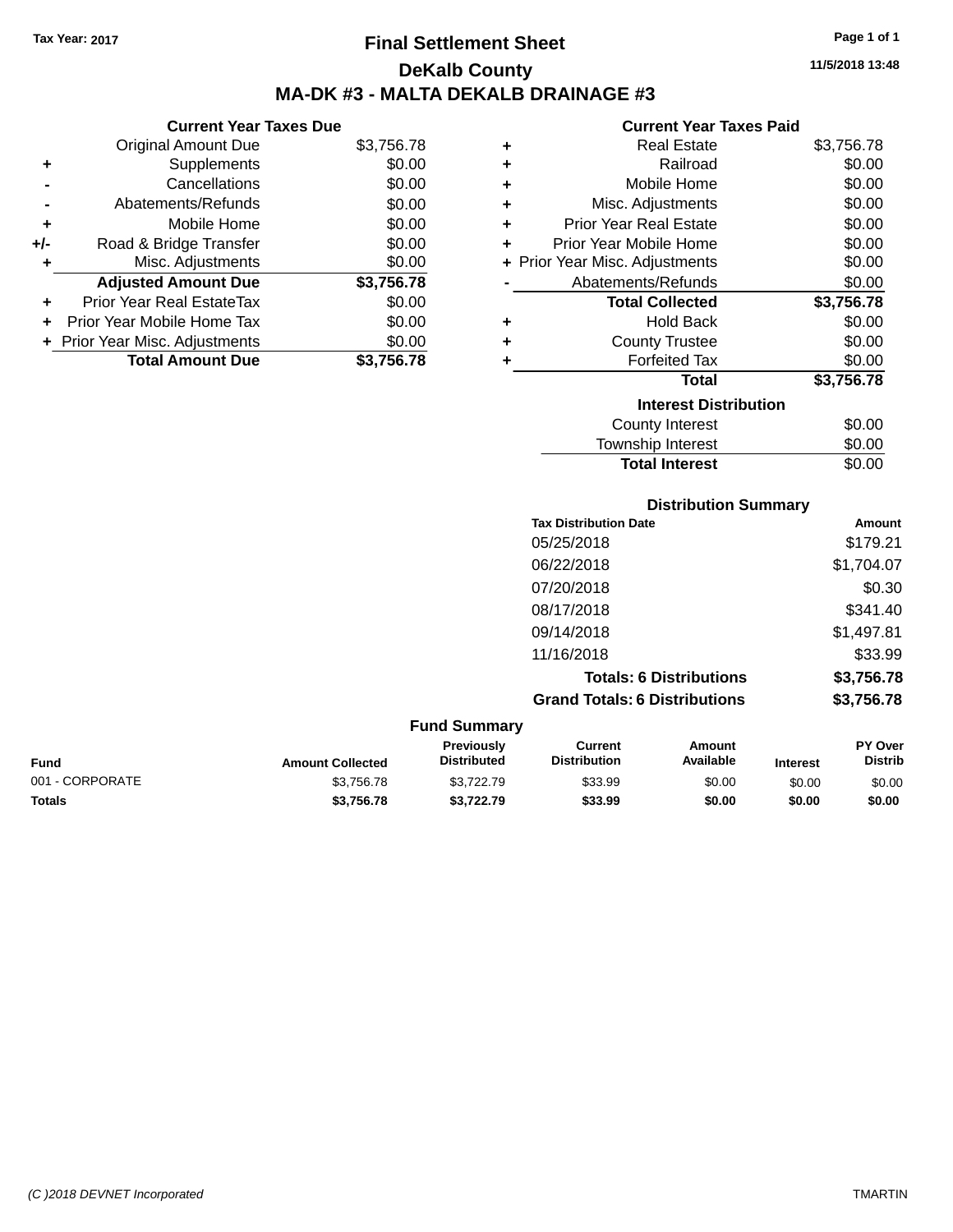# **Final Settlement Sheet Tax Year: 2017 Page 1 of 1 DeKalb County MAMIAFDK - MA-MI-AF-DK DRAINAGE #11**

### **Current Year Taxes Due** Original Amount Due \$18,774.56 **+** Supplements \$0.00 **-** Cancellations \$0.00 **-** Abatements/Refunds \$0.00 **+** Mobile Home \$0.00 **+/-** Road & Bridge Transfer \$0.00 **+** Misc. Adjustments \$0.00 **Adjusted Amount Due \$18,774.56 +** Prior Year Real EstateTax \$0.00 **+** Prior Year Mobile Home Tax \$0.00 **+** Prior Year Misc. Adjustments  $$0.00$ **Total Amount Due \$18,774.56**

### **Current Year Taxes Paid +** Real Estate \$18,774.56 **+** Railroad \$0.00 **+** Mobile Home \$0.00 **+** Misc. Adjustments \$0.00 **+** Prior Year Real Estate \$0.00 **+** Prior Year Mobile Home \$0.00 **+** Prior Year Misc. Adjustments  $$0.00$ Abatements/Refunds \$0.00 **Total Collected \$18,774.56 +** Hold Back \$0.00 **+** County Trustee **+** Forfeited Tax \$0.00 **Total \$18,774.56 Interest Distribution** County Interest  $$0.00$ \$0.00

| <b>County Interest</b> | \$0.00 |
|------------------------|--------|
| Township Interest      | \$0.00 |
| <b>Total Interest</b>  | \$0.00 |
|                        |        |

### **Tax Distribution Date Amount** 05/25/2018 \$2,753.90 06/22/2018 \$7,925.94 07/20/2018 \$43.50 08/17/2018 \$117.00 09/14/2018 \$7,572.38 11/16/2018 \$361.84 **Totals: 6 Distributions \$18,774.56**

**Grand Totals: 6 Distributions \$18,774.56**

| <b>Fund Summary</b> |                         |                                         |                                |                     |                 |                                  |
|---------------------|-------------------------|-----------------------------------------|--------------------------------|---------------------|-----------------|----------------------------------|
| Fund                | <b>Amount Collected</b> | <b>Previously</b><br><b>Distributed</b> | Current<br><b>Distribution</b> | Amount<br>Available | <b>Interest</b> | <b>PY Over</b><br><b>Distrib</b> |
| 001 - CORPORATE     | \$18,774.56             | \$18,412,72                             | \$361.84                       | \$0.00              | \$0.00          | \$0.00                           |
| Totals              | \$18,774.56             | \$18,412.72                             | \$361.84                       | \$0.00              | \$0.00          | \$0.00                           |

**Distribution Summary**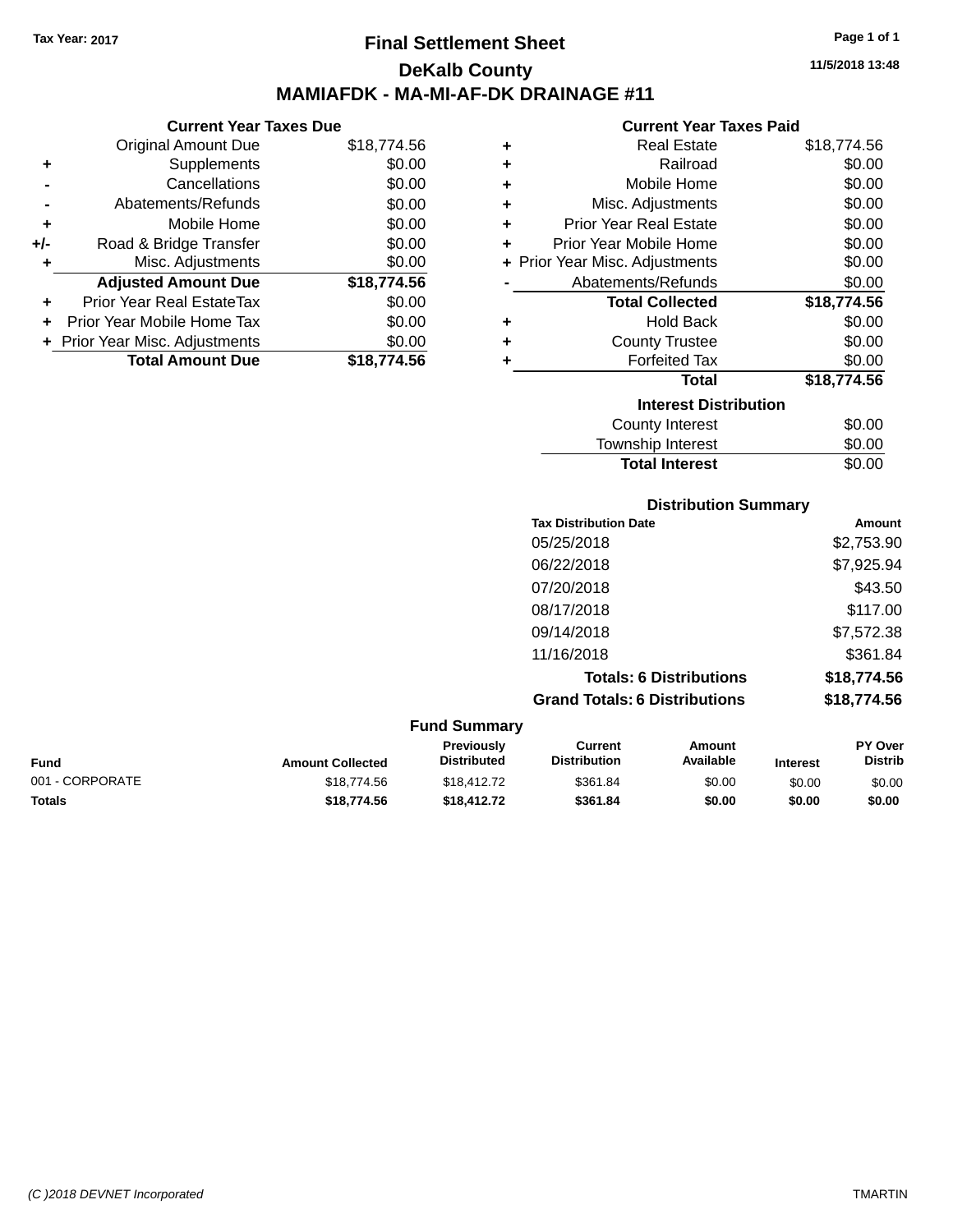# **Final Settlement Sheet Tax Year: 2017 Page 1 of 1 DeKalb County MY-DK #2 - MAYFIELD DEKALB DRAINAGE**

**Current Year Taxes Due**

|       | <b>Original Amount Due</b>     | \$2,412.66 |
|-------|--------------------------------|------------|
| ٠     | Supplements                    | \$0.00     |
|       | Cancellations                  | \$0.00     |
|       | Abatements/Refunds             | \$0.00     |
| ÷     | Mobile Home                    | \$0.00     |
| $+/-$ | Road & Bridge Transfer         | \$0.00     |
| ٠     | Misc. Adjustments              | \$0.00     |
|       | <b>Adjusted Amount Due</b>     | \$2,412.66 |
| ٠     | Prior Year Real EstateTax      | \$0.00     |
|       | Prior Year Mobile Home Tax     | \$0.00     |
|       | + Prior Year Misc. Adjustments | \$0.00     |
|       | <b>Total Amount Due</b>        | \$2.412.66 |

| <b>Current Year Taxes Paid</b> |  |  |  |
|--------------------------------|--|--|--|
|--------------------------------|--|--|--|

| ٠ | Real Estate                    | \$2,412.66 |
|---|--------------------------------|------------|
| ÷ | Railroad                       | \$0.00     |
| ٠ | Mobile Home                    | \$0.00     |
| ٠ | Misc. Adjustments              | \$0.00     |
| ÷ | <b>Prior Year Real Estate</b>  | \$0.00     |
| ٠ | Prior Year Mobile Home         | \$0.00     |
|   | + Prior Year Misc. Adjustments | \$0.00     |
|   | Abatements/Refunds             | \$0.00     |
|   | <b>Total Collected</b>         | \$2,412.66 |
| ٠ | Hold Back                      | \$0.00     |
| ٠ | <b>County Trustee</b>          | \$0.00     |
| ٠ | <b>Forfeited Tax</b>           | \$0.00     |
|   | Total                          | \$2,412.66 |
|   | <b>Interest Distribution</b>   |            |
|   | <b>County Interest</b>         | \$0.00     |
|   | <b>Township Interest</b>       | \$0.00     |
|   | <b>Total Interest</b>          | \$0.00     |

| <b>Distribution Summary</b>          |            |
|--------------------------------------|------------|
| <b>Tax Distribution Date</b>         | Amount     |
| 05/25/2018                           | \$120.15   |
| 06/22/2018                           | \$1,293.72 |
| 08/17/2018                           | \$17.64    |
| 09/14/2018                           | \$845.94   |
| 11/16/2018                           | \$135.21   |
| <b>Totals: 5 Distributions</b>       | \$2,412.66 |
| <b>Grand Totals: 5 Distributions</b> | \$2,412.66 |

| <b>Fund Summary</b>     |                                         |                                |                     |                 |                           |
|-------------------------|-----------------------------------------|--------------------------------|---------------------|-----------------|---------------------------|
| <b>Amount Collected</b> | <b>Previously</b><br><b>Distributed</b> | Current<br><b>Distribution</b> | Amount<br>Available | <b>Interest</b> | PY Over<br><b>Distrib</b> |
| \$2,412.66              | \$2,277.45                              | \$135.21                       | \$0.00              | \$0.00          | \$0.00                    |
| \$2,412.66              | \$2.277.45                              | \$135.21                       | \$0.00              | \$0.00          | \$0.00                    |
|                         |                                         |                                |                     |                 |                           |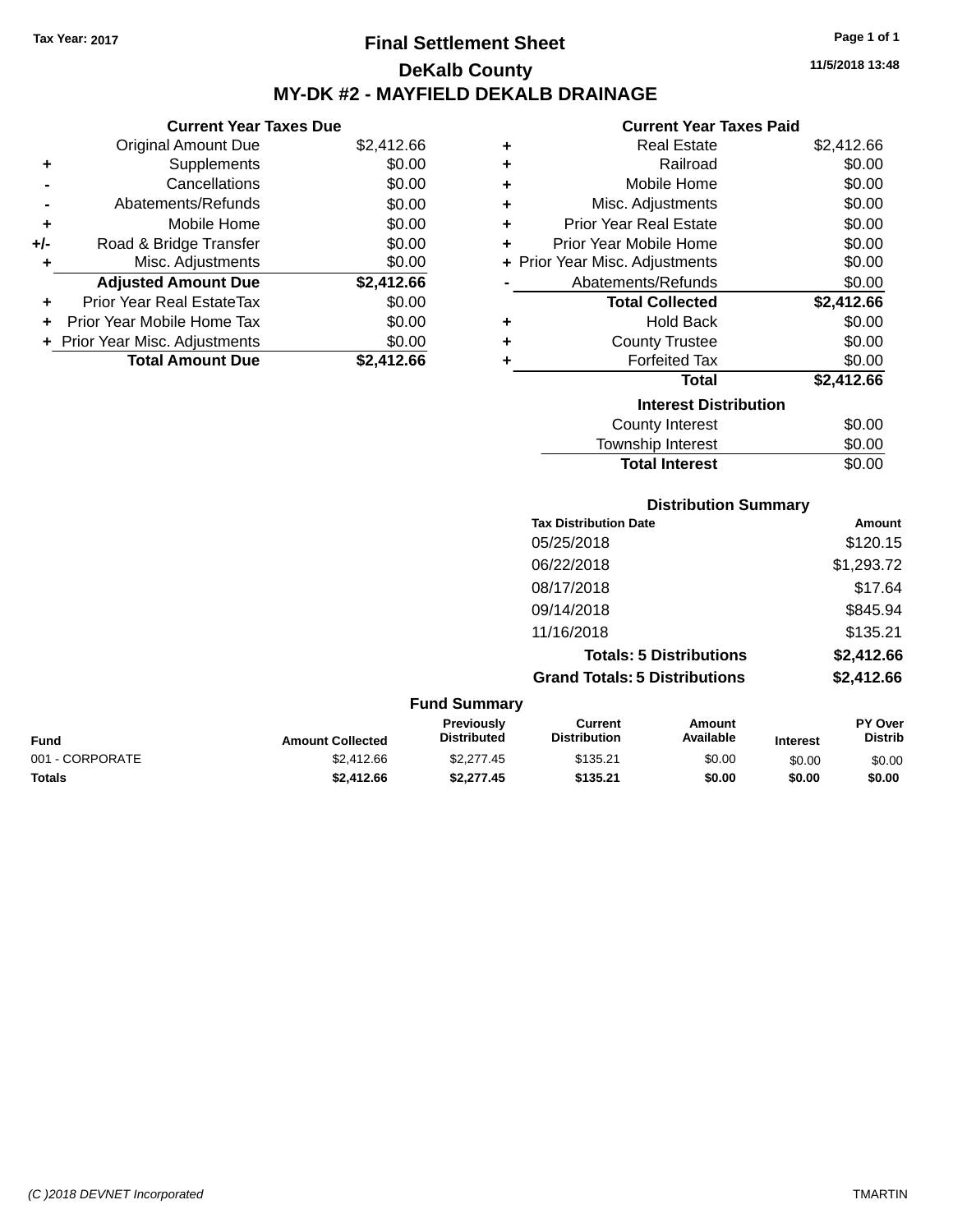# **Final Settlement Sheet Tax Year: 2017 Page 1 of 1 DeKalb County NO-LR-SA # - NO-LR-SA DRAINAGE #10**

**11/5/2018 13:48**

### **Current Year Taxes Paid**

| ٠ | <b>Real Estate</b>             | \$49,938.12 |
|---|--------------------------------|-------------|
| ÷ | Railroad                       | \$0.00      |
| ÷ | Mobile Home                    | \$0.00      |
| ٠ | Misc. Adjustments              | \$0.00      |
| ÷ | <b>Prior Year Real Estate</b>  | \$0.00      |
| ÷ | Prior Year Mobile Home         | \$0.00      |
|   | + Prior Year Misc. Adjustments | \$118.86    |
|   | Abatements/Refunds             | \$0.00      |
|   | <b>Total Collected</b>         | \$50,056.98 |
| ٠ | <b>Hold Back</b>               | \$0.00      |
| ٠ | <b>County Trustee</b>          | \$267.36    |
| ٠ | <b>Forfeited Tax</b>           | \$14.88     |
|   | Total                          | \$50,339.22 |
|   | <b>Interest Distribution</b>   |             |
|   | <b>County Interest</b>         | \$0.00      |
|   | <b>Township Interest</b>       | \$0.00      |
|   | <b>Total Interest</b>          | \$0.00      |

**Distribution Summary**

| <b>Tax Distribution Date</b>                                 | Amount                                                                 |
|--------------------------------------------------------------|------------------------------------------------------------------------|
| 05/25/2018                                                   | \$7,127.39                                                             |
| 06/22/2018                                                   | \$22,461.83                                                            |
| 07/20/2018                                                   | \$939.30                                                               |
| 08/17/2018                                                   | \$1,031.43                                                             |
| 09/14/2018                                                   | \$16,741.43                                                            |
| 11/16/2018                                                   | \$1,755.60                                                             |
| <b>Totals: 6 Distributions</b>                               | \$50,056.98                                                            |
| <b>Grand Totals: 6 Distributions</b>                         | \$50,056.98                                                            |
|                                                              |                                                                        |
| <b>Current</b><br>Amount<br>Available<br><b>Distribution</b> | PY Over<br><b>Distrib</b><br><b>Interest</b>                           |
| \$0.00<br>\$1,755.60                                         | \$0.00<br>\$0.00                                                       |
|                                                              | <b>Fund Summary</b><br>Previously<br><b>Distributed</b><br>\$48,301.38 |

**Totals \$50,056.98 \$48,301.38 \$1,755.60 \$0.00 \$0.00 \$0.00**

**Totals \$118.86 2 entries**

**Current Year Taxes Due** Original Amount Due \$50,220.36

**Adjusted Amount Due \$50,220.36**

**Total Amount Due \$50,339.22**

**+** Supplements \$431.34 **-** Cancellations **\$431.34 -** Abatements/Refunds \$0.00 **+** Mobile Home \$0.00 **+/-** Road & Bridge Transfer \$0.00 **+** Misc. Adjustments \$0.00

**+** Prior Year Real EstateTax \$0.00 **+** Prior Year Mobile Home Tax \$0.00 **+ Prior Year Misc. Adjustments \$118.86** 

### **Miscellaneous Adjustment Detail**

**Year Source Account Type Amount Adjustment Description**

2016 DR - Drainage Back Tax Collected **329.76 DOBSON REDEMPTION 19-26-481-012 by TBA** 

2016 DR - Drainage Back Tax Collected \$89.10 CHICAGO TITLE LAND TR CO 19-26-484-016 by TBA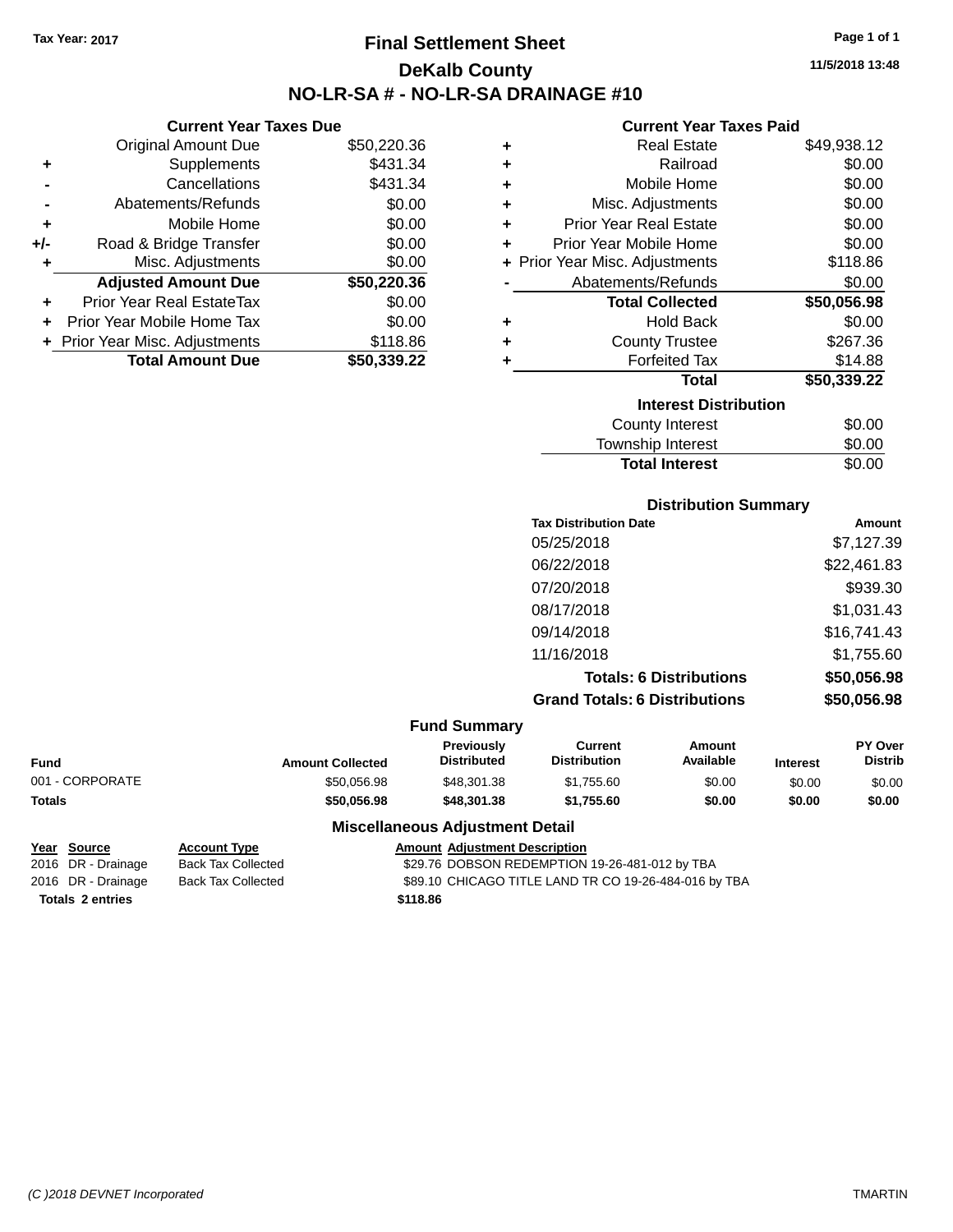# **Final Settlement Sheet Tax Year: 2017 Page 1 of 1 DeKalb County NORMAL #13 - NORMAL DRAINAGE DISTRICT**

**11/5/2018 13:48**

|     | <b>Current Year Taxes Due</b>  |        |  |  |
|-----|--------------------------------|--------|--|--|
|     | Original Amount Due            | \$0.00 |  |  |
|     | Supplements                    | \$0.00 |  |  |
|     | Cancellations                  | \$0.00 |  |  |
|     | Abatements/Refunds             | \$0.00 |  |  |
| ÷   | Mobile Home                    | \$0.00 |  |  |
| +/- | Road & Bridge Transfer         | \$0.00 |  |  |
|     | Misc. Adjustments              | \$0.00 |  |  |
|     | <b>Adjusted Amount Due</b>     | \$0.00 |  |  |
| ÷   | Prior Year Real EstateTax      | \$0.00 |  |  |
|     | Prior Year Mobile Home Tax     | \$0.00 |  |  |
|     | + Prior Year Misc. Adjustments | \$0.00 |  |  |
|     | <b>Total Amount Due</b>        | \$0.00 |  |  |
|     |                                |        |  |  |

|   | <b>Current Year Taxes Paid</b> |        |
|---|--------------------------------|--------|
| ٠ | Real Estate                    | \$0.00 |
| ٠ | Railroad                       | \$0.00 |
| ٠ | Mobile Home                    | \$0.00 |
| ÷ | Misc. Adjustments              | \$0.00 |
| ÷ | <b>Prior Year Real Estate</b>  | \$0.00 |
| ٠ | Prior Year Mobile Home         | \$0.00 |
|   | + Prior Year Misc. Adjustments | \$0.00 |
|   | Abatements/Refunds             | \$0.00 |
|   | <b>Total Collected</b>         | \$0.00 |
| ٠ | Hold Back                      | \$0.00 |
|   | <b>County Trustee</b>          | \$0.00 |
|   | <b>Forfeited Tax</b>           | \$0.00 |
|   | <b>Total</b>                   | \$0.00 |
|   | <b>Interest Distribution</b>   |        |
|   | <b>County Interest</b>         | \$0.00 |

**Total Interest** 

Township Interest \$0.00<br>
Total Interest \$0.00

| <b>Fund Summary</b> |                         |                                         |                                |                     |                 |                           |
|---------------------|-------------------------|-----------------------------------------|--------------------------------|---------------------|-----------------|---------------------------|
| <b>Fund</b>         | <b>Amount Collected</b> | <b>Previously</b><br><b>Distributed</b> | Current<br><b>Distribution</b> | Amount<br>Available | <b>Interest</b> | PY Over<br><b>Distrib</b> |
| 001 - CORPORATE     | \$0.00                  | \$0.00                                  | \$0.00                         | \$0.00              | \$0.00          | \$0.00                    |
| <b>Totals</b>       | \$0.00                  | \$0.00                                  | \$0.00                         | \$0.00              | \$0.00          | \$0.00                    |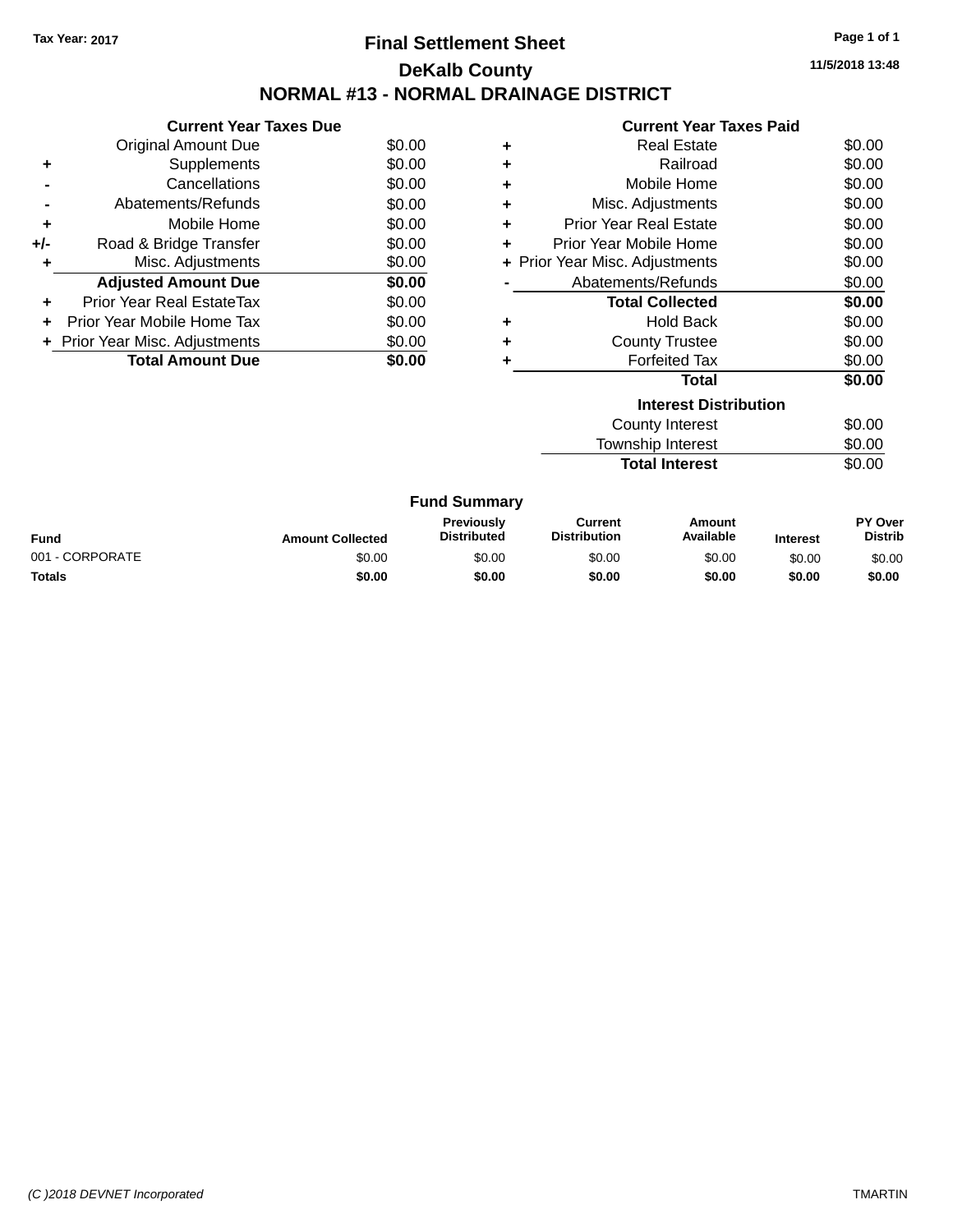# **Final Settlement Sheet Tax Year: 2017 Page 1 of 1 DeKalb County SH-MI #6 - SHABBONA/MILAN DRAINAGE**

**Current Year Taxes Due**

|       | <b>Original Amount Due</b>       | \$10,910.60 |
|-------|----------------------------------|-------------|
| ٠     | Supplements                      | \$25.00     |
|       | Cancellations                    | \$25.00     |
|       | Abatements/Refunds               | \$0.00      |
| ÷     | Mobile Home                      | \$0.00      |
| $+/-$ | Road & Bridge Transfer           | \$0.00      |
| ÷     | Misc. Adjustments                | \$0.00      |
|       | <b>Adjusted Amount Due</b>       | \$10,910.60 |
|       | <b>Prior Year Real EstateTax</b> | \$0.00      |
|       | Prior Year Mobile Home Tax       | \$0.00      |
|       | + Prior Year Misc. Adjustments   | \$0.00      |
|       | <b>Total Amount Due</b>          | \$10,910.60 |

| <b>Current Year Taxes Paid</b> |  |  |  |
|--------------------------------|--|--|--|
|--------------------------------|--|--|--|

| ٠ | <b>Real Estate</b>             | \$10,910.60 |
|---|--------------------------------|-------------|
| ٠ | Railroad                       | \$0.00      |
| ٠ | Mobile Home                    | \$0.00      |
| ٠ | Misc. Adjustments              | \$0.00      |
| ÷ | <b>Prior Year Real Estate</b>  | \$0.00      |
| ÷ | Prior Year Mobile Home         | \$0.00      |
|   | + Prior Year Misc. Adjustments | \$0.00      |
|   | Abatements/Refunds             | \$0.00      |
|   | <b>Total Collected</b>         | \$10,910.60 |
| ٠ | Hold Back                      | \$0.00      |
| ٠ | <b>County Trustee</b>          | \$0.00      |
| ٠ | <b>Forfeited Tax</b>           | \$0.00      |
|   | <b>Total</b>                   | \$10,910.60 |
|   | <b>Interest Distribution</b>   |             |
|   |                                |             |
|   | <b>County Interest</b>         | \$0.00      |

| <b>Distribution Summary</b> |        |
|-----------------------------|--------|
| <b>Total Interest</b>       | \$0.00 |
| Township Interest           | \$0.00 |
| <b>OVAIRY INCICOL</b>       | vv.vv  |

| <b>Tax Distribution Date</b>         | Amount      |
|--------------------------------------|-------------|
| 05/25/2018                           | \$643.18    |
| 06/22/2018                           | \$5,984.08  |
| 07/20/2018                           | \$170.32    |
| 08/17/2018                           | \$45.34     |
| 09/14/2018                           | \$4,067.68  |
| <b>Totals: 5 Distributions</b>       | \$10,910.60 |
| <b>Grand Totals: 5 Distributions</b> | \$10,910.60 |

| <b>Fund Summary</b> |                         |                                  |                                |                     |                 |                                  |
|---------------------|-------------------------|----------------------------------|--------------------------------|---------------------|-----------------|----------------------------------|
| Fund                | <b>Amount Collected</b> | Previously<br><b>Distributed</b> | Current<br><b>Distribution</b> | Amount<br>Available | <b>Interest</b> | <b>PY Over</b><br><b>Distrib</b> |
| 001 - CORPORATE     | \$10,910.60             | \$10,910.60                      | \$0.00                         | \$0.00              | \$0.00          | \$0.00                           |
| Totals              | \$10,910.60             | \$10.910.60                      | \$0.00                         | \$0.00              | \$0.00          | \$0.00                           |
|                     |                         |                                  |                                |                     |                 |                                  |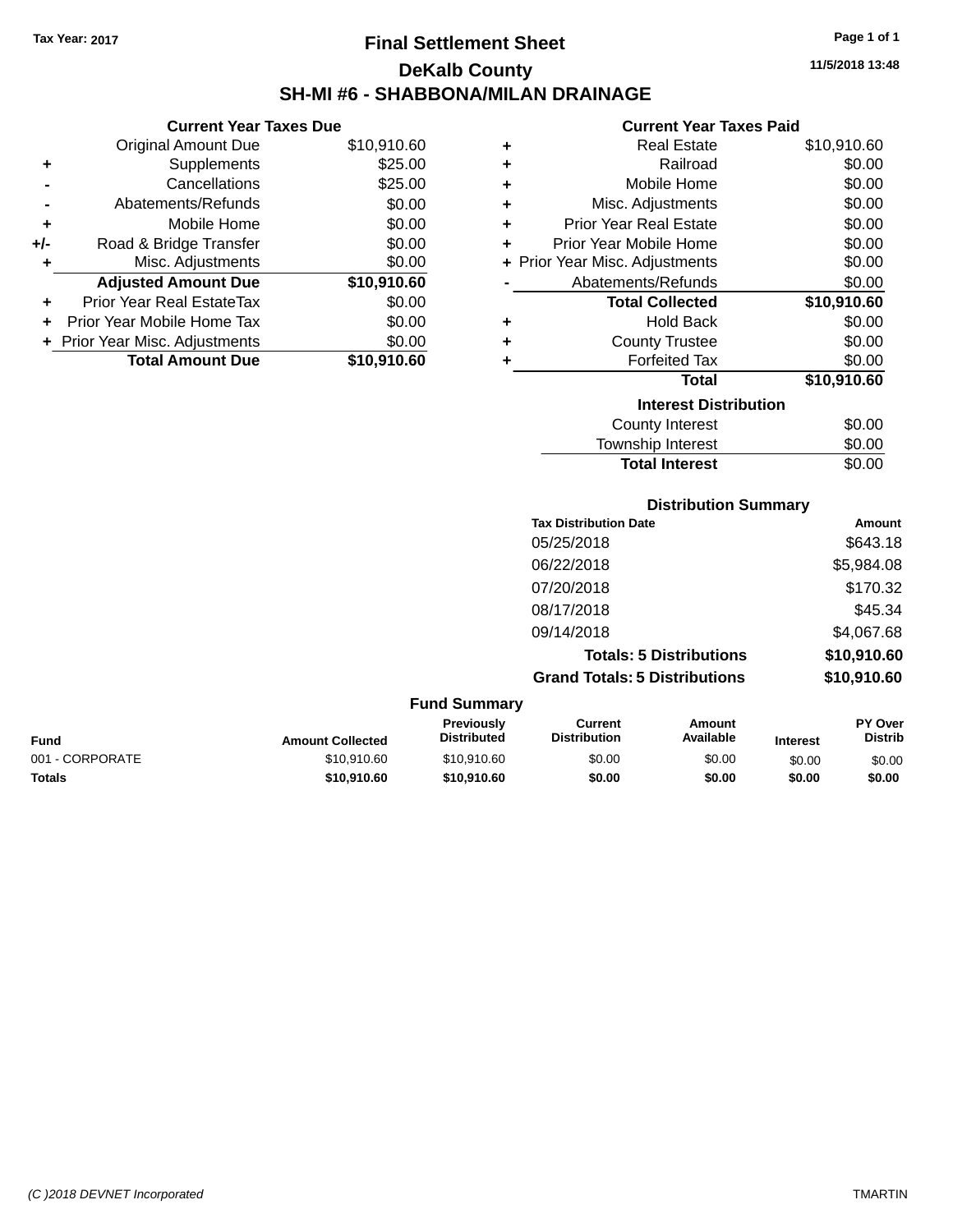# **Final Settlement Sheet Tax Year: 2017 Page 1 of 1 DeKalb County SQ GR #12 - SQUAW GROVE DRAINAGE**

**11/5/2018 13:48**

### **Current Year Taxes Paid**

|     | <b>Current Year Taxes Due</b>  |            |
|-----|--------------------------------|------------|
|     | <b>Original Amount Due</b>     | \$7,028.28 |
| ٠   | Supplements                    | \$0.00     |
|     | Cancellations                  | \$0.00     |
|     | Abatements/Refunds             | \$0.00     |
| ٠   | Mobile Home                    | \$0.00     |
| +/- | Road & Bridge Transfer         | \$0.00     |
| ٠   | Misc. Adjustments              | \$0.00     |
|     | <b>Adjusted Amount Due</b>     | \$7,028.28 |
|     | Prior Year Real EstateTax      | \$0.00     |
|     | Prior Year Mobile Home Tax     | \$0.00     |
|     | + Prior Year Misc. Adjustments | \$0.00     |
|     | <b>Total Amount Due</b>        | \$7.028.28 |

| ٠                            | <b>Real Estate</b>             | \$7,028.28 |  |  |  |
|------------------------------|--------------------------------|------------|--|--|--|
| ÷                            | Railroad                       | \$0.00     |  |  |  |
| ÷                            | Mobile Home                    | \$0.00     |  |  |  |
| ÷                            | Misc. Adjustments              | \$0.00     |  |  |  |
| ÷                            | <b>Prior Year Real Estate</b>  | \$0.00     |  |  |  |
| ٠                            | Prior Year Mobile Home         | \$0.00     |  |  |  |
|                              | + Prior Year Misc. Adjustments | \$0.00     |  |  |  |
|                              | Abatements/Refunds             | \$0.00     |  |  |  |
|                              | <b>Total Collected</b>         | \$7,028.28 |  |  |  |
| ٠                            | <b>Hold Back</b>               | \$0.00     |  |  |  |
| ٠                            | <b>County Trustee</b>          | \$0.00     |  |  |  |
| ٠                            | <b>Forfeited Tax</b>           | \$0.00     |  |  |  |
|                              | <b>Total</b>                   | \$7,028.28 |  |  |  |
| <b>Interest Distribution</b> |                                |            |  |  |  |
| \$0.00<br>County Interest    |                                |            |  |  |  |
|                              | <b>Township Interest</b>       | \$0.00     |  |  |  |
|                              | <b>Total Interest</b>          | \$0.00     |  |  |  |

| <b>Distribution Summary</b>  |        |
|------------------------------|--------|
| <b>Tax Distribution Date</b> | Amount |

| Tax Distribution Date                | AMOUNT     |
|--------------------------------------|------------|
| 06/22/2018                           | \$4,236.12 |
| 09/14/2018                           | \$2,787.12 |
| 11/16/2018                           | \$5.04     |
| <b>Totals: 3 Distributions</b>       | \$7,028.28 |
| <b>Grand Totals: 3 Distributions</b> | \$7,028.28 |
|                                      |            |

| <b>Fund Summary</b> |
|---------------------|
|---------------------|

| <b>Fund</b>     | <b>Amount Collected</b> | <b>Previously</b><br><b>Distributed</b> | Current<br><b>Distribution</b> | Amount<br>Available | <b>Interest</b> | PY Over<br><b>Distrib</b> |
|-----------------|-------------------------|-----------------------------------------|--------------------------------|---------------------|-----------------|---------------------------|
| 001 - CORPORATE | \$7,028,28              | \$7.023.24                              | \$5.04                         | \$0.00              | \$0.00          | \$0.00                    |
| Totals          | \$7.028.28              | \$7.023.24                              | \$5.04                         | \$0.00              | \$0.00          | \$0.00                    |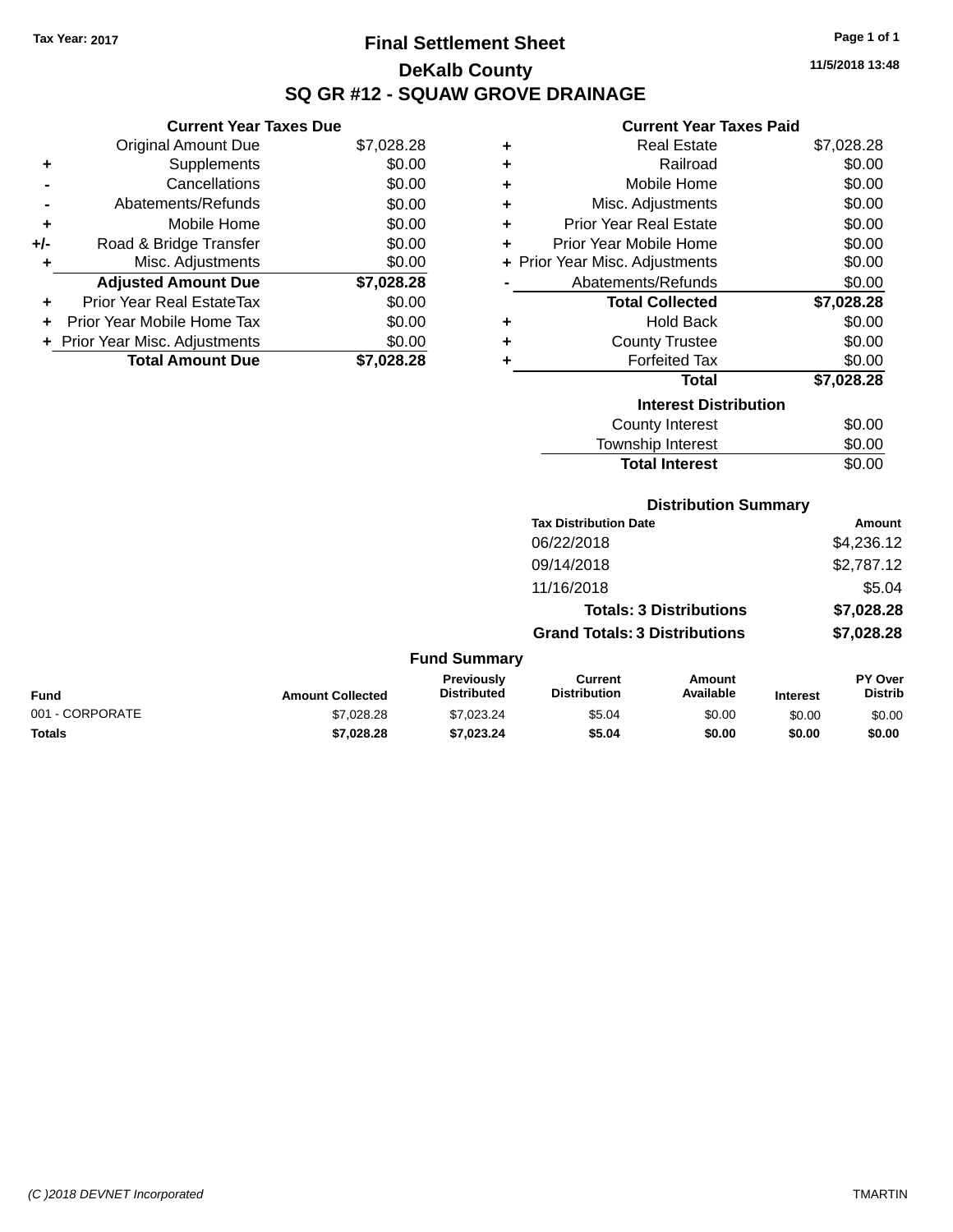**Current Year Taxes Due** Original Amount Due \$18,320.14

**Adjusted Amount Due \$18,320.14**

**+** Supplements \$160.00 **-** Cancellations \$160.00 **-** Abatements/Refunds \$0.00 **+** Mobile Home \$0.00 **+/-** Road & Bridge Transfer \$0.00 **+** Misc. Adjustments \$0.00

**+** Prior Year Real EstateTax \$0.00 **+** Prior Year Mobile Home Tax \$0.00 **+** Prior Year Misc. Adjustments \$0.00<br>**Total Amount Due** \$18,320.14

**Total Amount Due** 

## **Final Settlement Sheet Tax Year: 2017 Page 1 of 1 DeKalb County VG-CO #16 - VIRGIL CORTLAND DRAIN #16**

**11/5/2018 13:48**

### **Current Year Taxes Paid**

| ٠ | <b>Real Estate</b>             | \$18,320.14 |
|---|--------------------------------|-------------|
| ٠ | Railroad                       | \$0.00      |
| ÷ | Mobile Home                    | \$0.00      |
| ÷ | Misc. Adjustments              | \$0.00      |
| ٠ | <b>Prior Year Real Estate</b>  | \$0.00      |
| ÷ | Prior Year Mobile Home         | \$0.00      |
|   | + Prior Year Misc. Adjustments | \$0.00      |
|   | Abatements/Refunds             | \$0.00      |
|   | <b>Total Collected</b>         | \$18,320.14 |
| ٠ | <b>Hold Back</b>               | \$0.00      |
| ٠ | <b>County Trustee</b>          | \$0.00      |
| ٠ | <b>Forfeited Tax</b>           | \$0.00      |
|   | <b>Total</b>                   | \$18,320.14 |
|   | <b>Interest Distribution</b>   |             |
|   | <b>County Interest</b>         | \$0.00      |
|   | <b>Township Interest</b>       | \$0.00      |

|     |                         |                                  |                                       | <b>Total Interest</b>          |                 | \$0.00                    |
|-----|-------------------------|----------------------------------|---------------------------------------|--------------------------------|-----------------|---------------------------|
|     |                         |                                  |                                       | <b>Distribution Summary</b>    |                 |                           |
|     |                         |                                  | <b>Tax Distribution Date</b>          |                                |                 | Amount                    |
|     |                         |                                  | 05/25/2018                            |                                |                 | \$2,664.41                |
|     |                         |                                  | 06/22/2018                            |                                |                 | \$8,482.30                |
|     |                         |                                  | 07/20/2018                            |                                |                 | \$120.90                  |
|     |                         |                                  | 08/17/2018                            |                                |                 | \$454.94                  |
|     |                         |                                  | 09/14/2018                            |                                |                 | \$6,175.74                |
|     |                         |                                  | 11/16/2018                            |                                |                 | \$421.85                  |
|     |                         |                                  |                                       | <b>Totals: 6 Distributions</b> |                 | \$18,320.14               |
|     |                         |                                  | <b>Grand Totals: 6 Distributions</b>  |                                |                 | \$18,320.14               |
|     |                         | <b>Fund Summary</b>              |                                       |                                |                 |                           |
| und | <b>Amount Collected</b> | Previously<br><b>Distributed</b> | <b>Current</b><br><b>Distribution</b> | Amount<br>Available            | <b>Interest</b> | PY Over<br><b>Distrib</b> |

| Fund                 | <b>Amount Collected</b> | <b>I</b> IGVIUUSIV<br><b>Distributed</b> | <b>VUITEN</b><br><b>Distribution</b> | Allivulit<br>Available | <b>Interest</b> | וסע ו<br>Distrib |
|----------------------|-------------------------|------------------------------------------|--------------------------------------|------------------------|-----------------|------------------|
| 1 - CORPORATE<br>001 | \$18,320.14             | \$17,898.29                              | \$421.85                             | \$0.00                 | \$0.00          | \$0.00           |
| <b>Totals</b>        | \$18,320,14             | \$17,898,29                              | \$421.85                             | \$0.00                 | \$0.00          | \$0.00           |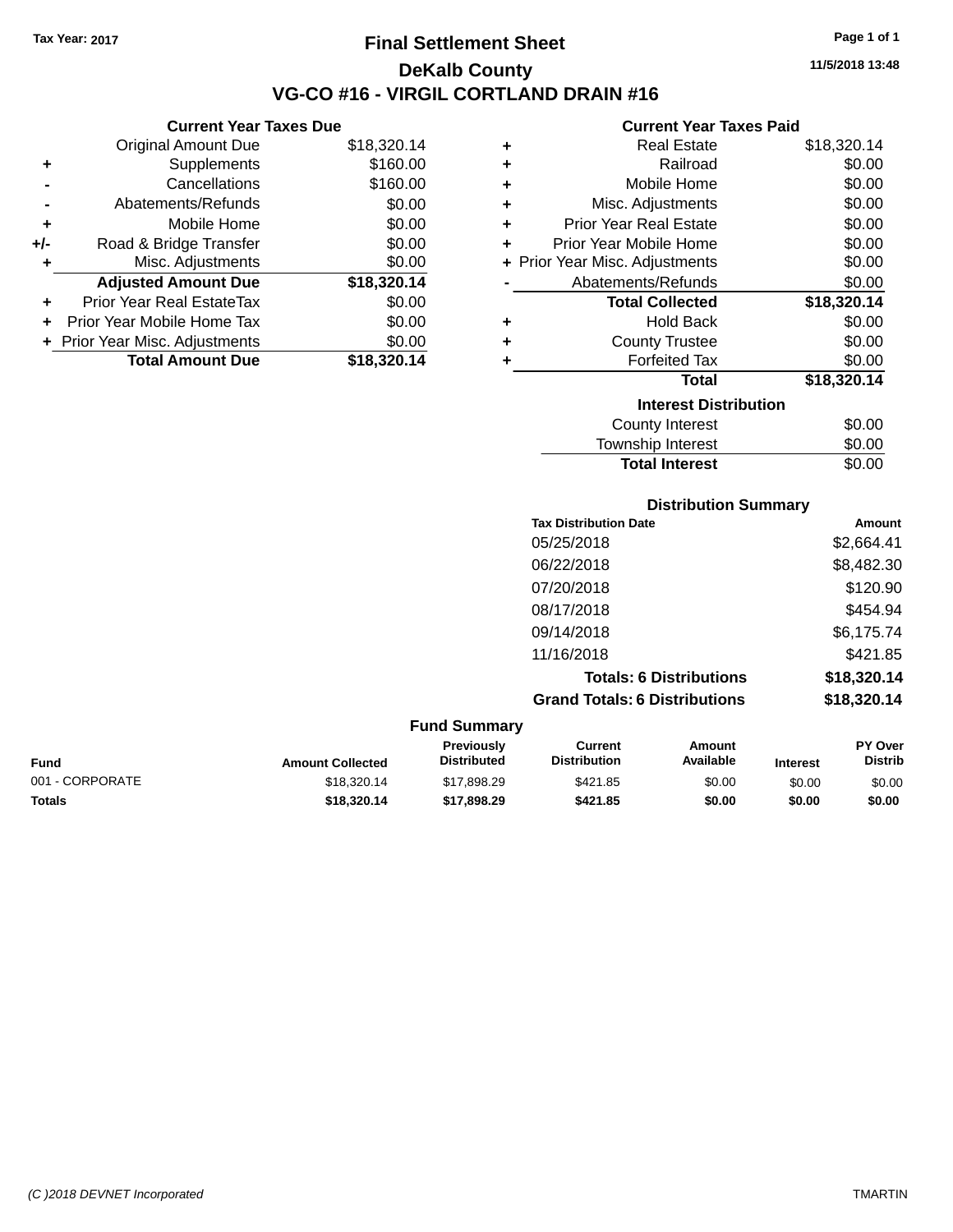# **Final Settlement Sheet Tax Year: 2017 Page 1 of 1 DeKalb County VI-AD #9 - VICTOR/ADAMS DRAINAGE #9**

**11/5/2018 13:48**

### **Current Year Taxes Paid**

|     | <b>Current Year Taxes Due</b>  |            |
|-----|--------------------------------|------------|
|     | <b>Original Amount Due</b>     | \$1,126.20 |
| ٠   | Supplements                    | \$0.00     |
|     | Cancellations                  | \$0.00     |
|     | Abatements/Refunds             | \$0.00     |
| ٠   | Mobile Home                    | \$0.00     |
| +/- | Road & Bridge Transfer         | \$0.00     |
| ٠   | Misc. Adjustments              | \$0.00     |
|     | <b>Adjusted Amount Due</b>     | \$1,126.20 |
| ٠   | Prior Year Real EstateTax      | \$0.00     |
| ÷   | Prior Year Mobile Home Tax     | \$0.00     |
|     | + Prior Year Misc. Adjustments | \$0.00     |
|     | <b>Total Amount Due</b>        | \$1.126.20 |

| ٠ | <b>Real Estate</b>             | \$1,126.20 |
|---|--------------------------------|------------|
| ٠ | Railroad                       | \$0.00     |
| ٠ | Mobile Home                    | \$0.00     |
| ٠ | Misc. Adjustments              | \$0.00     |
| ٠ | <b>Prior Year Real Estate</b>  | \$0.00     |
| ÷ | Prior Year Mobile Home         | \$0.00     |
|   | + Prior Year Misc. Adjustments | \$0.00     |
|   | Abatements/Refunds             | \$0.00     |
|   | <b>Total Collected</b>         | \$1,126.20 |
| ٠ | Hold Back                      | \$0.00     |
| ٠ | <b>County Trustee</b>          | \$0.00     |
| ٠ | <b>Forfeited Tax</b>           | \$0.00     |
|   | <b>Total</b>                   | \$1,126.20 |
|   | <b>Interest Distribution</b>   |            |
|   | County Interest                | \$0.00     |
|   | <b>Township Interest</b>       | \$0.00     |
|   | <b>Total Interest</b>          | \$0.00     |

| <b>Distribution Summary</b> |          |
|-----------------------------|----------|
| Tau Blatelle Han Bata       | $A = -1$ |

| <b>Fund Summary</b> |                                      |            |
|---------------------|--------------------------------------|------------|
|                     | <b>Grand Totals: 3 Distributions</b> | \$1,126.20 |
|                     | <b>Totals: 3 Distributions</b>       | \$1,126.20 |
|                     | 09/14/2018                           | \$434.57   |
|                     | 06/22/2018                           | \$655.52   |
|                     | 05/25/2018                           | \$36.11    |
|                     | Tax Distribution Date                | Amount     |

| <b>Fund</b>     | <b>Amount Collected</b> | <b>Previously</b><br><b>Distributed</b> | Current<br><b>Distribution</b> | Amount<br>Available | <b>Interest</b> | <b>PY Over</b><br>Distrib |
|-----------------|-------------------------|-----------------------------------------|--------------------------------|---------------------|-----------------|---------------------------|
| 001 - CORPORATE | \$1.126.20              | \$1.126.20                              | \$0.00                         | \$0.00              | \$0.00          | \$0.00                    |
| <b>Totals</b>   | \$1.126.20              | \$1.126.20                              | \$0.00                         | \$0.00              | \$0.00          | \$0.00                    |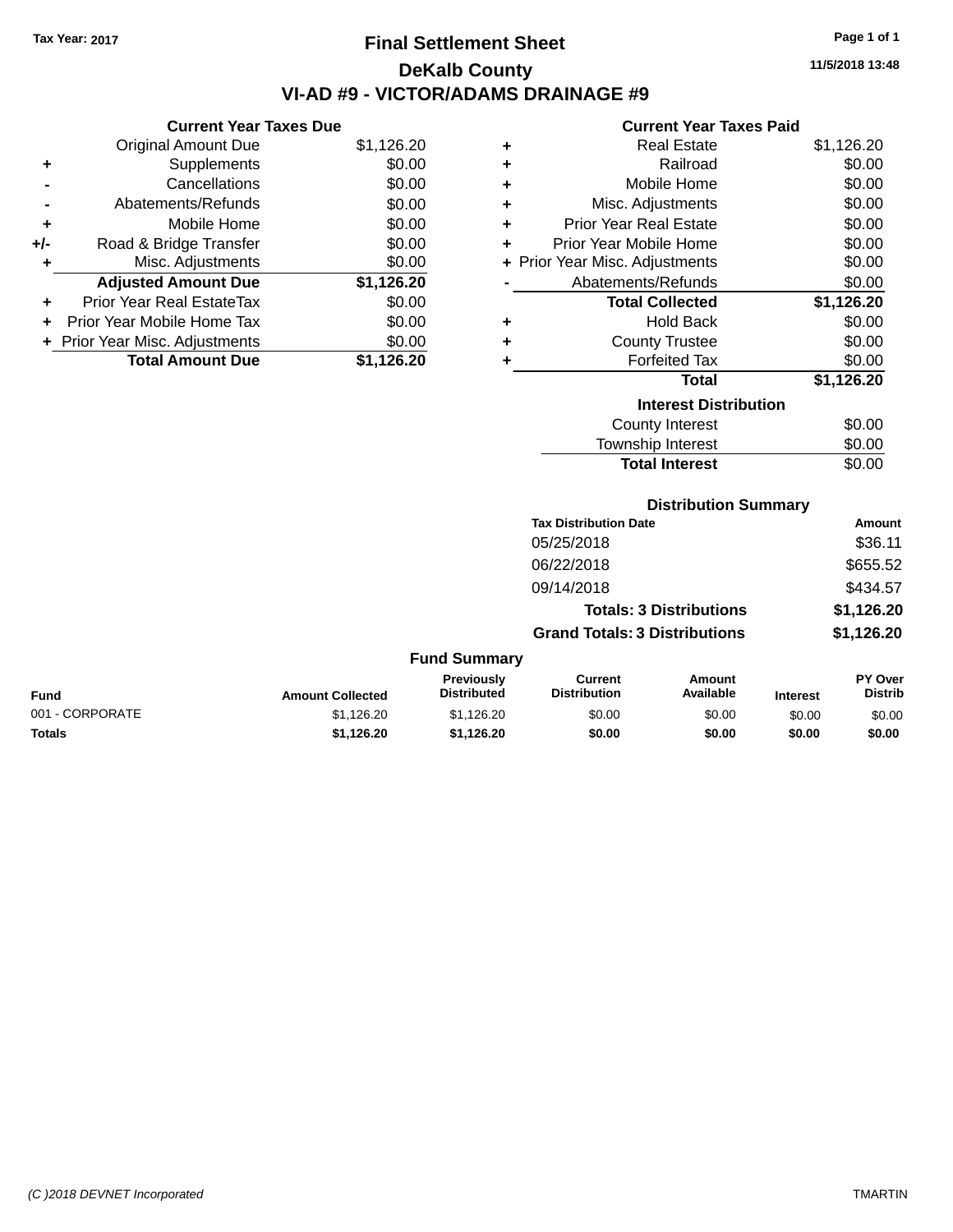# **Final Settlement Sheet Tax Year: 2017 Page 1 of 1 DeKalb County VI-CL #14 - VICTOR-CLINTON DRAINAGE**

**Current Year Taxes Due**

| <b>Original Amount Due</b> | \$5,235.32                     |
|----------------------------|--------------------------------|
| Supplements                | \$0.00                         |
| Cancellations              | \$0.00                         |
| Abatements/Refunds         | \$0.00                         |
| Mobile Home                | \$0.00                         |
| Road & Bridge Transfer     | \$0.00                         |
| Misc. Adjustments          | \$0.00                         |
| <b>Adjusted Amount Due</b> | \$5,235.32                     |
| Prior Year Real EstateTax  | \$0.00                         |
| Prior Year Mobile Home Tax | \$0.00                         |
|                            | \$0.00                         |
| <b>Total Amount Due</b>    | \$5,235.32                     |
|                            | + Prior Year Misc. Adjustments |

### **Current Year Taxes Paid**

| ٠ | Real Estate                  | \$5,235.32 |
|---|------------------------------|------------|
| ÷ | Railroad                     | \$0.00     |
| ÷ | Mobile Home                  | \$0.00     |
| ÷ | Misc. Adjustments            | \$0.00     |
| ٠ | Prior Year Real Estate       | \$0.00     |
| ٠ | Prior Year Mobile Home       | \$0.00     |
| ÷ | Prior Year Misc. Adjustments | \$0.00     |
|   | Abatements/Refunds           | \$0.00     |
|   | <b>Total Collected</b>       | \$5,235.32 |
| ٠ | Hold Back                    | \$0.00     |
| ÷ | <b>County Trustee</b>        | \$0.00     |
|   | <b>Forfeited Tax</b>         | \$0.00     |
|   | Total                        | \$5,235.32 |
|   | <b>Interest Distribution</b> |            |
|   | <b>County Interest</b>       | \$0.00     |
|   | Township Interest            | \$0.00     |
|   | <b>Total Interest</b>        | \$0.00     |

### **Distribution Summary**

| <b>Tax Distribution Date</b>         | Amount     |
|--------------------------------------|------------|
| 05/25/2018                           | \$1,091.83 |
| 06/22/2018                           | \$2,384.61 |
| 09/14/2018                           | \$1,744.22 |
| 11/16/2018                           | \$14.66    |
| <b>Totals: 4 Distributions</b>       | \$5,235.32 |
| <b>Grand Totals: 4 Distributions</b> | \$5,235.32 |

| <b>Fund Summary</b> |                         |                                         |                                |                     |                 |                           |
|---------------------|-------------------------|-----------------------------------------|--------------------------------|---------------------|-----------------|---------------------------|
| <b>Fund</b>         | <b>Amount Collected</b> | <b>Previously</b><br><b>Distributed</b> | Current<br><b>Distribution</b> | Amount<br>Available | <b>Interest</b> | PY Over<br><b>Distrib</b> |
| 001 - CORPORATE     | \$5,235.32              | \$5,220.66                              | \$14.66                        | \$0.00              | \$0.00          | \$0.00                    |
| <b>Totals</b>       | \$5,235.32              | \$5,220,66                              | \$14.66                        | \$0.00              | \$0.00          | \$0.00                    |